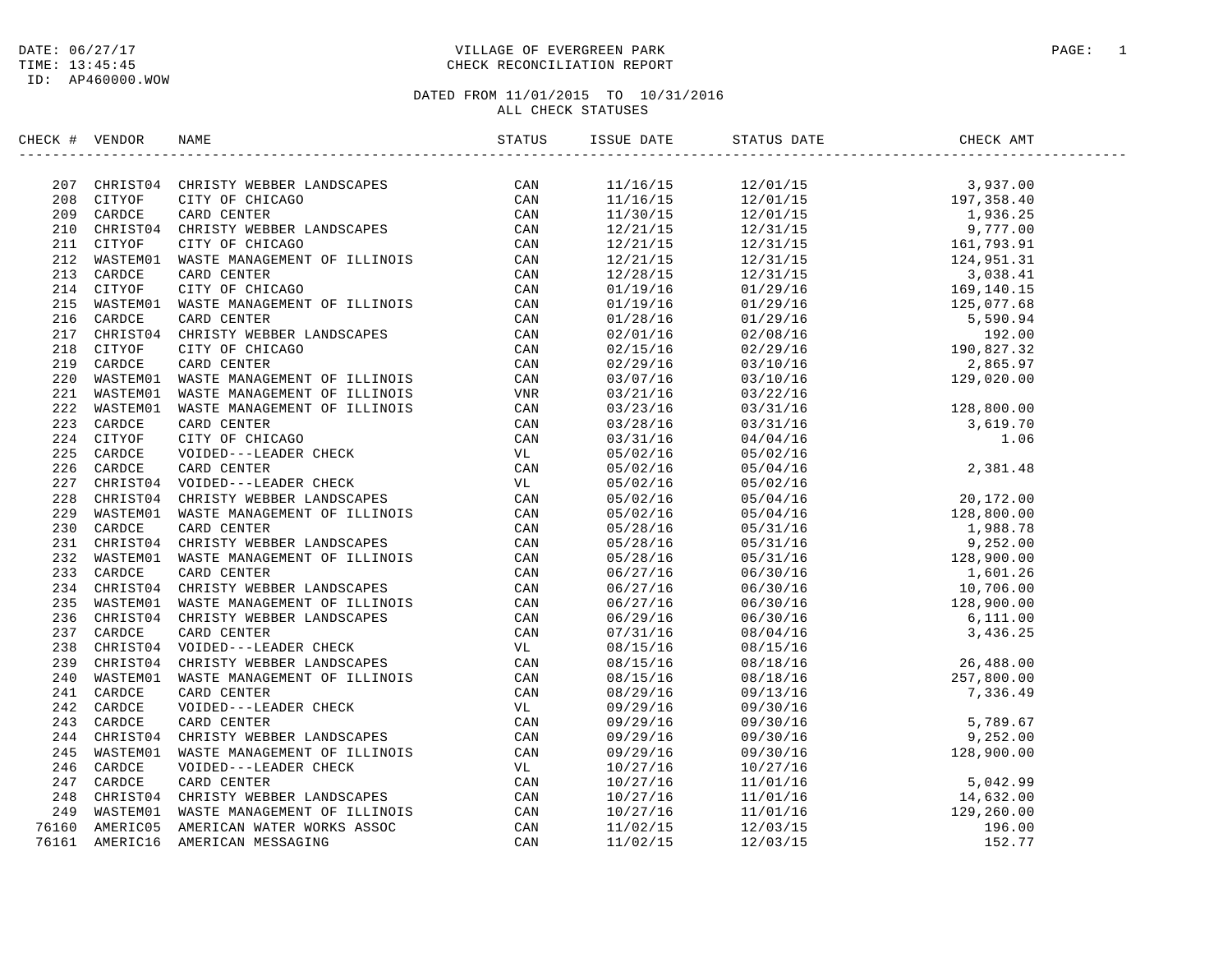#### DATE:  $06/27/17$  PAGE: 2 TIME: 13:45:45 CHECK RECONCILIATION REPORT

# DATED FROM 11/01/2015 TO 10/31/2016

## ALL CHECK STATUSES

| CHECK # VENDOR |                                                                                                                                                                                                                                 |  |  |  |
|----------------|---------------------------------------------------------------------------------------------------------------------------------------------------------------------------------------------------------------------------------|--|--|--|
|                | SECK # VENDOR NAKE STATUS 381<br>2016.2 REMATIVE COMMUNICATIONS INC. CAN THE SECULE AND AN INSTEAD IN THE SECULE AND THE SECULE AND THE SECULE AND THE SECULE AND A SECULE THE SECULE AND A SECULE AND A SECULE AND A SECULE AN |  |  |  |
|                |                                                                                                                                                                                                                                 |  |  |  |
|                |                                                                                                                                                                                                                                 |  |  |  |
|                |                                                                                                                                                                                                                                 |  |  |  |
|                |                                                                                                                                                                                                                                 |  |  |  |
|                |                                                                                                                                                                                                                                 |  |  |  |
|                |                                                                                                                                                                                                                                 |  |  |  |
|                |                                                                                                                                                                                                                                 |  |  |  |
|                |                                                                                                                                                                                                                                 |  |  |  |
|                |                                                                                                                                                                                                                                 |  |  |  |
|                |                                                                                                                                                                                                                                 |  |  |  |
|                |                                                                                                                                                                                                                                 |  |  |  |
|                |                                                                                                                                                                                                                                 |  |  |  |
|                |                                                                                                                                                                                                                                 |  |  |  |
|                |                                                                                                                                                                                                                                 |  |  |  |
|                |                                                                                                                                                                                                                                 |  |  |  |
|                |                                                                                                                                                                                                                                 |  |  |  |
|                |                                                                                                                                                                                                                                 |  |  |  |
|                |                                                                                                                                                                                                                                 |  |  |  |
|                |                                                                                                                                                                                                                                 |  |  |  |
|                |                                                                                                                                                                                                                                 |  |  |  |
|                |                                                                                                                                                                                                                                 |  |  |  |
|                |                                                                                                                                                                                                                                 |  |  |  |
|                |                                                                                                                                                                                                                                 |  |  |  |
|                |                                                                                                                                                                                                                                 |  |  |  |
|                |                                                                                                                                                                                                                                 |  |  |  |
|                |                                                                                                                                                                                                                                 |  |  |  |
|                |                                                                                                                                                                                                                                 |  |  |  |
|                |                                                                                                                                                                                                                                 |  |  |  |
|                |                                                                                                                                                                                                                                 |  |  |  |
|                |                                                                                                                                                                                                                                 |  |  |  |
|                |                                                                                                                                                                                                                                 |  |  |  |
|                |                                                                                                                                                                                                                                 |  |  |  |
|                |                                                                                                                                                                                                                                 |  |  |  |
|                |                                                                                                                                                                                                                                 |  |  |  |
|                |                                                                                                                                                                                                                                 |  |  |  |
|                |                                                                                                                                                                                                                                 |  |  |  |
|                |                                                                                                                                                                                                                                 |  |  |  |
|                |                                                                                                                                                                                                                                 |  |  |  |
|                |                                                                                                                                                                                                                                 |  |  |  |
|                |                                                                                                                                                                                                                                 |  |  |  |
|                |                                                                                                                                                                                                                                 |  |  |  |
|                |                                                                                                                                                                                                                                 |  |  |  |
|                |                                                                                                                                                                                                                                 |  |  |  |
|                |                                                                                                                                                                                                                                 |  |  |  |
|                |                                                                                                                                                                                                                                 |  |  |  |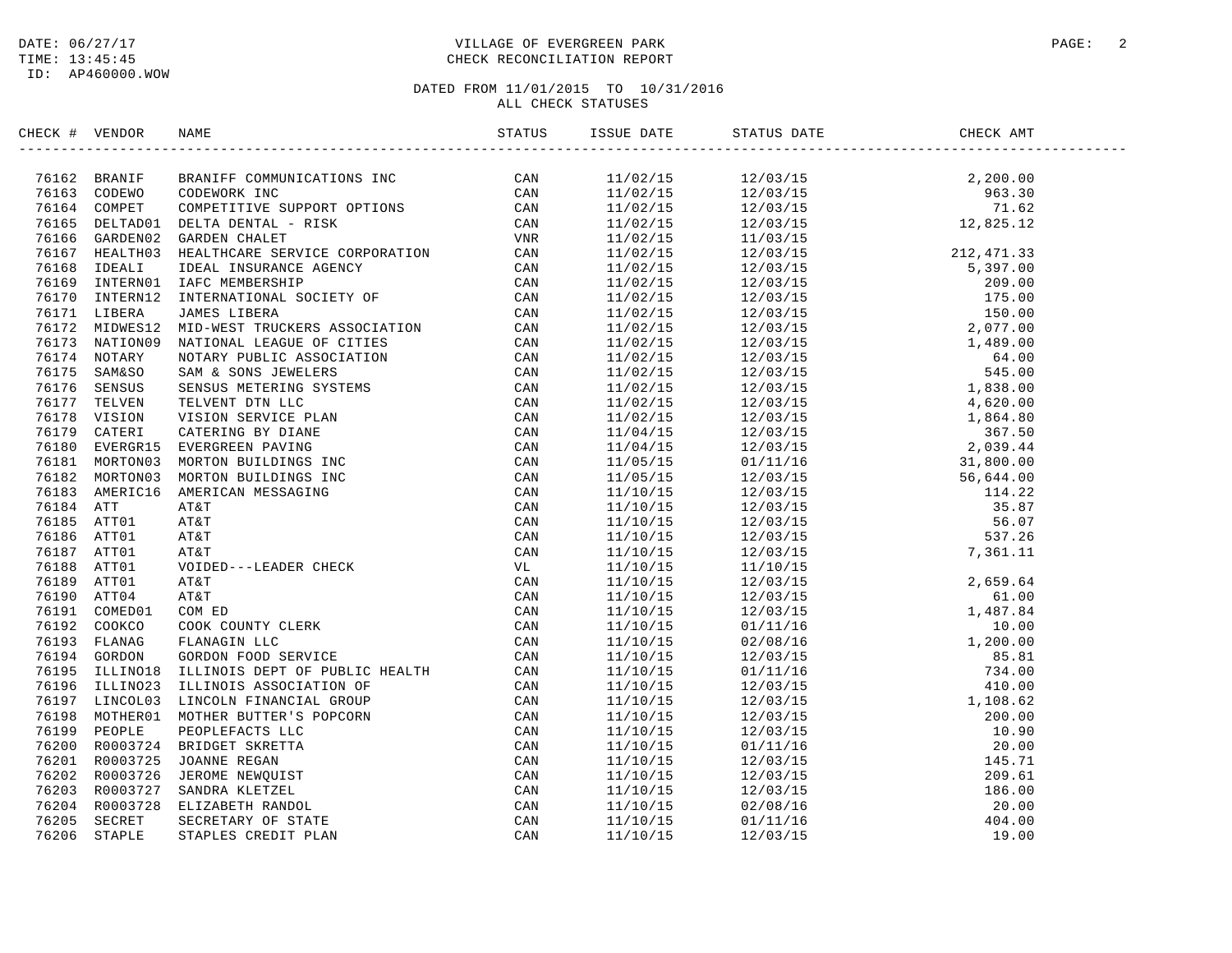#### DATE:  $06/27/17$  PAGE: 3 TIME: 13:45:45 CHECK RECONCILIATION REPORT

| CHECK # VENDOR |                                                                                                                                                                                                                                 |  |                                                                                                                                                                                                                                                                                                                                                                               |  |
|----------------|---------------------------------------------------------------------------------------------------------------------------------------------------------------------------------------------------------------------------------|--|-------------------------------------------------------------------------------------------------------------------------------------------------------------------------------------------------------------------------------------------------------------------------------------------------------------------------------------------------------------------------------|--|
|                | CK # VENDOR NAME<br>STATUS - STATIST ANALYTIC SANT CONTRACT SANT MARGINITY SANT MARGINITY SANT CONTRACT CONTRACT CONTRACT CONTRACT (CAN USE IN THE CAN USE IN THE CAN USE IN THE CAN USE IN THE CAN USE IN THE CAN USE IN THE C |  | $\begin{tabular}{cccccccc} \textbf{5.13} & \textbf{5.14} & \textbf{5.15} & \textbf{5.15} & \textbf{5.15} & \textbf{5.15} & \textbf{5.15} & \textbf{5.15} & \textbf{5.15} & \textbf{5.15} & \textbf{5.15} & \textbf{5.15} & \textbf{5.15} & \textbf{5.15} & \textbf{5.15} & \textbf{5.15} & \textbf{5.15} & \textbf{5.15} & \textbf{5.15} & \textbf{5.15} & \textbf{5.15} & \$ |  |
|                |                                                                                                                                                                                                                                 |  |                                                                                                                                                                                                                                                                                                                                                                               |  |
|                |                                                                                                                                                                                                                                 |  |                                                                                                                                                                                                                                                                                                                                                                               |  |
|                |                                                                                                                                                                                                                                 |  |                                                                                                                                                                                                                                                                                                                                                                               |  |
|                |                                                                                                                                                                                                                                 |  |                                                                                                                                                                                                                                                                                                                                                                               |  |
|                |                                                                                                                                                                                                                                 |  |                                                                                                                                                                                                                                                                                                                                                                               |  |
|                |                                                                                                                                                                                                                                 |  |                                                                                                                                                                                                                                                                                                                                                                               |  |
|                |                                                                                                                                                                                                                                 |  |                                                                                                                                                                                                                                                                                                                                                                               |  |
|                |                                                                                                                                                                                                                                 |  |                                                                                                                                                                                                                                                                                                                                                                               |  |
|                |                                                                                                                                                                                                                                 |  |                                                                                                                                                                                                                                                                                                                                                                               |  |
|                |                                                                                                                                                                                                                                 |  |                                                                                                                                                                                                                                                                                                                                                                               |  |
|                |                                                                                                                                                                                                                                 |  |                                                                                                                                                                                                                                                                                                                                                                               |  |
|                |                                                                                                                                                                                                                                 |  |                                                                                                                                                                                                                                                                                                                                                                               |  |
|                |                                                                                                                                                                                                                                 |  |                                                                                                                                                                                                                                                                                                                                                                               |  |
|                |                                                                                                                                                                                                                                 |  |                                                                                                                                                                                                                                                                                                                                                                               |  |
|                |                                                                                                                                                                                                                                 |  |                                                                                                                                                                                                                                                                                                                                                                               |  |
|                |                                                                                                                                                                                                                                 |  |                                                                                                                                                                                                                                                                                                                                                                               |  |
|                |                                                                                                                                                                                                                                 |  |                                                                                                                                                                                                                                                                                                                                                                               |  |
|                |                                                                                                                                                                                                                                 |  |                                                                                                                                                                                                                                                                                                                                                                               |  |
|                |                                                                                                                                                                                                                                 |  |                                                                                                                                                                                                                                                                                                                                                                               |  |
|                |                                                                                                                                                                                                                                 |  |                                                                                                                                                                                                                                                                                                                                                                               |  |
|                |                                                                                                                                                                                                                                 |  |                                                                                                                                                                                                                                                                                                                                                                               |  |
|                |                                                                                                                                                                                                                                 |  |                                                                                                                                                                                                                                                                                                                                                                               |  |
|                |                                                                                                                                                                                                                                 |  |                                                                                                                                                                                                                                                                                                                                                                               |  |
|                |                                                                                                                                                                                                                                 |  |                                                                                                                                                                                                                                                                                                                                                                               |  |
|                |                                                                                                                                                                                                                                 |  |                                                                                                                                                                                                                                                                                                                                                                               |  |
|                |                                                                                                                                                                                                                                 |  |                                                                                                                                                                                                                                                                                                                                                                               |  |
|                |                                                                                                                                                                                                                                 |  |                                                                                                                                                                                                                                                                                                                                                                               |  |
|                |                                                                                                                                                                                                                                 |  |                                                                                                                                                                                                                                                                                                                                                                               |  |
|                |                                                                                                                                                                                                                                 |  |                                                                                                                                                                                                                                                                                                                                                                               |  |
|                |                                                                                                                                                                                                                                 |  |                                                                                                                                                                                                                                                                                                                                                                               |  |
|                |                                                                                                                                                                                                                                 |  |                                                                                                                                                                                                                                                                                                                                                                               |  |
|                |                                                                                                                                                                                                                                 |  |                                                                                                                                                                                                                                                                                                                                                                               |  |
|                |                                                                                                                                                                                                                                 |  |                                                                                                                                                                                                                                                                                                                                                                               |  |
|                |                                                                                                                                                                                                                                 |  |                                                                                                                                                                                                                                                                                                                                                                               |  |
|                |                                                                                                                                                                                                                                 |  |                                                                                                                                                                                                                                                                                                                                                                               |  |
|                |                                                                                                                                                                                                                                 |  |                                                                                                                                                                                                                                                                                                                                                                               |  |
|                |                                                                                                                                                                                                                                 |  |                                                                                                                                                                                                                                                                                                                                                                               |  |
|                |                                                                                                                                                                                                                                 |  |                                                                                                                                                                                                                                                                                                                                                                               |  |
|                |                                                                                                                                                                                                                                 |  |                                                                                                                                                                                                                                                                                                                                                                               |  |
|                |                                                                                                                                                                                                                                 |  |                                                                                                                                                                                                                                                                                                                                                                               |  |
|                |                                                                                                                                                                                                                                 |  |                                                                                                                                                                                                                                                                                                                                                                               |  |
|                |                                                                                                                                                                                                                                 |  |                                                                                                                                                                                                                                                                                                                                                                               |  |
|                |                                                                                                                                                                                                                                 |  |                                                                                                                                                                                                                                                                                                                                                                               |  |
|                |                                                                                                                                                                                                                                 |  |                                                                                                                                                                                                                                                                                                                                                                               |  |
|                |                                                                                                                                                                                                                                 |  |                                                                                                                                                                                                                                                                                                                                                                               |  |
|                |                                                                                                                                                                                                                                 |  |                                                                                                                                                                                                                                                                                                                                                                               |  |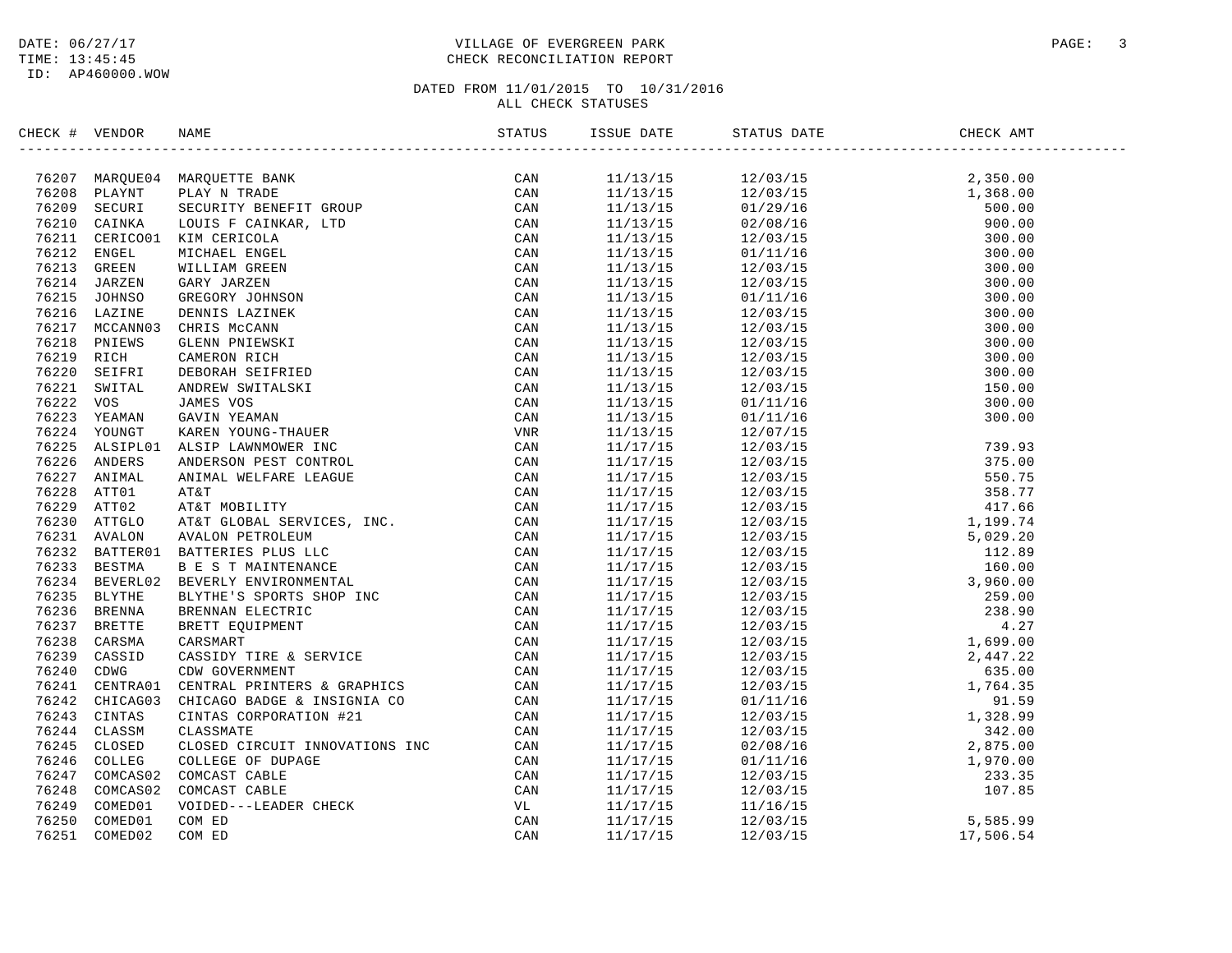ID: AP460000.WOW

#### DATE:  $06/27/17$  PAGE: 4 TIME: 13:45:45 CHECK RECONCILIATION REPORT

| CHECK # VENDOR | NAME                                                                                                                                                                                                                                                                                                                                                      |  | STATUS DATE | CHECK AMT |  |
|----------------|-----------------------------------------------------------------------------------------------------------------------------------------------------------------------------------------------------------------------------------------------------------------------------------------------------------------------------------------------------------|--|-------------|-----------|--|
|                | $\begin{tabular}{cccccccc} \textbf{0.0066} & \textbf{0.0076} & \textbf{0.0087} & \textbf{0.0087} & \textbf{0.0087} & \textbf{0.0087} & \textbf{0.0087} & \textbf{0.0087} & \textbf{0.0087} & \textbf{0.0087} & \textbf{0.0087} & \textbf{0.0087} & \textbf{0.0087} & \textbf{0.0087} & \textbf{0.0087} & \textbf{0.0087} & \textbf{0.0087} & \textbf{0.0$ |  |             |           |  |
|                |                                                                                                                                                                                                                                                                                                                                                           |  |             |           |  |
|                |                                                                                                                                                                                                                                                                                                                                                           |  |             |           |  |
|                |                                                                                                                                                                                                                                                                                                                                                           |  |             |           |  |
|                |                                                                                                                                                                                                                                                                                                                                                           |  |             |           |  |
|                |                                                                                                                                                                                                                                                                                                                                                           |  |             |           |  |
|                |                                                                                                                                                                                                                                                                                                                                                           |  |             |           |  |
|                |                                                                                                                                                                                                                                                                                                                                                           |  |             |           |  |
|                |                                                                                                                                                                                                                                                                                                                                                           |  |             |           |  |
|                |                                                                                                                                                                                                                                                                                                                                                           |  |             |           |  |
|                |                                                                                                                                                                                                                                                                                                                                                           |  |             |           |  |
|                |                                                                                                                                                                                                                                                                                                                                                           |  |             |           |  |
|                |                                                                                                                                                                                                                                                                                                                                                           |  |             |           |  |
|                |                                                                                                                                                                                                                                                                                                                                                           |  |             |           |  |
|                |                                                                                                                                                                                                                                                                                                                                                           |  |             |           |  |
|                |                                                                                                                                                                                                                                                                                                                                                           |  |             |           |  |
|                |                                                                                                                                                                                                                                                                                                                                                           |  |             |           |  |
|                |                                                                                                                                                                                                                                                                                                                                                           |  |             |           |  |
|                |                                                                                                                                                                                                                                                                                                                                                           |  |             |           |  |
|                |                                                                                                                                                                                                                                                                                                                                                           |  |             |           |  |
|                |                                                                                                                                                                                                                                                                                                                                                           |  |             |           |  |
|                |                                                                                                                                                                                                                                                                                                                                                           |  |             |           |  |
|                |                                                                                                                                                                                                                                                                                                                                                           |  |             |           |  |
|                |                                                                                                                                                                                                                                                                                                                                                           |  |             |           |  |
|                |                                                                                                                                                                                                                                                                                                                                                           |  |             |           |  |
|                |                                                                                                                                                                                                                                                                                                                                                           |  |             |           |  |
|                |                                                                                                                                                                                                                                                                                                                                                           |  |             |           |  |
|                |                                                                                                                                                                                                                                                                                                                                                           |  |             |           |  |
|                |                                                                                                                                                                                                                                                                                                                                                           |  |             |           |  |
|                |                                                                                                                                                                                                                                                                                                                                                           |  |             |           |  |
|                |                                                                                                                                                                                                                                                                                                                                                           |  |             |           |  |
|                |                                                                                                                                                                                                                                                                                                                                                           |  |             |           |  |
|                |                                                                                                                                                                                                                                                                                                                                                           |  |             |           |  |
|                |                                                                                                                                                                                                                                                                                                                                                           |  |             |           |  |
|                |                                                                                                                                                                                                                                                                                                                                                           |  |             |           |  |
|                |                                                                                                                                                                                                                                                                                                                                                           |  |             |           |  |
|                |                                                                                                                                                                                                                                                                                                                                                           |  |             |           |  |
|                |                                                                                                                                                                                                                                                                                                                                                           |  |             |           |  |
|                |                                                                                                                                                                                                                                                                                                                                                           |  |             |           |  |
|                |                                                                                                                                                                                                                                                                                                                                                           |  |             |           |  |
|                |                                                                                                                                                                                                                                                                                                                                                           |  |             |           |  |
|                |                                                                                                                                                                                                                                                                                                                                                           |  |             |           |  |
|                |                                                                                                                                                                                                                                                                                                                                                           |  |             |           |  |
|                |                                                                                                                                                                                                                                                                                                                                                           |  |             |           |  |
|                |                                                                                                                                                                                                                                                                                                                                                           |  |             |           |  |
|                |                                                                                                                                                                                                                                                                                                                                                           |  |             |           |  |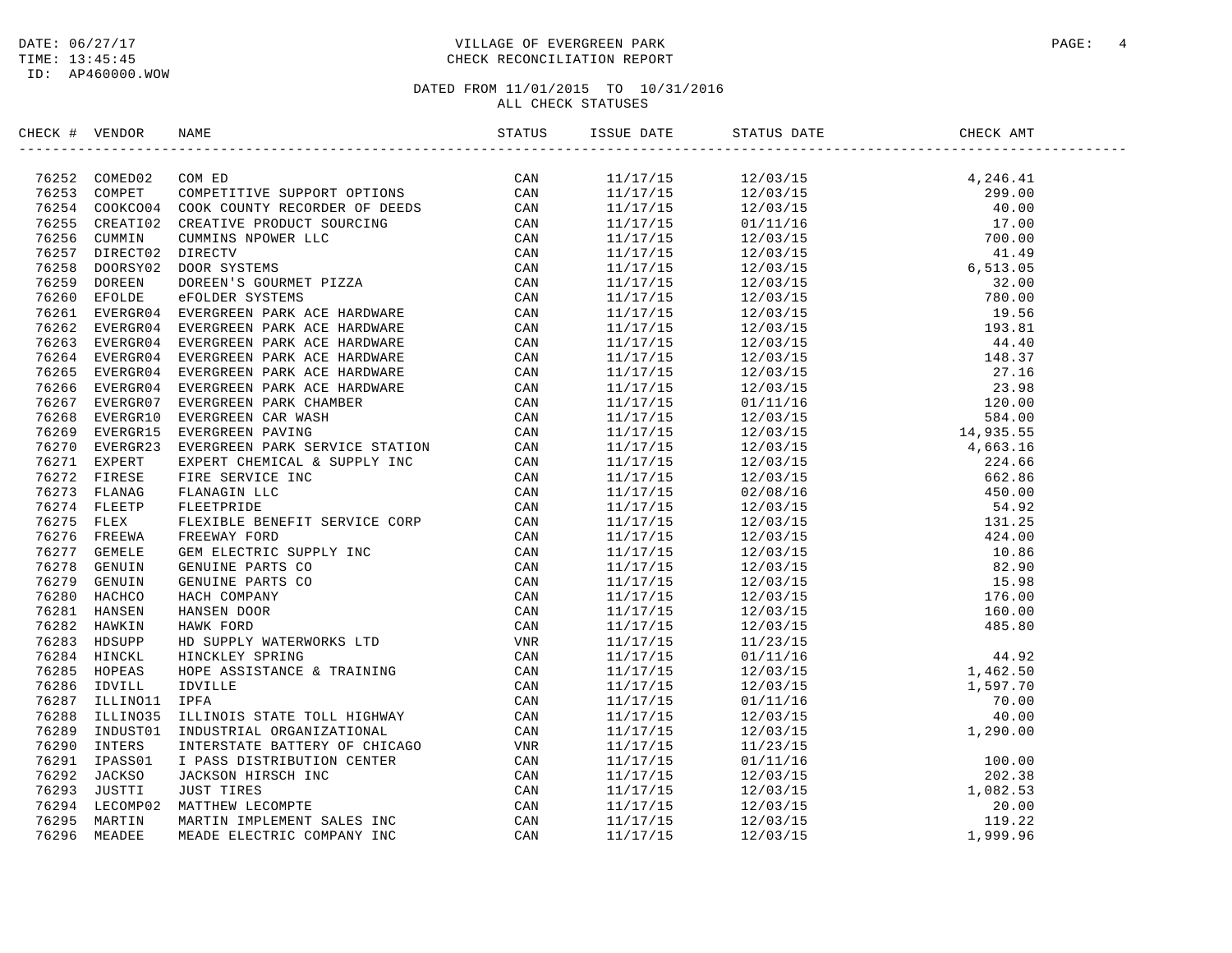#### DATE:  $06/27/17$  PAGE: 5 TIME: 13:45:45 CHECK RECONCILIATION REPORT

| CHECK # VENDOR | NAME                                                                                                                                                                                                                                    | ISSUE DATE | STATUS DATE                                                                                                                                                                                                                                                                                             | CHECK AMT |  |
|----------------|-----------------------------------------------------------------------------------------------------------------------------------------------------------------------------------------------------------------------------------------|------------|---------------------------------------------------------------------------------------------------------------------------------------------------------------------------------------------------------------------------------------------------------------------------------------------------------|-----------|--|
|                | SECCE # VERDOOR NAME<br>TREST MEDICADI MEDICAL REMONDREMENT<br>TREST MEDICADI MEDICAL REMONDREMENT<br>TREST MEDICADI MEDICAL REMONDREMENT<br>TREST MEDICAL MEDICAL CONFORMER<br>TREST MEDICAL MEDICAL MEDICAL FIRE CONNECTIVE STREET CA |            | $\begin{tabular}{l cccc} \hline \textbf{3.85 }\textbf{1.1/17/15} & 12/03/15 & 3, 851.77 \\ \hline 11/17/15 & 12/03/15 & 41.776 \\ \hline 11/17/15 & 12/03/15 & 48.6 & 44 \\ \hline 11/17/15 & 12/15/15 & 42/03/15 & 48.6 & 44 \\ \hline 11/17/15 & 12/111/16 & 475.0 \\ \hline 11/17/15 & 12/03/15 & 4$ |           |  |
|                |                                                                                                                                                                                                                                         |            |                                                                                                                                                                                                                                                                                                         |           |  |
|                |                                                                                                                                                                                                                                         |            |                                                                                                                                                                                                                                                                                                         |           |  |
|                |                                                                                                                                                                                                                                         |            |                                                                                                                                                                                                                                                                                                         |           |  |
|                |                                                                                                                                                                                                                                         |            |                                                                                                                                                                                                                                                                                                         |           |  |
|                |                                                                                                                                                                                                                                         |            |                                                                                                                                                                                                                                                                                                         |           |  |
|                |                                                                                                                                                                                                                                         |            |                                                                                                                                                                                                                                                                                                         |           |  |
|                |                                                                                                                                                                                                                                         |            |                                                                                                                                                                                                                                                                                                         |           |  |
|                |                                                                                                                                                                                                                                         |            |                                                                                                                                                                                                                                                                                                         |           |  |
|                |                                                                                                                                                                                                                                         |            |                                                                                                                                                                                                                                                                                                         |           |  |
|                |                                                                                                                                                                                                                                         |            |                                                                                                                                                                                                                                                                                                         |           |  |
|                |                                                                                                                                                                                                                                         |            |                                                                                                                                                                                                                                                                                                         |           |  |
|                |                                                                                                                                                                                                                                         |            |                                                                                                                                                                                                                                                                                                         |           |  |
|                |                                                                                                                                                                                                                                         |            |                                                                                                                                                                                                                                                                                                         |           |  |
|                |                                                                                                                                                                                                                                         |            |                                                                                                                                                                                                                                                                                                         |           |  |
|                |                                                                                                                                                                                                                                         |            |                                                                                                                                                                                                                                                                                                         |           |  |
|                |                                                                                                                                                                                                                                         |            |                                                                                                                                                                                                                                                                                                         |           |  |
|                |                                                                                                                                                                                                                                         |            |                                                                                                                                                                                                                                                                                                         |           |  |
|                |                                                                                                                                                                                                                                         |            |                                                                                                                                                                                                                                                                                                         |           |  |
|                |                                                                                                                                                                                                                                         |            |                                                                                                                                                                                                                                                                                                         |           |  |
|                |                                                                                                                                                                                                                                         |            |                                                                                                                                                                                                                                                                                                         |           |  |
|                |                                                                                                                                                                                                                                         |            |                                                                                                                                                                                                                                                                                                         |           |  |
|                |                                                                                                                                                                                                                                         |            |                                                                                                                                                                                                                                                                                                         |           |  |
|                |                                                                                                                                                                                                                                         |            |                                                                                                                                                                                                                                                                                                         |           |  |
|                |                                                                                                                                                                                                                                         |            |                                                                                                                                                                                                                                                                                                         |           |  |
|                |                                                                                                                                                                                                                                         |            |                                                                                                                                                                                                                                                                                                         |           |  |
|                |                                                                                                                                                                                                                                         |            |                                                                                                                                                                                                                                                                                                         |           |  |
|                |                                                                                                                                                                                                                                         |            |                                                                                                                                                                                                                                                                                                         |           |  |
|                |                                                                                                                                                                                                                                         |            |                                                                                                                                                                                                                                                                                                         |           |  |
|                |                                                                                                                                                                                                                                         |            |                                                                                                                                                                                                                                                                                                         |           |  |
|                |                                                                                                                                                                                                                                         |            |                                                                                                                                                                                                                                                                                                         |           |  |
|                |                                                                                                                                                                                                                                         |            |                                                                                                                                                                                                                                                                                                         |           |  |
|                |                                                                                                                                                                                                                                         |            |                                                                                                                                                                                                                                                                                                         |           |  |
|                |                                                                                                                                                                                                                                         |            |                                                                                                                                                                                                                                                                                                         |           |  |
|                |                                                                                                                                                                                                                                         |            |                                                                                                                                                                                                                                                                                                         |           |  |
|                |                                                                                                                                                                                                                                         |            |                                                                                                                                                                                                                                                                                                         |           |  |
|                |                                                                                                                                                                                                                                         |            |                                                                                                                                                                                                                                                                                                         |           |  |
|                |                                                                                                                                                                                                                                         |            |                                                                                                                                                                                                                                                                                                         |           |  |
|                |                                                                                                                                                                                                                                         |            |                                                                                                                                                                                                                                                                                                         |           |  |
|                |                                                                                                                                                                                                                                         |            |                                                                                                                                                                                                                                                                                                         |           |  |
|                |                                                                                                                                                                                                                                         |            |                                                                                                                                                                                                                                                                                                         |           |  |
|                |                                                                                                                                                                                                                                         |            |                                                                                                                                                                                                                                                                                                         |           |  |
|                |                                                                                                                                                                                                                                         |            |                                                                                                                                                                                                                                                                                                         |           |  |
|                |                                                                                                                                                                                                                                         |            |                                                                                                                                                                                                                                                                                                         |           |  |
|                |                                                                                                                                                                                                                                         |            |                                                                                                                                                                                                                                                                                                         |           |  |
|                |                                                                                                                                                                                                                                         |            |                                                                                                                                                                                                                                                                                                         |           |  |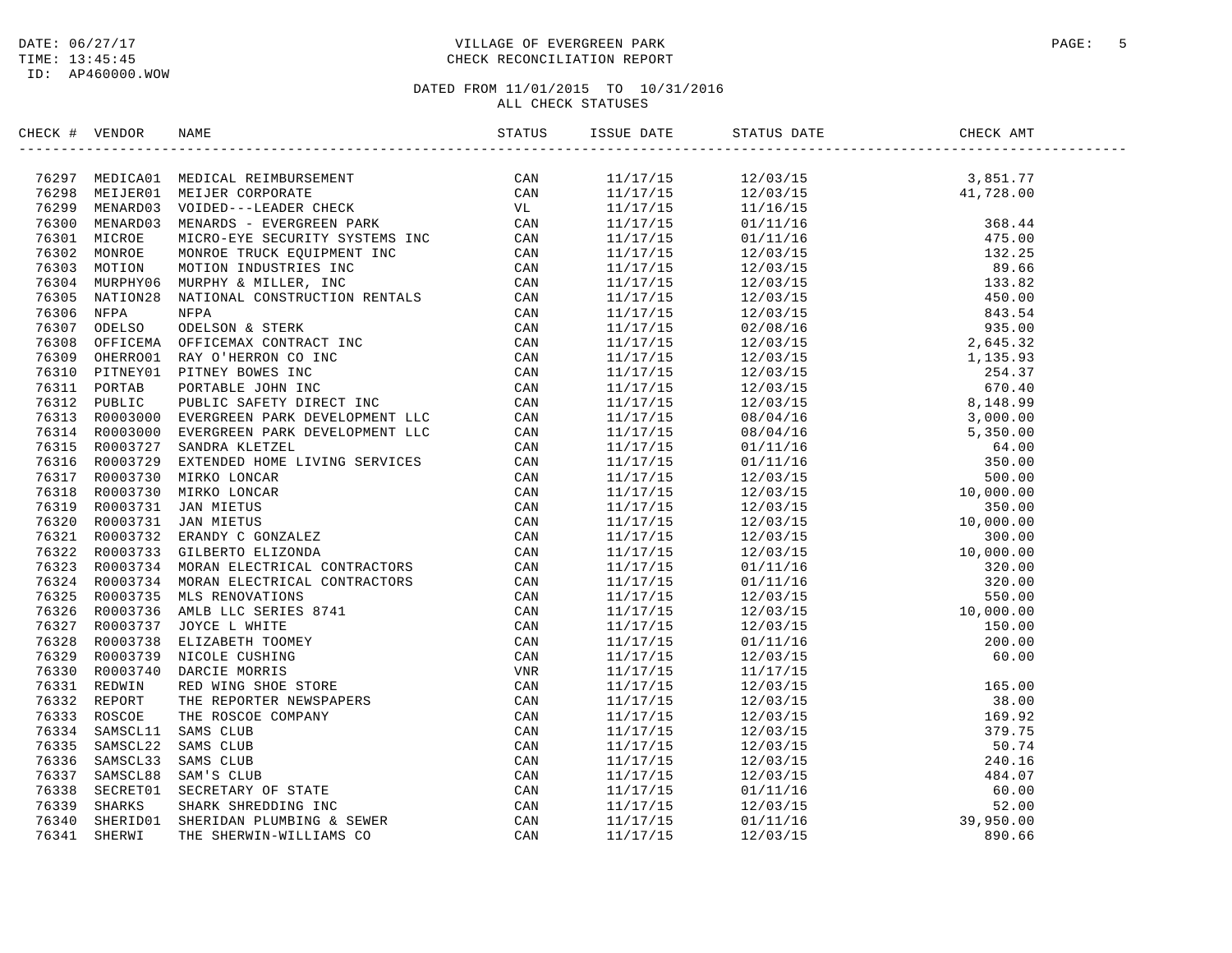#### DATE:  $06/27/17$  PAGE: 6 TIME: 13:45:45 CHECK RECONCILIATION REPORT

| CHECK # VENDOR | NAME                                                                                                                                                                                                                                                                                                                                                                                                                                      | ISSUE DATE | STATUS DATE | CHECK AMT |  |
|----------------|-------------------------------------------------------------------------------------------------------------------------------------------------------------------------------------------------------------------------------------------------------------------------------------------------------------------------------------------------------------------------------------------------------------------------------------------|------------|-------------|-----------|--|
|                | $\begin{tabular}{cccccccc} \textbf{MSE} & \textbf{HSE} & \textbf{BSE} & \textbf{BSE} & \textbf{BSE} & \textbf{BSE} & \textbf{BSE} & \textbf{BSE} & \textbf{BSE} & \textbf{BSE} & \textbf{BSE} & \textbf{BSE} & \textbf{BSE} & \textbf{BSE} & \textbf{BSE} & \textbf{BSE} & \textbf{BSE} & \textbf{BSE} & \textbf{BSE} & \textbf{BSE} & \textbf{BSE} & \textbf{BSE} & \textbf{BSE} & \textbf{BSE} & \textbf{BSE} & \textbf{BSE} & \textbf$ |            |             |           |  |
|                |                                                                                                                                                                                                                                                                                                                                                                                                                                           |            |             |           |  |
|                |                                                                                                                                                                                                                                                                                                                                                                                                                                           |            |             |           |  |
|                |                                                                                                                                                                                                                                                                                                                                                                                                                                           |            |             |           |  |
|                |                                                                                                                                                                                                                                                                                                                                                                                                                                           |            |             |           |  |
|                |                                                                                                                                                                                                                                                                                                                                                                                                                                           |            |             |           |  |
|                |                                                                                                                                                                                                                                                                                                                                                                                                                                           |            |             |           |  |
|                |                                                                                                                                                                                                                                                                                                                                                                                                                                           |            |             |           |  |
|                |                                                                                                                                                                                                                                                                                                                                                                                                                                           |            |             |           |  |
|                |                                                                                                                                                                                                                                                                                                                                                                                                                                           |            |             |           |  |
|                |                                                                                                                                                                                                                                                                                                                                                                                                                                           |            |             |           |  |
|                |                                                                                                                                                                                                                                                                                                                                                                                                                                           |            |             |           |  |
|                |                                                                                                                                                                                                                                                                                                                                                                                                                                           |            |             |           |  |
|                |                                                                                                                                                                                                                                                                                                                                                                                                                                           |            |             |           |  |
|                |                                                                                                                                                                                                                                                                                                                                                                                                                                           |            |             |           |  |
|                |                                                                                                                                                                                                                                                                                                                                                                                                                                           |            |             |           |  |
|                |                                                                                                                                                                                                                                                                                                                                                                                                                                           |            |             |           |  |
|                |                                                                                                                                                                                                                                                                                                                                                                                                                                           |            |             |           |  |
|                |                                                                                                                                                                                                                                                                                                                                                                                                                                           |            |             |           |  |
|                |                                                                                                                                                                                                                                                                                                                                                                                                                                           |            |             |           |  |
|                |                                                                                                                                                                                                                                                                                                                                                                                                                                           |            |             |           |  |
|                |                                                                                                                                                                                                                                                                                                                                                                                                                                           |            |             |           |  |
|                |                                                                                                                                                                                                                                                                                                                                                                                                                                           |            |             |           |  |
|                |                                                                                                                                                                                                                                                                                                                                                                                                                                           |            |             |           |  |
|                |                                                                                                                                                                                                                                                                                                                                                                                                                                           |            |             |           |  |
|                |                                                                                                                                                                                                                                                                                                                                                                                                                                           |            |             |           |  |
|                |                                                                                                                                                                                                                                                                                                                                                                                                                                           |            |             |           |  |
|                |                                                                                                                                                                                                                                                                                                                                                                                                                                           |            |             |           |  |
|                |                                                                                                                                                                                                                                                                                                                                                                                                                                           |            |             |           |  |
|                |                                                                                                                                                                                                                                                                                                                                                                                                                                           |            |             |           |  |
|                |                                                                                                                                                                                                                                                                                                                                                                                                                                           |            |             |           |  |
|                |                                                                                                                                                                                                                                                                                                                                                                                                                                           |            |             |           |  |
|                |                                                                                                                                                                                                                                                                                                                                                                                                                                           |            |             |           |  |
|                |                                                                                                                                                                                                                                                                                                                                                                                                                                           |            |             |           |  |
|                |                                                                                                                                                                                                                                                                                                                                                                                                                                           |            |             |           |  |
|                |                                                                                                                                                                                                                                                                                                                                                                                                                                           |            |             |           |  |
|                |                                                                                                                                                                                                                                                                                                                                                                                                                                           |            |             |           |  |
|                |                                                                                                                                                                                                                                                                                                                                                                                                                                           |            |             |           |  |
|                |                                                                                                                                                                                                                                                                                                                                                                                                                                           |            |             |           |  |
|                |                                                                                                                                                                                                                                                                                                                                                                                                                                           |            |             |           |  |
|                |                                                                                                                                                                                                                                                                                                                                                                                                                                           |            |             |           |  |
|                |                                                                                                                                                                                                                                                                                                                                                                                                                                           |            |             |           |  |
|                |                                                                                                                                                                                                                                                                                                                                                                                                                                           |            |             |           |  |
|                |                                                                                                                                                                                                                                                                                                                                                                                                                                           |            |             |           |  |
|                |                                                                                                                                                                                                                                                                                                                                                                                                                                           |            |             |           |  |
|                |                                                                                                                                                                                                                                                                                                                                                                                                                                           |            |             |           |  |
|                |                                                                                                                                                                                                                                                                                                                                                                                                                                           |            |             |           |  |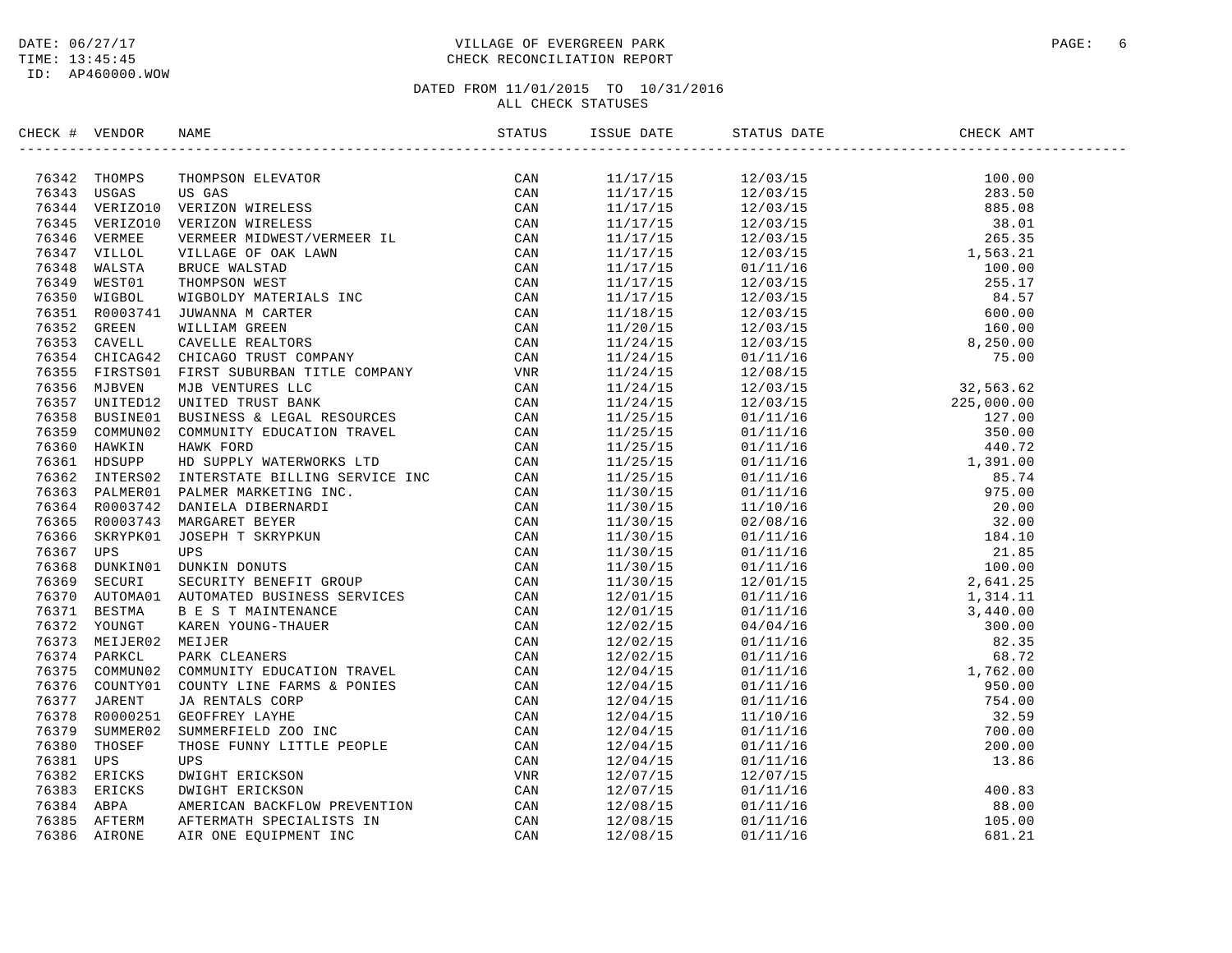#### DATE:  $06/27/17$  PAGE: 7 TIME: 13:45:45 CHECK RECONCILIATION REPORT

| CHECK # VENDOR |  |  |  |  |
|----------------|--|--|--|--|
|                |  |  |  |  |
|                |  |  |  |  |
|                |  |  |  |  |
|                |  |  |  |  |
|                |  |  |  |  |
|                |  |  |  |  |
|                |  |  |  |  |
|                |  |  |  |  |
|                |  |  |  |  |
|                |  |  |  |  |
|                |  |  |  |  |
|                |  |  |  |  |
|                |  |  |  |  |
|                |  |  |  |  |
|                |  |  |  |  |
|                |  |  |  |  |
|                |  |  |  |  |
|                |  |  |  |  |
|                |  |  |  |  |
|                |  |  |  |  |
|                |  |  |  |  |
|                |  |  |  |  |
|                |  |  |  |  |
|                |  |  |  |  |
|                |  |  |  |  |
|                |  |  |  |  |
|                |  |  |  |  |
|                |  |  |  |  |
|                |  |  |  |  |
|                |  |  |  |  |
|                |  |  |  |  |
|                |  |  |  |  |
|                |  |  |  |  |
|                |  |  |  |  |
|                |  |  |  |  |
|                |  |  |  |  |
|                |  |  |  |  |
|                |  |  |  |  |
|                |  |  |  |  |
|                |  |  |  |  |
|                |  |  |  |  |
|                |  |  |  |  |
|                |  |  |  |  |
|                |  |  |  |  |
|                |  |  |  |  |
|                |  |  |  |  |
|                |  |  |  |  |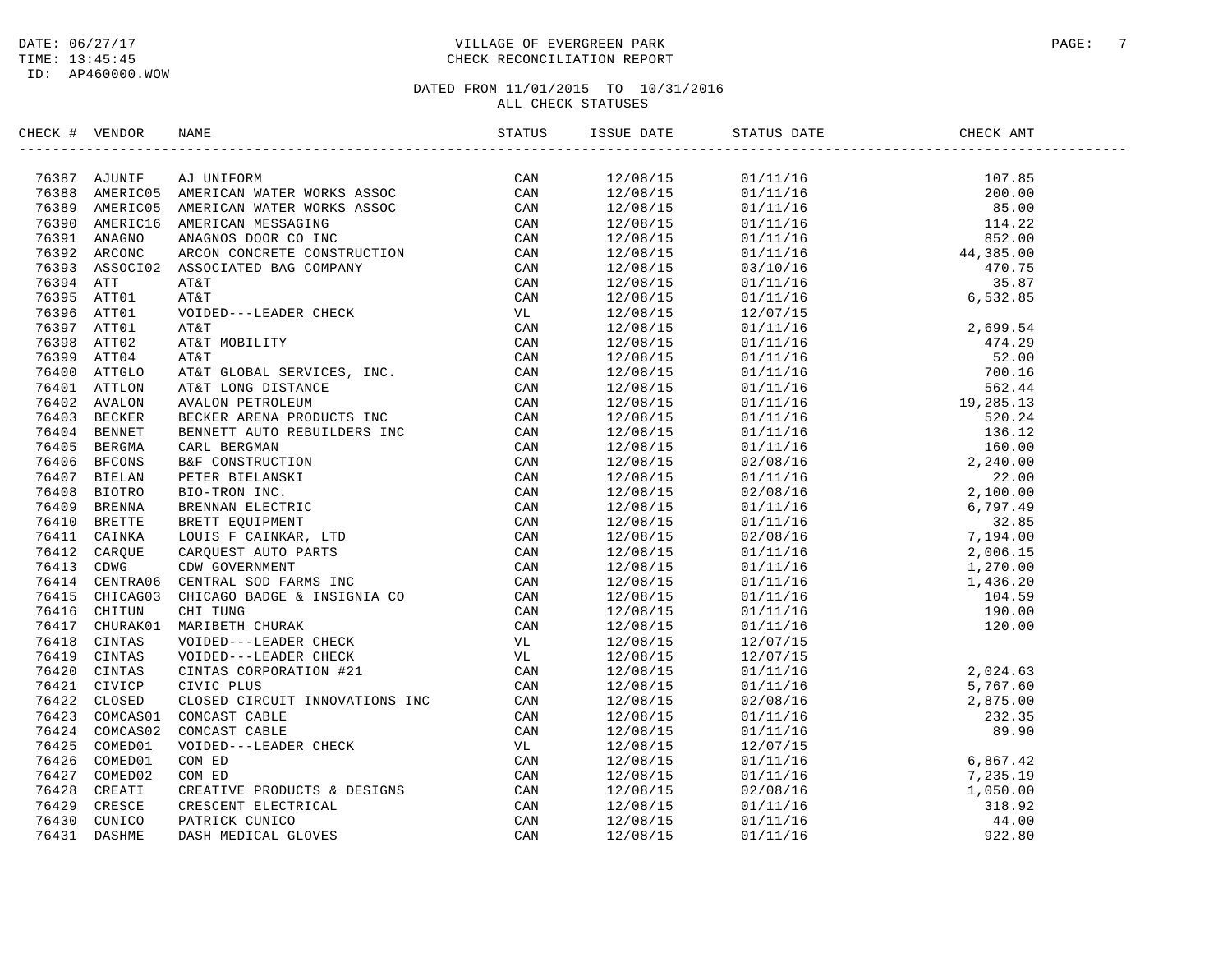#### DATE:  $06/27/17$  PAGE: 8 TIME: 13:45:45 CHECK RECONCILIATION REPORT

| CHECK # VENDOR | NAME                                                                                                                                                                                                                          | STATUS |                      | CHECK AMT |
|----------------|-------------------------------------------------------------------------------------------------------------------------------------------------------------------------------------------------------------------------------|--------|----------------------|-----------|
|                | INCRET WANDER MARRIAGE STREET THE SERVICE CRIMINALS (MARRIAGE STREET CAN THE SERVICE CRIMINALS INCREASE THE SERVICE CRIMINALS (MARRIAGE STREET AND THE SERVICE STREET AND THE SERVICE CRIMINALS (MARRIAGE STREET AND THE SERV |        |                      |           |
|                |                                                                                                                                                                                                                               |        |                      |           |
|                |                                                                                                                                                                                                                               |        |                      |           |
|                |                                                                                                                                                                                                                               |        |                      |           |
|                |                                                                                                                                                                                                                               |        |                      |           |
|                |                                                                                                                                                                                                                               |        |                      |           |
|                |                                                                                                                                                                                                                               |        |                      |           |
|                |                                                                                                                                                                                                                               |        |                      |           |
|                |                                                                                                                                                                                                                               |        |                      |           |
|                |                                                                                                                                                                                                                               |        | 12/08/15             |           |
|                |                                                                                                                                                                                                                               |        | 12/08/15             |           |
|                |                                                                                                                                                                                                                               |        | 12/08/15             |           |
|                |                                                                                                                                                                                                                               |        | 12/08/15             |           |
|                |                                                                                                                                                                                                                               |        | 12/08/15<br>12/08/15 |           |
|                |                                                                                                                                                                                                                               |        |                      |           |
|                |                                                                                                                                                                                                                               |        | 12/08/15             |           |
|                |                                                                                                                                                                                                                               |        | 12/08/15             |           |
|                |                                                                                                                                                                                                                               |        | 12/08/15             |           |
|                |                                                                                                                                                                                                                               |        | 12/08/15             |           |
|                |                                                                                                                                                                                                                               |        | 12/08/15             |           |
|                |                                                                                                                                                                                                                               |        | 12/08/15             |           |
|                |                                                                                                                                                                                                                               |        | 12/08/15             |           |
|                |                                                                                                                                                                                                                               |        | 12/08/15<br>12/08/15 |           |
|                |                                                                                                                                                                                                                               |        |                      |           |
|                |                                                                                                                                                                                                                               |        | 12/08/15             |           |
|                |                                                                                                                                                                                                                               |        | 12/08/15             |           |
|                |                                                                                                                                                                                                                               |        | 12/08/15             |           |
|                |                                                                                                                                                                                                                               |        | 12/08/15             |           |
|                |                                                                                                                                                                                                                               |        | 12/08/15             |           |
|                |                                                                                                                                                                                                                               |        | 12/08/15             |           |
|                |                                                                                                                                                                                                                               |        | 12/08/15             |           |
|                |                                                                                                                                                                                                                               |        | 12/08/15             |           |
|                |                                                                                                                                                                                                                               |        | 12/08/15             |           |
|                |                                                                                                                                                                                                                               |        | 12/08/15             |           |
|                |                                                                                                                                                                                                                               |        | 12/08/15             |           |
|                |                                                                                                                                                                                                                               |        | 12/08/15             |           |
|                |                                                                                                                                                                                                                               |        | 12/08/15             |           |
|                |                                                                                                                                                                                                                               |        | 12/08/15             |           |
|                |                                                                                                                                                                                                                               |        | 12/08/15             |           |
|                |                                                                                                                                                                                                                               |        | 12/08/15             |           |
|                |                                                                                                                                                                                                                               |        |                      |           |
|                |                                                                                                                                                                                                                               |        | 12/08/15<br>12/08/15 |           |
|                |                                                                                                                                                                                                                               |        | $\frac{12}{208/15}$  |           |
|                |                                                                                                                                                                                                                               |        | 12/08/15             |           |
|                |                                                                                                                                                                                                                               |        | 12/08/15             |           |
|                |                                                                                                                                                                                                                               |        | 12/08/15             |           |
|                |                                                                                                                                                                                                                               |        |                      |           |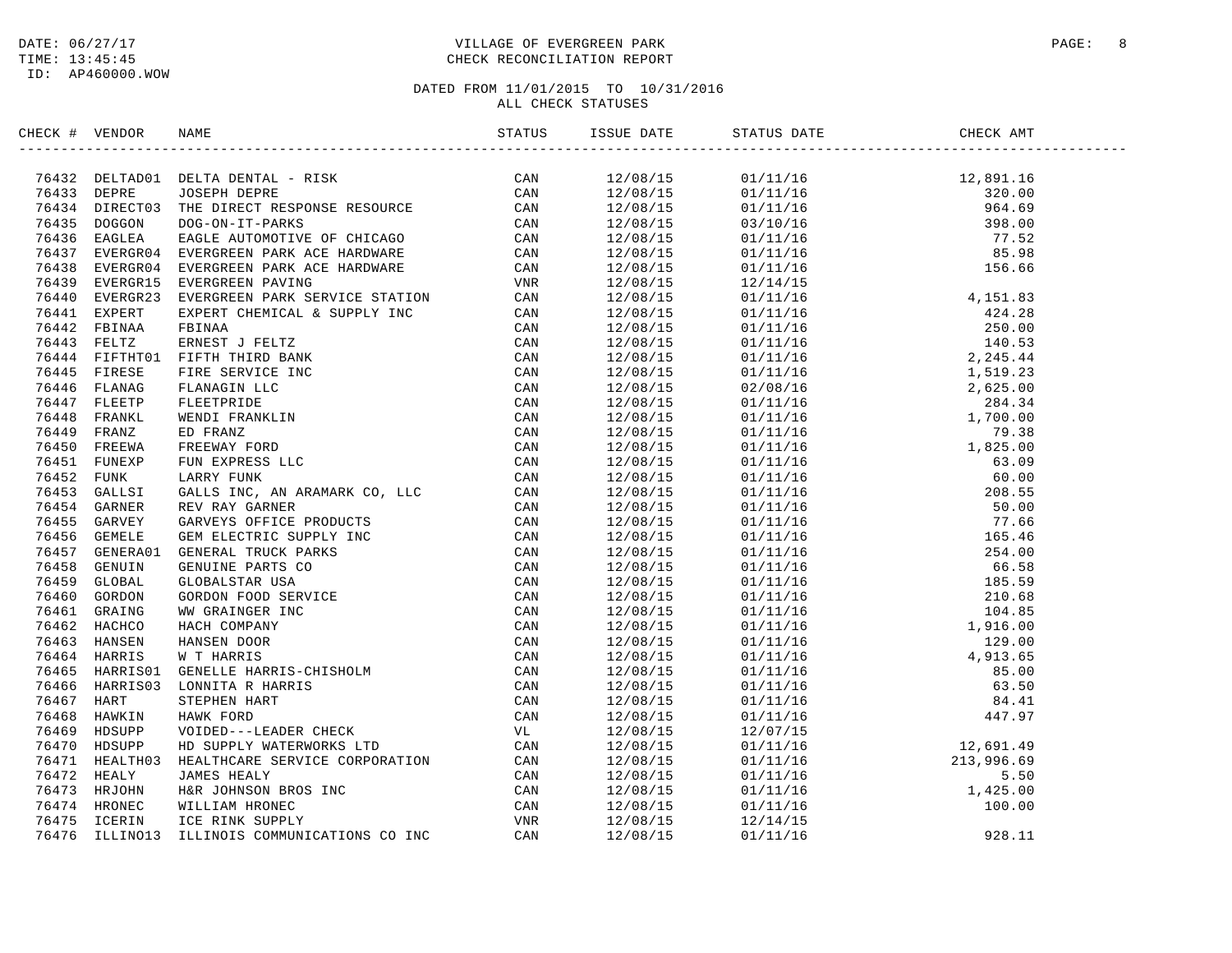ID: AP460000.WOW

#### DATE: 06/27/17 VILLAGE OF EVERGREEN PARK PAGE: 9 TIME: 13:45:45 CHECK RECONCILIATION REPORT

| CHECK # VENDOR |                                                                                                                                                                                                                                           |  |                                                                                                                                                                                                                                                                                                                                                                                                                         |  |
|----------------|-------------------------------------------------------------------------------------------------------------------------------------------------------------------------------------------------------------------------------------------|--|-------------------------------------------------------------------------------------------------------------------------------------------------------------------------------------------------------------------------------------------------------------------------------------------------------------------------------------------------------------------------------------------------------------------------|--|
|                | 299 - HATHAB HARRIS MIRTINESI (2001)<br>1997 - HATHAB HARRIS MIRTINESI LEADER (2002)<br>1997 - TANTA HARRIS MIRTINESI LEADER (2002)<br>1997 - TAN 1997 - TANK MIRTINESI (2002)<br>1997 - TAN 1997 - TAN 1997 - TAN 1997 - TAN 1997 - 1998 |  | $\begin{tabular}{l c c c} \multicolumn{1}{c}{\textbf{S-0.1}} \multicolumn{1}{c}{\textbf{S-1.1}} \multicolumn{1}{c}{\textbf{S-2.1}} \multicolumn{1}{c}{\textbf{S-3.1}} \multicolumn{1}{c}{\textbf{S-4.1}} \multicolumn{1}{c}{\textbf{S-1.1}} \multicolumn{1}{c}{\textbf{S-2.1}} \multicolumn{1}{c}{\textbf{S-3.1}} \multicolumn{1}{c}{\textbf{S-4.1}} \multicolumn{1}{c}{\textbf{S-5.1}} \multicolumn{1}{c}{\textbf{S-6$ |  |
|                |                                                                                                                                                                                                                                           |  |                                                                                                                                                                                                                                                                                                                                                                                                                         |  |
|                |                                                                                                                                                                                                                                           |  |                                                                                                                                                                                                                                                                                                                                                                                                                         |  |
|                |                                                                                                                                                                                                                                           |  |                                                                                                                                                                                                                                                                                                                                                                                                                         |  |
|                |                                                                                                                                                                                                                                           |  |                                                                                                                                                                                                                                                                                                                                                                                                                         |  |
|                |                                                                                                                                                                                                                                           |  |                                                                                                                                                                                                                                                                                                                                                                                                                         |  |
|                |                                                                                                                                                                                                                                           |  |                                                                                                                                                                                                                                                                                                                                                                                                                         |  |
|                |                                                                                                                                                                                                                                           |  |                                                                                                                                                                                                                                                                                                                                                                                                                         |  |
|                |                                                                                                                                                                                                                                           |  |                                                                                                                                                                                                                                                                                                                                                                                                                         |  |
|                |                                                                                                                                                                                                                                           |  |                                                                                                                                                                                                                                                                                                                                                                                                                         |  |
|                |                                                                                                                                                                                                                                           |  |                                                                                                                                                                                                                                                                                                                                                                                                                         |  |
|                |                                                                                                                                                                                                                                           |  |                                                                                                                                                                                                                                                                                                                                                                                                                         |  |
|                |                                                                                                                                                                                                                                           |  |                                                                                                                                                                                                                                                                                                                                                                                                                         |  |
|                |                                                                                                                                                                                                                                           |  |                                                                                                                                                                                                                                                                                                                                                                                                                         |  |
|                |                                                                                                                                                                                                                                           |  |                                                                                                                                                                                                                                                                                                                                                                                                                         |  |
|                |                                                                                                                                                                                                                                           |  |                                                                                                                                                                                                                                                                                                                                                                                                                         |  |
|                |                                                                                                                                                                                                                                           |  |                                                                                                                                                                                                                                                                                                                                                                                                                         |  |
|                |                                                                                                                                                                                                                                           |  |                                                                                                                                                                                                                                                                                                                                                                                                                         |  |
|                |                                                                                                                                                                                                                                           |  |                                                                                                                                                                                                                                                                                                                                                                                                                         |  |
|                |                                                                                                                                                                                                                                           |  |                                                                                                                                                                                                                                                                                                                                                                                                                         |  |
|                |                                                                                                                                                                                                                                           |  |                                                                                                                                                                                                                                                                                                                                                                                                                         |  |
|                |                                                                                                                                                                                                                                           |  |                                                                                                                                                                                                                                                                                                                                                                                                                         |  |
|                |                                                                                                                                                                                                                                           |  |                                                                                                                                                                                                                                                                                                                                                                                                                         |  |
|                |                                                                                                                                                                                                                                           |  |                                                                                                                                                                                                                                                                                                                                                                                                                         |  |
|                |                                                                                                                                                                                                                                           |  |                                                                                                                                                                                                                                                                                                                                                                                                                         |  |
|                |                                                                                                                                                                                                                                           |  |                                                                                                                                                                                                                                                                                                                                                                                                                         |  |
|                |                                                                                                                                                                                                                                           |  |                                                                                                                                                                                                                                                                                                                                                                                                                         |  |
|                |                                                                                                                                                                                                                                           |  |                                                                                                                                                                                                                                                                                                                                                                                                                         |  |
|                |                                                                                                                                                                                                                                           |  |                                                                                                                                                                                                                                                                                                                                                                                                                         |  |
|                |                                                                                                                                                                                                                                           |  |                                                                                                                                                                                                                                                                                                                                                                                                                         |  |
|                |                                                                                                                                                                                                                                           |  |                                                                                                                                                                                                                                                                                                                                                                                                                         |  |
|                |                                                                                                                                                                                                                                           |  |                                                                                                                                                                                                                                                                                                                                                                                                                         |  |
|                |                                                                                                                                                                                                                                           |  |                                                                                                                                                                                                                                                                                                                                                                                                                         |  |
|                |                                                                                                                                                                                                                                           |  |                                                                                                                                                                                                                                                                                                                                                                                                                         |  |
|                |                                                                                                                                                                                                                                           |  |                                                                                                                                                                                                                                                                                                                                                                                                                         |  |
|                |                                                                                                                                                                                                                                           |  |                                                                                                                                                                                                                                                                                                                                                                                                                         |  |
|                |                                                                                                                                                                                                                                           |  |                                                                                                                                                                                                                                                                                                                                                                                                                         |  |
|                |                                                                                                                                                                                                                                           |  |                                                                                                                                                                                                                                                                                                                                                                                                                         |  |
|                |                                                                                                                                                                                                                                           |  |                                                                                                                                                                                                                                                                                                                                                                                                                         |  |
|                |                                                                                                                                                                                                                                           |  |                                                                                                                                                                                                                                                                                                                                                                                                                         |  |
|                |                                                                                                                                                                                                                                           |  |                                                                                                                                                                                                                                                                                                                                                                                                                         |  |
|                |                                                                                                                                                                                                                                           |  |                                                                                                                                                                                                                                                                                                                                                                                                                         |  |
|                |                                                                                                                                                                                                                                           |  |                                                                                                                                                                                                                                                                                                                                                                                                                         |  |
|                |                                                                                                                                                                                                                                           |  |                                                                                                                                                                                                                                                                                                                                                                                                                         |  |
|                |                                                                                                                                                                                                                                           |  |                                                                                                                                                                                                                                                                                                                                                                                                                         |  |
|                |                                                                                                                                                                                                                                           |  |                                                                                                                                                                                                                                                                                                                                                                                                                         |  |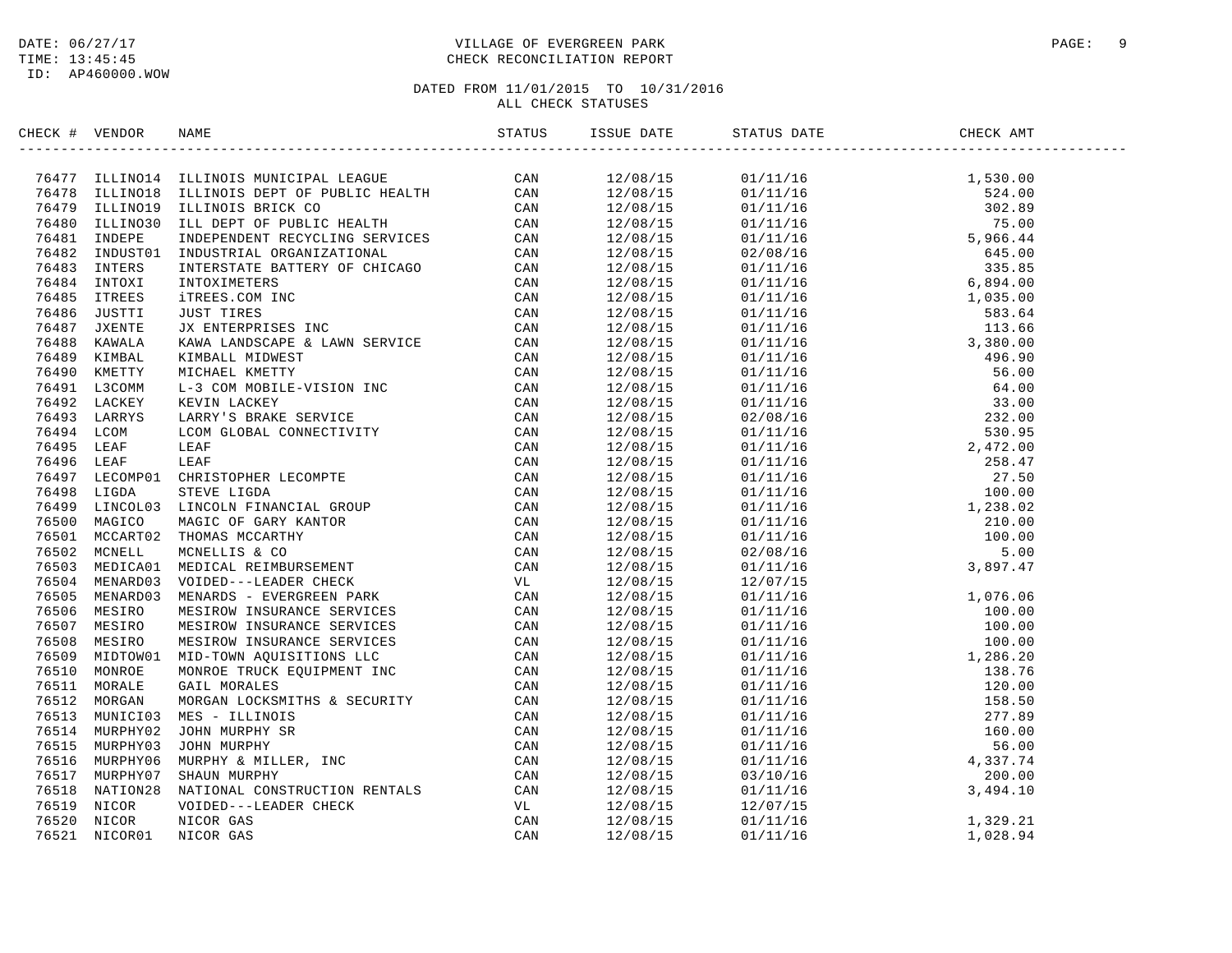#### DATE:  $06/27/17$  PAGE: 10 TIME: 13:45:45 CHECK RECONCILIATION REPORT

| CHECK # VENDOR |                                                                                                                                                                                                                                              |  |  |  |
|----------------|----------------------------------------------------------------------------------------------------------------------------------------------------------------------------------------------------------------------------------------------|--|--|--|
|                | 2002.4 YEARNA PERSON WANT (FROM 1992)<br>2003.4 YEAR PERSON PRINCIPAL CONTROL 2003.5 YEAR 1992<br>2003.2 YEAR PERSON (FROM 1992).2 YEAR 2003.2 YEAR 1992<br>2003.2 YEAR 1992<br>2003.2 YEAR 1992<br>2003.2 YEAR 1992<br>2003.2 YEAR 1992<br> |  |  |  |
|                |                                                                                                                                                                                                                                              |  |  |  |
|                |                                                                                                                                                                                                                                              |  |  |  |
|                |                                                                                                                                                                                                                                              |  |  |  |
|                |                                                                                                                                                                                                                                              |  |  |  |
|                |                                                                                                                                                                                                                                              |  |  |  |
|                |                                                                                                                                                                                                                                              |  |  |  |
|                |                                                                                                                                                                                                                                              |  |  |  |
|                |                                                                                                                                                                                                                                              |  |  |  |
|                |                                                                                                                                                                                                                                              |  |  |  |
|                |                                                                                                                                                                                                                                              |  |  |  |
|                |                                                                                                                                                                                                                                              |  |  |  |
|                |                                                                                                                                                                                                                                              |  |  |  |
|                |                                                                                                                                                                                                                                              |  |  |  |
|                |                                                                                                                                                                                                                                              |  |  |  |
|                |                                                                                                                                                                                                                                              |  |  |  |
|                |                                                                                                                                                                                                                                              |  |  |  |
|                |                                                                                                                                                                                                                                              |  |  |  |
|                |                                                                                                                                                                                                                                              |  |  |  |
|                |                                                                                                                                                                                                                                              |  |  |  |
|                |                                                                                                                                                                                                                                              |  |  |  |
|                |                                                                                                                                                                                                                                              |  |  |  |
|                |                                                                                                                                                                                                                                              |  |  |  |
|                |                                                                                                                                                                                                                                              |  |  |  |
|                |                                                                                                                                                                                                                                              |  |  |  |
|                |                                                                                                                                                                                                                                              |  |  |  |
|                |                                                                                                                                                                                                                                              |  |  |  |
|                |                                                                                                                                                                                                                                              |  |  |  |
|                |                                                                                                                                                                                                                                              |  |  |  |
|                |                                                                                                                                                                                                                                              |  |  |  |
|                |                                                                                                                                                                                                                                              |  |  |  |
|                |                                                                                                                                                                                                                                              |  |  |  |
|                |                                                                                                                                                                                                                                              |  |  |  |
|                |                                                                                                                                                                                                                                              |  |  |  |
|                |                                                                                                                                                                                                                                              |  |  |  |
|                |                                                                                                                                                                                                                                              |  |  |  |
|                |                                                                                                                                                                                                                                              |  |  |  |
|                |                                                                                                                                                                                                                                              |  |  |  |
|                |                                                                                                                                                                                                                                              |  |  |  |
|                |                                                                                                                                                                                                                                              |  |  |  |
|                |                                                                                                                                                                                                                                              |  |  |  |
|                |                                                                                                                                                                                                                                              |  |  |  |
|                |                                                                                                                                                                                                                                              |  |  |  |
|                |                                                                                                                                                                                                                                              |  |  |  |
|                |                                                                                                                                                                                                                                              |  |  |  |
|                |                                                                                                                                                                                                                                              |  |  |  |
|                |                                                                                                                                                                                                                                              |  |  |  |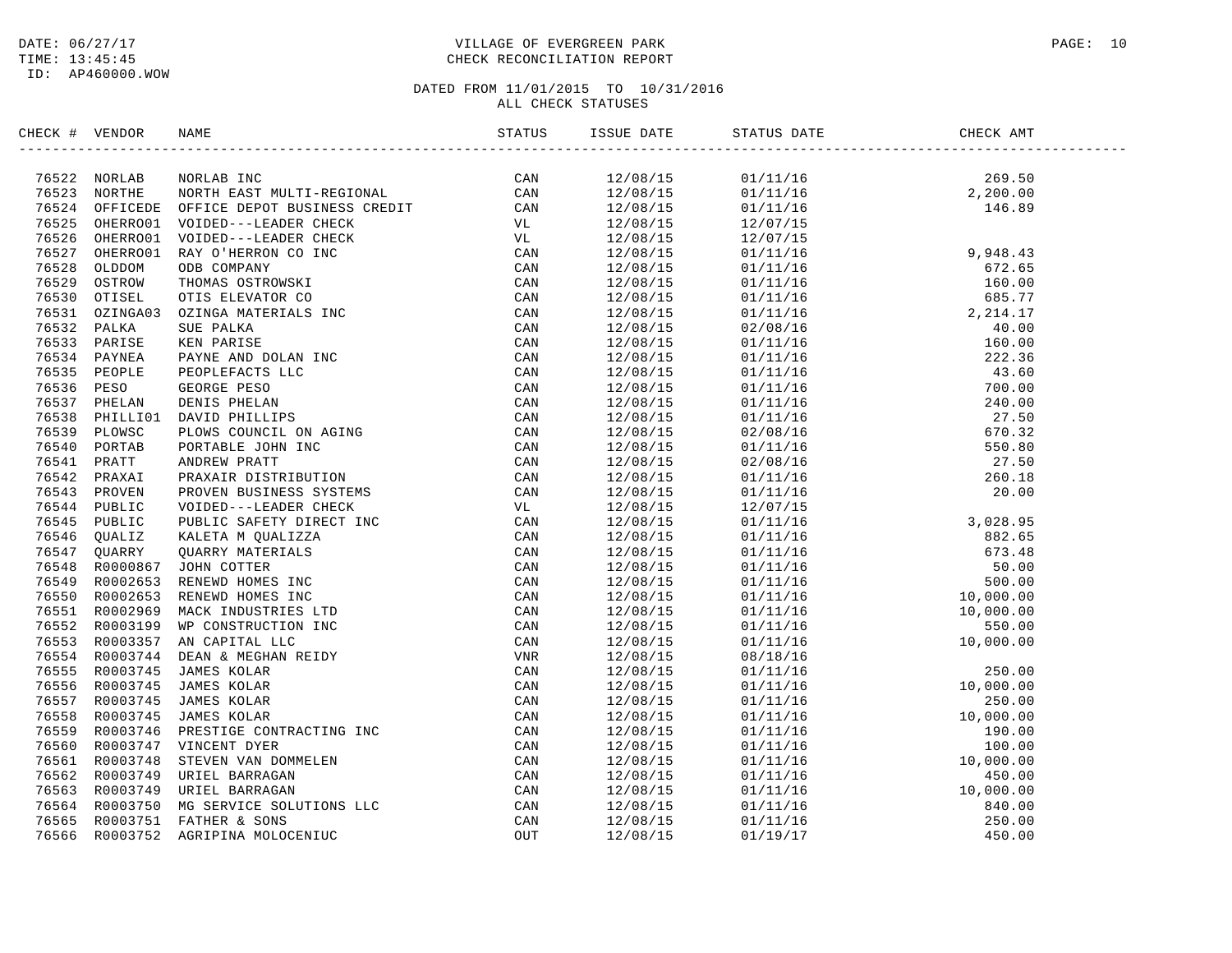#### DATE:  $06/27/17$  PAGE: 11 TIME: 13:45:45 CHECK RECONCILIATION REPORT

| CHECK # VENDOR | NAME                                                                                                                                                                                                                                         | ISSUE DATE | STATUS DATE                                                                                                                                                                                                                                                                                |  |
|----------------|----------------------------------------------------------------------------------------------------------------------------------------------------------------------------------------------------------------------------------------------|------------|--------------------------------------------------------------------------------------------------------------------------------------------------------------------------------------------------------------------------------------------------------------------------------------------|--|
|                | ENCK # VERIDOR NAME<br>TRESS RODOTSE CONVEL COADDA<br>TRESS RODOTSE SERE-CHI FORDER<br>TRESS RODOTSE SERE-CHI FORDER<br>TRESS RODOTSE SERE-CHI FORDER<br>TRESS RODOTSE SERE-CHI FORDER<br>TRESS RODOTSE REPORT RED FAMIC FIRE & SECURITY<br> | 12/08/15   | $\begin{tabular}{l c c c} $0.111/16$ & $10,000.00$ \\[-0.2cm] $0.11/10/16$ & $10,000.00$ \\[-0.2cm] $0.11/11/16$ & $650.00$ \\[-0.2cm] $0.11/11/16$ & $678.00$ \\[-0.2cm] $0.11/11/16$ & $678.00$ \\[-0.2cm] $0.11/11/16$ & $12.00$ \\[-0.2cm] $0.11/11/16$ & $12.00$ \\[-0.2cm] $0.11/11$ |  |
|                |                                                                                                                                                                                                                                              | 12/08/15   |                                                                                                                                                                                                                                                                                            |  |
|                |                                                                                                                                                                                                                                              | 12/08/15   |                                                                                                                                                                                                                                                                                            |  |
|                |                                                                                                                                                                                                                                              | 12/08/15   |                                                                                                                                                                                                                                                                                            |  |
|                |                                                                                                                                                                                                                                              | 12/08/15   |                                                                                                                                                                                                                                                                                            |  |
|                |                                                                                                                                                                                                                                              | 12/08/15   |                                                                                                                                                                                                                                                                                            |  |
|                |                                                                                                                                                                                                                                              | 12/08/15   |                                                                                                                                                                                                                                                                                            |  |
|                |                                                                                                                                                                                                                                              | 12/08/15   |                                                                                                                                                                                                                                                                                            |  |
|                |                                                                                                                                                                                                                                              | 12/08/15   |                                                                                                                                                                                                                                                                                            |  |
|                |                                                                                                                                                                                                                                              | 12/08/15   |                                                                                                                                                                                                                                                                                            |  |
|                |                                                                                                                                                                                                                                              | 12/08/15   |                                                                                                                                                                                                                                                                                            |  |
|                |                                                                                                                                                                                                                                              | 12/08/15   |                                                                                                                                                                                                                                                                                            |  |
|                |                                                                                                                                                                                                                                              | 12/08/15   |                                                                                                                                                                                                                                                                                            |  |
|                |                                                                                                                                                                                                                                              | 12/08/15   |                                                                                                                                                                                                                                                                                            |  |
|                |                                                                                                                                                                                                                                              | 12/08/15   |                                                                                                                                                                                                                                                                                            |  |
|                |                                                                                                                                                                                                                                              | 12/08/15   |                                                                                                                                                                                                                                                                                            |  |
|                |                                                                                                                                                                                                                                              | 12/08/15   |                                                                                                                                                                                                                                                                                            |  |
|                |                                                                                                                                                                                                                                              | 12/08/15   |                                                                                                                                                                                                                                                                                            |  |
|                |                                                                                                                                                                                                                                              | 12/08/15   |                                                                                                                                                                                                                                                                                            |  |
|                |                                                                                                                                                                                                                                              | 12/08/15   |                                                                                                                                                                                                                                                                                            |  |
|                |                                                                                                                                                                                                                                              | 12/08/15   |                                                                                                                                                                                                                                                                                            |  |
|                |                                                                                                                                                                                                                                              | 12/08/15   |                                                                                                                                                                                                                                                                                            |  |
|                |                                                                                                                                                                                                                                              | 12/08/15   |                                                                                                                                                                                                                                                                                            |  |
|                |                                                                                                                                                                                                                                              | 12/08/15   |                                                                                                                                                                                                                                                                                            |  |
|                |                                                                                                                                                                                                                                              | 12/08/15   |                                                                                                                                                                                                                                                                                            |  |
|                |                                                                                                                                                                                                                                              | 12/08/15   |                                                                                                                                                                                                                                                                                            |  |
|                |                                                                                                                                                                                                                                              |            |                                                                                                                                                                                                                                                                                            |  |
|                |                                                                                                                                                                                                                                              | 12/08/15   |                                                                                                                                                                                                                                                                                            |  |
|                |                                                                                                                                                                                                                                              | 12/08/15   |                                                                                                                                                                                                                                                                                            |  |
|                |                                                                                                                                                                                                                                              | 12/08/15   |                                                                                                                                                                                                                                                                                            |  |
|                |                                                                                                                                                                                                                                              | 12/08/15   |                                                                                                                                                                                                                                                                                            |  |
|                |                                                                                                                                                                                                                                              | 12/08/15   |                                                                                                                                                                                                                                                                                            |  |
|                |                                                                                                                                                                                                                                              | 12/08/15   |                                                                                                                                                                                                                                                                                            |  |
|                |                                                                                                                                                                                                                                              | 12/08/15   |                                                                                                                                                                                                                                                                                            |  |
|                |                                                                                                                                                                                                                                              | 12/08/15   |                                                                                                                                                                                                                                                                                            |  |
|                |                                                                                                                                                                                                                                              | 12/08/15   |                                                                                                                                                                                                                                                                                            |  |
|                |                                                                                                                                                                                                                                              | 12/08/15   |                                                                                                                                                                                                                                                                                            |  |
|                |                                                                                                                                                                                                                                              | 12/08/15   |                                                                                                                                                                                                                                                                                            |  |
|                |                                                                                                                                                                                                                                              | 12/08/15   |                                                                                                                                                                                                                                                                                            |  |
|                |                                                                                                                                                                                                                                              | 12/08/15   |                                                                                                                                                                                                                                                                                            |  |
|                |                                                                                                                                                                                                                                              | 12/08/15   |                                                                                                                                                                                                                                                                                            |  |
|                |                                                                                                                                                                                                                                              | 12/08/15   |                                                                                                                                                                                                                                                                                            |  |
|                |                                                                                                                                                                                                                                              | 12/08/15   |                                                                                                                                                                                                                                                                                            |  |
|                |                                                                                                                                                                                                                                              | 12/08/15   |                                                                                                                                                                                                                                                                                            |  |
|                |                                                                                                                                                                                                                                              | 12/08/15   |                                                                                                                                                                                                                                                                                            |  |
|                |                                                                                                                                                                                                                                              | 12/08/15   |                                                                                                                                                                                                                                                                                            |  |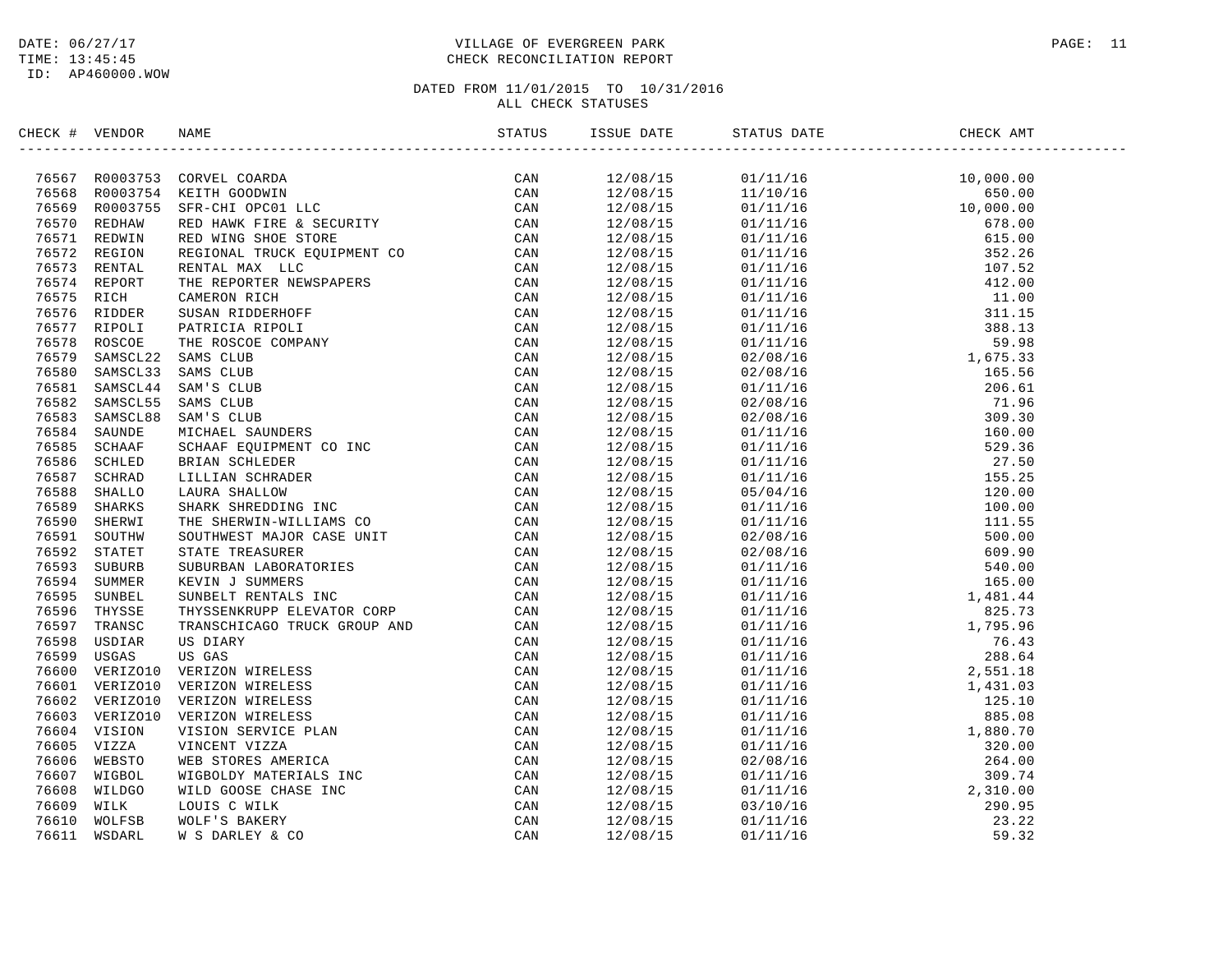### DATE:  $06/27/17$  PAGE: 12 TIME: 13:45:45 CHECK RECONCILIATION REPORT

| CHECK # VENDOR |                   | NAME                                                                                                                                                                                                                                                 |     | ISSUE DATE           | STATUS DATE                                                                                                                                                         | CHECK AMT |  |
|----------------|-------------------|------------------------------------------------------------------------------------------------------------------------------------------------------------------------------------------------------------------------------------------------------|-----|----------------------|---------------------------------------------------------------------------------------------------------------------------------------------------------------------|-----------|--|
| 76612 ZEP      |                   | NAME<br>THE SALES & SERVICE<br>THE SALES & SERVICE<br>RD ZIEP SALES & SERVICE<br>RD ZIEP SALES & SERVICE<br>PEINA ZIMMER<br>PEINA ZIMMER<br>FRINARA<br>EVENT ENCEVITE AND ANNOTIONAL<br>THE SERVINT THE ARC ACADEMY<br>LOUIS F CANNAR, LTD<br>CURRDI | CAN | 12/08/15             |                                                                                                                                                                     |           |  |
|                | 76613 ZIELIN      |                                                                                                                                                                                                                                                      | CAN | 12/08/15             |                                                                                                                                                                     |           |  |
|                | 76614 ZIMMER      |                                                                                                                                                                                                                                                      | CAN | 12/08/15             |                                                                                                                                                                     |           |  |
| 76615          | FBINAA            |                                                                                                                                                                                                                                                      | CAN | 12/09/15             |                                                                                                                                                                     |           |  |
|                | 76616 OLDREP      |                                                                                                                                                                                                                                                      | CAN | 12/09/15             |                                                                                                                                                                     |           |  |
|                | 76617 EVERGR15    |                                                                                                                                                                                                                                                      | CAN | 12/14/15             |                                                                                                                                                                     |           |  |
| 76618          | <b>B&amp;RSPO</b> |                                                                                                                                                                                                                                                      | CAN | 12/14/15             |                                                                                                                                                                     |           |  |
| 76619          | BEYOND            |                                                                                                                                                                                                                                                      | CAN | 12/14/15             |                                                                                                                                                                     |           |  |
| 76620          | CAINKA            |                                                                                                                                                                                                                                                      | CAN | 12/14/15             |                                                                                                                                                                     |           |  |
|                | 76621 CITYLI      |                                                                                                                                                                                                                                                      | CAN | 12/14/15             |                                                                                                                                                                     |           |  |
| 76622          | GUARDI            |                                                                                                                                                                                                                                                      | CAN | 12/14/15             |                                                                                                                                                                     |           |  |
| 76623          | ILCOUN            |                                                                                                                                                                                                                                                      | CAN | 12/14/15             |                                                                                                                                                                     |           |  |
| 76624          | MENARD05          |                                                                                                                                                                                                                                                      | CAN | 12/14/15             |                                                                                                                                                                     |           |  |
|                | 76625 RZECHU      |                                                                                                                                                                                                                                                      | CAN | 12/14/15             |                                                                                                                                                                     |           |  |
| 76626          | SHERWI            |                                                                                                                                                                                                                                                      | CAN | 12/14/15             |                                                                                                                                                                     |           |  |
| 76627          | STACK             |                                                                                                                                                                                                                                                      | CAN | 12/14/15             |                                                                                                                                                                     |           |  |
| 76628          | VERIZO10          |                                                                                                                                                                                                                                                      | CAN | 12/14/15             |                                                                                                                                                                     |           |  |
| 76629          | CAINKA            |                                                                                                                                                                                                                                                      | CAN | 12/15/15             |                                                                                                                                                                     |           |  |
|                | 76630 CERICO01    |                                                                                                                                                                                                                                                      | CAN | 12/15/15             |                                                                                                                                                                     |           |  |
|                | 76631 ENGEL       |                                                                                                                                                                                                                                                      | CAN | 12/15/15             |                                                                                                                                                                     |           |  |
|                | 76632 ERICKS      |                                                                                                                                                                                                                                                      | VNR | 12/15/15             |                                                                                                                                                                     |           |  |
| 76633          | GREEN             |                                                                                                                                                                                                                                                      | CAN |                      |                                                                                                                                                                     |           |  |
|                | 76634 JARZEN      |                                                                                                                                                                                                                                                      | CAN | 12/15/15<br>12/15/15 |                                                                                                                                                                     |           |  |
| 76635          | JOHNSO            |                                                                                                                                                                                                                                                      |     |                      |                                                                                                                                                                     |           |  |
| 76636          | LAZINE            |                                                                                                                                                                                                                                                      | CAN | 12/15/15             |                                                                                                                                                                     |           |  |
|                |                   |                                                                                                                                                                                                                                                      | CAN | 12/15/15             |                                                                                                                                                                     |           |  |
|                | 76637 MCCANN03    |                                                                                                                                                                                                                                                      | CAN | 12/15/15             |                                                                                                                                                                     |           |  |
| 76638          | MULLAL            |                                                                                                                                                                                                                                                      | CAN | 12/15/15             |                                                                                                                                                                     |           |  |
| 76639          | PNIEWS            |                                                                                                                                                                                                                                                      | CAN | 12/15/15             |                                                                                                                                                                     |           |  |
| 76640          | RICH              |                                                                                                                                                                                                                                                      | CAN | 12/15/15             |                                                                                                                                                                     |           |  |
| 76641          | SECURI            |                                                                                                                                                                                                                                                      | CAN | 12/15/15             |                                                                                                                                                                     |           |  |
| 76642          | SEIFRI            |                                                                                                                                                                                                                                                      | CAN | 12/15/15             |                                                                                                                                                                     |           |  |
| 76643          | SWITAL            |                                                                                                                                                                                                                                                      | CAN | 12/15/15             |                                                                                                                                                                     |           |  |
| 76644          | TEAMST01          |                                                                                                                                                                                                                                                      | CAN | 12/15/15             |                                                                                                                                                                     |           |  |
| 76645          | VOS               |                                                                                                                                                                                                                                                      | CAN | 12/15/15             |                                                                                                                                                                     |           |  |
| 76646          | YEAMAN            |                                                                                                                                                                                                                                                      | CAN | 12/15/15             |                                                                                                                                                                     |           |  |
| 76647          | YOUNGT            |                                                                                                                                                                                                                                                      | CAN | 12/15/15             |                                                                                                                                                                     |           |  |
| 76648          | ALLEGR            |                                                                                                                                                                                                                                                      | CAN | 12/16/15             |                                                                                                                                                                     |           |  |
| 76649          | CONOVE            |                                                                                                                                                                                                                                                      | CAN | 12/16/15             |                                                                                                                                                                     | 210.00    |  |
| 76650          | HACHCO            |                                                                                                                                                                                                                                                      | CAN | 12/16/15             |                                                                                                                                                                     | 52.77     |  |
|                | 76651 SAMSCL11    |                                                                                                                                                                                                                                                      | CAN | 12/16/15             |                                                                                                                                                                     | 295.28    |  |
|                | 76652 SAMSCL77    |                                                                                                                                                                                                                                                      | CAN | 12/16/15             | $\begin{array}{llll} 01/11/16 & & 3\,, \vspace{0.1in} \cr 01/11/16 & & 02/08/16 \cr 02/08/16 & & 01/11/16 \cr 02/08/16 & & 4\,, \cr 01/11/16 & & 10\,, \end{array}$ | 159.53    |  |
|                | 76653 ERICKS      |                                                                                                                                                                                                                                                      | CAN | 12/17/15             |                                                                                                                                                                     | 400.83    |  |
| 76654          | BLINDS01          |                                                                                                                                                                                                                                                      | CAN | 12/18/15             |                                                                                                                                                                     | 4,668.50  |  |
| 76655          | COMCAS01          |                                                                                                                                                                                                                                                      | CAN | 12/18/15             |                                                                                                                                                                     | 455.20    |  |
| 76656          | PURCHA            |                                                                                                                                                                                                                                                      | CAN | 12/18/15             | 01/11/16                                                                                                                                                            | 10,000.00 |  |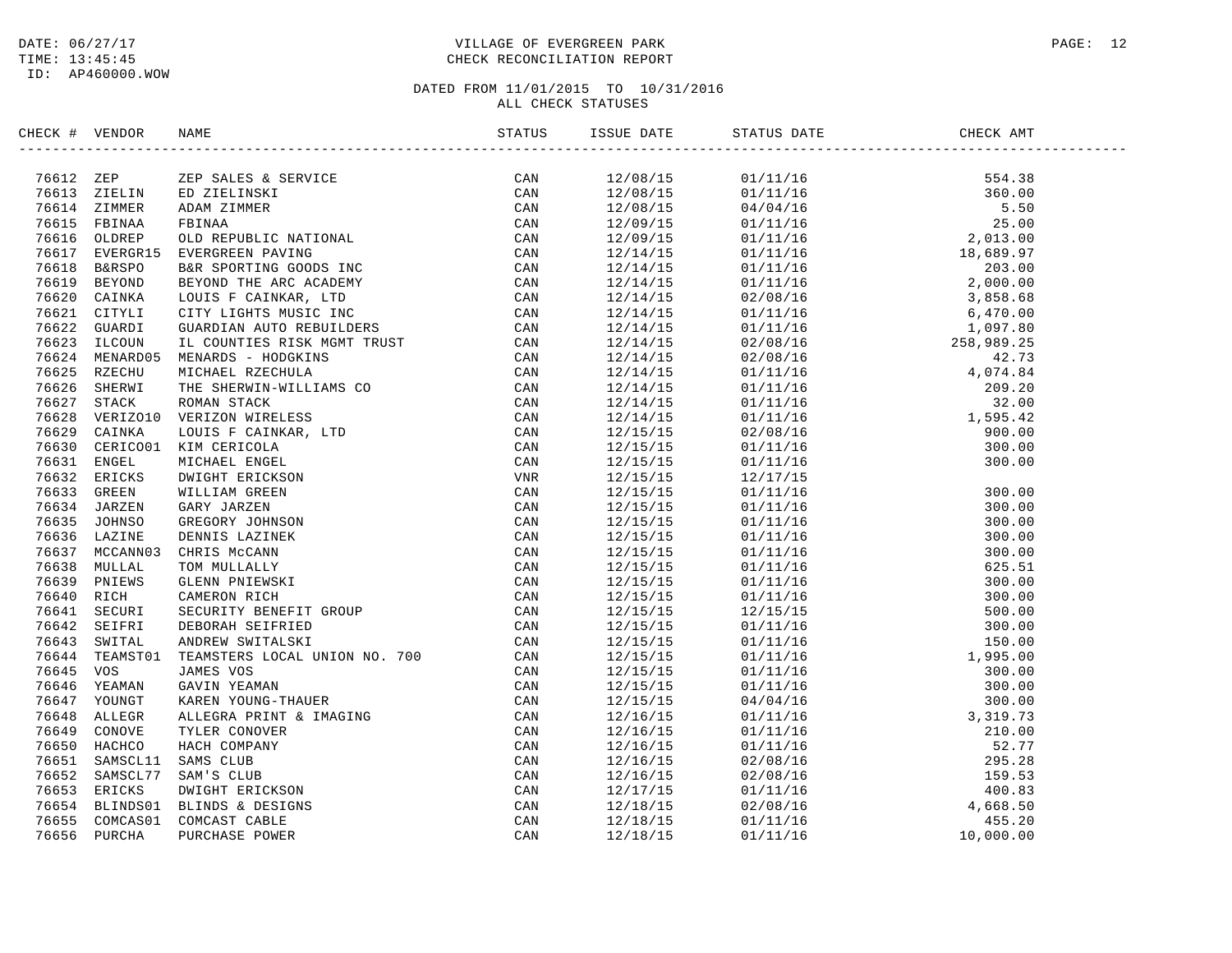### DATE:  $06/27/17$  PAGE: 13 TIME: 13:45:45 CHECK RECONCILIATION REPORT

| CHECK # VENDOR | NAME                                                                                                                                                                                                                                            | STATUS | ISSUE DATE | STATUS DATE                                                                                                                                                                                                                                                                                           | CHECK AMT |  |
|----------------|-------------------------------------------------------------------------------------------------------------------------------------------------------------------------------------------------------------------------------------------------|--------|------------|-------------------------------------------------------------------------------------------------------------------------------------------------------------------------------------------------------------------------------------------------------------------------------------------------------|-----------|--|
|                | HECK † VERDOR RANE CONOUGER (* 1970)<br>1974 - 2001<br>2005 - MINERAL MUSEUM (* 1972)<br>1976 - AMERICAN TRAFIC SAFETY (* 1978)<br>1986 - AMERICAN TRAFIC SAFETY (* 1978)<br>1986 - AMERICAN TRAFIC SAFETY (* 1978)<br>1986 - AMERICAN TRAFIC E |        |            | $\begin{tabular}{cccccccc} $1.2118/15$ & $0.474/15$ & $2.000$ & $1.0111/15$ & $1.688.00$ \\ \hline $1.212/21/15$ & $1.274/15$ & $1.674/15$ & $1.692.01$ \\ \hline $12.222/15$ & $1.2111/15$ & $1.692.01$ & $1.692.01$ \\ \hline $12.222/15$ & $1.2111/15$ & $1.692.01$ & $1.692.01$ \\ \hline $12.22$ |           |  |
|                |                                                                                                                                                                                                                                                 |        |            |                                                                                                                                                                                                                                                                                                       |           |  |
|                |                                                                                                                                                                                                                                                 |        |            |                                                                                                                                                                                                                                                                                                       |           |  |
|                |                                                                                                                                                                                                                                                 |        |            |                                                                                                                                                                                                                                                                                                       |           |  |
|                |                                                                                                                                                                                                                                                 |        |            |                                                                                                                                                                                                                                                                                                       |           |  |
|                |                                                                                                                                                                                                                                                 |        |            |                                                                                                                                                                                                                                                                                                       |           |  |
|                |                                                                                                                                                                                                                                                 |        |            |                                                                                                                                                                                                                                                                                                       |           |  |
|                |                                                                                                                                                                                                                                                 |        |            |                                                                                                                                                                                                                                                                                                       |           |  |
|                |                                                                                                                                                                                                                                                 |        |            |                                                                                                                                                                                                                                                                                                       |           |  |
|                |                                                                                                                                                                                                                                                 |        |            |                                                                                                                                                                                                                                                                                                       |           |  |
|                |                                                                                                                                                                                                                                                 |        |            |                                                                                                                                                                                                                                                                                                       |           |  |
|                |                                                                                                                                                                                                                                                 |        |            |                                                                                                                                                                                                                                                                                                       |           |  |
|                |                                                                                                                                                                                                                                                 |        |            |                                                                                                                                                                                                                                                                                                       |           |  |
|                |                                                                                                                                                                                                                                                 |        |            |                                                                                                                                                                                                                                                                                                       |           |  |
|                |                                                                                                                                                                                                                                                 |        |            |                                                                                                                                                                                                                                                                                                       |           |  |
|                |                                                                                                                                                                                                                                                 |        |            |                                                                                                                                                                                                                                                                                                       |           |  |
|                |                                                                                                                                                                                                                                                 |        |            |                                                                                                                                                                                                                                                                                                       |           |  |
|                |                                                                                                                                                                                                                                                 |        |            |                                                                                                                                                                                                                                                                                                       |           |  |
|                |                                                                                                                                                                                                                                                 |        |            |                                                                                                                                                                                                                                                                                                       |           |  |
|                |                                                                                                                                                                                                                                                 |        |            |                                                                                                                                                                                                                                                                                                       |           |  |
|                |                                                                                                                                                                                                                                                 |        |            |                                                                                                                                                                                                                                                                                                       |           |  |
|                |                                                                                                                                                                                                                                                 |        |            |                                                                                                                                                                                                                                                                                                       |           |  |
|                |                                                                                                                                                                                                                                                 |        |            |                                                                                                                                                                                                                                                                                                       |           |  |
|                |                                                                                                                                                                                                                                                 |        |            |                                                                                                                                                                                                                                                                                                       |           |  |
|                |                                                                                                                                                                                                                                                 |        |            |                                                                                                                                                                                                                                                                                                       |           |  |
|                |                                                                                                                                                                                                                                                 |        |            |                                                                                                                                                                                                                                                                                                       |           |  |
|                |                                                                                                                                                                                                                                                 |        |            |                                                                                                                                                                                                                                                                                                       |           |  |
|                |                                                                                                                                                                                                                                                 |        |            |                                                                                                                                                                                                                                                                                                       |           |  |
|                |                                                                                                                                                                                                                                                 |        |            |                                                                                                                                                                                                                                                                                                       |           |  |
|                |                                                                                                                                                                                                                                                 |        |            |                                                                                                                                                                                                                                                                                                       |           |  |
|                |                                                                                                                                                                                                                                                 |        |            |                                                                                                                                                                                                                                                                                                       |           |  |
|                |                                                                                                                                                                                                                                                 |        |            |                                                                                                                                                                                                                                                                                                       |           |  |
|                |                                                                                                                                                                                                                                                 |        |            |                                                                                                                                                                                                                                                                                                       |           |  |
|                |                                                                                                                                                                                                                                                 |        |            |                                                                                                                                                                                                                                                                                                       |           |  |
|                |                                                                                                                                                                                                                                                 |        |            |                                                                                                                                                                                                                                                                                                       |           |  |
|                |                                                                                                                                                                                                                                                 |        |            |                                                                                                                                                                                                                                                                                                       |           |  |
|                |                                                                                                                                                                                                                                                 |        |            |                                                                                                                                                                                                                                                                                                       |           |  |
|                |                                                                                                                                                                                                                                                 |        |            |                                                                                                                                                                                                                                                                                                       |           |  |
|                |                                                                                                                                                                                                                                                 |        |            |                                                                                                                                                                                                                                                                                                       |           |  |
|                |                                                                                                                                                                                                                                                 |        |            |                                                                                                                                                                                                                                                                                                       |           |  |
|                |                                                                                                                                                                                                                                                 |        |            |                                                                                                                                                                                                                                                                                                       |           |  |
|                |                                                                                                                                                                                                                                                 |        |            |                                                                                                                                                                                                                                                                                                       |           |  |
|                |                                                                                                                                                                                                                                                 |        |            |                                                                                                                                                                                                                                                                                                       |           |  |
|                |                                                                                                                                                                                                                                                 |        |            |                                                                                                                                                                                                                                                                                                       |           |  |
|                |                                                                                                                                                                                                                                                 |        |            |                                                                                                                                                                                                                                                                                                       |           |  |
|                |                                                                                                                                                                                                                                                 |        |            |                                                                                                                                                                                                                                                                                                       |           |  |
|                |                                                                                                                                                                                                                                                 |        |            |                                                                                                                                                                                                                                                                                                       |           |  |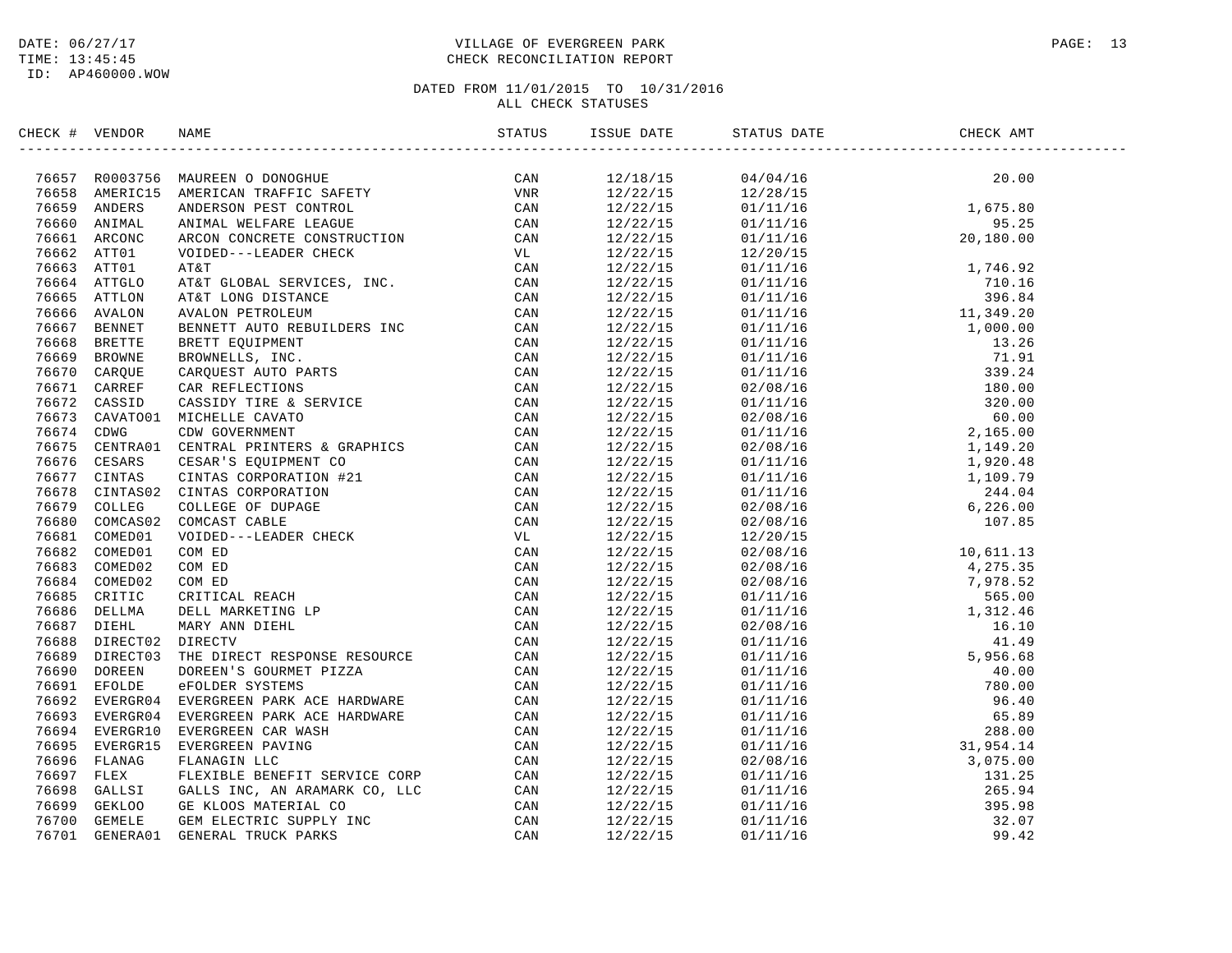#### DATE:  $06/27/17$  PAGE: 14 TIME: 13:45:45 CHECK RECONCILIATION REPORT

| CHECK # VENDOR | NAME |  | STATUS DATE | CHECK AMT |  |
|----------------|------|--|-------------|-----------|--|
|                |      |  |             |           |  |
|                |      |  |             |           |  |
|                |      |  |             |           |  |
|                |      |  |             |           |  |
|                |      |  |             |           |  |
|                |      |  |             |           |  |
|                |      |  |             |           |  |
|                |      |  |             |           |  |
|                |      |  |             |           |  |
|                |      |  |             |           |  |
|                |      |  |             |           |  |
|                |      |  |             |           |  |
|                |      |  |             |           |  |
|                |      |  |             |           |  |
|                |      |  |             |           |  |
|                |      |  |             |           |  |
|                |      |  |             |           |  |
|                |      |  |             |           |  |
|                |      |  |             |           |  |
|                |      |  |             |           |  |
|                |      |  |             |           |  |
|                |      |  |             |           |  |
|                |      |  |             |           |  |
|                |      |  |             |           |  |
|                |      |  |             |           |  |
|                |      |  |             |           |  |
|                |      |  |             |           |  |
|                |      |  |             |           |  |
|                |      |  |             |           |  |
|                |      |  |             |           |  |
|                |      |  |             |           |  |
|                |      |  |             |           |  |
|                |      |  |             |           |  |
|                |      |  |             |           |  |
|                |      |  |             |           |  |
|                |      |  |             |           |  |
|                |      |  |             |           |  |
|                |      |  |             |           |  |
|                |      |  |             |           |  |
|                |      |  |             |           |  |
|                |      |  |             |           |  |
|                |      |  |             |           |  |
|                |      |  |             |           |  |
|                |      |  |             |           |  |
|                |      |  |             |           |  |
|                |      |  |             |           |  |
|                |      |  |             |           |  |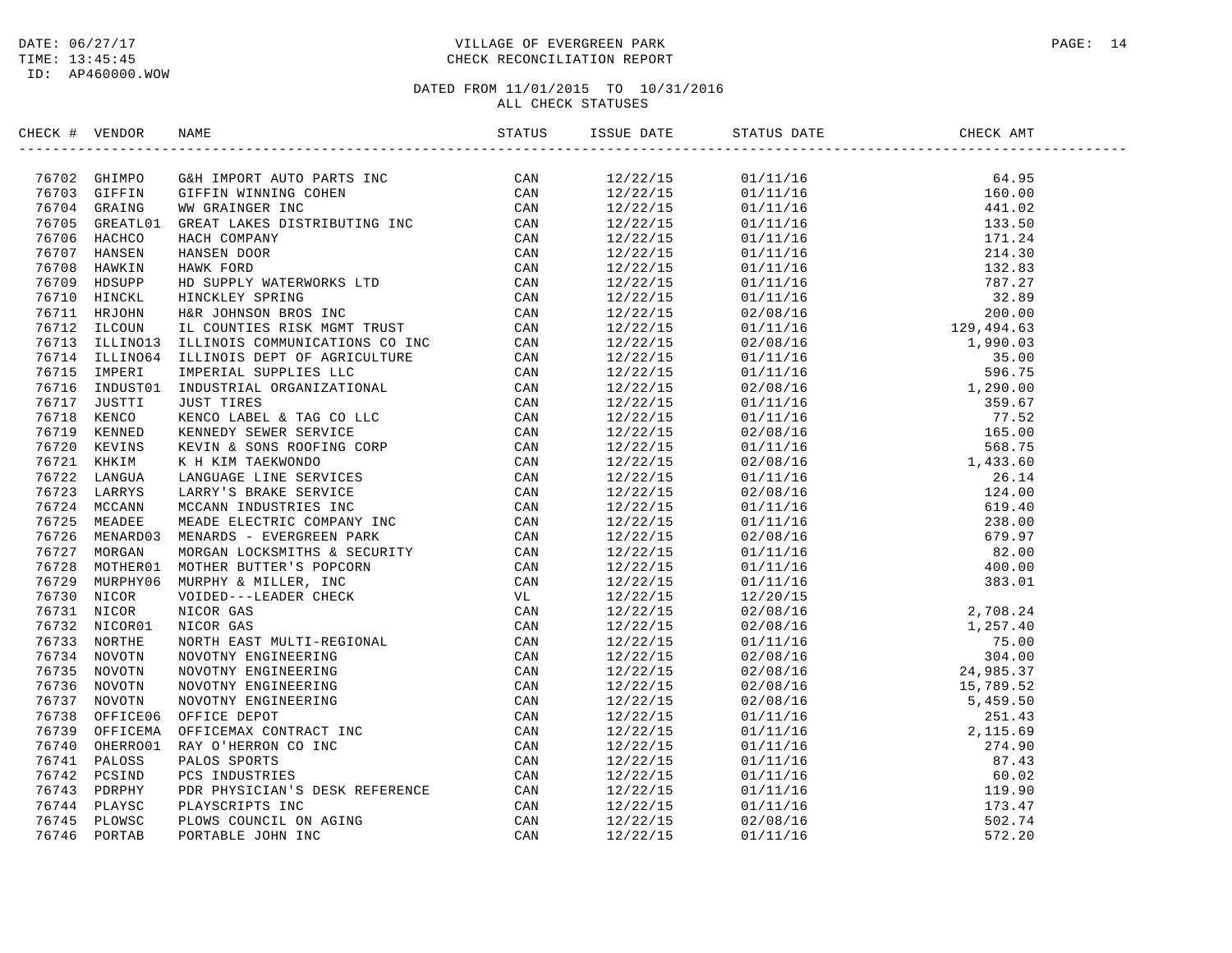#### DATE:  $06/27/17$  PAGE: 15 TIME: 13:45:45 CHECK RECONCILIATION REPORT

| CHECK # VENDOR | NAME                                                                                                                                                                                                                                | ISSUE DATE                         | STATUS DATE                                                                                                                                                                                                                                                                  | CHECK AMT |
|----------------|-------------------------------------------------------------------------------------------------------------------------------------------------------------------------------------------------------------------------------------|------------------------------------|------------------------------------------------------------------------------------------------------------------------------------------------------------------------------------------------------------------------------------------------------------------------------|-----------|
|                | <b>ICK # VERIOR MANE SCHAFF SCHOT AND AN INCREASE CAN 76719 SERIES CONSULTANCE CONSULTED AND SERIES (CAN 7672 SERIES CONSULTANCE IN A 1999 SCHOOSE AND AN INCREASE CONSULTANCE IN A 1999 SCHOOSE CONSULTANCE IN A 1999 SCHOOSE </b> | 12/22/15                           | $\begin{tabular}{cccc} 1111116 & 1600000 \\ 01111116 & 168.60 \\ 01111116 & 1600000 \\ 01111116 & 10000000 \\ 01111116 & 1000000 \\ 01111116 & 1000000 \\ 01111116 & 1000000 \\ 01111116 & 1000000 \\ 01111116 & 150000 \\ 01111116 & 150000 \\ 011111116 & 150000 \\ 01111$ |           |
|                |                                                                                                                                                                                                                                     | $\frac{12}{22}$<br>$\frac{22}{15}$ |                                                                                                                                                                                                                                                                              |           |
|                |                                                                                                                                                                                                                                     | 12/22/15                           |                                                                                                                                                                                                                                                                              |           |
|                |                                                                                                                                                                                                                                     | 12/22/15                           |                                                                                                                                                                                                                                                                              |           |
|                |                                                                                                                                                                                                                                     | 12/22/15                           |                                                                                                                                                                                                                                                                              |           |
|                |                                                                                                                                                                                                                                     | 12/22/15                           |                                                                                                                                                                                                                                                                              |           |
|                |                                                                                                                                                                                                                                     | 12/22/15                           |                                                                                                                                                                                                                                                                              |           |
|                |                                                                                                                                                                                                                                     | 12/22/15                           |                                                                                                                                                                                                                                                                              |           |
|                |                                                                                                                                                                                                                                     | 12/22/15                           |                                                                                                                                                                                                                                                                              |           |
|                |                                                                                                                                                                                                                                     | 12/22/15                           |                                                                                                                                                                                                                                                                              |           |
|                |                                                                                                                                                                                                                                     | 12/22/15                           |                                                                                                                                                                                                                                                                              |           |
|                |                                                                                                                                                                                                                                     | 12/22/15                           |                                                                                                                                                                                                                                                                              |           |
|                |                                                                                                                                                                                                                                     | 12/22/15                           |                                                                                                                                                                                                                                                                              |           |
|                |                                                                                                                                                                                                                                     | 12/22/15                           |                                                                                                                                                                                                                                                                              |           |
|                |                                                                                                                                                                                                                                     | 12/22/15                           |                                                                                                                                                                                                                                                                              |           |
|                |                                                                                                                                                                                                                                     | 12/22/15                           |                                                                                                                                                                                                                                                                              |           |
|                |                                                                                                                                                                                                                                     | 12/22/15                           |                                                                                                                                                                                                                                                                              |           |
|                |                                                                                                                                                                                                                                     | 12/22/15                           |                                                                                                                                                                                                                                                                              |           |
|                |                                                                                                                                                                                                                                     | 12/22/15                           |                                                                                                                                                                                                                                                                              |           |
|                |                                                                                                                                                                                                                                     | 12/22/15                           |                                                                                                                                                                                                                                                                              |           |
|                |                                                                                                                                                                                                                                     | 12/22/15                           |                                                                                                                                                                                                                                                                              |           |
|                |                                                                                                                                                                                                                                     | 12/22/15                           |                                                                                                                                                                                                                                                                              |           |
|                |                                                                                                                                                                                                                                     | 12/22/15                           |                                                                                                                                                                                                                                                                              |           |
|                |                                                                                                                                                                                                                                     | 12/22/15                           |                                                                                                                                                                                                                                                                              |           |
|                |                                                                                                                                                                                                                                     | 12/22/15                           |                                                                                                                                                                                                                                                                              |           |
|                |                                                                                                                                                                                                                                     | 12/22/15                           |                                                                                                                                                                                                                                                                              |           |
|                |                                                                                                                                                                                                                                     | 12/22/15                           |                                                                                                                                                                                                                                                                              |           |
|                |                                                                                                                                                                                                                                     | 12/22/15                           |                                                                                                                                                                                                                                                                              |           |
|                |                                                                                                                                                                                                                                     | 12/22/15                           |                                                                                                                                                                                                                                                                              |           |
|                |                                                                                                                                                                                                                                     | 12/22/15                           |                                                                                                                                                                                                                                                                              |           |
|                |                                                                                                                                                                                                                                     | 12/22/15                           |                                                                                                                                                                                                                                                                              |           |
|                |                                                                                                                                                                                                                                     | 12/22/15                           |                                                                                                                                                                                                                                                                              |           |
|                |                                                                                                                                                                                                                                     | 12/22/15                           |                                                                                                                                                                                                                                                                              |           |
|                |                                                                                                                                                                                                                                     | 12/22/15                           |                                                                                                                                                                                                                                                                              |           |
|                |                                                                                                                                                                                                                                     | 12/22/15                           |                                                                                                                                                                                                                                                                              |           |
|                |                                                                                                                                                                                                                                     | 12/22/15                           |                                                                                                                                                                                                                                                                              |           |
|                |                                                                                                                                                                                                                                     | 12/22/15                           |                                                                                                                                                                                                                                                                              |           |
|                |                                                                                                                                                                                                                                     | 12/22/15                           |                                                                                                                                                                                                                                                                              |           |
|                |                                                                                                                                                                                                                                     | 12/22/15                           |                                                                                                                                                                                                                                                                              |           |
|                |                                                                                                                                                                                                                                     | 12/22/15                           |                                                                                                                                                                                                                                                                              |           |
|                |                                                                                                                                                                                                                                     | 12/22/15                           |                                                                                                                                                                                                                                                                              |           |
|                |                                                                                                                                                                                                                                     | 12/22/15                           |                                                                                                                                                                                                                                                                              |           |
|                |                                                                                                                                                                                                                                     | 12/22/15                           |                                                                                                                                                                                                                                                                              |           |
|                |                                                                                                                                                                                                                                     | 12/22/15                           |                                                                                                                                                                                                                                                                              |           |
|                |                                                                                                                                                                                                                                     | 12/22/15                           |                                                                                                                                                                                                                                                                              |           |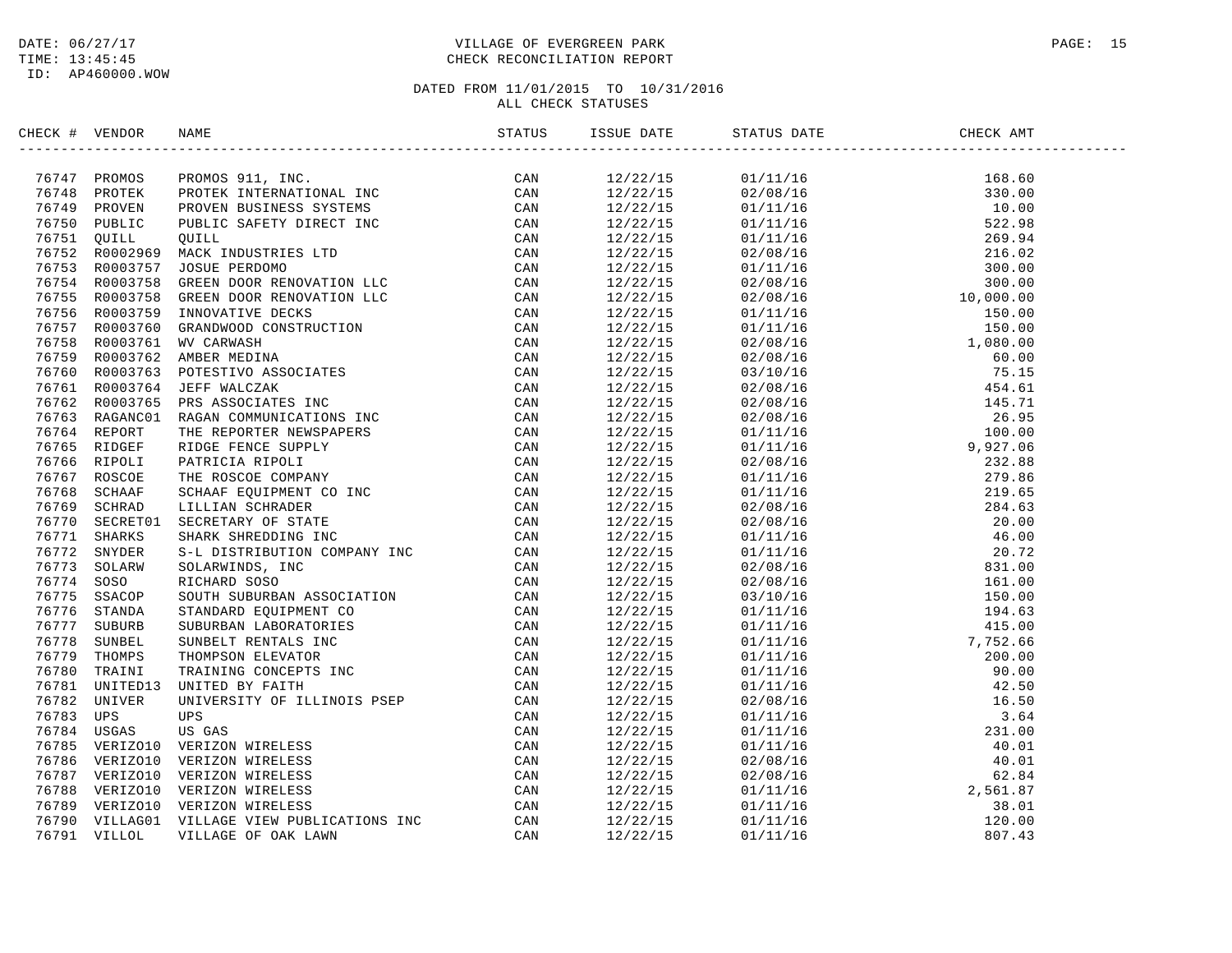#### DATE:  $06/27/17$  PAGE: 16 TIME: 13:45:45 CHECK RECONCILIATION REPORT

| CHECK # VENDOR | NAME                                                                                                                                                                                                                                                                                                | ISSUE DATE           | STATUS DATE                                                                                                                                                                                                                                                                                  | CHECK AMT                                                                                                                                                                                                                                                                       |  |
|----------------|-----------------------------------------------------------------------------------------------------------------------------------------------------------------------------------------------------------------------------------------------------------------------------------------------------|----------------------|----------------------------------------------------------------------------------------------------------------------------------------------------------------------------------------------------------------------------------------------------------------------------------------------|---------------------------------------------------------------------------------------------------------------------------------------------------------------------------------------------------------------------------------------------------------------------------------|--|
|                | ERCK # VENDOR<br>1879<br>1879<br>1879<br>1879<br>1879<br>1885<br>1885<br>1885<br>1885<br>1885<br>1885<br>1885<br>1885<br>1885<br>1885<br>1886<br>1886<br>1886<br>1886<br>1886<br>1886<br>1887<br>1887<br>1887<br>1886<br>1886<br>1886<br>1886<br>1886<br>1886<br>1886<br>1886<br>1886<br>1886<br>18 |                      |                                                                                                                                                                                                                                                                                              |                                                                                                                                                                                                                                                                                 |  |
|                |                                                                                                                                                                                                                                                                                                     |                      | $\begin{array}{cccc} 12/22/15 & 02/08/16 & 255.17 \\ 12/22/15 & 12/28/15 & 04.00 \\ 12/22/15 & 04.00 \\ 12/22/15 & 04.00 \\ 12/22/15 & 04.00 \\ 12/22/15 & 04.00 \\ 1 & 0.00 \\ 1 & 0.00 \\ 1 & 0.00 \\ 1 & 0.00 \\ 1 & 0.00 \\ 1 & 0.00 \\ 1 & 0.00 \\ 1 & 0.00 \\ 1 & 0.00 \\ 1 & 0.00 \\$ |                                                                                                                                                                                                                                                                                 |  |
|                |                                                                                                                                                                                                                                                                                                     |                      |                                                                                                                                                                                                                                                                                              |                                                                                                                                                                                                                                                                                 |  |
|                |                                                                                                                                                                                                                                                                                                     |                      |                                                                                                                                                                                                                                                                                              |                                                                                                                                                                                                                                                                                 |  |
|                |                                                                                                                                                                                                                                                                                                     |                      |                                                                                                                                                                                                                                                                                              |                                                                                                                                                                                                                                                                                 |  |
|                |                                                                                                                                                                                                                                                                                                     | 12/22/15<br>12/22/15 | 12/22/15<br>12/22/15                                                                                                                                                                                                                                                                         |                                                                                                                                                                                                                                                                                 |  |
|                |                                                                                                                                                                                                                                                                                                     | 12/22/15             |                                                                                                                                                                                                                                                                                              |                                                                                                                                                                                                                                                                                 |  |
|                |                                                                                                                                                                                                                                                                                                     | 12/23/15             |                                                                                                                                                                                                                                                                                              |                                                                                                                                                                                                                                                                                 |  |
|                |                                                                                                                                                                                                                                                                                                     | 12/23/15             |                                                                                                                                                                                                                                                                                              |                                                                                                                                                                                                                                                                                 |  |
|                |                                                                                                                                                                                                                                                                                                     | 12/23/15             |                                                                                                                                                                                                                                                                                              |                                                                                                                                                                                                                                                                                 |  |
|                |                                                                                                                                                                                                                                                                                                     | 12/28/15             |                                                                                                                                                                                                                                                                                              |                                                                                                                                                                                                                                                                                 |  |
|                |                                                                                                                                                                                                                                                                                                     | 12/28/15             |                                                                                                                                                                                                                                                                                              |                                                                                                                                                                                                                                                                                 |  |
|                |                                                                                                                                                                                                                                                                                                     | 12/28/15             |                                                                                                                                                                                                                                                                                              |                                                                                                                                                                                                                                                                                 |  |
|                |                                                                                                                                                                                                                                                                                                     | 12/28/15             |                                                                                                                                                                                                                                                                                              |                                                                                                                                                                                                                                                                                 |  |
|                |                                                                                                                                                                                                                                                                                                     | 12/28/15             |                                                                                                                                                                                                                                                                                              |                                                                                                                                                                                                                                                                                 |  |
|                |                                                                                                                                                                                                                                                                                                     | 12/28/15             |                                                                                                                                                                                                                                                                                              |                                                                                                                                                                                                                                                                                 |  |
|                |                                                                                                                                                                                                                                                                                                     | 12/31/15             |                                                                                                                                                                                                                                                                                              |                                                                                                                                                                                                                                                                                 |  |
|                |                                                                                                                                                                                                                                                                                                     | 01/05/16             |                                                                                                                                                                                                                                                                                              |                                                                                                                                                                                                                                                                                 |  |
|                |                                                                                                                                                                                                                                                                                                     | 01/05/16             |                                                                                                                                                                                                                                                                                              |                                                                                                                                                                                                                                                                                 |  |
|                |                                                                                                                                                                                                                                                                                                     | 01/05/16             |                                                                                                                                                                                                                                                                                              |                                                                                                                                                                                                                                                                                 |  |
|                |                                                                                                                                                                                                                                                                                                     | 01/05/16             |                                                                                                                                                                                                                                                                                              |                                                                                                                                                                                                                                                                                 |  |
|                |                                                                                                                                                                                                                                                                                                     | 01/05/16             |                                                                                                                                                                                                                                                                                              |                                                                                                                                                                                                                                                                                 |  |
|                |                                                                                                                                                                                                                                                                                                     | 01/05/16             |                                                                                                                                                                                                                                                                                              |                                                                                                                                                                                                                                                                                 |  |
|                |                                                                                                                                                                                                                                                                                                     | 01/05/16             |                                                                                                                                                                                                                                                                                              |                                                                                                                                                                                                                                                                                 |  |
|                |                                                                                                                                                                                                                                                                                                     | 01/05/16             |                                                                                                                                                                                                                                                                                              |                                                                                                                                                                                                                                                                                 |  |
|                |                                                                                                                                                                                                                                                                                                     | 01/05/16             |                                                                                                                                                                                                                                                                                              |                                                                                                                                                                                                                                                                                 |  |
|                |                                                                                                                                                                                                                                                                                                     | 01/05/16             |                                                                                                                                                                                                                                                                                              |                                                                                                                                                                                                                                                                                 |  |
|                |                                                                                                                                                                                                                                                                                                     | 01/05/16             |                                                                                                                                                                                                                                                                                              |                                                                                                                                                                                                                                                                                 |  |
|                |                                                                                                                                                                                                                                                                                                     | 01/05/16             |                                                                                                                                                                                                                                                                                              |                                                                                                                                                                                                                                                                                 |  |
|                |                                                                                                                                                                                                                                                                                                     | 01/05/16             |                                                                                                                                                                                                                                                                                              |                                                                                                                                                                                                                                                                                 |  |
|                |                                                                                                                                                                                                                                                                                                     | 01/05/16             |                                                                                                                                                                                                                                                                                              |                                                                                                                                                                                                                                                                                 |  |
|                |                                                                                                                                                                                                                                                                                                     | 01/05/16             |                                                                                                                                                                                                                                                                                              |                                                                                                                                                                                                                                                                                 |  |
|                |                                                                                                                                                                                                                                                                                                     | 01/05/16             |                                                                                                                                                                                                                                                                                              |                                                                                                                                                                                                                                                                                 |  |
|                |                                                                                                                                                                                                                                                                                                     | 01/05/16             |                                                                                                                                                                                                                                                                                              |                                                                                                                                                                                                                                                                                 |  |
|                |                                                                                                                                                                                                                                                                                                     | 01/05/16             |                                                                                                                                                                                                                                                                                              |                                                                                                                                                                                                                                                                                 |  |
|                |                                                                                                                                                                                                                                                                                                     | 01/05/16             |                                                                                                                                                                                                                                                                                              |                                                                                                                                                                                                                                                                                 |  |
|                |                                                                                                                                                                                                                                                                                                     | 01/05/16             |                                                                                                                                                                                                                                                                                              |                                                                                                                                                                                                                                                                                 |  |
|                |                                                                                                                                                                                                                                                                                                     | 01/05/16             |                                                                                                                                                                                                                                                                                              |                                                                                                                                                                                                                                                                                 |  |
|                |                                                                                                                                                                                                                                                                                                     | 01/05/16             |                                                                                                                                                                                                                                                                                              |                                                                                                                                                                                                                                                                                 |  |
|                |                                                                                                                                                                                                                                                                                                     | 01/05/16             |                                                                                                                                                                                                                                                                                              |                                                                                                                                                                                                                                                                                 |  |
|                |                                                                                                                                                                                                                                                                                                     | 01/05/16             |                                                                                                                                                                                                                                                                                              |                                                                                                                                                                                                                                                                                 |  |
|                |                                                                                                                                                                                                                                                                                                     | 01/05/16             |                                                                                                                                                                                                                                                                                              |                                                                                                                                                                                                                                                                                 |  |
|                |                                                                                                                                                                                                                                                                                                     | 01/05/16             |                                                                                                                                                                                                                                                                                              |                                                                                                                                                                                                                                                                                 |  |
|                |                                                                                                                                                                                                                                                                                                     | 01/05/16             |                                                                                                                                                                                                                                                                                              |                                                                                                                                                                                                                                                                                 |  |
|                |                                                                                                                                                                                                                                                                                                     | 01/05/16             | 01/04/16                                                                                                                                                                                                                                                                                     | $\begin{array}{cccc} 0.1/0.3/0.8/16 & 14\, , 0.39\, .06 \\ 0.2/0.8/16 & 52\, .00 \\ 0.2/0.8/16 & 723\, .62 \\ 0.2/0.8/16 & 700\, .00 \\ 0.2/0.8/16 & 2\, .180\, .22 \\ 0.2/0.8/16 & 2\, .180\, .22 \\ 0.2/0.8/16 & 3\, , 440\, .00 \\ 0.3/10/16 & 2\, .400\, .00 \\ 0.4/0.4/16$ |  |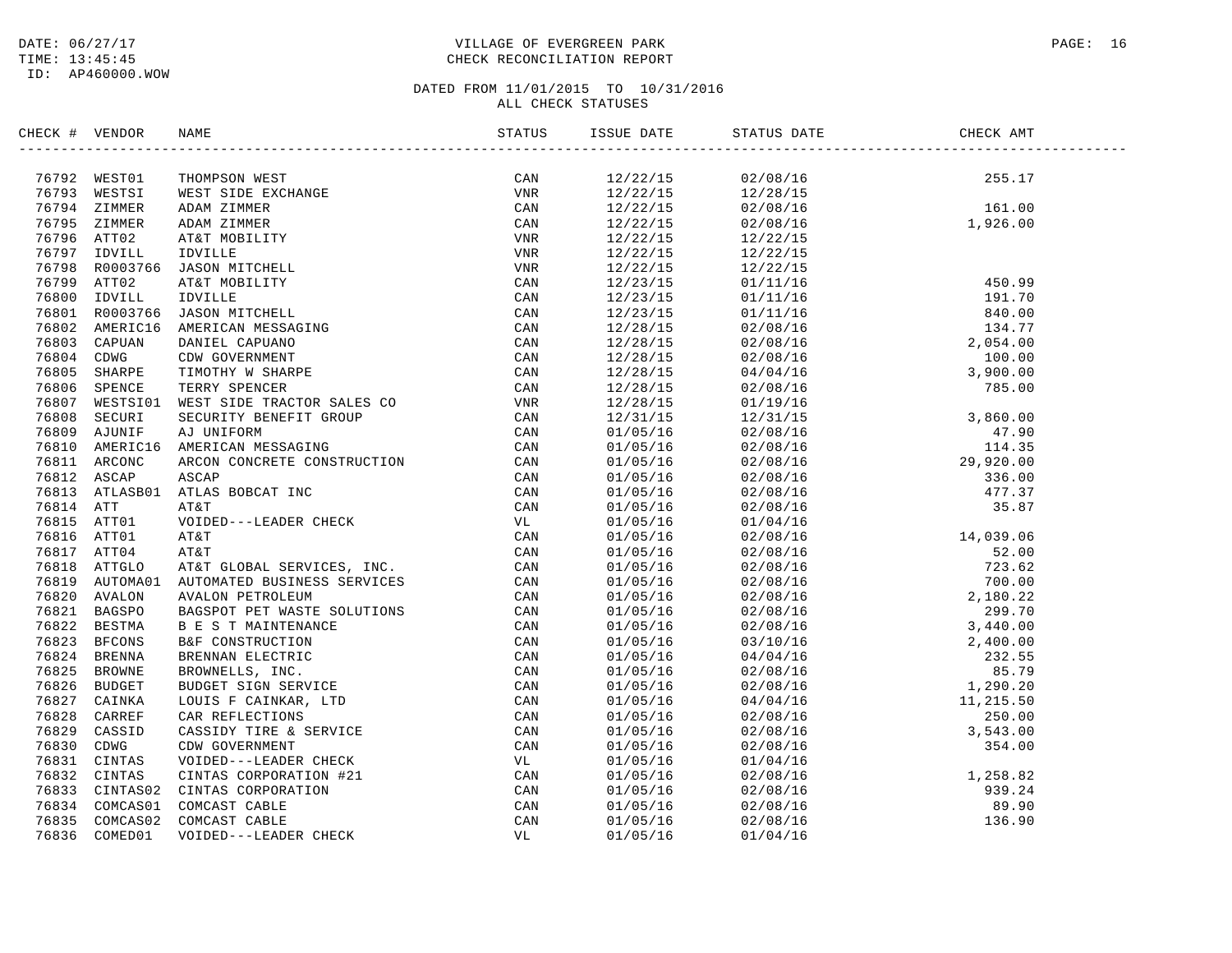#### DATE:  $06/27/17$  PAGE: 17 TIME: 13:45:45 CHECK RECONCILIATION REPORT

| CHECK # VENDOR | NAME                                                                                                                                                                                                                            | ISSUE DATE | STATUS DATE                                                                                                                                                                                                                                                              | CHECK AMT |  |
|----------------|---------------------------------------------------------------------------------------------------------------------------------------------------------------------------------------------------------------------------------|------------|--------------------------------------------------------------------------------------------------------------------------------------------------------------------------------------------------------------------------------------------------------------------------|-----------|--|
|                | ERCK # VENDOR NAME<br>TRESH COMPORE CON ED (AN INTERFERITE STRESH AND CAN THE SERVICE CAN CONFIDENT CONDUCTS A DESIGNATION CAN CAN THE SERVICE CONTROLL INTO THE SAME CAN CONFIDENT ON THE SERVICE OF THE SERVICE ON CAN THE SE |            | $\begin{tabular}{cccccccc} \textbf{5.701} & 911/68/16 & 93/10/16 & 94/16 & 93/10/16 & 93/10/16 & 93/10/16 & 93/10/16 & 93/16/16 & 93/16/16 & 93/16/16 & 93/16/16 & 93/16/16 & 93/16/16 & 93/16/16 & 93/16/16 & 93/16/16 & 93/16/16 & 93/16/16 & 93/16/16 & 93/16/16 & 9$ |           |  |
|                |                                                                                                                                                                                                                                 |            |                                                                                                                                                                                                                                                                          |           |  |
|                |                                                                                                                                                                                                                                 |            |                                                                                                                                                                                                                                                                          |           |  |
|                |                                                                                                                                                                                                                                 |            |                                                                                                                                                                                                                                                                          |           |  |
|                |                                                                                                                                                                                                                                 |            |                                                                                                                                                                                                                                                                          |           |  |
|                |                                                                                                                                                                                                                                 |            |                                                                                                                                                                                                                                                                          |           |  |
|                |                                                                                                                                                                                                                                 |            |                                                                                                                                                                                                                                                                          |           |  |
|                |                                                                                                                                                                                                                                 |            |                                                                                                                                                                                                                                                                          |           |  |
|                |                                                                                                                                                                                                                                 |            |                                                                                                                                                                                                                                                                          |           |  |
|                |                                                                                                                                                                                                                                 |            |                                                                                                                                                                                                                                                                          |           |  |
|                |                                                                                                                                                                                                                                 |            |                                                                                                                                                                                                                                                                          |           |  |
|                |                                                                                                                                                                                                                                 |            |                                                                                                                                                                                                                                                                          |           |  |
|                |                                                                                                                                                                                                                                 |            |                                                                                                                                                                                                                                                                          |           |  |
|                |                                                                                                                                                                                                                                 |            |                                                                                                                                                                                                                                                                          |           |  |
|                |                                                                                                                                                                                                                                 |            |                                                                                                                                                                                                                                                                          |           |  |
|                |                                                                                                                                                                                                                                 |            |                                                                                                                                                                                                                                                                          |           |  |
|                |                                                                                                                                                                                                                                 |            |                                                                                                                                                                                                                                                                          |           |  |
|                |                                                                                                                                                                                                                                 |            |                                                                                                                                                                                                                                                                          |           |  |
|                |                                                                                                                                                                                                                                 |            |                                                                                                                                                                                                                                                                          |           |  |
|                |                                                                                                                                                                                                                                 |            |                                                                                                                                                                                                                                                                          |           |  |
|                |                                                                                                                                                                                                                                 |            |                                                                                                                                                                                                                                                                          |           |  |
|                |                                                                                                                                                                                                                                 |            |                                                                                                                                                                                                                                                                          |           |  |
|                |                                                                                                                                                                                                                                 |            |                                                                                                                                                                                                                                                                          |           |  |
|                |                                                                                                                                                                                                                                 |            |                                                                                                                                                                                                                                                                          |           |  |
|                |                                                                                                                                                                                                                                 |            |                                                                                                                                                                                                                                                                          |           |  |
|                |                                                                                                                                                                                                                                 |            |                                                                                                                                                                                                                                                                          |           |  |
|                |                                                                                                                                                                                                                                 |            |                                                                                                                                                                                                                                                                          |           |  |
|                |                                                                                                                                                                                                                                 |            |                                                                                                                                                                                                                                                                          |           |  |
|                |                                                                                                                                                                                                                                 |            |                                                                                                                                                                                                                                                                          |           |  |
|                |                                                                                                                                                                                                                                 |            |                                                                                                                                                                                                                                                                          |           |  |
|                |                                                                                                                                                                                                                                 |            |                                                                                                                                                                                                                                                                          |           |  |
|                |                                                                                                                                                                                                                                 |            |                                                                                                                                                                                                                                                                          |           |  |
|                |                                                                                                                                                                                                                                 |            |                                                                                                                                                                                                                                                                          |           |  |
|                |                                                                                                                                                                                                                                 |            |                                                                                                                                                                                                                                                                          |           |  |
|                |                                                                                                                                                                                                                                 |            |                                                                                                                                                                                                                                                                          |           |  |
|                |                                                                                                                                                                                                                                 |            |                                                                                                                                                                                                                                                                          |           |  |
|                |                                                                                                                                                                                                                                 |            |                                                                                                                                                                                                                                                                          |           |  |
|                |                                                                                                                                                                                                                                 |            |                                                                                                                                                                                                                                                                          |           |  |
|                |                                                                                                                                                                                                                                 |            |                                                                                                                                                                                                                                                                          |           |  |
|                |                                                                                                                                                                                                                                 |            |                                                                                                                                                                                                                                                                          |           |  |
|                |                                                                                                                                                                                                                                 |            |                                                                                                                                                                                                                                                                          |           |  |
|                |                                                                                                                                                                                                                                 |            |                                                                                                                                                                                                                                                                          |           |  |
|                |                                                                                                                                                                                                                                 |            |                                                                                                                                                                                                                                                                          |           |  |
|                |                                                                                                                                                                                                                                 |            |                                                                                                                                                                                                                                                                          |           |  |
|                |                                                                                                                                                                                                                                 |            |                                                                                                                                                                                                                                                                          |           |  |
|                |                                                                                                                                                                                                                                 |            |                                                                                                                                                                                                                                                                          |           |  |
|                |                                                                                                                                                                                                                                 |            |                                                                                                                                                                                                                                                                          |           |  |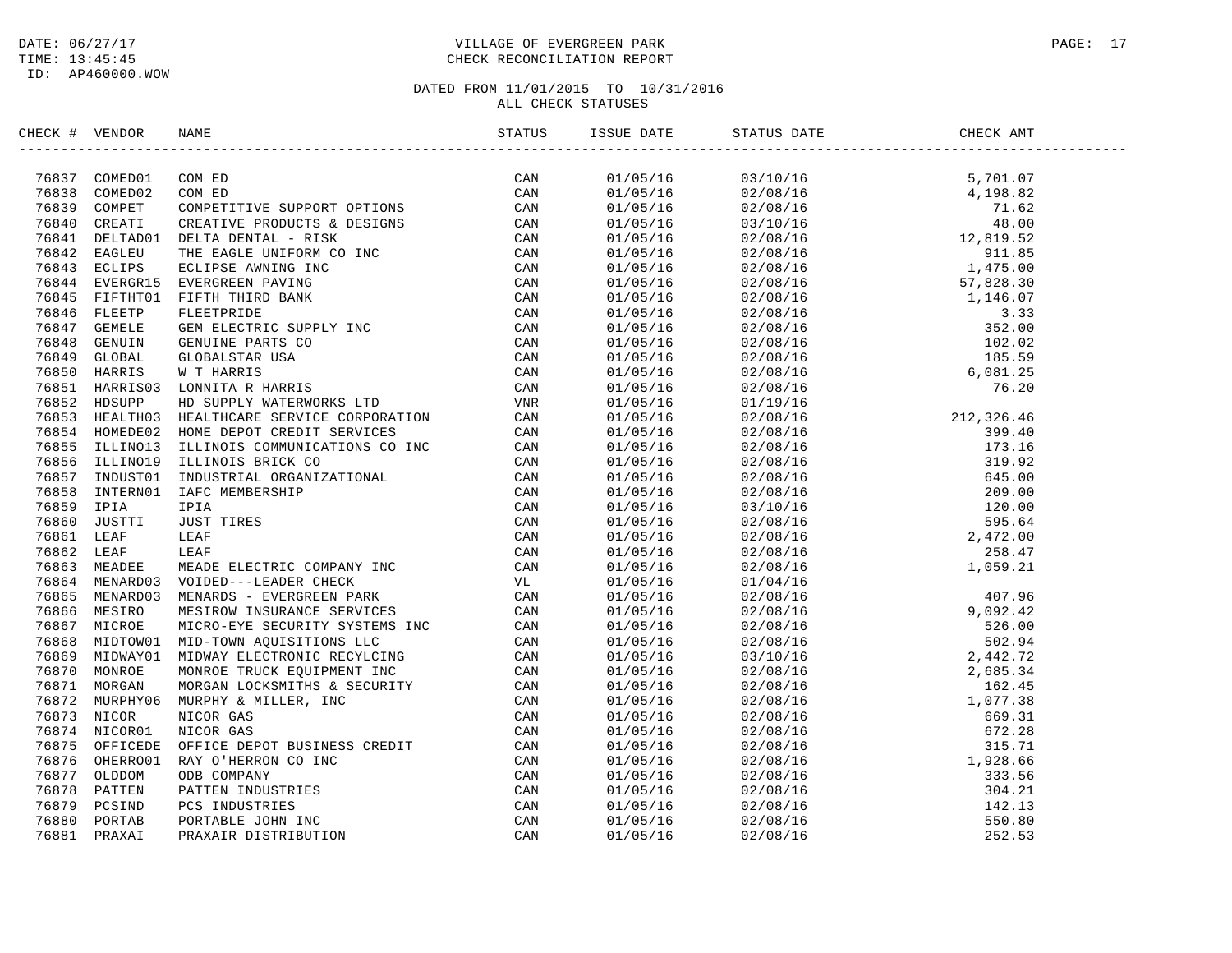#### DATE:  $06/27/17$  PAGE: 18 TIME: 13:45:45 CHECK RECONCILIATION REPORT

| CHECK # VENDOR | NAME | ISSUE DATE | STATUS DATE                                                                                                                                                                                                                                                                       | CHECK AMT |  |
|----------------|------|------------|-----------------------------------------------------------------------------------------------------------------------------------------------------------------------------------------------------------------------------------------------------------------------------------|-----------|--|
|                |      |            | $\begin{tabular}{cccccccc} 1.11 & 0.10 & 0.11 & 0.10 & 0.11 & 0.10 & 0.11 & 0.10 & 0.11 & 0.10 & 0.11 & 0.10 & 0.11 & 0.11 & 0.11 & 0.11 & 0.11 & 0.11 & 0.11 & 0.11 & 0.11 & 0.11 & 0.11 & 0.11 & 0.11 & 0.11 & 0.11 & 0.11 & 0.11 & 0.11 & 0.11 & 0.11 & 0.11 & 0.11 & 0.11 & $ |           |  |
|                |      |            |                                                                                                                                                                                                                                                                                   |           |  |
|                |      |            |                                                                                                                                                                                                                                                                                   |           |  |
|                |      |            |                                                                                                                                                                                                                                                                                   |           |  |
|                |      |            |                                                                                                                                                                                                                                                                                   |           |  |
|                |      |            |                                                                                                                                                                                                                                                                                   |           |  |
|                |      |            |                                                                                                                                                                                                                                                                                   |           |  |
|                |      |            |                                                                                                                                                                                                                                                                                   |           |  |
|                |      |            |                                                                                                                                                                                                                                                                                   |           |  |
|                |      |            |                                                                                                                                                                                                                                                                                   |           |  |
|                |      |            |                                                                                                                                                                                                                                                                                   |           |  |
|                |      |            |                                                                                                                                                                                                                                                                                   |           |  |
|                |      |            |                                                                                                                                                                                                                                                                                   |           |  |
|                |      |            |                                                                                                                                                                                                                                                                                   |           |  |
|                |      |            |                                                                                                                                                                                                                                                                                   |           |  |
|                |      |            |                                                                                                                                                                                                                                                                                   |           |  |
|                |      |            |                                                                                                                                                                                                                                                                                   |           |  |
|                |      |            |                                                                                                                                                                                                                                                                                   |           |  |
|                |      |            |                                                                                                                                                                                                                                                                                   |           |  |
|                |      |            |                                                                                                                                                                                                                                                                                   |           |  |
|                |      |            |                                                                                                                                                                                                                                                                                   |           |  |
|                |      |            |                                                                                                                                                                                                                                                                                   |           |  |
|                |      |            |                                                                                                                                                                                                                                                                                   |           |  |
|                |      |            |                                                                                                                                                                                                                                                                                   |           |  |
|                |      |            |                                                                                                                                                                                                                                                                                   |           |  |
|                |      |            |                                                                                                                                                                                                                                                                                   |           |  |
|                |      |            |                                                                                                                                                                                                                                                                                   |           |  |
|                |      |            |                                                                                                                                                                                                                                                                                   |           |  |
|                |      |            |                                                                                                                                                                                                                                                                                   |           |  |
|                |      |            |                                                                                                                                                                                                                                                                                   |           |  |
|                |      |            |                                                                                                                                                                                                                                                                                   |           |  |
|                |      |            |                                                                                                                                                                                                                                                                                   |           |  |
|                |      |            |                                                                                                                                                                                                                                                                                   |           |  |
|                |      |            |                                                                                                                                                                                                                                                                                   |           |  |
|                |      |            |                                                                                                                                                                                                                                                                                   |           |  |
|                |      |            |                                                                                                                                                                                                                                                                                   |           |  |
|                |      |            |                                                                                                                                                                                                                                                                                   |           |  |
|                |      |            |                                                                                                                                                                                                                                                                                   |           |  |
|                |      |            |                                                                                                                                                                                                                                                                                   |           |  |
|                |      |            |                                                                                                                                                                                                                                                                                   |           |  |
|                |      |            |                                                                                                                                                                                                                                                                                   |           |  |
|                |      |            |                                                                                                                                                                                                                                                                                   |           |  |
|                |      |            |                                                                                                                                                                                                                                                                                   |           |  |
|                |      |            |                                                                                                                                                                                                                                                                                   |           |  |
|                |      |            |                                                                                                                                                                                                                                                                                   |           |  |
|                |      |            |                                                                                                                                                                                                                                                                                   |           |  |
|                |      |            |                                                                                                                                                                                                                                                                                   |           |  |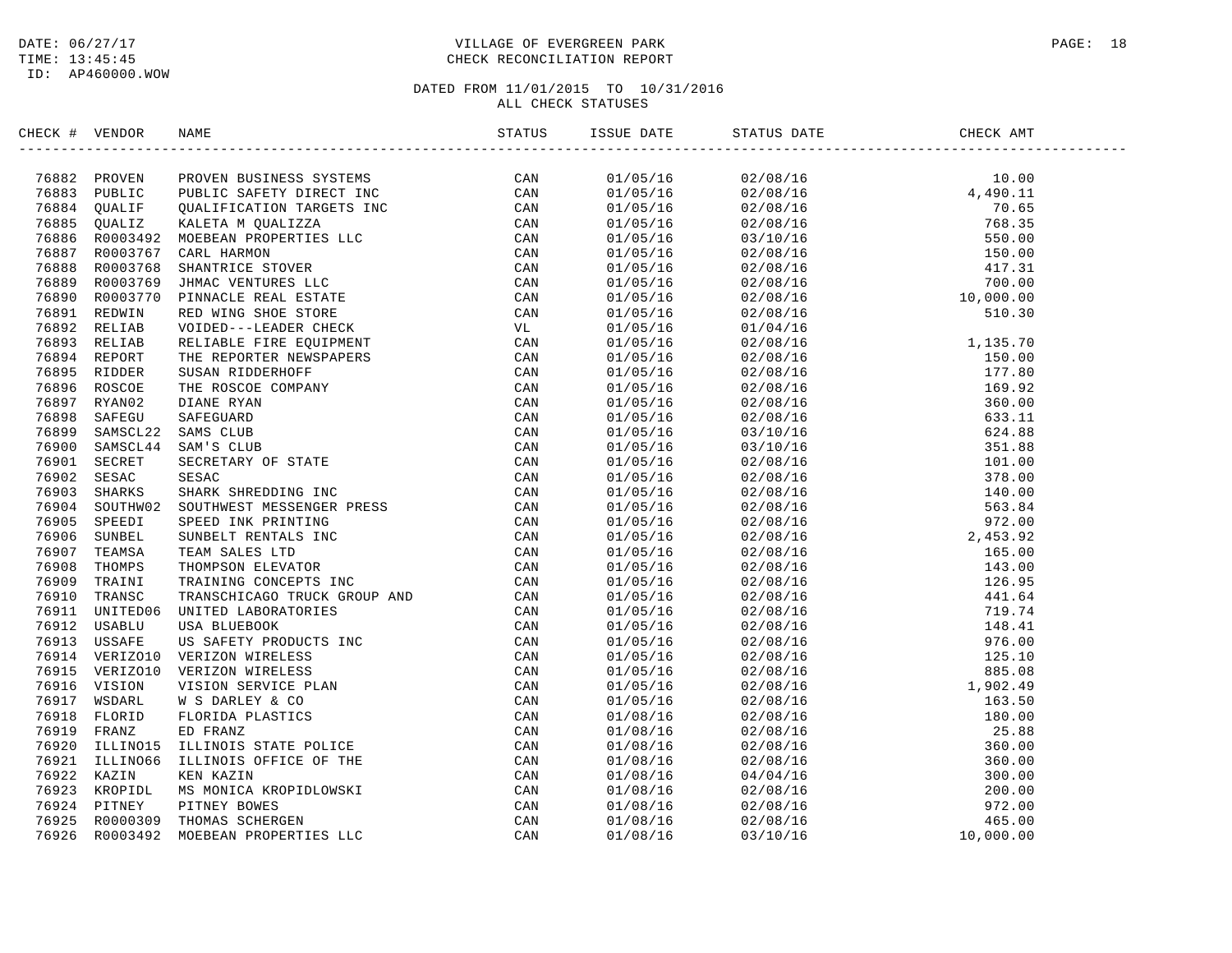#### DATE:  $06/27/17$  PAGE: 19 TIME: 13:45:45 CHECK RECONCILIATION REPORT

| CHECK # VENDOR |                                                                                                                                                                                                                                           |                          | CHECK AMT                                                                                                                                                                                                                                                            |  |
|----------------|-------------------------------------------------------------------------------------------------------------------------------------------------------------------------------------------------------------------------------------------|--------------------------|----------------------------------------------------------------------------------------------------------------------------------------------------------------------------------------------------------------------------------------------------------------------|--|
|                | XRCK + VERIOGRE NAME<br>TASK + VERIOGRE NAME<br>TASK ROOSTYL SEALTUCARE SERVICES CORP<br>TASK ROOSTYL SEARCH VERNER SERVICE OF CLINOIS<br>TASK ROOSTYL SEARCH YOUNG-THAUGE CORP<br>TASK ROOSTYL CORPUS TREAT TANK AND CORPUSE CAN<br>TASK |                          | $\begin{tabular}{cccccccc} 5111000&2708/16 & 300.000\\ 22/08/16 & 320.000\\ 22/08/16 & 320.000\\ 23/10/16 & 399.04\\ 03/10/16 & 390.00\\ 22/08/16 & 300.00\\ 22/08/16 & 300.00\\ 22/08/16 & 300.00\\ 22/08/16 & 300.00\\ 22/08/16 & 300.00\\ 22/08/16 & 300.00\\ 22$ |  |
|                |                                                                                                                                                                                                                                           | $01/08/16$<br>01/08/16   |                                                                                                                                                                                                                                                                      |  |
|                |                                                                                                                                                                                                                                           | 01/08/16                 |                                                                                                                                                                                                                                                                      |  |
|                |                                                                                                                                                                                                                                           | 01/08/16                 |                                                                                                                                                                                                                                                                      |  |
|                |                                                                                                                                                                                                                                           | 01/08/16                 |                                                                                                                                                                                                                                                                      |  |
|                |                                                                                                                                                                                                                                           | 01/13/16                 |                                                                                                                                                                                                                                                                      |  |
|                |                                                                                                                                                                                                                                           | 01/13/16<br>01/13/16     |                                                                                                                                                                                                                                                                      |  |
|                |                                                                                                                                                                                                                                           | 01/15/16                 |                                                                                                                                                                                                                                                                      |  |
|                |                                                                                                                                                                                                                                           | 01/15/16                 |                                                                                                                                                                                                                                                                      |  |
|                |                                                                                                                                                                                                                                           | 01/15/16                 |                                                                                                                                                                                                                                                                      |  |
|                |                                                                                                                                                                                                                                           | 01/15/16                 |                                                                                                                                                                                                                                                                      |  |
|                |                                                                                                                                                                                                                                           | 01/15/16                 |                                                                                                                                                                                                                                                                      |  |
|                |                                                                                                                                                                                                                                           | 01/15/16                 |                                                                                                                                                                                                                                                                      |  |
|                |                                                                                                                                                                                                                                           | 01/15/16                 |                                                                                                                                                                                                                                                                      |  |
|                |                                                                                                                                                                                                                                           | 01/15/16                 |                                                                                                                                                                                                                                                                      |  |
|                |                                                                                                                                                                                                                                           | 01/15/16                 |                                                                                                                                                                                                                                                                      |  |
|                |                                                                                                                                                                                                                                           | 01/15/16                 |                                                                                                                                                                                                                                                                      |  |
|                |                                                                                                                                                                                                                                           | 01/15/16                 |                                                                                                                                                                                                                                                                      |  |
|                |                                                                                                                                                                                                                                           | 01/15/16                 |                                                                                                                                                                                                                                                                      |  |
|                |                                                                                                                                                                                                                                           | 01/15/16                 |                                                                                                                                                                                                                                                                      |  |
|                |                                                                                                                                                                                                                                           | 01/15/16                 |                                                                                                                                                                                                                                                                      |  |
|                |                                                                                                                                                                                                                                           |                          |                                                                                                                                                                                                                                                                      |  |
|                |                                                                                                                                                                                                                                           | $01/15/16$<br>$01/15/16$ |                                                                                                                                                                                                                                                                      |  |
|                |                                                                                                                                                                                                                                           | 01/15/16                 |                                                                                                                                                                                                                                                                      |  |
|                |                                                                                                                                                                                                                                           | 01/15/16                 |                                                                                                                                                                                                                                                                      |  |
|                |                                                                                                                                                                                                                                           | 01/15/16                 |                                                                                                                                                                                                                                                                      |  |
|                |                                                                                                                                                                                                                                           | 01/20/16                 |                                                                                                                                                                                                                                                                      |  |
|                |                                                                                                                                                                                                                                           | 01/20/16                 |                                                                                                                                                                                                                                                                      |  |
|                |                                                                                                                                                                                                                                           | 01/20/16                 |                                                                                                                                                                                                                                                                      |  |
|                |                                                                                                                                                                                                                                           | 01/20/16                 |                                                                                                                                                                                                                                                                      |  |
|                |                                                                                                                                                                                                                                           | 01/20/16                 |                                                                                                                                                                                                                                                                      |  |
|                |                                                                                                                                                                                                                                           | 01/20/16                 |                                                                                                                                                                                                                                                                      |  |
|                |                                                                                                                                                                                                                                           | 01/20/16                 |                                                                                                                                                                                                                                                                      |  |
|                |                                                                                                                                                                                                                                           | 01/20/16                 |                                                                                                                                                                                                                                                                      |  |
|                |                                                                                                                                                                                                                                           | 01/20/16                 |                                                                                                                                                                                                                                                                      |  |
|                |                                                                                                                                                                                                                                           | 01/20/16                 |                                                                                                                                                                                                                                                                      |  |
|                |                                                                                                                                                                                                                                           | 01/20/16                 |                                                                                                                                                                                                                                                                      |  |
|                |                                                                                                                                                                                                                                           | 01/20/16                 |                                                                                                                                                                                                                                                                      |  |
|                |                                                                                                                                                                                                                                           | 01/20/16                 |                                                                                                                                                                                                                                                                      |  |
|                |                                                                                                                                                                                                                                           | 01/20/16                 |                                                                                                                                                                                                                                                                      |  |
|                |                                                                                                                                                                                                                                           | 01/20/16                 |                                                                                                                                                                                                                                                                      |  |
|                |                                                                                                                                                                                                                                           | 01/20/16                 |                                                                                                                                                                                                                                                                      |  |
|                |                                                                                                                                                                                                                                           | 01/20/16                 |                                                                                                                                                                                                                                                                      |  |
|                |                                                                                                                                                                                                                                           | 01/20/16                 |                                                                                                                                                                                                                                                                      |  |
|                |                                                                                                                                                                                                                                           | 01/20/16                 |                                                                                                                                                                                                                                                                      |  |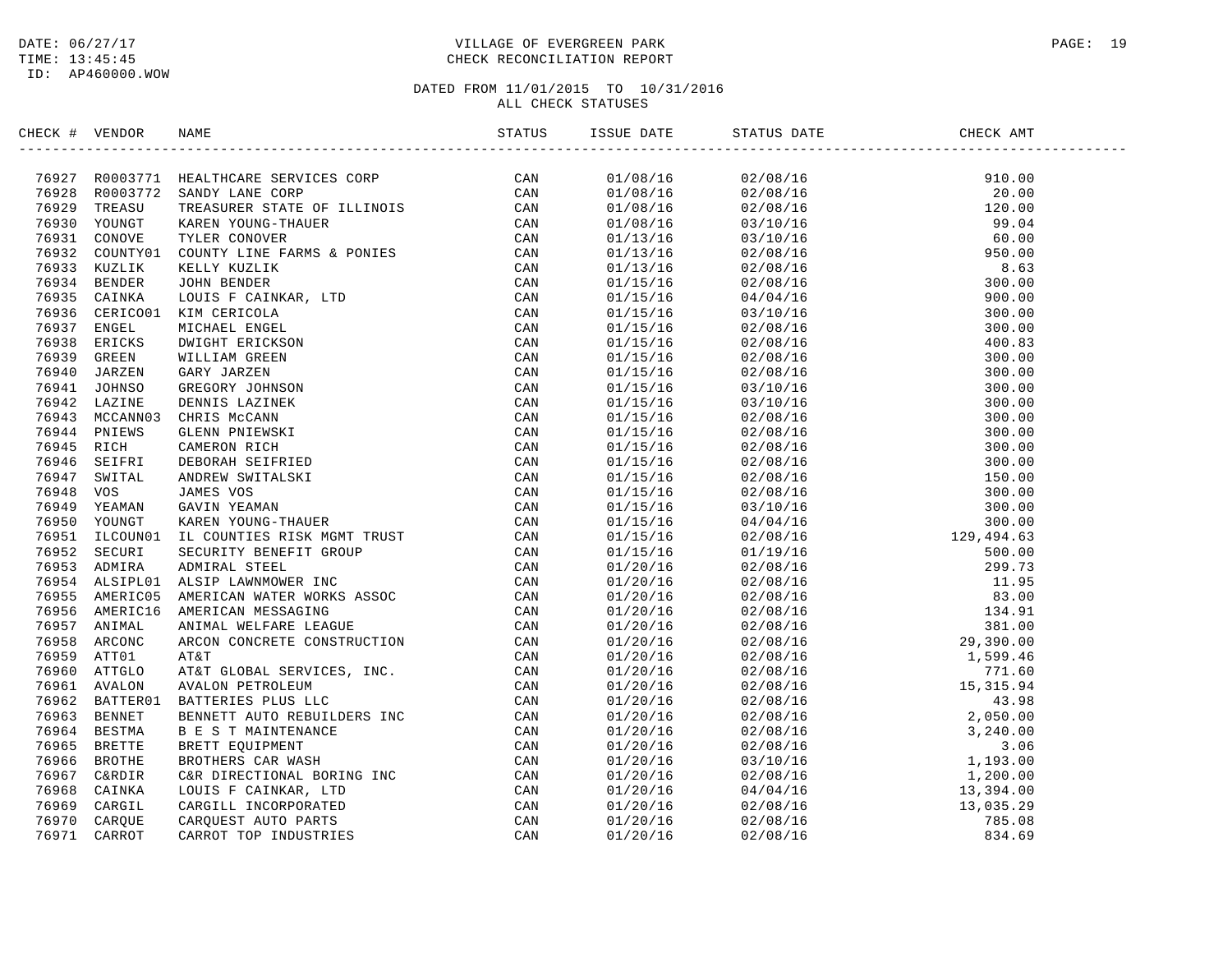#### DATE:  $06/27/17$  PAGE: 20 TIME: 13:45:45 CHECK RECONCILIATION REPORT

| CHECK # VENDOR | NAME                                                                                                                                                                                                                            | ISSUE DATE | STATUS DATE | CHECK AMT |  |
|----------------|---------------------------------------------------------------------------------------------------------------------------------------------------------------------------------------------------------------------------------|------------|-------------|-----------|--|
|                | SHOW NEW YORK SEED (THE A SEVICE A SEVICE SERVES CONTROLL 1978)<br>1978-12 CASSID THE A SEVICE SERVES CONVENTION (THE A SEVICE CAN A STRIP (THE A SERVES CONTRAST) CONTRAST CONTRAST CONTRAST CONTRAST CONTRAST CONTRAST CONTRA |            |             |           |  |
|                |                                                                                                                                                                                                                                 |            |             |           |  |
|                |                                                                                                                                                                                                                                 |            |             |           |  |
|                |                                                                                                                                                                                                                                 |            |             |           |  |
|                |                                                                                                                                                                                                                                 |            |             |           |  |
|                |                                                                                                                                                                                                                                 |            |             |           |  |
|                |                                                                                                                                                                                                                                 |            |             |           |  |
|                |                                                                                                                                                                                                                                 |            |             |           |  |
|                |                                                                                                                                                                                                                                 |            |             |           |  |
|                |                                                                                                                                                                                                                                 |            |             |           |  |
|                |                                                                                                                                                                                                                                 |            |             |           |  |
|                |                                                                                                                                                                                                                                 |            |             |           |  |
|                |                                                                                                                                                                                                                                 |            |             |           |  |
|                |                                                                                                                                                                                                                                 |            |             |           |  |
|                |                                                                                                                                                                                                                                 |            |             |           |  |
|                |                                                                                                                                                                                                                                 |            |             |           |  |
|                |                                                                                                                                                                                                                                 |            |             |           |  |
|                |                                                                                                                                                                                                                                 |            |             |           |  |
|                |                                                                                                                                                                                                                                 |            |             |           |  |
|                |                                                                                                                                                                                                                                 |            |             |           |  |
|                |                                                                                                                                                                                                                                 |            |             |           |  |
|                |                                                                                                                                                                                                                                 |            |             |           |  |
|                |                                                                                                                                                                                                                                 |            |             |           |  |
|                |                                                                                                                                                                                                                                 |            |             |           |  |
|                |                                                                                                                                                                                                                                 |            |             |           |  |
|                |                                                                                                                                                                                                                                 |            |             |           |  |
|                |                                                                                                                                                                                                                                 |            |             |           |  |
|                |                                                                                                                                                                                                                                 |            |             |           |  |
|                |                                                                                                                                                                                                                                 |            |             |           |  |
|                |                                                                                                                                                                                                                                 |            |             |           |  |
|                |                                                                                                                                                                                                                                 |            |             |           |  |
|                |                                                                                                                                                                                                                                 |            |             |           |  |
|                |                                                                                                                                                                                                                                 |            |             |           |  |
|                |                                                                                                                                                                                                                                 |            |             |           |  |
|                |                                                                                                                                                                                                                                 |            |             |           |  |
|                |                                                                                                                                                                                                                                 |            |             |           |  |
|                |                                                                                                                                                                                                                                 |            |             |           |  |
|                |                                                                                                                                                                                                                                 |            |             |           |  |
|                |                                                                                                                                                                                                                                 |            |             |           |  |
|                |                                                                                                                                                                                                                                 |            |             |           |  |
|                |                                                                                                                                                                                                                                 |            |             |           |  |
|                |                                                                                                                                                                                                                                 |            |             |           |  |
|                |                                                                                                                                                                                                                                 |            |             |           |  |
|                |                                                                                                                                                                                                                                 |            |             |           |  |
|                |                                                                                                                                                                                                                                 |            |             |           |  |
|                |                                                                                                                                                                                                                                 |            |             |           |  |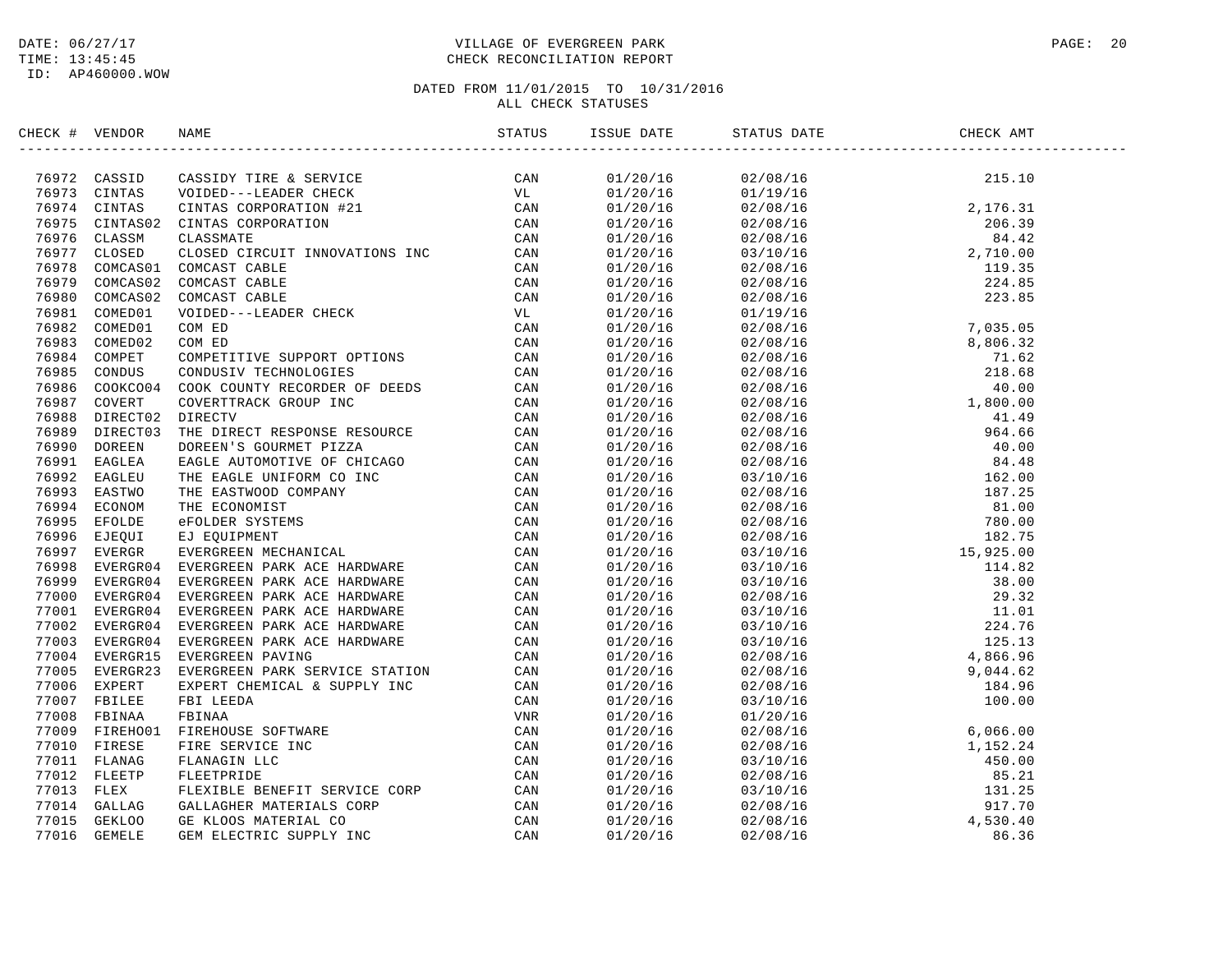#### DATE:  $06/27/17$  PAGE: 21 TIME: 13:45:45 CHECK RECONCILIATION REPORT

## DATED FROM 11/01/2015 TO 10/31/2016

ALL CHECK STATUSES

| CHECK # VENDOR |                | NAME                                                                                                                                                                                                                                       | STATUS | ISSUE DATE | STATUS DATE<br>--------------- | CHECK AMT                                                                                                                                                                                                                                                  |
|----------------|----------------|--------------------------------------------------------------------------------------------------------------------------------------------------------------------------------------------------------------------------------------------|--------|------------|--------------------------------|------------------------------------------------------------------------------------------------------------------------------------------------------------------------------------------------------------------------------------------------------------|
|                |                |                                                                                                                                                                                                                                            |        |            |                                |                                                                                                                                                                                                                                                            |
|                |                | 77017 GEMPLE GEMPLER'S<br>77018 GENUIN GENUINE PARTS CO<br>77019 GENUIN GENUINE PARTS CO<br>77020 GLENSU GLEN'S UNIFORM SALES<br>77021 HAWKIN HAWK FORD CAN<br>77022 HDSUPP HD SUPPLY WATERWORKS LTD CAN<br>77023 HINCKL HINCKLEY SPRING C |        | 01/20/16   |                                |                                                                                                                                                                                                                                                            |
|                |                |                                                                                                                                                                                                                                            |        | 01/20/16   |                                |                                                                                                                                                                                                                                                            |
|                |                |                                                                                                                                                                                                                                            |        | 01/20/16   |                                |                                                                                                                                                                                                                                                            |
|                |                |                                                                                                                                                                                                                                            |        | 01/20/16   |                                |                                                                                                                                                                                                                                                            |
|                |                |                                                                                                                                                                                                                                            |        | 01/20/16   |                                |                                                                                                                                                                                                                                                            |
|                |                |                                                                                                                                                                                                                                            |        | 01/20/16   |                                |                                                                                                                                                                                                                                                            |
|                |                |                                                                                                                                                                                                                                            |        | 01/20/16   |                                |                                                                                                                                                                                                                                                            |
|                |                |                                                                                                                                                                                                                                            |        | 01/20/16   |                                |                                                                                                                                                                                                                                                            |
|                |                |                                                                                                                                                                                                                                            |        | 01/20/16   |                                |                                                                                                                                                                                                                                                            |
|                |                |                                                                                                                                                                                                                                            |        | 01/20/16   |                                |                                                                                                                                                                                                                                                            |
|                |                |                                                                                                                                                                                                                                            |        | 01/20/16   |                                |                                                                                                                                                                                                                                                            |
|                |                |                                                                                                                                                                                                                                            |        | 01/20/16   |                                |                                                                                                                                                                                                                                                            |
|                | 77029 ILLINO70 | ILLINOIS PROSECUTORS SERVICES                                                                                                                                                                                                              | CAN    | 01/20/16   |                                |                                                                                                                                                                                                                                                            |
|                |                | 77030 ILLINO74 ILLINOIS EVIRONMENTAL                                                                                                                                                                                                       | VNR    | 01/20/16   | 01/26/16                       |                                                                                                                                                                                                                                                            |
|                |                |                                                                                                                                                                                                                                            |        | 01/20/16   | 02/08/16                       |                                                                                                                                                                                                                                                            |
|                |                |                                                                                                                                                                                                                                            |        | 01/20/16   | 03/10/16                       |                                                                                                                                                                                                                                                            |
|                |                |                                                                                                                                                                                                                                            |        | 01/20/16   | 02/08/16                       |                                                                                                                                                                                                                                                            |
|                |                |                                                                                                                                                                                                                                            |        | 01/20/16   | 02/08/16                       |                                                                                                                                                                                                                                                            |
|                |                |                                                                                                                                                                                                                                            |        | 01/20/16   | 02/08/16                       |                                                                                                                                                                                                                                                            |
|                |                |                                                                                                                                                                                                                                            |        | 01/20/16   | 02/08/16                       |                                                                                                                                                                                                                                                            |
|                |                |                                                                                                                                                                                                                                            |        | 01/20/16   | 02/08/16                       |                                                                                                                                                                                                                                                            |
|                |                |                                                                                                                                                                                                                                            |        | 01/20/16   | 02/08/16                       |                                                                                                                                                                                                                                                            |
|                |                |                                                                                                                                                                                                                                            |        | 01/20/16   | 02/08/16                       |                                                                                                                                                                                                                                                            |
|                |                |                                                                                                                                                                                                                                            |        | 01/20/16   | 03/10/16                       | $\begin{array}{r} 6\, , 726\, , 96 \\ 850\, , 00 \\ 110\, , 95 \\ 148\, , 91 \\ 530\, , 00 \\ 1\, , 880\, , 00 \\ 182\, .50 \\ 5\, , 542\, , 00 \\ 1\, , 351\, .82 \\ 8\, , 350\, , 00 \\ 260\, , 00 \\ 1\, , 836\, .64 \\ 4\, , 348\, .69 \\ \end{array}$ |
|                |                |                                                                                                                                                                                                                                            |        | 01/20/16   | 03/10/16                       |                                                                                                                                                                                                                                                            |
|                |                |                                                                                                                                                                                                                                            |        | 01/20/16   | 02/08/16                       |                                                                                                                                                                                                                                                            |
|                |                |                                                                                                                                                                                                                                            |        | 01/20/16   | 02/08/16                       | 4,348.69                                                                                                                                                                                                                                                   |
|                |                |                                                                                                                                                                                                                                            |        | 01/20/16   | 01/19/16                       |                                                                                                                                                                                                                                                            |
|                |                |                                                                                                                                                                                                                                            |        | 01/20/16   | 03/10/16                       |                                                                                                                                                                                                                                                            |
|                |                |                                                                                                                                                                                                                                            |        | 01/20/16   | 03/10/16                       |                                                                                                                                                                                                                                                            |
|                |                |                                                                                                                                                                                                                                            |        | 01/20/16   | 01/26/16                       |                                                                                                                                                                                                                                                            |
|                |                |                                                                                                                                                                                                                                            |        | 01/20/16   | 02/08/16                       | $327.11$<br>$40.00$<br>$79.02$<br>$747.06$<br>$4,167.99$                                                                                                                                                                                                   |
|                |                |                                                                                                                                                                                                                                            |        | 01/20/16   | 02/08/16                       |                                                                                                                                                                                                                                                            |
|                |                |                                                                                                                                                                                                                                            |        | 01/20/16   | 02/08/16                       |                                                                                                                                                                                                                                                            |
|                |                |                                                                                                                                                                                                                                            |        | 01/20/16   | 01/19/16                       |                                                                                                                                                                                                                                                            |
|                |                |                                                                                                                                                                                                                                            |        | 01/20/16   | 02/08/16                       | 1,967.67                                                                                                                                                                                                                                                   |
|                |                |                                                                                                                                                                                                                                            |        | 01/20/16   | 02/08/16                       |                                                                                                                                                                                                                                                            |
|                |                |                                                                                                                                                                                                                                            |        | 01/20/16   | 03/10/16                       |                                                                                                                                                                                                                                                            |
|                |                |                                                                                                                                                                                                                                            |        | 01/20/16   | 01/19/16                       |                                                                                                                                                                                                                                                            |
|                |                |                                                                                                                                                                                                                                            |        | 01/20/16   | 02/08/16                       |                                                                                                                                                                                                                                                            |
|                |                |                                                                                                                                                                                                                                            |        | 01/20/16   | 01/19/16                       | $3,446.74$<br>935.00<br>669.73                                                                                                                                                                                                                             |
|                |                |                                                                                                                                                                                                                                            |        | 01/20/16   | 02/08/16                       |                                                                                                                                                                                                                                                            |
|                |                |                                                                                                                                                                                                                                            |        | 01/20/16   | 02/08/16                       |                                                                                                                                                                                                                                                            |
|                |                |                                                                                                                                                                                                                                            |        | 01/20/16   | 03/10/16                       |                                                                                                                                                                                                                                                            |
|                |                | 77023 ILLINOTO ILLINOTS PROSECUTORS SERVICES CAN VIRTINOT (NEW TOPOS INFRASHMETRICAL CAN TREAT TOSS INFORMATION (NEW THE STOLEM CAN TREAT TO CAN THE STOLEM AND INFORMATION CAN ARREST CAN TREAT CONSULT TO CAN ANALY INFORMAT             |        | 01/20/16   | 02/08/16                       | 2, 126.92<br>309.10<br>876.22<br>673.73                                                                                                                                                                                                                    |
|                |                |                                                                                                                                                                                                                                            |        |            |                                |                                                                                                                                                                                                                                                            |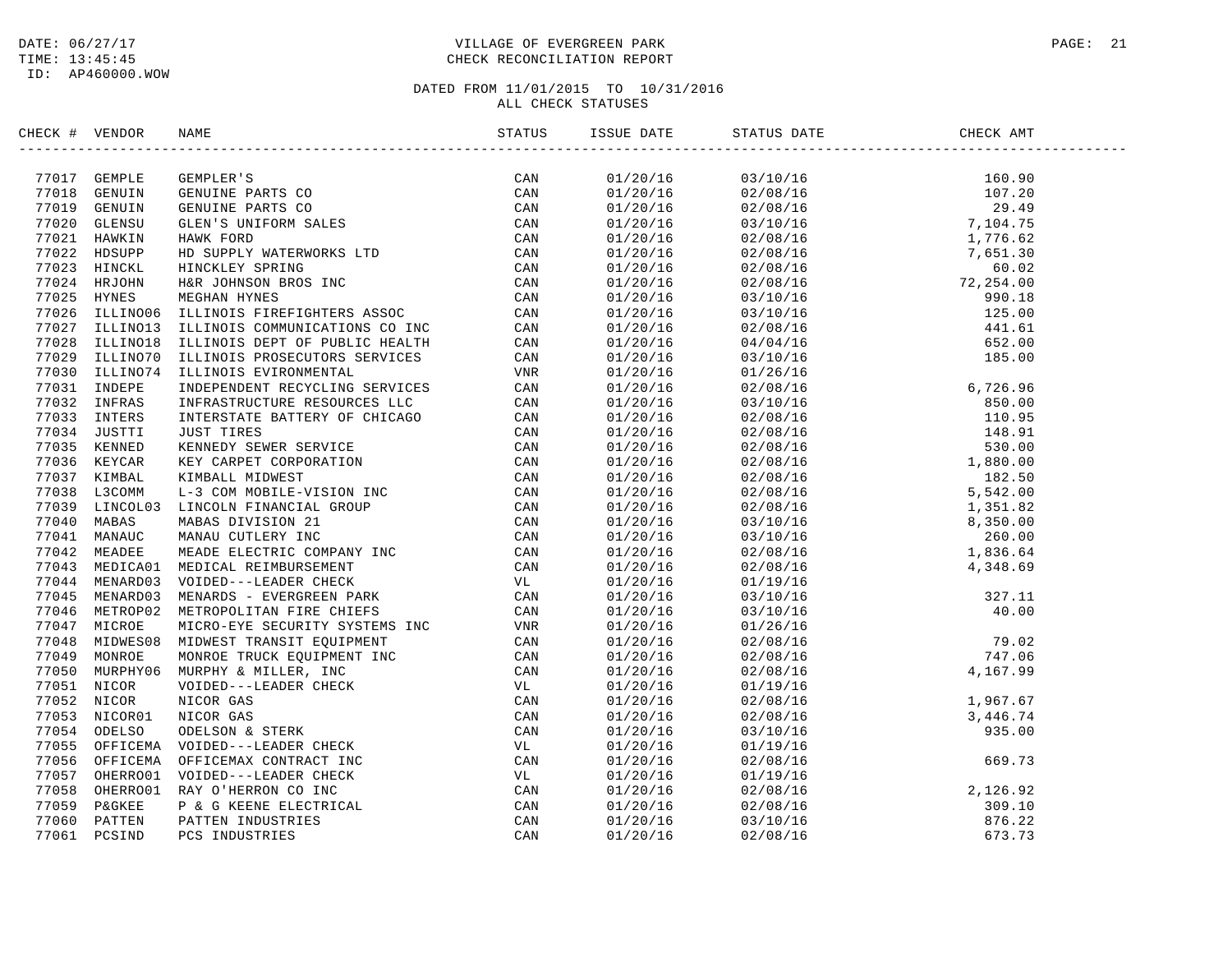#### DATE:  $06/27/17$  PAGE: 22 TIME: 13:45:45 CHECK RECONCILIATION REPORT

| CHECK # VENDOR |                                                                                                                                                                                                                                | ISSUE DATE | STATUS DATE | CHECK AMT |  |
|----------------|--------------------------------------------------------------------------------------------------------------------------------------------------------------------------------------------------------------------------------|------------|-------------|-----------|--|
|                | ICK # VERIDOS NAME YOUR SECRETS LICE CAN ARRY TOO DESIRE THE SECRETS AND TOO TOWN IN THE SECRETS OF THE SECRETS OF THE SECRETS OF THE SECRETS OF THE SECRETS OF THE SECRETS OF THE SECRETS OF THE SECRETS OF THE SECRETS OF TH |            |             |           |  |
|                |                                                                                                                                                                                                                                |            |             |           |  |
|                |                                                                                                                                                                                                                                |            |             |           |  |
|                |                                                                                                                                                                                                                                |            |             |           |  |
|                |                                                                                                                                                                                                                                |            |             |           |  |
|                |                                                                                                                                                                                                                                |            |             |           |  |
|                |                                                                                                                                                                                                                                |            |             |           |  |
|                |                                                                                                                                                                                                                                |            |             |           |  |
|                |                                                                                                                                                                                                                                |            |             |           |  |
|                |                                                                                                                                                                                                                                |            |             |           |  |
|                |                                                                                                                                                                                                                                |            |             |           |  |
|                |                                                                                                                                                                                                                                |            |             |           |  |
|                |                                                                                                                                                                                                                                |            |             |           |  |
|                |                                                                                                                                                                                                                                |            |             |           |  |
|                |                                                                                                                                                                                                                                |            |             |           |  |
|                |                                                                                                                                                                                                                                |            |             |           |  |
|                |                                                                                                                                                                                                                                |            |             |           |  |
|                |                                                                                                                                                                                                                                |            |             |           |  |
|                |                                                                                                                                                                                                                                |            |             |           |  |
|                |                                                                                                                                                                                                                                |            |             |           |  |
|                |                                                                                                                                                                                                                                |            |             |           |  |
|                |                                                                                                                                                                                                                                |            |             |           |  |
|                |                                                                                                                                                                                                                                |            |             |           |  |
|                |                                                                                                                                                                                                                                |            |             |           |  |
|                |                                                                                                                                                                                                                                |            |             |           |  |
|                |                                                                                                                                                                                                                                |            |             |           |  |
|                |                                                                                                                                                                                                                                |            |             |           |  |
|                |                                                                                                                                                                                                                                |            |             |           |  |
|                |                                                                                                                                                                                                                                |            |             |           |  |
|                |                                                                                                                                                                                                                                |            |             |           |  |
|                |                                                                                                                                                                                                                                |            |             |           |  |
|                |                                                                                                                                                                                                                                |            |             |           |  |
|                |                                                                                                                                                                                                                                |            |             |           |  |
|                |                                                                                                                                                                                                                                |            |             |           |  |
|                |                                                                                                                                                                                                                                |            |             |           |  |
|                |                                                                                                                                                                                                                                |            |             |           |  |
|                |                                                                                                                                                                                                                                |            |             |           |  |
|                |                                                                                                                                                                                                                                |            |             |           |  |
|                |                                                                                                                                                                                                                                |            |             |           |  |
|                |                                                                                                                                                                                                                                |            |             |           |  |
|                |                                                                                                                                                                                                                                |            |             |           |  |
|                |                                                                                                                                                                                                                                |            |             |           |  |
|                |                                                                                                                                                                                                                                |            |             |           |  |
|                |                                                                                                                                                                                                                                |            |             |           |  |
|                |                                                                                                                                                                                                                                |            |             |           |  |
|                |                                                                                                                                                                                                                                |            |             |           |  |
|                |                                                                                                                                                                                                                                |            |             |           |  |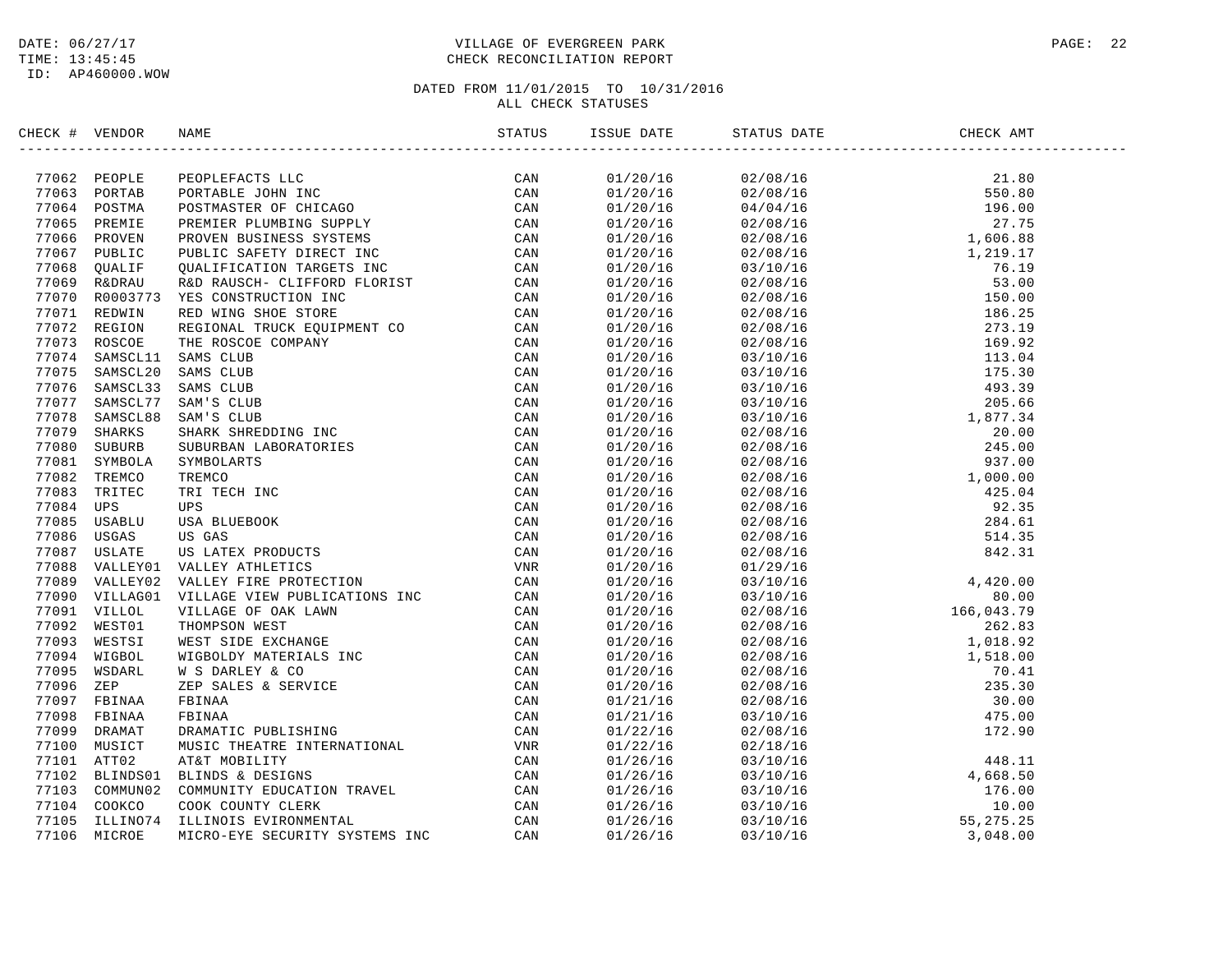#### DATE:  $06/27/17$  PAGE: 23 TIME: 13:45:45 CHECK RECONCILIATION REPORT

| SERCK + VERION NAME<br>STATUS 1991<br>2011<br>2011<br>2011<br>2011<br>2012<br>2012<br>2012<br>2012<br>2012<br>2013<br>2013<br>2013<br>2013<br>2013<br>2013<br>2013<br>2013<br>2013<br>2013<br>2013<br>2013<br>2013<br>2013<br>2012<br>2012<br>2012<br>2012<br>2012<br>2012<br>2020<br>2020<br>2 |  |
|-------------------------------------------------------------------------------------------------------------------------------------------------------------------------------------------------------------------------------------------------------------------------------------------------|--|
|                                                                                                                                                                                                                                                                                                 |  |
|                                                                                                                                                                                                                                                                                                 |  |
|                                                                                                                                                                                                                                                                                                 |  |
|                                                                                                                                                                                                                                                                                                 |  |
|                                                                                                                                                                                                                                                                                                 |  |
|                                                                                                                                                                                                                                                                                                 |  |
|                                                                                                                                                                                                                                                                                                 |  |
|                                                                                                                                                                                                                                                                                                 |  |
|                                                                                                                                                                                                                                                                                                 |  |
|                                                                                                                                                                                                                                                                                                 |  |
|                                                                                                                                                                                                                                                                                                 |  |
|                                                                                                                                                                                                                                                                                                 |  |
|                                                                                                                                                                                                                                                                                                 |  |
|                                                                                                                                                                                                                                                                                                 |  |
|                                                                                                                                                                                                                                                                                                 |  |
|                                                                                                                                                                                                                                                                                                 |  |
|                                                                                                                                                                                                                                                                                                 |  |
|                                                                                                                                                                                                                                                                                                 |  |
|                                                                                                                                                                                                                                                                                                 |  |
|                                                                                                                                                                                                                                                                                                 |  |
|                                                                                                                                                                                                                                                                                                 |  |
|                                                                                                                                                                                                                                                                                                 |  |
|                                                                                                                                                                                                                                                                                                 |  |
|                                                                                                                                                                                                                                                                                                 |  |
|                                                                                                                                                                                                                                                                                                 |  |
|                                                                                                                                                                                                                                                                                                 |  |
|                                                                                                                                                                                                                                                                                                 |  |
|                                                                                                                                                                                                                                                                                                 |  |
|                                                                                                                                                                                                                                                                                                 |  |
|                                                                                                                                                                                                                                                                                                 |  |
|                                                                                                                                                                                                                                                                                                 |  |
|                                                                                                                                                                                                                                                                                                 |  |
|                                                                                                                                                                                                                                                                                                 |  |
|                                                                                                                                                                                                                                                                                                 |  |
|                                                                                                                                                                                                                                                                                                 |  |
|                                                                                                                                                                                                                                                                                                 |  |
|                                                                                                                                                                                                                                                                                                 |  |
|                                                                                                                                                                                                                                                                                                 |  |
|                                                                                                                                                                                                                                                                                                 |  |
|                                                                                                                                                                                                                                                                                                 |  |
|                                                                                                                                                                                                                                                                                                 |  |
|                                                                                                                                                                                                                                                                                                 |  |
|                                                                                                                                                                                                                                                                                                 |  |
|                                                                                                                                                                                                                                                                                                 |  |
|                                                                                                                                                                                                                                                                                                 |  |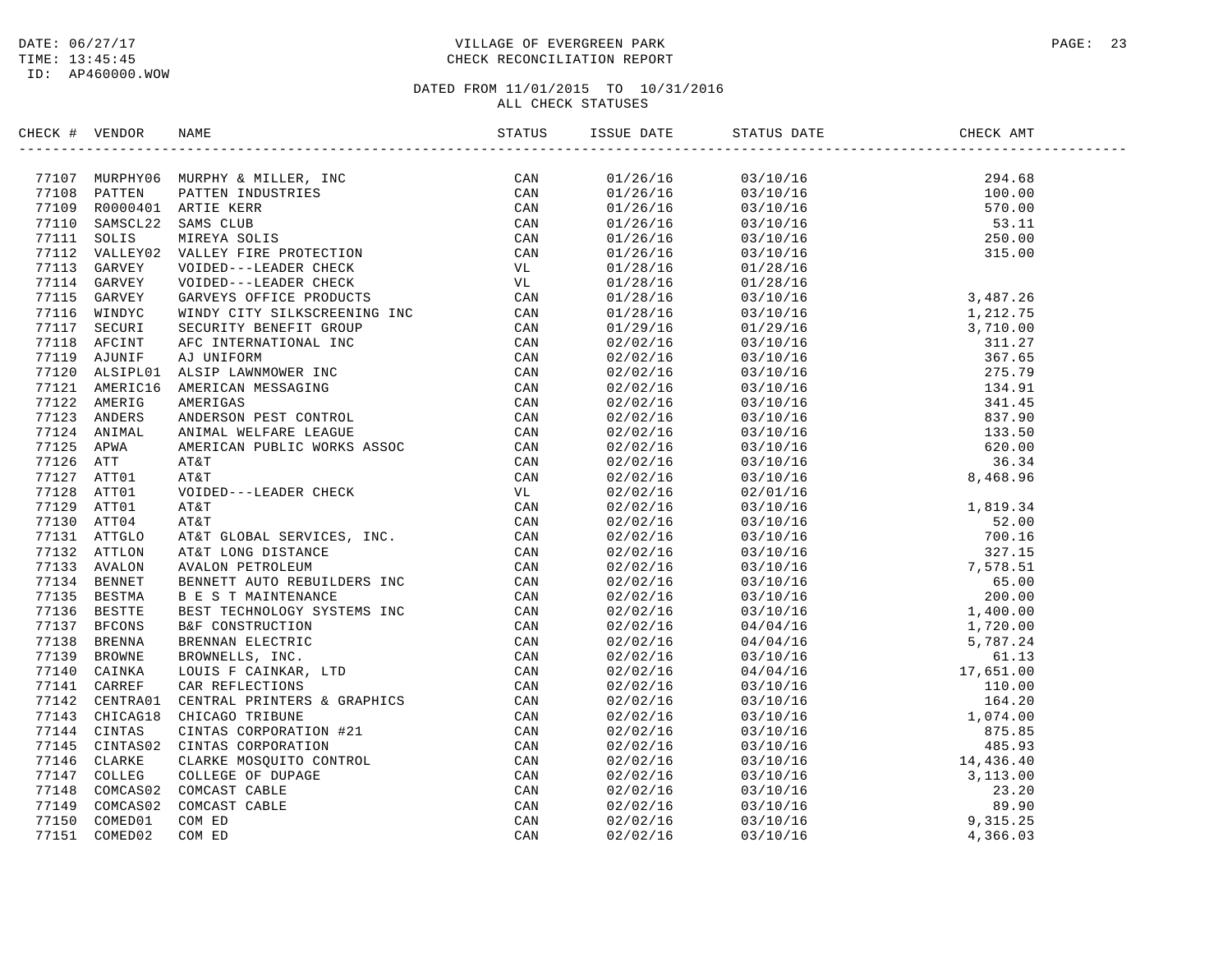#### DATE:  $06/27/17$  PAGE: 24 TIME: 13:45:45 CHECK RECONCILIATION REPORT

| CHECK # VENDOR | NAME                                                                                                                                                                                                                           | ISSUE DATE | STATUS DATE | CHECK AMT |  |
|----------------|--------------------------------------------------------------------------------------------------------------------------------------------------------------------------------------------------------------------------------|------------|-------------|-----------|--|
|                | NEXC + VENDOR NAME<br>TRIST COMINING COMMUNITY SUPPORT OPTIONS CAN CAN A COMMUNITY OPERATION OF PRICING COMMUNITY CONSULTING COMMUNITY (CAN FIRE CAN FIRE THE SECTION OF PRICING THE CAN CONSULT IN THE COMMUNITY OPERATION OF |            |             |           |  |
|                |                                                                                                                                                                                                                                |            |             |           |  |
|                |                                                                                                                                                                                                                                |            |             |           |  |
|                |                                                                                                                                                                                                                                |            |             |           |  |
|                |                                                                                                                                                                                                                                |            |             |           |  |
|                |                                                                                                                                                                                                                                |            |             |           |  |
|                |                                                                                                                                                                                                                                |            |             |           |  |
|                |                                                                                                                                                                                                                                |            |             |           |  |
|                |                                                                                                                                                                                                                                |            |             |           |  |
|                |                                                                                                                                                                                                                                |            |             |           |  |
|                |                                                                                                                                                                                                                                |            |             |           |  |
|                |                                                                                                                                                                                                                                |            |             |           |  |
|                |                                                                                                                                                                                                                                |            |             |           |  |
|                |                                                                                                                                                                                                                                |            |             |           |  |
|                |                                                                                                                                                                                                                                |            |             |           |  |
|                |                                                                                                                                                                                                                                |            |             |           |  |
|                |                                                                                                                                                                                                                                |            |             |           |  |
|                |                                                                                                                                                                                                                                |            |             |           |  |
|                |                                                                                                                                                                                                                                |            |             |           |  |
|                |                                                                                                                                                                                                                                |            |             |           |  |
|                |                                                                                                                                                                                                                                |            |             |           |  |
|                |                                                                                                                                                                                                                                |            |             |           |  |
|                |                                                                                                                                                                                                                                |            |             |           |  |
|                |                                                                                                                                                                                                                                |            |             |           |  |
|                |                                                                                                                                                                                                                                |            |             |           |  |
|                |                                                                                                                                                                                                                                |            |             |           |  |
|                |                                                                                                                                                                                                                                |            |             |           |  |
|                |                                                                                                                                                                                                                                |            |             |           |  |
|                |                                                                                                                                                                                                                                |            |             |           |  |
|                |                                                                                                                                                                                                                                |            |             |           |  |
|                |                                                                                                                                                                                                                                |            |             |           |  |
|                |                                                                                                                                                                                                                                |            |             |           |  |
|                |                                                                                                                                                                                                                                |            |             |           |  |
|                |                                                                                                                                                                                                                                |            |             |           |  |
|                |                                                                                                                                                                                                                                |            |             |           |  |
|                |                                                                                                                                                                                                                                |            |             |           |  |
|                |                                                                                                                                                                                                                                |            |             |           |  |
|                |                                                                                                                                                                                                                                |            |             |           |  |
|                |                                                                                                                                                                                                                                |            |             |           |  |
|                |                                                                                                                                                                                                                                |            |             |           |  |
|                |                                                                                                                                                                                                                                |            |             |           |  |
|                |                                                                                                                                                                                                                                |            |             |           |  |
|                |                                                                                                                                                                                                                                | 02/02/16   | 02/01/16    |           |  |
|                |                                                                                                                                                                                                                                | 02/02/16   | 02/01/16    |           |  |
|                |                                                                                                                                                                                                                                | 02/02/16   | 03/10/16    | 3, 134.34 |  |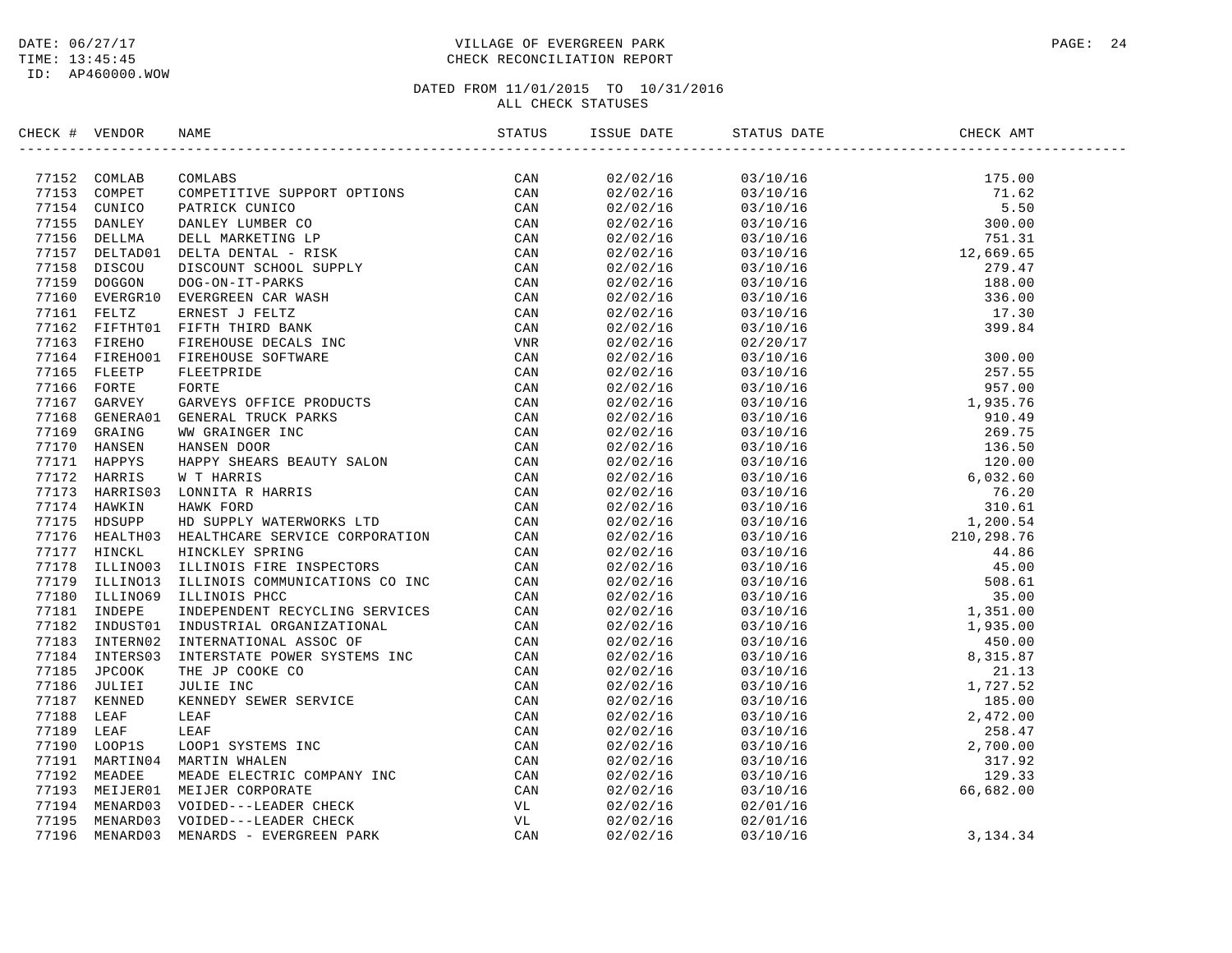#### DATE:  $06/27/17$  PAGE: 25 TIME: 13:45:45 CHECK RECONCILIATION REPORT

| CHECK # VENDOR | NAME                                                                                                                                                                                                                                                                                                                                                |  | STATUS DATE | CHECK AMT |  |
|----------------|-----------------------------------------------------------------------------------------------------------------------------------------------------------------------------------------------------------------------------------------------------------------------------------------------------------------------------------------------------|--|-------------|-----------|--|
|                | $\begin{small} \textbf{G1G1} & \textbf{W1G1G2} & \textbf{W1G1G3} & \textbf{B1G1G1} & \textbf{B1G1G1} & \textbf{B1G1G1} & \textbf{B1G1G1} & \textbf{B1G1G1} & \textbf{B1G1G1} & \textbf{B1G1G1} & \textbf{B1G1G1} & \textbf{B1G1G1} & \textbf{B1G1G1} & \textbf{B1G1G1} & \textbf{B1G1G1} & \textbf{B1G1G1} & \textbf{B1G1G1} & \textbf{B1G1G1} & \$ |  |             |           |  |
|                |                                                                                                                                                                                                                                                                                                                                                     |  |             |           |  |
|                |                                                                                                                                                                                                                                                                                                                                                     |  |             |           |  |
|                |                                                                                                                                                                                                                                                                                                                                                     |  |             |           |  |
|                |                                                                                                                                                                                                                                                                                                                                                     |  |             |           |  |
|                |                                                                                                                                                                                                                                                                                                                                                     |  |             |           |  |
|                |                                                                                                                                                                                                                                                                                                                                                     |  |             |           |  |
|                |                                                                                                                                                                                                                                                                                                                                                     |  |             |           |  |
|                |                                                                                                                                                                                                                                                                                                                                                     |  |             |           |  |
|                |                                                                                                                                                                                                                                                                                                                                                     |  |             |           |  |
|                |                                                                                                                                                                                                                                                                                                                                                     |  |             |           |  |
|                |                                                                                                                                                                                                                                                                                                                                                     |  |             |           |  |
|                |                                                                                                                                                                                                                                                                                                                                                     |  |             |           |  |
|                |                                                                                                                                                                                                                                                                                                                                                     |  |             |           |  |
|                |                                                                                                                                                                                                                                                                                                                                                     |  |             |           |  |
|                |                                                                                                                                                                                                                                                                                                                                                     |  |             |           |  |
|                |                                                                                                                                                                                                                                                                                                                                                     |  |             |           |  |
|                |                                                                                                                                                                                                                                                                                                                                                     |  |             |           |  |
|                |                                                                                                                                                                                                                                                                                                                                                     |  |             |           |  |
|                |                                                                                                                                                                                                                                                                                                                                                     |  |             |           |  |
|                |                                                                                                                                                                                                                                                                                                                                                     |  |             |           |  |
|                |                                                                                                                                                                                                                                                                                                                                                     |  |             |           |  |
|                |                                                                                                                                                                                                                                                                                                                                                     |  |             |           |  |
|                |                                                                                                                                                                                                                                                                                                                                                     |  |             |           |  |
|                |                                                                                                                                                                                                                                                                                                                                                     |  |             |           |  |
|                |                                                                                                                                                                                                                                                                                                                                                     |  |             |           |  |
|                |                                                                                                                                                                                                                                                                                                                                                     |  |             |           |  |
|                |                                                                                                                                                                                                                                                                                                                                                     |  |             |           |  |
|                |                                                                                                                                                                                                                                                                                                                                                     |  |             |           |  |
|                |                                                                                                                                                                                                                                                                                                                                                     |  |             |           |  |
|                |                                                                                                                                                                                                                                                                                                                                                     |  |             |           |  |
|                |                                                                                                                                                                                                                                                                                                                                                     |  |             |           |  |
|                |                                                                                                                                                                                                                                                                                                                                                     |  |             |           |  |
|                |                                                                                                                                                                                                                                                                                                                                                     |  |             |           |  |
|                |                                                                                                                                                                                                                                                                                                                                                     |  |             |           |  |
|                |                                                                                                                                                                                                                                                                                                                                                     |  |             |           |  |
|                |                                                                                                                                                                                                                                                                                                                                                     |  |             |           |  |
|                |                                                                                                                                                                                                                                                                                                                                                     |  |             |           |  |
|                |                                                                                                                                                                                                                                                                                                                                                     |  |             |           |  |
|                |                                                                                                                                                                                                                                                                                                                                                     |  |             |           |  |
|                |                                                                                                                                                                                                                                                                                                                                                     |  |             |           |  |
|                |                                                                                                                                                                                                                                                                                                                                                     |  |             |           |  |
|                |                                                                                                                                                                                                                                                                                                                                                     |  |             |           |  |
|                |                                                                                                                                                                                                                                                                                                                                                     |  |             |           |  |
|                |                                                                                                                                                                                                                                                                                                                                                     |  |             |           |  |
|                |                                                                                                                                                                                                                                                                                                                                                     |  |             |           |  |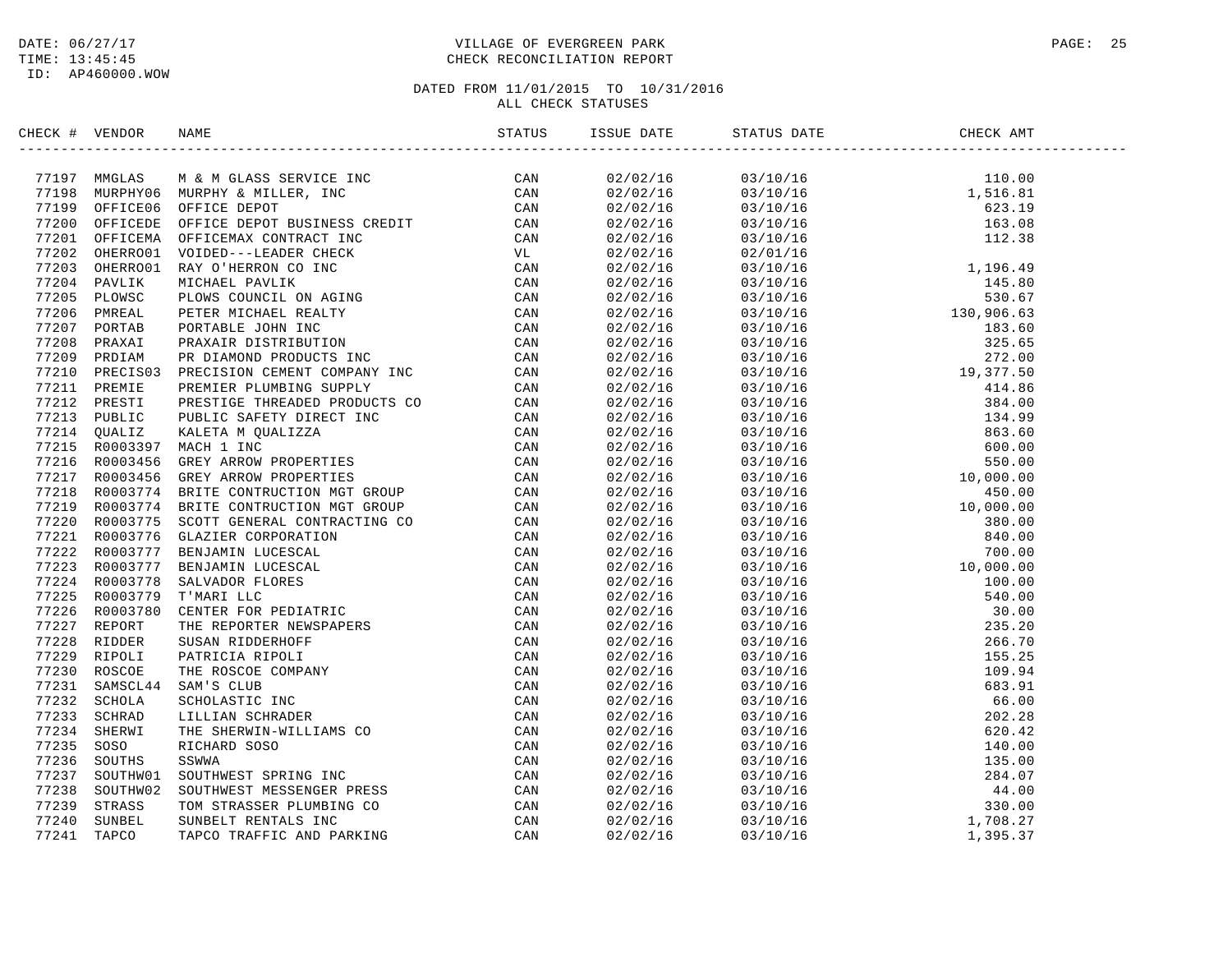#### DATE:  $06/27/17$  PAGE: 26 TIME: 13:45:45 CHECK RECONCILIATION REPORT

| CHECK # VENDOR |                |                                                                                                                                                                                                                                |  |  |  |
|----------------|----------------|--------------------------------------------------------------------------------------------------------------------------------------------------------------------------------------------------------------------------------|--|--|--|
|                |                | 17242 THEBLU THE BLUE LINE (CAN TRIAL THE SUIT 24 THE SUIT 2014 THE SUIT 2014 THAT TRAINING CONCEPTS INC (CAN TRAIN TRAINING CONCEPTS INC (CAN TRAINING CONCEPTS INC (CAN TRAINING CONCEPTS INC (CAN TRAINING CONCEPTS INC (CA |  |  |  |
|                |                |                                                                                                                                                                                                                                |  |  |  |
|                |                |                                                                                                                                                                                                                                |  |  |  |
|                |                |                                                                                                                                                                                                                                |  |  |  |
|                |                |                                                                                                                                                                                                                                |  |  |  |
|                |                |                                                                                                                                                                                                                                |  |  |  |
|                |                |                                                                                                                                                                                                                                |  |  |  |
|                |                |                                                                                                                                                                                                                                |  |  |  |
|                |                |                                                                                                                                                                                                                                |  |  |  |
|                |                |                                                                                                                                                                                                                                |  |  |  |
|                |                |                                                                                                                                                                                                                                |  |  |  |
|                |                |                                                                                                                                                                                                                                |  |  |  |
|                |                |                                                                                                                                                                                                                                |  |  |  |
|                |                |                                                                                                                                                                                                                                |  |  |  |
|                |                |                                                                                                                                                                                                                                |  |  |  |
|                |                |                                                                                                                                                                                                                                |  |  |  |
|                |                |                                                                                                                                                                                                                                |  |  |  |
| 77258          |                |                                                                                                                                                                                                                                |  |  |  |
|                | 77259 NATION29 |                                                                                                                                                                                                                                |  |  |  |
| 77260          |                |                                                                                                                                                                                                                                |  |  |  |
|                |                | 77261 R0003783 HEIDI ANLEITNER                                                                                                                                                                                                 |  |  |  |
| 77262          |                |                                                                                                                                                                                                                                |  |  |  |
| 77263          |                |                                                                                                                                                                                                                                |  |  |  |
|                | 77264 BENDER   |                                                                                                                                                                                                                                |  |  |  |
|                | 77265 CAINKA   |                                                                                                                                                                                                                                |  |  |  |
|                |                | 77266 CERICO01 KIM CERICOLA                                                                                                                                                                                                    |  |  |  |
|                | 77267 ENGEL    |                                                                                                                                                                                                                                |  |  |  |
|                | 77268 ERICKS   |                                                                                                                                                                                                                                |  |  |  |
| 77269          |                |                                                                                                                                                                                                                                |  |  |  |
| 77270          |                |                                                                                                                                                                                                                                |  |  |  |
| 77271          |                |                                                                                                                                                                                                                                |  |  |  |
| 77272          |                |                                                                                                                                                                                                                                |  |  |  |
|                | 77273 LAZINE   |                                                                                                                                                                                                                                |  |  |  |
|                | 77274 MCCANN03 |                                                                                                                                                                                                                                |  |  |  |
|                | 77275 PNIEWS   |                                                                                                                                                                                                                                |  |  |  |
| 77276 RICH     |                |                                                                                                                                                                                                                                |  |  |  |
| 77277          |                |                                                                                                                                                                                                                                |  |  |  |
| 77278          |                |                                                                                                                                                                                                                                |  |  |  |
| 77279          |                |                                                                                                                                                                                                                                |  |  |  |
| 77280          |                |                                                                                                                                                                                                                                |  |  |  |
| 77281          |                |                                                                                                                                                                                                                                |  |  |  |
|                | 77282 4IMPRI   |                                                                                                                                                                                                                                |  |  |  |
|                | 77283 ALEXAN   |                                                                                                                                                                                                                                |  |  |  |
|                | 77284 AMERIC07 |                                                                                                                                                                                                                                |  |  |  |
|                |                | 77285 AMERIC16 AMERICAN MESSAGING                                                                                                                                                                                              |  |  |  |
|                | 77286 ARROYO   | A SECRET SECRETARY OF STATES CAN ARREST SCREW CAN CAN ARREST OF PUBLIC HEALTH CAN ARREST OF DUITS AND INTOXED STATES ON THE SOURCE ON A SECULAR SCREW SOURCE AND CAN ARREST SOURCE AND CAN ARREST SOURCE ON THE SAME AND CONNE |  |  |  |
|                |                |                                                                                                                                                                                                                                |  |  |  |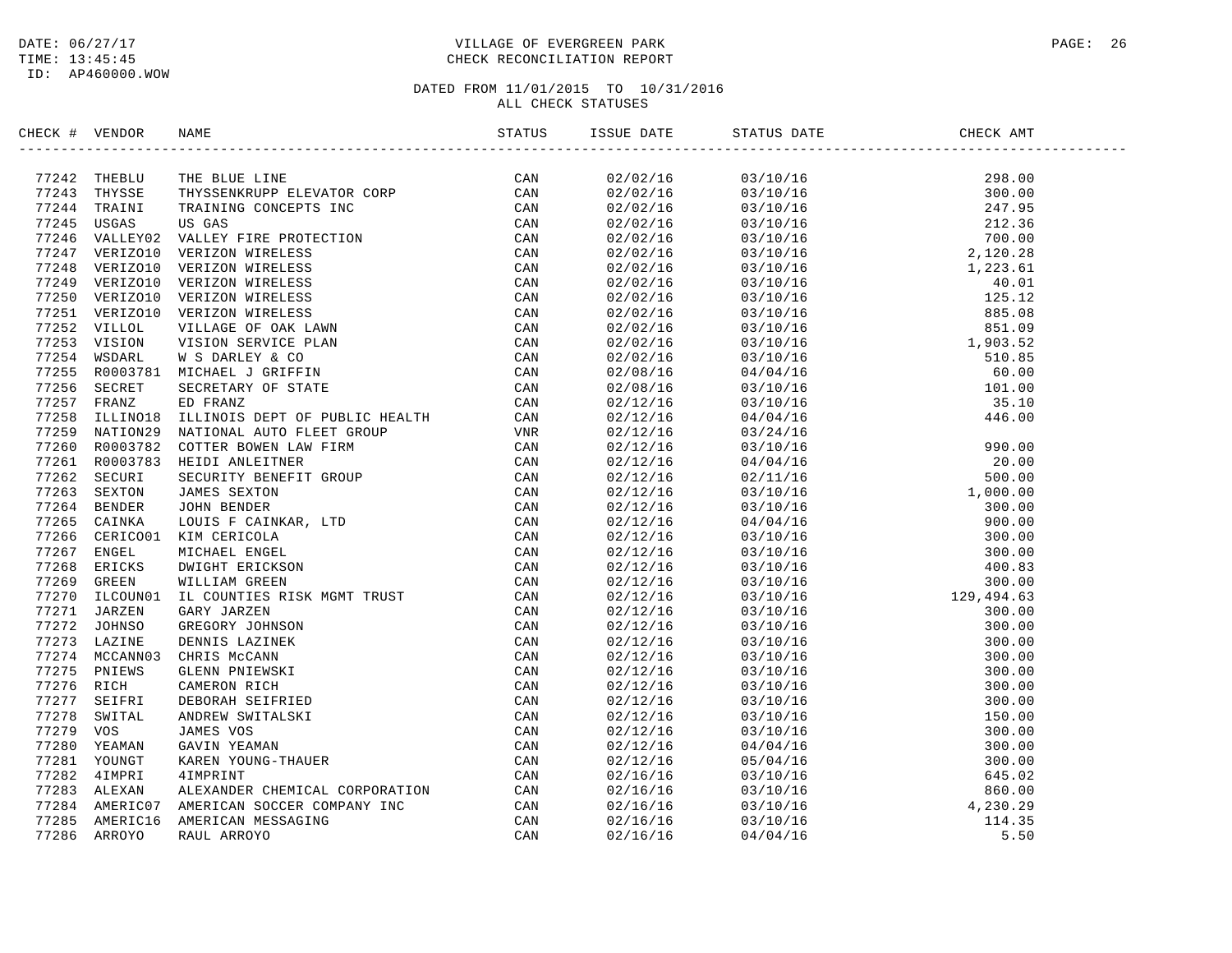#### DATE:  $06/27/17$  PAGE: 27 TIME: 13:45:45 CHECK RECONCILIATION REPORT

| CHECK # VENDOR | NAME                                                                                                                                                                                                                                      | STATUS | ISSUE DATE STATUS DATE                                                                                                                                                                                                                                                   | CHECK AMT |  |
|----------------|-------------------------------------------------------------------------------------------------------------------------------------------------------------------------------------------------------------------------------------------|--------|--------------------------------------------------------------------------------------------------------------------------------------------------------------------------------------------------------------------------------------------------------------------------|-----------|--|
|                | : 4 VEHICAL MANY SOURCES TREAT (2013)<br>28 MY ASSOCIATED TRCHATCAL (2013)<br>28 MY ASSOCIATED TRCHATCAL (2013)<br>28 MY ASSOCIATED TRCHATCAL (2013)<br>28 MY ALOO STROLEUN (2013)<br>29 MY ALOO STROLEUN (2013)<br>29 MY AND STROLEUN CO |        | $\begin{tabular}{cccccccc} 1.116/18/18 & 0.3110/18 & 691.00 \\ 0.2/18/18 & 0.3120/18 & 691.00 \\ 0.2/18/18 & 0.3120/18 & 408.01 \\ 0.2/18/18 & 0.3120/18 & 408.01 \\ 0.2/18/16 & 0.3120/18 & 10.782.70 \\ 0.2/18/16 & 0.3120/18 & 1.440.00 \\ 0.2/18/16 & 0.3120/18 & 1$ |           |  |
|                |                                                                                                                                                                                                                                           |        |                                                                                                                                                                                                                                                                          |           |  |
|                |                                                                                                                                                                                                                                           |        |                                                                                                                                                                                                                                                                          |           |  |
|                |                                                                                                                                                                                                                                           |        |                                                                                                                                                                                                                                                                          |           |  |
|                |                                                                                                                                                                                                                                           |        |                                                                                                                                                                                                                                                                          |           |  |
|                |                                                                                                                                                                                                                                           |        |                                                                                                                                                                                                                                                                          |           |  |
|                |                                                                                                                                                                                                                                           |        |                                                                                                                                                                                                                                                                          |           |  |
|                |                                                                                                                                                                                                                                           |        |                                                                                                                                                                                                                                                                          |           |  |
|                |                                                                                                                                                                                                                                           |        |                                                                                                                                                                                                                                                                          |           |  |
|                |                                                                                                                                                                                                                                           |        |                                                                                                                                                                                                                                                                          |           |  |
|                |                                                                                                                                                                                                                                           |        |                                                                                                                                                                                                                                                                          |           |  |
|                |                                                                                                                                                                                                                                           |        |                                                                                                                                                                                                                                                                          |           |  |
|                |                                                                                                                                                                                                                                           |        |                                                                                                                                                                                                                                                                          |           |  |
|                |                                                                                                                                                                                                                                           |        |                                                                                                                                                                                                                                                                          |           |  |
|                |                                                                                                                                                                                                                                           |        |                                                                                                                                                                                                                                                                          |           |  |
|                |                                                                                                                                                                                                                                           |        |                                                                                                                                                                                                                                                                          |           |  |
|                |                                                                                                                                                                                                                                           |        |                                                                                                                                                                                                                                                                          |           |  |
|                |                                                                                                                                                                                                                                           |        |                                                                                                                                                                                                                                                                          |           |  |
|                |                                                                                                                                                                                                                                           |        |                                                                                                                                                                                                                                                                          |           |  |
|                |                                                                                                                                                                                                                                           |        |                                                                                                                                                                                                                                                                          |           |  |
|                |                                                                                                                                                                                                                                           |        |                                                                                                                                                                                                                                                                          |           |  |
|                |                                                                                                                                                                                                                                           |        |                                                                                                                                                                                                                                                                          |           |  |
|                |                                                                                                                                                                                                                                           |        |                                                                                                                                                                                                                                                                          |           |  |
|                |                                                                                                                                                                                                                                           |        |                                                                                                                                                                                                                                                                          |           |  |
|                |                                                                                                                                                                                                                                           |        |                                                                                                                                                                                                                                                                          |           |  |
|                |                                                                                                                                                                                                                                           |        |                                                                                                                                                                                                                                                                          |           |  |
|                |                                                                                                                                                                                                                                           |        |                                                                                                                                                                                                                                                                          |           |  |
|                |                                                                                                                                                                                                                                           |        |                                                                                                                                                                                                                                                                          |           |  |
|                |                                                                                                                                                                                                                                           |        |                                                                                                                                                                                                                                                                          |           |  |
|                |                                                                                                                                                                                                                                           |        |                                                                                                                                                                                                                                                                          |           |  |
|                |                                                                                                                                                                                                                                           |        |                                                                                                                                                                                                                                                                          |           |  |
|                |                                                                                                                                                                                                                                           |        |                                                                                                                                                                                                                                                                          |           |  |
|                |                                                                                                                                                                                                                                           |        |                                                                                                                                                                                                                                                                          |           |  |
|                |                                                                                                                                                                                                                                           |        |                                                                                                                                                                                                                                                                          |           |  |
|                |                                                                                                                                                                                                                                           |        |                                                                                                                                                                                                                                                                          |           |  |
|                |                                                                                                                                                                                                                                           |        |                                                                                                                                                                                                                                                                          |           |  |
|                |                                                                                                                                                                                                                                           |        |                                                                                                                                                                                                                                                                          |           |  |
|                |                                                                                                                                                                                                                                           |        |                                                                                                                                                                                                                                                                          |           |  |
|                |                                                                                                                                                                                                                                           |        |                                                                                                                                                                                                                                                                          |           |  |
|                |                                                                                                                                                                                                                                           |        |                                                                                                                                                                                                                                                                          |           |  |
|                |                                                                                                                                                                                                                                           |        |                                                                                                                                                                                                                                                                          |           |  |
|                |                                                                                                                                                                                                                                           |        |                                                                                                                                                                                                                                                                          |           |  |
|                |                                                                                                                                                                                                                                           |        |                                                                                                                                                                                                                                                                          |           |  |
|                |                                                                                                                                                                                                                                           |        |                                                                                                                                                                                                                                                                          |           |  |
|                |                                                                                                                                                                                                                                           |        |                                                                                                                                                                                                                                                                          |           |  |
|                |                                                                                                                                                                                                                                           |        |                                                                                                                                                                                                                                                                          |           |  |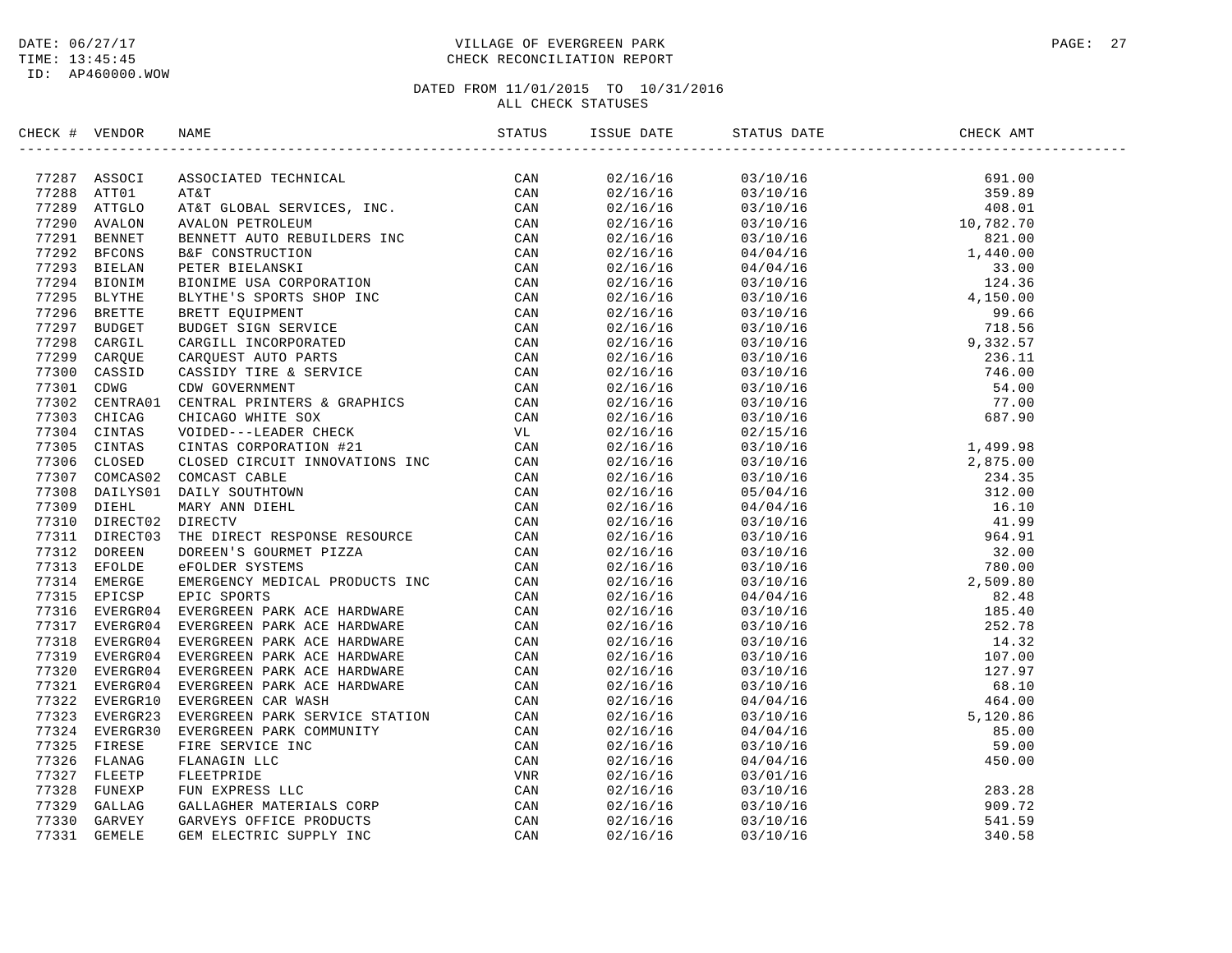#### DATE:  $06/27/17$  PAGE: 28 TIME: 13:45:45 CHECK RECONCILIATION REPORT

| CHECK # VENDOR |                | NAME                                                                                                                                                                                                                                     | STATUS | ISSUE DATE           | STATUS DATE | CHECK AMT |  |
|----------------|----------------|------------------------------------------------------------------------------------------------------------------------------------------------------------------------------------------------------------------------------------------|--------|----------------------|-------------|-----------|--|
|                |                | 77332 GENERAO1 GENERAL TRUCK PARKS<br>77333 GLOBAL GLOBALSTAR USA CAN<br>77334 GORDON GORDON FOOD SERVICE CAN<br>77335 HARRISO2 HARRIS CAN<br>77336 HDSUPP HD SUPPLY WATERWORKS LTD CAN<br>77337 ILLINO13 ILLINOIS COMMUNICATIONS CO INC |        | 02/16/16             |             |           |  |
|                |                |                                                                                                                                                                                                                                          |        | 02/16/16             |             |           |  |
|                |                |                                                                                                                                                                                                                                          |        | 02/16/16             |             |           |  |
|                |                |                                                                                                                                                                                                                                          |        | 02/16/16             |             |           |  |
|                |                |                                                                                                                                                                                                                                          |        | 02/16/16             |             |           |  |
|                |                |                                                                                                                                                                                                                                          |        | 02/16/16             |             |           |  |
|                |                |                                                                                                                                                                                                                                          |        | 02/16/16             |             |           |  |
|                |                |                                                                                                                                                                                                                                          |        | 02/16/16             |             |           |  |
|                | 77340 INTERS02 |                                                                                                                                                                                                                                          |        | 02/16/16             |             |           |  |
|                | 77341 INTERS03 |                                                                                                                                                                                                                                          |        | 02/16/16             |             |           |  |
|                | 77342 IPPFA    |                                                                                                                                                                                                                                          |        | 02/16/16             |             |           |  |
|                | 77343 JOHNSP   |                                                                                                                                                                                                                                          |        | 02/16/16             |             |           |  |
|                | 77344 KENNED   |                                                                                                                                                                                                                                          |        | 02/16/16             |             |           |  |
|                | 77345 LECOMP01 |                                                                                                                                                                                                                                          |        | 02/16/16             |             |           |  |
|                | 77346 LINCOL03 |                                                                                                                                                                                                                                          |        | 02/16/16             |             |           |  |
|                | 77347 LINN01   |                                                                                                                                                                                                                                          |        | 02/16/16             |             |           |  |
|                | 77348 LONG01   |                                                                                                                                                                                                                                          |        | 02/16/16             |             |           |  |
|                | 77349 MARZUL   |                                                                                                                                                                                                                                          |        | 02/16/16             |             |           |  |
|                | 77350 MDIELE   |                                                                                                                                                                                                                                          |        | 02/16/16             |             |           |  |
|                | 77351 MEADEE   |                                                                                                                                                                                                                                          |        | 02/16/16             |             |           |  |
|                | 77352 MEDICA01 |                                                                                                                                                                                                                                          |        | 02/16/16             |             |           |  |
|                | 77353 MENARD   |                                                                                                                                                                                                                                          |        | 02/16/16             |             |           |  |
|                | 77354 MENARD02 |                                                                                                                                                                                                                                          |        | 02/16/16             |             |           |  |
|                | 77355 MENARD03 |                                                                                                                                                                                                                                          |        | 02/16/16             | 02/15/16    |           |  |
|                | 77356 MENARD03 |                                                                                                                                                                                                                                          |        | 02/16/16             | 02/15/16    |           |  |
|                | 77357 MENARD03 |                                                                                                                                                                                                                                          |        | 02/16/16             |             |           |  |
|                | 77358 MICROF   |                                                                                                                                                                                                                                          |        | 02/16/16             |             |           |  |
|                | 77359 MINERE   |                                                                                                                                                                                                                                          |        | 02/16/16             |             |           |  |
|                | 77360 MONROE   |                                                                                                                                                                                                                                          |        | 02/16/16             |             |           |  |
|                | 77361 MOTHER01 |                                                                                                                                                                                                                                          |        | 02/16/16             |             |           |  |
|                | 77362 MURPHY06 |                                                                                                                                                                                                                                          |        | 02/16/16             |             |           |  |
|                | 77363 NDLCHI   |                                                                                                                                                                                                                                          |        |                      |             |           |  |
|                | 77364 ODELSO   |                                                                                                                                                                                                                                          |        | 02/16/16<br>02/16/16 |             |           |  |
|                | 77365 OFFICEMA |                                                                                                                                                                                                                                          |        |                      |             |           |  |
|                | 77366 OHERRO01 |                                                                                                                                                                                                                                          |        | 02/16/16             |             |           |  |
|                |                |                                                                                                                                                                                                                                          |        | 02/16/16             |             |           |  |
|                | 77367 OHERRO01 |                                                                                                                                                                                                                                          |        | 02/16/16             |             |           |  |
|                | 77368 OZINGA03 |                                                                                                                                                                                                                                          |        | 02/16/16             |             |           |  |
|                | 77369 PALOSS   |                                                                                                                                                                                                                                          |        | 02/16/16             |             |           |  |
|                | 77370 PCSIND   |                                                                                                                                                                                                                                          |        | 02/16/16             |             |           |  |
|                | 77371 PEOPLE   | ILLINOIS ASSOCIATION OF THE CAN INDEPENDENT RECYCLING SERVICES (CAN INTERFERENT POWER SYSTEMS INC. CAN CAN ILLINOIS POWER SYSTEMS INC. CAN ARRISTOPHER LECOMPTE<br>LEAD TO THE SERVICE INC. CAN ARRISTOPHER LECOMPTE<br>LEAD TO TH       |        | 02/16/16             |             |           |  |
|                | 77372 PHILLI01 |                                                                                                                                                                                                                                          |        | 02/16/16             |             |           |  |
|                | 77373 PRATT    |                                                                                                                                                                                                                                          |        | 02/16/16             |             |           |  |
|                | 77374 PRAXAI   |                                                                                                                                                                                                                                          |        | 02/16/16             |             |           |  |
|                | 77375 PREMIE   |                                                                                                                                                                                                                                          |        | 02/16/16             |             |           |  |
| 77376          | PRINTM         |                                                                                                                                                                                                                                          |        | 02/16/16             |             |           |  |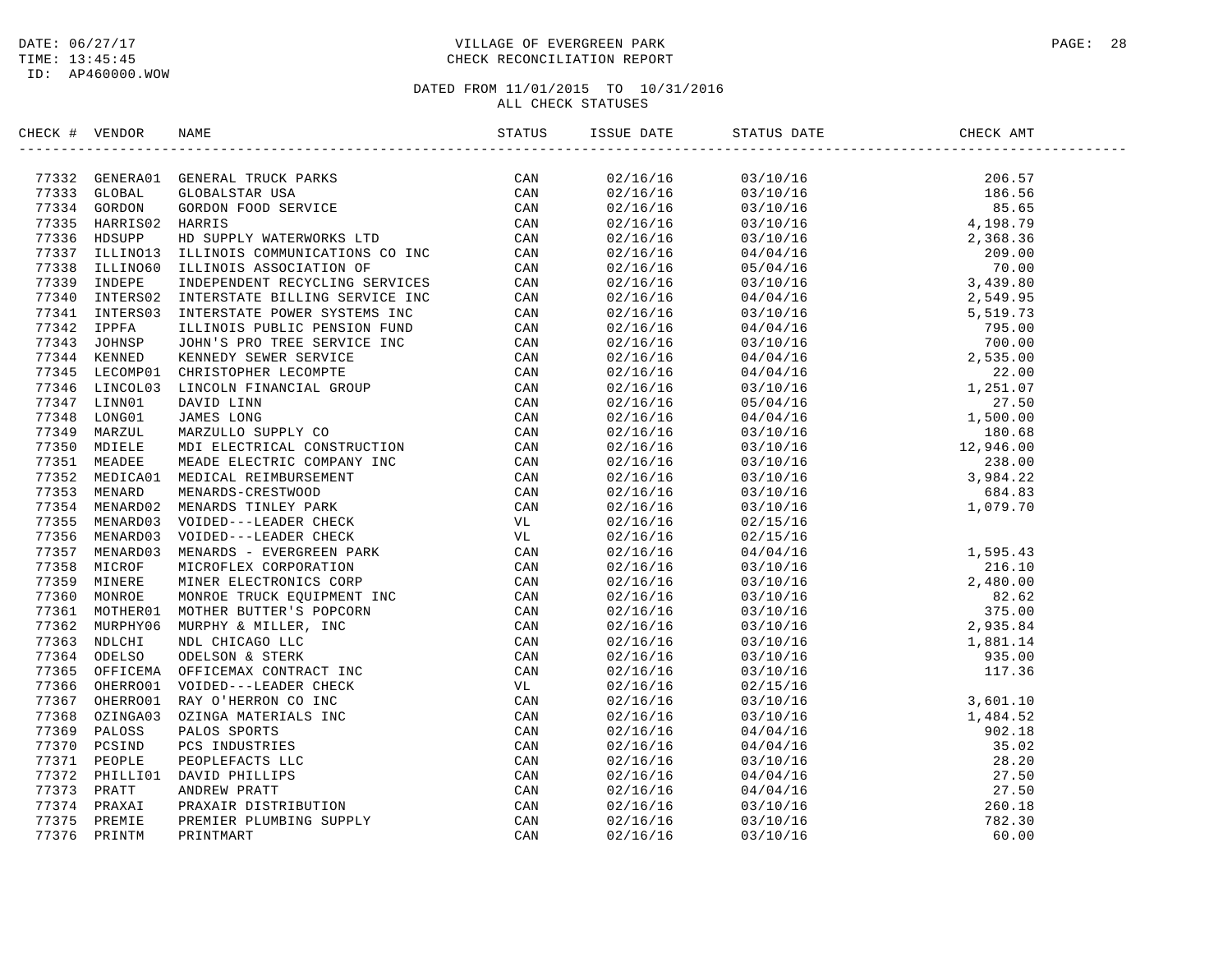#### DATE:  $06/27/17$  PAGE: 29 TIME: 13:45:45 CHECK RECONCILIATION REPORT

| CHECK # VENDOR | NAME                                                                                                                                                                                                                                                                                                                                                                                                                    | STATUS | ISSUE DATE | STATUS DATE                                                                                                                                                                                                                                                                  | CHECK AMT |  |
|----------------|-------------------------------------------------------------------------------------------------------------------------------------------------------------------------------------------------------------------------------------------------------------------------------------------------------------------------------------------------------------------------------------------------------------------------|--------|------------|------------------------------------------------------------------------------------------------------------------------------------------------------------------------------------------------------------------------------------------------------------------------------|-----------|--|
|                | $\begin{tabular}{cccccccc} \textbf{11} & \textbf{1} & \textbf{0} & \textbf{0} & \textbf{0} & \textbf{0} & \textbf{0} & \textbf{0} & \textbf{0} & \textbf{0} & \textbf{0} \\ \textbf{21} & \textbf{22} & \textbf{23} & \textbf{24} & \textbf{25} & \textbf{26} & \textbf{27} & \textbf{28} & \textbf{29} & \textbf{20} \\ \textbf{21} & \textbf{22} & \textbf{23} & \textbf{24} & \textbf{25} & \textbf{26} & \textbf{2$ |        | 02/16/16   |                                                                                                                                                                                                                                                                              |           |  |
|                |                                                                                                                                                                                                                                                                                                                                                                                                                         |        | 02/16/16   | $\begin{array}{ccc} 03/10/16 & 2,497.50 \\ 03/10/16 & 149.05 \\ 03/10/16 & 880.00 \\ 04/04/16 & 10,000.00 \end{array}$                                                                                                                                                       |           |  |
|                |                                                                                                                                                                                                                                                                                                                                                                                                                         |        | 02/16/16   |                                                                                                                                                                                                                                                                              |           |  |
|                |                                                                                                                                                                                                                                                                                                                                                                                                                         |        | 02/16/16   |                                                                                                                                                                                                                                                                              |           |  |
|                |                                                                                                                                                                                                                                                                                                                                                                                                                         |        | 02/16/16   |                                                                                                                                                                                                                                                                              |           |  |
|                |                                                                                                                                                                                                                                                                                                                                                                                                                         |        | 02/16/16   |                                                                                                                                                                                                                                                                              |           |  |
|                |                                                                                                                                                                                                                                                                                                                                                                                                                         |        | 02/16/16   |                                                                                                                                                                                                                                                                              |           |  |
|                |                                                                                                                                                                                                                                                                                                                                                                                                                         |        | 02/16/16   |                                                                                                                                                                                                                                                                              |           |  |
|                |                                                                                                                                                                                                                                                                                                                                                                                                                         |        | 02/16/16   |                                                                                                                                                                                                                                                                              |           |  |
|                |                                                                                                                                                                                                                                                                                                                                                                                                                         |        | 02/16/16   |                                                                                                                                                                                                                                                                              |           |  |
|                |                                                                                                                                                                                                                                                                                                                                                                                                                         |        | 02/16/16   |                                                                                                                                                                                                                                                                              |           |  |
|                |                                                                                                                                                                                                                                                                                                                                                                                                                         |        | 02/16/16   |                                                                                                                                                                                                                                                                              |           |  |
|                |                                                                                                                                                                                                                                                                                                                                                                                                                         |        | 02/16/16   |                                                                                                                                                                                                                                                                              |           |  |
|                |                                                                                                                                                                                                                                                                                                                                                                                                                         |        | 02/16/16   |                                                                                                                                                                                                                                                                              |           |  |
|                |                                                                                                                                                                                                                                                                                                                                                                                                                         |        | 02/16/16   |                                                                                                                                                                                                                                                                              |           |  |
|                |                                                                                                                                                                                                                                                                                                                                                                                                                         |        | 02/16/16   |                                                                                                                                                                                                                                                                              |           |  |
|                |                                                                                                                                                                                                                                                                                                                                                                                                                         |        | 02/16/16   |                                                                                                                                                                                                                                                                              |           |  |
|                |                                                                                                                                                                                                                                                                                                                                                                                                                         |        | 02/16/16   |                                                                                                                                                                                                                                                                              |           |  |
|                |                                                                                                                                                                                                                                                                                                                                                                                                                         |        | 02/16/16   |                                                                                                                                                                                                                                                                              |           |  |
|                |                                                                                                                                                                                                                                                                                                                                                                                                                         |        | 02/16/16   |                                                                                                                                                                                                                                                                              |           |  |
|                |                                                                                                                                                                                                                                                                                                                                                                                                                         |        | 02/16/16   |                                                                                                                                                                                                                                                                              |           |  |
|                |                                                                                                                                                                                                                                                                                                                                                                                                                         |        | 02/16/16   |                                                                                                                                                                                                                                                                              |           |  |
|                |                                                                                                                                                                                                                                                                                                                                                                                                                         |        | 02/16/16   |                                                                                                                                                                                                                                                                              |           |  |
|                |                                                                                                                                                                                                                                                                                                                                                                                                                         |        | 02/16/16   |                                                                                                                                                                                                                                                                              |           |  |
|                |                                                                                                                                                                                                                                                                                                                                                                                                                         |        | 02/16/16   |                                                                                                                                                                                                                                                                              |           |  |
|                |                                                                                                                                                                                                                                                                                                                                                                                                                         |        | 02/16/16   |                                                                                                                                                                                                                                                                              |           |  |
|                |                                                                                                                                                                                                                                                                                                                                                                                                                         |        | 02/16/16   |                                                                                                                                                                                                                                                                              |           |  |
|                |                                                                                                                                                                                                                                                                                                                                                                                                                         |        | 02/16/16   |                                                                                                                                                                                                                                                                              |           |  |
|                |                                                                                                                                                                                                                                                                                                                                                                                                                         |        | 02/16/16   |                                                                                                                                                                                                                                                                              |           |  |
|                |                                                                                                                                                                                                                                                                                                                                                                                                                         |        | 02/16/16   |                                                                                                                                                                                                                                                                              |           |  |
|                |                                                                                                                                                                                                                                                                                                                                                                                                                         |        | 02/16/16   |                                                                                                                                                                                                                                                                              |           |  |
|                |                                                                                                                                                                                                                                                                                                                                                                                                                         |        | 02/16/16   |                                                                                                                                                                                                                                                                              |           |  |
|                |                                                                                                                                                                                                                                                                                                                                                                                                                         |        | 02/16/16   |                                                                                                                                                                                                                                                                              |           |  |
|                |                                                                                                                                                                                                                                                                                                                                                                                                                         |        | 02/16/16   |                                                                                                                                                                                                                                                                              |           |  |
|                |                                                                                                                                                                                                                                                                                                                                                                                                                         |        | 02/16/16   |                                                                                                                                                                                                                                                                              |           |  |
|                |                                                                                                                                                                                                                                                                                                                                                                                                                         |        | 02/16/16   |                                                                                                                                                                                                                                                                              |           |  |
|                |                                                                                                                                                                                                                                                                                                                                                                                                                         |        | 02/16/16   |                                                                                                                                                                                                                                                                              |           |  |
|                |                                                                                                                                                                                                                                                                                                                                                                                                                         |        | 02/17/16   |                                                                                                                                                                                                                                                                              |           |  |
|                |                                                                                                                                                                                                                                                                                                                                                                                                                         |        | 02/19/16   |                                                                                                                                                                                                                                                                              |           |  |
|                |                                                                                                                                                                                                                                                                                                                                                                                                                         |        | 02/19/16   |                                                                                                                                                                                                                                                                              |           |  |
|                |                                                                                                                                                                                                                                                                                                                                                                                                                         |        | 02/19/16   |                                                                                                                                                                                                                                                                              |           |  |
|                |                                                                                                                                                                                                                                                                                                                                                                                                                         |        | 02/23/16   | $\begin{tabular}{cccc} 0.3710/16 & 880.00 \\ 0.3710/16 & 800.00 \\ 0.4704/16 & 100.02 \\ 0.3710/16 & 100.02 \\ 0.3710/16 & 55.00 \\ 0.3710/16 & 55.00 \\ 0.3710/16 & 55.00 \\ 0.3710/16 & 55.00 \\ 0.3710/16 & 55.00 \\ 0.3710/16 & 59.98 \\ 0.3710/16 & 59.98 \\ 0.3710/16$ |           |  |
|                |                                                                                                                                                                                                                                                                                                                                                                                                                         |        | 02/23/16   |                                                                                                                                                                                                                                                                              |           |  |
|                |                                                                                                                                                                                                                                                                                                                                                                                                                         |        | 02/23/16   |                                                                                                                                                                                                                                                                              |           |  |
|                |                                                                                                                                                                                                                                                                                                                                                                                                                         |        | 02/23/16   |                                                                                                                                                                                                                                                                              |           |  |
|                |                                                                                                                                                                                                                                                                                                                                                                                                                         |        |            |                                                                                                                                                                                                                                                                              |           |  |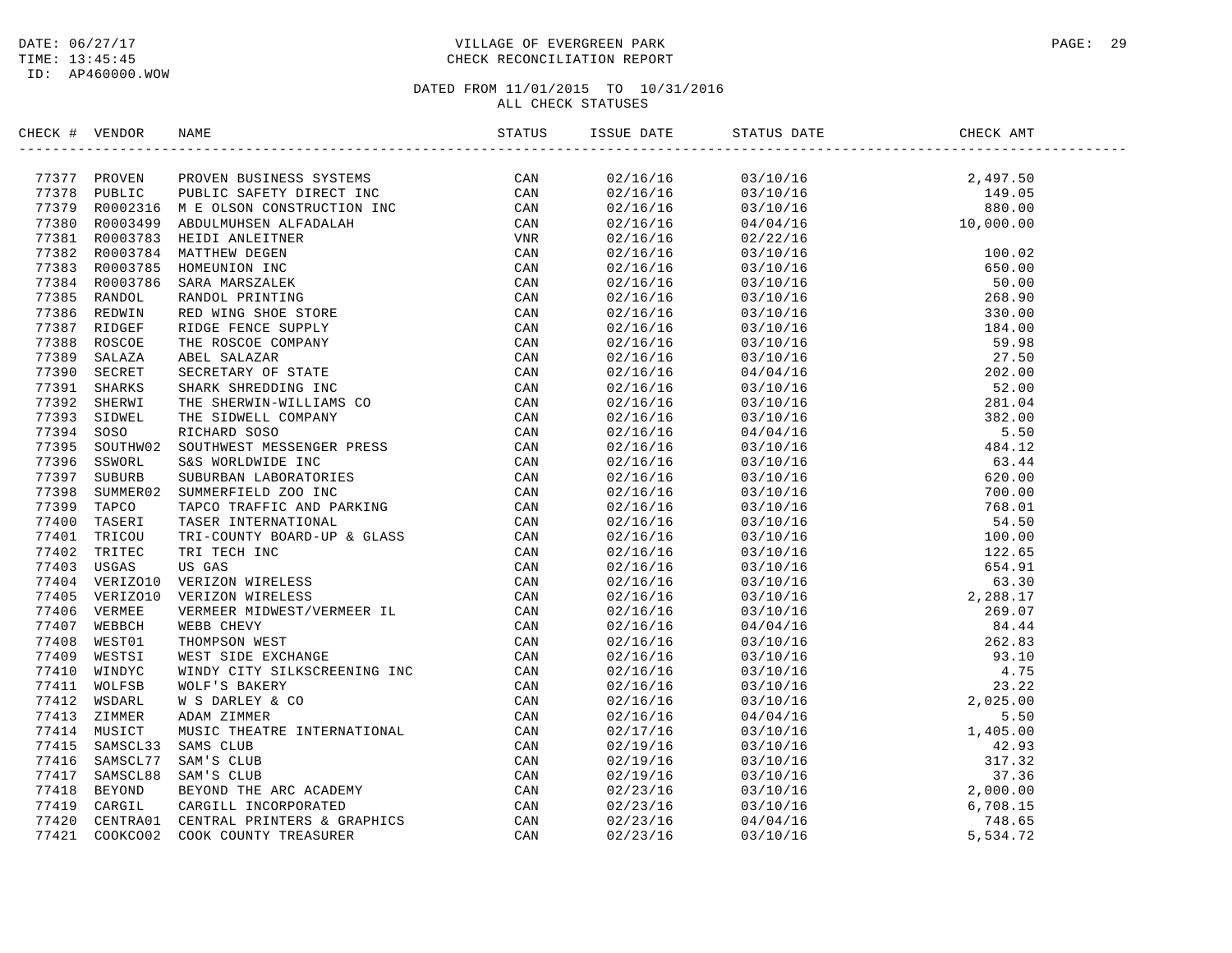#### DATE:  $06/27/17$  PAGE: 30 TIME: 13:45:45 CHECK RECONCILIATION REPORT

| CHECK # VENDOR |                                                                                                                                                                                                                                                 |  |  |  |
|----------------|-------------------------------------------------------------------------------------------------------------------------------------------------------------------------------------------------------------------------------------------------|--|--|--|
|                | SERIEV (* 1980)<br>1824 - SPARZIO SAMORA ESPARZ<br>1742 - SERIEVANDA ESPARZ<br>1742 - SERIEVAND HANSEN DOR (* 1991)<br>1742 - SERIEVAND HANSEN DOR (* 1992)<br>1742 - PERO PRIME BRANCH CORPORATION (* 1993)<br>1742 - PERO SERIEVAND HAND RESP |  |  |  |
|                |                                                                                                                                                                                                                                                 |  |  |  |
|                |                                                                                                                                                                                                                                                 |  |  |  |
|                |                                                                                                                                                                                                                                                 |  |  |  |
|                |                                                                                                                                                                                                                                                 |  |  |  |
|                |                                                                                                                                                                                                                                                 |  |  |  |
|                |                                                                                                                                                                                                                                                 |  |  |  |
|                |                                                                                                                                                                                                                                                 |  |  |  |
|                |                                                                                                                                                                                                                                                 |  |  |  |
|                |                                                                                                                                                                                                                                                 |  |  |  |
|                |                                                                                                                                                                                                                                                 |  |  |  |
|                |                                                                                                                                                                                                                                                 |  |  |  |
|                |                                                                                                                                                                                                                                                 |  |  |  |
|                |                                                                                                                                                                                                                                                 |  |  |  |
|                |                                                                                                                                                                                                                                                 |  |  |  |
|                |                                                                                                                                                                                                                                                 |  |  |  |
|                |                                                                                                                                                                                                                                                 |  |  |  |
|                |                                                                                                                                                                                                                                                 |  |  |  |
|                |                                                                                                                                                                                                                                                 |  |  |  |
|                |                                                                                                                                                                                                                                                 |  |  |  |
|                |                                                                                                                                                                                                                                                 |  |  |  |
|                |                                                                                                                                                                                                                                                 |  |  |  |
|                |                                                                                                                                                                                                                                                 |  |  |  |
|                |                                                                                                                                                                                                                                                 |  |  |  |
|                |                                                                                                                                                                                                                                                 |  |  |  |
|                |                                                                                                                                                                                                                                                 |  |  |  |
|                |                                                                                                                                                                                                                                                 |  |  |  |
|                |                                                                                                                                                                                                                                                 |  |  |  |
|                |                                                                                                                                                                                                                                                 |  |  |  |
|                |                                                                                                                                                                                                                                                 |  |  |  |
|                |                                                                                                                                                                                                                                                 |  |  |  |
|                |                                                                                                                                                                                                                                                 |  |  |  |
|                |                                                                                                                                                                                                                                                 |  |  |  |
|                |                                                                                                                                                                                                                                                 |  |  |  |
|                |                                                                                                                                                                                                                                                 |  |  |  |
|                |                                                                                                                                                                                                                                                 |  |  |  |
|                |                                                                                                                                                                                                                                                 |  |  |  |
|                |                                                                                                                                                                                                                                                 |  |  |  |
|                |                                                                                                                                                                                                                                                 |  |  |  |
|                |                                                                                                                                                                                                                                                 |  |  |  |
|                |                                                                                                                                                                                                                                                 |  |  |  |
|                |                                                                                                                                                                                                                                                 |  |  |  |
|                |                                                                                                                                                                                                                                                 |  |  |  |
|                |                                                                                                                                                                                                                                                 |  |  |  |
|                |                                                                                                                                                                                                                                                 |  |  |  |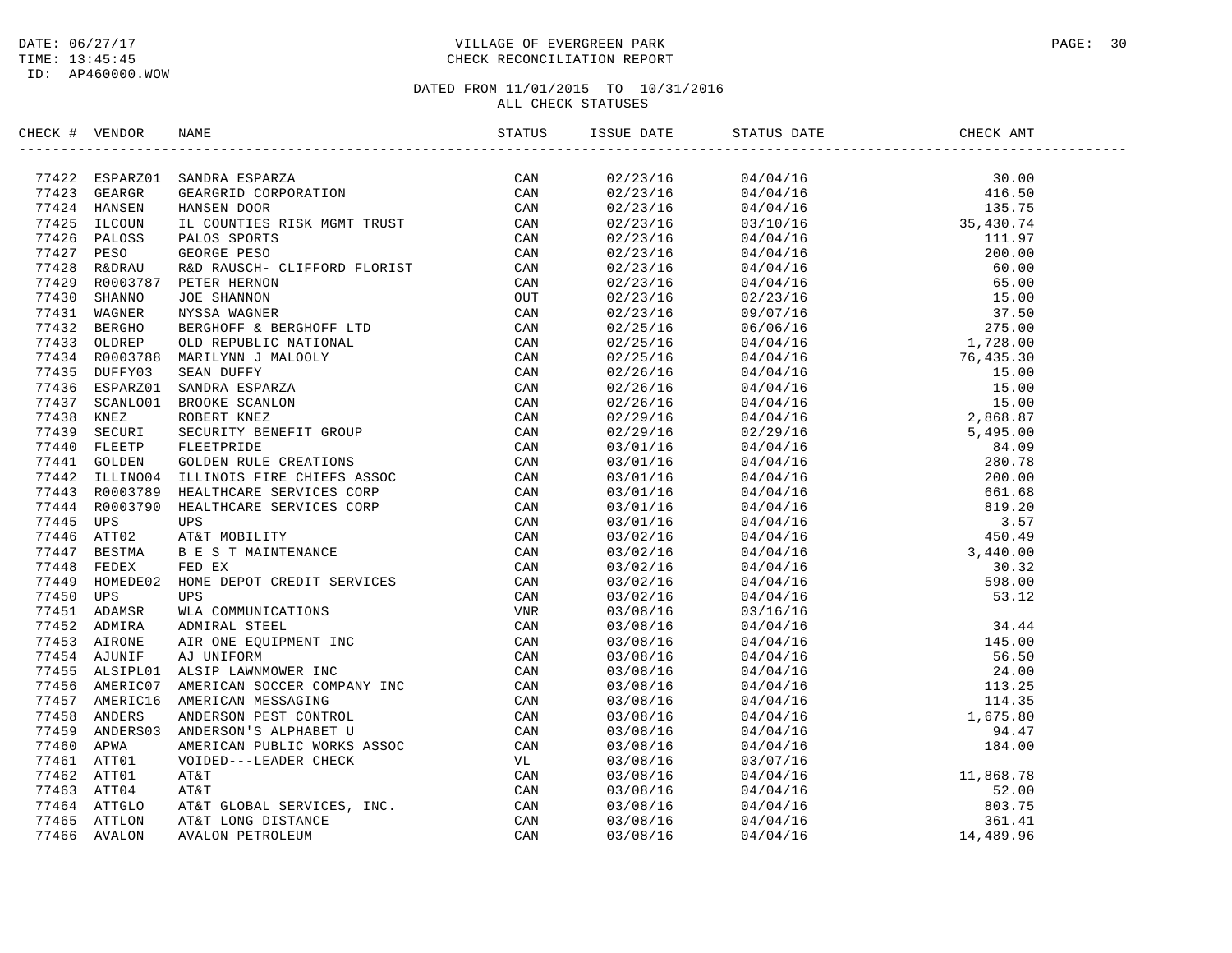#### DATE:  $06/27/17$  PAGE: 31 TIME: 13:45:45 CHECK RECONCILIATION REPORT

| CHECK # VENDOR | NAME                                                                                                                                                                                                                                | ISSUE DATE | STATUS DATE                                                                                                                                                                                                                                                                                                                                  | CHECK AMT |  |
|----------------|-------------------------------------------------------------------------------------------------------------------------------------------------------------------------------------------------------------------------------------|------------|----------------------------------------------------------------------------------------------------------------------------------------------------------------------------------------------------------------------------------------------------------------------------------------------------------------------------------------------|-----------|--|
|                | <b>EXCRETE VERSION INTO THE CONSTRUER PROFILE CAN ARREST AND DESIGNER IN CANAL AND AN ABSOLUTE CAN ARREST AND AN ABSOLUTE CAN ARREST CONSTRUER AND CONSTRUER CONSTRUER (MATHEM CAN 77414 CANSIDE CASED) CANNOT THE SERVICE CAN </b> |            | $\begin{array}{cccc} 0\,3 \,/\, 0\,8 \,/\, 16 \qquad \qquad & 0\,4 \,/\, 0\,4 \,/\, 16 \qquad \qquad & 8\,75 \,. \, 0\,0 \\ 0\,3 \,/\, 0\,8 \,/\, 16 \qquad \qquad & 0\,4 \,/\, 0\,4 \,/\, 16 \qquad \qquad & 19\,4 \,. \, 64 \qquad \qquad & 0\,3 \,/\, 0\,8 \,/\, 16 \qquad \qquad & 0\,5 \,/\, 0\,4 \,/\, 16 \qquad \qquad & 8 \,, \, 0\$ |           |  |
|                |                                                                                                                                                                                                                                     |            |                                                                                                                                                                                                                                                                                                                                              |           |  |
|                |                                                                                                                                                                                                                                     |            |                                                                                                                                                                                                                                                                                                                                              |           |  |
|                |                                                                                                                                                                                                                                     |            |                                                                                                                                                                                                                                                                                                                                              |           |  |
|                |                                                                                                                                                                                                                                     |            |                                                                                                                                                                                                                                                                                                                                              |           |  |
|                |                                                                                                                                                                                                                                     |            |                                                                                                                                                                                                                                                                                                                                              |           |  |
|                |                                                                                                                                                                                                                                     |            |                                                                                                                                                                                                                                                                                                                                              |           |  |
|                |                                                                                                                                                                                                                                     |            |                                                                                                                                                                                                                                                                                                                                              |           |  |
|                |                                                                                                                                                                                                                                     |            |                                                                                                                                                                                                                                                                                                                                              |           |  |
|                |                                                                                                                                                                                                                                     |            |                                                                                                                                                                                                                                                                                                                                              |           |  |
|                |                                                                                                                                                                                                                                     |            |                                                                                                                                                                                                                                                                                                                                              |           |  |
|                |                                                                                                                                                                                                                                     | 03/08/16   |                                                                                                                                                                                                                                                                                                                                              |           |  |
|                |                                                                                                                                                                                                                                     | 03/08/16   |                                                                                                                                                                                                                                                                                                                                              |           |  |
|                |                                                                                                                                                                                                                                     | 03/08/16   |                                                                                                                                                                                                                                                                                                                                              |           |  |
|                |                                                                                                                                                                                                                                     | 03/08/16   |                                                                                                                                                                                                                                                                                                                                              |           |  |
|                |                                                                                                                                                                                                                                     | 03/08/16   |                                                                                                                                                                                                                                                                                                                                              |           |  |
|                |                                                                                                                                                                                                                                     | 03/08/16   |                                                                                                                                                                                                                                                                                                                                              |           |  |
|                |                                                                                                                                                                                                                                     | 03/08/16   |                                                                                                                                                                                                                                                                                                                                              |           |  |
|                |                                                                                                                                                                                                                                     | 03/08/16   |                                                                                                                                                                                                                                                                                                                                              |           |  |
|                |                                                                                                                                                                                                                                     | 03/08/16   |                                                                                                                                                                                                                                                                                                                                              |           |  |
|                |                                                                                                                                                                                                                                     | 03/08/16   |                                                                                                                                                                                                                                                                                                                                              |           |  |
|                |                                                                                                                                                                                                                                     | 03/08/16   |                                                                                                                                                                                                                                                                                                                                              |           |  |
|                |                                                                                                                                                                                                                                     | 03/08/16   |                                                                                                                                                                                                                                                                                                                                              |           |  |
|                |                                                                                                                                                                                                                                     | 03/08/16   |                                                                                                                                                                                                                                                                                                                                              |           |  |
|                |                                                                                                                                                                                                                                     | 03/08/16   |                                                                                                                                                                                                                                                                                                                                              |           |  |
|                |                                                                                                                                                                                                                                     | 03/08/16   |                                                                                                                                                                                                                                                                                                                                              |           |  |
|                |                                                                                                                                                                                                                                     | 03/08/16   |                                                                                                                                                                                                                                                                                                                                              |           |  |
|                |                                                                                                                                                                                                                                     | 03/08/16   |                                                                                                                                                                                                                                                                                                                                              |           |  |
|                |                                                                                                                                                                                                                                     | 03/08/16   |                                                                                                                                                                                                                                                                                                                                              |           |  |
|                |                                                                                                                                                                                                                                     | 03/08/16   |                                                                                                                                                                                                                                                                                                                                              |           |  |
|                |                                                                                                                                                                                                                                     | 03/08/16   |                                                                                                                                                                                                                                                                                                                                              |           |  |
|                |                                                                                                                                                                                                                                     | 03/08/16   |                                                                                                                                                                                                                                                                                                                                              |           |  |
|                |                                                                                                                                                                                                                                     | 03/08/16   |                                                                                                                                                                                                                                                                                                                                              |           |  |
|                |                                                                                                                                                                                                                                     | 03/08/16   |                                                                                                                                                                                                                                                                                                                                              |           |  |
|                |                                                                                                                                                                                                                                     | 03/08/16   |                                                                                                                                                                                                                                                                                                                                              |           |  |
|                |                                                                                                                                                                                                                                     | 03/08/16   |                                                                                                                                                                                                                                                                                                                                              |           |  |
|                |                                                                                                                                                                                                                                     | 03/08/16   |                                                                                                                                                                                                                                                                                                                                              |           |  |
|                |                                                                                                                                                                                                                                     | 03/08/16   |                                                                                                                                                                                                                                                                                                                                              |           |  |
|                |                                                                                                                                                                                                                                     | 03/08/16   |                                                                                                                                                                                                                                                                                                                                              |           |  |
|                |                                                                                                                                                                                                                                     | 03/08/16   |                                                                                                                                                                                                                                                                                                                                              |           |  |
|                |                                                                                                                                                                                                                                     | 03/08/16   |                                                                                                                                                                                                                                                                                                                                              |           |  |
|                |                                                                                                                                                                                                                                     | 03/08/16   |                                                                                                                                                                                                                                                                                                                                              |           |  |
|                |                                                                                                                                                                                                                                     | 03/08/16   |                                                                                                                                                                                                                                                                                                                                              |           |  |
|                |                                                                                                                                                                                                                                     | 03/08/16   |                                                                                                                                                                                                                                                                                                                                              |           |  |
|                |                                                                                                                                                                                                                                     | 03/08/16   |                                                                                                                                                                                                                                                                                                                                              |           |  |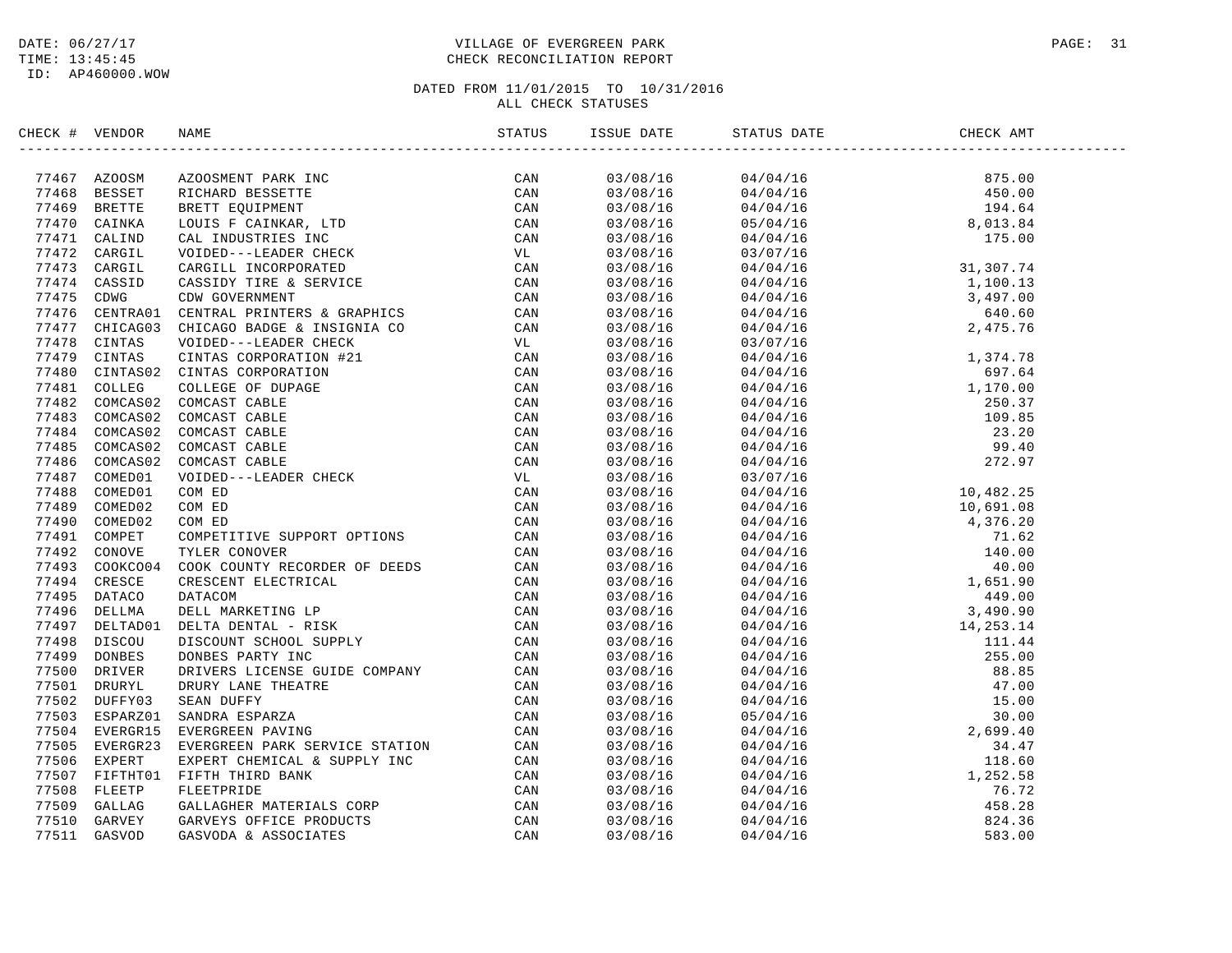#### DATE:  $06/27/17$  PAGE: 32 TIME: 13:45:45 CHECK RECONCILIATION REPORT

| CHECK # VENDOR |                                                                                                                                                                                                                                | STATUS | ISSUE DATE | STATUS DATE                                                                                                                                                                                                                                                                                                                                                                                 | CHECK AMT                                                                                                                                                                                                                                                                           |  |
|----------------|--------------------------------------------------------------------------------------------------------------------------------------------------------------------------------------------------------------------------------|--------|------------|---------------------------------------------------------------------------------------------------------------------------------------------------------------------------------------------------------------------------------------------------------------------------------------------------------------------------------------------------------------------------------------------|-------------------------------------------------------------------------------------------------------------------------------------------------------------------------------------------------------------------------------------------------------------------------------------|--|
|                | ITENE 1 VIRIDOS 1990 (1991) SERVICE CONNECTION CAN 1991 (1991) ORAN STATEM GODE MATERIAL CONNECTION (1991) 1991 (1991) 1991 (1991) 1991 (1991) 1991 (1991) 1991 (1991) 1991 (1991) 1991 (1991) 1991 (1991) 1991 (1991) 1991 (1 |        | 03/08/16   | $\begin{tabular}{cccc} $0$ & $0$ & $0$ & $0$ \\ \hline $0$ & $0$ & $0$ & $0$ \\ \hline $0$ & $0$ & $0$ & $0$ \\ \hline $0$ & $0$ & $0$ & $0$ \\ \hline $0$ & $0$ & $0$ & $0$ \\ \hline $0$ & $0$ & $0$ & $0$ \\ \hline $0$ & $0$ & $0$ & $0$ \\ \hline $0$ & $0$ & $0$ & $0$ \\ \hline $0$ & $0$ & $0$ & $0$ \\ \hline $0$ & $0$ & $0$ & $0$ \\ \hline $0$ & $0$ & $0$ & $0$ \\ \hline $0$$ |                                                                                                                                                                                                                                                                                     |  |
|                |                                                                                                                                                                                                                                |        | 03/08/16   |                                                                                                                                                                                                                                                                                                                                                                                             |                                                                                                                                                                                                                                                                                     |  |
|                |                                                                                                                                                                                                                                |        | 03/08/16   |                                                                                                                                                                                                                                                                                                                                                                                             |                                                                                                                                                                                                                                                                                     |  |
|                |                                                                                                                                                                                                                                |        | 03/08/16   |                                                                                                                                                                                                                                                                                                                                                                                             |                                                                                                                                                                                                                                                                                     |  |
|                |                                                                                                                                                                                                                                |        | 03/08/16   |                                                                                                                                                                                                                                                                                                                                                                                             |                                                                                                                                                                                                                                                                                     |  |
|                |                                                                                                                                                                                                                                |        | 03/08/16   |                                                                                                                                                                                                                                                                                                                                                                                             |                                                                                                                                                                                                                                                                                     |  |
|                |                                                                                                                                                                                                                                |        | 03/08/16   |                                                                                                                                                                                                                                                                                                                                                                                             |                                                                                                                                                                                                                                                                                     |  |
|                |                                                                                                                                                                                                                                |        | 03/08/16   |                                                                                                                                                                                                                                                                                                                                                                                             |                                                                                                                                                                                                                                                                                     |  |
|                |                                                                                                                                                                                                                                |        | 03/08/16   |                                                                                                                                                                                                                                                                                                                                                                                             |                                                                                                                                                                                                                                                                                     |  |
|                |                                                                                                                                                                                                                                |        | 03/08/16   |                                                                                                                                                                                                                                                                                                                                                                                             |                                                                                                                                                                                                                                                                                     |  |
|                |                                                                                                                                                                                                                                |        | 03/08/16   |                                                                                                                                                                                                                                                                                                                                                                                             |                                                                                                                                                                                                                                                                                     |  |
|                |                                                                                                                                                                                                                                |        | 03/08/16   |                                                                                                                                                                                                                                                                                                                                                                                             |                                                                                                                                                                                                                                                                                     |  |
|                |                                                                                                                                                                                                                                |        | 03/08/16   |                                                                                                                                                                                                                                                                                                                                                                                             |                                                                                                                                                                                                                                                                                     |  |
|                |                                                                                                                                                                                                                                |        | 03/08/16   |                                                                                                                                                                                                                                                                                                                                                                                             |                                                                                                                                                                                                                                                                                     |  |
|                |                                                                                                                                                                                                                                |        | 03/08/16   |                                                                                                                                                                                                                                                                                                                                                                                             |                                                                                                                                                                                                                                                                                     |  |
|                |                                                                                                                                                                                                                                |        | 03/08/16   |                                                                                                                                                                                                                                                                                                                                                                                             |                                                                                                                                                                                                                                                                                     |  |
|                |                                                                                                                                                                                                                                |        | 03/08/16   |                                                                                                                                                                                                                                                                                                                                                                                             |                                                                                                                                                                                                                                                                                     |  |
|                |                                                                                                                                                                                                                                |        | 03/08/16   |                                                                                                                                                                                                                                                                                                                                                                                             |                                                                                                                                                                                                                                                                                     |  |
|                |                                                                                                                                                                                                                                |        | 03/08/16   |                                                                                                                                                                                                                                                                                                                                                                                             |                                                                                                                                                                                                                                                                                     |  |
|                |                                                                                                                                                                                                                                |        | 03/08/16   |                                                                                                                                                                                                                                                                                                                                                                                             |                                                                                                                                                                                                                                                                                     |  |
|                |                                                                                                                                                                                                                                |        | 03/08/16   |                                                                                                                                                                                                                                                                                                                                                                                             |                                                                                                                                                                                                                                                                                     |  |
|                |                                                                                                                                                                                                                                |        | 03/08/16   |                                                                                                                                                                                                                                                                                                                                                                                             |                                                                                                                                                                                                                                                                                     |  |
|                |                                                                                                                                                                                                                                |        | 03/08/16   |                                                                                                                                                                                                                                                                                                                                                                                             |                                                                                                                                                                                                                                                                                     |  |
|                |                                                                                                                                                                                                                                |        | 03/08/16   |                                                                                                                                                                                                                                                                                                                                                                                             |                                                                                                                                                                                                                                                                                     |  |
|                |                                                                                                                                                                                                                                |        | 03/08/16   |                                                                                                                                                                                                                                                                                                                                                                                             |                                                                                                                                                                                                                                                                                     |  |
|                |                                                                                                                                                                                                                                |        | 03/08/16   |                                                                                                                                                                                                                                                                                                                                                                                             |                                                                                                                                                                                                                                                                                     |  |
|                |                                                                                                                                                                                                                                |        | 03/08/16   |                                                                                                                                                                                                                                                                                                                                                                                             |                                                                                                                                                                                                                                                                                     |  |
|                |                                                                                                                                                                                                                                |        | 03/08/16   |                                                                                                                                                                                                                                                                                                                                                                                             |                                                                                                                                                                                                                                                                                     |  |
|                |                                                                                                                                                                                                                                |        | 03/08/16   |                                                                                                                                                                                                                                                                                                                                                                                             |                                                                                                                                                                                                                                                                                     |  |
|                |                                                                                                                                                                                                                                |        | 03/08/16   |                                                                                                                                                                                                                                                                                                                                                                                             |                                                                                                                                                                                                                                                                                     |  |
|                |                                                                                                                                                                                                                                |        | 03/08/16   |                                                                                                                                                                                                                                                                                                                                                                                             |                                                                                                                                                                                                                                                                                     |  |
|                |                                                                                                                                                                                                                                |        | 03/08/16   | 03/07/16                                                                                                                                                                                                                                                                                                                                                                                    |                                                                                                                                                                                                                                                                                     |  |
|                |                                                                                                                                                                                                                                |        | 03/08/16   | 03/07/16                                                                                                                                                                                                                                                                                                                                                                                    |                                                                                                                                                                                                                                                                                     |  |
|                |                                                                                                                                                                                                                                |        | 03/08/16   | 03/07/16                                                                                                                                                                                                                                                                                                                                                                                    |                                                                                                                                                                                                                                                                                     |  |
|                |                                                                                                                                                                                                                                |        | 03/08/16   |                                                                                                                                                                                                                                                                                                                                                                                             |                                                                                                                                                                                                                                                                                     |  |
|                |                                                                                                                                                                                                                                |        | 03/08/16   |                                                                                                                                                                                                                                                                                                                                                                                             |                                                                                                                                                                                                                                                                                     |  |
|                |                                                                                                                                                                                                                                |        | 03/08/16   |                                                                                                                                                                                                                                                                                                                                                                                             |                                                                                                                                                                                                                                                                                     |  |
|                |                                                                                                                                                                                                                                |        | 03/08/16   |                                                                                                                                                                                                                                                                                                                                                                                             |                                                                                                                                                                                                                                                                                     |  |
|                |                                                                                                                                                                                                                                |        | 03/08/16   |                                                                                                                                                                                                                                                                                                                                                                                             |                                                                                                                                                                                                                                                                                     |  |
|                |                                                                                                                                                                                                                                |        | 03/08/16   |                                                                                                                                                                                                                                                                                                                                                                                             |                                                                                                                                                                                                                                                                                     |  |
|                |                                                                                                                                                                                                                                |        | 03/08/16   |                                                                                                                                                                                                                                                                                                                                                                                             |                                                                                                                                                                                                                                                                                     |  |
|                |                                                                                                                                                                                                                                |        | 03/08/16   |                                                                                                                                                                                                                                                                                                                                                                                             | $\begin{array}{cccc} 03/07/16 & 6\, , 350\, .39 \\ 04/04/16 & 187\, .81 \\ 04/04/16 & 2\, , 237\, .60 \\ 04/04/16 & 228\, .70 \\ 04/04/16 & 130\, .00 \\ 05/04/16 & 130\, .00 \\ 04/04/16 & 2\, , 725\, .65 \\ 04/04/16 & 64\, .00 \\ 04/04/16 & 841\, .77 \\ 04/04/16 & 2\, , 564$ |  |
|                |                                                                                                                                                                                                                                |        | 03/08/16   |                                                                                                                                                                                                                                                                                                                                                                                             |                                                                                                                                                                                                                                                                                     |  |
|                |                                                                                                                                                                                                                                |        | 03/08/16   |                                                                                                                                                                                                                                                                                                                                                                                             |                                                                                                                                                                                                                                                                                     |  |
|                |                                                                                                                                                                                                                                |        | 03/08/16   |                                                                                                                                                                                                                                                                                                                                                                                             |                                                                                                                                                                                                                                                                                     |  |
|                |                                                                                                                                                                                                                                |        |            |                                                                                                                                                                                                                                                                                                                                                                                             |                                                                                                                                                                                                                                                                                     |  |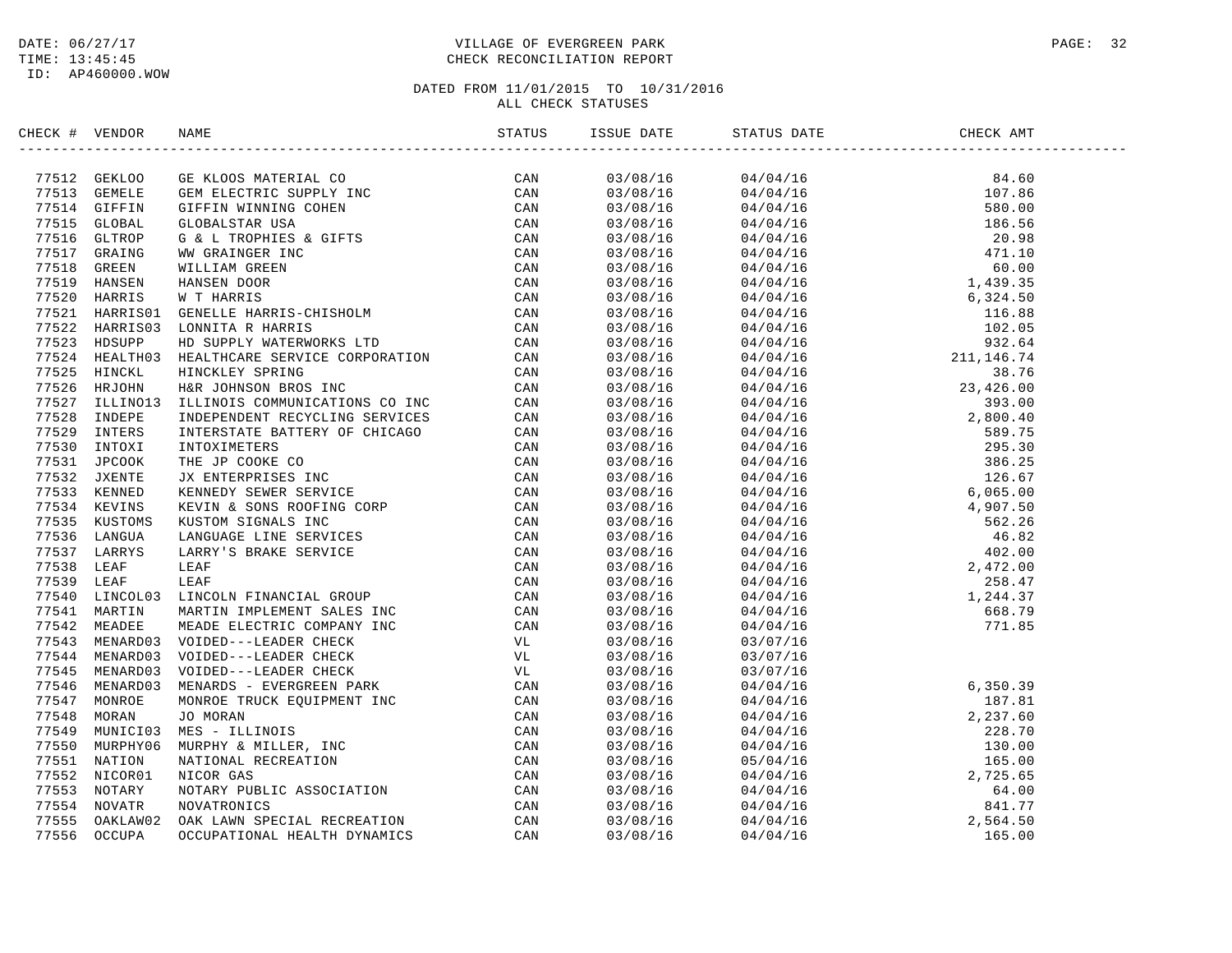#### DATE:  $06/27/17$  PAGE: 33 TIME: 13:45:45 CHECK RECONCILIATION REPORT

| CHECK # VENDOR |                                                                                                                                                                                                                                         |          |                                                                                                                                                                                                                                                                         |  |
|----------------|-----------------------------------------------------------------------------------------------------------------------------------------------------------------------------------------------------------------------------------------|----------|-------------------------------------------------------------------------------------------------------------------------------------------------------------------------------------------------------------------------------------------------------------------------|--|
|                | CIECR (FIGURE 1980)<br>17557 OPPICEOR OFFICE DEPOT BUSINESS CREDIT<br>17558 OPPICEOR OFFICE DEPOT BUSINESS CREDIT<br>17558 OPPICEOR OFFICE DEPOT BUSINESS CREDIT<br>17558 OPPICEOR OFFICE DEPOT BUSINESS CREDIT<br>17558 ORIGINAL OTTOE |          | $\begin{array}{cccc} 03/08/16 & 04/04/16 & 224.40 \\ 03/08/16 & 04/04/16 & 525.93 \\ 03/08/16 & 04/04/16 & 211.98 \\ 03/08/16 & 03/07/16 & 246.59 \\ 03/08/16 & 04/04/16 & 709.44 \\ 03/08/16 & 04/04/16 & 709.44 \\ 03/08/16 & 04/04/16 & 99.99 \\ 03/08/16 & 04/04/1$ |  |
|                |                                                                                                                                                                                                                                         |          |                                                                                                                                                                                                                                                                         |  |
|                |                                                                                                                                                                                                                                         |          |                                                                                                                                                                                                                                                                         |  |
|                |                                                                                                                                                                                                                                         |          |                                                                                                                                                                                                                                                                         |  |
|                |                                                                                                                                                                                                                                         |          |                                                                                                                                                                                                                                                                         |  |
|                |                                                                                                                                                                                                                                         |          |                                                                                                                                                                                                                                                                         |  |
|                |                                                                                                                                                                                                                                         |          |                                                                                                                                                                                                                                                                         |  |
|                |                                                                                                                                                                                                                                         |          |                                                                                                                                                                                                                                                                         |  |
|                |                                                                                                                                                                                                                                         |          |                                                                                                                                                                                                                                                                         |  |
|                |                                                                                                                                                                                                                                         |          |                                                                                                                                                                                                                                                                         |  |
|                |                                                                                                                                                                                                                                         |          |                                                                                                                                                                                                                                                                         |  |
|                |                                                                                                                                                                                                                                         |          |                                                                                                                                                                                                                                                                         |  |
|                |                                                                                                                                                                                                                                         |          |                                                                                                                                                                                                                                                                         |  |
|                |                                                                                                                                                                                                                                         |          |                                                                                                                                                                                                                                                                         |  |
|                |                                                                                                                                                                                                                                         |          |                                                                                                                                                                                                                                                                         |  |
|                |                                                                                                                                                                                                                                         | 03/08/16 |                                                                                                                                                                                                                                                                         |  |
|                |                                                                                                                                                                                                                                         | 03/08/16 |                                                                                                                                                                                                                                                                         |  |
|                |                                                                                                                                                                                                                                         | 03/08/16 |                                                                                                                                                                                                                                                                         |  |
|                |                                                                                                                                                                                                                                         | 03/08/16 |                                                                                                                                                                                                                                                                         |  |
|                |                                                                                                                                                                                                                                         | 03/08/16 |                                                                                                                                                                                                                                                                         |  |
|                |                                                                                                                                                                                                                                         | 03/08/16 |                                                                                                                                                                                                                                                                         |  |
|                |                                                                                                                                                                                                                                         | 03/08/16 |                                                                                                                                                                                                                                                                         |  |
|                |                                                                                                                                                                                                                                         | 03/08/16 |                                                                                                                                                                                                                                                                         |  |
|                |                                                                                                                                                                                                                                         | 03/08/16 |                                                                                                                                                                                                                                                                         |  |
|                |                                                                                                                                                                                                                                         | 03/08/16 |                                                                                                                                                                                                                                                                         |  |
|                |                                                                                                                                                                                                                                         | 03/08/16 |                                                                                                                                                                                                                                                                         |  |
|                |                                                                                                                                                                                                                                         | 03/08/16 |                                                                                                                                                                                                                                                                         |  |
|                |                                                                                                                                                                                                                                         | 03/08/16 |                                                                                                                                                                                                                                                                         |  |
|                |                                                                                                                                                                                                                                         | 03/08/16 |                                                                                                                                                                                                                                                                         |  |
|                |                                                                                                                                                                                                                                         | 03/08/16 |                                                                                                                                                                                                                                                                         |  |
|                |                                                                                                                                                                                                                                         | 03/08/16 |                                                                                                                                                                                                                                                                         |  |
|                |                                                                                                                                                                                                                                         | 03/08/16 |                                                                                                                                                                                                                                                                         |  |
|                |                                                                                                                                                                                                                                         | 03/08/16 |                                                                                                                                                                                                                                                                         |  |
|                |                                                                                                                                                                                                                                         | 03/08/16 |                                                                                                                                                                                                                                                                         |  |
|                |                                                                                                                                                                                                                                         | 03/08/16 |                                                                                                                                                                                                                                                                         |  |
|                |                                                                                                                                                                                                                                         | 03/08/16 |                                                                                                                                                                                                                                                                         |  |
|                |                                                                                                                                                                                                                                         | 03/08/16 |                                                                                                                                                                                                                                                                         |  |
|                |                                                                                                                                                                                                                                         | 03/08/16 |                                                                                                                                                                                                                                                                         |  |
|                |                                                                                                                                                                                                                                         | 03/08/16 |                                                                                                                                                                                                                                                                         |  |
|                |                                                                                                                                                                                                                                         | 03/08/16 |                                                                                                                                                                                                                                                                         |  |
|                |                                                                                                                                                                                                                                         | 03/08/16 |                                                                                                                                                                                                                                                                         |  |
|                |                                                                                                                                                                                                                                         | 03/08/16 |                                                                                                                                                                                                                                                                         |  |
|                |                                                                                                                                                                                                                                         | 03/08/16 |                                                                                                                                                                                                                                                                         |  |
|                |                                                                                                                                                                                                                                         | 03/08/16 |                                                                                                                                                                                                                                                                         |  |
|                |                                                                                                                                                                                                                                         | 03/08/16 |                                                                                                                                                                                                                                                                         |  |
|                |                                                                                                                                                                                                                                         | 03/08/16 |                                                                                                                                                                                                                                                                         |  |
|                |                                                                                                                                                                                                                                         |          |                                                                                                                                                                                                                                                                         |  |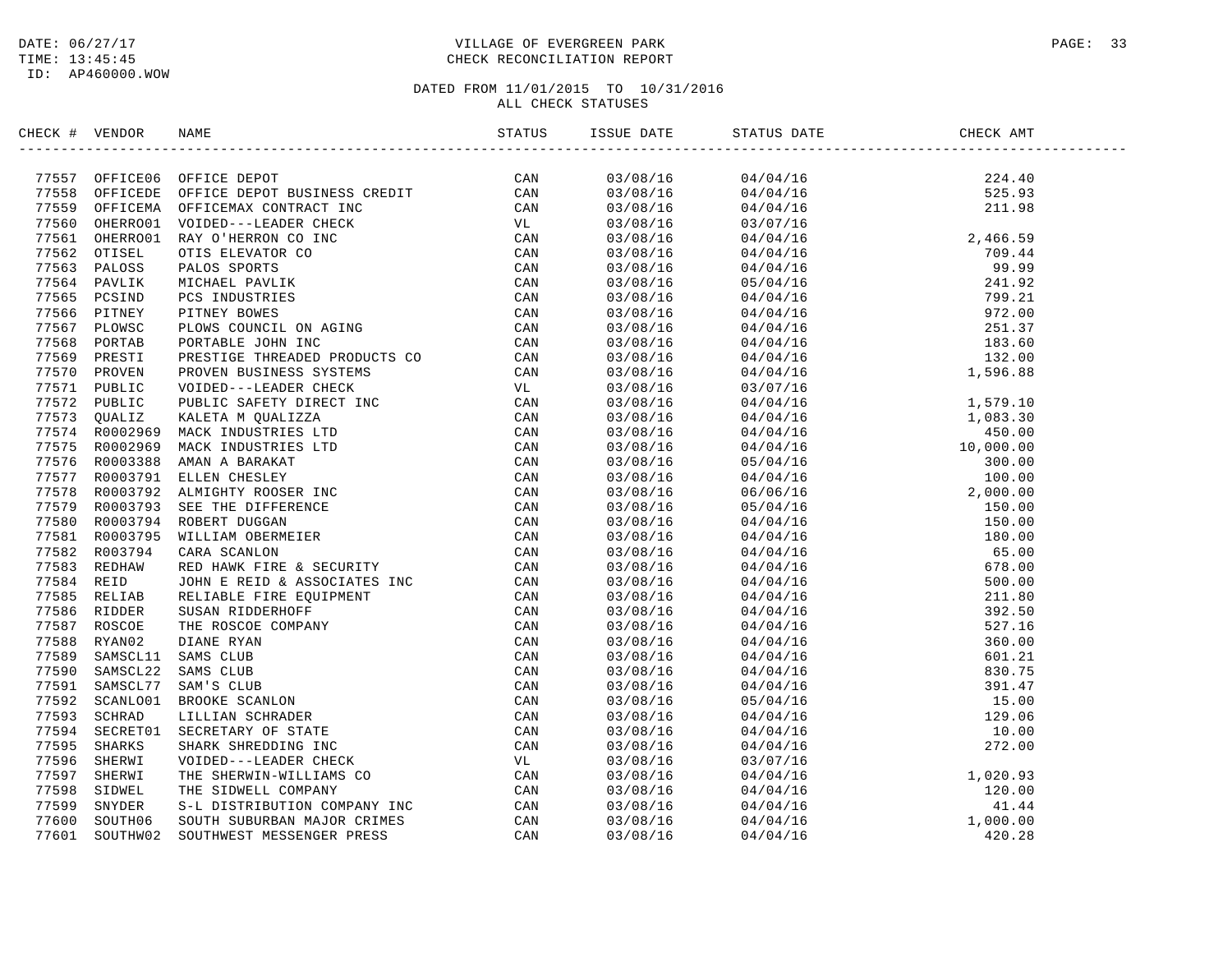#### DATE:  $06/27/17$  PAGE: 34 TIME: 13:45:45 CHECK RECONCILIATION REPORT

| CHECK # VENDOR |                |                                                                                                                                                                                                                                                |          | ISSUE DATE STATUS DATE                                                                                                                                                                                                                                                   | CHECK AMT |  |
|----------------|----------------|------------------------------------------------------------------------------------------------------------------------------------------------------------------------------------------------------------------------------------------------|----------|--------------------------------------------------------------------------------------------------------------------------------------------------------------------------------------------------------------------------------------------------------------------------|-----------|--|
|                | 77602 STANDA   |                                                                                                                                                                                                                                                |          | $\begin{tabular}{cccccccc} 0.3708/16 & 0.474/16 & 911.15 \\ 0.3708/16 & 0.4704/16 & 911.15 \\ 0.3708/16 & 0.4704/16 & 149.99 \\ 0.3708/16 & 0.4704/16 & 149.99 \\ 0.3708/16 & 0.4704/16 & 140.39 \\ 0.3708/16 & 0.4704/16 & 140.39 \\ 0.3708/16 & 0.4704/16 & 12.200.00$ |           |  |
|                | 77603 STAPLE   |                                                                                                                                                                                                                                                |          |                                                                                                                                                                                                                                                                          |           |  |
|                | 77604 SUNBEL   |                                                                                                                                                                                                                                                |          |                                                                                                                                                                                                                                                                          |           |  |
|                | 77605 THYSSE   |                                                                                                                                                                                                                                                |          |                                                                                                                                                                                                                                                                          |           |  |
|                | 77606 TIRESE   |                                                                                                                                                                                                                                                |          |                                                                                                                                                                                                                                                                          |           |  |
|                | 77607 TREMCO   |                                                                                                                                                                                                                                                |          |                                                                                                                                                                                                                                                                          |           |  |
|                | 77608 TRICOU   |                                                                                                                                                                                                                                                |          |                                                                                                                                                                                                                                                                          |           |  |
|                | 77609 TRITEC   |                                                                                                                                                                                                                                                |          |                                                                                                                                                                                                                                                                          |           |  |
|                | 77610 USGAS    |                                                                                                                                                                                                                                                |          |                                                                                                                                                                                                                                                                          |           |  |
|                | 77611 VERIZO10 |                                                                                                                                                                                                                                                |          |                                                                                                                                                                                                                                                                          |           |  |
|                | 77612 VERIZO10 |                                                                                                                                                                                                                                                |          |                                                                                                                                                                                                                                                                          |           |  |
|                | 77613 VERIZO10 |                                                                                                                                                                                                                                                |          |                                                                                                                                                                                                                                                                          |           |  |
|                | 77614 VERIZO10 |                                                                                                                                                                                                                                                |          |                                                                                                                                                                                                                                                                          |           |  |
|                | 77615 VILLOL   |                                                                                                                                                                                                                                                |          |                                                                                                                                                                                                                                                                          |           |  |
|                | 77616 VISION   |                                                                                                                                                                                                                                                |          |                                                                                                                                                                                                                                                                          |           |  |
|                | 77617 WAGNER   |                                                                                                                                                                                                                                                |          |                                                                                                                                                                                                                                                                          |           |  |
|                | 77618 WIGBOL   |                                                                                                                                                                                                                                                |          |                                                                                                                                                                                                                                                                          |           |  |
|                | 77619 WORLDP   |                                                                                                                                                                                                                                                |          |                                                                                                                                                                                                                                                                          |           |  |
| 77620 ATT      |                |                                                                                                                                                                                                                                                |          |                                                                                                                                                                                                                                                                          |           |  |
|                | 77621 DUFFY03  |                                                                                                                                                                                                                                                |          |                                                                                                                                                                                                                                                                          |           |  |
| 77622 FLEX     |                |                                                                                                                                                                                                                                                |          |                                                                                                                                                                                                                                                                          |           |  |
|                | 77623 HERRER   |                                                                                                                                                                                                                                                |          |                                                                                                                                                                                                                                                                          |           |  |
|                |                |                                                                                                                                                                                                                                                |          |                                                                                                                                                                                                                                                                          |           |  |
|                |                |                                                                                                                                                                                                                                                |          |                                                                                                                                                                                                                                                                          |           |  |
|                |                |                                                                                                                                                                                                                                                |          |                                                                                                                                                                                                                                                                          |           |  |
|                |                |                                                                                                                                                                                                                                                |          |                                                                                                                                                                                                                                                                          |           |  |
|                |                |                                                                                                                                                                                                                                                |          |                                                                                                                                                                                                                                                                          |           |  |
|                |                |                                                                                                                                                                                                                                                |          |                                                                                                                                                                                                                                                                          |           |  |
|                |                |                                                                                                                                                                                                                                                |          |                                                                                                                                                                                                                                                                          |           |  |
|                |                |                                                                                                                                                                                                                                                |          |                                                                                                                                                                                                                                                                          |           |  |
|                |                |                                                                                                                                                                                                                                                |          |                                                                                                                                                                                                                                                                          |           |  |
|                |                |                                                                                                                                                                                                                                                | 03/11/16 |                                                                                                                                                                                                                                                                          |           |  |
|                |                |                                                                                                                                                                                                                                                | 03/11/16 |                                                                                                                                                                                                                                                                          |           |  |
|                |                |                                                                                                                                                                                                                                                | 03/11/16 |                                                                                                                                                                                                                                                                          |           |  |
|                |                |                                                                                                                                                                                                                                                | 03/11/16 |                                                                                                                                                                                                                                                                          |           |  |
|                |                |                                                                                                                                                                                                                                                | 03/11/16 |                                                                                                                                                                                                                                                                          |           |  |
|                |                |                                                                                                                                                                                                                                                | 03/15/16 |                                                                                                                                                                                                                                                                          |           |  |
|                |                |                                                                                                                                                                                                                                                | 03/15/16 |                                                                                                                                                                                                                                                                          |           |  |
|                |                |                                                                                                                                                                                                                                                | 03/15/16 |                                                                                                                                                                                                                                                                          |           |  |
|                |                |                                                                                                                                                                                                                                                | 03/15/16 |                                                                                                                                                                                                                                                                          |           |  |
|                |                |                                                                                                                                                                                                                                                | 03/15/16 |                                                                                                                                                                                                                                                                          |           |  |
|                |                | 77623 HERRER MARK HERRERA<br>77623 HERRER MARK HERRERA<br>77623 HERRER MARK HERRERA<br>77625 EOO03396 NATH LLC<br>77625 ROO03396 MARIA OBRIEN<br>77626 ROO03795 MARIA OBRIEN<br>77627 ROO03795 JOSH MCMANUS<br>77628 ROO03799 JAMIE MARUCH<br> | 03/15/16 |                                                                                                                                                                                                                                                                          |           |  |
|                |                |                                                                                                                                                                                                                                                | 03/15/16 |                                                                                                                                                                                                                                                                          |           |  |
|                |                |                                                                                                                                                                                                                                                | 03/15/16 |                                                                                                                                                                                                                                                                          |           |  |
|                |                |                                                                                                                                                                                                                                                | 03/15/16 |                                                                                                                                                                                                                                                                          |           |  |
|                |                |                                                                                                                                                                                                                                                |          |                                                                                                                                                                                                                                                                          |           |  |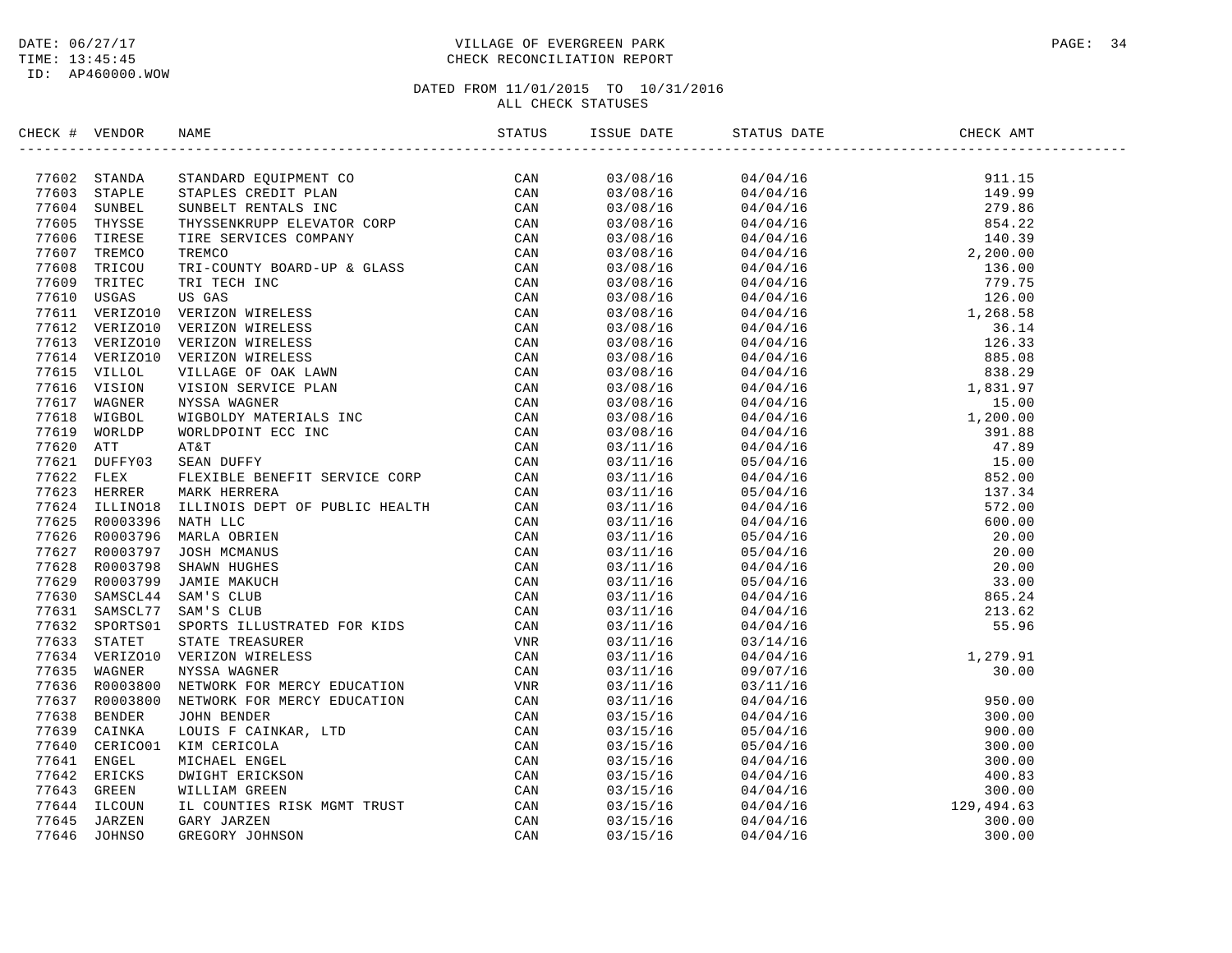### DATE:  $06/27/17$  PAGE: 35 TIME: 13:45:45 CHECK RECONCILIATION REPORT

| CHECK # VENDOR |                              | NAME                                                                                                                                                                                                                             |     | ISSUE DATE           | STATUS DATE | CHECK AMT                                                                                                                                   |  |
|----------------|------------------------------|----------------------------------------------------------------------------------------------------------------------------------------------------------------------------------------------------------------------------------|-----|----------------------|-------------|---------------------------------------------------------------------------------------------------------------------------------------------|--|
|                |                              | NAME CAN AREN'IN THE SECURE A GRAPHICS<br>MARE CAN BE CAN ANDENING THE SECAL AND TRIN AND A SECURE THE SECAL AND A SECURE THE CAN AREN' SCRIPTING THE CAN AREN' CONTINUES THE CAN AREN' CONTINUES THE INSPECTING THAT CAN BE SAN |     |                      |             |                                                                                                                                             |  |
|                | 77647 LAZINE                 |                                                                                                                                                                                                                                  | CAN |                      |             |                                                                                                                                             |  |
|                |                              | 77648 MCCANN03 CHRIS McCANN                                                                                                                                                                                                      |     |                      |             |                                                                                                                                             |  |
|                | 77649 PNIEWS                 |                                                                                                                                                                                                                                  |     |                      |             |                                                                                                                                             |  |
| 77650 RICH     | 77651 SEIFRI                 |                                                                                                                                                                                                                                  |     |                      |             |                                                                                                                                             |  |
|                | 77652 SWITAL                 |                                                                                                                                                                                                                                  |     |                      |             |                                                                                                                                             |  |
| 77653 VOS      |                              |                                                                                                                                                                                                                                  |     |                      |             |                                                                                                                                             |  |
|                | 77654 YEAMAN                 |                                                                                                                                                                                                                                  |     |                      |             |                                                                                                                                             |  |
|                | 77655 YOUNGT                 |                                                                                                                                                                                                                                  |     |                      |             |                                                                                                                                             |  |
|                | 77656 ADAMSR                 |                                                                                                                                                                                                                                  |     |                      |             |                                                                                                                                             |  |
|                | 77657 DUFFY03                |                                                                                                                                                                                                                                  |     |                      |             |                                                                                                                                             |  |
|                | 77658 FBINAA                 |                                                                                                                                                                                                                                  |     |                      |             |                                                                                                                                             |  |
|                | 77659 ILLINO03               |                                                                                                                                                                                                                                  |     |                      |             |                                                                                                                                             |  |
|                | 77660 R0003801               |                                                                                                                                                                                                                                  |     |                      |             |                                                                                                                                             |  |
|                | 77661 SAMSCL33               |                                                                                                                                                                                                                                  |     |                      |             |                                                                                                                                             |  |
|                | 77662 SCANLO01               |                                                                                                                                                                                                                                  |     |                      |             |                                                                                                                                             |  |
|                | 77663 SECRET                 |                                                                                                                                                                                                                                  |     |                      |             |                                                                                                                                             |  |
|                | 77664 SECURI                 |                                                                                                                                                                                                                                  |     |                      |             |                                                                                                                                             |  |
|                | 77665 WAGNER                 |                                                                                                                                                                                                                                  |     |                      |             |                                                                                                                                             |  |
|                | 77666 BROADW                 |                                                                                                                                                                                                                                  |     |                      |             |                                                                                                                                             |  |
|                | 77667 BUDGET                 |                                                                                                                                                                                                                                  |     |                      |             |                                                                                                                                             |  |
|                | 77668 EPAKMA                 |                                                                                                                                                                                                                                  |     |                      |             |                                                                                                                                             |  |
|                | 77669 CATERI                 |                                                                                                                                                                                                                                  |     |                      |             |                                                                                                                                             |  |
|                | 77670 RECORD                 |                                                                                                                                                                                                                                  |     |                      |             |                                                                                                                                             |  |
|                | 77671 ADMIRA                 |                                                                                                                                                                                                                                  |     |                      |             |                                                                                                                                             |  |
|                | 77672 AJUNIF                 |                                                                                                                                                                                                                                  |     |                      |             |                                                                                                                                             |  |
|                | 77673 ALSIPL01               |                                                                                                                                                                                                                                  |     |                      |             |                                                                                                                                             |  |
|                | 77674 ATT01                  |                                                                                                                                                                                                                                  |     |                      |             |                                                                                                                                             |  |
|                | 77675 ATTGLO                 |                                                                                                                                                                                                                                  |     |                      |             |                                                                                                                                             |  |
|                | 77676 ATTLON                 |                                                                                                                                                                                                                                  |     |                      |             |                                                                                                                                             |  |
|                | 77677 AUTOMA                 |                                                                                                                                                                                                                                  |     |                      |             |                                                                                                                                             |  |
|                | 77678 AVALON                 |                                                                                                                                                                                                                                  |     |                      |             |                                                                                                                                             |  |
|                | 77679 BENNET                 |                                                                                                                                                                                                                                  |     |                      |             |                                                                                                                                             |  |
|                | 77680 BENNET                 |                                                                                                                                                                                                                                  |     |                      |             |                                                                                                                                             |  |
|                | 77681 BESTMA                 |                                                                                                                                                                                                                                  |     |                      |             |                                                                                                                                             |  |
|                | 77682 BFCONS                 |                                                                                                                                                                                                                                  |     |                      |             |                                                                                                                                             |  |
|                | 77683 BUDGET                 |                                                                                                                                                                                                                                  |     |                      |             |                                                                                                                                             |  |
|                | 77684 CARGIL                 |                                                                                                                                                                                                                                  |     |                      |             |                                                                                                                                             |  |
|                | 77685 CAROUE                 |                                                                                                                                                                                                                                  |     |                      |             |                                                                                                                                             |  |
|                | 77686 CENTRA01               |                                                                                                                                                                                                                                  |     |                      |             |                                                                                                                                             |  |
|                | 77687 CHICAG28               |                                                                                                                                                                                                                                  |     | 03/22/16             | 04/12/16    |                                                                                                                                             |  |
|                | 77688 CINTAS<br>77689 CINTAS |                                                                                                                                                                                                                                  |     | 03/22/16<br>03/22/16 |             | $\begin{array}{llllll} 03/21/16 & & & & \\ 04/04/16 & & & & 2,231.19 \\ 04/04/16 & & & & 670.17 \\ 04/04/16 & & & & 172,488.96 \end{array}$ |  |
| 77690          | CINTAS02                     |                                                                                                                                                                                                                                  |     | 03/22/16             | 04/04/16    |                                                                                                                                             |  |
|                | 77691 CITYOF                 |                                                                                                                                                                                                                                  |     | 03/22/16             |             |                                                                                                                                             |  |
|                |                              |                                                                                                                                                                                                                                  |     |                      |             |                                                                                                                                             |  |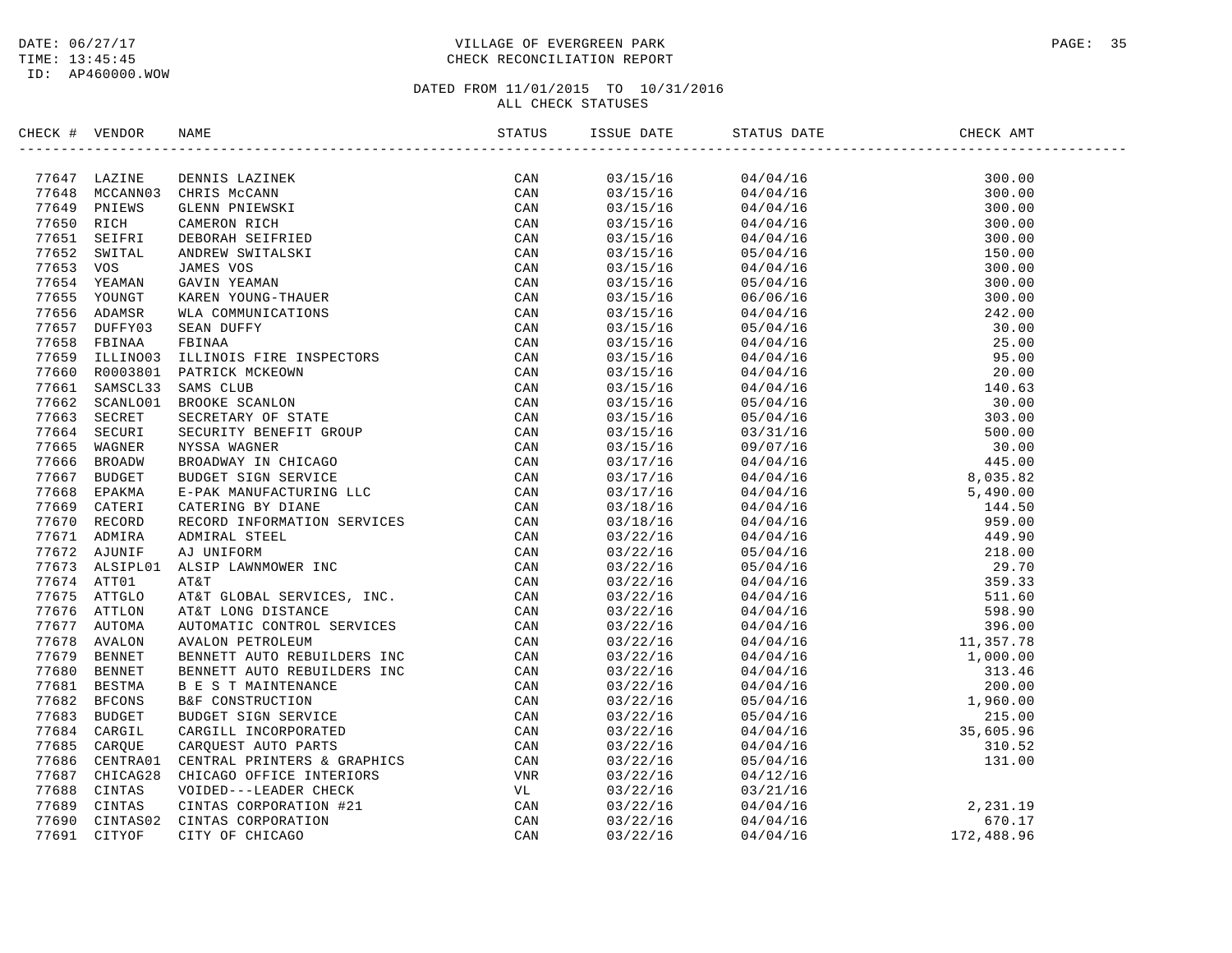#### DATE:  $06/27/17$  PAGE: 36 TIME: 13:45:45 CHECK RECONCILIATION REPORT

| CHECK # VENDOR |  | STATUS ISSUE DATE STATUS DATE |                                                                                                                                                                                                                                                                          | CHECK AMT |
|----------------|--|-------------------------------|--------------------------------------------------------------------------------------------------------------------------------------------------------------------------------------------------------------------------------------------------------------------------|-----------|
|                |  |                               |                                                                                                                                                                                                                                                                          |           |
|                |  |                               | $\begin{tabular}{cccccccc} 0.3722/16 & 0.4704/16 & 258.02 \\ 0.3722/16 & 0.4704/16 & 2.875.00 \\ 0.3722/16 & 0.5704/16 & 2.875.00 \\ 0.3722/16 & 0.4704/16 & 2.375.0 \\ 0.3722/16 & 0.4704/16 & 80.00 \\ 0.3722/16 & 0.5704/16 & 116.90 \\ 0.3722/16 & 0.5704/16 & 116.$ |           |
|                |  |                               |                                                                                                                                                                                                                                                                          |           |
|                |  |                               |                                                                                                                                                                                                                                                                          |           |
|                |  |                               |                                                                                                                                                                                                                                                                          |           |
|                |  |                               |                                                                                                                                                                                                                                                                          |           |
|                |  |                               |                                                                                                                                                                                                                                                                          |           |
|                |  |                               |                                                                                                                                                                                                                                                                          |           |
|                |  |                               |                                                                                                                                                                                                                                                                          |           |
|                |  |                               |                                                                                                                                                                                                                                                                          |           |
|                |  |                               |                                                                                                                                                                                                                                                                          |           |
|                |  |                               |                                                                                                                                                                                                                                                                          |           |
|                |  |                               |                                                                                                                                                                                                                                                                          |           |
|                |  |                               |                                                                                                                                                                                                                                                                          |           |
|                |  |                               |                                                                                                                                                                                                                                                                          |           |
|                |  |                               |                                                                                                                                                                                                                                                                          |           |
|                |  |                               |                                                                                                                                                                                                                                                                          |           |
|                |  |                               |                                                                                                                                                                                                                                                                          |           |
|                |  |                               |                                                                                                                                                                                                                                                                          |           |
|                |  |                               |                                                                                                                                                                                                                                                                          |           |
|                |  |                               |                                                                                                                                                                                                                                                                          |           |
|                |  |                               |                                                                                                                                                                                                                                                                          |           |
|                |  |                               |                                                                                                                                                                                                                                                                          |           |
|                |  |                               |                                                                                                                                                                                                                                                                          |           |
|                |  |                               |                                                                                                                                                                                                                                                                          |           |
|                |  |                               |                                                                                                                                                                                                                                                                          |           |
|                |  |                               |                                                                                                                                                                                                                                                                          |           |
|                |  |                               |                                                                                                                                                                                                                                                                          |           |
|                |  |                               |                                                                                                                                                                                                                                                                          |           |
|                |  |                               |                                                                                                                                                                                                                                                                          |           |
|                |  | 03/22/16                      |                                                                                                                                                                                                                                                                          |           |
|                |  |                               |                                                                                                                                                                                                                                                                          |           |
|                |  | 03/22/16                      |                                                                                                                                                                                                                                                                          |           |
|                |  | 03/22/16<br>03/22/16          |                                                                                                                                                                                                                                                                          |           |
|                |  | 03/22/16                      |                                                                                                                                                                                                                                                                          |           |
|                |  | 03/22/16                      |                                                                                                                                                                                                                                                                          |           |
|                |  |                               |                                                                                                                                                                                                                                                                          |           |
|                |  | 03/22/16<br>03/22/16          |                                                                                                                                                                                                                                                                          |           |
|                |  | 03/22/16                      |                                                                                                                                                                                                                                                                          |           |
|                |  |                               |                                                                                                                                                                                                                                                                          |           |
|                |  | 03/22/16                      |                                                                                                                                                                                                                                                                          |           |
|                |  | 03/22/16                      |                                                                                                                                                                                                                                                                          |           |
|                |  | 03/22/16<br>03/22/16          | $\begin{array}{cccc} 03/21/16 \ 04/04/16 \ 04/04/16 \ 04/04/16 \ 04/04/16 \ 04/04/16 \ 04/04/16 \ 04/04/16 \ 04/04/16 \ 04/04/16 \ 04/04/16 \ 04/04/16 \ 04/04/16 \ 04/04/16 \ 04/04/16 \ 04/04/16 \ 04/04/16 \ 04/04/16 \ 04/04/16 \ 04/04/16 \ 04/04/16 \ 04$          |           |
|                |  |                               |                                                                                                                                                                                                                                                                          |           |
|                |  | 03/22/16                      |                                                                                                                                                                                                                                                                          |           |
|                |  | 03/22/16                      |                                                                                                                                                                                                                                                                          |           |
|                |  | 03/22/16                      |                                                                                                                                                                                                                                                                          |           |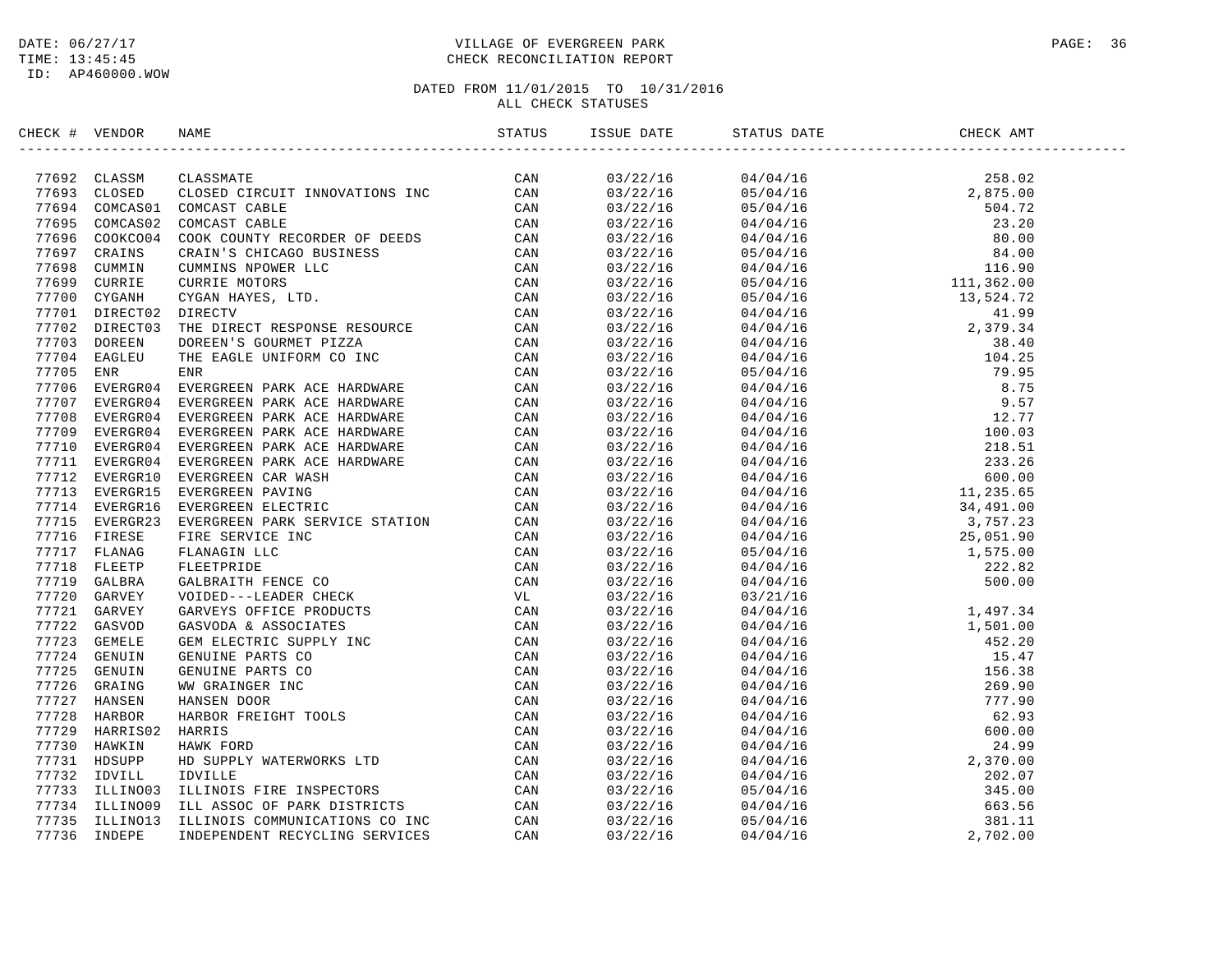# DATE:  $06/27/17$  PAGE: 37 TIME: 13:45:45 CHECK RECONCILIATION REPORT

| CHECK # VENDOR | NAME                                                                                                                                                                                                                            |                      | STATUS DATE                                                                                                                                                                                                                                                            | CHECK AMT |  |
|----------------|---------------------------------------------------------------------------------------------------------------------------------------------------------------------------------------------------------------------------------|----------------------|------------------------------------------------------------------------------------------------------------------------------------------------------------------------------------------------------------------------------------------------------------------------|-----------|--|
|                | SPACE 4 VERION INSOLUTION AND MANUSTRATION (CAN 1972)<br>17723 INGALE INSOLUTION DESPENDENT CONTROL CONTROL (CAN 177740 ITHING THE SPACE INCONENT PACKED (CAN 177740 ITHING THE SPACE OF CAN 177740 ITHING THE SPACE OF CAN 177 |                      |                                                                                                                                                                                                                                                                        |           |  |
|                |                                                                                                                                                                                                                                 |                      |                                                                                                                                                                                                                                                                        |           |  |
|                |                                                                                                                                                                                                                                 |                      |                                                                                                                                                                                                                                                                        |           |  |
|                |                                                                                                                                                                                                                                 |                      |                                                                                                                                                                                                                                                                        |           |  |
|                |                                                                                                                                                                                                                                 |                      |                                                                                                                                                                                                                                                                        |           |  |
|                |                                                                                                                                                                                                                                 |                      |                                                                                                                                                                                                                                                                        |           |  |
|                |                                                                                                                                                                                                                                 |                      |                                                                                                                                                                                                                                                                        |           |  |
|                |                                                                                                                                                                                                                                 |                      |                                                                                                                                                                                                                                                                        |           |  |
|                |                                                                                                                                                                                                                                 |                      |                                                                                                                                                                                                                                                                        |           |  |
|                |                                                                                                                                                                                                                                 |                      |                                                                                                                                                                                                                                                                        |           |  |
|                |                                                                                                                                                                                                                                 |                      |                                                                                                                                                                                                                                                                        |           |  |
|                |                                                                                                                                                                                                                                 |                      |                                                                                                                                                                                                                                                                        |           |  |
|                |                                                                                                                                                                                                                                 |                      |                                                                                                                                                                                                                                                                        |           |  |
|                |                                                                                                                                                                                                                                 | 03/22/16<br>03/22/16 | $04/04/16$<br>$05/04/16$                                                                                                                                                                                                                                               |           |  |
|                |                                                                                                                                                                                                                                 |                      |                                                                                                                                                                                                                                                                        |           |  |
|                |                                                                                                                                                                                                                                 | 03/22/16             | 03/21/16                                                                                                                                                                                                                                                               |           |  |
|                |                                                                                                                                                                                                                                 | 03/22/16             | 03/21/16                                                                                                                                                                                                                                                               |           |  |
|                |                                                                                                                                                                                                                                 |                      |                                                                                                                                                                                                                                                                        |           |  |
|                |                                                                                                                                                                                                                                 |                      |                                                                                                                                                                                                                                                                        |           |  |
|                |                                                                                                                                                                                                                                 |                      |                                                                                                                                                                                                                                                                        |           |  |
|                |                                                                                                                                                                                                                                 |                      |                                                                                                                                                                                                                                                                        |           |  |
|                |                                                                                                                                                                                                                                 |                      |                                                                                                                                                                                                                                                                        |           |  |
|                |                                                                                                                                                                                                                                 |                      | $\begin{array}{cccc} 0.3/22/16 & 0.3/21/16 \\ 0.3/22/16 & 0.3/21/16 \\ 0.3/22/16 & 0.5/04/16 & 1, 842.47 \\ 0.3/22/16 & 0.4/04/16 & 1, 248.00 \\ 0.3/22/16 & 0.4/04/16 & 465.52 \\ 0.3/22/16 & 0.4/04/16 & 49.00 \\ 0.3/22/16 & 0.4/04/16 & 49.00 \\ 0.3/22/16 & 0.4$  |           |  |
|                |                                                                                                                                                                                                                                 |                      |                                                                                                                                                                                                                                                                        |           |  |
|                |                                                                                                                                                                                                                                 |                      |                                                                                                                                                                                                                                                                        |           |  |
|                |                                                                                                                                                                                                                                 |                      |                                                                                                                                                                                                                                                                        |           |  |
|                |                                                                                                                                                                                                                                 |                      |                                                                                                                                                                                                                                                                        |           |  |
|                |                                                                                                                                                                                                                                 |                      |                                                                                                                                                                                                                                                                        |           |  |
|                |                                                                                                                                                                                                                                 |                      |                                                                                                                                                                                                                                                                        |           |  |
|                |                                                                                                                                                                                                                                 |                      |                                                                                                                                                                                                                                                                        |           |  |
|                |                                                                                                                                                                                                                                 |                      |                                                                                                                                                                                                                                                                        |           |  |
|                |                                                                                                                                                                                                                                 |                      |                                                                                                                                                                                                                                                                        |           |  |
|                |                                                                                                                                                                                                                                 |                      |                                                                                                                                                                                                                                                                        |           |  |
|                |                                                                                                                                                                                                                                 |                      |                                                                                                                                                                                                                                                                        |           |  |
|                |                                                                                                                                                                                                                                 |                      |                                                                                                                                                                                                                                                                        |           |  |
|                |                                                                                                                                                                                                                                 |                      |                                                                                                                                                                                                                                                                        |           |  |
|                |                                                                                                                                                                                                                                 |                      |                                                                                                                                                                                                                                                                        |           |  |
|                |                                                                                                                                                                                                                                 |                      |                                                                                                                                                                                                                                                                        |           |  |
|                |                                                                                                                                                                                                                                 |                      |                                                                                                                                                                                                                                                                        |           |  |
|                |                                                                                                                                                                                                                                 |                      |                                                                                                                                                                                                                                                                        |           |  |
|                |                                                                                                                                                                                                                                 |                      |                                                                                                                                                                                                                                                                        |           |  |
|                |                                                                                                                                                                                                                                 |                      |                                                                                                                                                                                                                                                                        |           |  |
|                |                                                                                                                                                                                                                                 |                      |                                                                                                                                                                                                                                                                        |           |  |
|                |                                                                                                                                                                                                                                 |                      |                                                                                                                                                                                                                                                                        |           |  |
|                |                                                                                                                                                                                                                                 |                      |                                                                                                                                                                                                                                                                        |           |  |
|                |                                                                                                                                                                                                                                 |                      | $\begin{array}{cccc} 03/22/16 & 04/04/16 & 10/3/22/16 \\ 03/22/16 & 03/21/16 & 56,728.81 \\ 03/22/16 & 05/04/16 & 560.00 \\ 03/22/16 & 04/04/16 & 500.00 \\ 03/22/16 & 03/22/16 & 440.00 \\ 03/22/16 & 04/04/16 & 400.00 \\ 03/22/16 & 04/04/16 & 10,000.00 \\ 03/22/$ |           |  |
|                |                                                                                                                                                                                                                                 |                      |                                                                                                                                                                                                                                                                        |           |  |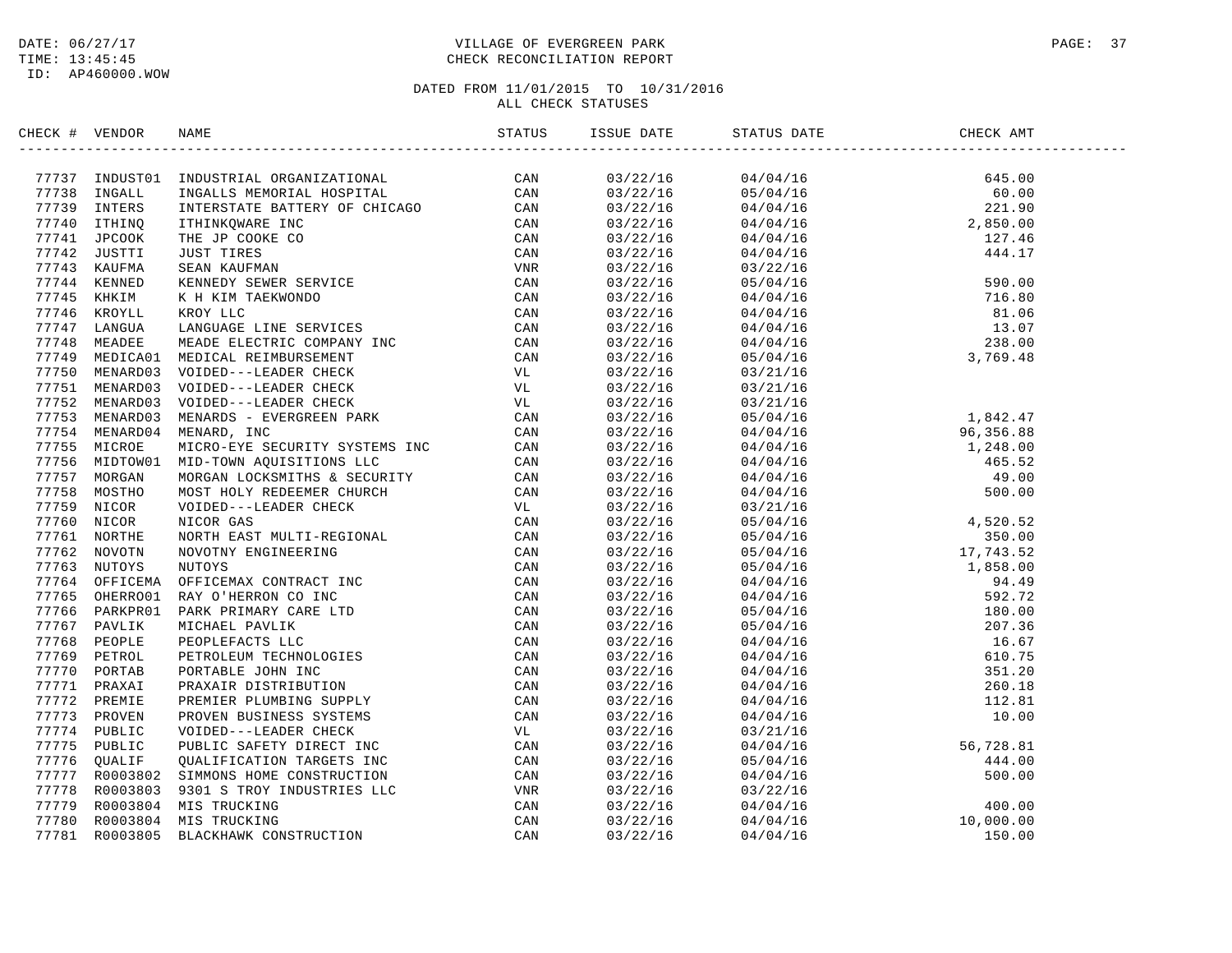# DATE:  $06/27/17$  PAGE: 38 TIME: 13:45:45 CHECK RECONCILIATION REPORT

| CHECK # VENDOR | NAME STATUS ISSI                                                                                                                                                                                                              | ISSUE DATE | STATUS DATE                                                                                                                                                                                                                                                                                    | CHECK AMT |
|----------------|-------------------------------------------------------------------------------------------------------------------------------------------------------------------------------------------------------------------------------|------------|------------------------------------------------------------------------------------------------------------------------------------------------------------------------------------------------------------------------------------------------------------------------------------------------|-----------|
|                | SECCRET WERDON NAME SERVICES IN A SERVICE CAN A SERVICE AND A SERVICE CAN A SERVICE CAN A SERVICE CAN A SERVICE CAN A SERVICE CAN A SERVICE CAN A SERVICE CAN SERVICE CAN SERVICE CAN SERVICE CAN A SERVICE CAN A SERVICE CAN |            | $\begin{tabular}{cccccccc} $0.37/27/18$ & $0.47/4/16$ & $130.00$ \\[-2pt] $0.37/27/18$ & $0.47/4/16$ & $130.00$ \\[-2pt] $0.37/27/18$ & $0.47/4/16$ & $130.00$ \\[-2pt] $0.37/27/18$ & $0.47/4/16$ & $160.08$ \\[-2pt] $0.37/27/18$ & $0.47/4/16$ & $60.88$ \\[-2pt] $0.37/27/18$ & $0.47/4/1$ |           |
|                |                                                                                                                                                                                                                               |            |                                                                                                                                                                                                                                                                                                |           |
|                |                                                                                                                                                                                                                               |            |                                                                                                                                                                                                                                                                                                |           |
|                |                                                                                                                                                                                                                               |            |                                                                                                                                                                                                                                                                                                |           |
|                |                                                                                                                                                                                                                               |            |                                                                                                                                                                                                                                                                                                |           |
|                |                                                                                                                                                                                                                               |            |                                                                                                                                                                                                                                                                                                |           |
|                |                                                                                                                                                                                                                               |            |                                                                                                                                                                                                                                                                                                |           |
|                |                                                                                                                                                                                                                               |            |                                                                                                                                                                                                                                                                                                |           |
|                |                                                                                                                                                                                                                               |            |                                                                                                                                                                                                                                                                                                |           |
|                |                                                                                                                                                                                                                               |            |                                                                                                                                                                                                                                                                                                |           |
|                |                                                                                                                                                                                                                               |            |                                                                                                                                                                                                                                                                                                |           |
|                |                                                                                                                                                                                                                               |            |                                                                                                                                                                                                                                                                                                |           |
|                |                                                                                                                                                                                                                               |            |                                                                                                                                                                                                                                                                                                |           |
|                |                                                                                                                                                                                                                               |            |                                                                                                                                                                                                                                                                                                |           |
|                |                                                                                                                                                                                                                               |            |                                                                                                                                                                                                                                                                                                |           |
|                |                                                                                                                                                                                                                               |            |                                                                                                                                                                                                                                                                                                |           |
|                |                                                                                                                                                                                                                               |            |                                                                                                                                                                                                                                                                                                |           |
|                |                                                                                                                                                                                                                               |            |                                                                                                                                                                                                                                                                                                |           |
|                |                                                                                                                                                                                                                               |            |                                                                                                                                                                                                                                                                                                |           |
|                |                                                                                                                                                                                                                               |            |                                                                                                                                                                                                                                                                                                |           |
|                |                                                                                                                                                                                                                               |            |                                                                                                                                                                                                                                                                                                |           |
|                |                                                                                                                                                                                                                               |            |                                                                                                                                                                                                                                                                                                |           |
|                |                                                                                                                                                                                                                               |            |                                                                                                                                                                                                                                                                                                |           |
|                |                                                                                                                                                                                                                               |            |                                                                                                                                                                                                                                                                                                |           |
|                |                                                                                                                                                                                                                               |            |                                                                                                                                                                                                                                                                                                |           |
|                |                                                                                                                                                                                                                               |            |                                                                                                                                                                                                                                                                                                |           |
|                |                                                                                                                                                                                                                               |            |                                                                                                                                                                                                                                                                                                |           |
|                |                                                                                                                                                                                                                               |            |                                                                                                                                                                                                                                                                                                |           |
|                |                                                                                                                                                                                                                               |            |                                                                                                                                                                                                                                                                                                |           |
|                |                                                                                                                                                                                                                               |            |                                                                                                                                                                                                                                                                                                |           |
|                |                                                                                                                                                                                                                               |            |                                                                                                                                                                                                                                                                                                |           |
|                |                                                                                                                                                                                                                               |            |                                                                                                                                                                                                                                                                                                |           |
|                |                                                                                                                                                                                                                               |            |                                                                                                                                                                                                                                                                                                |           |
|                |                                                                                                                                                                                                                               |            |                                                                                                                                                                                                                                                                                                |           |
|                |                                                                                                                                                                                                                               |            |                                                                                                                                                                                                                                                                                                |           |
|                |                                                                                                                                                                                                                               |            |                                                                                                                                                                                                                                                                                                |           |
|                |                                                                                                                                                                                                                               |            |                                                                                                                                                                                                                                                                                                |           |
|                |                                                                                                                                                                                                                               |            |                                                                                                                                                                                                                                                                                                |           |
|                |                                                                                                                                                                                                                               |            |                                                                                                                                                                                                                                                                                                |           |
|                |                                                                                                                                                                                                                               |            |                                                                                                                                                                                                                                                                                                |           |
|                |                                                                                                                                                                                                                               |            |                                                                                                                                                                                                                                                                                                |           |
|                |                                                                                                                                                                                                                               |            |                                                                                                                                                                                                                                                                                                |           |
|                |                                                                                                                                                                                                                               |            |                                                                                                                                                                                                                                                                                                |           |
|                |                                                                                                                                                                                                                               |            |                                                                                                                                                                                                                                                                                                |           |
|                |                                                                                                                                                                                                                               |            |                                                                                                                                                                                                                                                                                                |           |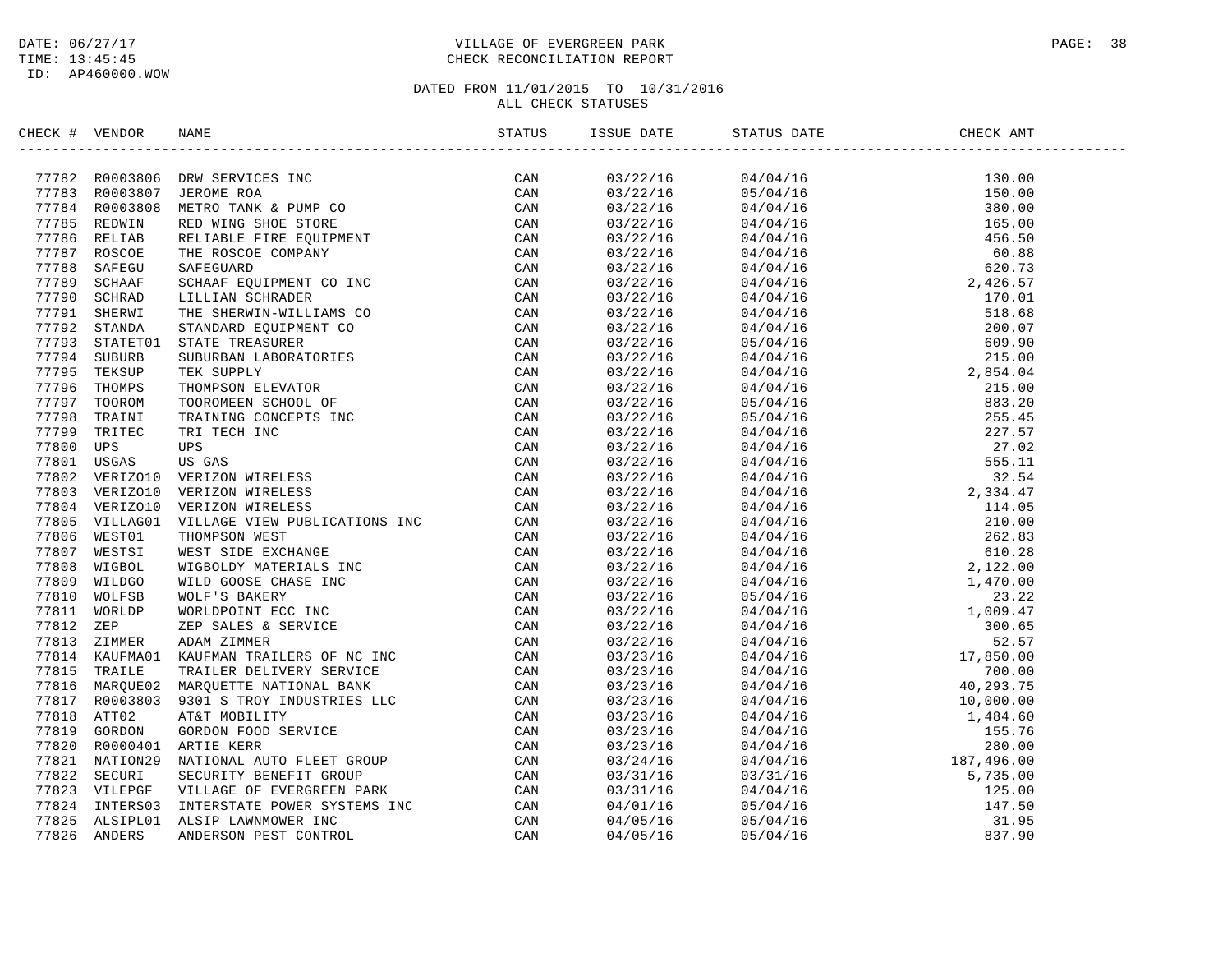# DATE:  $06/27/17$  PAGE: 39 TIME: 13:45:45 CHECK RECONCILIATION REPORT

# DATED FROM 11/01/2015 TO 10/31/2016

# ALL CHECK STATUSES

| CHECK # VENDOR | NAME | ISSUE DATE | STATUS DATE                                                                                                                                                                                                                                                    | CHECK AMT |  |
|----------------|------|------------|----------------------------------------------------------------------------------------------------------------------------------------------------------------------------------------------------------------------------------------------------------------|-----------|--|
|                |      |            |                                                                                                                                                                                                                                                                |           |  |
|                |      |            |                                                                                                                                                                                                                                                                |           |  |
|                |      |            |                                                                                                                                                                                                                                                                |           |  |
|                |      |            |                                                                                                                                                                                                                                                                |           |  |
|                |      |            |                                                                                                                                                                                                                                                                |           |  |
|                |      |            |                                                                                                                                                                                                                                                                |           |  |
|                |      |            |                                                                                                                                                                                                                                                                |           |  |
|                |      |            |                                                                                                                                                                                                                                                                |           |  |
|                |      |            |                                                                                                                                                                                                                                                                |           |  |
|                |      |            |                                                                                                                                                                                                                                                                |           |  |
|                |      |            |                                                                                                                                                                                                                                                                |           |  |
|                |      |            |                                                                                                                                                                                                                                                                |           |  |
|                |      |            |                                                                                                                                                                                                                                                                |           |  |
|                |      |            |                                                                                                                                                                                                                                                                |           |  |
|                |      |            |                                                                                                                                                                                                                                                                |           |  |
|                |      |            |                                                                                                                                                                                                                                                                |           |  |
|                |      |            |                                                                                                                                                                                                                                                                |           |  |
|                |      |            |                                                                                                                                                                                                                                                                |           |  |
|                |      | 04/05/16   | 04/04/16                                                                                                                                                                                                                                                       |           |  |
|                |      |            |                                                                                                                                                                                                                                                                |           |  |
|                |      |            |                                                                                                                                                                                                                                                                |           |  |
|                |      |            |                                                                                                                                                                                                                                                                |           |  |
|                |      |            |                                                                                                                                                                                                                                                                |           |  |
|                |      |            |                                                                                                                                                                                                                                                                |           |  |
|                |      |            |                                                                                                                                                                                                                                                                |           |  |
|                |      |            |                                                                                                                                                                                                                                                                |           |  |
|                |      |            |                                                                                                                                                                                                                                                                |           |  |
|                |      |            |                                                                                                                                                                                                                                                                |           |  |
|                |      |            |                                                                                                                                                                                                                                                                |           |  |
|                |      |            |                                                                                                                                                                                                                                                                |           |  |
|                |      |            |                                                                                                                                                                                                                                                                |           |  |
|                |      |            |                                                                                                                                                                                                                                                                |           |  |
|                |      |            |                                                                                                                                                                                                                                                                |           |  |
|                |      |            |                                                                                                                                                                                                                                                                |           |  |
|                |      |            |                                                                                                                                                                                                                                                                |           |  |
|                |      |            |                                                                                                                                                                                                                                                                |           |  |
|                |      |            |                                                                                                                                                                                                                                                                |           |  |
|                |      |            |                                                                                                                                                                                                                                                                |           |  |
|                |      |            |                                                                                                                                                                                                                                                                |           |  |
|                |      |            |                                                                                                                                                                                                                                                                |           |  |
|                |      |            |                                                                                                                                                                                                                                                                |           |  |
|                |      |            | $\begin{tabular}{@{}c@{}}\n04/05/16 & 04/04/16 & 04/04/16\cr 4/05/16 & 05/04/16 & 11,118.42\cr 04/05/16 & 05/04/16 & 11,118.42\cr 04/05/16 & 05/04/16 & 6,743.52\cr 04/05/16 & 05/04/16 & 71.62\cr 04/05/16 & 05/04/16 & 81.25\cr 04/05/16 & 05/04/16 & 13,30$ |           |  |
|                |      |            |                                                                                                                                                                                                                                                                |           |  |
|                |      |            |                                                                                                                                                                                                                                                                |           |  |
|                |      |            |                                                                                                                                                                                                                                                                |           |  |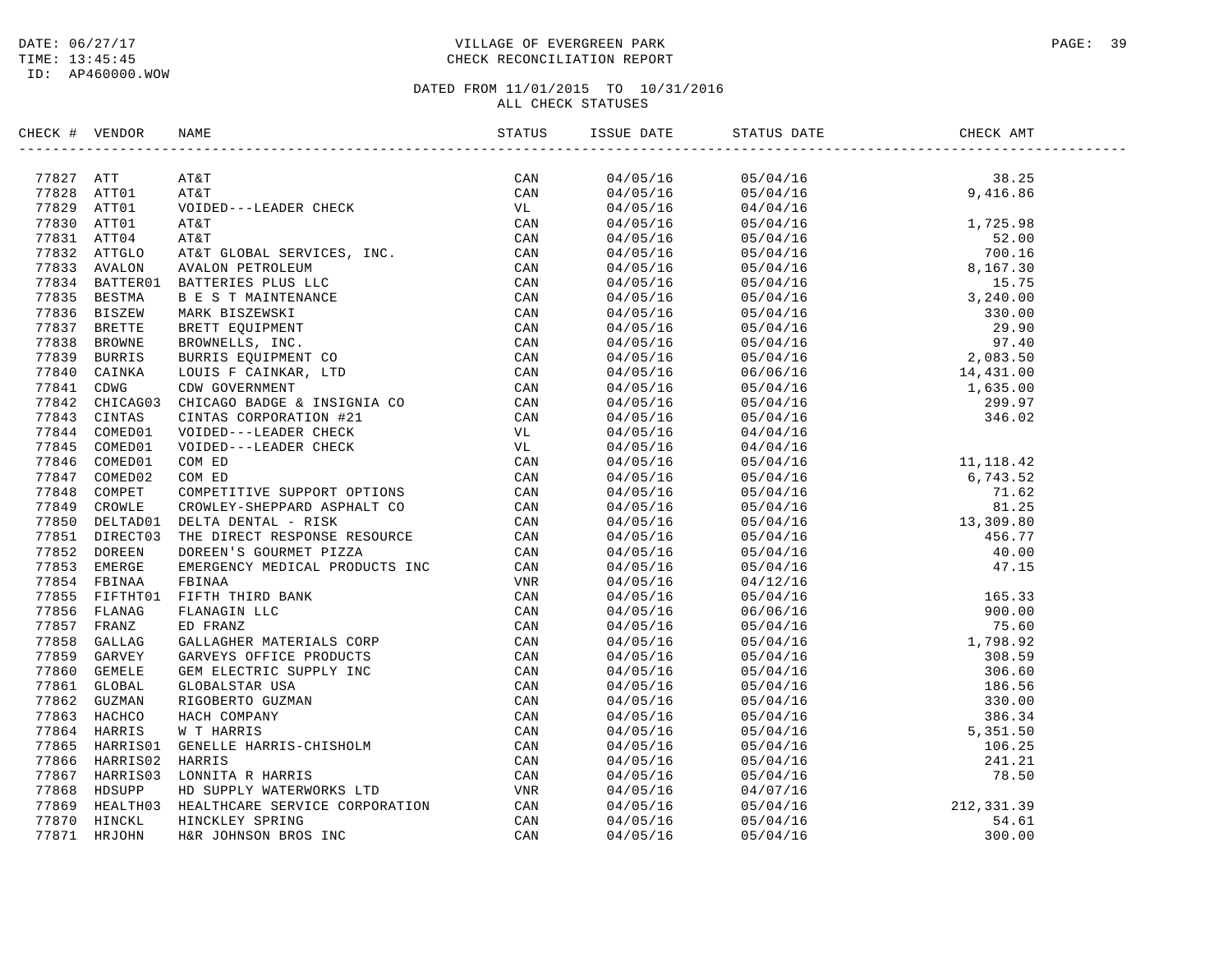# DATE:  $06/27/17$  PAGE: 40 TIME: 13:45:45 CHECK RECONCILIATION REPORT

| CHECK # VENDOR | NAME                                                                                                                                                                                                                         | STATUS | ISSUE DATE           | STATUS DATE                                                                                                                                                                                                                                                    | CHECK AMT                                                    |  |
|----------------|------------------------------------------------------------------------------------------------------------------------------------------------------------------------------------------------------------------------------|--------|----------------------|----------------------------------------------------------------------------------------------------------------------------------------------------------------------------------------------------------------------------------------------------------------|--------------------------------------------------------------|--|
|                | NALLY YEARS IN THE COUNTES RESERVE MANY TREE SERVES AND THE SERVES AND THE SERVES AND MANY TREE SERVES AND MANY TREES AND MANY TREES AND MANY CONTRACT IN the server of the server of the server of the server of the server |        | 04/05/16             | 07/12/16                                                                                                                                                                                                                                                       |                                                              |  |
|                |                                                                                                                                                                                                                              |        | 04/05/16             |                                                                                                                                                                                                                                                                |                                                              |  |
|                |                                                                                                                                                                                                                              |        | 04/05/16             |                                                                                                                                                                                                                                                                |                                                              |  |
|                |                                                                                                                                                                                                                              |        | 04/05/16             |                                                                                                                                                                                                                                                                |                                                              |  |
|                |                                                                                                                                                                                                                              |        | 04/05/16             |                                                                                                                                                                                                                                                                |                                                              |  |
|                |                                                                                                                                                                                                                              |        | 04/05/16             |                                                                                                                                                                                                                                                                |                                                              |  |
|                |                                                                                                                                                                                                                              |        | 04/05/16             |                                                                                                                                                                                                                                                                |                                                              |  |
|                |                                                                                                                                                                                                                              |        | 04/05/16             |                                                                                                                                                                                                                                                                |                                                              |  |
|                |                                                                                                                                                                                                                              |        | 04/05/16             |                                                                                                                                                                                                                                                                |                                                              |  |
|                |                                                                                                                                                                                                                              |        | 04/05/16             |                                                                                                                                                                                                                                                                |                                                              |  |
|                |                                                                                                                                                                                                                              |        | 04/05/16             |                                                                                                                                                                                                                                                                |                                                              |  |
|                |                                                                                                                                                                                                                              |        | 04/05/16             |                                                                                                                                                                                                                                                                |                                                              |  |
|                |                                                                                                                                                                                                                              |        | 04/05/16             |                                                                                                                                                                                                                                                                |                                                              |  |
|                |                                                                                                                                                                                                                              |        | 04/05/16             |                                                                                                                                                                                                                                                                |                                                              |  |
|                |                                                                                                                                                                                                                              |        | 04/05/16             | 04/06/16                                                                                                                                                                                                                                                       |                                                              |  |
|                |                                                                                                                                                                                                                              |        | 04/05/16             | 04/04/16                                                                                                                                                                                                                                                       |                                                              |  |
|                |                                                                                                                                                                                                                              |        | 04/05/16             | 05/04/16                                                                                                                                                                                                                                                       | $1,000.33$<br>$675.00$<br>$553.80$<br>$11,700.00$            |  |
|                |                                                                                                                                                                                                                              |        | 04/05/16             | 05/04/16                                                                                                                                                                                                                                                       |                                                              |  |
|                |                                                                                                                                                                                                                              |        | 04/05/16             | 05/04/16                                                                                                                                                                                                                                                       |                                                              |  |
|                |                                                                                                                                                                                                                              |        | 04/05/16             | 05/04/16                                                                                                                                                                                                                                                       |                                                              |  |
|                |                                                                                                                                                                                                                              |        | 04/05/16             | 04/04/16                                                                                                                                                                                                                                                       |                                                              |  |
|                |                                                                                                                                                                                                                              |        | 04/05/16             | 05/04/16                                                                                                                                                                                                                                                       |                                                              |  |
|                |                                                                                                                                                                                                                              |        | 04/05/16             | 05/04/16                                                                                                                                                                                                                                                       |                                                              |  |
|                |                                                                                                                                                                                                                              |        | 04/05/16             | 04/04/16                                                                                                                                                                                                                                                       | 3,700.78<br>688.77<br>2,018.74<br>935.00<br>257.29<br>731.22 |  |
|                |                                                                                                                                                                                                                              |        | 04/05/16             | 05/04/16                                                                                                                                                                                                                                                       |                                                              |  |
|                |                                                                                                                                                                                                                              |        | 04/05/16             | 05/04/16                                                                                                                                                                                                                                                       |                                                              |  |
|                |                                                                                                                                                                                                                              |        | 04/05/16             | 05/04/16                                                                                                                                                                                                                                                       |                                                              |  |
|                |                                                                                                                                                                                                                              |        | 04/05/16             | 04/04/16                                                                                                                                                                                                                                                       |                                                              |  |
|                |                                                                                                                                                                                                                              |        | 04/05/16             |                                                                                                                                                                                                                                                                |                                                              |  |
|                |                                                                                                                                                                                                                              |        | 04/05/16             |                                                                                                                                                                                                                                                                |                                                              |  |
|                |                                                                                                                                                                                                                              |        | 04/05/16             |                                                                                                                                                                                                                                                                |                                                              |  |
|                |                                                                                                                                                                                                                              |        | 04/05/16             |                                                                                                                                                                                                                                                                |                                                              |  |
|                |                                                                                                                                                                                                                              |        | 04/05/16             |                                                                                                                                                                                                                                                                |                                                              |  |
|                |                                                                                                                                                                                                                              |        | 04/05/16             |                                                                                                                                                                                                                                                                |                                                              |  |
|                |                                                                                                                                                                                                                              |        | 04/05/16             |                                                                                                                                                                                                                                                                |                                                              |  |
|                |                                                                                                                                                                                                                              |        | 04/05/16             |                                                                                                                                                                                                                                                                |                                                              |  |
|                |                                                                                                                                                                                                                              |        | 04/05/16             |                                                                                                                                                                                                                                                                |                                                              |  |
|                |                                                                                                                                                                                                                              |        |                      |                                                                                                                                                                                                                                                                |                                                              |  |
|                |                                                                                                                                                                                                                              |        | 04/05/16<br>04/05/16 |                                                                                                                                                                                                                                                                |                                                              |  |
|                |                                                                                                                                                                                                                              |        |                      |                                                                                                                                                                                                                                                                |                                                              |  |
|                |                                                                                                                                                                                                                              |        | 04/05/16             |                                                                                                                                                                                                                                                                |                                                              |  |
|                |                                                                                                                                                                                                                              |        | 04/05/16             | $\begin{array}{r} \tt 14/94/16 \ 05/04/16 \ 05/04/16 \ 05/04/16 \ 05/04/16 \ 05/04/16 \ 05/04/16 \ 05/04/16 \ 05/04/16 \ 05/04/16 \ 05/04/16 \ 05/04/16 \ 05/04/16 \ 05/04/16 \ 05/04/16 \ 05/04/16 \ 05/04/16 \ 05/04/16 \ 05/04/16 \ 05/04/16 \ 05/04/16 \ $ |                                                              |  |
|                |                                                                                                                                                                                                                              |        | 04/05/16             |                                                                                                                                                                                                                                                                |                                                              |  |
|                |                                                                                                                                                                                                                              |        | 04/05/16             |                                                                                                                                                                                                                                                                |                                                              |  |
|                |                                                                                                                                                                                                                              |        | 04/05/16             |                                                                                                                                                                                                                                                                |                                                              |  |
|                |                                                                                                                                                                                                                              |        | 04/05/16             |                                                                                                                                                                                                                                                                |                                                              |  |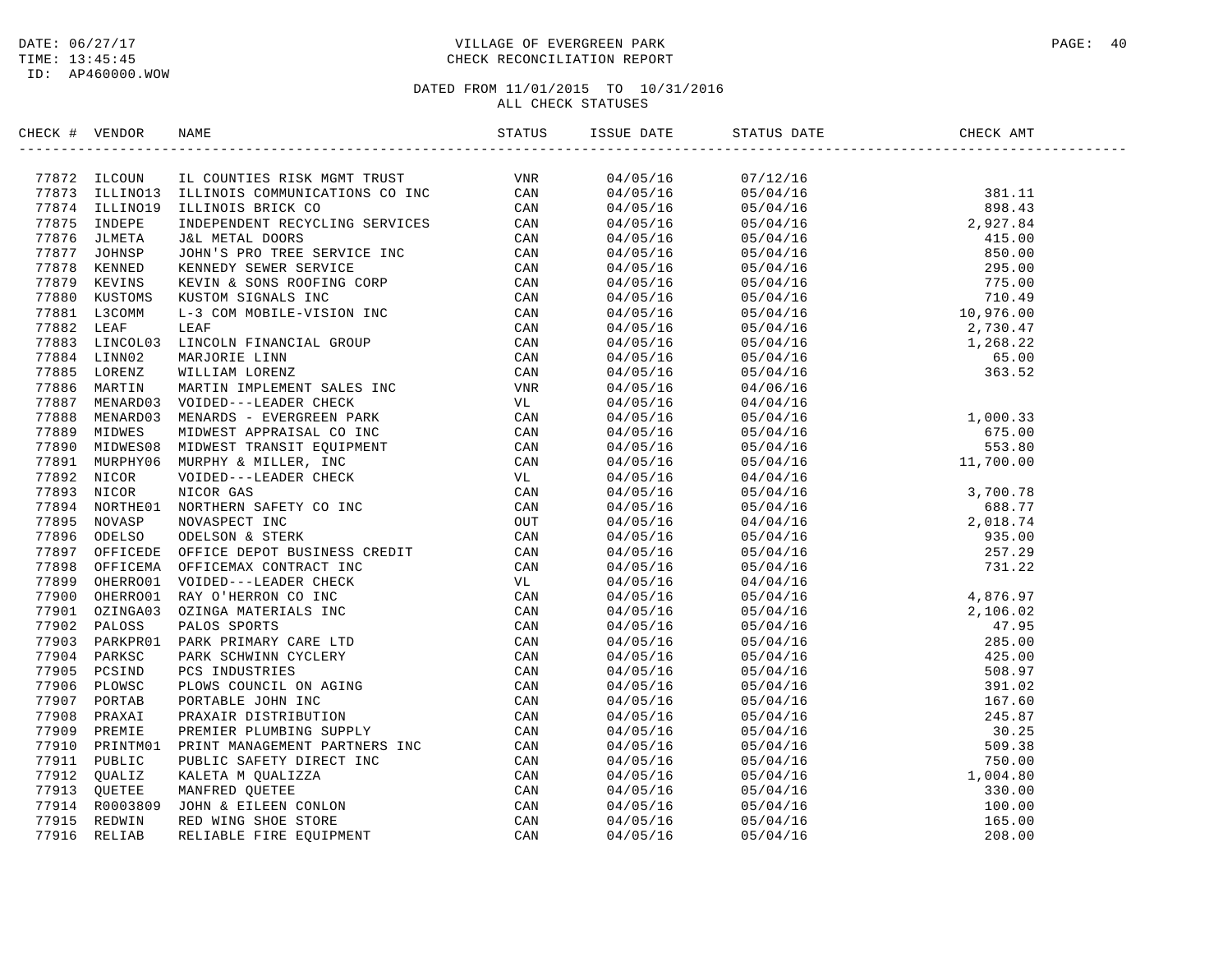# DATE:  $06/27/17$  PAGE: 41 TIME: 13:45:45 CHECK RECONCILIATION REPORT

| CHECK # VENDOR |  | STATUS | ISSUE DATE STATUS DATE |  |
|----------------|--|--------|------------------------|--|
|                |  |        |                        |  |
|                |  |        |                        |  |
|                |  |        |                        |  |
|                |  |        |                        |  |
|                |  |        |                        |  |
|                |  |        |                        |  |
|                |  |        |                        |  |
|                |  |        |                        |  |
|                |  |        |                        |  |
|                |  |        |                        |  |
|                |  |        |                        |  |
|                |  |        |                        |  |
|                |  |        |                        |  |
|                |  |        |                        |  |
|                |  |        |                        |  |
|                |  |        |                        |  |
|                |  |        |                        |  |
|                |  |        |                        |  |
|                |  |        |                        |  |
|                |  |        |                        |  |
|                |  |        |                        |  |
|                |  |        |                        |  |
|                |  |        |                        |  |
|                |  |        |                        |  |
|                |  |        |                        |  |
|                |  |        |                        |  |
|                |  |        |                        |  |
|                |  |        |                        |  |
|                |  |        |                        |  |
|                |  |        |                        |  |
|                |  |        |                        |  |
|                |  |        |                        |  |
|                |  |        |                        |  |
|                |  |        |                        |  |
|                |  |        |                        |  |
|                |  |        |                        |  |
|                |  |        |                        |  |
|                |  |        |                        |  |
|                |  |        |                        |  |
|                |  |        |                        |  |
|                |  |        |                        |  |
|                |  |        |                        |  |
|                |  |        |                        |  |
|                |  |        |                        |  |
|                |  |        |                        |  |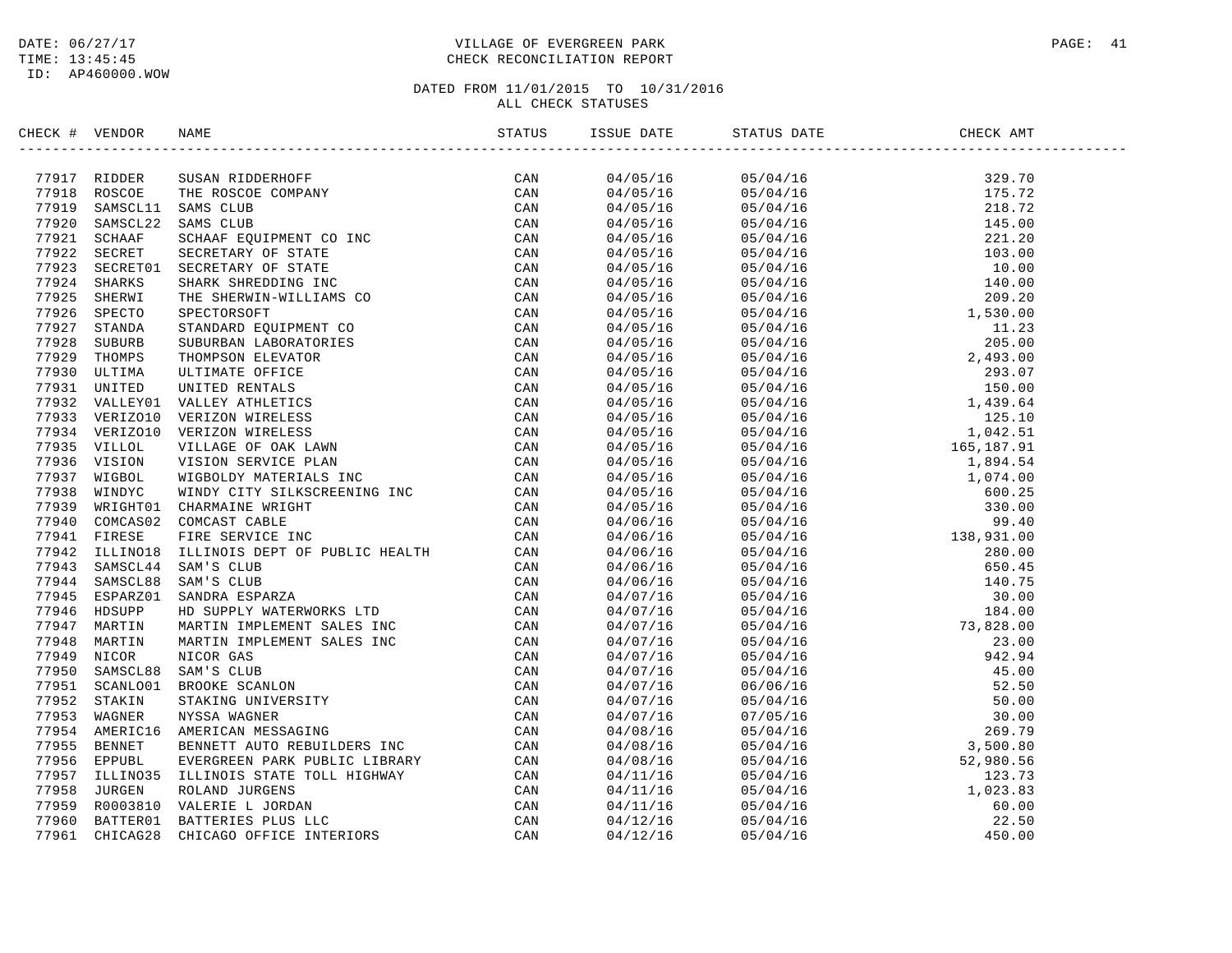# DATE:  $06/27/17$  PAGE: 42 TIME: 13:45:45 CHECK RECONCILIATION REPORT

| CHECK # VENDOR |                                                                                                                                                                                                                               | STATUS | ISSUE DATE | STATUS DATE<br>--------------- | CHECK AMT                                                                                                                                                                                                                                                                                                         |
|----------------|-------------------------------------------------------------------------------------------------------------------------------------------------------------------------------------------------------------------------------|--------|------------|--------------------------------|-------------------------------------------------------------------------------------------------------------------------------------------------------------------------------------------------------------------------------------------------------------------------------------------------------------------|
|                | ARAC 1 YEARNA PRINCING MARIN VOCATION SERVICES (CAN 77952 CHITYOP CHANGE CAN THE SERVICE CAN THE SERVICE CAN CONSULTED AND CAN ARREST CONSULTED AND CONSULTED AND CONSULTED CAN CHANGE THE CAN CONSULTED SERVICE CAN CONSULTE |        |            |                                | $\begin{tabular}{cccc} \multicolumn{4}{c}{\begin{tabular}{l} $0$5/04/16$ \\ $0$9/04/16$ \\ $0$9/04/16$ \\ $0$9/04/16$ \\ $0$9/04/16$ \\ $0$9/04/16$ \\ $0$9/04/16$ \\ $0$9/04/16$ \\ $0$9/04/16$ \\ $0$9/04/16$ \\ $0$9/04/16$ \\ $0$9/04/16$ \\ $0$9/04/16$ \\ $0$9/04/16$ \\ $0$9/04/16$ \\ $0$9/04/16$ \\ $0$$ |
|                |                                                                                                                                                                                                                               |        | 04/12/16   |                                |                                                                                                                                                                                                                                                                                                                   |
|                |                                                                                                                                                                                                                               |        | 04/12/16   |                                |                                                                                                                                                                                                                                                                                                                   |
|                |                                                                                                                                                                                                                               |        | 04/12/16   |                                |                                                                                                                                                                                                                                                                                                                   |
|                |                                                                                                                                                                                                                               |        | 04/12/16   |                                |                                                                                                                                                                                                                                                                                                                   |
|                |                                                                                                                                                                                                                               |        | 04/12/16   |                                |                                                                                                                                                                                                                                                                                                                   |
|                |                                                                                                                                                                                                                               |        | 04/15/16   |                                |                                                                                                                                                                                                                                                                                                                   |
|                |                                                                                                                                                                                                                               |        | 04/15/16   |                                |                                                                                                                                                                                                                                                                                                                   |
|                |                                                                                                                                                                                                                               |        | 04/15/16   |                                |                                                                                                                                                                                                                                                                                                                   |
|                |                                                                                                                                                                                                                               |        | 04/15/16   |                                |                                                                                                                                                                                                                                                                                                                   |
|                |                                                                                                                                                                                                                               |        | 04/15/16   |                                |                                                                                                                                                                                                                                                                                                                   |
|                |                                                                                                                                                                                                                               |        | 04/15/16   |                                |                                                                                                                                                                                                                                                                                                                   |
|                |                                                                                                                                                                                                                               |        | 04/15/16   |                                |                                                                                                                                                                                                                                                                                                                   |
|                |                                                                                                                                                                                                                               |        | 04/15/16   |                                |                                                                                                                                                                                                                                                                                                                   |
|                |                                                                                                                                                                                                                               |        | 04/15/16   |                                |                                                                                                                                                                                                                                                                                                                   |
|                |                                                                                                                                                                                                                               |        | 04/15/16   |                                |                                                                                                                                                                                                                                                                                                                   |
|                |                                                                                                                                                                                                                               |        | 04/15/16   |                                |                                                                                                                                                                                                                                                                                                                   |
|                |                                                                                                                                                                                                                               |        | 04/15/16   |                                |                                                                                                                                                                                                                                                                                                                   |
|                |                                                                                                                                                                                                                               |        | 04/15/16   |                                |                                                                                                                                                                                                                                                                                                                   |
|                |                                                                                                                                                                                                                               |        | 04/15/16   |                                |                                                                                                                                                                                                                                                                                                                   |
|                |                                                                                                                                                                                                                               |        | 04/15/16   |                                |                                                                                                                                                                                                                                                                                                                   |
|                |                                                                                                                                                                                                                               |        | 04/15/16   |                                |                                                                                                                                                                                                                                                                                                                   |
|                |                                                                                                                                                                                                                               |        | 04/15/16   |                                |                                                                                                                                                                                                                                                                                                                   |
|                |                                                                                                                                                                                                                               |        | 04/19/16   |                                |                                                                                                                                                                                                                                                                                                                   |
|                |                                                                                                                                                                                                                               |        | 04/19/16   |                                |                                                                                                                                                                                                                                                                                                                   |
|                |                                                                                                                                                                                                                               |        | 04/19/16   |                                |                                                                                                                                                                                                                                                                                                                   |
|                |                                                                                                                                                                                                                               |        | 04/19/16   |                                |                                                                                                                                                                                                                                                                                                                   |
|                |                                                                                                                                                                                                                               |        | 04/19/16   |                                |                                                                                                                                                                                                                                                                                                                   |
|                |                                                                                                                                                                                                                               |        | 04/19/16   |                                |                                                                                                                                                                                                                                                                                                                   |
|                |                                                                                                                                                                                                                               |        | 04/19/16   |                                |                                                                                                                                                                                                                                                                                                                   |
|                |                                                                                                                                                                                                                               |        | 04/19/16   |                                |                                                                                                                                                                                                                                                                                                                   |
|                |                                                                                                                                                                                                                               |        | 04/19/16   |                                |                                                                                                                                                                                                                                                                                                                   |
|                |                                                                                                                                                                                                                               |        | 04/19/16   |                                |                                                                                                                                                                                                                                                                                                                   |
|                |                                                                                                                                                                                                                               |        | 04/19/16   |                                |                                                                                                                                                                                                                                                                                                                   |
|                |                                                                                                                                                                                                                               |        | 04/19/16   |                                |                                                                                                                                                                                                                                                                                                                   |
|                |                                                                                                                                                                                                                               |        | 04/19/16   |                                |                                                                                                                                                                                                                                                                                                                   |
|                |                                                                                                                                                                                                                               |        | 04/19/16   |                                |                                                                                                                                                                                                                                                                                                                   |
|                |                                                                                                                                                                                                                               |        | 04/19/16   |                                |                                                                                                                                                                                                                                                                                                                   |
|                |                                                                                                                                                                                                                               |        | 04/19/16   |                                |                                                                                                                                                                                                                                                                                                                   |
|                |                                                                                                                                                                                                                               |        | 04/19/16   |                                |                                                                                                                                                                                                                                                                                                                   |
|                |                                                                                                                                                                                                                               |        | 04/19/16   |                                |                                                                                                                                                                                                                                                                                                                   |
|                |                                                                                                                                                                                                                               |        | 04/19/16   |                                |                                                                                                                                                                                                                                                                                                                   |
|                |                                                                                                                                                                                                                               |        | 04/19/16   |                                |                                                                                                                                                                                                                                                                                                                   |
|                |                                                                                                                                                                                                                               |        | 04/19/16   | 04/25/16                       |                                                                                                                                                                                                                                                                                                                   |
|                |                                                                                                                                                                                                                               |        | 04/19/16   | 05/04/16                       | $190, 371.71$<br>$229.40$                                                                                                                                                                                                                                                                                         |
|                |                                                                                                                                                                                                                               |        | 04/19/16   | 05/04/16                       | 229.40                                                                                                                                                                                                                                                                                                            |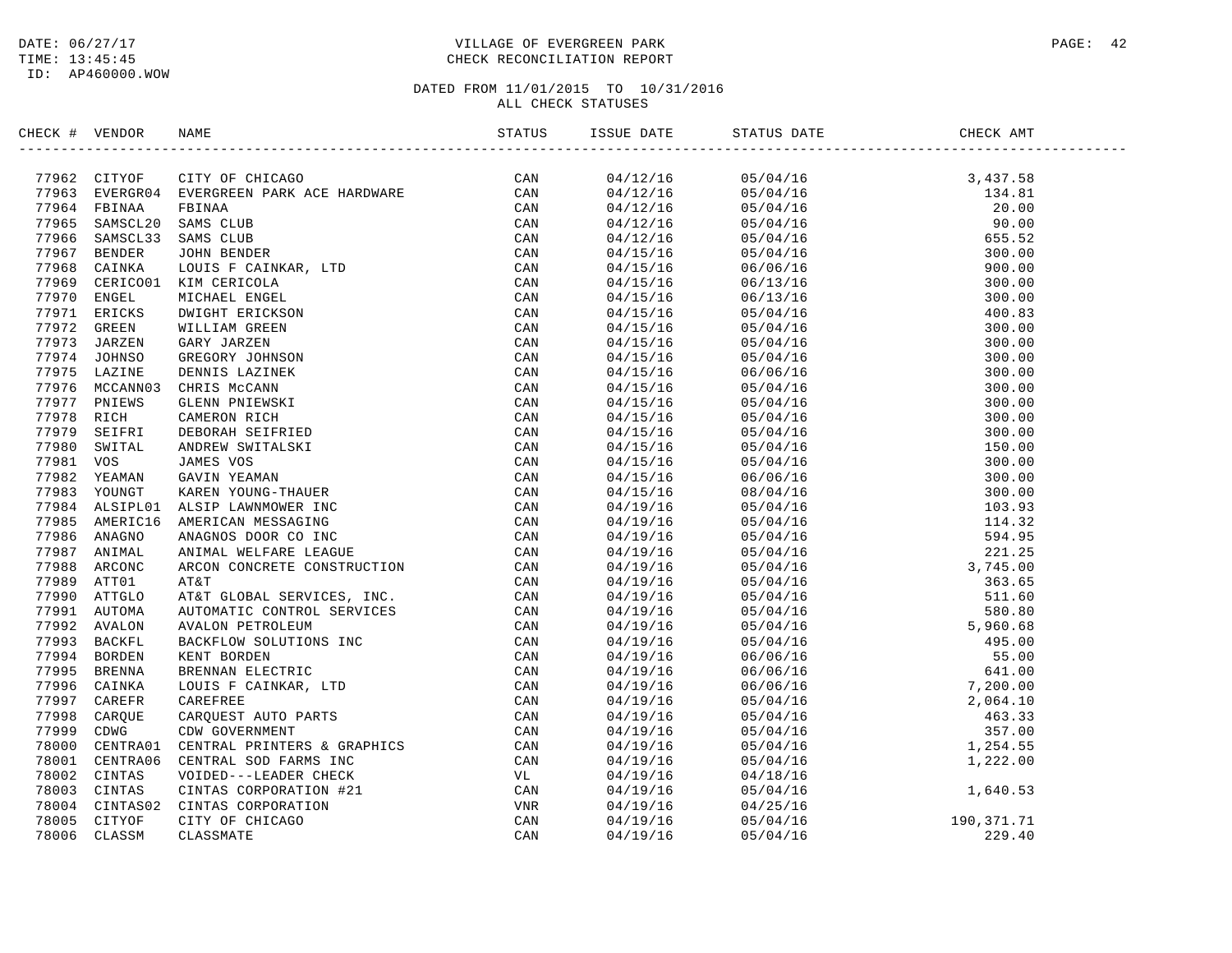# DATE:  $06/27/17$  PAGE: 43 TIME: 13:45:45 CHECK RECONCILIATION REPORT

| CHECK # VENDOR |  |  |  |  |
|----------------|--|--|--|--|
|                |  |  |  |  |
|                |  |  |  |  |
|                |  |  |  |  |
|                |  |  |  |  |
|                |  |  |  |  |
|                |  |  |  |  |
|                |  |  |  |  |
|                |  |  |  |  |
|                |  |  |  |  |
|                |  |  |  |  |
|                |  |  |  |  |
|                |  |  |  |  |
|                |  |  |  |  |
|                |  |  |  |  |
|                |  |  |  |  |
|                |  |  |  |  |
|                |  |  |  |  |
|                |  |  |  |  |
|                |  |  |  |  |
|                |  |  |  |  |
|                |  |  |  |  |
|                |  |  |  |  |
|                |  |  |  |  |
|                |  |  |  |  |
|                |  |  |  |  |
|                |  |  |  |  |
|                |  |  |  |  |
|                |  |  |  |  |
|                |  |  |  |  |
|                |  |  |  |  |
|                |  |  |  |  |
|                |  |  |  |  |
|                |  |  |  |  |
|                |  |  |  |  |
|                |  |  |  |  |
|                |  |  |  |  |
|                |  |  |  |  |
|                |  |  |  |  |
|                |  |  |  |  |
|                |  |  |  |  |
|                |  |  |  |  |
|                |  |  |  |  |
|                |  |  |  |  |
|                |  |  |  |  |
|                |  |  |  |  |
|                |  |  |  |  |
|                |  |  |  |  |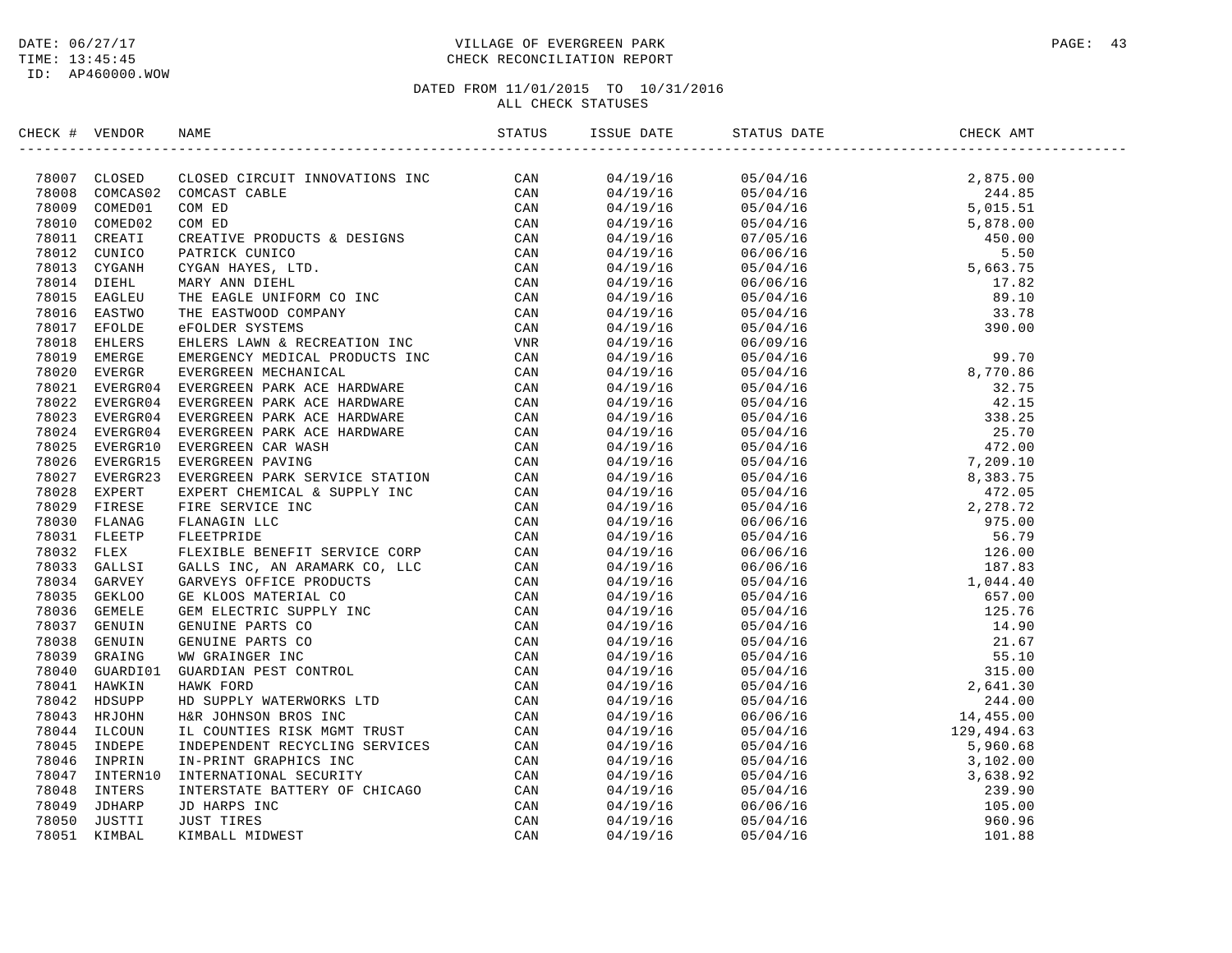# DATE:  $06/27/17$  PAGE: 44 TIME: 13:45:45 CHECK RECONCILIATION REPORT

| CHECK # VENDOR | NAME                                                                                                                                                                                                                                                                                                                                                                                                           | ISSUE DATE | STATUS DATE                                                                                                                        | CHECK AMT |
|----------------|----------------------------------------------------------------------------------------------------------------------------------------------------------------------------------------------------------------------------------------------------------------------------------------------------------------------------------------------------------------------------------------------------------------|------------|------------------------------------------------------------------------------------------------------------------------------------|-----------|
|                | $\begin{tabular}{cccccccc} \textbf{ICEK} & \textbf{WUDDPR} & \textbf{MARITB} & \textbf{MMDRITB} & \textbf{MARITB} & \textbf{MARITB} \\ \hline \textbf{78052} & \textbf{MARITB} & \textbf{MARITB} & \textbf{MADRITB} & \textbf{MADRITB} & \textbf{MBCS} \\ \hline \textbf{78053} & \textbf{MBDC030} & \textbf{MEDD} & \textbf{MEDL} & \textbf{MHEB} & \textbf{MBDR} \\ \hline \textbf{78055} & \textbf{MBDC030$ |            | $\begin{array}{cccc} 04/19/16 & 06/06/16 & 600.00 \\ 04/19/16 & 06/06/16 & 3,483.48 \\ 04/19/16 & 06/06/16 & 5,845.08 \end{array}$ |           |
|                |                                                                                                                                                                                                                                                                                                                                                                                                                |            |                                                                                                                                    |           |
|                |                                                                                                                                                                                                                                                                                                                                                                                                                |            |                                                                                                                                    |           |
|                |                                                                                                                                                                                                                                                                                                                                                                                                                | 04/19/16   | 04/18/16                                                                                                                           |           |
|                |                                                                                                                                                                                                                                                                                                                                                                                                                | 04/19/16   | 04/18/16                                                                                                                           |           |
|                |                                                                                                                                                                                                                                                                                                                                                                                                                | 04/19/16   | $04/18/16$<br>$06/06/16$<br>$06/06/16$<br>$06/06/16$<br>$06/06/16$<br>$06/06/16$<br>$06/06/16$<br>$06/06/16$<br>$10,400.00$        |           |
|                |                                                                                                                                                                                                                                                                                                                                                                                                                | 04/19/16   |                                                                                                                                    |           |
|                |                                                                                                                                                                                                                                                                                                                                                                                                                | 04/19/16   |                                                                                                                                    |           |
|                |                                                                                                                                                                                                                                                                                                                                                                                                                | 04/19/16   |                                                                                                                                    |           |
|                |                                                                                                                                                                                                                                                                                                                                                                                                                | 04/19/16   | 04/18/16                                                                                                                           |           |
|                |                                                                                                                                                                                                                                                                                                                                                                                                                | 04/19/16   |                                                                                                                                    |           |
|                |                                                                                                                                                                                                                                                                                                                                                                                                                | 04/19/16   |                                                                                                                                    |           |
|                |                                                                                                                                                                                                                                                                                                                                                                                                                | 04/19/16   |                                                                                                                                    |           |
|                |                                                                                                                                                                                                                                                                                                                                                                                                                | 04/19/16   |                                                                                                                                    |           |
|                |                                                                                                                                                                                                                                                                                                                                                                                                                | 04/19/16   |                                                                                                                                    |           |
|                |                                                                                                                                                                                                                                                                                                                                                                                                                | 04/19/16   |                                                                                                                                    |           |
|                |                                                                                                                                                                                                                                                                                                                                                                                                                | 04/19/16   |                                                                                                                                    |           |
|                |                                                                                                                                                                                                                                                                                                                                                                                                                | 04/19/16   |                                                                                                                                    |           |
|                |                                                                                                                                                                                                                                                                                                                                                                                                                | 04/19/16   |                                                                                                                                    |           |
|                |                                                                                                                                                                                                                                                                                                                                                                                                                | 04/19/16   |                                                                                                                                    |           |
|                |                                                                                                                                                                                                                                                                                                                                                                                                                | 04/19/16   |                                                                                                                                    |           |
|                |                                                                                                                                                                                                                                                                                                                                                                                                                | 04/19/16   |                                                                                                                                    |           |
|                |                                                                                                                                                                                                                                                                                                                                                                                                                | 04/19/16   |                                                                                                                                    |           |
|                |                                                                                                                                                                                                                                                                                                                                                                                                                | 04/19/16   |                                                                                                                                    |           |
|                |                                                                                                                                                                                                                                                                                                                                                                                                                | 04/19/16   |                                                                                                                                    |           |
|                |                                                                                                                                                                                                                                                                                                                                                                                                                | 04/19/16   |                                                                                                                                    |           |
|                |                                                                                                                                                                                                                                                                                                                                                                                                                | 04/19/16   |                                                                                                                                    |           |
|                |                                                                                                                                                                                                                                                                                                                                                                                                                | 04/19/16   |                                                                                                                                    |           |
|                |                                                                                                                                                                                                                                                                                                                                                                                                                | 04/19/16   |                                                                                                                                    |           |
|                |                                                                                                                                                                                                                                                                                                                                                                                                                | 04/19/16   |                                                                                                                                    |           |
|                |                                                                                                                                                                                                                                                                                                                                                                                                                | 04/19/16   |                                                                                                                                    |           |
|                |                                                                                                                                                                                                                                                                                                                                                                                                                | 04/19/16   |                                                                                                                                    |           |
|                |                                                                                                                                                                                                                                                                                                                                                                                                                | 04/19/16   |                                                                                                                                    |           |
|                |                                                                                                                                                                                                                                                                                                                                                                                                                | 04/19/16   |                                                                                                                                    |           |
|                |                                                                                                                                                                                                                                                                                                                                                                                                                | 04/19/16   |                                                                                                                                    |           |
|                |                                                                                                                                                                                                                                                                                                                                                                                                                | 04/19/16   |                                                                                                                                    |           |
|                |                                                                                                                                                                                                                                                                                                                                                                                                                | 04/19/16   |                                                                                                                                    |           |
|                |                                                                                                                                                                                                                                                                                                                                                                                                                | 04/19/16   |                                                                                                                                    |           |
|                |                                                                                                                                                                                                                                                                                                                                                                                                                | 04/19/16   |                                                                                                                                    |           |
|                |                                                                                                                                                                                                                                                                                                                                                                                                                | 04/19/16   |                                                                                                                                    |           |
|                |                                                                                                                                                                                                                                                                                                                                                                                                                | 04/19/16   |                                                                                                                                    |           |
|                |                                                                                                                                                                                                                                                                                                                                                                                                                | 04/19/16   |                                                                                                                                    |           |
|                |                                                                                                                                                                                                                                                                                                                                                                                                                | 04/19/16   |                                                                                                                                    |           |
|                |                                                                                                                                                                                                                                                                                                                                                                                                                | 04/19/16   |                                                                                                                                    |           |
|                |                                                                                                                                                                                                                                                                                                                                                                                                                | 04/19/16   |                                                                                                                                    |           |
|                |                                                                                                                                                                                                                                                                                                                                                                                                                |            |                                                                                                                                    |           |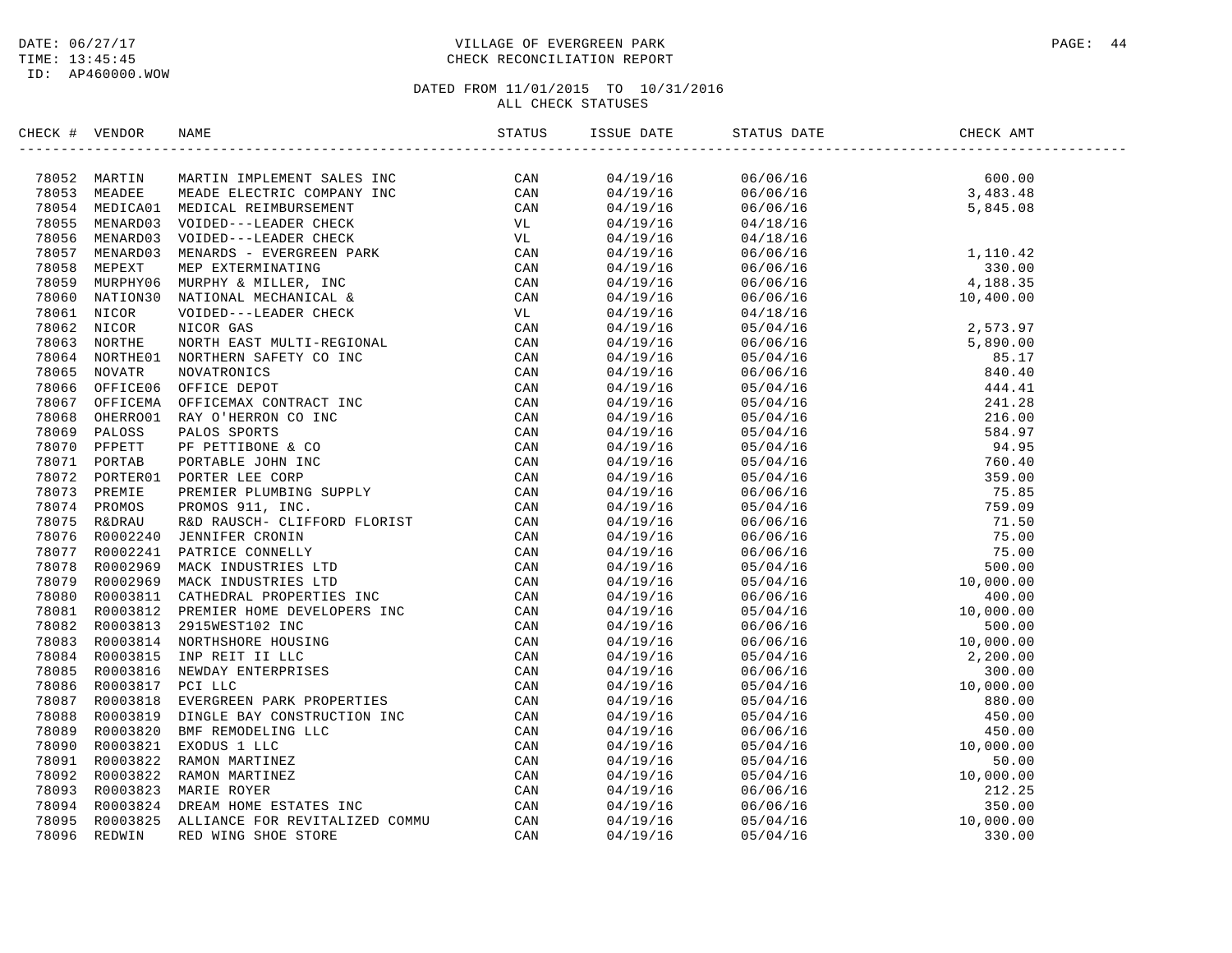# DATE:  $06/27/17$  PAGE: 45 TIME: 13:45:45 CHECK RECONCILIATION REPORT

| CHECK # VENDOR |                | NAME                                                                                                                                                                                                                                           |     |  |  |
|----------------|----------------|------------------------------------------------------------------------------------------------------------------------------------------------------------------------------------------------------------------------------------------------|-----|--|--|
|                | 78097 RICH     | NAMENON RICH (CAN MICROSCOPER)<br>THE ROSCO COMPANY<br>THE ROSCO COMPANY<br>NET AND STREET DUCES<br>SERVICE ALL ANDERS TREE LIC<br>SERVICE ALL ANDERS MITHEIN CONTRESS<br>SON THE SHENATION COLLEGE<br>STANDARD ROUTH STREET INC<br>THE SHENAT | CAN |  |  |
|                | 78098 ROSCOE   |                                                                                                                                                                                                                                                |     |  |  |
|                | 78099 SAFEST   |                                                                                                                                                                                                                                                |     |  |  |
|                | 78100 SCHLED   |                                                                                                                                                                                                                                                |     |  |  |
|                | 78101 SCHROE   |                                                                                                                                                                                                                                                |     |  |  |
|                | 78102 SERVIC   |                                                                                                                                                                                                                                                |     |  |  |
|                | 78103 SHERWI   |                                                                                                                                                                                                                                                |     |  |  |
|                | 78104 SOSTEC   |                                                                                                                                                                                                                                                |     |  |  |
|                | 78105 SOUTHS07 |                                                                                                                                                                                                                                                |     |  |  |
|                | 78106 STANDA   |                                                                                                                                                                                                                                                |     |  |  |
|                | 78107 TASERI   |                                                                                                                                                                                                                                                |     |  |  |
|                | 78108 THOMPS   |                                                                                                                                                                                                                                                |     |  |  |
| 78109          | UNITED14       |                                                                                                                                                                                                                                                |     |  |  |
|                | 78110 USGAS    |                                                                                                                                                                                                                                                |     |  |  |
|                | 78111 VERIZO10 |                                                                                                                                                                                                                                                |     |  |  |
|                | 78112 VERIZO10 |                                                                                                                                                                                                                                                |     |  |  |
|                | 78113 VERIZO10 |                                                                                                                                                                                                                                                |     |  |  |
|                | 78114 VILLAG01 |                                                                                                                                                                                                                                                |     |  |  |
|                | 78115 WEST01   |                                                                                                                                                                                                                                                |     |  |  |
|                | 78116 WHOLES   |                                                                                                                                                                                                                                                |     |  |  |
|                | 78117 WIGBOL   |                                                                                                                                                                                                                                                |     |  |  |
| 78118          | WILDGO         |                                                                                                                                                                                                                                                |     |  |  |
|                | 78119 WINDYC   |                                                                                                                                                                                                                                                |     |  |  |
|                | 78120 BESTMA   |                                                                                                                                                                                                                                                |     |  |  |
|                | 78121 SECURI   |                                                                                                                                                                                                                                                |     |  |  |
|                | 78122 CINTAS   |                                                                                                                                                                                                                                                |     |  |  |
|                | 78123 CINTAS02 |                                                                                                                                                                                                                                                |     |  |  |
|                | 78124 COMCAS02 |                                                                                                                                                                                                                                                |     |  |  |
|                | 78125 CORONA01 |                                                                                                                                                                                                                                                |     |  |  |
|                | 78126 DELTAD01 |                                                                                                                                                                                                                                                |     |  |  |
|                | 78127 DUFFY03  |                                                                                                                                                                                                                                                |     |  |  |
|                | 78128 ESPARZ   |                                                                                                                                                                                                                                                |     |  |  |
|                | 78129 FBINAA   |                                                                                                                                                                                                                                                |     |  |  |
|                | 78130 HAWKIN   |                                                                                                                                                                                                                                                |     |  |  |
|                | 78131 HEALTH03 |                                                                                                                                                                                                                                                |     |  |  |
|                | 78132 HEYWOO   |                                                                                                                                                                                                                                                |     |  |  |
|                |                |                                                                                                                                                                                                                                                |     |  |  |
|                | 78133 MAGICO   |                                                                                                                                                                                                                                                |     |  |  |
|                | 78134 R0002204 |                                                                                                                                                                                                                                                |     |  |  |
|                | 78135 R0003021 |                                                                                                                                                                                                                                                |     |  |  |
|                | 78136 R0003826 |                                                                                                                                                                                                                                                |     |  |  |
|                | 78137 R0003827 |                                                                                                                                                                                                                                                |     |  |  |
|                | 78138 R0003828 |                                                                                                                                                                                                                                                |     |  |  |
|                | 78139 R0003829 |                                                                                                                                                                                                                                                |     |  |  |
|                | 78140 R0003830 |                                                                                                                                                                                                                                                |     |  |  |
|                | 78141 R0003831 |                                                                                                                                                                                                                                                |     |  |  |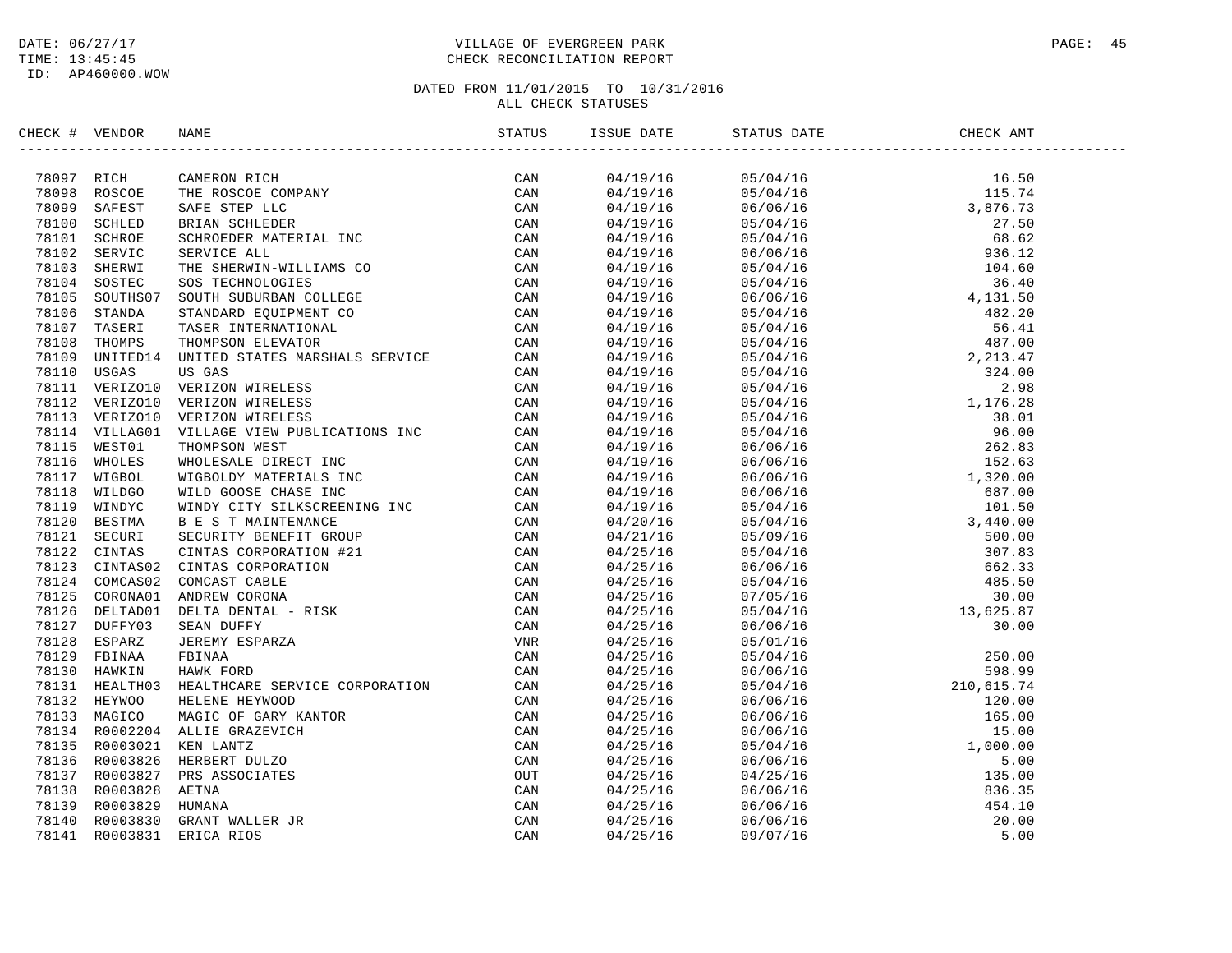# DATE:  $06/27/17$  PAGE: 46 TIME: 13:45:45 CHECK RECONCILIATION REPORT

| CHECK # VENDOR | NAME                                                                                                                                                                                                                          | ISSUE DATE | STATUS DATE                                                                                                                                                                                                                                                                 | CHECK AMT |  |
|----------------|-------------------------------------------------------------------------------------------------------------------------------------------------------------------------------------------------------------------------------|------------|-----------------------------------------------------------------------------------------------------------------------------------------------------------------------------------------------------------------------------------------------------------------------------|-----------|--|
|                | HERCH VENDOR NAME (SCRIPTION TECHNOLOGY PRODUCED AN ANNE CAN FAIR SEARCH CAN ARREST SCRIPTION ON A MANUSCRIPTION ON A 1979 CONFIDENT CONDUCED AND A STANDARD CONFIDENT CONFIDENT CONTAINST CAN A 1971 CONFIDENT CONFIDENT CON |            | $\begin{tabular}{cccccccc} 1580.16 & 8141.85 & 86.06 & 88.06 & 88.06 & 88.06 & 88.06 & 88.06 & 88.06 & 88.06 & 88.06 & 88.06 & 88.06 & 88.06 & 88.06 & 88.06 & 88.06 & 88.06 & 88.06 & 88.06 & 88.06 & 88.06 & 88.06 & 88.06 & 88.06 & 88.06 & 88.06 & 88.06 & 88.06 & 88.$ |           |  |
|                |                                                                                                                                                                                                                               |            |                                                                                                                                                                                                                                                                             |           |  |
|                |                                                                                                                                                                                                                               |            |                                                                                                                                                                                                                                                                             |           |  |
|                |                                                                                                                                                                                                                               |            |                                                                                                                                                                                                                                                                             |           |  |
|                |                                                                                                                                                                                                                               |            |                                                                                                                                                                                                                                                                             |           |  |
|                |                                                                                                                                                                                                                               |            |                                                                                                                                                                                                                                                                             |           |  |
|                |                                                                                                                                                                                                                               |            |                                                                                                                                                                                                                                                                             |           |  |
|                |                                                                                                                                                                                                                               |            |                                                                                                                                                                                                                                                                             |           |  |
|                |                                                                                                                                                                                                                               |            |                                                                                                                                                                                                                                                                             |           |  |
|                |                                                                                                                                                                                                                               |            |                                                                                                                                                                                                                                                                             |           |  |
|                |                                                                                                                                                                                                                               |            |                                                                                                                                                                                                                                                                             |           |  |
|                |                                                                                                                                                                                                                               |            |                                                                                                                                                                                                                                                                             |           |  |
|                |                                                                                                                                                                                                                               |            |                                                                                                                                                                                                                                                                             |           |  |
|                |                                                                                                                                                                                                                               |            |                                                                                                                                                                                                                                                                             |           |  |
|                |                                                                                                                                                                                                                               |            |                                                                                                                                                                                                                                                                             |           |  |
|                |                                                                                                                                                                                                                               |            |                                                                                                                                                                                                                                                                             |           |  |
|                |                                                                                                                                                                                                                               |            |                                                                                                                                                                                                                                                                             |           |  |
|                |                                                                                                                                                                                                                               |            |                                                                                                                                                                                                                                                                             |           |  |
|                |                                                                                                                                                                                                                               |            |                                                                                                                                                                                                                                                                             |           |  |
|                |                                                                                                                                                                                                                               |            |                                                                                                                                                                                                                                                                             |           |  |
|                |                                                                                                                                                                                                                               |            |                                                                                                                                                                                                                                                                             |           |  |
|                |                                                                                                                                                                                                                               |            |                                                                                                                                                                                                                                                                             |           |  |
|                |                                                                                                                                                                                                                               |            |                                                                                                                                                                                                                                                                             |           |  |
|                |                                                                                                                                                                                                                               |            |                                                                                                                                                                                                                                                                             |           |  |
|                |                                                                                                                                                                                                                               |            |                                                                                                                                                                                                                                                                             |           |  |
|                |                                                                                                                                                                                                                               |            |                                                                                                                                                                                                                                                                             |           |  |
|                |                                                                                                                                                                                                                               |            |                                                                                                                                                                                                                                                                             |           |  |
|                |                                                                                                                                                                                                                               |            |                                                                                                                                                                                                                                                                             |           |  |
|                |                                                                                                                                                                                                                               |            |                                                                                                                                                                                                                                                                             |           |  |
|                |                                                                                                                                                                                                                               |            |                                                                                                                                                                                                                                                                             |           |  |
|                |                                                                                                                                                                                                                               |            |                                                                                                                                                                                                                                                                             |           |  |
|                |                                                                                                                                                                                                                               |            |                                                                                                                                                                                                                                                                             |           |  |
|                |                                                                                                                                                                                                                               |            |                                                                                                                                                                                                                                                                             |           |  |
|                |                                                                                                                                                                                                                               |            |                                                                                                                                                                                                                                                                             |           |  |
|                |                                                                                                                                                                                                                               |            |                                                                                                                                                                                                                                                                             |           |  |
|                |                                                                                                                                                                                                                               |            |                                                                                                                                                                                                                                                                             |           |  |
|                |                                                                                                                                                                                                                               |            |                                                                                                                                                                                                                                                                             |           |  |
|                |                                                                                                                                                                                                                               |            |                                                                                                                                                                                                                                                                             |           |  |
|                |                                                                                                                                                                                                                               |            |                                                                                                                                                                                                                                                                             |           |  |
|                |                                                                                                                                                                                                                               |            |                                                                                                                                                                                                                                                                             |           |  |
|                |                                                                                                                                                                                                                               |            |                                                                                                                                                                                                                                                                             |           |  |
|                |                                                                                                                                                                                                                               |            |                                                                                                                                                                                                                                                                             |           |  |
|                |                                                                                                                                                                                                                               |            |                                                                                                                                                                                                                                                                             |           |  |
|                |                                                                                                                                                                                                                               |            |                                                                                                                                                                                                                                                                             |           |  |
|                |                                                                                                                                                                                                                               |            |                                                                                                                                                                                                                                                                             |           |  |
|                |                                                                                                                                                                                                                               |            |                                                                                                                                                                                                                                                                             |           |  |
|                |                                                                                                                                                                                                                               |            |                                                                                                                                                                                                                                                                             |           |  |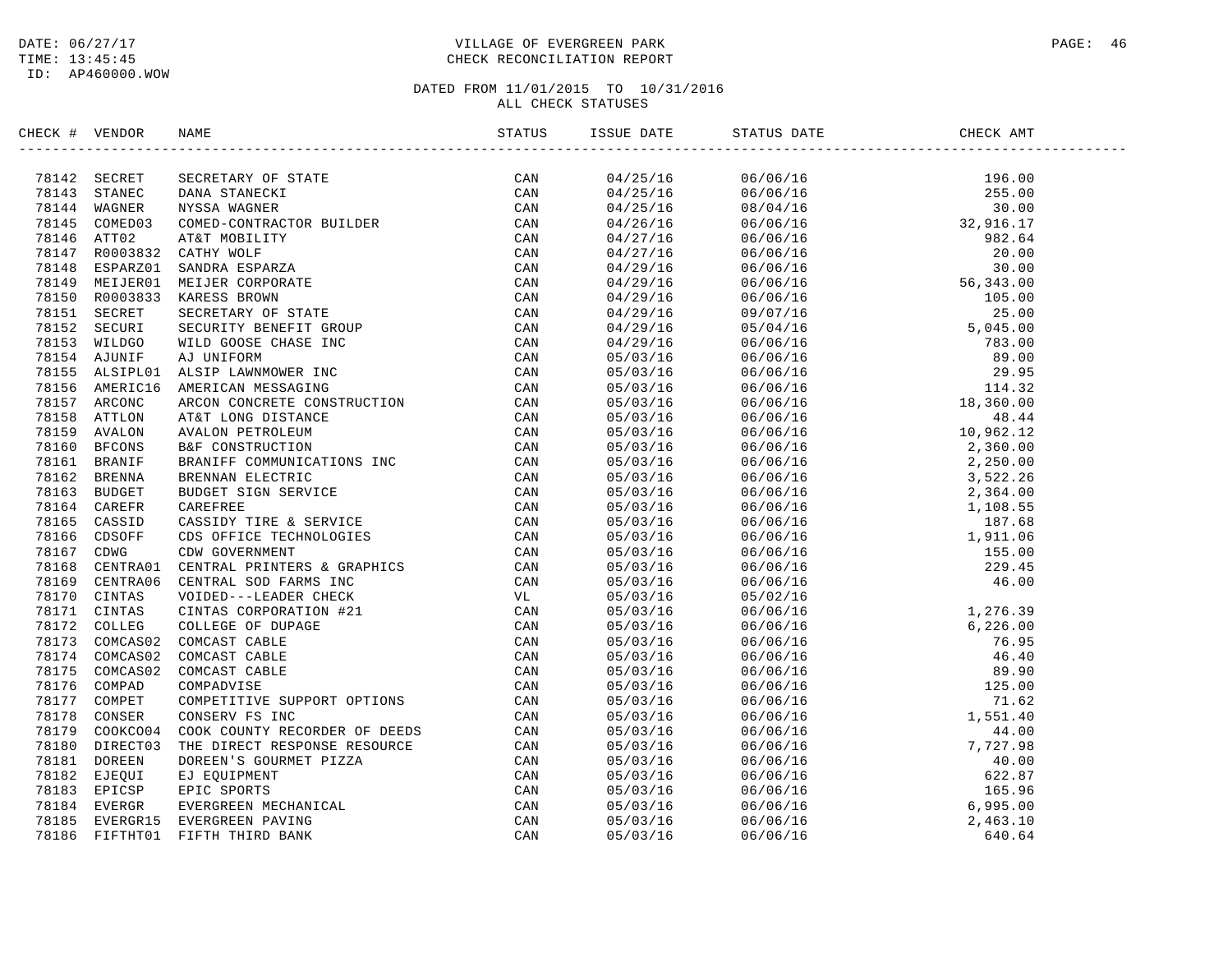# DATE:  $06/27/17$  PAGE: 47 TIME: 13:45:45 CHECK RECONCILIATION REPORT

| CHECK # VENDOR |                                                                                                                                                                                                                               | STATUS | ISSUE DATE | STATUS DATE                                                                                                                                                                                                                                                         | CHECK AMT |  |
|----------------|-------------------------------------------------------------------------------------------------------------------------------------------------------------------------------------------------------------------------------|--------|------------|---------------------------------------------------------------------------------------------------------------------------------------------------------------------------------------------------------------------------------------------------------------------|-----------|--|
|                | TREAT VERINDS FREE SERVICE INCORPRENENT MODEL IN THE SERVICE IN THE SERVICE IN THE SERVICE IN THE SERVICE ON A 1990 FOR FAST STATE STATE STATE AND CAN CONSIDER THE SERVICE ON A 1990 FOR FAST CONSIDERED AND CAN CONSIDER TH |        |            | $\begin{tabular}{cccccccc} 0.570316 & 0.676716 & 0.676716 & 0.676716 & 0.676716 & 0.676716 & 0.676716 & 0.676716 & 0.676716 & 0.676716 & 0.676716 & 0.676716 & 0.676716 & 0.676716 & 0.676716 & 0.676716 & 0.676716 & 0.676716 & 0.676716 & 0.676716 & 0.676716 & $ |           |  |
|                |                                                                                                                                                                                                                               |        |            |                                                                                                                                                                                                                                                                     |           |  |
|                |                                                                                                                                                                                                                               |        |            |                                                                                                                                                                                                                                                                     |           |  |
|                |                                                                                                                                                                                                                               |        |            |                                                                                                                                                                                                                                                                     |           |  |
|                |                                                                                                                                                                                                                               |        |            |                                                                                                                                                                                                                                                                     |           |  |
|                |                                                                                                                                                                                                                               |        |            |                                                                                                                                                                                                                                                                     |           |  |
|                |                                                                                                                                                                                                                               |        |            |                                                                                                                                                                                                                                                                     |           |  |
|                |                                                                                                                                                                                                                               |        |            |                                                                                                                                                                                                                                                                     |           |  |
|                |                                                                                                                                                                                                                               |        |            |                                                                                                                                                                                                                                                                     |           |  |
|                |                                                                                                                                                                                                                               |        |            |                                                                                                                                                                                                                                                                     |           |  |
|                |                                                                                                                                                                                                                               |        |            |                                                                                                                                                                                                                                                                     |           |  |
|                |                                                                                                                                                                                                                               |        |            |                                                                                                                                                                                                                                                                     |           |  |
|                |                                                                                                                                                                                                                               |        |            |                                                                                                                                                                                                                                                                     |           |  |
|                |                                                                                                                                                                                                                               |        |            |                                                                                                                                                                                                                                                                     |           |  |
|                |                                                                                                                                                                                                                               |        |            |                                                                                                                                                                                                                                                                     |           |  |
|                |                                                                                                                                                                                                                               |        |            |                                                                                                                                                                                                                                                                     |           |  |
|                |                                                                                                                                                                                                                               |        |            |                                                                                                                                                                                                                                                                     |           |  |
|                |                                                                                                                                                                                                                               |        |            |                                                                                                                                                                                                                                                                     |           |  |
|                |                                                                                                                                                                                                                               |        |            |                                                                                                                                                                                                                                                                     |           |  |
|                |                                                                                                                                                                                                                               |        |            |                                                                                                                                                                                                                                                                     |           |  |
|                |                                                                                                                                                                                                                               |        |            |                                                                                                                                                                                                                                                                     |           |  |
|                |                                                                                                                                                                                                                               |        |            |                                                                                                                                                                                                                                                                     |           |  |
|                |                                                                                                                                                                                                                               |        |            |                                                                                                                                                                                                                                                                     |           |  |
|                |                                                                                                                                                                                                                               |        |            |                                                                                                                                                                                                                                                                     |           |  |
|                |                                                                                                                                                                                                                               |        |            |                                                                                                                                                                                                                                                                     |           |  |
|                |                                                                                                                                                                                                                               |        |            |                                                                                                                                                                                                                                                                     |           |  |
|                |                                                                                                                                                                                                                               |        |            |                                                                                                                                                                                                                                                                     |           |  |
|                |                                                                                                                                                                                                                               |        |            |                                                                                                                                                                                                                                                                     |           |  |
|                |                                                                                                                                                                                                                               |        |            |                                                                                                                                                                                                                                                                     |           |  |
|                |                                                                                                                                                                                                                               |        |            |                                                                                                                                                                                                                                                                     |           |  |
|                |                                                                                                                                                                                                                               |        |            |                                                                                                                                                                                                                                                                     |           |  |
|                |                                                                                                                                                                                                                               |        |            |                                                                                                                                                                                                                                                                     |           |  |
|                |                                                                                                                                                                                                                               |        |            |                                                                                                                                                                                                                                                                     |           |  |
|                |                                                                                                                                                                                                                               |        |            |                                                                                                                                                                                                                                                                     |           |  |
|                |                                                                                                                                                                                                                               |        |            |                                                                                                                                                                                                                                                                     |           |  |
|                |                                                                                                                                                                                                                               |        | 05/03/16   | 05/02/16                                                                                                                                                                                                                                                            |           |  |
|                |                                                                                                                                                                                                                               |        | 05/03/16   | 05/02/16                                                                                                                                                                                                                                                            |           |  |
|                |                                                                                                                                                                                                                               |        | 05/03/16   | 06/06/16                                                                                                                                                                                                                                                            | 963.01    |  |
|                |                                                                                                                                                                                                                               |        | 05/03/16   | 05/02/16                                                                                                                                                                                                                                                            |           |  |
|                |                                                                                                                                                                                                                               |        | 05/03/16   |                                                                                                                                                                                                                                                                     |           |  |
|                |                                                                                                                                                                                                                               |        | 05/03/16   |                                                                                                                                                                                                                                                                     |           |  |
|                |                                                                                                                                                                                                                               |        | 05/03/16   |                                                                                                                                                                                                                                                                     |           |  |
|                |                                                                                                                                                                                                                               |        | 05/03/16   |                                                                                                                                                                                                                                                                     |           |  |
|                |                                                                                                                                                                                                                               |        | 05/03/16   |                                                                                                                                                                                                                                                                     |           |  |
|                |                                                                                                                                                                                                                               |        | 05/03/16   |                                                                                                                                                                                                                                                                     |           |  |
|                |                                                                                                                                                                                                                               |        |            |                                                                                                                                                                                                                                                                     |           |  |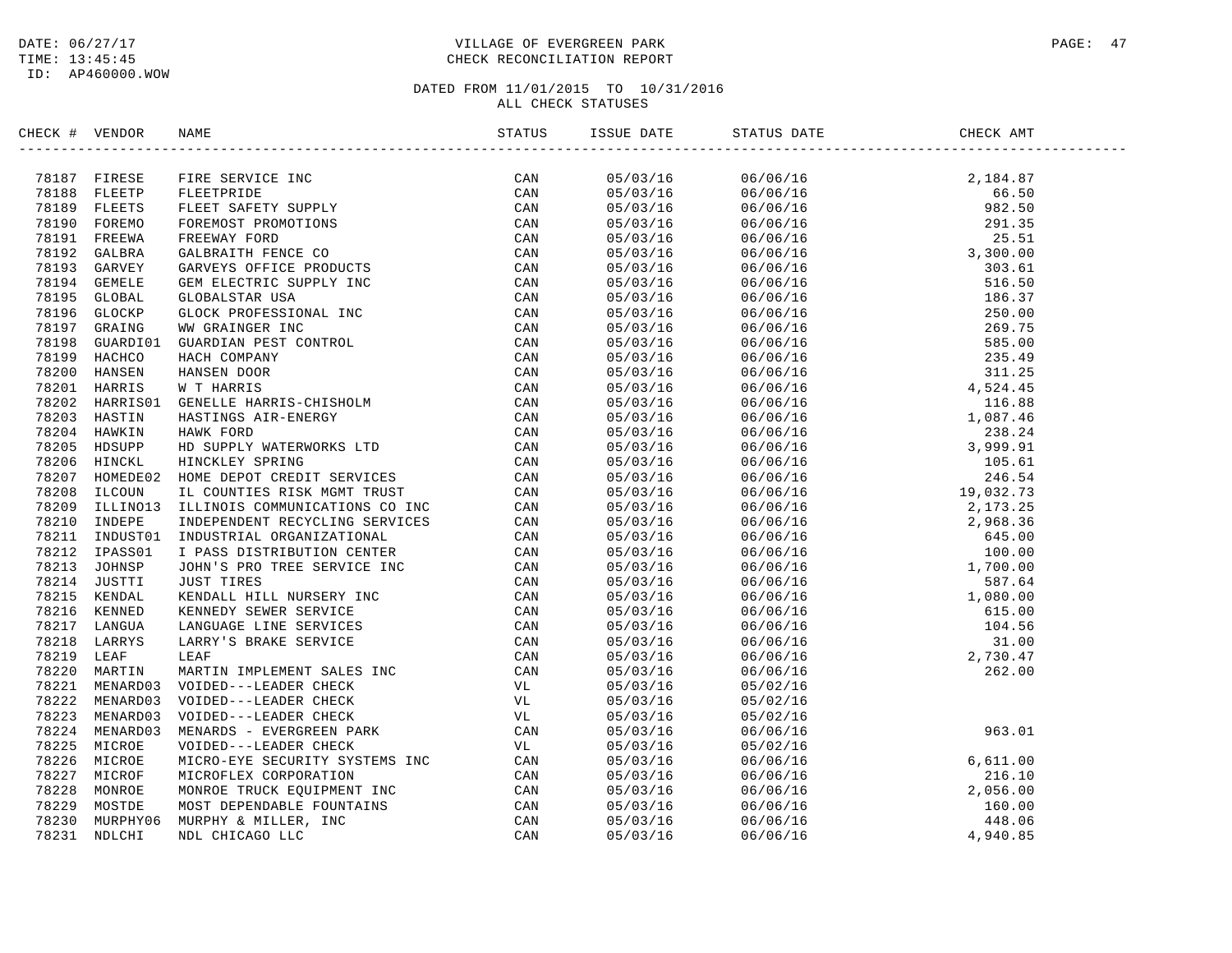# DATE:  $06/27/17$  PAGE: 48 TIME: 13:45:45 CHECK RECONCILIATION REPORT

| CHECK # VENDOR | NAME                                                                                                                                                                                                                         |  | ISSUE DATE STATUS DATE | CHECK AMT |  |
|----------------|------------------------------------------------------------------------------------------------------------------------------------------------------------------------------------------------------------------------------|--|------------------------|-----------|--|
|                | IDENTIFY VERTICAL SOLUTION IN THE STATE OF AN 1931 SOLUTION CONSULTION (CAN 1932 SOLUTION IN THE STATE OF A 1941 SOLUTION IN THE STATE OF A 1941 SOLUTION IN THE STATE OF A 1942 SOLUTION IN THE STATE OF A 1942 SOLUTION IN |  |                        |           |  |
|                |                                                                                                                                                                                                                              |  |                        |           |  |
|                |                                                                                                                                                                                                                              |  |                        |           |  |
|                |                                                                                                                                                                                                                              |  |                        |           |  |
|                |                                                                                                                                                                                                                              |  |                        |           |  |
|                |                                                                                                                                                                                                                              |  |                        |           |  |
|                |                                                                                                                                                                                                                              |  |                        |           |  |
|                |                                                                                                                                                                                                                              |  |                        |           |  |
|                |                                                                                                                                                                                                                              |  |                        |           |  |
|                |                                                                                                                                                                                                                              |  |                        |           |  |
|                |                                                                                                                                                                                                                              |  |                        |           |  |
|                |                                                                                                                                                                                                                              |  |                        |           |  |
|                |                                                                                                                                                                                                                              |  |                        |           |  |
|                |                                                                                                                                                                                                                              |  |                        |           |  |
|                |                                                                                                                                                                                                                              |  |                        |           |  |
|                |                                                                                                                                                                                                                              |  |                        |           |  |
|                |                                                                                                                                                                                                                              |  |                        |           |  |
|                |                                                                                                                                                                                                                              |  |                        |           |  |
|                |                                                                                                                                                                                                                              |  |                        |           |  |
|                |                                                                                                                                                                                                                              |  |                        |           |  |
|                |                                                                                                                                                                                                                              |  |                        |           |  |
|                |                                                                                                                                                                                                                              |  |                        |           |  |
|                |                                                                                                                                                                                                                              |  |                        |           |  |
|                |                                                                                                                                                                                                                              |  |                        |           |  |
|                |                                                                                                                                                                                                                              |  |                        |           |  |
|                |                                                                                                                                                                                                                              |  |                        |           |  |
|                |                                                                                                                                                                                                                              |  |                        |           |  |
|                |                                                                                                                                                                                                                              |  |                        |           |  |
|                |                                                                                                                                                                                                                              |  |                        |           |  |
|                |                                                                                                                                                                                                                              |  |                        |           |  |
|                |                                                                                                                                                                                                                              |  |                        |           |  |
|                |                                                                                                                                                                                                                              |  |                        |           |  |
|                |                                                                                                                                                                                                                              |  |                        |           |  |
|                |                                                                                                                                                                                                                              |  |                        |           |  |
|                |                                                                                                                                                                                                                              |  |                        |           |  |
|                |                                                                                                                                                                                                                              |  |                        |           |  |
|                |                                                                                                                                                                                                                              |  |                        |           |  |
|                |                                                                                                                                                                                                                              |  |                        |           |  |
|                |                                                                                                                                                                                                                              |  |                        |           |  |
|                |                                                                                                                                                                                                                              |  |                        |           |  |
|                |                                                                                                                                                                                                                              |  |                        |           |  |
|                |                                                                                                                                                                                                                              |  |                        |           |  |
|                |                                                                                                                                                                                                                              |  |                        |           |  |
|                |                                                                                                                                                                                                                              |  |                        |           |  |
|                |                                                                                                                                                                                                                              |  |                        |           |  |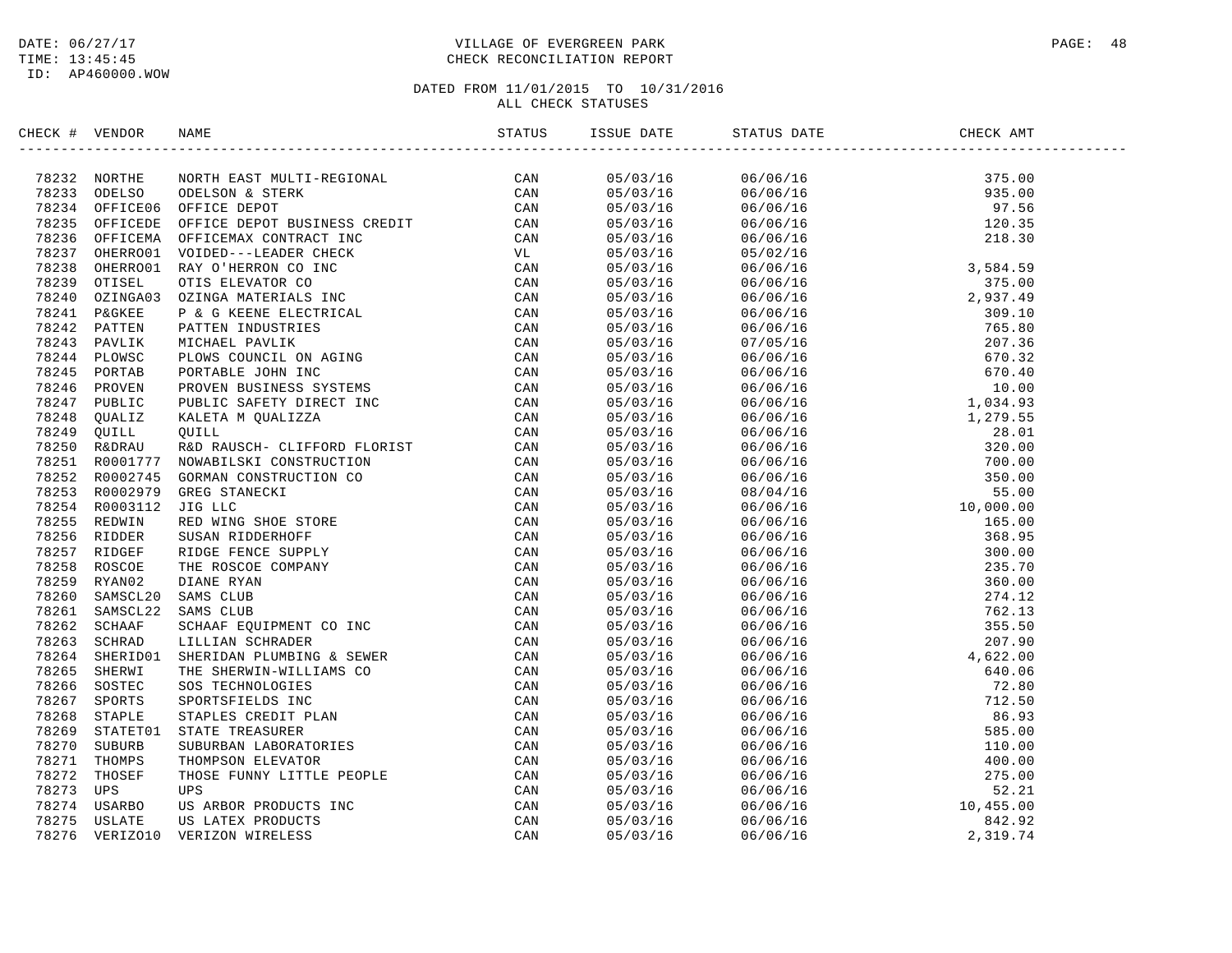# DATE:  $06/27/17$  PAGE: 49 TIME: 13:45:45 CHECK RECONCILIATION REPORT

| CHECK # VENDOR |                                                                                                                                                                                                                                          |  |                                                                                                                                                                                                                                                                                        |  |
|----------------|------------------------------------------------------------------------------------------------------------------------------------------------------------------------------------------------------------------------------------------|--|----------------------------------------------------------------------------------------------------------------------------------------------------------------------------------------------------------------------------------------------------------------------------------------|--|
|                | SPECIFE VERIDOS NAME TRANSPORTED STATES (200 M)<br>20221 VERIZOID VERIZON WIRELES (200 M)<br>20221 VERIZOID VERIZON WIRELES (200 M)<br>20221 WORLDON VERIDO VERIZON WIRELES (200 M)<br>2023 WINDYC WINDY CITY SILKSCREENING INC. CAN<br> |  | $\begin{tabular}{l c c c c} \hline & $0.9702/15$ & $0.6706/15$ & $3.140$ \\ \hline 0.8703/15 & $0.6706/15$ & $3.240$ \\ 0.8703/15 & $0.6706/15$ & $3.240$ \\ 0.8703/15 & $0.6706/15$ & $3.502$ \\ 0.8703/15 & $0.6706/15$ & $3.527$ \\ 0.8703/15 & $0.6706/15$ & $3.527$ \\ 0.8703/15$ |  |
|                |                                                                                                                                                                                                                                          |  |                                                                                                                                                                                                                                                                                        |  |
|                |                                                                                                                                                                                                                                          |  |                                                                                                                                                                                                                                                                                        |  |
|                |                                                                                                                                                                                                                                          |  |                                                                                                                                                                                                                                                                                        |  |
|                |                                                                                                                                                                                                                                          |  |                                                                                                                                                                                                                                                                                        |  |
|                |                                                                                                                                                                                                                                          |  |                                                                                                                                                                                                                                                                                        |  |
|                |                                                                                                                                                                                                                                          |  |                                                                                                                                                                                                                                                                                        |  |
|                |                                                                                                                                                                                                                                          |  |                                                                                                                                                                                                                                                                                        |  |
|                |                                                                                                                                                                                                                                          |  |                                                                                                                                                                                                                                                                                        |  |
|                |                                                                                                                                                                                                                                          |  |                                                                                                                                                                                                                                                                                        |  |
|                |                                                                                                                                                                                                                                          |  |                                                                                                                                                                                                                                                                                        |  |
|                |                                                                                                                                                                                                                                          |  |                                                                                                                                                                                                                                                                                        |  |
|                |                                                                                                                                                                                                                                          |  |                                                                                                                                                                                                                                                                                        |  |
|                |                                                                                                                                                                                                                                          |  |                                                                                                                                                                                                                                                                                        |  |
|                |                                                                                                                                                                                                                                          |  |                                                                                                                                                                                                                                                                                        |  |
|                |                                                                                                                                                                                                                                          |  |                                                                                                                                                                                                                                                                                        |  |
|                |                                                                                                                                                                                                                                          |  |                                                                                                                                                                                                                                                                                        |  |
|                |                                                                                                                                                                                                                                          |  |                                                                                                                                                                                                                                                                                        |  |
|                |                                                                                                                                                                                                                                          |  |                                                                                                                                                                                                                                                                                        |  |
|                |                                                                                                                                                                                                                                          |  |                                                                                                                                                                                                                                                                                        |  |
|                |                                                                                                                                                                                                                                          |  |                                                                                                                                                                                                                                                                                        |  |
|                |                                                                                                                                                                                                                                          |  |                                                                                                                                                                                                                                                                                        |  |
|                |                                                                                                                                                                                                                                          |  |                                                                                                                                                                                                                                                                                        |  |
|                |                                                                                                                                                                                                                                          |  |                                                                                                                                                                                                                                                                                        |  |
|                |                                                                                                                                                                                                                                          |  |                                                                                                                                                                                                                                                                                        |  |
|                |                                                                                                                                                                                                                                          |  |                                                                                                                                                                                                                                                                                        |  |
|                |                                                                                                                                                                                                                                          |  |                                                                                                                                                                                                                                                                                        |  |
|                |                                                                                                                                                                                                                                          |  |                                                                                                                                                                                                                                                                                        |  |
|                |                                                                                                                                                                                                                                          |  |                                                                                                                                                                                                                                                                                        |  |
|                |                                                                                                                                                                                                                                          |  |                                                                                                                                                                                                                                                                                        |  |
|                |                                                                                                                                                                                                                                          |  |                                                                                                                                                                                                                                                                                        |  |
|                |                                                                                                                                                                                                                                          |  |                                                                                                                                                                                                                                                                                        |  |
|                |                                                                                                                                                                                                                                          |  |                                                                                                                                                                                                                                                                                        |  |
|                |                                                                                                                                                                                                                                          |  |                                                                                                                                                                                                                                                                                        |  |
|                |                                                                                                                                                                                                                                          |  |                                                                                                                                                                                                                                                                                        |  |
|                |                                                                                                                                                                                                                                          |  |                                                                                                                                                                                                                                                                                        |  |
|                |                                                                                                                                                                                                                                          |  |                                                                                                                                                                                                                                                                                        |  |
|                |                                                                                                                                                                                                                                          |  |                                                                                                                                                                                                                                                                                        |  |
|                |                                                                                                                                                                                                                                          |  |                                                                                                                                                                                                                                                                                        |  |
|                |                                                                                                                                                                                                                                          |  |                                                                                                                                                                                                                                                                                        |  |
|                |                                                                                                                                                                                                                                          |  |                                                                                                                                                                                                                                                                                        |  |
|                |                                                                                                                                                                                                                                          |  |                                                                                                                                                                                                                                                                                        |  |
|                |                                                                                                                                                                                                                                          |  |                                                                                                                                                                                                                                                                                        |  |
|                |                                                                                                                                                                                                                                          |  |                                                                                                                                                                                                                                                                                        |  |
|                |                                                                                                                                                                                                                                          |  |                                                                                                                                                                                                                                                                                        |  |
|                |                                                                                                                                                                                                                                          |  |                                                                                                                                                                                                                                                                                        |  |
|                |                                                                                                                                                                                                                                          |  |                                                                                                                                                                                                                                                                                        |  |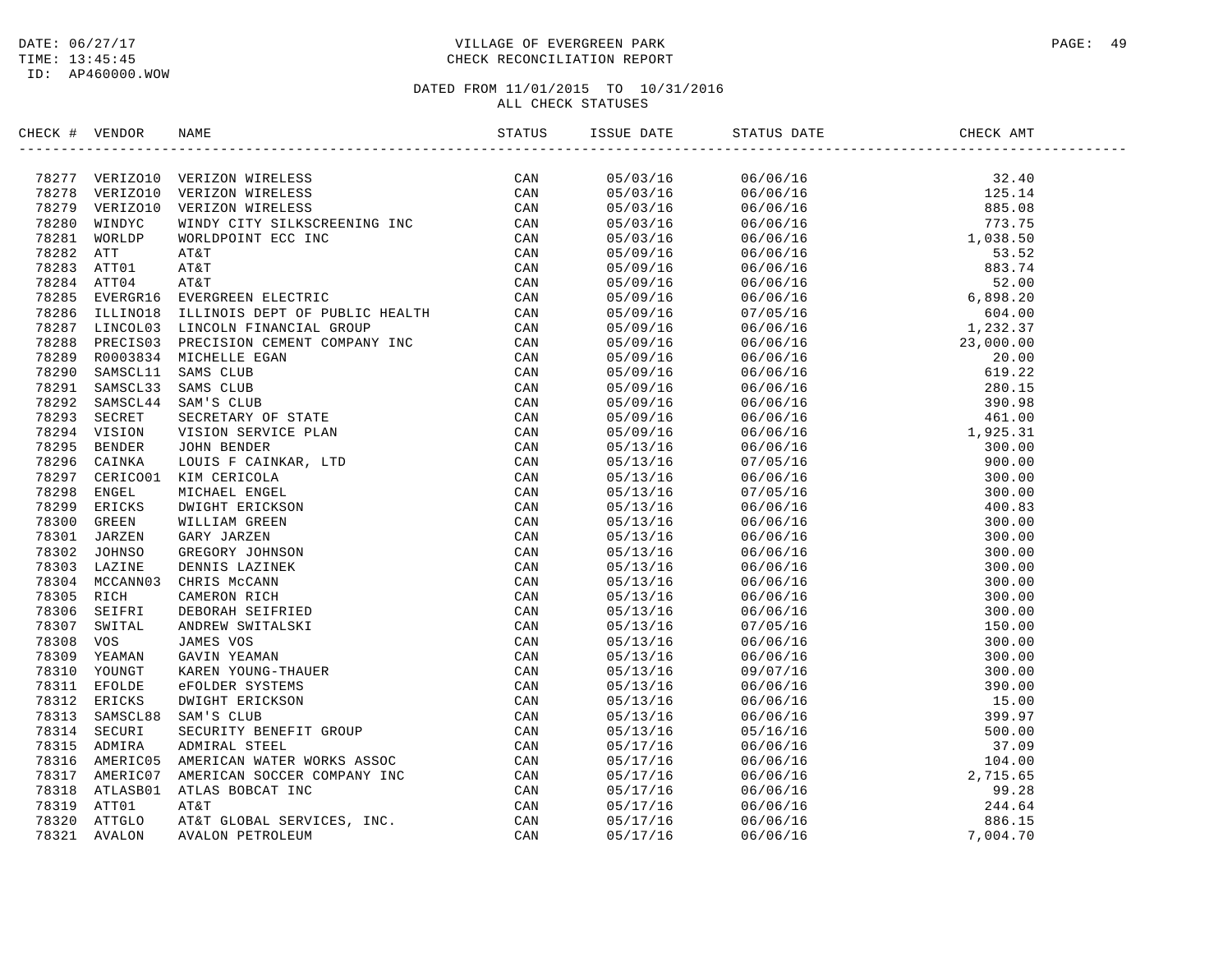# DATE:  $06/27/17$  PAGE: 50 TIME: 13:45:45 CHECK RECONCILIATION REPORT

| CHECK # VENDOR | NAME                                                                                                                                                                                                                                                                                                                                                                        | ISSUE DATE | STATUS DATE | CHECK AMT |  |
|----------------|-----------------------------------------------------------------------------------------------------------------------------------------------------------------------------------------------------------------------------------------------------------------------------------------------------------------------------------------------------------------------------|------------|-------------|-----------|--|
|                | $\begin{tabular}{cccccccc} $\mathbf{198864} & $\mathbf{0.0476} & $\mathbf{0.0476} & $\mathbf{0.0476} & $\mathbf{0.0476} & $\mathbf{0.0476} & $\mathbf{0.0476} & $\mathbf{0.0476} & $\mathbf{0.0476} & $\mathbf{0.0476} & $\mathbf{0.0476} & $\mathbf{0.0476} & $\mathbf{0.0476} & $\mathbf{0.0476} & $\mathbf{0.0476} & $\mathbf{0.0476} & $\mathbf{0.0476} & $\mathbf{0.0$ |            |             |           |  |
|                |                                                                                                                                                                                                                                                                                                                                                                             |            |             |           |  |
|                |                                                                                                                                                                                                                                                                                                                                                                             |            |             |           |  |
|                |                                                                                                                                                                                                                                                                                                                                                                             |            |             |           |  |
|                |                                                                                                                                                                                                                                                                                                                                                                             |            |             |           |  |
|                |                                                                                                                                                                                                                                                                                                                                                                             |            |             |           |  |
|                |                                                                                                                                                                                                                                                                                                                                                                             |            |             |           |  |
|                |                                                                                                                                                                                                                                                                                                                                                                             |            |             |           |  |
|                |                                                                                                                                                                                                                                                                                                                                                                             |            |             |           |  |
|                |                                                                                                                                                                                                                                                                                                                                                                             |            |             |           |  |
|                |                                                                                                                                                                                                                                                                                                                                                                             |            |             |           |  |
|                |                                                                                                                                                                                                                                                                                                                                                                             |            |             |           |  |
|                |                                                                                                                                                                                                                                                                                                                                                                             |            |             |           |  |
|                |                                                                                                                                                                                                                                                                                                                                                                             |            |             |           |  |
|                |                                                                                                                                                                                                                                                                                                                                                                             |            |             |           |  |
|                |                                                                                                                                                                                                                                                                                                                                                                             |            |             |           |  |
|                |                                                                                                                                                                                                                                                                                                                                                                             |            |             |           |  |
|                |                                                                                                                                                                                                                                                                                                                                                                             |            |             |           |  |
|                |                                                                                                                                                                                                                                                                                                                                                                             |            |             |           |  |
|                |                                                                                                                                                                                                                                                                                                                                                                             |            |             |           |  |
|                |                                                                                                                                                                                                                                                                                                                                                                             |            |             |           |  |
|                |                                                                                                                                                                                                                                                                                                                                                                             |            |             |           |  |
|                |                                                                                                                                                                                                                                                                                                                                                                             |            |             |           |  |
|                |                                                                                                                                                                                                                                                                                                                                                                             |            |             |           |  |
|                |                                                                                                                                                                                                                                                                                                                                                                             |            |             |           |  |
|                |                                                                                                                                                                                                                                                                                                                                                                             |            |             |           |  |
|                |                                                                                                                                                                                                                                                                                                                                                                             |            |             |           |  |
|                |                                                                                                                                                                                                                                                                                                                                                                             |            |             |           |  |
|                |                                                                                                                                                                                                                                                                                                                                                                             |            |             |           |  |
|                |                                                                                                                                                                                                                                                                                                                                                                             |            |             |           |  |
|                |                                                                                                                                                                                                                                                                                                                                                                             |            |             |           |  |
|                |                                                                                                                                                                                                                                                                                                                                                                             |            |             |           |  |
|                |                                                                                                                                                                                                                                                                                                                                                                             |            |             |           |  |
|                |                                                                                                                                                                                                                                                                                                                                                                             |            |             |           |  |
|                |                                                                                                                                                                                                                                                                                                                                                                             |            |             |           |  |
|                |                                                                                                                                                                                                                                                                                                                                                                             |            |             |           |  |
|                |                                                                                                                                                                                                                                                                                                                                                                             |            |             |           |  |
|                |                                                                                                                                                                                                                                                                                                                                                                             |            |             |           |  |
|                |                                                                                                                                                                                                                                                                                                                                                                             |            |             |           |  |
|                |                                                                                                                                                                                                                                                                                                                                                                             |            |             |           |  |
|                |                                                                                                                                                                                                                                                                                                                                                                             |            |             |           |  |
|                |                                                                                                                                                                                                                                                                                                                                                                             |            |             |           |  |
|                |                                                                                                                                                                                                                                                                                                                                                                             |            |             |           |  |
|                |                                                                                                                                                                                                                                                                                                                                                                             |            |             |           |  |
|                |                                                                                                                                                                                                                                                                                                                                                                             |            |             |           |  |
|                |                                                                                                                                                                                                                                                                                                                                                                             |            |             |           |  |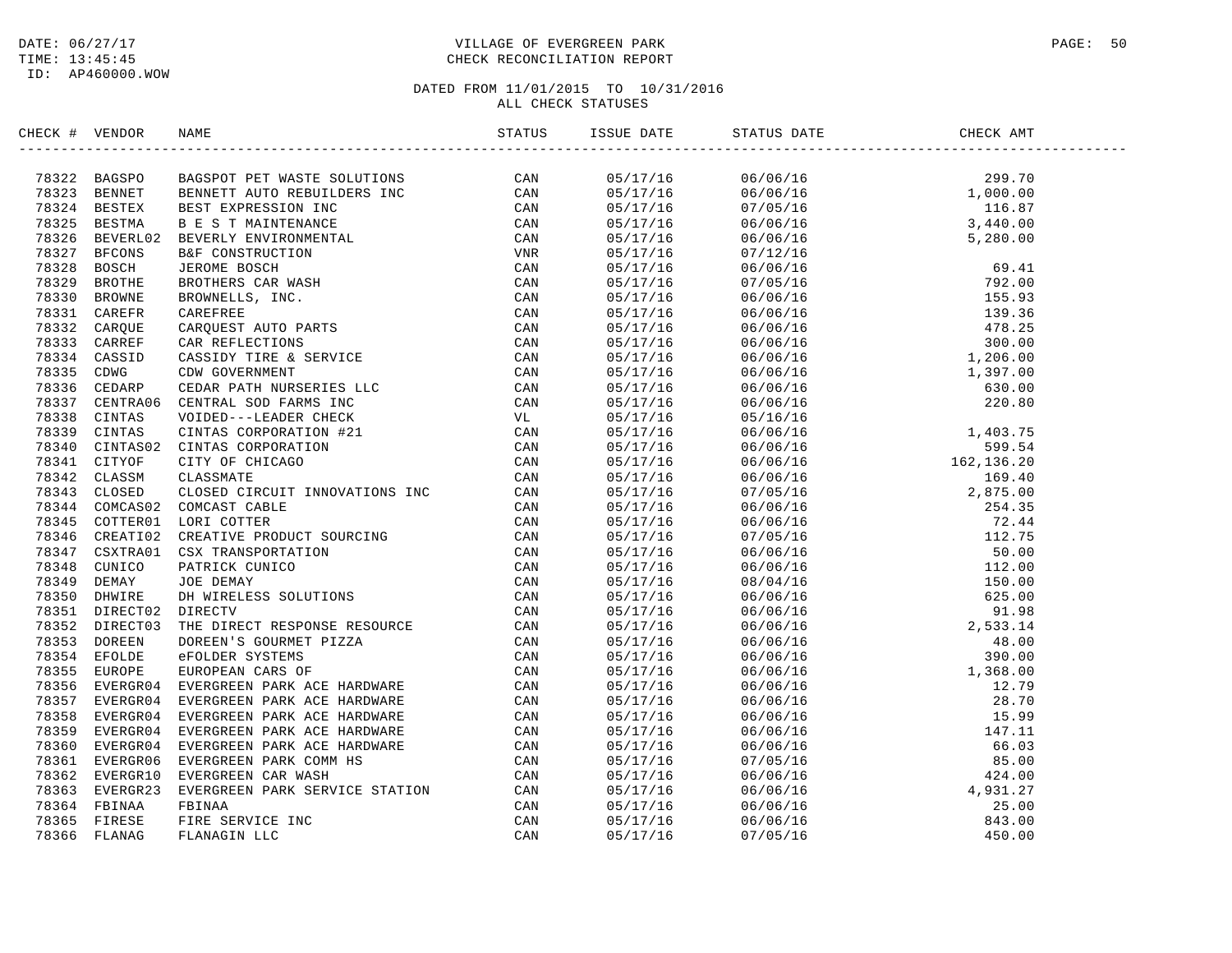# DATE:  $06/27/17$  PAGE: 51 TIME: 13:45:45 CHECK RECONCILIATION REPORT

| CHECK # VENDOR | NAME                                                                                                                                                                                                                                                                                                                                                                                                                 | ISSUE DATE | STATUS DATE CHE<br>------------------------------ | CHECK AMT |  |
|----------------|----------------------------------------------------------------------------------------------------------------------------------------------------------------------------------------------------------------------------------------------------------------------------------------------------------------------------------------------------------------------------------------------------------------------|------------|---------------------------------------------------|-----------|--|
|                | $\begin{tabular}{cccccccc} \textbf{CRE} & \textbf{WROB} & \textbf{MDRB} & \textbf{MDRB} & \textbf{MDRB} & \textbf{MDRB} & \textbf{MDRB} & \textbf{MDRB} & \textbf{MDRB} & \textbf{MDRB} & \textbf{MDRB} & \textbf{MDRB} & \textbf{MDRB} & \textbf{MDRB} & \textbf{MDRB} & \textbf{MDRB} & \textbf{MDRB} & \textbf{MDRB} & \textbf{MDRB} & \textbf{MDRB} & \textbf{MDRB} & \textbf{MDRB} & \textbf{MDRB} & \textbf{M$ |            |                                                   |           |  |
|                |                                                                                                                                                                                                                                                                                                                                                                                                                      |            |                                                   |           |  |
|                |                                                                                                                                                                                                                                                                                                                                                                                                                      |            |                                                   |           |  |
|                |                                                                                                                                                                                                                                                                                                                                                                                                                      |            |                                                   |           |  |
|                |                                                                                                                                                                                                                                                                                                                                                                                                                      |            |                                                   |           |  |
|                |                                                                                                                                                                                                                                                                                                                                                                                                                      |            |                                                   |           |  |
|                |                                                                                                                                                                                                                                                                                                                                                                                                                      |            |                                                   |           |  |
|                |                                                                                                                                                                                                                                                                                                                                                                                                                      |            |                                                   |           |  |
|                |                                                                                                                                                                                                                                                                                                                                                                                                                      |            |                                                   |           |  |
|                |                                                                                                                                                                                                                                                                                                                                                                                                                      |            |                                                   |           |  |
|                |                                                                                                                                                                                                                                                                                                                                                                                                                      |            |                                                   |           |  |
|                |                                                                                                                                                                                                                                                                                                                                                                                                                      |            |                                                   |           |  |
|                |                                                                                                                                                                                                                                                                                                                                                                                                                      |            |                                                   |           |  |
|                |                                                                                                                                                                                                                                                                                                                                                                                                                      |            |                                                   |           |  |
|                |                                                                                                                                                                                                                                                                                                                                                                                                                      |            |                                                   |           |  |
|                |                                                                                                                                                                                                                                                                                                                                                                                                                      |            |                                                   |           |  |
|                |                                                                                                                                                                                                                                                                                                                                                                                                                      |            |                                                   |           |  |
|                |                                                                                                                                                                                                                                                                                                                                                                                                                      |            |                                                   |           |  |
|                |                                                                                                                                                                                                                                                                                                                                                                                                                      |            |                                                   |           |  |
|                |                                                                                                                                                                                                                                                                                                                                                                                                                      |            |                                                   |           |  |
|                |                                                                                                                                                                                                                                                                                                                                                                                                                      |            |                                                   |           |  |
|                |                                                                                                                                                                                                                                                                                                                                                                                                                      |            |                                                   |           |  |
|                |                                                                                                                                                                                                                                                                                                                                                                                                                      |            |                                                   |           |  |
|                |                                                                                                                                                                                                                                                                                                                                                                                                                      |            |                                                   |           |  |
|                |                                                                                                                                                                                                                                                                                                                                                                                                                      |            |                                                   |           |  |
|                |                                                                                                                                                                                                                                                                                                                                                                                                                      |            |                                                   |           |  |
|                |                                                                                                                                                                                                                                                                                                                                                                                                                      |            |                                                   |           |  |
|                |                                                                                                                                                                                                                                                                                                                                                                                                                      |            |                                                   |           |  |
|                |                                                                                                                                                                                                                                                                                                                                                                                                                      |            |                                                   |           |  |
|                |                                                                                                                                                                                                                                                                                                                                                                                                                      |            |                                                   |           |  |
|                |                                                                                                                                                                                                                                                                                                                                                                                                                      |            |                                                   |           |  |
|                |                                                                                                                                                                                                                                                                                                                                                                                                                      |            |                                                   |           |  |
|                |                                                                                                                                                                                                                                                                                                                                                                                                                      |            |                                                   |           |  |
|                |                                                                                                                                                                                                                                                                                                                                                                                                                      |            |                                                   |           |  |
|                |                                                                                                                                                                                                                                                                                                                                                                                                                      |            |                                                   |           |  |
|                |                                                                                                                                                                                                                                                                                                                                                                                                                      |            |                                                   |           |  |
|                |                                                                                                                                                                                                                                                                                                                                                                                                                      |            |                                                   |           |  |
|                |                                                                                                                                                                                                                                                                                                                                                                                                                      |            |                                                   |           |  |
|                |                                                                                                                                                                                                                                                                                                                                                                                                                      |            |                                                   |           |  |
|                |                                                                                                                                                                                                                                                                                                                                                                                                                      |            |                                                   |           |  |
|                |                                                                                                                                                                                                                                                                                                                                                                                                                      |            |                                                   |           |  |
|                |                                                                                                                                                                                                                                                                                                                                                                                                                      |            |                                                   |           |  |
|                |                                                                                                                                                                                                                                                                                                                                                                                                                      |            |                                                   |           |  |
|                |                                                                                                                                                                                                                                                                                                                                                                                                                      |            |                                                   |           |  |
|                |                                                                                                                                                                                                                                                                                                                                                                                                                      |            |                                                   |           |  |
|                |                                                                                                                                                                                                                                                                                                                                                                                                                      |            |                                                   |           |  |
|                |                                                                                                                                                                                                                                                                                                                                                                                                                      |            |                                                   |           |  |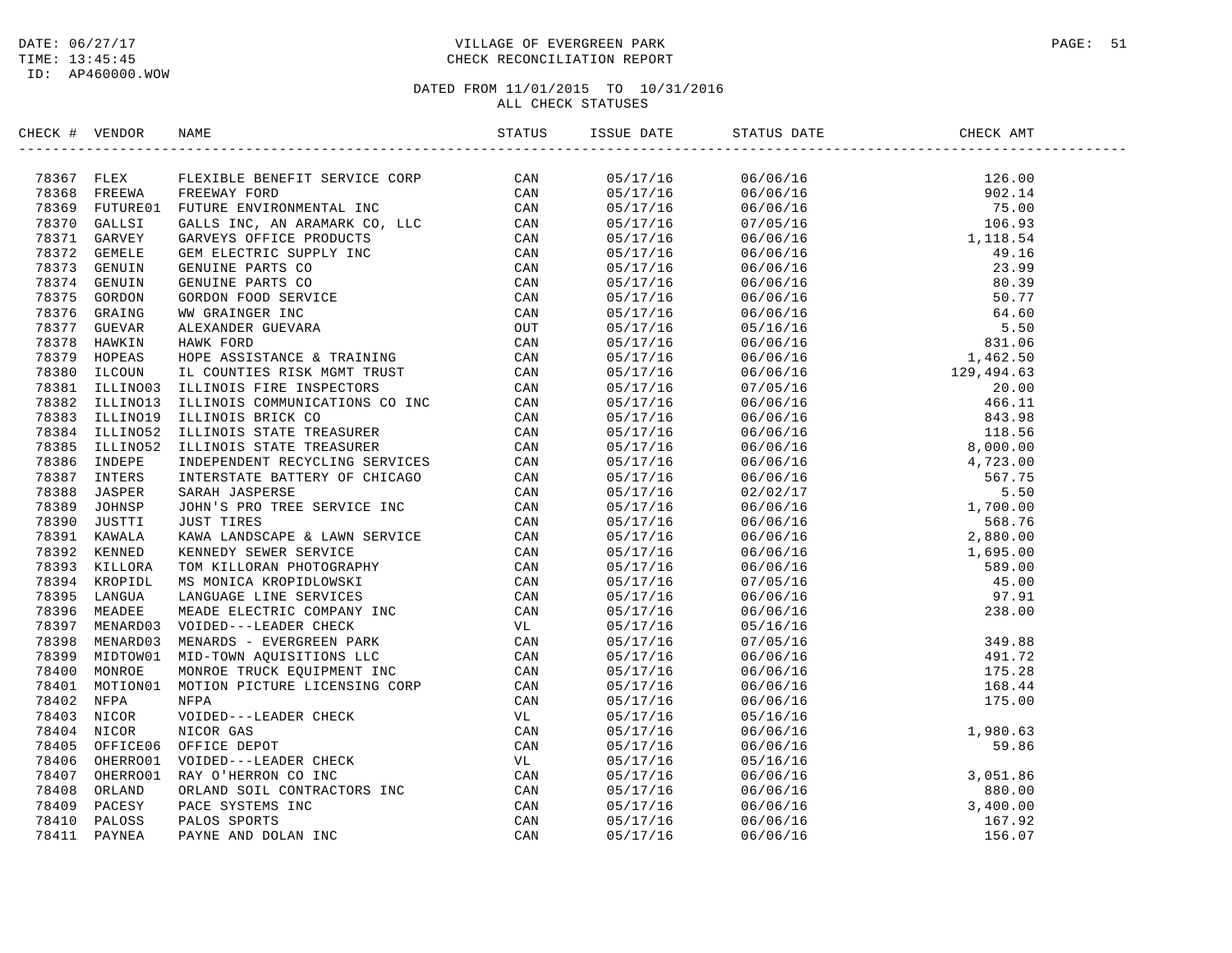# DATE:  $06/27/17$  PAGE: 52 TIME: 13:45:45 CHECK RECONCILIATION REPORT

| CHECK # VENDOR |  |  | ISSUE DATE STATUS DATE |  |
|----------------|--|--|------------------------|--|
|                |  |  |                        |  |
|                |  |  |                        |  |
|                |  |  |                        |  |
|                |  |  |                        |  |
|                |  |  |                        |  |
|                |  |  |                        |  |
|                |  |  |                        |  |
|                |  |  |                        |  |
|                |  |  |                        |  |
|                |  |  |                        |  |
|                |  |  |                        |  |
|                |  |  |                        |  |
|                |  |  |                        |  |
|                |  |  |                        |  |
|                |  |  |                        |  |
|                |  |  |                        |  |
|                |  |  |                        |  |
|                |  |  |                        |  |
|                |  |  |                        |  |
|                |  |  |                        |  |
|                |  |  |                        |  |
|                |  |  |                        |  |
|                |  |  |                        |  |
|                |  |  |                        |  |
|                |  |  |                        |  |
|                |  |  |                        |  |
|                |  |  |                        |  |
|                |  |  |                        |  |
|                |  |  |                        |  |
|                |  |  |                        |  |
|                |  |  |                        |  |
|                |  |  |                        |  |
|                |  |  |                        |  |
|                |  |  |                        |  |
|                |  |  |                        |  |
|                |  |  |                        |  |
|                |  |  |                        |  |
|                |  |  |                        |  |
|                |  |  |                        |  |
|                |  |  |                        |  |
|                |  |  |                        |  |
|                |  |  |                        |  |
|                |  |  |                        |  |
|                |  |  |                        |  |
|                |  |  |                        |  |
|                |  |  |                        |  |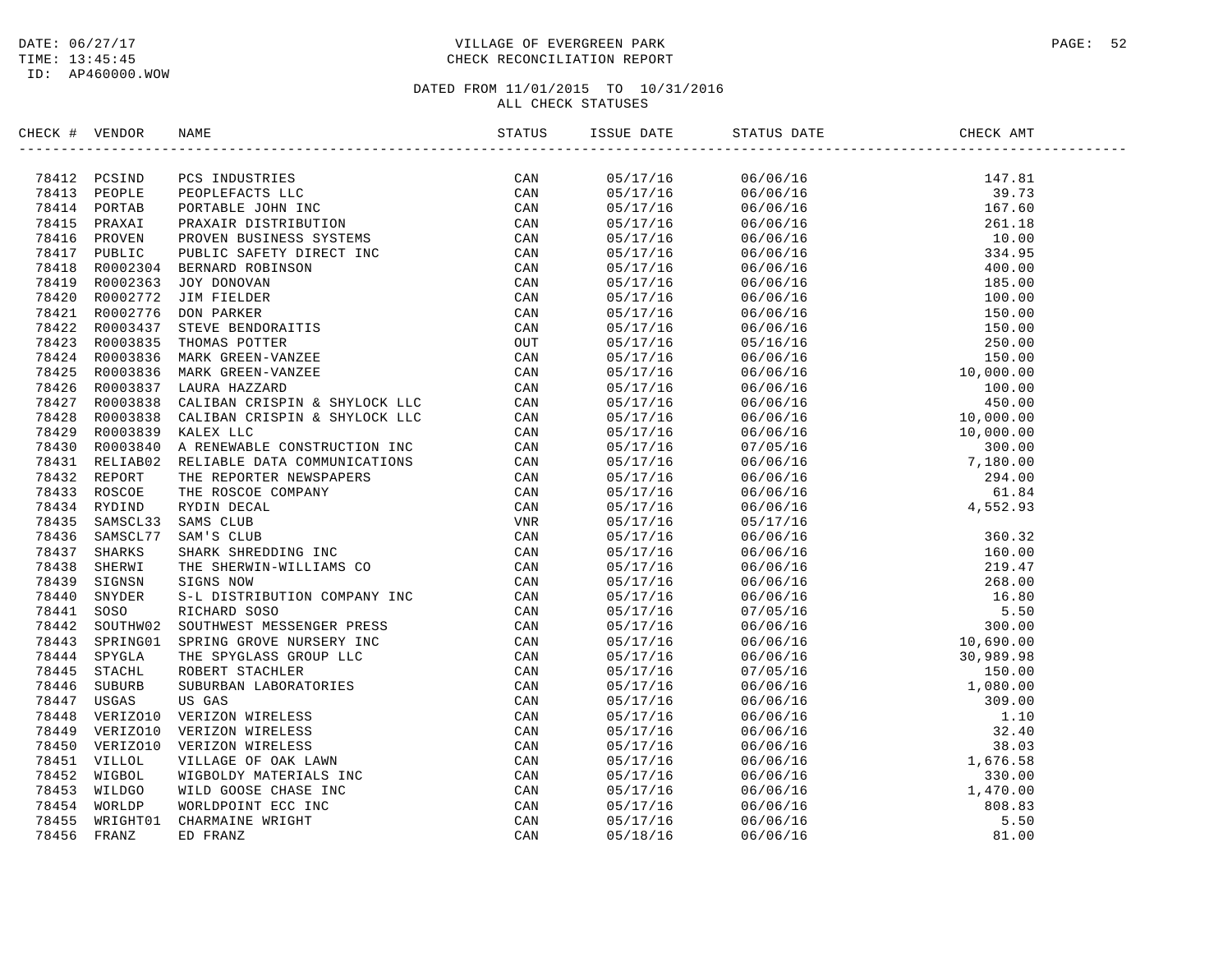# DATE:  $06/27/17$  PAGE: 53 TIME: 13:45:45 CHECK RECONCILIATION REPORT

| CHECK # VENDOR |                | NAME                                                                                                                                                                                                                                           | STATUS | ISSUE DATE | STATUS DATE | CHECK AMT |  |
|----------------|----------------|------------------------------------------------------------------------------------------------------------------------------------------------------------------------------------------------------------------------------------------------|--------|------------|-------------|-----------|--|
|                |                | 174457 PITNEY DIRIK BOWES INC. (CAN 179457 PITNEY 10003844 ANDINE FIRED TRASS ROODSALE AND CAN THE SEARCH TRANSPORTED THAN 1794460 ROODSALE CONNECT TRANSPORT CONNECT THE CAN TRANSPORT ON THE SEARCH TRANSPORT ON THE SCALE T                 |        | 05/18/16   |             |           |  |
|                |                |                                                                                                                                                                                                                                                |        | 05/18/16   |             |           |  |
|                |                |                                                                                                                                                                                                                                                |        | 05/18/16   |             |           |  |
|                |                |                                                                                                                                                                                                                                                |        | 05/18/16   |             |           |  |
|                |                |                                                                                                                                                                                                                                                |        | 05/18/16   |             |           |  |
|                |                |                                                                                                                                                                                                                                                |        | 05/18/16   |             |           |  |
|                |                |                                                                                                                                                                                                                                                |        | 05/18/16   |             |           |  |
|                |                |                                                                                                                                                                                                                                                |        | 05/18/16   |             |           |  |
|                |                |                                                                                                                                                                                                                                                |        | 05/18/16   |             |           |  |
|                |                |                                                                                                                                                                                                                                                |        | 05/19/16   |             |           |  |
|                |                |                                                                                                                                                                                                                                                |        | 05/19/16   |             |           |  |
|                |                |                                                                                                                                                                                                                                                |        | 05/20/16   |             |           |  |
|                |                |                                                                                                                                                                                                                                                |        | 05/20/16   |             |           |  |
|                |                |                                                                                                                                                                                                                                                |        | 05/23/16   |             |           |  |
|                |                |                                                                                                                                                                                                                                                |        | 05/23/16   |             |           |  |
|                |                |                                                                                                                                                                                                                                                |        | 05/23/16   |             |           |  |
|                |                |                                                                                                                                                                                                                                                |        | 05/23/16   |             |           |  |
|                |                |                                                                                                                                                                                                                                                |        | 05/23/16   |             |           |  |
|                |                |                                                                                                                                                                                                                                                |        | 05/27/16   |             |           |  |
|                |                |                                                                                                                                                                                                                                                |        | 05/27/16   |             |           |  |
|                |                |                                                                                                                                                                                                                                                |        | 05/27/16   |             |           |  |
|                |                |                                                                                                                                                                                                                                                |        | 05/27/16   |             |           |  |
|                |                |                                                                                                                                                                                                                                                |        | 05/27/16   |             |           |  |
|                |                |                                                                                                                                                                                                                                                |        | 05/27/16   |             |           |  |
|                |                |                                                                                                                                                                                                                                                |        | 05/27/16   |             |           |  |
|                |                |                                                                                                                                                                                                                                                |        | 05/27/16   |             |           |  |
|                |                |                                                                                                                                                                                                                                                |        | 05/27/16   |             |           |  |
|                |                |                                                                                                                                                                                                                                                |        | 05/31/16   |             |           |  |
|                |                |                                                                                                                                                                                                                                                |        |            |             |           |  |
|                |                |                                                                                                                                                                                                                                                |        | 05/31/16   |             |           |  |
|                |                |                                                                                                                                                                                                                                                |        | 06/02/16   |             |           |  |
|                |                |                                                                                                                                                                                                                                                |        | 06/02/16   |             |           |  |
|                |                |                                                                                                                                                                                                                                                |        | 06/02/16   |             |           |  |
|                |                |                                                                                                                                                                                                                                                |        | 06/02/16   |             |           |  |
|                | 78490 MUNICI01 |                                                                                                                                                                                                                                                |        | 06/02/16   |             |           |  |
|                | 78491 R0003850 |                                                                                                                                                                                                                                                |        | 06/02/16   |             |           |  |
|                | 78492 R0003851 |                                                                                                                                                                                                                                                |        | 06/02/16   |             |           |  |
|                | 78493 AFTERM   |                                                                                                                                                                                                                                                |        | 06/07/16   |             |           |  |
|                | 78494 AIRONE   |                                                                                                                                                                                                                                                |        | 06/07/16   |             |           |  |
|                | 78495 AJUNIF   |                                                                                                                                                                                                                                                |        | 06/07/16   |             |           |  |
|                | 78496 ALSIPL01 |                                                                                                                                                                                                                                                |        | 06/07/16   |             |           |  |
|                | 78497 AMERIC01 | MID-WEST TRUCKERS ASSOCIATION CAN<br>MUNICIPAL CLERKS OF SW SUBURBS CAN<br>MIGUELA ZIEBARTH CAN<br>MIGUELA ZIEBARTH CAN<br>AFTERMATH SPECIALISTS IN CAN<br>AFTERMATH SPECIALISTS IN CAN<br>AN UNIFORM<br>AJ UNIFORM<br>ALSIP LAWNMOWER INC CAN |        | 06/07/16   |             |           |  |
| 78498          | ANAGNO         |                                                                                                                                                                                                                                                |        | 06/07/16   |             |           |  |
| 78499          | ARCONC         |                                                                                                                                                                                                                                                |        | 06/07/16   |             |           |  |
| 78500          | ARIASC         |                                                                                                                                                                                                                                                |        | 06/07/16   |             |           |  |
| 78501          | ATLASB01       |                                                                                                                                                                                                                                                |        | 06/07/16   |             |           |  |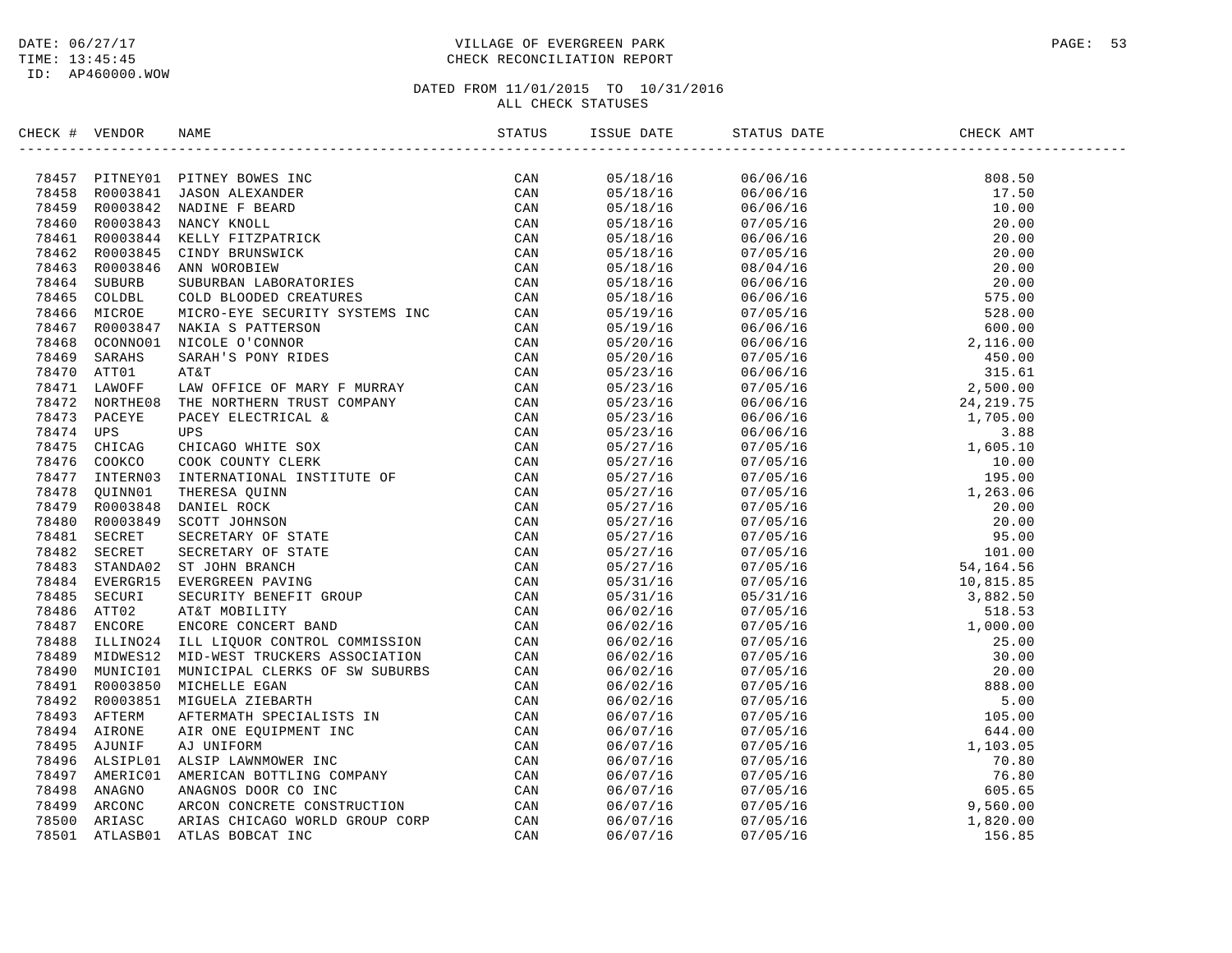# DATE:  $06/27/17$  PAGE: 54 TIME: 13:45:45 CHECK RECONCILIATION REPORT

| CHECK # VENDOR |                                                                                                                                                                                                                                             | ISSUE DATE           | STATUS DATE                                                                                                                                          | CHECK AMT |  |
|----------------|---------------------------------------------------------------------------------------------------------------------------------------------------------------------------------------------------------------------------------------------|----------------------|------------------------------------------------------------------------------------------------------------------------------------------------------|-----------|--|
|                | SERCE # VERDOR RANE 5 1974 1981 1982 1982<br>18812 ATTU 1 ATAT<br>18851 ATTU 1 ATAT<br>18851 ATTU 1 ATAT<br>18851 ATTU 1 ATAT<br>18856 ATTO4 ATET GLOBAL SERVICES, IRC. CAN<br>18856 ATTO4 ATET GLOBAL SERVICES, IRC. CAN<br>18850 ATTO4 AT |                      |                                                                                                                                                      |           |  |
|                |                                                                                                                                                                                                                                             |                      |                                                                                                                                                      |           |  |
|                |                                                                                                                                                                                                                                             |                      |                                                                                                                                                      |           |  |
|                |                                                                                                                                                                                                                                             |                      |                                                                                                                                                      |           |  |
|                |                                                                                                                                                                                                                                             |                      |                                                                                                                                                      |           |  |
|                |                                                                                                                                                                                                                                             |                      |                                                                                                                                                      |           |  |
|                |                                                                                                                                                                                                                                             |                      |                                                                                                                                                      |           |  |
|                |                                                                                                                                                                                                                                             |                      |                                                                                                                                                      |           |  |
|                |                                                                                                                                                                                                                                             |                      |                                                                                                                                                      |           |  |
|                |                                                                                                                                                                                                                                             |                      |                                                                                                                                                      |           |  |
|                |                                                                                                                                                                                                                                             |                      |                                                                                                                                                      |           |  |
|                |                                                                                                                                                                                                                                             |                      |                                                                                                                                                      |           |  |
|                |                                                                                                                                                                                                                                             |                      |                                                                                                                                                      |           |  |
|                |                                                                                                                                                                                                                                             |                      |                                                                                                                                                      |           |  |
|                |                                                                                                                                                                                                                                             |                      |                                                                                                                                                      |           |  |
|                |                                                                                                                                                                                                                                             |                      |                                                                                                                                                      |           |  |
|                |                                                                                                                                                                                                                                             |                      |                                                                                                                                                      |           |  |
|                |                                                                                                                                                                                                                                             |                      |                                                                                                                                                      |           |  |
|                |                                                                                                                                                                                                                                             |                      |                                                                                                                                                      |           |  |
|                |                                                                                                                                                                                                                                             | 06/07/16<br>06/07/16 | 06/06/16<br>06/06/16<br>07/05/16<br>07/05/16<br>07/05/16<br>07/05/16<br>07/05/16<br>07/05/16<br>089.90<br>06/06/16<br>06/06/16<br>06/06/16<br>089.90 |           |  |
|                |                                                                                                                                                                                                                                             |                      |                                                                                                                                                      |           |  |
|                |                                                                                                                                                                                                                                             | 06/07/16             |                                                                                                                                                      |           |  |
|                |                                                                                                                                                                                                                                             | 06/07/16<br>06/07/16 |                                                                                                                                                      |           |  |
|                |                                                                                                                                                                                                                                             |                      |                                                                                                                                                      |           |  |
|                |                                                                                                                                                                                                                                             | 06/07/16<br>06/07/16 |                                                                                                                                                      |           |  |
|                |                                                                                                                                                                                                                                             |                      |                                                                                                                                                      |           |  |
|                |                                                                                                                                                                                                                                             |                      |                                                                                                                                                      |           |  |
|                |                                                                                                                                                                                                                                             |                      |                                                                                                                                                      |           |  |
|                |                                                                                                                                                                                                                                             |                      |                                                                                                                                                      |           |  |
|                |                                                                                                                                                                                                                                             |                      |                                                                                                                                                      |           |  |
|                |                                                                                                                                                                                                                                             |                      |                                                                                                                                                      |           |  |
|                |                                                                                                                                                                                                                                             |                      |                                                                                                                                                      |           |  |
|                |                                                                                                                                                                                                                                             |                      |                                                                                                                                                      |           |  |
|                |                                                                                                                                                                                                                                             |                      |                                                                                                                                                      |           |  |
|                |                                                                                                                                                                                                                                             |                      |                                                                                                                                                      |           |  |
|                |                                                                                                                                                                                                                                             |                      |                                                                                                                                                      |           |  |
|                |                                                                                                                                                                                                                                             |                      |                                                                                                                                                      |           |  |
|                |                                                                                                                                                                                                                                             |                      |                                                                                                                                                      |           |  |
|                |                                                                                                                                                                                                                                             |                      |                                                                                                                                                      |           |  |
|                |                                                                                                                                                                                                                                             |                      |                                                                                                                                                      |           |  |
|                |                                                                                                                                                                                                                                             |                      |                                                                                                                                                      |           |  |
|                |                                                                                                                                                                                                                                             |                      |                                                                                                                                                      |           |  |
|                |                                                                                                                                                                                                                                             |                      |                                                                                                                                                      |           |  |
|                |                                                                                                                                                                                                                                             |                      |                                                                                                                                                      |           |  |
|                |                                                                                                                                                                                                                                             |                      |                                                                                                                                                      |           |  |
|                |                                                                                                                                                                                                                                             |                      |                                                                                                                                                      |           |  |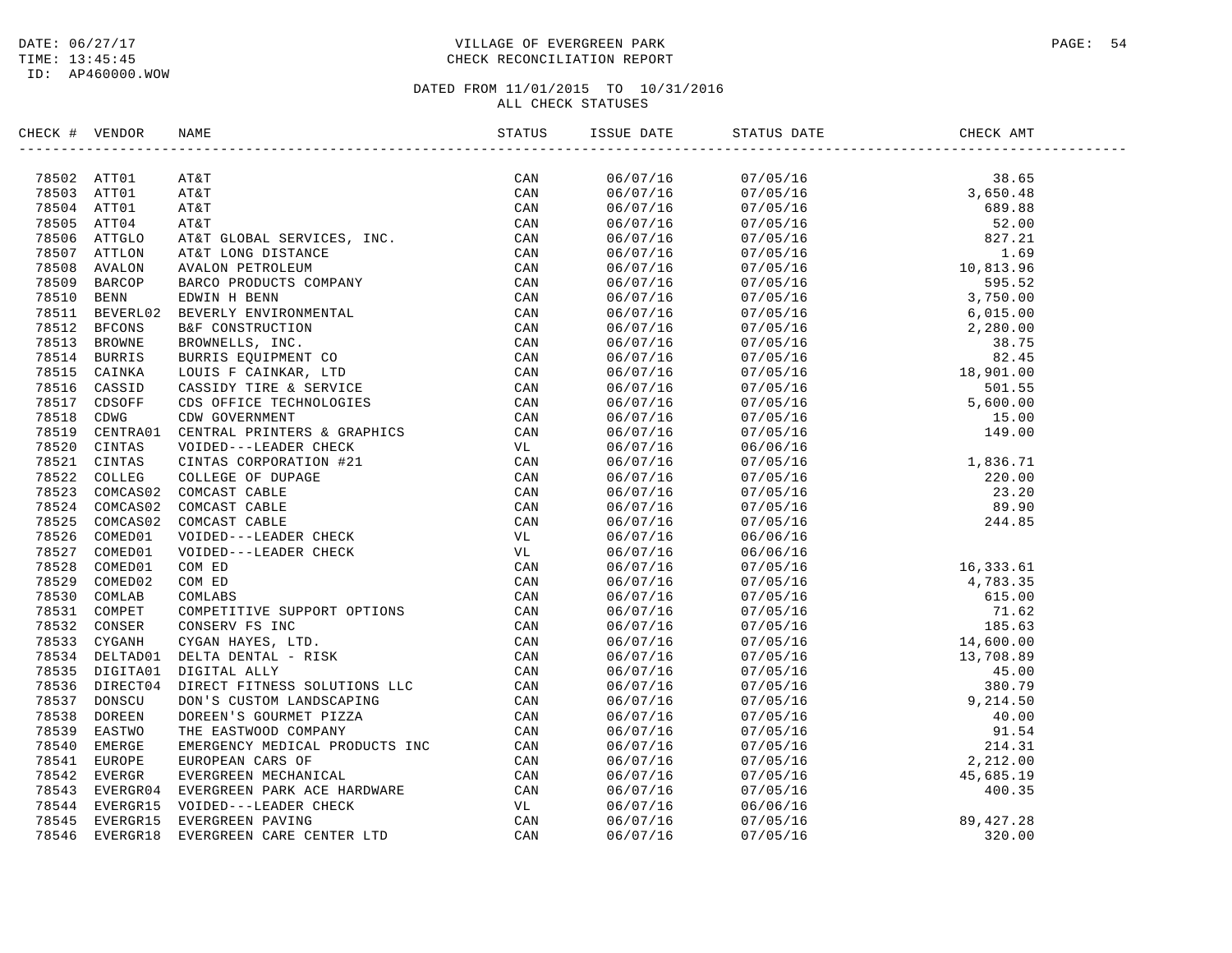# DATE:  $06/27/17$  PAGE: 55 TIME: 13:45:45 CHECK RECONCILIATION REPORT

| CHECK # VENDOR | NAME                                                                                                                                                                                                                          | ISSUE DATE | STATUS DATE | CHECK AMT                                                                                                                                                                                                                                                                                                                                                                                                          |  |
|----------------|-------------------------------------------------------------------------------------------------------------------------------------------------------------------------------------------------------------------------------|------------|-------------|--------------------------------------------------------------------------------------------------------------------------------------------------------------------------------------------------------------------------------------------------------------------------------------------------------------------------------------------------------------------------------------------------------------------|--|
|                | ERICA F VERDUCK RAWE CHANNEL (ESTE DETAIN AN AN SUPPLY INC. CAN ARREST INTERNATION CONTROLL IN THE CONTROLL IN THE CHANNEL CHANNEL CHANNEL CHANNEL CHANNEL CHANNEL CHANNEL CHANNEL CHANNEL CHANNEL CHANNEL CHANNEL CHANNEL CH | 06/07/16   |             | $\begin{tabular}{@{}c c c c c} \hline \multicolumn{4}{c}{\mbox{\small\bf 07/05/16}} & \multicolumn{4}{c}{\mbox{\small\bf 07/05/16}} & \multicolumn{4}{c}{\mbox{\small\bf 41.98}} & \multicolumn{4}{c}{\mbox{\small\bf 07/05/16}} & \multicolumn{4}{c}{\mbox{\small\bf 07/05/16}} & \multicolumn{4}{c}{\mbox{\small\bf 07/05/16}} & \multicolumn{4}{c}{\mbox{\small\bf 28.6.60}} & \multicolumn{4}{c}{\mbox{\small$ |  |
|                |                                                                                                                                                                                                                               | 06/07/16   |             |                                                                                                                                                                                                                                                                                                                                                                                                                    |  |
|                |                                                                                                                                                                                                                               | 06/07/16   |             |                                                                                                                                                                                                                                                                                                                                                                                                                    |  |
|                |                                                                                                                                                                                                                               | 06/07/16   |             |                                                                                                                                                                                                                                                                                                                                                                                                                    |  |
|                |                                                                                                                                                                                                                               | 06/07/16   |             |                                                                                                                                                                                                                                                                                                                                                                                                                    |  |
|                |                                                                                                                                                                                                                               | 06/07/16   |             |                                                                                                                                                                                                                                                                                                                                                                                                                    |  |
|                |                                                                                                                                                                                                                               | 06/07/16   |             |                                                                                                                                                                                                                                                                                                                                                                                                                    |  |
|                |                                                                                                                                                                                                                               | 06/07/16   |             |                                                                                                                                                                                                                                                                                                                                                                                                                    |  |
|                |                                                                                                                                                                                                                               | 06/07/16   |             |                                                                                                                                                                                                                                                                                                                                                                                                                    |  |
|                |                                                                                                                                                                                                                               | 06/07/16   |             |                                                                                                                                                                                                                                                                                                                                                                                                                    |  |
|                |                                                                                                                                                                                                                               | 06/07/16   |             |                                                                                                                                                                                                                                                                                                                                                                                                                    |  |
|                |                                                                                                                                                                                                                               | 06/07/16   |             |                                                                                                                                                                                                                                                                                                                                                                                                                    |  |
|                |                                                                                                                                                                                                                               | 06/07/16   |             |                                                                                                                                                                                                                                                                                                                                                                                                                    |  |
|                |                                                                                                                                                                                                                               | 06/07/16   |             |                                                                                                                                                                                                                                                                                                                                                                                                                    |  |
|                |                                                                                                                                                                                                                               | 06/07/16   |             |                                                                                                                                                                                                                                                                                                                                                                                                                    |  |
|                |                                                                                                                                                                                                                               | 06/07/16   |             |                                                                                                                                                                                                                                                                                                                                                                                                                    |  |
|                |                                                                                                                                                                                                                               | 06/07/16   |             |                                                                                                                                                                                                                                                                                                                                                                                                                    |  |
|                |                                                                                                                                                                                                                               | 06/07/16   |             |                                                                                                                                                                                                                                                                                                                                                                                                                    |  |
|                |                                                                                                                                                                                                                               | 06/07/16   |             |                                                                                                                                                                                                                                                                                                                                                                                                                    |  |
|                |                                                                                                                                                                                                                               | 06/07/16   |             |                                                                                                                                                                                                                                                                                                                                                                                                                    |  |
|                |                                                                                                                                                                                                                               | 06/07/16   |             |                                                                                                                                                                                                                                                                                                                                                                                                                    |  |
|                |                                                                                                                                                                                                                               | 06/07/16   |             |                                                                                                                                                                                                                                                                                                                                                                                                                    |  |
|                |                                                                                                                                                                                                                               | 06/07/16   |             |                                                                                                                                                                                                                                                                                                                                                                                                                    |  |
|                |                                                                                                                                                                                                                               | 06/07/16   |             |                                                                                                                                                                                                                                                                                                                                                                                                                    |  |
|                |                                                                                                                                                                                                                               | 06/07/16   |             |                                                                                                                                                                                                                                                                                                                                                                                                                    |  |
|                |                                                                                                                                                                                                                               | 06/07/16   |             |                                                                                                                                                                                                                                                                                                                                                                                                                    |  |
|                |                                                                                                                                                                                                                               | 06/07/16   |             |                                                                                                                                                                                                                                                                                                                                                                                                                    |  |
|                |                                                                                                                                                                                                                               | 06/07/16   |             |                                                                                                                                                                                                                                                                                                                                                                                                                    |  |
|                |                                                                                                                                                                                                                               | 06/07/16   |             |                                                                                                                                                                                                                                                                                                                                                                                                                    |  |
|                |                                                                                                                                                                                                                               | 06/07/16   |             |                                                                                                                                                                                                                                                                                                                                                                                                                    |  |
|                |                                                                                                                                                                                                                               | 06/07/16   |             |                                                                                                                                                                                                                                                                                                                                                                                                                    |  |
|                |                                                                                                                                                                                                                               | 06/07/16   | 06/06/16    |                                                                                                                                                                                                                                                                                                                                                                                                                    |  |
|                |                                                                                                                                                                                                                               | 06/07/16   | 06/06/16    |                                                                                                                                                                                                                                                                                                                                                                                                                    |  |
|                |                                                                                                                                                                                                                               | 06/07/16   | 06/06/16    |                                                                                                                                                                                                                                                                                                                                                                                                                    |  |
|                |                                                                                                                                                                                                                               | 06/07/16   | 06/06/16    |                                                                                                                                                                                                                                                                                                                                                                                                                    |  |
|                |                                                                                                                                                                                                                               | 06/07/16   |             | 06/09/16<br>07/05/16<br>07/05/16<br>07/05/16<br>07/05/16<br>07/05/16<br>07/05/16<br>07/05/16<br>189.36<br>1,198.65<br>1,198.65                                                                                                                                                                                                                                                                                     |  |
|                |                                                                                                                                                                                                                               | 06/07/16   |             |                                                                                                                                                                                                                                                                                                                                                                                                                    |  |
|                |                                                                                                                                                                                                                               | 06/07/16   |             |                                                                                                                                                                                                                                                                                                                                                                                                                    |  |
|                |                                                                                                                                                                                                                               | 06/07/16   |             |                                                                                                                                                                                                                                                                                                                                                                                                                    |  |
|                |                                                                                                                                                                                                                               | 06/07/16   |             |                                                                                                                                                                                                                                                                                                                                                                                                                    |  |
|                |                                                                                                                                                                                                                               | 06/07/16   |             |                                                                                                                                                                                                                                                                                                                                                                                                                    |  |
|                |                                                                                                                                                                                                                               | 06/07/16   |             |                                                                                                                                                                                                                                                                                                                                                                                                                    |  |
|                |                                                                                                                                                                                                                               | 06/07/16   |             |                                                                                                                                                                                                                                                                                                                                                                                                                    |  |
|                |                                                                                                                                                                                                                               | 06/07/16   |             | 07/05/16<br>07/05/16<br>07/05/16<br>07/05/16<br>07/05/16<br>07/05/16<br>126.97                                                                                                                                                                                                                                                                                                                                     |  |
|                |                                                                                                                                                                                                                               | 06/07/16   | 06/06/16    |                                                                                                                                                                                                                                                                                                                                                                                                                    |  |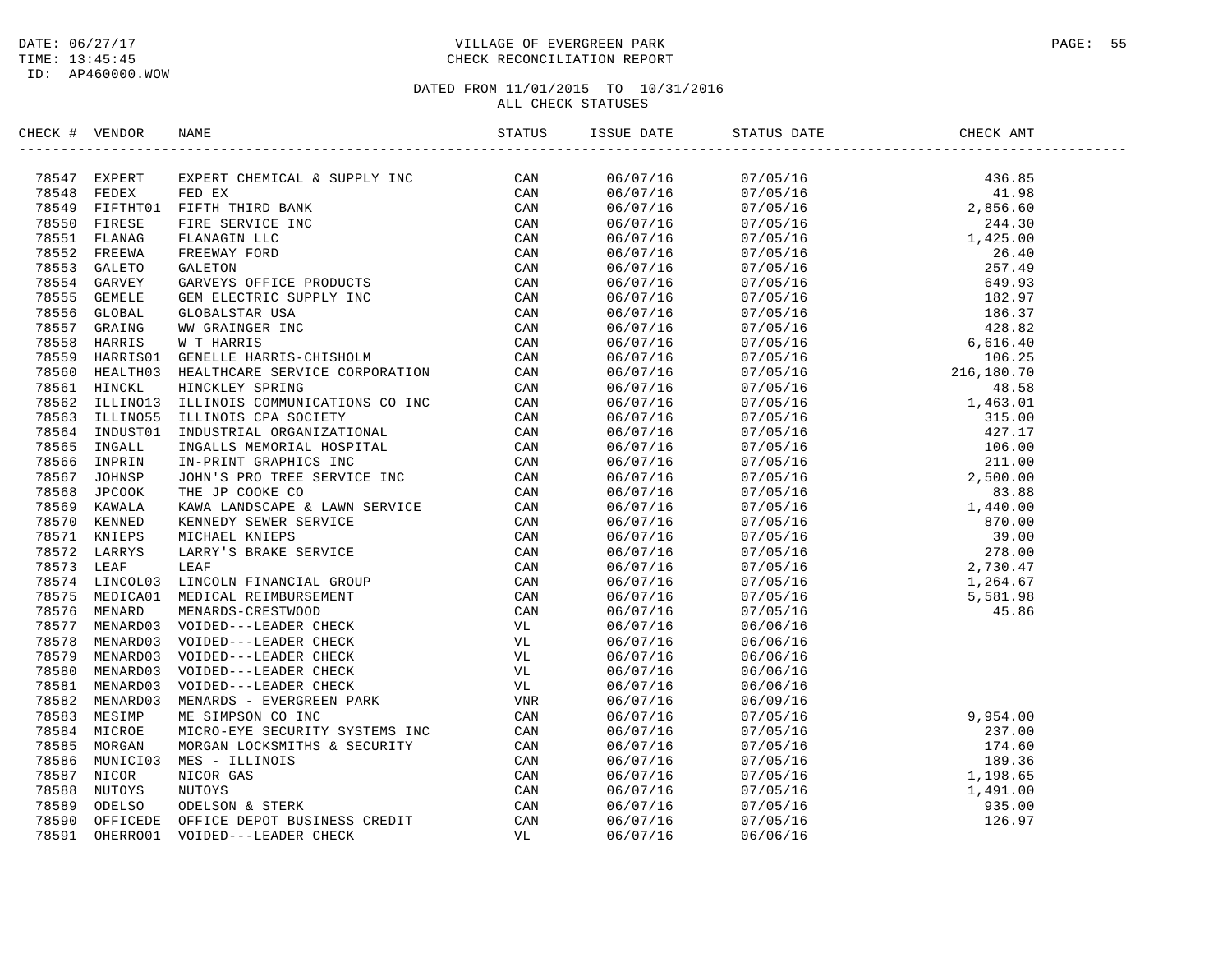# DATE:  $06/27/17$  PAGE: 56 TIME: 13:45:45 CHECK RECONCILIATION REPORT

| $\begin{tabular}{cccccccc} \textbf{M} & \textbf{M} & \textbf{M} & \textbf{M} & \textbf{M} & \textbf{M} & \textbf{M} & \textbf{M} & \textbf{M} & \textbf{M} & \textbf{M} & \textbf{M} & \textbf{M} & \textbf{M} & \textbf{M} & \textbf{M} & \textbf{M} & \textbf{M} & \textbf{M} & \textbf{M} & \textbf{M} & \textbf{M} & \textbf{M} & \textbf{M} & \textbf{M} & \textbf{M} & \textbf{M} & \textbf{M} & \textbf{M} & \textbf{M} & \$<br>06/07/16<br>$\begin{tabular}{cccccc} 07/05/16 & 1,682.60 \\ 07/05/16 & 450.00 \\ 07/05/16 & 450.00 \\ 07/05/16 & 799.44 \\ 07/05/16 & 799.44 \\ 07/05/16 & 799.44 \\ 07/05/16 & 730.00 \\ 07/05/16 & 730.00 \\ 07/05/16 & 2,278.68 \\ 07/05/16 & 2,148.00 \\ 07/05/16 & 2,278.68 \\ 07/0$<br>06/07/16<br>06/07/16<br>06/07/16<br>06/07/16<br>06/07/16<br>06/07/16<br>06/07/16<br>06/07/16<br>06/07/16<br>06/07/16<br>06/07/16<br>06/07/16<br>06/07/16<br>06/07/16<br>06/07/16<br>06/07/16<br>06/07/16<br>06/07/16<br>06/07/16<br>06/07/16<br>06/07/16<br>06/07/16<br>06/07/16<br>06/07/16<br>06/07/16<br>06/07/16<br>06/07/16<br>06/07/16<br>06/07/16<br>06/09/16<br>$\begin{array}{r} 553.10 \\ 150.00 \\ 266.90 \\ 64.00 \\ 301.64 \\ 198.16 \\ 702.50 \\ 377.16 \\ 151.20 \\ 10.00 \\ 140.00 \\ 1,534.61 \\ 1,485.00 \\ 790.00 \\ 53.71 \end{array}$<br>06/07/16<br>07/05/16<br>06/07/16<br>07/05/16<br>06/07/16<br>07/05/16<br>06/07/16<br>07/05/16<br>06/07/16<br>07/05/16<br>06/07/16<br>07/05/16<br>06/07/16<br>07/05/16 | CHECK # VENDOR | NAME | ISSUE DATE | STATUS DATE | CHECK AMT |
|------------------------------------------------------------------------------------------------------------------------------------------------------------------------------------------------------------------------------------------------------------------------------------------------------------------------------------------------------------------------------------------------------------------------------------------------------------------------------------------------------------------------------------------------------------------------------------------------------------------------------------------------------------------------------------------------------------------------------------------------------------------------------------------------------------------------------------------------------------------------------------------------------------------------------------------------------------------------------------------------------------------------------------------------------------------------------------------------------------------------------------------------------------------------------------------------------------------------------------------------------------------------------------------------------------------------------------------------------------------------------------------------------------------------------------------------------------------------|----------------|------|------------|-------------|-----------|
|                                                                                                                                                                                                                                                                                                                                                                                                                                                                                                                                                                                                                                                                                                                                                                                                                                                                                                                                                                                                                                                                                                                                                                                                                                                                                                                                                                                                                                                                        |                |      |            |             |           |
|                                                                                                                                                                                                                                                                                                                                                                                                                                                                                                                                                                                                                                                                                                                                                                                                                                                                                                                                                                                                                                                                                                                                                                                                                                                                                                                                                                                                                                                                        |                |      |            |             |           |
|                                                                                                                                                                                                                                                                                                                                                                                                                                                                                                                                                                                                                                                                                                                                                                                                                                                                                                                                                                                                                                                                                                                                                                                                                                                                                                                                                                                                                                                                        |                |      |            |             |           |
|                                                                                                                                                                                                                                                                                                                                                                                                                                                                                                                                                                                                                                                                                                                                                                                                                                                                                                                                                                                                                                                                                                                                                                                                                                                                                                                                                                                                                                                                        |                |      |            |             |           |
|                                                                                                                                                                                                                                                                                                                                                                                                                                                                                                                                                                                                                                                                                                                                                                                                                                                                                                                                                                                                                                                                                                                                                                                                                                                                                                                                                                                                                                                                        |                |      |            |             |           |
|                                                                                                                                                                                                                                                                                                                                                                                                                                                                                                                                                                                                                                                                                                                                                                                                                                                                                                                                                                                                                                                                                                                                                                                                                                                                                                                                                                                                                                                                        |                |      |            |             |           |
|                                                                                                                                                                                                                                                                                                                                                                                                                                                                                                                                                                                                                                                                                                                                                                                                                                                                                                                                                                                                                                                                                                                                                                                                                                                                                                                                                                                                                                                                        |                |      |            |             |           |
|                                                                                                                                                                                                                                                                                                                                                                                                                                                                                                                                                                                                                                                                                                                                                                                                                                                                                                                                                                                                                                                                                                                                                                                                                                                                                                                                                                                                                                                                        |                |      |            |             |           |
|                                                                                                                                                                                                                                                                                                                                                                                                                                                                                                                                                                                                                                                                                                                                                                                                                                                                                                                                                                                                                                                                                                                                                                                                                                                                                                                                                                                                                                                                        |                |      |            |             |           |
|                                                                                                                                                                                                                                                                                                                                                                                                                                                                                                                                                                                                                                                                                                                                                                                                                                                                                                                                                                                                                                                                                                                                                                                                                                                                                                                                                                                                                                                                        |                |      |            |             |           |
|                                                                                                                                                                                                                                                                                                                                                                                                                                                                                                                                                                                                                                                                                                                                                                                                                                                                                                                                                                                                                                                                                                                                                                                                                                                                                                                                                                                                                                                                        |                |      |            |             |           |
|                                                                                                                                                                                                                                                                                                                                                                                                                                                                                                                                                                                                                                                                                                                                                                                                                                                                                                                                                                                                                                                                                                                                                                                                                                                                                                                                                                                                                                                                        |                |      |            |             |           |
|                                                                                                                                                                                                                                                                                                                                                                                                                                                                                                                                                                                                                                                                                                                                                                                                                                                                                                                                                                                                                                                                                                                                                                                                                                                                                                                                                                                                                                                                        |                |      |            |             |           |
|                                                                                                                                                                                                                                                                                                                                                                                                                                                                                                                                                                                                                                                                                                                                                                                                                                                                                                                                                                                                                                                                                                                                                                                                                                                                                                                                                                                                                                                                        |                |      |            |             |           |
|                                                                                                                                                                                                                                                                                                                                                                                                                                                                                                                                                                                                                                                                                                                                                                                                                                                                                                                                                                                                                                                                                                                                                                                                                                                                                                                                                                                                                                                                        |                |      |            |             |           |
|                                                                                                                                                                                                                                                                                                                                                                                                                                                                                                                                                                                                                                                                                                                                                                                                                                                                                                                                                                                                                                                                                                                                                                                                                                                                                                                                                                                                                                                                        |                |      |            |             |           |
|                                                                                                                                                                                                                                                                                                                                                                                                                                                                                                                                                                                                                                                                                                                                                                                                                                                                                                                                                                                                                                                                                                                                                                                                                                                                                                                                                                                                                                                                        |                |      |            |             |           |
|                                                                                                                                                                                                                                                                                                                                                                                                                                                                                                                                                                                                                                                                                                                                                                                                                                                                                                                                                                                                                                                                                                                                                                                                                                                                                                                                                                                                                                                                        |                |      |            |             |           |
|                                                                                                                                                                                                                                                                                                                                                                                                                                                                                                                                                                                                                                                                                                                                                                                                                                                                                                                                                                                                                                                                                                                                                                                                                                                                                                                                                                                                                                                                        |                |      |            |             |           |
|                                                                                                                                                                                                                                                                                                                                                                                                                                                                                                                                                                                                                                                                                                                                                                                                                                                                                                                                                                                                                                                                                                                                                                                                                                                                                                                                                                                                                                                                        |                |      |            |             |           |
|                                                                                                                                                                                                                                                                                                                                                                                                                                                                                                                                                                                                                                                                                                                                                                                                                                                                                                                                                                                                                                                                                                                                                                                                                                                                                                                                                                                                                                                                        |                |      |            |             |           |
|                                                                                                                                                                                                                                                                                                                                                                                                                                                                                                                                                                                                                                                                                                                                                                                                                                                                                                                                                                                                                                                                                                                                                                                                                                                                                                                                                                                                                                                                        |                |      |            |             |           |
|                                                                                                                                                                                                                                                                                                                                                                                                                                                                                                                                                                                                                                                                                                                                                                                                                                                                                                                                                                                                                                                                                                                                                                                                                                                                                                                                                                                                                                                                        |                |      |            |             |           |
|                                                                                                                                                                                                                                                                                                                                                                                                                                                                                                                                                                                                                                                                                                                                                                                                                                                                                                                                                                                                                                                                                                                                                                                                                                                                                                                                                                                                                                                                        |                |      |            |             |           |
|                                                                                                                                                                                                                                                                                                                                                                                                                                                                                                                                                                                                                                                                                                                                                                                                                                                                                                                                                                                                                                                                                                                                                                                                                                                                                                                                                                                                                                                                        |                |      |            |             |           |
|                                                                                                                                                                                                                                                                                                                                                                                                                                                                                                                                                                                                                                                                                                                                                                                                                                                                                                                                                                                                                                                                                                                                                                                                                                                                                                                                                                                                                                                                        |                |      |            |             |           |
|                                                                                                                                                                                                                                                                                                                                                                                                                                                                                                                                                                                                                                                                                                                                                                                                                                                                                                                                                                                                                                                                                                                                                                                                                                                                                                                                                                                                                                                                        |                |      |            |             |           |
|                                                                                                                                                                                                                                                                                                                                                                                                                                                                                                                                                                                                                                                                                                                                                                                                                                                                                                                                                                                                                                                                                                                                                                                                                                                                                                                                                                                                                                                                        |                |      |            |             |           |
|                                                                                                                                                                                                                                                                                                                                                                                                                                                                                                                                                                                                                                                                                                                                                                                                                                                                                                                                                                                                                                                                                                                                                                                                                                                                                                                                                                                                                                                                        |                |      |            |             |           |
|                                                                                                                                                                                                                                                                                                                                                                                                                                                                                                                                                                                                                                                                                                                                                                                                                                                                                                                                                                                                                                                                                                                                                                                                                                                                                                                                                                                                                                                                        |                |      |            |             |           |
|                                                                                                                                                                                                                                                                                                                                                                                                                                                                                                                                                                                                                                                                                                                                                                                                                                                                                                                                                                                                                                                                                                                                                                                                                                                                                                                                                                                                                                                                        |                |      |            |             |           |
|                                                                                                                                                                                                                                                                                                                                                                                                                                                                                                                                                                                                                                                                                                                                                                                                                                                                                                                                                                                                                                                                                                                                                                                                                                                                                                                                                                                                                                                                        |                |      |            |             |           |
|                                                                                                                                                                                                                                                                                                                                                                                                                                                                                                                                                                                                                                                                                                                                                                                                                                                                                                                                                                                                                                                                                                                                                                                                                                                                                                                                                                                                                                                                        |                |      |            |             |           |
|                                                                                                                                                                                                                                                                                                                                                                                                                                                                                                                                                                                                                                                                                                                                                                                                                                                                                                                                                                                                                                                                                                                                                                                                                                                                                                                                                                                                                                                                        |                |      |            |             |           |
|                                                                                                                                                                                                                                                                                                                                                                                                                                                                                                                                                                                                                                                                                                                                                                                                                                                                                                                                                                                                                                                                                                                                                                                                                                                                                                                                                                                                                                                                        |                |      |            |             |           |
|                                                                                                                                                                                                                                                                                                                                                                                                                                                                                                                                                                                                                                                                                                                                                                                                                                                                                                                                                                                                                                                                                                                                                                                                                                                                                                                                                                                                                                                                        |                |      |            |             |           |
|                                                                                                                                                                                                                                                                                                                                                                                                                                                                                                                                                                                                                                                                                                                                                                                                                                                                                                                                                                                                                                                                                                                                                                                                                                                                                                                                                                                                                                                                        |                |      |            |             |           |
|                                                                                                                                                                                                                                                                                                                                                                                                                                                                                                                                                                                                                                                                                                                                                                                                                                                                                                                                                                                                                                                                                                                                                                                                                                                                                                                                                                                                                                                                        |                |      |            |             |           |
|                                                                                                                                                                                                                                                                                                                                                                                                                                                                                                                                                                                                                                                                                                                                                                                                                                                                                                                                                                                                                                                                                                                                                                                                                                                                                                                                                                                                                                                                        |                |      | 06/07/16   | 07/05/16    |           |
| 06/07/16<br>07/05/16                                                                                                                                                                                                                                                                                                                                                                                                                                                                                                                                                                                                                                                                                                                                                                                                                                                                                                                                                                                                                                                                                                                                                                                                                                                                                                                                                                                                                                                   |                |      |            |             |           |
| 06/07/16<br>07/05/16                                                                                                                                                                                                                                                                                                                                                                                                                                                                                                                                                                                                                                                                                                                                                                                                                                                                                                                                                                                                                                                                                                                                                                                                                                                                                                                                                                                                                                                   |                |      |            |             |           |
| 06/07/16<br>07/05/16                                                                                                                                                                                                                                                                                                                                                                                                                                                                                                                                                                                                                                                                                                                                                                                                                                                                                                                                                                                                                                                                                                                                                                                                                                                                                                                                                                                                                                                   |                |      |            |             |           |
| 06/07/16<br>07/05/16                                                                                                                                                                                                                                                                                                                                                                                                                                                                                                                                                                                                                                                                                                                                                                                                                                                                                                                                                                                                                                                                                                                                                                                                                                                                                                                                                                                                                                                   |                |      |            |             |           |
| 06/07/16<br>07/05/16                                                                                                                                                                                                                                                                                                                                                                                                                                                                                                                                                                                                                                                                                                                                                                                                                                                                                                                                                                                                                                                                                                                                                                                                                                                                                                                                                                                                                                                   |                |      |            |             |           |
| 06/07/16<br>07/05/16                                                                                                                                                                                                                                                                                                                                                                                                                                                                                                                                                                                                                                                                                                                                                                                                                                                                                                                                                                                                                                                                                                                                                                                                                                                                                                                                                                                                                                                   |                |      |            |             |           |
| 06/07/16<br>07/05/16                                                                                                                                                                                                                                                                                                                                                                                                                                                                                                                                                                                                                                                                                                                                                                                                                                                                                                                                                                                                                                                                                                                                                                                                                                                                                                                                                                                                                                                   |                |      |            |             |           |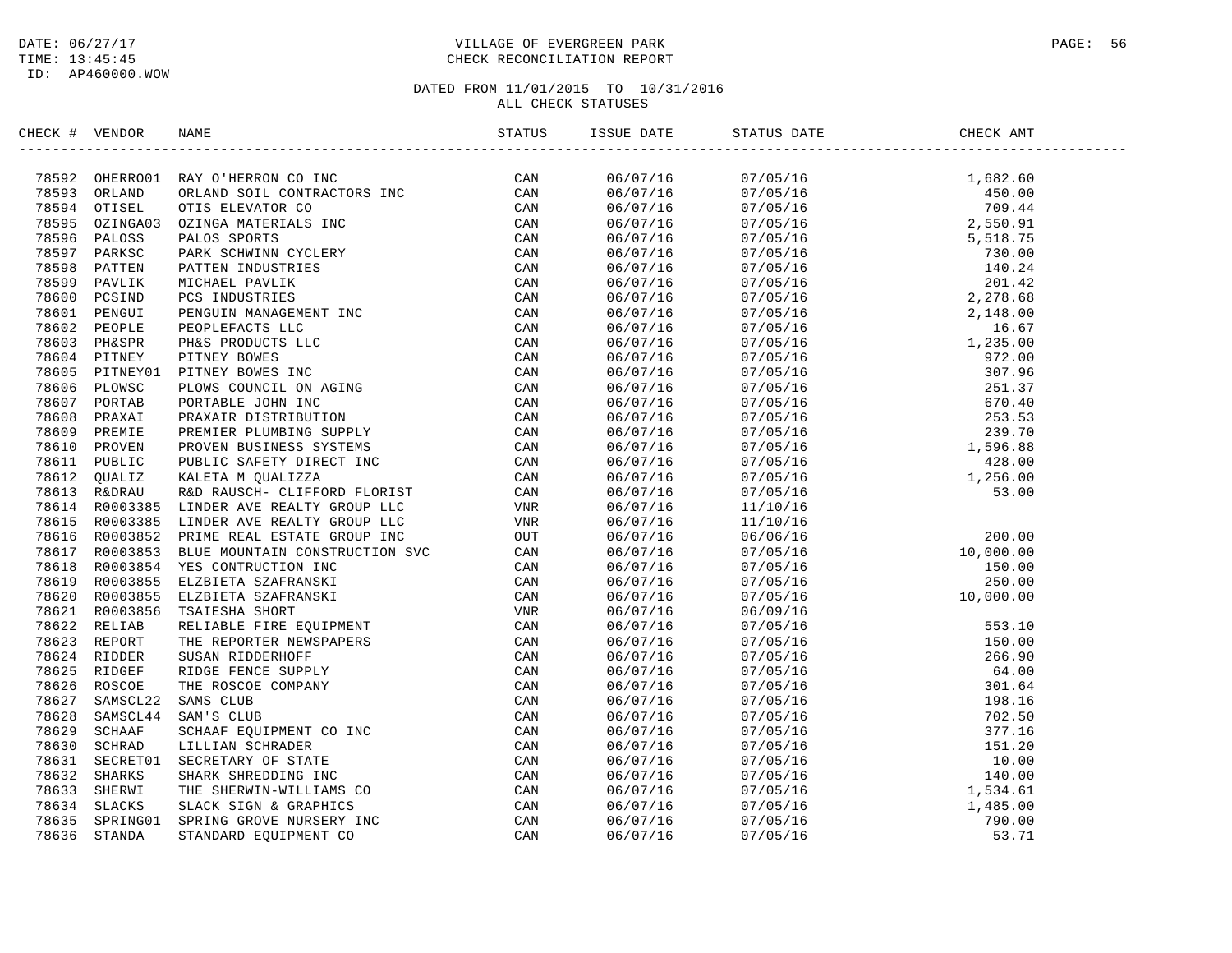# DATE:  $06/27/17$  PAGE: 57 TIME: 13:45:45 CHECK RECONCILIATION REPORT

|  | $\begin{tabular}{c c c} $VENDOS$ & $NAB1$ & $S17103$ & $S18109$ \\ $7$ & $SU10712$ & $SU107124M$ & $SU107124M$ & $S1814$ & $S1814$ \\ $9$ & $SU10712$ & $SU1813$ & $SU1813$ & $SU1812$ & $S1814$ \\ $10$ & $T1694689 & $T18204$ & $T1694780N$ & $U169488$ & $CAN$ \\ $10$ & $T1694689 & $T1694780N$ & $SU18$ |                      |  |  |
|--|--------------------------------------------------------------------------------------------------------------------------------------------------------------------------------------------------------------------------------------------------------------------------------------------------------------|----------------------|--|--|
|  |                                                                                                                                                                                                                                                                                                              | 06/07/16<br>06/07/16 |  |  |
|  |                                                                                                                                                                                                                                                                                                              |                      |  |  |
|  |                                                                                                                                                                                                                                                                                                              | 06/07/16             |  |  |
|  |                                                                                                                                                                                                                                                                                                              | 06/07/16             |  |  |
|  |                                                                                                                                                                                                                                                                                                              | 06/07/16             |  |  |
|  |                                                                                                                                                                                                                                                                                                              | 06/07/16             |  |  |
|  |                                                                                                                                                                                                                                                                                                              | 06/07/16<br>06/07/16 |  |  |
|  |                                                                                                                                                                                                                                                                                                              | 06/07/16             |  |  |
|  |                                                                                                                                                                                                                                                                                                              | 06/07/16             |  |  |
|  |                                                                                                                                                                                                                                                                                                              | 06/07/16             |  |  |
|  |                                                                                                                                                                                                                                                                                                              | 06/07/16             |  |  |
|  |                                                                                                                                                                                                                                                                                                              | 06/07/16             |  |  |
|  |                                                                                                                                                                                                                                                                                                              | 06/07/16             |  |  |
|  |                                                                                                                                                                                                                                                                                                              | 06/07/16             |  |  |
|  |                                                                                                                                                                                                                                                                                                              | 06/07/16             |  |  |
|  |                                                                                                                                                                                                                                                                                                              | 06/07/16             |  |  |
|  |                                                                                                                                                                                                                                                                                                              | 06/07/16             |  |  |
|  |                                                                                                                                                                                                                                                                                                              | 06/07/16             |  |  |
|  |                                                                                                                                                                                                                                                                                                              | 06/09/16             |  |  |
|  |                                                                                                                                                                                                                                                                                                              | 06/09/16             |  |  |
|  |                                                                                                                                                                                                                                                                                                              | 06/09/16             |  |  |
|  |                                                                                                                                                                                                                                                                                                              | 06/09/16             |  |  |
|  |                                                                                                                                                                                                                                                                                                              | 06/09/16             |  |  |
|  |                                                                                                                                                                                                                                                                                                              | 06/09/16             |  |  |
|  |                                                                                                                                                                                                                                                                                                              | 06/09/16             |  |  |
|  |                                                                                                                                                                                                                                                                                                              | 06/09/16             |  |  |
|  |                                                                                                                                                                                                                                                                                                              | 06/10/16             |  |  |
|  |                                                                                                                                                                                                                                                                                                              | 06/10/16             |  |  |
|  |                                                                                                                                                                                                                                                                                                              | 06/10/16             |  |  |
|  |                                                                                                                                                                                                                                                                                                              | 06/10/16             |  |  |
|  |                                                                                                                                                                                                                                                                                                              | 06/10/16             |  |  |
|  |                                                                                                                                                                                                                                                                                                              | 06/10/16             |  |  |
|  |                                                                                                                                                                                                                                                                                                              | 06/10/16             |  |  |
|  |                                                                                                                                                                                                                                                                                                              | 06/10/16             |  |  |
|  |                                                                                                                                                                                                                                                                                                              | 06/10/16             |  |  |
|  |                                                                                                                                                                                                                                                                                                              | 06/10/16             |  |  |
|  |                                                                                                                                                                                                                                                                                                              | 06/10/16             |  |  |
|  |                                                                                                                                                                                                                                                                                                              | 06/10/16             |  |  |
|  |                                                                                                                                                                                                                                                                                                              | 06/10/16             |  |  |
|  |                                                                                                                                                                                                                                                                                                              | 06/10/16             |  |  |
|  |                                                                                                                                                                                                                                                                                                              | 06/10/16             |  |  |
|  |                                                                                                                                                                                                                                                                                                              | 06/10/16             |  |  |
|  |                                                                                                                                                                                                                                                                                                              | 06/10/16             |  |  |
|  |                                                                                                                                                                                                                                                                                                              | 06/10/16             |  |  |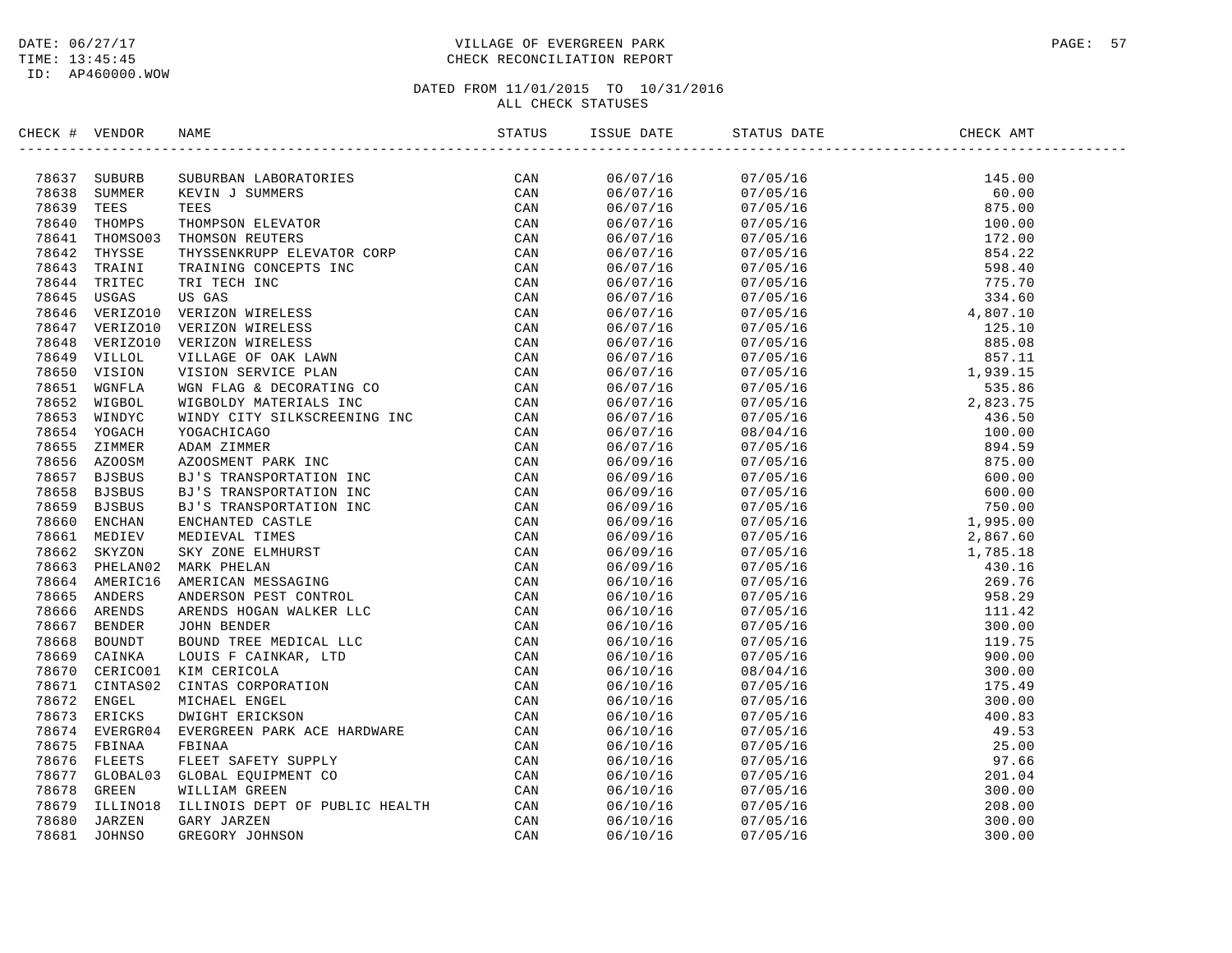# DATE:  $06/27/17$  PAGE: 58 TIME: 13:45:45 CHECK RECONCILIATION REPORT

| CHECK # VENDOR |                | NAME                                                                                                                                                                                                                                                                                                                                                         |     | ISSUE DATE           | STATUS DATE          | CHECK AMT                                        |
|----------------|----------------|--------------------------------------------------------------------------------------------------------------------------------------------------------------------------------------------------------------------------------------------------------------------------------------------------------------------------------------------------------------|-----|----------------------|----------------------|--------------------------------------------------|
|                | 78682 LAZINE   | DENNIS LAZINEK                                                                                                                                                                                                                                                                                                                                               | CAN | 06/10/16             | 08/04/16             | 300.00                                           |
|                | 78683 MARTIN   | MARTIN IMPLEMENT SALES INC<br>CHRIS MCCANN<br>MENARDS-CRESTWOOD<br>VOIDED---LEADER CHECK<br>VOIDED---LEADER CHECK<br>VOIDED---LEADER CHECK<br>VOIDED---LEADER CHECK<br>VOIDED---LEADER CHECK<br>VOIDED---LEADER CHECK<br>VOIDED----LEADER CHECK                                                                                                              | CAN | 06/10/16             | 07/05/16             | 125.15                                           |
|                |                | 78684 MCCANN03 CHRIS McCANN                                                                                                                                                                                                                                                                                                                                  | CAN | 06/10/16             | 07/05/16             | 300.00                                           |
| 78685          | MENARD         |                                                                                                                                                                                                                                                                                                                                                              | CAN | 06/10/16             | 07/05/16             | 113.60                                           |
|                | 78686 MENARD03 |                                                                                                                                                                                                                                                                                                                                                              | VL  | 06/10/16             | 06/09/16             |                                                  |
|                | 78687 MENARD03 |                                                                                                                                                                                                                                                                                                                                                              | VL  | 06/10/16             | 06/09/16             |                                                  |
| 78688          | MENARD03       |                                                                                                                                                                                                                                                                                                                                                              | VL  | 06/10/16             | 06/09/16             |                                                  |
| 78689          | MENARD03       |                                                                                                                                                                                                                                                                                                                                                              | VL  | 06/10/16             | 06/09/16             |                                                  |
| 78690          | MENARD03       |                                                                                                                                                                                                                                                                                                                                                              | VL  | 06/10/16             | 06/09/16             |                                                  |
|                | 78691 MENARD03 |                                                                                                                                                                                                                                                                                                                                                              | CAN | 06/10/16             | 07/05/16             | 4,896.93                                         |
| 78692          | PARKPR01       |                                                                                                                                                                                                                                                                                                                                                              | CAN | 06/10/16             | 07/05/16             | 240.00                                           |
|                | 78693 POSTMA   |                                                                                                                                                                                                                                                                                                                                                              | CAN | 06/10/16             | 07/05/16             | 1,214.44                                         |
|                |                | 78694 R0003846 ANN WOROBIEW                                                                                                                                                                                                                                                                                                                                  | CAN | 06/10/16             | 08/04/16             | 20.00                                            |
|                | 78695 R0003857 |                                                                                                                                                                                                                                                                                                                                                              | CAN | 06/10/16             | 08/04/16             | 20.00                                            |
|                |                | 78696 R0003858 DAVE MINDEMAN                                                                                                                                                                                                                                                                                                                                 | CAN | 06/10/16             | 07/05/16             | 20.00                                            |
|                | 78697 R0003859 |                                                                                                                                                                                                                                                                                                                                                              | CAN | 06/10/16             | 07/05/16             | 20.00                                            |
| 78698          |                | R0003860 JODI CLANCY                                                                                                                                                                                                                                                                                                                                         | CAN | 06/10/16             | 07/05/16             | 20.00                                            |
| 78699          | R0003861       |                                                                                                                                                                                                                                                                                                                                                              | CAN | 06/10/16             | 07/05/16             | 20.00                                            |
|                |                | 78700 R0003862 BRIAN CONOVER                                                                                                                                                                                                                                                                                                                                 | CAN | 06/10/16             | 07/05/16             | 20.00                                            |
|                |                | 78701 R0003863 ERIC GIBSON                                                                                                                                                                                                                                                                                                                                   | CAN | 06/10/16             | 07/05/16             | 368.10                                           |
| 78702 RICH     |                |                                                                                                                                                                                                                                                                                                                                                              | CAN | 06/10/16             | 07/05/16             | 300.00                                           |
| 78703          | SECRET         |                                                                                                                                                                                                                                                                                                                                                              | CAN | 06/10/16             | 08/04/16             | 101.00                                           |
|                |                | 78704 SECRET01 SECRETARY OF STATE                                                                                                                                                                                                                                                                                                                            | CAN | 06/10/16             | 07/05/16             | 80.00                                            |
| 78705          | SEIFRI         |                                                                                                                                                                                                                                                                                                                                                              | CAN | 06/10/16             | 07/05/16             | 300.00                                           |
| 78706          | SOUTHW05       |                                                                                                                                                                                                                                                                                                                                                              | CAN | 06/10/16             | 07/05/16             |                                                  |
| 78707          | SWITAL         |                                                                                                                                                                                                                                                                                                                                                              | CAN | 06/10/16             | 07/05/16             | $1,000.00$<br>$150.00$<br>$1,204.20$<br>$300.00$ |
| 78708          | VERIZO10       |                                                                                                                                                                                                                                                                                                                                                              | CAN | 06/10/16             | 07/05/16             |                                                  |
| 78709 VOS      |                |                                                                                                                                                                                                                                                                                                                                                              | CAN | 06/10/16             | 07/05/16             |                                                  |
| 78710          | WEST01         |                                                                                                                                                                                                                                                                                                                                                              | CAN | 06/10/16             | 07/05/16             | 262.83                                           |
|                | 78711 YEAMAN   |                                                                                                                                                                                                                                                                                                                                                              | CAN | 06/10/16             | 08/04/16             | 300.00                                           |
|                | 78712 YOUNGT   |                                                                                                                                                                                                                                                                                                                                                              | CAN | 06/10/16             | 10/05/16             | 300.00                                           |
| 78713          |                |                                                                                                                                                                                                                                                                                                                                                              | VS  | 06/14/16             | 06/14/16             |                                                  |
| 78714          |                |                                                                                                                                                                                                                                                                                                                                                              | VS  | 06/14/16             | 06/14/16             |                                                  |
| 78715          |                |                                                                                                                                                                                                                                                                                                                                                              | VS  | 06/14/16             | 06/14/16             |                                                  |
| 78716          |                |                                                                                                                                                                                                                                                                                                                                                              | VS  | 06/14/16             | 06/14/16             |                                                  |
| 78717          |                |                                                                                                                                                                                                                                                                                                                                                              | VS  | 06/14/16             | 06/14/16             |                                                  |
| 78718          |                |                                                                                                                                                                                                                                                                                                                                                              | VS  | 06/14/16             | 06/14/16             |                                                  |
|                | 78719 ECLIPS   |                                                                                                                                                                                                                                                                                                                                                              | CAN | 06/14/16             | 07/05/16             | 8,350.00                                         |
| 78720          | FIDELI         | VOIDED---LEADER CHECK<br>VOIDED---LEADER CHECK<br>VOIDED---LEADER CHECK<br>PORK PRIMARY CARE LTDC<br>PARK PRIMARY CARE LTD<br>POSTMASTER OF CHICAGO<br>ANN WOROBIEW<br>DOSTMASTER OF CHICAGO<br>ANN WOROBIEW<br>JEN DES NOALA<br>DAVE MINDEMAN<br>JEN DES NAME<br><br>ECLIPSE AWNING INC<br>FIDELITY NATIONAL TITLE CO LLC<br>TIDELITY NATIONAL TITLE CO LLC | CAN | 06/14/16             | 07/05/16             | 21,000.00                                        |
| 78721          | QUATTR         |                                                                                                                                                                                                                                                                                                                                                              | CAN |                      |                      | 500.00                                           |
|                | 78722 R0003864 | MS MARLENE FLOOD                                                                                                                                                                                                                                                                                                                                             | CAN | 06/14/16<br>06/14/16 | 08/04/16<br>07/05/16 | 350.00                                           |
| 78723          |                |                                                                                                                                                                                                                                                                                                                                                              |     |                      |                      |                                                  |
|                | SAMSCL11       | SAMS CLUB                                                                                                                                                                                                                                                                                                                                                    | CAN | 06/14/16             | 07/05/16             | 224.68<br>214.32                                 |
| 78724          | SAMSCL88       | SAM'S CLUB                                                                                                                                                                                                                                                                                                                                                   | CAN | 06/14/16             | 07/05/16             |                                                  |
| 78725          | R0003865       | BECCA ROBERTS                                                                                                                                                                                                                                                                                                                                                | CAN | 06/15/16             | 07/05/16             | 74.25                                            |
| 78726          | R0003866       | CAMERON MILLER                                                                                                                                                                                                                                                                                                                                               | CAN | 06/15/16             | 07/05/16             | 61.87                                            |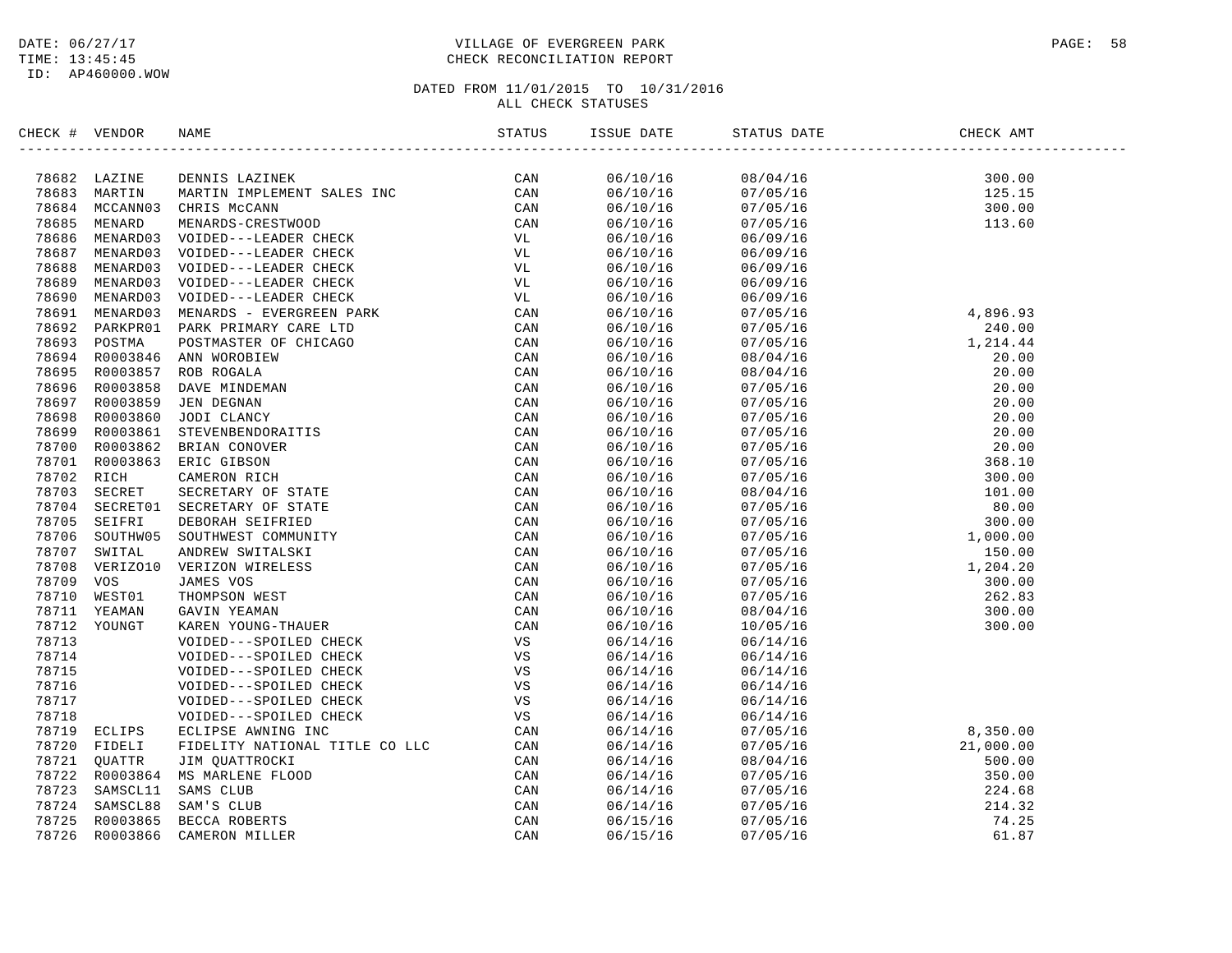# DATE:  $06/27/17$  PAGE: 59 TIME: 13:45:45 CHECK RECONCILIATION REPORT

| CHECK # VENDOR | NAME                                                                                                                                                                                                                                                                                                                                                              | STATUS | ISSUE DATE           | STATUS DATE | CHECK AMT                                                                                                    |  |
|----------------|-------------------------------------------------------------------------------------------------------------------------------------------------------------------------------------------------------------------------------------------------------------------------------------------------------------------------------------------------------------------|--------|----------------------|-------------|--------------------------------------------------------------------------------------------------------------|--|
|                | $\begin{tabular}{cccc} \textbf{3.0335} & \textbf{5.046} & \textbf{5.046} & \textbf{5.046} & \textbf{5.046} & \textbf{5.046} & \textbf{5.046} & \textbf{5.046} & \textbf{5.046} & \textbf{5.046} & \textbf{5.046} & \textbf{5.046} & \textbf{5.046} & \textbf{5.046} & \textbf{5.046} & \textbf{5.046} & \textbf{5.046} & \textbf{5.046} & \textbf{5.046} & \text$ |        | 06/15/16             |             |                                                                                                              |  |
|                |                                                                                                                                                                                                                                                                                                                                                                   |        | 06/15/16             |             |                                                                                                              |  |
|                |                                                                                                                                                                                                                                                                                                                                                                   |        | 06/15/16             |             |                                                                                                              |  |
|                |                                                                                                                                                                                                                                                                                                                                                                   |        | 06/15/16             |             |                                                                                                              |  |
|                |                                                                                                                                                                                                                                                                                                                                                                   |        | 06/15/16             |             |                                                                                                              |  |
|                |                                                                                                                                                                                                                                                                                                                                                                   |        | 06/15/16             |             |                                                                                                              |  |
|                |                                                                                                                                                                                                                                                                                                                                                                   |        | 06/15/16             |             |                                                                                                              |  |
|                |                                                                                                                                                                                                                                                                                                                                                                   |        | 06/15/16             |             |                                                                                                              |  |
|                |                                                                                                                                                                                                                                                                                                                                                                   |        | 06/15/16             |             |                                                                                                              |  |
|                |                                                                                                                                                                                                                                                                                                                                                                   |        | 06/21/16             |             |                                                                                                              |  |
|                |                                                                                                                                                                                                                                                                                                                                                                   |        | 06/21/16             |             |                                                                                                              |  |
|                |                                                                                                                                                                                                                                                                                                                                                                   |        | 06/21/16             |             |                                                                                                              |  |
|                |                                                                                                                                                                                                                                                                                                                                                                   |        | 06/21/16             |             |                                                                                                              |  |
|                |                                                                                                                                                                                                                                                                                                                                                                   |        | 06/21/16             |             |                                                                                                              |  |
|                |                                                                                                                                                                                                                                                                                                                                                                   |        | 06/21/16             |             |                                                                                                              |  |
|                |                                                                                                                                                                                                                                                                                                                                                                   |        | 06/21/16             |             |                                                                                                              |  |
|                |                                                                                                                                                                                                                                                                                                                                                                   |        | 06/21/16             |             |                                                                                                              |  |
|                |                                                                                                                                                                                                                                                                                                                                                                   |        | 06/21/16             |             |                                                                                                              |  |
|                |                                                                                                                                                                                                                                                                                                                                                                   |        | 06/21/16             |             |                                                                                                              |  |
|                |                                                                                                                                                                                                                                                                                                                                                                   |        |                      |             |                                                                                                              |  |
|                |                                                                                                                                                                                                                                                                                                                                                                   |        | 06/21/16<br>06/21/16 |             |                                                                                                              |  |
|                |                                                                                                                                                                                                                                                                                                                                                                   |        |                      |             |                                                                                                              |  |
|                |                                                                                                                                                                                                                                                                                                                                                                   |        | 06/21/16<br>06/21/16 |             |                                                                                                              |  |
|                |                                                                                                                                                                                                                                                                                                                                                                   |        |                      |             |                                                                                                              |  |
|                |                                                                                                                                                                                                                                                                                                                                                                   |        | 06/21/16             |             |                                                                                                              |  |
|                |                                                                                                                                                                                                                                                                                                                                                                   |        | 06/21/16             |             |                                                                                                              |  |
|                |                                                                                                                                                                                                                                                                                                                                                                   |        | 06/21/16             |             |                                                                                                              |  |
|                |                                                                                                                                                                                                                                                                                                                                                                   |        | 06/21/16             |             |                                                                                                              |  |
|                |                                                                                                                                                                                                                                                                                                                                                                   |        | 06/21/16             |             |                                                                                                              |  |
|                |                                                                                                                                                                                                                                                                                                                                                                   |        | 06/21/16             |             |                                                                                                              |  |
|                |                                                                                                                                                                                                                                                                                                                                                                   |        | 06/21/16             | 06/20/16    |                                                                                                              |  |
|                |                                                                                                                                                                                                                                                                                                                                                                   |        | 06/21/16             | 08/04/16    | $3,513.35$<br>$335.76$<br>$163.63$<br>$812.76$<br>$352.63$<br>$900.00$<br>$488.50$<br>$176.00$<br>$1,387.50$ |  |
|                |                                                                                                                                                                                                                                                                                                                                                                   |        | 06/21/16             | 07/05/16    |                                                                                                              |  |
|                |                                                                                                                                                                                                                                                                                                                                                                   |        | 06/21/16             | 07/05/16    |                                                                                                              |  |
|                |                                                                                                                                                                                                                                                                                                                                                                   |        | 06/21/16             | 08/04/16    |                                                                                                              |  |
|                |                                                                                                                                                                                                                                                                                                                                                                   |        | 06/21/16             | 07/05/16    |                                                                                                              |  |
|                |                                                                                                                                                                                                                                                                                                                                                                   |        | 06/21/16             | 07/05/16    |                                                                                                              |  |
|                |                                                                                                                                                                                                                                                                                                                                                                   |        | 06/21/16             | 07/05/16    |                                                                                                              |  |
|                |                                                                                                                                                                                                                                                                                                                                                                   |        | 06/21/16             | 07/05/16    |                                                                                                              |  |
|                |                                                                                                                                                                                                                                                                                                                                                                   |        | 06/21/16             | 08/04/16    |                                                                                                              |  |
|                |                                                                                                                                                                                                                                                                                                                                                                   |        | 06/21/16             | 06/27/16    |                                                                                                              |  |
|                |                                                                                                                                                                                                                                                                                                                                                                   |        | 06/21/16             | 06/20/16    | 1,952.85<br>897.31<br>173,030.84<br>268.14                                                                   |  |
|                |                                                                                                                                                                                                                                                                                                                                                                   |        | 06/21/16             | 07/05/16    |                                                                                                              |  |
|                |                                                                                                                                                                                                                                                                                                                                                                   |        | 06/21/16             | 07/05/16    |                                                                                                              |  |
|                |                                                                                                                                                                                                                                                                                                                                                                   |        | 06/21/16             | 07/05/16    |                                                                                                              |  |
|                |                                                                                                                                                                                                                                                                                                                                                                   |        | 06/21/16             | 07/05/16    |                                                                                                              |  |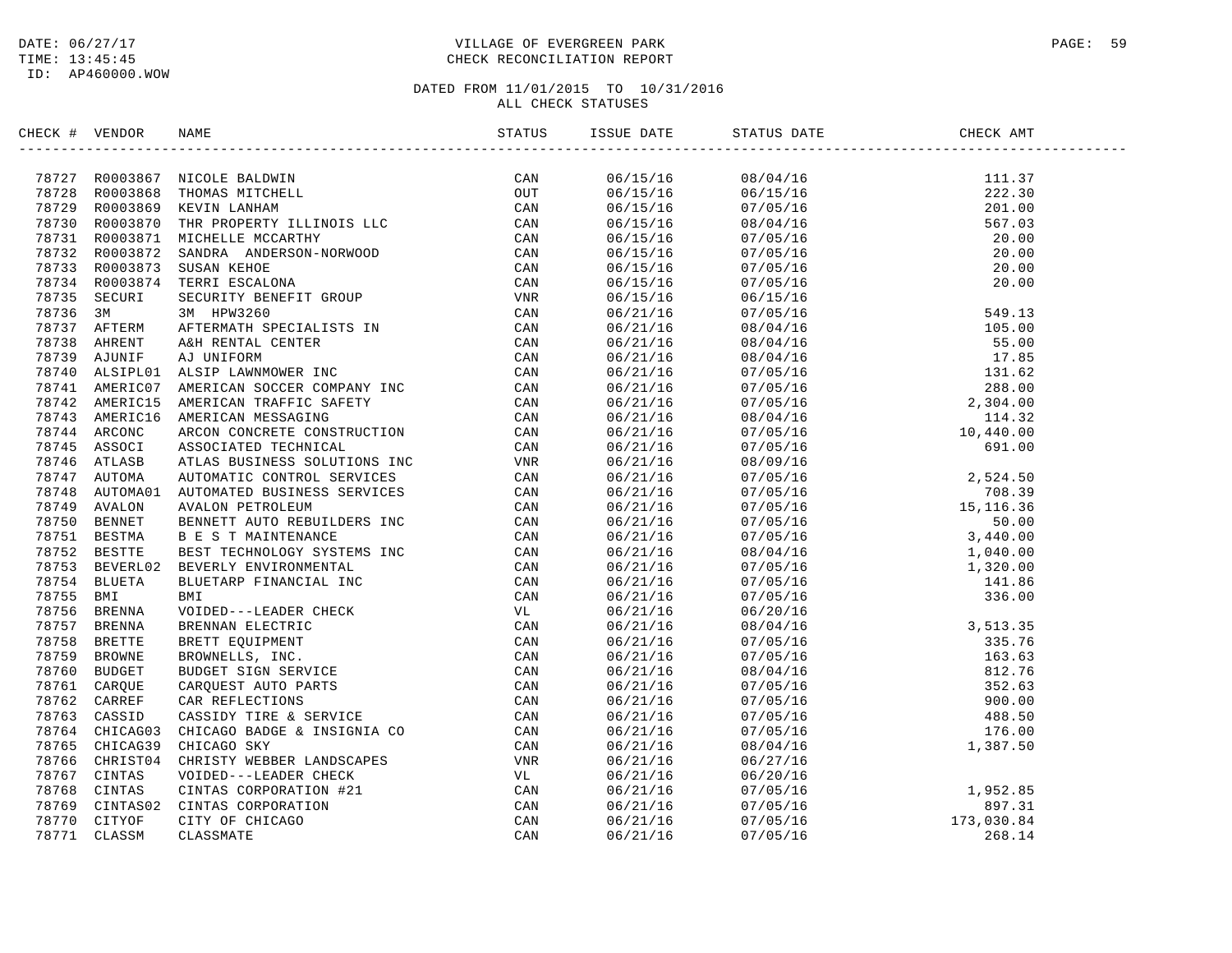# DATE:  $06/27/17$  PAGE: 60 TIME: 13:45:45 CHECK RECONCILIATION REPORT

| CHECK # VENDOR | NAME | ISSUE DATE | STATUS DATE | CHECK AMT |  |
|----------------|------|------------|-------------|-----------|--|
|                |      |            |             |           |  |
|                |      |            |             |           |  |
|                |      |            |             |           |  |
|                |      |            |             |           |  |
|                |      |            |             |           |  |
|                |      |            |             |           |  |
|                |      |            |             |           |  |
|                |      |            |             |           |  |
|                |      |            |             |           |  |
|                |      |            |             |           |  |
|                |      |            |             |           |  |
|                |      |            |             |           |  |
|                |      |            |             |           |  |
|                |      |            |             |           |  |
|                |      |            |             |           |  |
|                |      |            |             |           |  |
|                |      |            |             |           |  |
|                |      |            |             |           |  |
|                |      |            |             |           |  |
|                |      |            |             |           |  |
|                |      |            |             |           |  |
|                |      |            |             |           |  |
|                |      |            |             |           |  |
|                |      |            |             |           |  |
|                |      |            |             |           |  |
|                |      |            |             |           |  |
|                |      |            |             |           |  |
|                |      |            |             |           |  |
|                |      |            |             |           |  |
|                |      |            |             |           |  |
|                |      |            |             |           |  |
|                |      |            |             |           |  |
|                |      |            |             |           |  |
|                |      |            |             |           |  |
|                |      |            |             |           |  |
|                |      |            |             |           |  |
|                |      |            |             |           |  |
|                |      |            |             |           |  |
|                |      |            |             |           |  |
|                |      |            |             |           |  |
|                |      |            |             |           |  |
|                |      |            |             |           |  |
|                |      |            |             |           |  |
|                |      |            |             |           |  |
|                |      |            |             |           |  |
|                |      |            |             |           |  |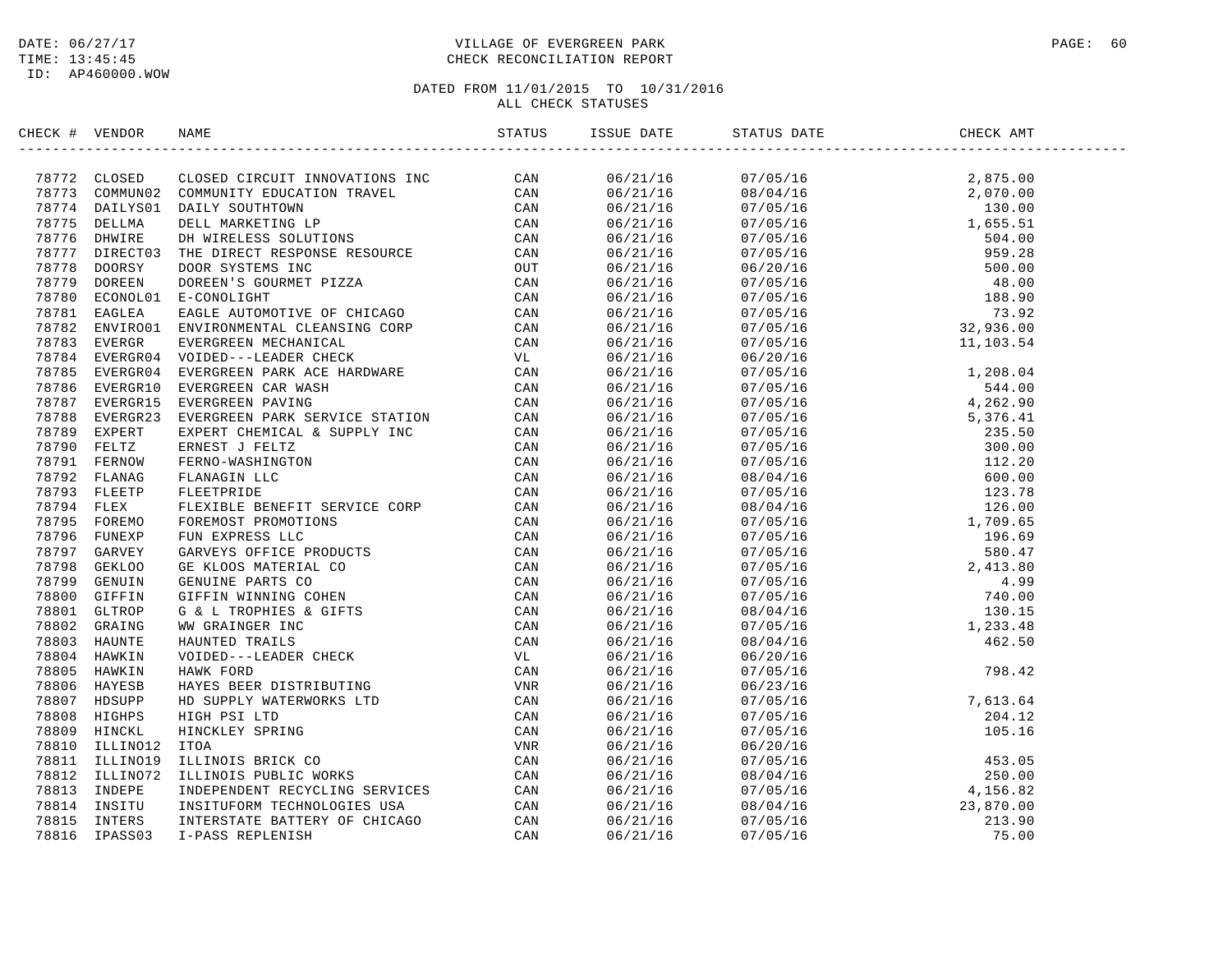# DATE:  $06/27/17$  PAGE: 61 TIME: 13:45:45 CHECK RECONCILIATION REPORT

| CHECK # VENDOR |                                | NAME                                                                                                                                                                                                                             | STATUS | ISSUE DATE | STATUS DATE | CHECK AMT |  |
|----------------|--------------------------------|----------------------------------------------------------------------------------------------------------------------------------------------------------------------------------------------------------------------------------|--------|------------|-------------|-----------|--|
|                | 78817 JOHNSP                   | AMARING THE SERVICE THE CAN METALL CARRY CAN ARREST INC.<br>THE TIME AND ANNOUNCE IN the service of the canonical control of the service of the service of the service of the service of the service of the service of the servi |        | 06/21/16   |             |           |  |
|                | 78818 JUSTTI                   |                                                                                                                                                                                                                                  |        | 06/21/16   |             |           |  |
|                | 78819 K-FIVE                   |                                                                                                                                                                                                                                  |        | 06/21/16   |             |           |  |
|                | 78820 KAMETA                   |                                                                                                                                                                                                                                  |        | 06/21/16   |             |           |  |
|                | 78821 KAWALA                   |                                                                                                                                                                                                                                  |        | 06/21/16   |             |           |  |
|                | 78822 KENNED                   |                                                                                                                                                                                                                                  |        | 06/21/16   |             |           |  |
|                | 78823 KHKIM                    |                                                                                                                                                                                                                                  |        | 06/21/16   |             |           |  |
|                | 78824 LANGUA                   |                                                                                                                                                                                                                                  |        | 06/21/16   |             |           |  |
|                | 78825 LECOMP01                 |                                                                                                                                                                                                                                  |        | 06/21/16   |             |           |  |
|                | 78826 LEXIPO                   |                                                                                                                                                                                                                                  |        | 06/21/16   |             |           |  |
|                | 78827 MANNLA                   |                                                                                                                                                                                                                                  |        | 06/21/16   |             |           |  |
|                | 78828 MARTIN                   |                                                                                                                                                                                                                                  |        | 06/21/16   |             |           |  |
| 78829          |                                | MARTIN04 MARTIN WHALEN                                                                                                                                                                                                           |        | 06/21/16   |             |           |  |
|                | 78830 MEADEE                   |                                                                                                                                                                                                                                  |        | 06/21/16   |             |           |  |
|                | 78831 MENARD                   |                                                                                                                                                                                                                                  |        | 06/21/16   |             |           |  |
|                | 78832 MENARD03                 |                                                                                                                                                                                                                                  |        | 06/21/16   |             |           |  |
|                | 78833 MENARD03                 |                                                                                                                                                                                                                                  |        | 06/21/16   | 06/20/16    |           |  |
|                | 78834 MENARD03                 |                                                                                                                                                                                                                                  |        | 06/21/16   | 06/20/16    |           |  |
|                | 78835 MENARD03                 |                                                                                                                                                                                                                                  |        | 06/21/16   | 06/20/16    |           |  |
|                | 78836 MENARD03                 |                                                                                                                                                                                                                                  |        | 06/21/16   |             |           |  |
|                | 78837 MESIMP                   |                                                                                                                                                                                                                                  |        | 06/21/16   |             |           |  |
| 78838          | MIDTOW                         |                                                                                                                                                                                                                                  |        | 06/21/16   |             |           |  |
|                | 78839 MONROE                   |                                                                                                                                                                                                                                  |        | 06/21/16   |             |           |  |
|                | 78840 NETSOF                   |                                                                                                                                                                                                                                  |        | 06/21/16   |             |           |  |
|                | 78841 NORTHE                   |                                                                                                                                                                                                                                  |        | 06/21/16   |             |           |  |
|                | 78842 NORTHE01                 |                                                                                                                                                                                                                                  |        | 06/21/16   |             |           |  |
|                | 78843 NOVASP                   |                                                                                                                                                                                                                                  |        | 06/21/16   |             |           |  |
|                |                                |                                                                                                                                                                                                                                  |        |            |             |           |  |
|                | 78844 NUTOYS                   |                                                                                                                                                                                                                                  |        | 06/21/16   |             |           |  |
|                | 78845 OFFICEMA                 |                                                                                                                                                                                                                                  |        | 06/21/16   |             |           |  |
|                | 78846 OHERRO01<br>78847 ORLAND |                                                                                                                                                                                                                                  |        | 06/21/16   |             |           |  |
|                |                                |                                                                                                                                                                                                                                  |        | 06/21/16   |             |           |  |
|                | 78848 PALOSS                   |                                                                                                                                                                                                                                  |        | 06/21/16   |             |           |  |
|                | 78849 PCSIND                   |                                                                                                                                                                                                                                  |        | 06/21/16   |             |           |  |
|                | 78850 PORTAB                   |                                                                                                                                                                                                                                  |        | 06/21/16   |             |           |  |
|                | 78851 PUBLIC                   |                                                                                                                                                                                                                                  |        | 06/21/16   |             |           |  |
|                | 78852 PWGOLF                   |                                                                                                                                                                                                                                  |        | 06/21/16   |             |           |  |
|                | 78853 R0000068                 |                                                                                                                                                                                                                                  |        | 06/21/16   |             |           |  |
|                | 78854 R0000525                 |                                                                                                                                                                                                                                  |        | 06/21/16   |             |           |  |
|                | 78855 R0001128                 |                                                                                                                                                                                                                                  |        | 06/21/16   |             |           |  |
|                | 78856 R0001187                 |                                                                                                                                                                                                                                  |        | 06/21/16   |             |           |  |
|                | 78857 R0003112                 |                                                                                                                                                                                                                                  |        | 06/21/16   |             |           |  |
|                | 78858 R0003666                 |                                                                                                                                                                                                                                  |        | 06/21/16   |             |           |  |
|                | 78859 R0003875                 |                                                                                                                                                                                                                                  |        | 06/21/16   |             |           |  |
|                | 78860 R0003876                 |                                                                                                                                                                                                                                  |        | 06/21/16   |             |           |  |
|                | 78861 R0003877                 |                                                                                                                                                                                                                                  |        | 06/21/16   |             |           |  |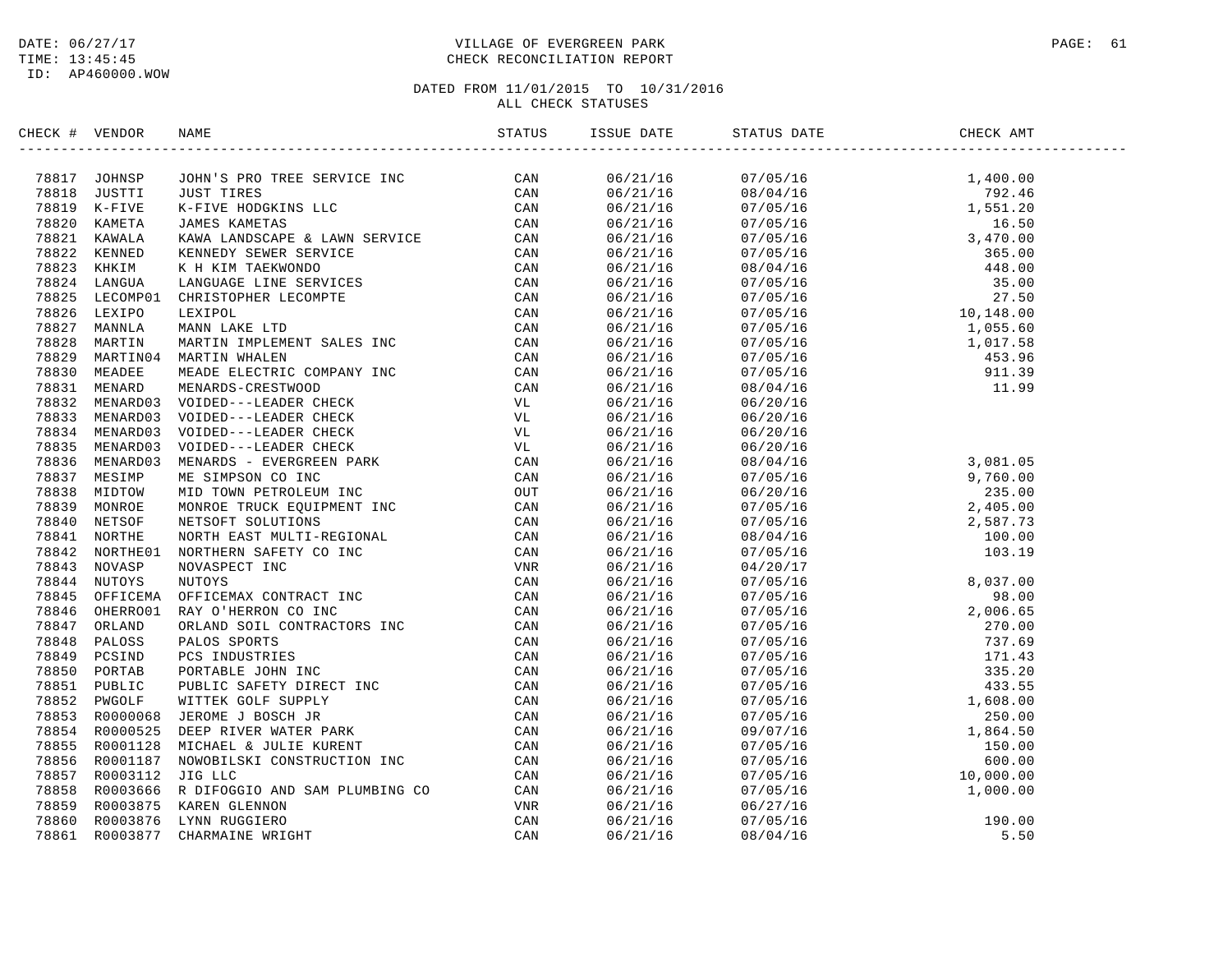# DATE:  $06/27/17$  PAGE: 62 TIME: 13:45:45 CHECK RECONCILIATION REPORT

| CHECK # VENDOR |          | NAME                                                                                                                                                                                                                                                                                                                                                                                                                                   | STATUS | ISSUE DATE           | STATUS DATE | CHECK AMT |  |
|----------------|----------|----------------------------------------------------------------------------------------------------------------------------------------------------------------------------------------------------------------------------------------------------------------------------------------------------------------------------------------------------------------------------------------------------------------------------------------|--------|----------------------|-------------|-----------|--|
|                |          | $\begin{tabular}{cccccccc} \textbf{a} & \textbf{r} & \textbf{r} & \textbf{r} & \textbf{r} & \textbf{r} & \textbf{r} & \textbf{r} & \textbf{r} & \textbf{r} & \textbf{r} & \textbf{r} \\ \textbf{a} & \textbf{r} & \textbf{r} & \textbf{r} & \textbf{r} & \textbf{r} & \textbf{r} \\ \textbf{a} & \textbf{r} & \textbf{r} & \textbf{r} & \textbf{r} & \textbf{r} & \textbf{r} \\ \textbf{b} & \textbf{r} & \textbf{r} & \textbf{r} & \$ |        | 06/21/16             |             |           |  |
|                |          |                                                                                                                                                                                                                                                                                                                                                                                                                                        |        | 06/21/16             |             |           |  |
|                |          |                                                                                                                                                                                                                                                                                                                                                                                                                                        |        | 06/21/16             |             |           |  |
|                |          |                                                                                                                                                                                                                                                                                                                                                                                                                                        |        | 06/21/16             |             |           |  |
|                |          |                                                                                                                                                                                                                                                                                                                                                                                                                                        |        | 06/21/16             |             |           |  |
|                |          |                                                                                                                                                                                                                                                                                                                                                                                                                                        |        | 06/21/16             |             |           |  |
|                |          |                                                                                                                                                                                                                                                                                                                                                                                                                                        |        | 06/21/16             |             |           |  |
|                |          |                                                                                                                                                                                                                                                                                                                                                                                                                                        |        | 06/21/16             |             |           |  |
|                |          |                                                                                                                                                                                                                                                                                                                                                                                                                                        |        | 06/21/16             |             |           |  |
|                |          |                                                                                                                                                                                                                                                                                                                                                                                                                                        |        | 06/21/16             |             |           |  |
|                |          |                                                                                                                                                                                                                                                                                                                                                                                                                                        |        | 06/21/16             |             |           |  |
|                |          |                                                                                                                                                                                                                                                                                                                                                                                                                                        |        | 06/21/16             |             |           |  |
|                |          |                                                                                                                                                                                                                                                                                                                                                                                                                                        |        | 06/21/16             |             |           |  |
|                |          |                                                                                                                                                                                                                                                                                                                                                                                                                                        |        | 06/21/16             |             |           |  |
|                |          |                                                                                                                                                                                                                                                                                                                                                                                                                                        |        | 06/21/16             |             |           |  |
|                |          |                                                                                                                                                                                                                                                                                                                                                                                                                                        |        | 06/21/16             |             |           |  |
|                |          |                                                                                                                                                                                                                                                                                                                                                                                                                                        |        | 06/21/16             |             |           |  |
|                |          |                                                                                                                                                                                                                                                                                                                                                                                                                                        |        | 06/21/16             |             |           |  |
|                |          |                                                                                                                                                                                                                                                                                                                                                                                                                                        |        | 06/21/16             |             |           |  |
|                |          |                                                                                                                                                                                                                                                                                                                                                                                                                                        |        | 06/21/16             |             |           |  |
|                |          |                                                                                                                                                                                                                                                                                                                                                                                                                                        |        | 06/21/16             |             |           |  |
|                |          |                                                                                                                                                                                                                                                                                                                                                                                                                                        |        | 06/21/16             |             |           |  |
|                |          |                                                                                                                                                                                                                                                                                                                                                                                                                                        |        | 06/21/16             |             |           |  |
|                |          |                                                                                                                                                                                                                                                                                                                                                                                                                                        |        | 06/21/16             |             |           |  |
|                |          |                                                                                                                                                                                                                                                                                                                                                                                                                                        |        |                      |             |           |  |
|                |          |                                                                                                                                                                                                                                                                                                                                                                                                                                        |        | 06/21/16<br>06/21/16 |             |           |  |
|                |          |                                                                                                                                                                                                                                                                                                                                                                                                                                        |        |                      |             |           |  |
|                |          |                                                                                                                                                                                                                                                                                                                                                                                                                                        |        | 06/21/16             |             |           |  |
|                |          |                                                                                                                                                                                                                                                                                                                                                                                                                                        |        | 06/21/16             |             |           |  |
|                |          |                                                                                                                                                                                                                                                                                                                                                                                                                                        |        | 06/21/16             |             |           |  |
|                |          |                                                                                                                                                                                                                                                                                                                                                                                                                                        |        | 06/21/16             |             |           |  |
|                |          |                                                                                                                                                                                                                                                                                                                                                                                                                                        |        | 06/21/16             |             |           |  |
|                |          |                                                                                                                                                                                                                                                                                                                                                                                                                                        |        | 06/21/16             |             |           |  |
|                |          |                                                                                                                                                                                                                                                                                                                                                                                                                                        |        | 06/21/16             |             |           |  |
|                |          |                                                                                                                                                                                                                                                                                                                                                                                                                                        |        | 06/21/16             |             |           |  |
|                |          |                                                                                                                                                                                                                                                                                                                                                                                                                                        |        | 06/21/16             |             |           |  |
|                |          |                                                                                                                                                                                                                                                                                                                                                                                                                                        |        | 06/21/16             |             |           |  |
|                |          |                                                                                                                                                                                                                                                                                                                                                                                                                                        |        | 06/21/16             |             |           |  |
|                |          |                                                                                                                                                                                                                                                                                                                                                                                                                                        |        | 06/21/16             |             |           |  |
|                |          |                                                                                                                                                                                                                                                                                                                                                                                                                                        |        | 06/15/16             |             |           |  |
|                |          |                                                                                                                                                                                                                                                                                                                                                                                                                                        |        | 06/23/16             |             |           |  |
|                |          |                                                                                                                                                                                                                                                                                                                                                                                                                                        |        | 06/23/16             |             |           |  |
|                |          |                                                                                                                                                                                                                                                                                                                                                                                                                                        |        | 06/23/16             |             |           |  |
| 78904          | ILLINO13 | ILLINOIS COMMUNICATIONS CO INC<br>JA RENTALS CORP<br>ANIMAL WELFARE LEAGUE                                                                                                                                                                                                                                                                                                                                                             | CAN    | 06/23/16             |             |           |  |
| 78905          | JARENT   |                                                                                                                                                                                                                                                                                                                                                                                                                                        | CAN    | 06/23/16             |             |           |  |
| 78906          | ANIMAL   | ANIMAL WELFARE LEAGUE                                                                                                                                                                                                                                                                                                                                                                                                                  | CAN    | 06/23/16             |             |           |  |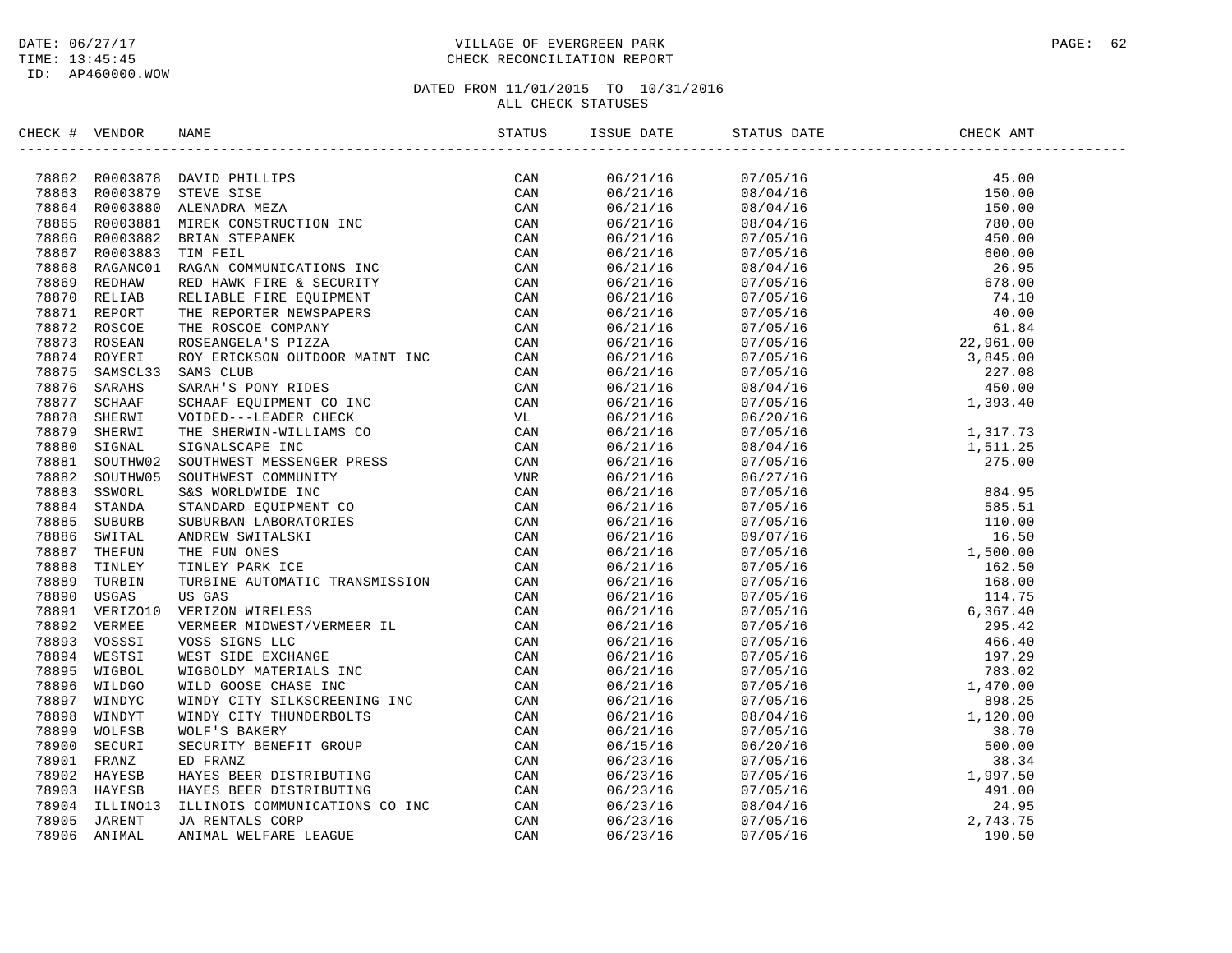# DATE:  $06/27/17$  PAGE: 63 TIME: 13:45:45 CHECK RECONCILIATION REPORT

| CHECK # VENDOR | NAME                                                                                                                                                                                                                          | ISSUE DATE           | STATUS DATE                                                                                                                                                                                                                                                           | CHECK AMT |  |
|----------------|-------------------------------------------------------------------------------------------------------------------------------------------------------------------------------------------------------------------------------|----------------------|-----------------------------------------------------------------------------------------------------------------------------------------------------------------------------------------------------------------------------------------------------------------------|-----------|--|
|                | ILICAT MEXINDER AMATIA CON MARGINING THE CAN AND MANUSING THE CAN ARRIVED AN INDICAL REVIEW WAS CONVERGED CAN ARRIVED AND INDICAL REVIEW ON THE CAN ARRIVED AND INDICAL THE CAN ARRIVED AND INDICAL CONVERGENCE CAN ARRIVED A | 06/23/16             | $\begin{tabular}{cccc} 197.67 & 011.68 & 011.69 & 011.60 & 011.60 & 011.60 & 011.60 & 011.60 & 011.60 & 011.60 & 011.60 & 011.60 & 011.60 & 011.60 & 011.60 & 011.60 & 011.60 & 011.60 & 011.60 & 011.60 & 011.60 & 011.60 & 011.60 & 011.60 & 011.60 & 011.60 & 011$ |           |  |
|                |                                                                                                                                                                                                                               | 06/23/16             |                                                                                                                                                                                                                                                                       |           |  |
|                |                                                                                                                                                                                                                               | 06/23/16             |                                                                                                                                                                                                                                                                       |           |  |
|                |                                                                                                                                                                                                                               | 06/23/16             |                                                                                                                                                                                                                                                                       |           |  |
|                |                                                                                                                                                                                                                               | 06/23/16             |                                                                                                                                                                                                                                                                       |           |  |
|                |                                                                                                                                                                                                                               | 06/23/16             |                                                                                                                                                                                                                                                                       |           |  |
|                |                                                                                                                                                                                                                               | 06/28/16             |                                                                                                                                                                                                                                                                       |           |  |
|                |                                                                                                                                                                                                                               | 06/28/16             |                                                                                                                                                                                                                                                                       |           |  |
|                |                                                                                                                                                                                                                               | 06/28/16             |                                                                                                                                                                                                                                                                       |           |  |
|                |                                                                                                                                                                                                                               |                      |                                                                                                                                                                                                                                                                       |           |  |
|                |                                                                                                                                                                                                                               | 06/28/16<br>06/28/16 |                                                                                                                                                                                                                                                                       |           |  |
|                |                                                                                                                                                                                                                               |                      |                                                                                                                                                                                                                                                                       |           |  |
|                |                                                                                                                                                                                                                               | 06/28/16             |                                                                                                                                                                                                                                                                       |           |  |
|                |                                                                                                                                                                                                                               | 06/28/16             |                                                                                                                                                                                                                                                                       |           |  |
|                |                                                                                                                                                                                                                               | 06/28/16             |                                                                                                                                                                                                                                                                       |           |  |
|                |                                                                                                                                                                                                                               | 06/28/16             |                                                                                                                                                                                                                                                                       |           |  |
|                |                                                                                                                                                                                                                               | 06/28/16             |                                                                                                                                                                                                                                                                       |           |  |
|                |                                                                                                                                                                                                                               | 06/28/16             |                                                                                                                                                                                                                                                                       |           |  |
|                |                                                                                                                                                                                                                               | 06/28/16             |                                                                                                                                                                                                                                                                       |           |  |
|                |                                                                                                                                                                                                                               | 06/28/16             |                                                                                                                                                                                                                                                                       |           |  |
|                |                                                                                                                                                                                                                               | 06/28/16             |                                                                                                                                                                                                                                                                       |           |  |
|                |                                                                                                                                                                                                                               | 06/28/16             |                                                                                                                                                                                                                                                                       |           |  |
|                |                                                                                                                                                                                                                               | 06/28/16             |                                                                                                                                                                                                                                                                       |           |  |
|                |                                                                                                                                                                                                                               | 06/28/16             |                                                                                                                                                                                                                                                                       |           |  |
|                |                                                                                                                                                                                                                               | 06/28/16             |                                                                                                                                                                                                                                                                       |           |  |
|                |                                                                                                                                                                                                                               | 06/28/16             |                                                                                                                                                                                                                                                                       |           |  |
|                |                                                                                                                                                                                                                               | 06/28/16             |                                                                                                                                                                                                                                                                       |           |  |
|                |                                                                                                                                                                                                                               | 06/29/16             |                                                                                                                                                                                                                                                                       |           |  |
|                |                                                                                                                                                                                                                               | 06/29/16             |                                                                                                                                                                                                                                                                       |           |  |
|                |                                                                                                                                                                                                                               | 06/29/16             |                                                                                                                                                                                                                                                                       |           |  |
|                |                                                                                                                                                                                                                               | 06/29/16             |                                                                                                                                                                                                                                                                       |           |  |
|                |                                                                                                                                                                                                                               | 06/30/16             |                                                                                                                                                                                                                                                                       |           |  |
|                |                                                                                                                                                                                                                               | 06/30/16             |                                                                                                                                                                                                                                                                       |           |  |
|                |                                                                                                                                                                                                                               | 06/30/16             |                                                                                                                                                                                                                                                                       |           |  |
|                |                                                                                                                                                                                                                               | 06/30/16             |                                                                                                                                                                                                                                                                       |           |  |
|                |                                                                                                                                                                                                                               | 06/30/16             |                                                                                                                                                                                                                                                                       |           |  |
|                |                                                                                                                                                                                                                               | 06/30/16             |                                                                                                                                                                                                                                                                       |           |  |
|                |                                                                                                                                                                                                                               | 06/30/16             |                                                                                                                                                                                                                                                                       |           |  |
|                |                                                                                                                                                                                                                               | 06/30/16             |                                                                                                                                                                                                                                                                       |           |  |
|                |                                                                                                                                                                                                                               | 06/30/16             |                                                                                                                                                                                                                                                                       |           |  |
|                |                                                                                                                                                                                                                               | 06/30/16             |                                                                                                                                                                                                                                                                       |           |  |
|                |                                                                                                                                                                                                                               | 06/30/16             |                                                                                                                                                                                                                                                                       |           |  |
|                |                                                                                                                                                                                                                               | 06/30/16             |                                                                                                                                                                                                                                                                       |           |  |
|                |                                                                                                                                                                                                                               | 07/06/16             |                                                                                                                                                                                                                                                                       |           |  |
|                |                                                                                                                                                                                                                               | 07/06/16             |                                                                                                                                                                                                                                                                       |           |  |
|                |                                                                                                                                                                                                                               | 07/06/16             |                                                                                                                                                                                                                                                                       |           |  |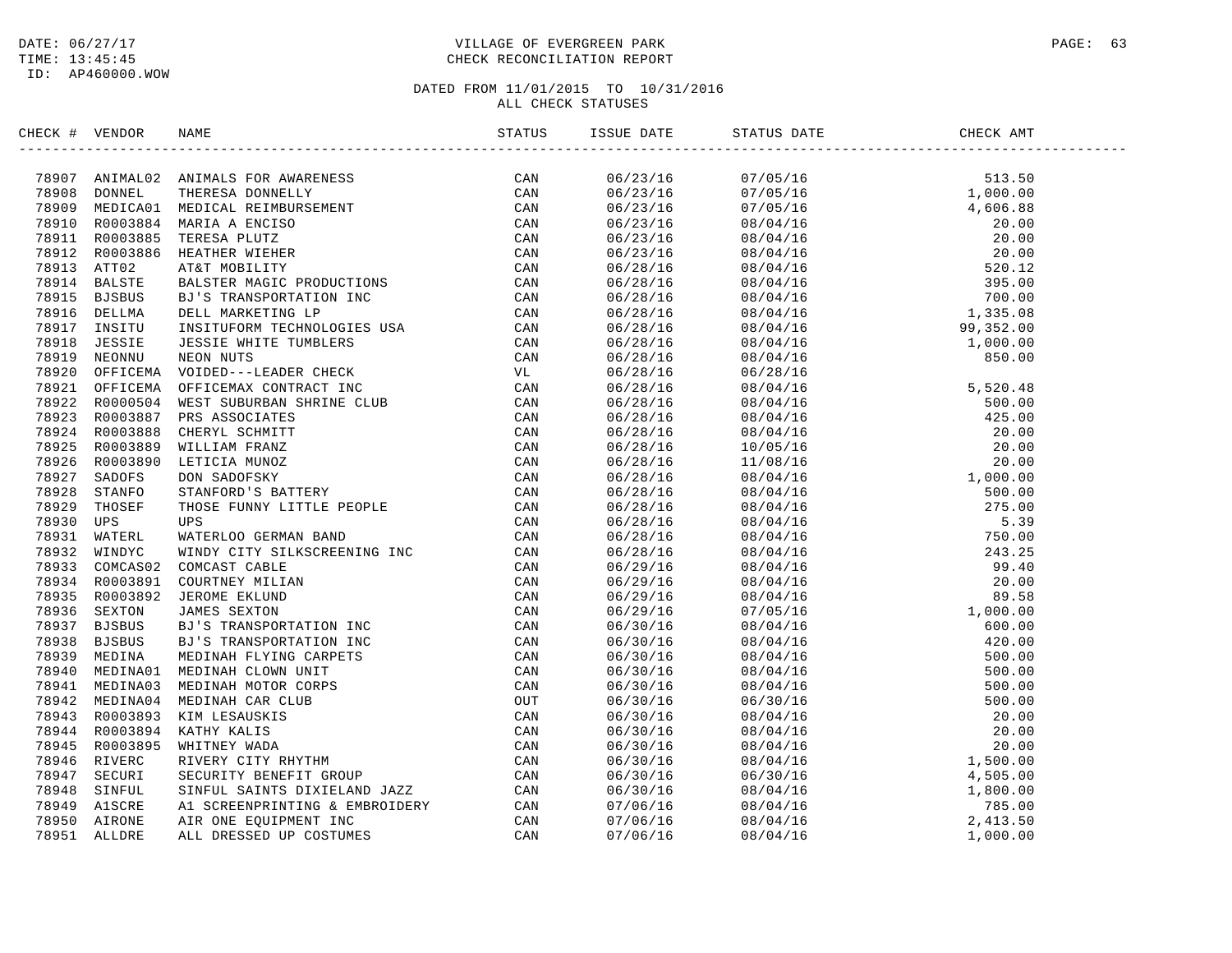# DATE:  $06/27/17$  PAGE: 64 TIME: 13:45:45 CHECK RECONCILIATION REPORT

| CHECK # VENDOR | E<br> ----------------------------------<br>NAME                                                                                                                                                                              | STATUS | ISSUE DATE | STATUS DATE | CHECK AMT                                                                                                      |  |
|----------------|-------------------------------------------------------------------------------------------------------------------------------------------------------------------------------------------------------------------------------|--------|------------|-------------|----------------------------------------------------------------------------------------------------------------|--|
|                | ENCE 1 WHOLE MARINE LAST LAND RESERVE INC. THE SERVE CAN ARREST SERVE ON A SERVE AND MANUSCRIP CONTRACTOR (CAN ARREST CONTRACTOR) AND CONTRACT CONTRACT CONTRACT CONTRACT CONTRACT CONTRACT CONTRACT AND MANUSCRIP CONTRACT C |        | 07/06/16   |             |                                                                                                                |  |
|                |                                                                                                                                                                                                                               |        | 07/06/16   |             |                                                                                                                |  |
|                |                                                                                                                                                                                                                               |        | 07/06/16   |             |                                                                                                                |  |
|                |                                                                                                                                                                                                                               |        | 07/06/16   |             |                                                                                                                |  |
|                |                                                                                                                                                                                                                               |        | 07/06/16   |             |                                                                                                                |  |
|                |                                                                                                                                                                                                                               |        | 07/06/16   |             |                                                                                                                |  |
|                |                                                                                                                                                                                                                               |        | 07/06/16   |             |                                                                                                                |  |
|                |                                                                                                                                                                                                                               |        | 07/06/16   |             |                                                                                                                |  |
|                |                                                                                                                                                                                                                               |        | 07/06/16   |             |                                                                                                                |  |
|                |                                                                                                                                                                                                                               |        | 07/06/16   |             |                                                                                                                |  |
|                |                                                                                                                                                                                                                               |        | 07/06/16   |             |                                                                                                                |  |
|                |                                                                                                                                                                                                                               |        | 07/06/16   |             |                                                                                                                |  |
|                |                                                                                                                                                                                                                               |        | 07/06/16   |             |                                                                                                                |  |
|                |                                                                                                                                                                                                                               |        | 07/06/16   |             |                                                                                                                |  |
|                |                                                                                                                                                                                                                               |        | 07/06/16   |             |                                                                                                                |  |
|                |                                                                                                                                                                                                                               |        | 07/06/16   |             |                                                                                                                |  |
|                |                                                                                                                                                                                                                               |        | 07/06/16   |             |                                                                                                                |  |
|                |                                                                                                                                                                                                                               |        | 07/06/16   |             |                                                                                                                |  |
|                |                                                                                                                                                                                                                               |        | 07/06/16   |             |                                                                                                                |  |
|                |                                                                                                                                                                                                                               |        | 07/06/16   |             |                                                                                                                |  |
|                |                                                                                                                                                                                                                               |        | 07/06/16   |             |                                                                                                                |  |
|                |                                                                                                                                                                                                                               |        | 07/06/16   | 07/05/16    |                                                                                                                |  |
|                |                                                                                                                                                                                                                               |        | 07/06/16   | 08/04/16    |                                                                                                                |  |
|                |                                                                                                                                                                                                                               |        | 07/06/16   | 08/04/16    | $1,490.72$<br>$67.20$<br>$23.20$<br>$244.85$                                                                   |  |
|                |                                                                                                                                                                                                                               |        | 07/06/16   | 08/04/16    |                                                                                                                |  |
|                |                                                                                                                                                                                                                               |        | 07/06/16   | 08/04/16    |                                                                                                                |  |
|                |                                                                                                                                                                                                                               |        | 07/06/16   | 07/05/16    |                                                                                                                |  |
|                |                                                                                                                                                                                                                               |        | 07/06/16   | 07/05/16    |                                                                                                                |  |
|                |                                                                                                                                                                                                                               |        | 07/06/16   | 07/05/16    |                                                                                                                |  |
|                |                                                                                                                                                                                                                               |        | 07/06/16   | 08/04/16    |                                                                                                                |  |
|                |                                                                                                                                                                                                                               |        | 07/06/16   | 08/04/16    |                                                                                                                |  |
|                |                                                                                                                                                                                                                               |        | 07/06/16   | 08/04/16    |                                                                                                                |  |
|                |                                                                                                                                                                                                                               |        | 07/06/16   | 08/04/16    |                                                                                                                |  |
|                |                                                                                                                                                                                                                               |        | 07/06/16   | 08/04/16    | 8, 285. 47<br>8, 847. 97<br>71. 62<br>530. 84<br>45. 00<br>4, 754. 40<br>3, 701. 23<br>131. 99<br>1, 274. 374. |  |
|                |                                                                                                                                                                                                                               |        | 07/06/16   | 07/05/16    |                                                                                                                |  |
|                |                                                                                                                                                                                                                               |        | 07/06/16   | 08/04/16    |                                                                                                                |  |
|                |                                                                                                                                                                                                                               |        | 07/06/16   | 08/04/16    |                                                                                                                |  |
|                |                                                                                                                                                                                                                               |        | 07/06/16   | 08/04/16    |                                                                                                                |  |
|                |                                                                                                                                                                                                                               |        | 07/06/16   | 09/07/16    |                                                                                                                |  |
|                |                                                                                                                                                                                                                               |        | 07/06/16   | 08/04/16    | 13,374.15                                                                                                      |  |
|                |                                                                                                                                                                                                                               |        | 07/06/16   | 07/05/16    |                                                                                                                |  |
|                |                                                                                                                                                                                                                               |        | 07/06/16   | 08/04/16    | 2, 209.50<br>573.33<br>60.00<br>358.98                                                                         |  |
|                |                                                                                                                                                                                                                               |        | 07/06/16   | 08/04/16    |                                                                                                                |  |
|                |                                                                                                                                                                                                                               |        | 07/06/16   | 09/07/16    |                                                                                                                |  |
|                |                                                                                                                                                                                                                               |        | 07/06/16   | 08/04/16    |                                                                                                                |  |
|                |                                                                                                                                                                                                                               |        |            |             |                                                                                                                |  |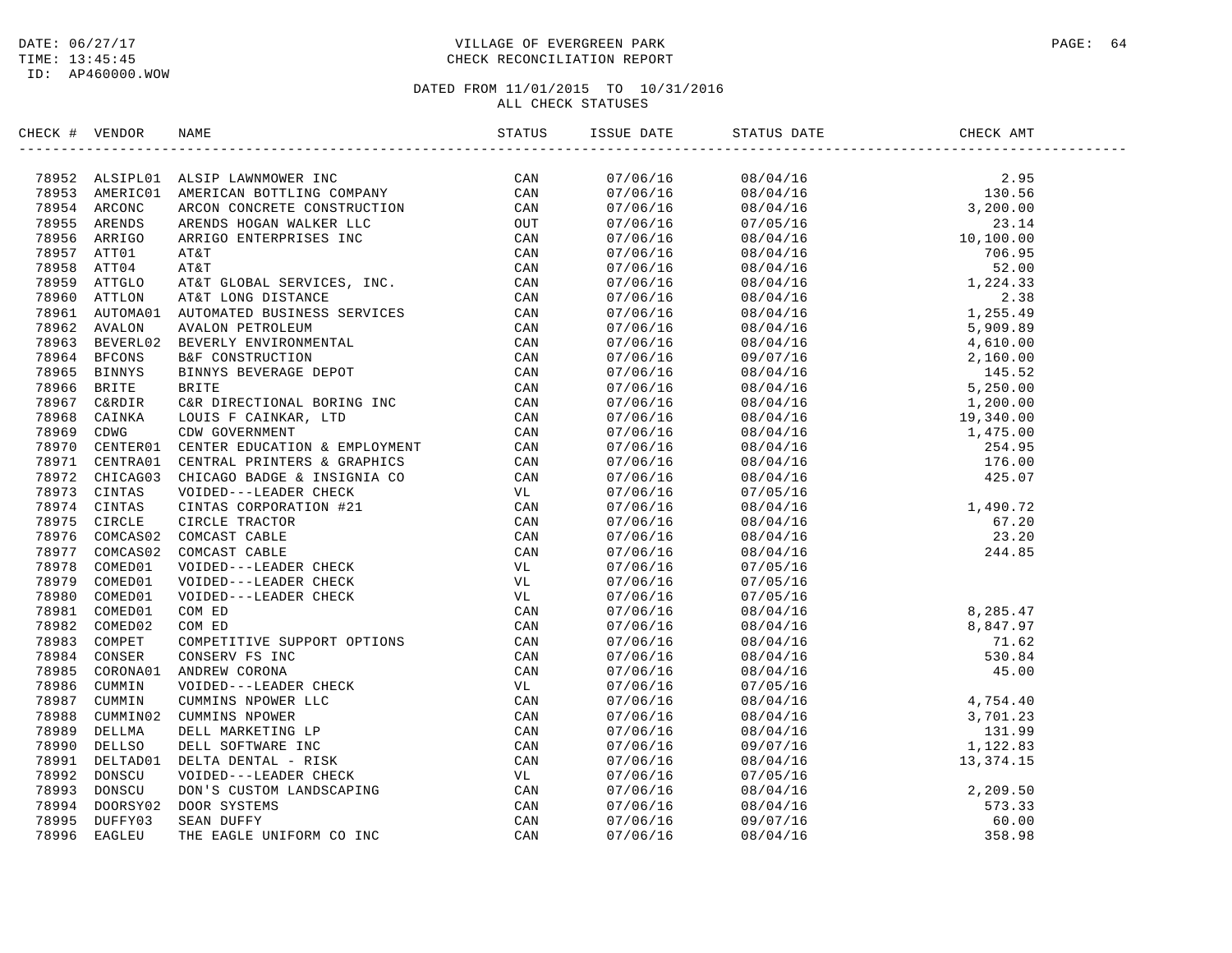# DATE:  $06/27/17$  PAGE: 65 TIME: 13:45:45 CHECK RECONCILIATION REPORT

| CHECK # VENDOR | NAME                                                                                                                                                                                                                                    | ISSUE DATE | STATUS DATE | CHECK AMT |  |
|----------------|-----------------------------------------------------------------------------------------------------------------------------------------------------------------------------------------------------------------------------------------|------------|-------------|-----------|--|
|                | STRICK # VENDOR NAME<br>STATUS 38<br>2009 NEOLEN AVERA ERICAGO/MILIANIKE CAN<br>2009 NEWARD BANDAR BERSARI CHICAGO/MILIANIKE CAN<br>2009 NEWART EXPERIENCES, ANNE CHICAGO/MILIANIKE CAN<br>2009 NEWART EXPERIENCES ANNE ANNE CHICAGO CA |            |             |           |  |
|                |                                                                                                                                                                                                                                         |            |             |           |  |
|                |                                                                                                                                                                                                                                         |            |             |           |  |
|                |                                                                                                                                                                                                                                         |            |             |           |  |
|                |                                                                                                                                                                                                                                         |            |             |           |  |
|                |                                                                                                                                                                                                                                         |            |             |           |  |
|                |                                                                                                                                                                                                                                         |            |             |           |  |
|                |                                                                                                                                                                                                                                         |            |             |           |  |
|                |                                                                                                                                                                                                                                         |            |             |           |  |
|                |                                                                                                                                                                                                                                         |            |             |           |  |
|                |                                                                                                                                                                                                                                         |            |             |           |  |
|                |                                                                                                                                                                                                                                         |            |             |           |  |
|                |                                                                                                                                                                                                                                         |            |             |           |  |
|                |                                                                                                                                                                                                                                         |            |             |           |  |
|                |                                                                                                                                                                                                                                         |            |             |           |  |
|                |                                                                                                                                                                                                                                         |            |             |           |  |
|                |                                                                                                                                                                                                                                         |            |             |           |  |
|                |                                                                                                                                                                                                                                         |            |             |           |  |
|                |                                                                                                                                                                                                                                         |            |             |           |  |
|                |                                                                                                                                                                                                                                         |            |             |           |  |
|                |                                                                                                                                                                                                                                         |            |             |           |  |
|                |                                                                                                                                                                                                                                         |            |             |           |  |
|                |                                                                                                                                                                                                                                         |            |             |           |  |
|                |                                                                                                                                                                                                                                         |            |             |           |  |
|                |                                                                                                                                                                                                                                         |            |             |           |  |
|                |                                                                                                                                                                                                                                         |            |             |           |  |
|                |                                                                                                                                                                                                                                         |            |             |           |  |
|                |                                                                                                                                                                                                                                         |            |             |           |  |
|                |                                                                                                                                                                                                                                         |            |             |           |  |
|                |                                                                                                                                                                                                                                         |            |             |           |  |
|                |                                                                                                                                                                                                                                         |            |             |           |  |
|                |                                                                                                                                                                                                                                         |            |             |           |  |
|                |                                                                                                                                                                                                                                         |            |             |           |  |
|                |                                                                                                                                                                                                                                         |            |             |           |  |
|                |                                                                                                                                                                                                                                         |            |             |           |  |
|                |                                                                                                                                                                                                                                         |            |             |           |  |
|                |                                                                                                                                                                                                                                         |            |             |           |  |
|                |                                                                                                                                                                                                                                         |            |             |           |  |
|                |                                                                                                                                                                                                                                         |            |             |           |  |
|                |                                                                                                                                                                                                                                         |            |             |           |  |
|                |                                                                                                                                                                                                                                         |            |             |           |  |
|                |                                                                                                                                                                                                                                         |            |             |           |  |
|                |                                                                                                                                                                                                                                         |            |             |           |  |
|                |                                                                                                                                                                                                                                         |            |             |           |  |
|                |                                                                                                                                                                                                                                         |            |             |           |  |
|                |                                                                                                                                                                                                                                         |            |             |           |  |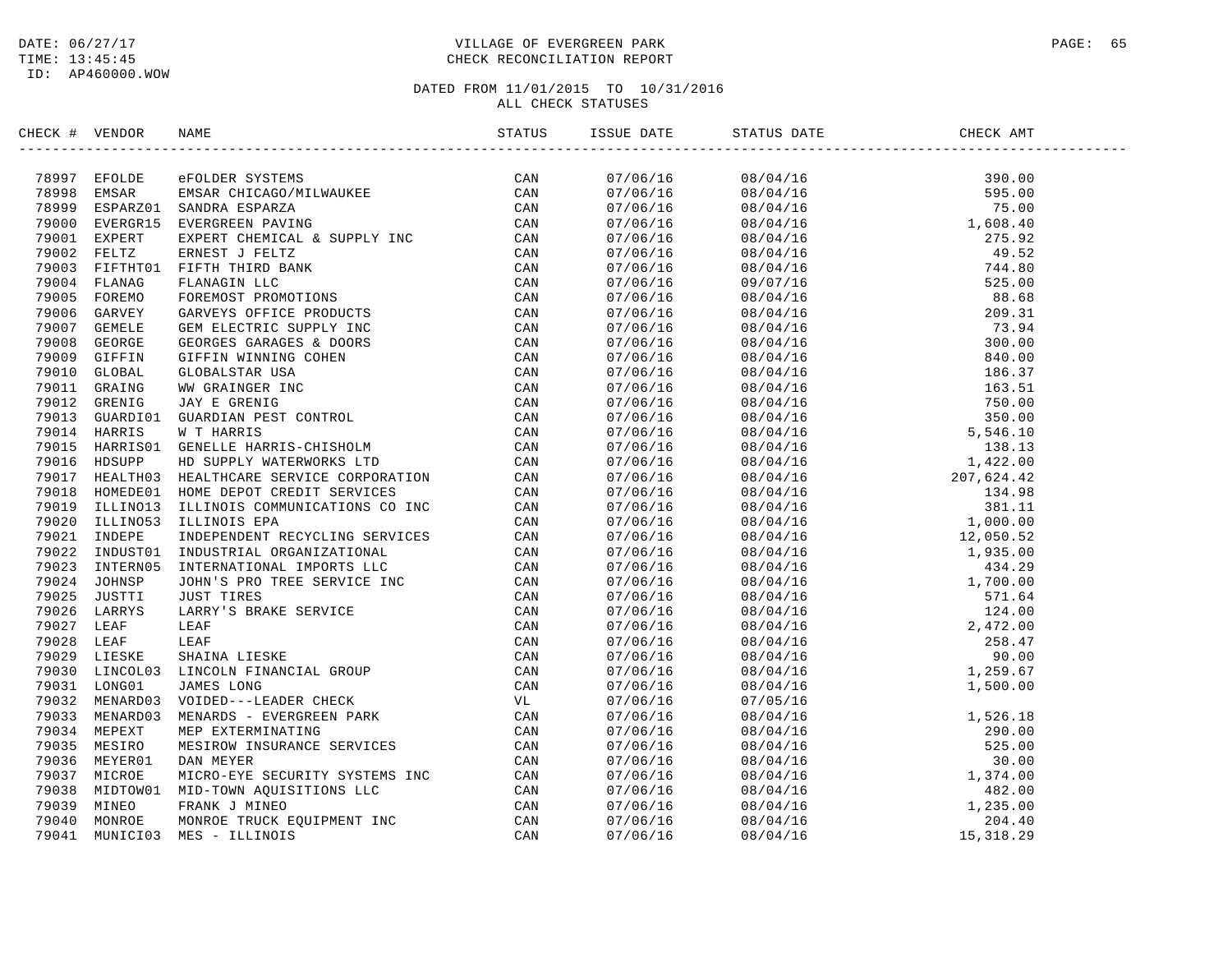# DATE:  $06/27/17$  PAGE: 66 TIME: 13:45:45 CHECK RECONCILIATION REPORT

| CHECK # VENDOR |                                                                                                                                                                                                                                         |  |                                                                                                                                                                                                                                                                                       | CHECK AMT |  |
|----------------|-----------------------------------------------------------------------------------------------------------------------------------------------------------------------------------------------------------------------------------------|--|---------------------------------------------------------------------------------------------------------------------------------------------------------------------------------------------------------------------------------------------------------------------------------------|-----------|--|
|                | SERCE 4 VERIOG NAME<br>1974 MICOS NICOR OLE ARABE CHECK VICINE (1974)<br>1981 MICOS NICOR OLE ARABE CHECK VICINE CAN CAN<br>1994 MICOS NICOR OLE SERVE CHECK CAN<br>1994 MICOS NICOR OLE STREET CO-INC CAN<br>1994 MICOR OF DESCRIPTION |  |                                                                                                                                                                                                                                                                                       |           |  |
|                |                                                                                                                                                                                                                                         |  | $\begin{array}{cccc} 07/06/16 & 07/05/16 & 08/04/16 & 1,677.41 \\ 07/06/16 & 08/04/16 & 1,677.41 \\ 07/06/16 & 08/04/16 & 800.00 \\ 07/06/16 & 08/04/16 & 65.65 \\ 07/06/16 & 08/04/16 & 935.00 \\ 07/06/16 & 07/12/16 & 31.00 \\ 07/06/16 & 08/04/16 & 31.00 \\ 07/06$               |           |  |
|                |                                                                                                                                                                                                                                         |  |                                                                                                                                                                                                                                                                                       |           |  |
|                |                                                                                                                                                                                                                                         |  |                                                                                                                                                                                                                                                                                       |           |  |
|                |                                                                                                                                                                                                                                         |  |                                                                                                                                                                                                                                                                                       |           |  |
|                |                                                                                                                                                                                                                                         |  |                                                                                                                                                                                                                                                                                       |           |  |
|                |                                                                                                                                                                                                                                         |  |                                                                                                                                                                                                                                                                                       |           |  |
|                |                                                                                                                                                                                                                                         |  |                                                                                                                                                                                                                                                                                       |           |  |
|                |                                                                                                                                                                                                                                         |  |                                                                                                                                                                                                                                                                                       |           |  |
|                |                                                                                                                                                                                                                                         |  |                                                                                                                                                                                                                                                                                       |           |  |
|                |                                                                                                                                                                                                                                         |  |                                                                                                                                                                                                                                                                                       |           |  |
|                |                                                                                                                                                                                                                                         |  |                                                                                                                                                                                                                                                                                       |           |  |
|                |                                                                                                                                                                                                                                         |  |                                                                                                                                                                                                                                                                                       |           |  |
|                |                                                                                                                                                                                                                                         |  |                                                                                                                                                                                                                                                                                       |           |  |
|                |                                                                                                                                                                                                                                         |  |                                                                                                                                                                                                                                                                                       |           |  |
|                |                                                                                                                                                                                                                                         |  |                                                                                                                                                                                                                                                                                       |           |  |
|                |                                                                                                                                                                                                                                         |  |                                                                                                                                                                                                                                                                                       |           |  |
|                |                                                                                                                                                                                                                                         |  |                                                                                                                                                                                                                                                                                       |           |  |
|                |                                                                                                                                                                                                                                         |  |                                                                                                                                                                                                                                                                                       |           |  |
|                |                                                                                                                                                                                                                                         |  |                                                                                                                                                                                                                                                                                       |           |  |
|                |                                                                                                                                                                                                                                         |  |                                                                                                                                                                                                                                                                                       |           |  |
|                |                                                                                                                                                                                                                                         |  |                                                                                                                                                                                                                                                                                       |           |  |
|                |                                                                                                                                                                                                                                         |  |                                                                                                                                                                                                                                                                                       |           |  |
|                |                                                                                                                                                                                                                                         |  |                                                                                                                                                                                                                                                                                       |           |  |
|                |                                                                                                                                                                                                                                         |  |                                                                                                                                                                                                                                                                                       |           |  |
|                |                                                                                                                                                                                                                                         |  |                                                                                                                                                                                                                                                                                       |           |  |
|                |                                                                                                                                                                                                                                         |  |                                                                                                                                                                                                                                                                                       |           |  |
|                |                                                                                                                                                                                                                                         |  |                                                                                                                                                                                                                                                                                       |           |  |
|                |                                                                                                                                                                                                                                         |  |                                                                                                                                                                                                                                                                                       |           |  |
|                |                                                                                                                                                                                                                                         |  |                                                                                                                                                                                                                                                                                       |           |  |
|                |                                                                                                                                                                                                                                         |  |                                                                                                                                                                                                                                                                                       |           |  |
|                |                                                                                                                                                                                                                                         |  |                                                                                                                                                                                                                                                                                       |           |  |
|                |                                                                                                                                                                                                                                         |  |                                                                                                                                                                                                                                                                                       |           |  |
|                |                                                                                                                                                                                                                                         |  |                                                                                                                                                                                                                                                                                       |           |  |
|                |                                                                                                                                                                                                                                         |  |                                                                                                                                                                                                                                                                                       |           |  |
|                |                                                                                                                                                                                                                                         |  |                                                                                                                                                                                                                                                                                       |           |  |
|                |                                                                                                                                                                                                                                         |  |                                                                                                                                                                                                                                                                                       |           |  |
|                |                                                                                                                                                                                                                                         |  |                                                                                                                                                                                                                                                                                       |           |  |
|                |                                                                                                                                                                                                                                         |  |                                                                                                                                                                                                                                                                                       |           |  |
|                |                                                                                                                                                                                                                                         |  |                                                                                                                                                                                                                                                                                       |           |  |
|                |                                                                                                                                                                                                                                         |  |                                                                                                                                                                                                                                                                                       |           |  |
|                |                                                                                                                                                                                                                                         |  |                                                                                                                                                                                                                                                                                       |           |  |
|                |                                                                                                                                                                                                                                         |  | $\begin{tabular}{@{}c c c c} $0.7/06/16$ & $0.7/05/16$ & $1.624$ \\ $0.7/06/16$ & $0.7/05/16$ & $1.624$ \\ $0.7/06/16$ & $0.7/05/16$ & $1.624$ \\ $0.7/06/16$ & $0.8/04/16$ & $1.624$ \\ $0.7/06/16$ & $0.8/04/16$ & $21.73$ \\ $0.7/06/16$ & $0.8/04/16$ & $21.73$ \\ $0.7/06/16$ &$ |           |  |
|                |                                                                                                                                                                                                                                         |  |                                                                                                                                                                                                                                                                                       |           |  |
|                |                                                                                                                                                                                                                                         |  |                                                                                                                                                                                                                                                                                       |           |  |
|                |                                                                                                                                                                                                                                         |  |                                                                                                                                                                                                                                                                                       |           |  |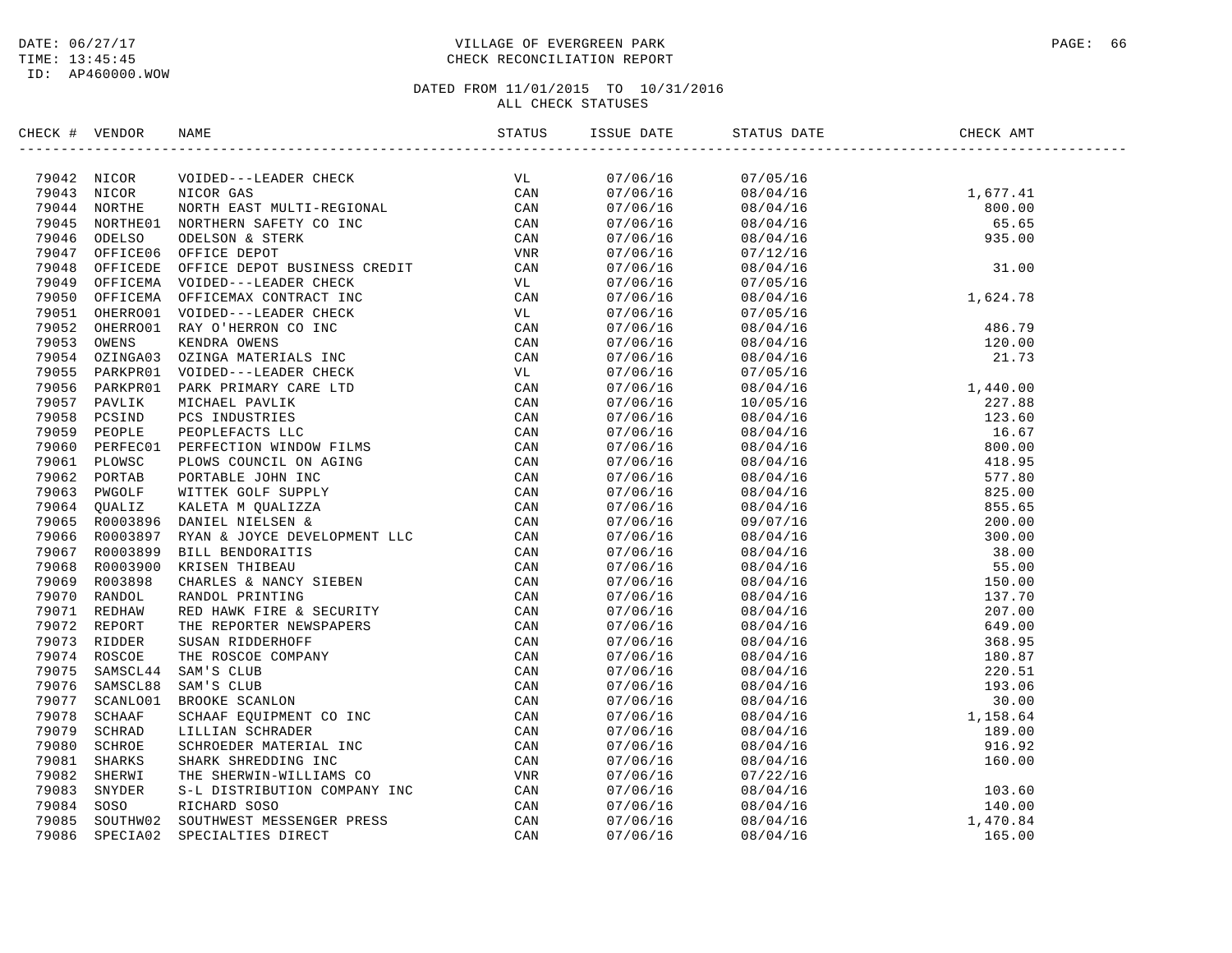# DATE:  $06/27/17$  PAGE: 67 TIME: 13:45:45 CHECK RECONCILIATION REPORT

| CHECK # VENDOR |                                                                                                                                                                                                                                     |                      |                                                                                                                                                                                                                                                                                                                 |          |  |
|----------------|-------------------------------------------------------------------------------------------------------------------------------------------------------------------------------------------------------------------------------------|----------------------|-----------------------------------------------------------------------------------------------------------------------------------------------------------------------------------------------------------------------------------------------------------------------------------------------------------------|----------|--|
|                | NERGY # VERIDOS NAMES IN STATISTIC SECTION IN A SAME TRANSPORT CAN A 2013<br>2018 SPORTS SPORTS FROM DETERMATIONAL INC CAN C<br>2018 SPORTS SPORTS FROM DETAINS INCREASE CAN C<br>2019 STANDA MUDDER STATISTICS IN PARTICULAR CAN C |                      | $\begin{tabular}{l cccc} \hline \multicolumn{4}{c}{\begin{tabular}{l} $07/06/16$ & $08/04/16$ \\ $07/06/16$ & $08/04/16$ \\ $07/06/16$ & $08/04/16$ \\ $07/06/16$ & $08/04/16$ \\ $07/06/16$ & $08/04/16$ \\ $07/06/16$ & $08/04/16$ \\ $07/06/16$ & $08/04/16$ \\ $07/06/16$ & $08/04/16$ \\ $07/06/16$ & $08$ |          |  |
|                |                                                                                                                                                                                                                                     |                      |                                                                                                                                                                                                                                                                                                                 |          |  |
|                |                                                                                                                                                                                                                                     |                      |                                                                                                                                                                                                                                                                                                                 |          |  |
|                |                                                                                                                                                                                                                                     |                      |                                                                                                                                                                                                                                                                                                                 |          |  |
|                |                                                                                                                                                                                                                                     |                      |                                                                                                                                                                                                                                                                                                                 |          |  |
|                |                                                                                                                                                                                                                                     |                      |                                                                                                                                                                                                                                                                                                                 |          |  |
|                |                                                                                                                                                                                                                                     |                      |                                                                                                                                                                                                                                                                                                                 |          |  |
|                |                                                                                                                                                                                                                                     |                      |                                                                                                                                                                                                                                                                                                                 |          |  |
|                |                                                                                                                                                                                                                                     |                      |                                                                                                                                                                                                                                                                                                                 |          |  |
|                |                                                                                                                                                                                                                                     |                      |                                                                                                                                                                                                                                                                                                                 |          |  |
|                |                                                                                                                                                                                                                                     |                      |                                                                                                                                                                                                                                                                                                                 |          |  |
|                |                                                                                                                                                                                                                                     |                      |                                                                                                                                                                                                                                                                                                                 |          |  |
|                |                                                                                                                                                                                                                                     |                      |                                                                                                                                                                                                                                                                                                                 |          |  |
|                |                                                                                                                                                                                                                                     |                      |                                                                                                                                                                                                                                                                                                                 |          |  |
|                |                                                                                                                                                                                                                                     |                      |                                                                                                                                                                                                                                                                                                                 |          |  |
|                |                                                                                                                                                                                                                                     |                      |                                                                                                                                                                                                                                                                                                                 |          |  |
|                |                                                                                                                                                                                                                                     |                      |                                                                                                                                                                                                                                                                                                                 |          |  |
|                |                                                                                                                                                                                                                                     |                      |                                                                                                                                                                                                                                                                                                                 |          |  |
|                |                                                                                                                                                                                                                                     |                      |                                                                                                                                                                                                                                                                                                                 |          |  |
|                |                                                                                                                                                                                                                                     |                      |                                                                                                                                                                                                                                                                                                                 |          |  |
|                |                                                                                                                                                                                                                                     |                      |                                                                                                                                                                                                                                                                                                                 |          |  |
|                |                                                                                                                                                                                                                                     |                      |                                                                                                                                                                                                                                                                                                                 |          |  |
|                |                                                                                                                                                                                                                                     |                      |                                                                                                                                                                                                                                                                                                                 |          |  |
|                |                                                                                                                                                                                                                                     |                      |                                                                                                                                                                                                                                                                                                                 |          |  |
|                |                                                                                                                                                                                                                                     |                      |                                                                                                                                                                                                                                                                                                                 |          |  |
|                |                                                                                                                                                                                                                                     |                      |                                                                                                                                                                                                                                                                                                                 |          |  |
|                |                                                                                                                                                                                                                                     |                      |                                                                                                                                                                                                                                                                                                                 |          |  |
|                |                                                                                                                                                                                                                                     |                      |                                                                                                                                                                                                                                                                                                                 |          |  |
|                |                                                                                                                                                                                                                                     |                      |                                                                                                                                                                                                                                                                                                                 |          |  |
|                |                                                                                                                                                                                                                                     |                      |                                                                                                                                                                                                                                                                                                                 |          |  |
|                |                                                                                                                                                                                                                                     |                      |                                                                                                                                                                                                                                                                                                                 |          |  |
|                |                                                                                                                                                                                                                                     |                      |                                                                                                                                                                                                                                                                                                                 |          |  |
|                |                                                                                                                                                                                                                                     |                      |                                                                                                                                                                                                                                                                                                                 |          |  |
|                |                                                                                                                                                                                                                                     |                      |                                                                                                                                                                                                                                                                                                                 |          |  |
|                |                                                                                                                                                                                                                                     |                      |                                                                                                                                                                                                                                                                                                                 |          |  |
|                |                                                                                                                                                                                                                                     |                      |                                                                                                                                                                                                                                                                                                                 |          |  |
|                |                                                                                                                                                                                                                                     |                      |                                                                                                                                                                                                                                                                                                                 |          |  |
|                |                                                                                                                                                                                                                                     |                      |                                                                                                                                                                                                                                                                                                                 |          |  |
|                |                                                                                                                                                                                                                                     |                      |                                                                                                                                                                                                                                                                                                                 |          |  |
|                |                                                                                                                                                                                                                                     |                      |                                                                                                                                                                                                                                                                                                                 |          |  |
|                |                                                                                                                                                                                                                                     |                      |                                                                                                                                                                                                                                                                                                                 |          |  |
|                |                                                                                                                                                                                                                                     | 07/12/16             | 07/12/16                                                                                                                                                                                                                                                                                                        |          |  |
|                |                                                                                                                                                                                                                                     | 07/12/16<br>07/12/16 | 07/12/16                                                                                                                                                                                                                                                                                                        |          |  |
|                |                                                                                                                                                                                                                                     |                      | 07/12/16                                                                                                                                                                                                                                                                                                        |          |  |
|                |                                                                                                                                                                                                                                     | 07/12/16             | 07/12/16                                                                                                                                                                                                                                                                                                        |          |  |
|                |                                                                                                                                                                                                                                     | 07/12/16             | 08/04/16                                                                                                                                                                                                                                                                                                        | 5,522.70 |  |
|                |                                                                                                                                                                                                                                     |                      |                                                                                                                                                                                                                                                                                                                 |          |  |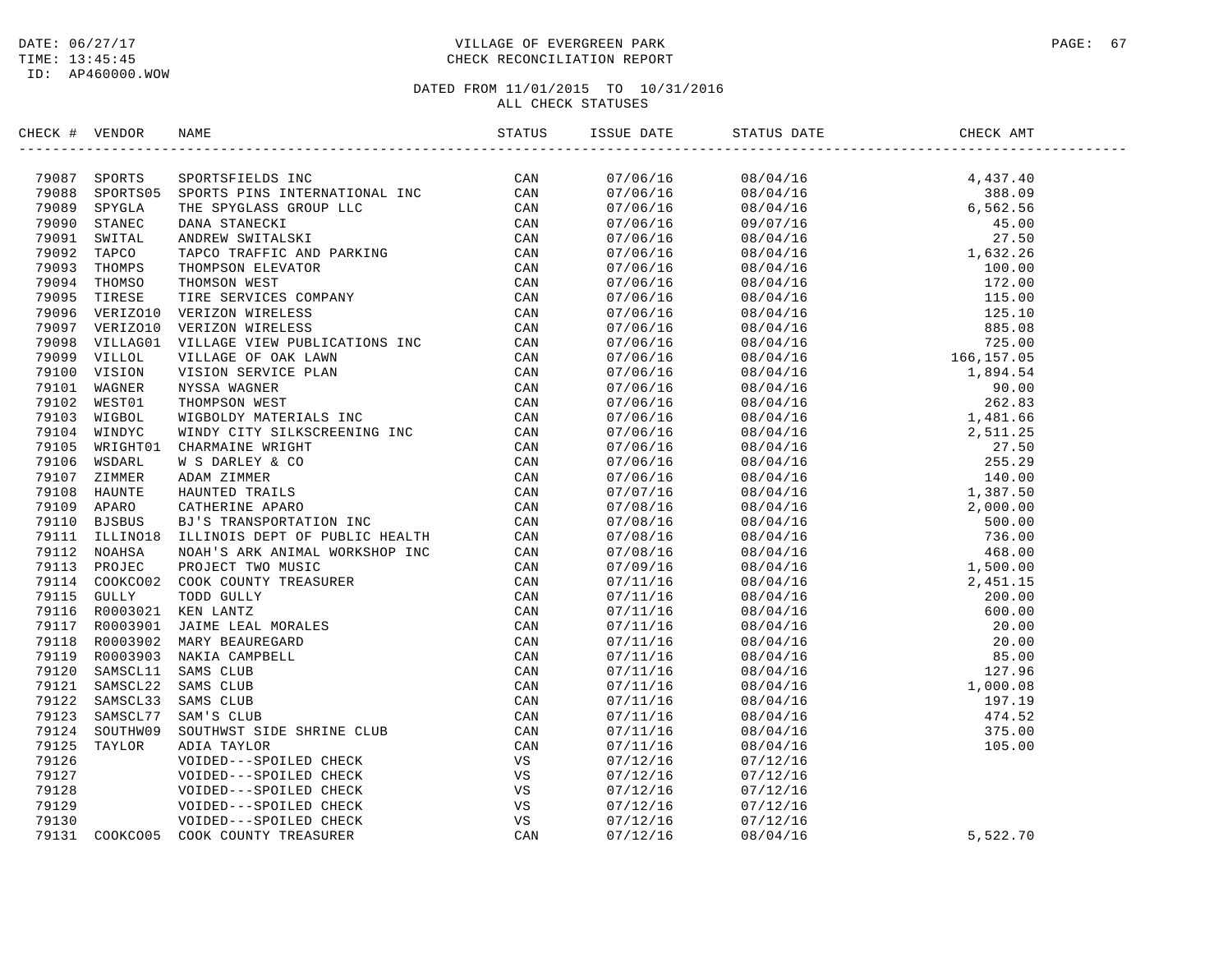# DATE:  $06/27/17$  PAGE: 68 TIME: 13:45:45 CHECK RECONCILIATION REPORT

| CHECK # VENDOR |                                                                                                                                                                                                                                          |  |                                                                                                                                                                                                                                                                                      |  |
|----------------|------------------------------------------------------------------------------------------------------------------------------------------------------------------------------------------------------------------------------------------|--|--------------------------------------------------------------------------------------------------------------------------------------------------------------------------------------------------------------------------------------------------------------------------------------|--|
|                | XRCK + VERDOCK NAME<br>XRCK + VERDOCK COOK COUNTY TERAINDER<br>79133 CROOK COOK COUNTY TERAINDER<br>79134 CROOK COOK CONTIES RESERVED CAN<br>79135 REOGRESS OFFICE DEVELOP<br>79135 REOGRESS KELV A BANOS-ROBAS<br>79135 REOGRESS KELV A |  | $\begin{tabular}{l cccc} SUSB DATE & SINTB DATE & SINTB 50718 B787878978788788797712/18 & 08/04/16 & 21,949.72 \\ 07/12/16 & 08/04/16 & 1,410.00 \\ 07/12/16 & 08/04/16 & 20.00 \\ 07/12/16 & 08/04/16 & 20.00 \\ 07/12/16 & 08/04/16 & 20.00 \\ 07/12/16 & 08/04/16 & 20.00 \\ 07/$ |  |
|                |                                                                                                                                                                                                                                          |  |                                                                                                                                                                                                                                                                                      |  |
|                |                                                                                                                                                                                                                                          |  |                                                                                                                                                                                                                                                                                      |  |
|                |                                                                                                                                                                                                                                          |  |                                                                                                                                                                                                                                                                                      |  |
|                |                                                                                                                                                                                                                                          |  |                                                                                                                                                                                                                                                                                      |  |
|                |                                                                                                                                                                                                                                          |  |                                                                                                                                                                                                                                                                                      |  |
|                |                                                                                                                                                                                                                                          |  |                                                                                                                                                                                                                                                                                      |  |
|                |                                                                                                                                                                                                                                          |  |                                                                                                                                                                                                                                                                                      |  |
|                |                                                                                                                                                                                                                                          |  |                                                                                                                                                                                                                                                                                      |  |
|                |                                                                                                                                                                                                                                          |  |                                                                                                                                                                                                                                                                                      |  |
|                |                                                                                                                                                                                                                                          |  |                                                                                                                                                                                                                                                                                      |  |
|                |                                                                                                                                                                                                                                          |  |                                                                                                                                                                                                                                                                                      |  |
|                |                                                                                                                                                                                                                                          |  |                                                                                                                                                                                                                                                                                      |  |
|                |                                                                                                                                                                                                                                          |  |                                                                                                                                                                                                                                                                                      |  |
|                |                                                                                                                                                                                                                                          |  |                                                                                                                                                                                                                                                                                      |  |
|                |                                                                                                                                                                                                                                          |  |                                                                                                                                                                                                                                                                                      |  |
|                |                                                                                                                                                                                                                                          |  |                                                                                                                                                                                                                                                                                      |  |
|                |                                                                                                                                                                                                                                          |  |                                                                                                                                                                                                                                                                                      |  |
|                |                                                                                                                                                                                                                                          |  |                                                                                                                                                                                                                                                                                      |  |
|                |                                                                                                                                                                                                                                          |  |                                                                                                                                                                                                                                                                                      |  |
|                |                                                                                                                                                                                                                                          |  |                                                                                                                                                                                                                                                                                      |  |
|                |                                                                                                                                                                                                                                          |  |                                                                                                                                                                                                                                                                                      |  |
|                |                                                                                                                                                                                                                                          |  |                                                                                                                                                                                                                                                                                      |  |
|                |                                                                                                                                                                                                                                          |  |                                                                                                                                                                                                                                                                                      |  |
|                |                                                                                                                                                                                                                                          |  |                                                                                                                                                                                                                                                                                      |  |
|                |                                                                                                                                                                                                                                          |  |                                                                                                                                                                                                                                                                                      |  |
|                |                                                                                                                                                                                                                                          |  |                                                                                                                                                                                                                                                                                      |  |
|                |                                                                                                                                                                                                                                          |  |                                                                                                                                                                                                                                                                                      |  |
|                |                                                                                                                                                                                                                                          |  |                                                                                                                                                                                                                                                                                      |  |
|                |                                                                                                                                                                                                                                          |  |                                                                                                                                                                                                                                                                                      |  |
|                |                                                                                                                                                                                                                                          |  |                                                                                                                                                                                                                                                                                      |  |
|                |                                                                                                                                                                                                                                          |  |                                                                                                                                                                                                                                                                                      |  |
|                |                                                                                                                                                                                                                                          |  |                                                                                                                                                                                                                                                                                      |  |
|                |                                                                                                                                                                                                                                          |  |                                                                                                                                                                                                                                                                                      |  |
|                |                                                                                                                                                                                                                                          |  |                                                                                                                                                                                                                                                                                      |  |
|                |                                                                                                                                                                                                                                          |  |                                                                                                                                                                                                                                                                                      |  |
|                |                                                                                                                                                                                                                                          |  |                                                                                                                                                                                                                                                                                      |  |
|                |                                                                                                                                                                                                                                          |  |                                                                                                                                                                                                                                                                                      |  |
|                |                                                                                                                                                                                                                                          |  |                                                                                                                                                                                                                                                                                      |  |
|                |                                                                                                                                                                                                                                          |  |                                                                                                                                                                                                                                                                                      |  |
|                |                                                                                                                                                                                                                                          |  |                                                                                                                                                                                                                                                                                      |  |
|                |                                                                                                                                                                                                                                          |  |                                                                                                                                                                                                                                                                                      |  |
|                |                                                                                                                                                                                                                                          |  |                                                                                                                                                                                                                                                                                      |  |
|                |                                                                                                                                                                                                                                          |  |                                                                                                                                                                                                                                                                                      |  |
|                |                                                                                                                                                                                                                                          |  |                                                                                                                                                                                                                                                                                      |  |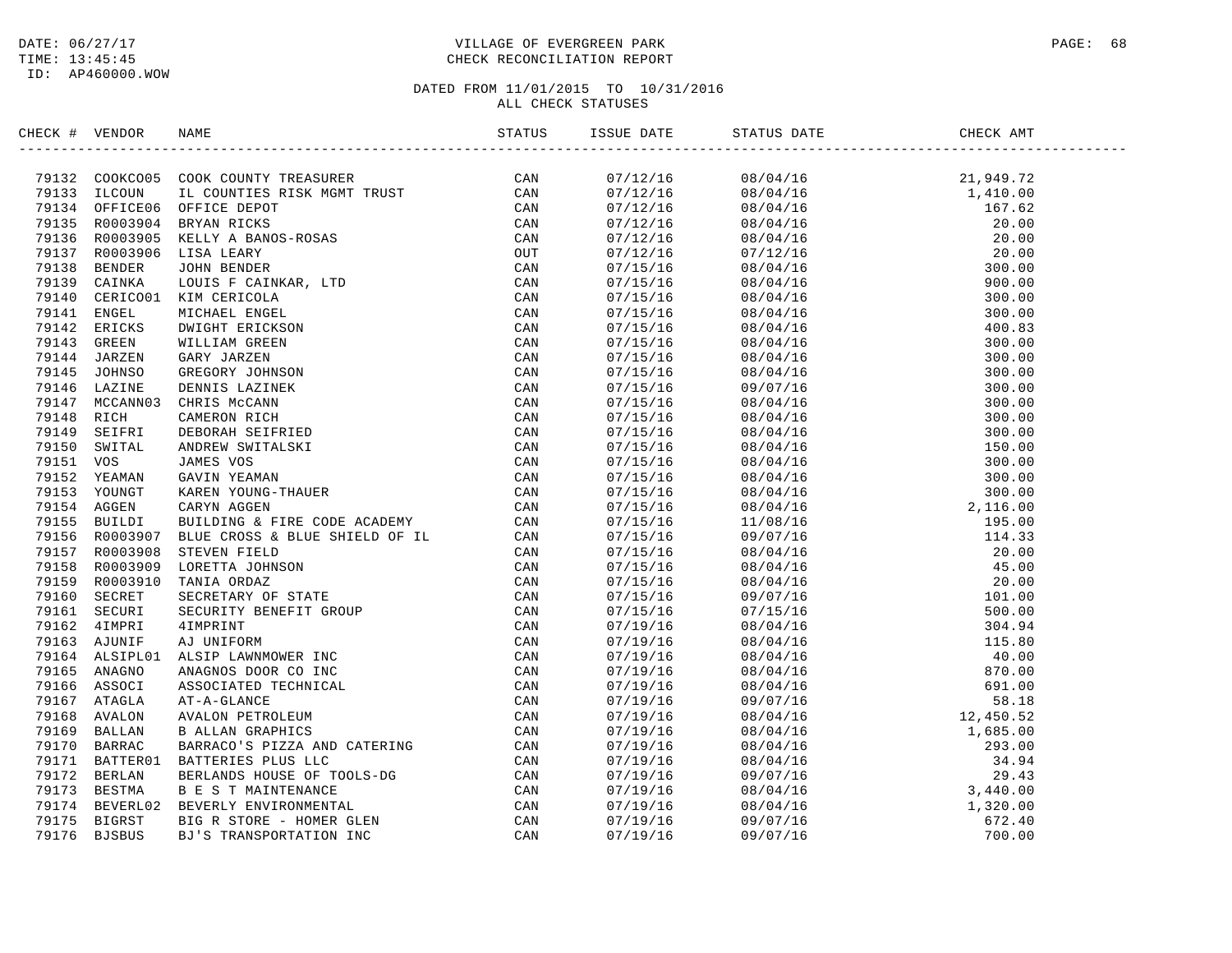# DATE:  $06/27/17$  PAGE: 69 TIME: 13:45:45 CHECK RECONCILIATION REPORT

| CHECK # VENDOR | NAME                                                                                                                                                                                                                         |          | ISSUE DATE STATUS DATE                                                                                                                                                                                                                                                    | CHECK AMT                                                                                                                                                                                                                                                                   |  |
|----------------|------------------------------------------------------------------------------------------------------------------------------------------------------------------------------------------------------------------------------|----------|---------------------------------------------------------------------------------------------------------------------------------------------------------------------------------------------------------------------------------------------------------------------------|-----------------------------------------------------------------------------------------------------------------------------------------------------------------------------------------------------------------------------------------------------------------------------|--|
|                | ECR # VEROIDS MANY REPORT OF THE SERVICE CAN VERTIFIED AND STANDARD CAN CAN USE CAN CAN CONSULTER THE SAME CONSULTER THE SAME CONSULTER THE SAME CONSULTER THE SAME CONSULTER THAT IS a series of the same state of the same |          | $\begin{tabular}{cccccccc} 07/19/15 & 08/04/16 & 284.46 \\ 07/19/19/16 & 08/04/16 & 542.16 \\ 07/19/16 & 07/18/16 & 62.00 \\ 07/19/16 & 07/19/16 & 08/04/16 & 1,884.20 \\ 07/19/16 & 08/04/16 & 1,884.20 \\ 07/19/16 & 08/04/16 & 1,884.20 \\ 07/19/16 & 08/04/16 & 1,88$ |                                                                                                                                                                                                                                                                             |  |
|                |                                                                                                                                                                                                                              |          |                                                                                                                                                                                                                                                                           |                                                                                                                                                                                                                                                                             |  |
|                |                                                                                                                                                                                                                              |          |                                                                                                                                                                                                                                                                           |                                                                                                                                                                                                                                                                             |  |
|                |                                                                                                                                                                                                                              |          |                                                                                                                                                                                                                                                                           |                                                                                                                                                                                                                                                                             |  |
|                |                                                                                                                                                                                                                              |          |                                                                                                                                                                                                                                                                           |                                                                                                                                                                                                                                                                             |  |
|                |                                                                                                                                                                                                                              |          |                                                                                                                                                                                                                                                                           |                                                                                                                                                                                                                                                                             |  |
|                |                                                                                                                                                                                                                              |          |                                                                                                                                                                                                                                                                           |                                                                                                                                                                                                                                                                             |  |
|                |                                                                                                                                                                                                                              |          |                                                                                                                                                                                                                                                                           |                                                                                                                                                                                                                                                                             |  |
|                |                                                                                                                                                                                                                              |          |                                                                                                                                                                                                                                                                           |                                                                                                                                                                                                                                                                             |  |
|                |                                                                                                                                                                                                                              |          |                                                                                                                                                                                                                                                                           |                                                                                                                                                                                                                                                                             |  |
|                |                                                                                                                                                                                                                              |          |                                                                                                                                                                                                                                                                           |                                                                                                                                                                                                                                                                             |  |
|                |                                                                                                                                                                                                                              |          |                                                                                                                                                                                                                                                                           |                                                                                                                                                                                                                                                                             |  |
|                |                                                                                                                                                                                                                              |          |                                                                                                                                                                                                                                                                           |                                                                                                                                                                                                                                                                             |  |
|                |                                                                                                                                                                                                                              |          |                                                                                                                                                                                                                                                                           |                                                                                                                                                                                                                                                                             |  |
|                |                                                                                                                                                                                                                              |          |                                                                                                                                                                                                                                                                           |                                                                                                                                                                                                                                                                             |  |
|                |                                                                                                                                                                                                                              |          |                                                                                                                                                                                                                                                                           |                                                                                                                                                                                                                                                                             |  |
|                |                                                                                                                                                                                                                              |          |                                                                                                                                                                                                                                                                           |                                                                                                                                                                                                                                                                             |  |
|                |                                                                                                                                                                                                                              |          |                                                                                                                                                                                                                                                                           |                                                                                                                                                                                                                                                                             |  |
|                |                                                                                                                                                                                                                              |          |                                                                                                                                                                                                                                                                           |                                                                                                                                                                                                                                                                             |  |
|                |                                                                                                                                                                                                                              |          |                                                                                                                                                                                                                                                                           |                                                                                                                                                                                                                                                                             |  |
|                |                                                                                                                                                                                                                              |          |                                                                                                                                                                                                                                                                           |                                                                                                                                                                                                                                                                             |  |
|                |                                                                                                                                                                                                                              |          |                                                                                                                                                                                                                                                                           |                                                                                                                                                                                                                                                                             |  |
|                |                                                                                                                                                                                                                              |          |                                                                                                                                                                                                                                                                           |                                                                                                                                                                                                                                                                             |  |
|                |                                                                                                                                                                                                                              |          |                                                                                                                                                                                                                                                                           |                                                                                                                                                                                                                                                                             |  |
|                |                                                                                                                                                                                                                              |          |                                                                                                                                                                                                                                                                           |                                                                                                                                                                                                                                                                             |  |
|                |                                                                                                                                                                                                                              |          |                                                                                                                                                                                                                                                                           |                                                                                                                                                                                                                                                                             |  |
|                |                                                                                                                                                                                                                              |          |                                                                                                                                                                                                                                                                           |                                                                                                                                                                                                                                                                             |  |
|                |                                                                                                                                                                                                                              |          |                                                                                                                                                                                                                                                                           |                                                                                                                                                                                                                                                                             |  |
|                |                                                                                                                                                                                                                              |          |                                                                                                                                                                                                                                                                           |                                                                                                                                                                                                                                                                             |  |
|                |                                                                                                                                                                                                                              |          |                                                                                                                                                                                                                                                                           |                                                                                                                                                                                                                                                                             |  |
|                |                                                                                                                                                                                                                              |          |                                                                                                                                                                                                                                                                           |                                                                                                                                                                                                                                                                             |  |
|                |                                                                                                                                                                                                                              |          |                                                                                                                                                                                                                                                                           |                                                                                                                                                                                                                                                                             |  |
|                |                                                                                                                                                                                                                              |          |                                                                                                                                                                                                                                                                           |                                                                                                                                                                                                                                                                             |  |
|                |                                                                                                                                                                                                                              |          |                                                                                                                                                                                                                                                                           |                                                                                                                                                                                                                                                                             |  |
|                |                                                                                                                                                                                                                              | 07/19/16 |                                                                                                                                                                                                                                                                           |                                                                                                                                                                                                                                                                             |  |
|                |                                                                                                                                                                                                                              | 07/19/16 |                                                                                                                                                                                                                                                                           |                                                                                                                                                                                                                                                                             |  |
|                |                                                                                                                                                                                                                              | 07/19/16 |                                                                                                                                                                                                                                                                           |                                                                                                                                                                                                                                                                             |  |
|                |                                                                                                                                                                                                                              | 07/19/16 |                                                                                                                                                                                                                                                                           |                                                                                                                                                                                                                                                                             |  |
|                |                                                                                                                                                                                                                              | 07/19/16 |                                                                                                                                                                                                                                                                           |                                                                                                                                                                                                                                                                             |  |
|                |                                                                                                                                                                                                                              | 07/19/16 |                                                                                                                                                                                                                                                                           |                                                                                                                                                                                                                                                                             |  |
|                |                                                                                                                                                                                                                              | 07/19/16 |                                                                                                                                                                                                                                                                           |                                                                                                                                                                                                                                                                             |  |
|                |                                                                                                                                                                                                                              | 07/19/16 |                                                                                                                                                                                                                                                                           |                                                                                                                                                                                                                                                                             |  |
|                |                                                                                                                                                                                                                              | 07/19/16 |                                                                                                                                                                                                                                                                           | $\begin{array}{cccc} 08/04/16 & 1,394.18 \\ 07/18/16 & 1,138.00 \\ 08/04/16 & 1,138.00 \\ 08/04/16 & 127.82 \\ 08/04/16 & 113.70 \\ 08/04/16 & 2,151.78 \\ 08/04/16 & 2,151.78 \\ 08/04/16 & 137.49 \\ 08/04/16 & 1,780.15 \\ 08/04/16 & 240.00 \\ 08/04/16 & 89.25 \\ 08/$ |  |
|                |                                                                                                                                                                                                                              | 07/19/16 |                                                                                                                                                                                                                                                                           |                                                                                                                                                                                                                                                                             |  |
|                |                                                                                                                                                                                                                              | 07/19/16 |                                                                                                                                                                                                                                                                           |                                                                                                                                                                                                                                                                             |  |
|                |                                                                                                                                                                                                                              | 07/19/16 |                                                                                                                                                                                                                                                                           |                                                                                                                                                                                                                                                                             |  |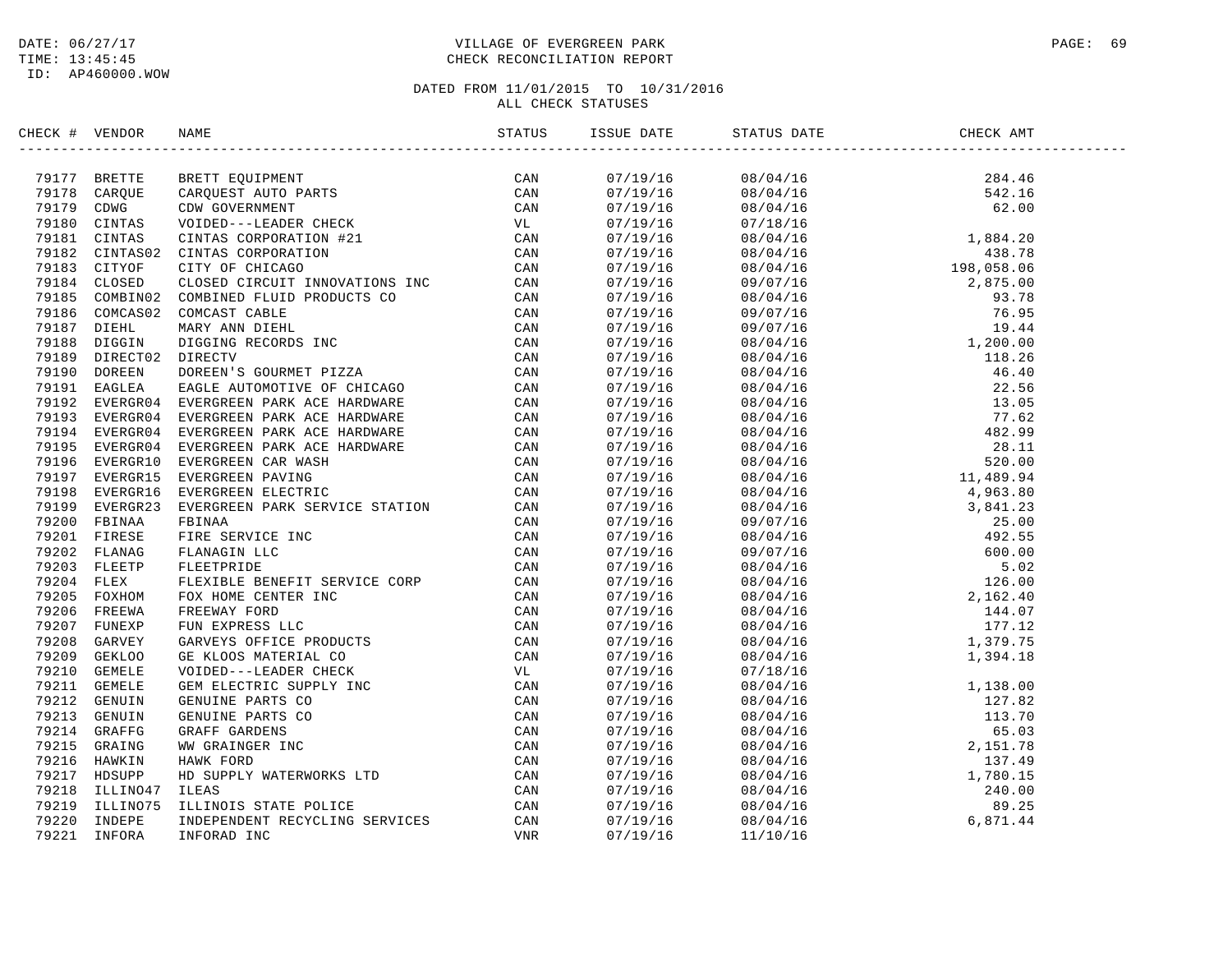# DATE:  $06/27/17$  PAGE: 70 TIME: 13:45:45 CHECK RECONCILIATION REPORT

| CHECK # VENDOR | NAME                                                                                                                                                                                                                                                                                                |  | STATUS DATE | CHECK AMT |  |
|----------------|-----------------------------------------------------------------------------------------------------------------------------------------------------------------------------------------------------------------------------------------------------------------------------------------------------|--|-------------|-----------|--|
|                | $\begin{tabular}{cccccccc} $4$ & $90750$ & $90750$ & $90750$ & $90750$ & $90750$ & $90750$ & $90750$ & $90750$ & $90750$ & $90750$ & $90750$ & $90750$ & $90750$ & $90750$ & $90750$ & $90750$ & $90750$ & $90750$ & $90750$ & $90750$ & $90750$ & $90750$ & $90750$ & $90750$ & $90750$ & $90750$$ |  |             |           |  |
|                |                                                                                                                                                                                                                                                                                                     |  |             |           |  |
|                |                                                                                                                                                                                                                                                                                                     |  |             |           |  |
|                |                                                                                                                                                                                                                                                                                                     |  |             |           |  |
|                |                                                                                                                                                                                                                                                                                                     |  |             |           |  |
|                |                                                                                                                                                                                                                                                                                                     |  |             |           |  |
|                |                                                                                                                                                                                                                                                                                                     |  |             |           |  |
|                |                                                                                                                                                                                                                                                                                                     |  |             |           |  |
|                |                                                                                                                                                                                                                                                                                                     |  |             |           |  |
|                |                                                                                                                                                                                                                                                                                                     |  |             |           |  |
|                |                                                                                                                                                                                                                                                                                                     |  |             |           |  |
|                |                                                                                                                                                                                                                                                                                                     |  |             |           |  |
|                |                                                                                                                                                                                                                                                                                                     |  |             |           |  |
|                |                                                                                                                                                                                                                                                                                                     |  |             |           |  |
|                |                                                                                                                                                                                                                                                                                                     |  |             |           |  |
|                |                                                                                                                                                                                                                                                                                                     |  |             |           |  |
|                |                                                                                                                                                                                                                                                                                                     |  |             |           |  |
|                |                                                                                                                                                                                                                                                                                                     |  |             |           |  |
|                |                                                                                                                                                                                                                                                                                                     |  |             |           |  |
|                |                                                                                                                                                                                                                                                                                                     |  |             |           |  |
|                |                                                                                                                                                                                                                                                                                                     |  |             |           |  |
|                |                                                                                                                                                                                                                                                                                                     |  |             |           |  |
|                |                                                                                                                                                                                                                                                                                                     |  |             |           |  |
|                |                                                                                                                                                                                                                                                                                                     |  |             |           |  |
|                |                                                                                                                                                                                                                                                                                                     |  |             |           |  |
|                |                                                                                                                                                                                                                                                                                                     |  |             |           |  |
|                |                                                                                                                                                                                                                                                                                                     |  |             |           |  |
|                |                                                                                                                                                                                                                                                                                                     |  |             |           |  |
|                |                                                                                                                                                                                                                                                                                                     |  |             |           |  |
|                |                                                                                                                                                                                                                                                                                                     |  |             |           |  |
|                |                                                                                                                                                                                                                                                                                                     |  |             |           |  |
|                |                                                                                                                                                                                                                                                                                                     |  |             |           |  |
|                |                                                                                                                                                                                                                                                                                                     |  |             |           |  |
|                |                                                                                                                                                                                                                                                                                                     |  |             |           |  |
|                |                                                                                                                                                                                                                                                                                                     |  |             |           |  |
|                |                                                                                                                                                                                                                                                                                                     |  |             |           |  |
|                |                                                                                                                                                                                                                                                                                                     |  |             |           |  |
|                |                                                                                                                                                                                                                                                                                                     |  |             |           |  |
|                |                                                                                                                                                                                                                                                                                                     |  |             |           |  |
|                |                                                                                                                                                                                                                                                                                                     |  |             |           |  |
|                |                                                                                                                                                                                                                                                                                                     |  |             |           |  |
|                |                                                                                                                                                                                                                                                                                                     |  |             |           |  |
|                |                                                                                                                                                                                                                                                                                                     |  |             |           |  |
|                |                                                                                                                                                                                                                                                                                                     |  |             |           |  |
|                |                                                                                                                                                                                                                                                                                                     |  |             |           |  |
|                |                                                                                                                                                                                                                                                                                                     |  |             |           |  |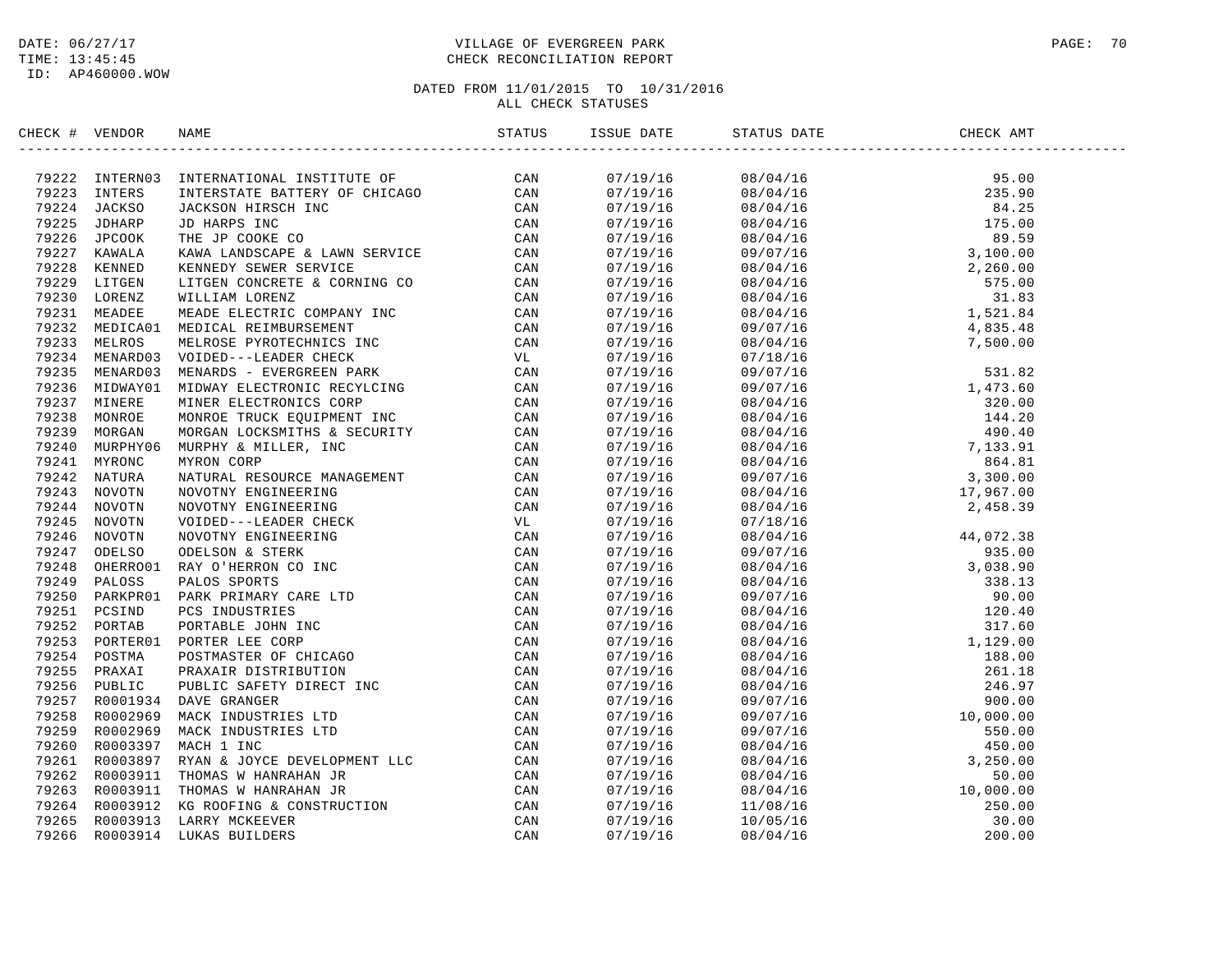# DATE:  $06/27/17$  PAGE: 71 TIME: 13:45:45 CHECK RECONCILIATION REPORT

| CHECK # VENDOR | NAME                                                                                                                                                                                                                          | ISSUE DATE | STATUS DATE                                                                                                                                                                                                                                                           | CHECK AMT |
|----------------|-------------------------------------------------------------------------------------------------------------------------------------------------------------------------------------------------------------------------------|------------|-----------------------------------------------------------------------------------------------------------------------------------------------------------------------------------------------------------------------------------------------------------------------|-----------|
|                | HALM YERDO ISLAMS INTERNATIONAL INTERNATION IN THE CAN ARREST AND A STRUCTURE CONDUCTS IN THE SECRET CONDUCTS IN THE SECRET CONDUCTS INTO A 1992 IN THE SECRET CONDUCTS IN THE SECRET CONDUCTS INTO A 1992 IN THE SECRET COND |            | $\begin{tabular}{cccccccc} 1 & 017/19/15 & 08/04/15 & 10, 000, 000 \\ 07/19/19/15 & 08/04/15 & 10, 000, 000 \\ 07/19/19/15 & 08/04/15 & 10, 000, 000 \\ 07/19/19/16 & 08/04/15 & 10, 000, 000 \\ 07/19/19/16 & 08/04/16 & 10, 000, 000 \\ 07/19/16 & 08/04/16 & 10, $ |           |
|                |                                                                                                                                                                                                                               |            |                                                                                                                                                                                                                                                                       |           |
|                |                                                                                                                                                                                                                               |            |                                                                                                                                                                                                                                                                       |           |
|                |                                                                                                                                                                                                                               |            |                                                                                                                                                                                                                                                                       |           |
|                |                                                                                                                                                                                                                               |            |                                                                                                                                                                                                                                                                       |           |
|                |                                                                                                                                                                                                                               |            |                                                                                                                                                                                                                                                                       |           |
|                |                                                                                                                                                                                                                               |            |                                                                                                                                                                                                                                                                       |           |
|                |                                                                                                                                                                                                                               |            |                                                                                                                                                                                                                                                                       |           |
|                |                                                                                                                                                                                                                               |            |                                                                                                                                                                                                                                                                       |           |
|                |                                                                                                                                                                                                                               |            |                                                                                                                                                                                                                                                                       |           |
|                |                                                                                                                                                                                                                               |            |                                                                                                                                                                                                                                                                       |           |
|                |                                                                                                                                                                                                                               |            |                                                                                                                                                                                                                                                                       |           |
|                |                                                                                                                                                                                                                               |            |                                                                                                                                                                                                                                                                       |           |
|                |                                                                                                                                                                                                                               |            |                                                                                                                                                                                                                                                                       |           |
|                |                                                                                                                                                                                                                               |            |                                                                                                                                                                                                                                                                       |           |
|                |                                                                                                                                                                                                                               |            |                                                                                                                                                                                                                                                                       |           |
|                |                                                                                                                                                                                                                               |            |                                                                                                                                                                                                                                                                       |           |
|                |                                                                                                                                                                                                                               |            |                                                                                                                                                                                                                                                                       |           |
|                |                                                                                                                                                                                                                               |            |                                                                                                                                                                                                                                                                       |           |
|                |                                                                                                                                                                                                                               |            |                                                                                                                                                                                                                                                                       |           |
|                |                                                                                                                                                                                                                               |            |                                                                                                                                                                                                                                                                       |           |
|                |                                                                                                                                                                                                                               |            |                                                                                                                                                                                                                                                                       |           |
|                |                                                                                                                                                                                                                               |            |                                                                                                                                                                                                                                                                       |           |
|                |                                                                                                                                                                                                                               |            |                                                                                                                                                                                                                                                                       |           |
|                |                                                                                                                                                                                                                               |            |                                                                                                                                                                                                                                                                       |           |
|                |                                                                                                                                                                                                                               |            |                                                                                                                                                                                                                                                                       |           |
|                |                                                                                                                                                                                                                               |            |                                                                                                                                                                                                                                                                       |           |
|                |                                                                                                                                                                                                                               |            |                                                                                                                                                                                                                                                                       |           |
|                |                                                                                                                                                                                                                               |            |                                                                                                                                                                                                                                                                       |           |
|                |                                                                                                                                                                                                                               |            |                                                                                                                                                                                                                                                                       |           |
|                |                                                                                                                                                                                                                               |            |                                                                                                                                                                                                                                                                       |           |
|                |                                                                                                                                                                                                                               |            |                                                                                                                                                                                                                                                                       |           |
|                |                                                                                                                                                                                                                               |            |                                                                                                                                                                                                                                                                       |           |
|                |                                                                                                                                                                                                                               |            |                                                                                                                                                                                                                                                                       |           |
|                |                                                                                                                                                                                                                               |            |                                                                                                                                                                                                                                                                       |           |
|                |                                                                                                                                                                                                                               |            |                                                                                                                                                                                                                                                                       |           |
|                |                                                                                                                                                                                                                               |            |                                                                                                                                                                                                                                                                       |           |
|                |                                                                                                                                                                                                                               |            |                                                                                                                                                                                                                                                                       |           |
|                |                                                                                                                                                                                                                               |            |                                                                                                                                                                                                                                                                       |           |
|                |                                                                                                                                                                                                                               |            |                                                                                                                                                                                                                                                                       |           |
|                |                                                                                                                                                                                                                               |            |                                                                                                                                                                                                                                                                       |           |
|                |                                                                                                                                                                                                                               |            |                                                                                                                                                                                                                                                                       |           |
|                |                                                                                                                                                                                                                               |            |                                                                                                                                                                                                                                                                       |           |
|                |                                                                                                                                                                                                                               |            |                                                                                                                                                                                                                                                                       |           |
|                |                                                                                                                                                                                                                               |            |                                                                                                                                                                                                                                                                       |           |
|                |                                                                                                                                                                                                                               |            |                                                                                                                                                                                                                                                                       |           |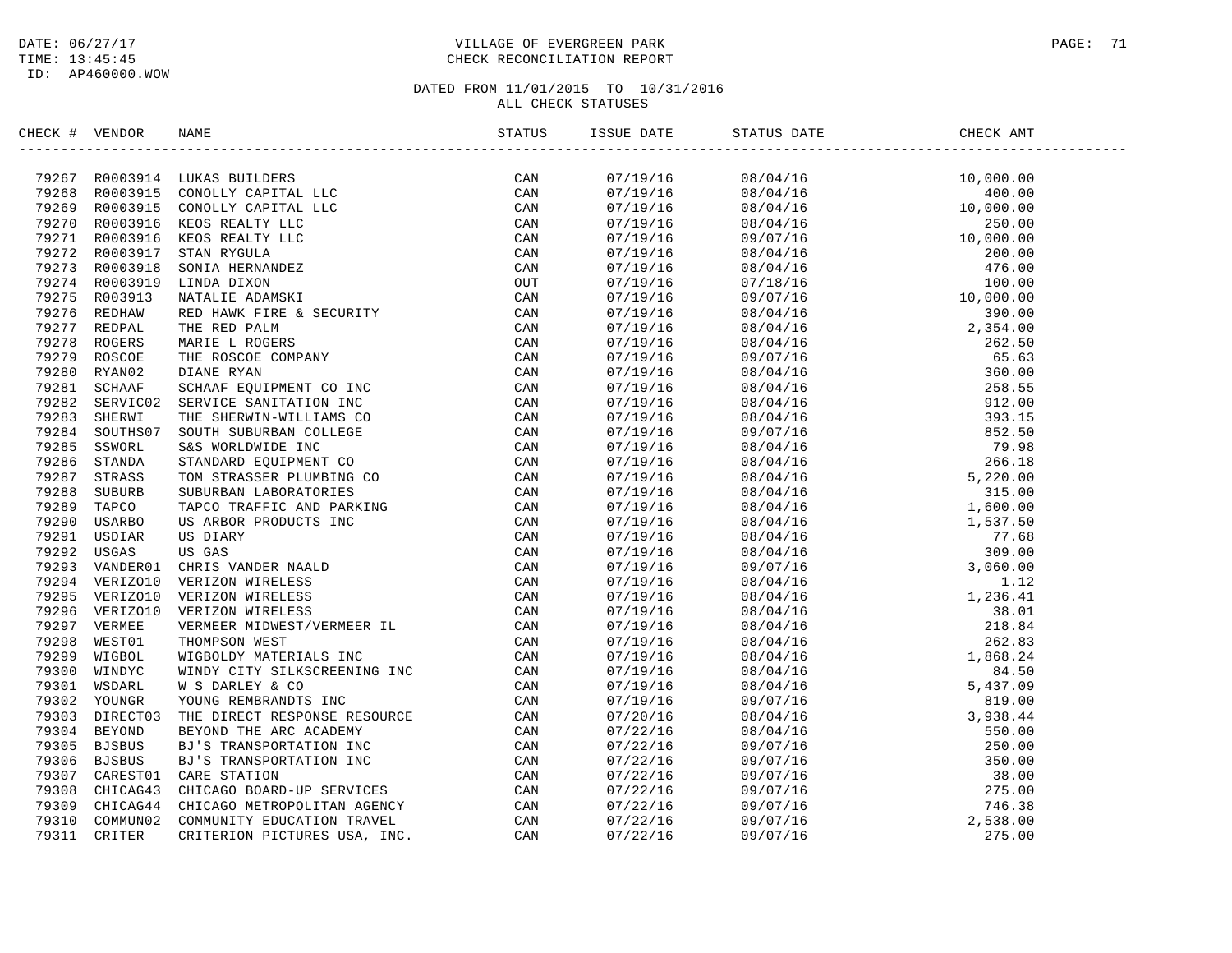# DATE:  $06/27/17$  PAGE: 72 TIME: 13:45:45 CHECK RECONCILIATION REPORT

| CHECK # VENDOR |                                                                                                                                                                                                                                                                                                                                                   |  | STATUS DATE | CHECK AMT |  |
|----------------|---------------------------------------------------------------------------------------------------------------------------------------------------------------------------------------------------------------------------------------------------------------------------------------------------------------------------------------------------|--|-------------|-----------|--|
|                | $\begin{small} \textbf{1.0167} & \textbf{1.01783} & \textbf{2.0278} & \textbf{3.0388} & \textbf{5.0488} & \textbf{5.0488} & \textbf{6.0488} & \textbf{6.0488} & \textbf{6.0488} & \textbf{6.0488} & \textbf{6.0488} & \textbf{6.0488} & \textbf{6.0488} & \textbf{6.0488} & \textbf{6.0488} & \textbf{6.0488} & \textbf{6.0488} & \textbf{6.0488$ |  |             |           |  |
|                |                                                                                                                                                                                                                                                                                                                                                   |  |             |           |  |
|                |                                                                                                                                                                                                                                                                                                                                                   |  |             |           |  |
|                |                                                                                                                                                                                                                                                                                                                                                   |  |             |           |  |
|                |                                                                                                                                                                                                                                                                                                                                                   |  |             |           |  |
|                |                                                                                                                                                                                                                                                                                                                                                   |  |             |           |  |
|                |                                                                                                                                                                                                                                                                                                                                                   |  |             |           |  |
|                |                                                                                                                                                                                                                                                                                                                                                   |  |             |           |  |
|                |                                                                                                                                                                                                                                                                                                                                                   |  |             |           |  |
|                |                                                                                                                                                                                                                                                                                                                                                   |  |             |           |  |
|                |                                                                                                                                                                                                                                                                                                                                                   |  |             |           |  |
|                |                                                                                                                                                                                                                                                                                                                                                   |  |             |           |  |
|                |                                                                                                                                                                                                                                                                                                                                                   |  |             |           |  |
|                |                                                                                                                                                                                                                                                                                                                                                   |  |             |           |  |
|                |                                                                                                                                                                                                                                                                                                                                                   |  |             |           |  |
|                |                                                                                                                                                                                                                                                                                                                                                   |  |             |           |  |
|                |                                                                                                                                                                                                                                                                                                                                                   |  |             |           |  |
|                |                                                                                                                                                                                                                                                                                                                                                   |  |             |           |  |
|                |                                                                                                                                                                                                                                                                                                                                                   |  |             |           |  |
|                |                                                                                                                                                                                                                                                                                                                                                   |  |             |           |  |
|                |                                                                                                                                                                                                                                                                                                                                                   |  |             |           |  |
|                |                                                                                                                                                                                                                                                                                                                                                   |  |             |           |  |
|                |                                                                                                                                                                                                                                                                                                                                                   |  |             |           |  |
|                |                                                                                                                                                                                                                                                                                                                                                   |  |             |           |  |
|                |                                                                                                                                                                                                                                                                                                                                                   |  |             |           |  |
|                |                                                                                                                                                                                                                                                                                                                                                   |  |             |           |  |
|                |                                                                                                                                                                                                                                                                                                                                                   |  |             |           |  |
|                |                                                                                                                                                                                                                                                                                                                                                   |  |             |           |  |
|                |                                                                                                                                                                                                                                                                                                                                                   |  |             |           |  |
|                |                                                                                                                                                                                                                                                                                                                                                   |  |             |           |  |
|                |                                                                                                                                                                                                                                                                                                                                                   |  |             |           |  |
|                |                                                                                                                                                                                                                                                                                                                                                   |  |             |           |  |
|                |                                                                                                                                                                                                                                                                                                                                                   |  |             |           |  |
|                |                                                                                                                                                                                                                                                                                                                                                   |  |             |           |  |
|                |                                                                                                                                                                                                                                                                                                                                                   |  |             |           |  |
|                |                                                                                                                                                                                                                                                                                                                                                   |  |             |           |  |
|                |                                                                                                                                                                                                                                                                                                                                                   |  |             |           |  |
|                |                                                                                                                                                                                                                                                                                                                                                   |  |             |           |  |
|                |                                                                                                                                                                                                                                                                                                                                                   |  |             |           |  |
|                |                                                                                                                                                                                                                                                                                                                                                   |  |             |           |  |
|                |                                                                                                                                                                                                                                                                                                                                                   |  |             |           |  |
|                |                                                                                                                                                                                                                                                                                                                                                   |  |             |           |  |
|                |                                                                                                                                                                                                                                                                                                                                                   |  |             |           |  |
|                |                                                                                                                                                                                                                                                                                                                                                   |  |             |           |  |
|                |                                                                                                                                                                                                                                                                                                                                                   |  |             |           |  |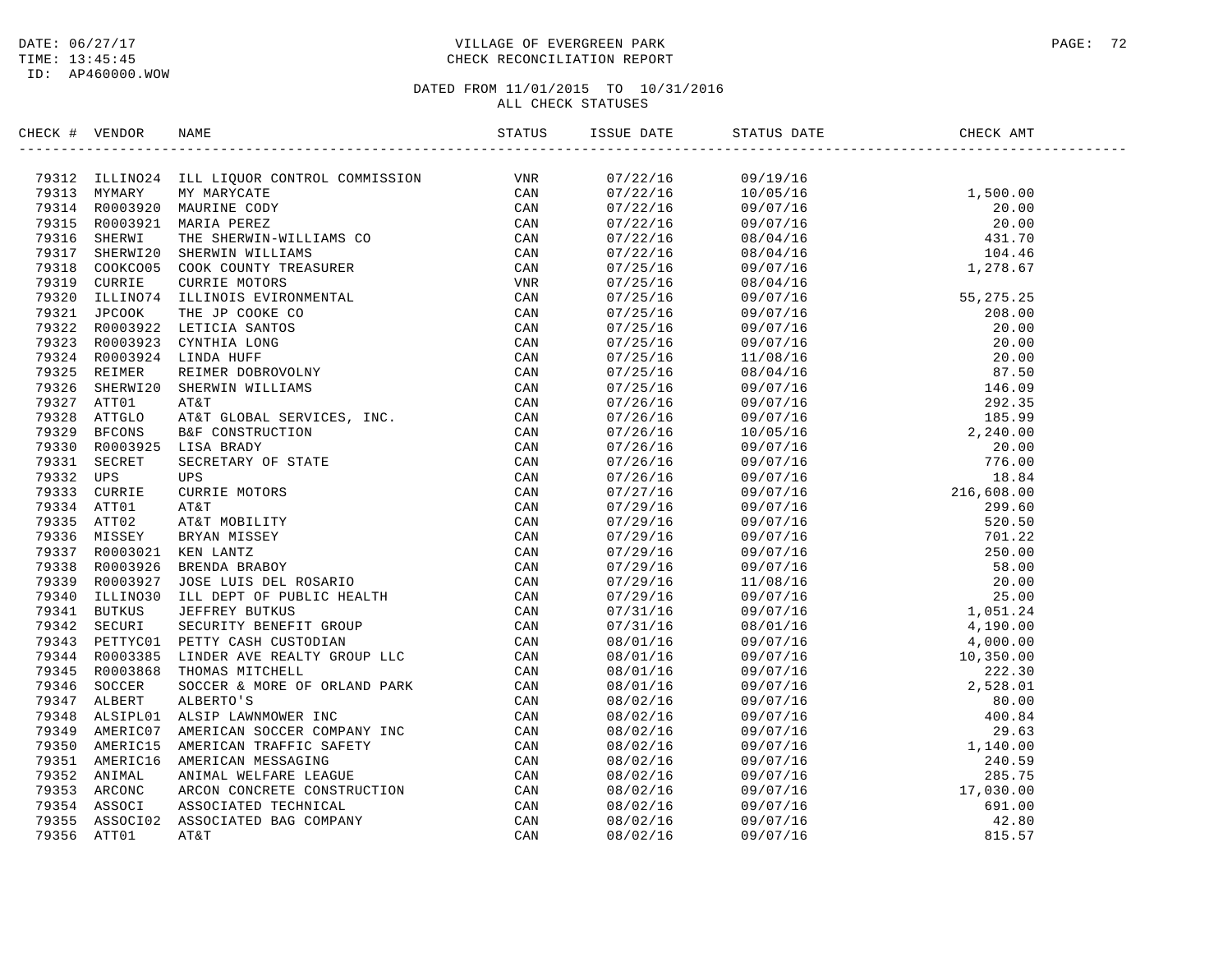### DATE:  $06/27/17$  PAGE: 73 TIME: 13:45:45 CHECK RECONCILIATION REPORT

| INCRE # VERIOR MAN WITHOUT SERVICES, INC.<br>1993578 ATTOL ATAT CLORAL SERVICES, INC. CAN<br>79358 ATTOLO ATAT CLORAL SERVICES, INC. CAN<br>79358 ATTOLO ATAT CLORAL SERVICES INC. CAN<br>79358 ATTOLO ATAT CLORAL SERVICES INC. CAN<br><br>$\begin{tabular}{cccccccc} 153.66 & 0.9715 & 0.9715 & 0.9715 & 0.9715 & 0.9715 & 0.9715 & 0.9715 & 0.9715 & 0.9715 & 0.9715 & 0.9715 & 0.9715 & 0.9715 & 0.9715 & 0.9715 & 0.9715 & 0.9715 & 0.9715 & 0.9715 & 0.9715 & 0.9715 & 0.9715 & 0.9715 & 0.9715 & 0.9715 & 0.$ | CHECK # VENDOR | NAME STATUS ISS<br>NAME | ISSUE DATE STATUS DATE | CHECK AMT |  |
|----------------------------------------------------------------------------------------------------------------------------------------------------------------------------------------------------------------------------------------------------------------------------------------------------------------------------------------------------------------------------------------------------------------------------------------------------------------------------------------------------------------------|----------------|-------------------------|------------------------|-----------|--|
|                                                                                                                                                                                                                                                                                                                                                                                                                                                                                                                      |                |                         |                        |           |  |
|                                                                                                                                                                                                                                                                                                                                                                                                                                                                                                                      |                |                         |                        |           |  |
|                                                                                                                                                                                                                                                                                                                                                                                                                                                                                                                      |                |                         |                        |           |  |
|                                                                                                                                                                                                                                                                                                                                                                                                                                                                                                                      |                |                         |                        |           |  |
|                                                                                                                                                                                                                                                                                                                                                                                                                                                                                                                      |                |                         |                        |           |  |
|                                                                                                                                                                                                                                                                                                                                                                                                                                                                                                                      |                |                         |                        |           |  |
|                                                                                                                                                                                                                                                                                                                                                                                                                                                                                                                      |                |                         |                        |           |  |
|                                                                                                                                                                                                                                                                                                                                                                                                                                                                                                                      |                |                         |                        |           |  |
|                                                                                                                                                                                                                                                                                                                                                                                                                                                                                                                      |                |                         |                        |           |  |
|                                                                                                                                                                                                                                                                                                                                                                                                                                                                                                                      |                |                         |                        |           |  |
|                                                                                                                                                                                                                                                                                                                                                                                                                                                                                                                      |                |                         |                        |           |  |
|                                                                                                                                                                                                                                                                                                                                                                                                                                                                                                                      |                |                         |                        |           |  |
|                                                                                                                                                                                                                                                                                                                                                                                                                                                                                                                      |                |                         |                        |           |  |
|                                                                                                                                                                                                                                                                                                                                                                                                                                                                                                                      |                |                         |                        |           |  |
|                                                                                                                                                                                                                                                                                                                                                                                                                                                                                                                      |                |                         |                        |           |  |
|                                                                                                                                                                                                                                                                                                                                                                                                                                                                                                                      |                |                         |                        |           |  |
|                                                                                                                                                                                                                                                                                                                                                                                                                                                                                                                      |                |                         |                        |           |  |
|                                                                                                                                                                                                                                                                                                                                                                                                                                                                                                                      |                |                         |                        |           |  |
|                                                                                                                                                                                                                                                                                                                                                                                                                                                                                                                      |                |                         |                        |           |  |
|                                                                                                                                                                                                                                                                                                                                                                                                                                                                                                                      |                |                         |                        |           |  |
|                                                                                                                                                                                                                                                                                                                                                                                                                                                                                                                      |                |                         |                        |           |  |
|                                                                                                                                                                                                                                                                                                                                                                                                                                                                                                                      |                |                         |                        |           |  |
|                                                                                                                                                                                                                                                                                                                                                                                                                                                                                                                      |                |                         |                        |           |  |
|                                                                                                                                                                                                                                                                                                                                                                                                                                                                                                                      |                |                         |                        |           |  |
|                                                                                                                                                                                                                                                                                                                                                                                                                                                                                                                      |                |                         |                        |           |  |
|                                                                                                                                                                                                                                                                                                                                                                                                                                                                                                                      |                |                         |                        |           |  |
|                                                                                                                                                                                                                                                                                                                                                                                                                                                                                                                      |                |                         |                        |           |  |
|                                                                                                                                                                                                                                                                                                                                                                                                                                                                                                                      |                |                         |                        |           |  |
|                                                                                                                                                                                                                                                                                                                                                                                                                                                                                                                      |                |                         |                        |           |  |
|                                                                                                                                                                                                                                                                                                                                                                                                                                                                                                                      |                |                         |                        |           |  |
|                                                                                                                                                                                                                                                                                                                                                                                                                                                                                                                      |                |                         |                        |           |  |
|                                                                                                                                                                                                                                                                                                                                                                                                                                                                                                                      |                |                         |                        |           |  |
|                                                                                                                                                                                                                                                                                                                                                                                                                                                                                                                      |                |                         |                        |           |  |
|                                                                                                                                                                                                                                                                                                                                                                                                                                                                                                                      |                |                         |                        |           |  |
|                                                                                                                                                                                                                                                                                                                                                                                                                                                                                                                      |                |                         |                        |           |  |
|                                                                                                                                                                                                                                                                                                                                                                                                                                                                                                                      |                |                         |                        |           |  |
|                                                                                                                                                                                                                                                                                                                                                                                                                                                                                                                      |                |                         |                        |           |  |
|                                                                                                                                                                                                                                                                                                                                                                                                                                                                                                                      |                |                         |                        |           |  |
|                                                                                                                                                                                                                                                                                                                                                                                                                                                                                                                      |                |                         |                        |           |  |
|                                                                                                                                                                                                                                                                                                                                                                                                                                                                                                                      |                |                         |                        |           |  |
|                                                                                                                                                                                                                                                                                                                                                                                                                                                                                                                      |                |                         |                        |           |  |
|                                                                                                                                                                                                                                                                                                                                                                                                                                                                                                                      |                |                         |                        |           |  |
|                                                                                                                                                                                                                                                                                                                                                                                                                                                                                                                      |                |                         |                        |           |  |
|                                                                                                                                                                                                                                                                                                                                                                                                                                                                                                                      |                |                         |                        |           |  |
|                                                                                                                                                                                                                                                                                                                                                                                                                                                                                                                      |                |                         |                        |           |  |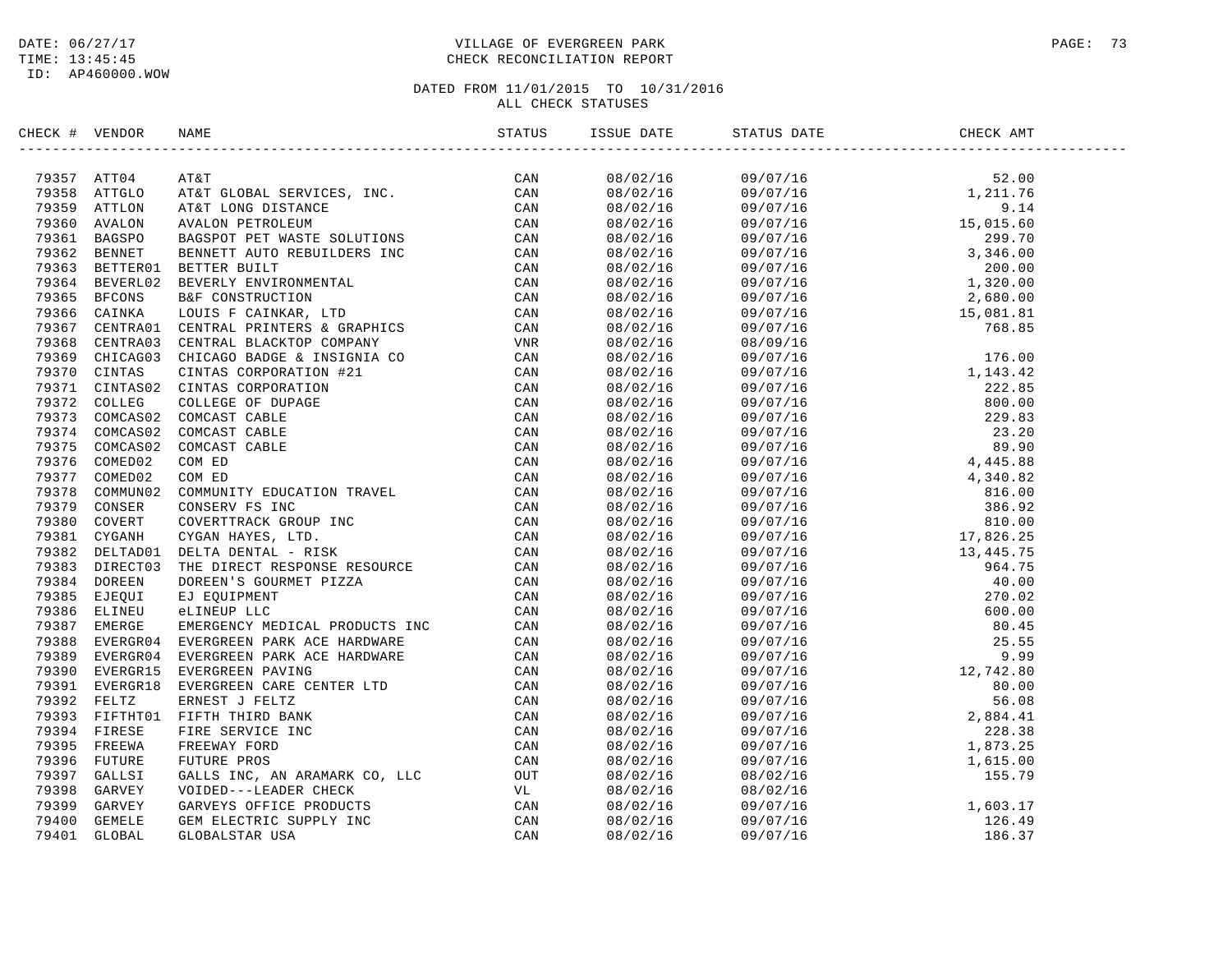### DATE:  $06/27/17$  PAGE: 74 TIME: 13:45:45 CHECK RECONCILIATION REPORT

| CHECK # VENDOR | NAME | ISSUE DATE | STATUS DATE                                                                                                                                                                                                                                                          | CHECK AMT |  |
|----------------|------|------------|----------------------------------------------------------------------------------------------------------------------------------------------------------------------------------------------------------------------------------------------------------------------|-----------|--|
|                |      |            |                                                                                                                                                                                                                                                                      |           |  |
|                |      |            |                                                                                                                                                                                                                                                                      |           |  |
|                |      |            |                                                                                                                                                                                                                                                                      |           |  |
|                |      |            |                                                                                                                                                                                                                                                                      |           |  |
|                |      |            |                                                                                                                                                                                                                                                                      |           |  |
|                |      |            |                                                                                                                                                                                                                                                                      |           |  |
|                |      |            |                                                                                                                                                                                                                                                                      |           |  |
|                |      |            |                                                                                                                                                                                                                                                                      |           |  |
|                |      |            |                                                                                                                                                                                                                                                                      |           |  |
|                |      |            |                                                                                                                                                                                                                                                                      |           |  |
|                |      |            |                                                                                                                                                                                                                                                                      |           |  |
|                |      |            |                                                                                                                                                                                                                                                                      |           |  |
|                |      |            |                                                                                                                                                                                                                                                                      |           |  |
|                |      |            |                                                                                                                                                                                                                                                                      |           |  |
|                |      |            |                                                                                                                                                                                                                                                                      |           |  |
|                |      |            |                                                                                                                                                                                                                                                                      |           |  |
|                |      |            |                                                                                                                                                                                                                                                                      |           |  |
|                |      |            |                                                                                                                                                                                                                                                                      |           |  |
|                |      |            |                                                                                                                                                                                                                                                                      |           |  |
|                |      |            |                                                                                                                                                                                                                                                                      |           |  |
|                |      |            |                                                                                                                                                                                                                                                                      |           |  |
|                |      |            |                                                                                                                                                                                                                                                                      |           |  |
|                |      |            |                                                                                                                                                                                                                                                                      |           |  |
|                |      |            |                                                                                                                                                                                                                                                                      |           |  |
|                |      |            |                                                                                                                                                                                                                                                                      |           |  |
|                |      | 08/02/16   |                                                                                                                                                                                                                                                                      |           |  |
|                |      | 08/02/16   | $08/02/16$<br>08/02/16<br>08/02/16                                                                                                                                                                                                                                   |           |  |
|                |      | 08/02/16   | 08/02/16                                                                                                                                                                                                                                                             |           |  |
|                |      |            |                                                                                                                                                                                                                                                                      |           |  |
|                |      |            |                                                                                                                                                                                                                                                                      |           |  |
|                |      |            |                                                                                                                                                                                                                                                                      |           |  |
|                |      |            |                                                                                                                                                                                                                                                                      |           |  |
|                |      |            |                                                                                                                                                                                                                                                                      |           |  |
|                |      |            |                                                                                                                                                                                                                                                                      |           |  |
|                |      |            |                                                                                                                                                                                                                                                                      |           |  |
|                |      |            |                                                                                                                                                                                                                                                                      |           |  |
|                |      |            |                                                                                                                                                                                                                                                                      |           |  |
|                |      |            |                                                                                                                                                                                                                                                                      |           |  |
|                |      |            |                                                                                                                                                                                                                                                                      |           |  |
|                |      |            |                                                                                                                                                                                                                                                                      |           |  |
|                |      |            |                                                                                                                                                                                                                                                                      |           |  |
|                |      |            | $\begin{array}{cccc} 08/02/16 & 09/02/16 & 08/02/16 \\ 08/02/16 & 08/02/16 & 1,244.30 \\ 08/02/16 & 09/07/16 & 1,244.30 \\ 08/02/16 & 09/07/16 & 207.36 \\ 08/02/16 & 10/05/16 & 230.92 \\ 08/02/16 & 09/07/16 & 230.92 \\ 08/02/16 & 09/07/16 & 183.00 \end{array}$ |           |  |
|                |      |            |                                                                                                                                                                                                                                                                      |           |  |
|                |      |            |                                                                                                                                                                                                                                                                      |           |  |
|                |      |            |                                                                                                                                                                                                                                                                      |           |  |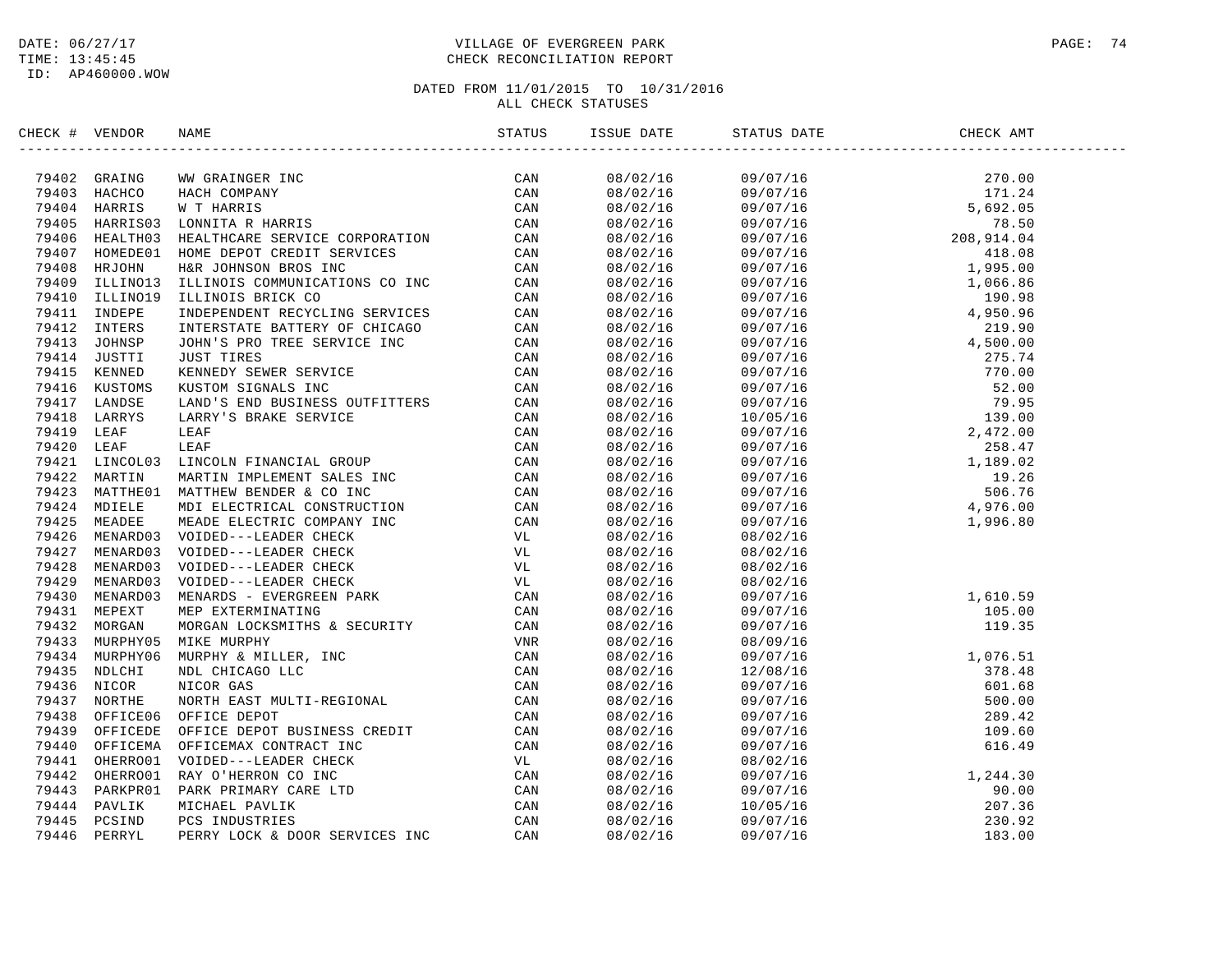### DATE:  $06/27/17$  PAGE: 75 TIME: 13:45:45 CHECK RECONCILIATION REPORT

| CHECK # VENDOR | NAME                                                                                                                                                                                                                                    | ISSUE DATE | STATUS DATE | CHECK AMT |  |
|----------------|-----------------------------------------------------------------------------------------------------------------------------------------------------------------------------------------------------------------------------------------|------------|-------------|-----------|--|
|                | NECK + VENDOR RAME<br>1984<br>2000 - PLONIS CONCILLON AGENC CONTENE COMMIT (1984<br>2004 - PLONIS CONTENE AGENT INC. 2004 CONTENENTS CONTENENTS<br>2004 - PRESS, 2009 - PLONIS CONTENENTS CONTENENTS CAN<br>2004 - PRESS CONTENENTS CON |            |             |           |  |
|                |                                                                                                                                                                                                                                         |            |             |           |  |
|                |                                                                                                                                                                                                                                         |            |             |           |  |
|                |                                                                                                                                                                                                                                         |            |             |           |  |
|                |                                                                                                                                                                                                                                         |            |             |           |  |
|                |                                                                                                                                                                                                                                         |            |             |           |  |
|                |                                                                                                                                                                                                                                         |            |             |           |  |
|                |                                                                                                                                                                                                                                         |            |             |           |  |
|                |                                                                                                                                                                                                                                         |            |             |           |  |
|                |                                                                                                                                                                                                                                         |            |             |           |  |
|                |                                                                                                                                                                                                                                         |            |             |           |  |
|                |                                                                                                                                                                                                                                         |            |             |           |  |
|                |                                                                                                                                                                                                                                         |            |             |           |  |
|                |                                                                                                                                                                                                                                         |            |             |           |  |
|                |                                                                                                                                                                                                                                         |            |             |           |  |
|                |                                                                                                                                                                                                                                         |            |             |           |  |
|                |                                                                                                                                                                                                                                         |            |             |           |  |
|                |                                                                                                                                                                                                                                         |            |             |           |  |
|                |                                                                                                                                                                                                                                         |            |             |           |  |
|                |                                                                                                                                                                                                                                         |            |             |           |  |
|                |                                                                                                                                                                                                                                         |            |             |           |  |
|                |                                                                                                                                                                                                                                         |            |             |           |  |
|                |                                                                                                                                                                                                                                         |            |             |           |  |
|                |                                                                                                                                                                                                                                         |            |             |           |  |
|                |                                                                                                                                                                                                                                         |            |             |           |  |
|                |                                                                                                                                                                                                                                         |            |             |           |  |
|                |                                                                                                                                                                                                                                         |            |             |           |  |
|                |                                                                                                                                                                                                                                         |            |             |           |  |
|                |                                                                                                                                                                                                                                         |            |             |           |  |
|                |                                                                                                                                                                                                                                         |            |             |           |  |
|                |                                                                                                                                                                                                                                         |            |             |           |  |
|                |                                                                                                                                                                                                                                         |            |             |           |  |
|                |                                                                                                                                                                                                                                         |            |             |           |  |
|                |                                                                                                                                                                                                                                         |            |             |           |  |
|                |                                                                                                                                                                                                                                         |            |             |           |  |
|                |                                                                                                                                                                                                                                         |            |             |           |  |
|                |                                                                                                                                                                                                                                         |            |             |           |  |
|                |                                                                                                                                                                                                                                         |            |             |           |  |
|                |                                                                                                                                                                                                                                         |            |             |           |  |
|                |                                                                                                                                                                                                                                         |            |             |           |  |
|                |                                                                                                                                                                                                                                         |            |             |           |  |
|                |                                                                                                                                                                                                                                         |            |             |           |  |
|                |                                                                                                                                                                                                                                         |            |             |           |  |
|                |                                                                                                                                                                                                                                         |            |             |           |  |
|                |                                                                                                                                                                                                                                         |            |             |           |  |
|                |                                                                                                                                                                                                                                         |            |             |           |  |
|                |                                                                                                                                                                                                                                         |            |             |           |  |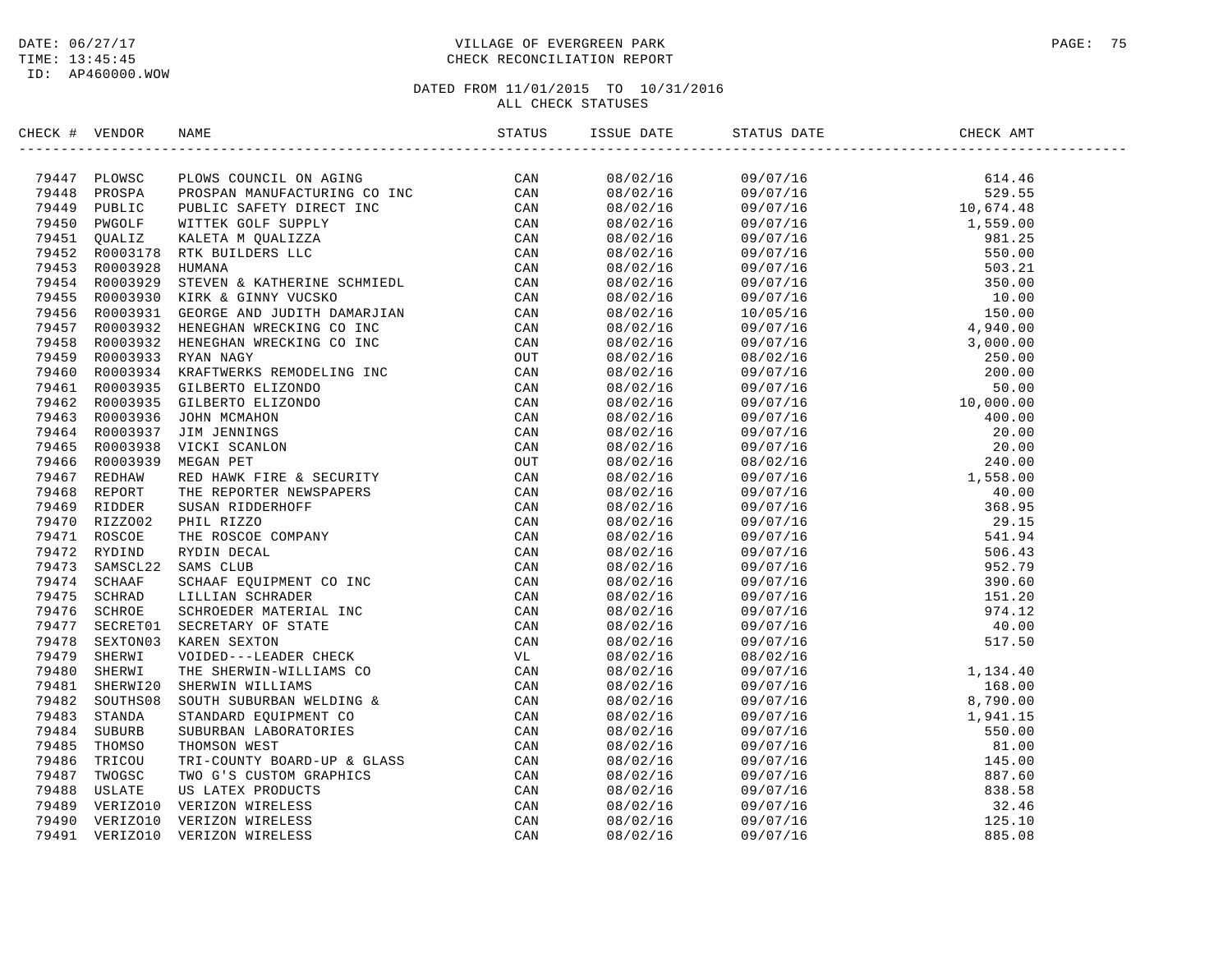## DATE:  $06/27/17$  PAGE: 76 TIME: 13:45:45 CHECK RECONCILIATION REPORT

| CHECK # VENDOR |                          | NAME                                                                                                                                                                                                                           |  | ISSUE DATE STATUS DATE                                                                                                                                                                                                                                                       | CHECK AMT |  |
|----------------|--------------------------|--------------------------------------------------------------------------------------------------------------------------------------------------------------------------------------------------------------------------------|--|------------------------------------------------------------------------------------------------------------------------------------------------------------------------------------------------------------------------------------------------------------------------------|-----------|--|
|                | 79492 VILLOL             | NAMCY DERAFINE TRIP (CAN DERAFINE SEAT CAN DERAFINE THE SEAR ON SERVICE PLAN (CAN NEBB CHEVY CHANNER INC. CONNECTY SURFACE REALLY AND SEAR AND SEAR AND SEAR AND SEAR AND SEAR AND SEAR AND SEAR AND SEAR AND SEAR AND SEAR AN |  | $\begin{tabular}{cccccccc} 15807/18 & 997/18 & 977/18 & 987.32 \\ 08702/18 & 097/18 & 1,878.64 \\ 08702/18 & 097/15 & 1,878.64 \\ 08702/15 & 097/15 & 1578.64 \\ 08702/15 & 097/15 & 126.50 \\ 08702/15 & 097/15 & 126.50 \\ 08702/15 & 097/15 & 122.70 \\ 08702/15 & 097/1$ |           |  |
|                | 79493 VISION             |                                                                                                                                                                                                                                |  |                                                                                                                                                                                                                                                                              |           |  |
|                | 79494 WEBBCH             |                                                                                                                                                                                                                                |  |                                                                                                                                                                                                                                                                              |           |  |
| 79495          | WINDYC                   |                                                                                                                                                                                                                                |  |                                                                                                                                                                                                                                                                              |           |  |
|                | 79496 WSDARL             |                                                                                                                                                                                                                                |  |                                                                                                                                                                                                                                                                              |           |  |
|                | 79497 ZENERE             |                                                                                                                                                                                                                                |  |                                                                                                                                                                                                                                                                              |           |  |
| 79498          | ZOLLME                   |                                                                                                                                                                                                                                |  |                                                                                                                                                                                                                                                                              |           |  |
| 79499          | SOCCER                   |                                                                                                                                                                                                                                |  |                                                                                                                                                                                                                                                                              |           |  |
| 79500          | ATLASB01                 |                                                                                                                                                                                                                                |  |                                                                                                                                                                                                                                                                              |           |  |
|                | 79501 CENTRA06           |                                                                                                                                                                                                                                |  |                                                                                                                                                                                                                                                                              |           |  |
|                | 79502 DIAMON03           |                                                                                                                                                                                                                                |  |                                                                                                                                                                                                                                                                              |           |  |
|                | 79503 DRAMAT             |                                                                                                                                                                                                                                |  |                                                                                                                                                                                                                                                                              |           |  |
| 79504          | ILLINO18                 |                                                                                                                                                                                                                                |  |                                                                                                                                                                                                                                                                              |           |  |
|                | 79505 MURPHY06           |                                                                                                                                                                                                                                |  |                                                                                                                                                                                                                                                                              |           |  |
|                | 79506 OFFICEMA           |                                                                                                                                                                                                                                |  |                                                                                                                                                                                                                                                                              |           |  |
|                | 79507 R0003940           |                                                                                                                                                                                                                                |  |                                                                                                                                                                                                                                                                              |           |  |
|                | 79508 R0003941           |                                                                                                                                                                                                                                |  |                                                                                                                                                                                                                                                                              |           |  |
|                | 79509 R0003942           |                                                                                                                                                                                                                                |  |                                                                                                                                                                                                                                                                              |           |  |
|                | 79510 R0003943           |                                                                                                                                                                                                                                |  |                                                                                                                                                                                                                                                                              |           |  |
|                | 79511 R0003944           |                                                                                                                                                                                                                                |  |                                                                                                                                                                                                                                                                              |           |  |
|                | 79512 R0003945           |                                                                                                                                                                                                                                |  |                                                                                                                                                                                                                                                                              |           |  |
| 79513          | R0003946                 |                                                                                                                                                                                                                                |  |                                                                                                                                                                                                                                                                              |           |  |
|                | 79514 R0003947           |                                                                                                                                                                                                                                |  |                                                                                                                                                                                                                                                                              |           |  |
|                | 79515 SWANKM             |                                                                                                                                                                                                                                |  |                                                                                                                                                                                                                                                                              |           |  |
|                | 79516 COMARP             |                                                                                                                                                                                                                                |  |                                                                                                                                                                                                                                                                              |           |  |
|                | 79517 AVALON             |                                                                                                                                                                                                                                |  |                                                                                                                                                                                                                                                                              |           |  |
| 79518          | DRAMAT01                 |                                                                                                                                                                                                                                |  |                                                                                                                                                                                                                                                                              |           |  |
|                | 79519 EFOLDE             |                                                                                                                                                                                                                                |  |                                                                                                                                                                                                                                                                              |           |  |
| 79520          |                          |                                                                                                                                                                                                                                |  |                                                                                                                                                                                                                                                                              |           |  |
|                | POSTER<br>79521 R0003934 |                                                                                                                                                                                                                                |  |                                                                                                                                                                                                                                                                              |           |  |
|                | 79522 R0003948           |                                                                                                                                                                                                                                |  |                                                                                                                                                                                                                                                                              |           |  |
|                |                          |                                                                                                                                                                                                                                |  |                                                                                                                                                                                                                                                                              |           |  |
|                | 79523 R0003949           |                                                                                                                                                                                                                                |  |                                                                                                                                                                                                                                                                              |           |  |
|                | 79524 R0003950           |                                                                                                                                                                                                                                |  |                                                                                                                                                                                                                                                                              |           |  |
| 79525          | SAMSCL11                 |                                                                                                                                                                                                                                |  |                                                                                                                                                                                                                                                                              |           |  |
|                | 79526 SAMSCL20           |                                                                                                                                                                                                                                |  |                                                                                                                                                                                                                                                                              |           |  |
| 79527          | SAMSCL33                 |                                                                                                                                                                                                                                |  |                                                                                                                                                                                                                                                                              |           |  |
|                | 79528 SAMSCL77           |                                                                                                                                                                                                                                |  |                                                                                                                                                                                                                                                                              |           |  |
| 79529          | SAMSCL88                 |                                                                                                                                                                                                                                |  |                                                                                                                                                                                                                                                                              |           |  |
|                | 79530 BENDER             |                                                                                                                                                                                                                                |  |                                                                                                                                                                                                                                                                              |           |  |
|                | 79531 CAINKA             |                                                                                                                                                                                                                                |  |                                                                                                                                                                                                                                                                              |           |  |
|                | 79532 CERICO01           |                                                                                                                                                                                                                                |  |                                                                                                                                                                                                                                                                              |           |  |
|                | 79533 ERICKS             |                                                                                                                                                                                                                                |  |                                                                                                                                                                                                                                                                              |           |  |
|                | 79534 GREEN              |                                                                                                                                                                                                                                |  |                                                                                                                                                                                                                                                                              |           |  |
| 79535          | JARZEN                   |                                                                                                                                                                                                                                |  |                                                                                                                                                                                                                                                                              |           |  |
| 79536          | LAZINE                   |                                                                                                                                                                                                                                |  |                                                                                                                                                                                                                                                                              |           |  |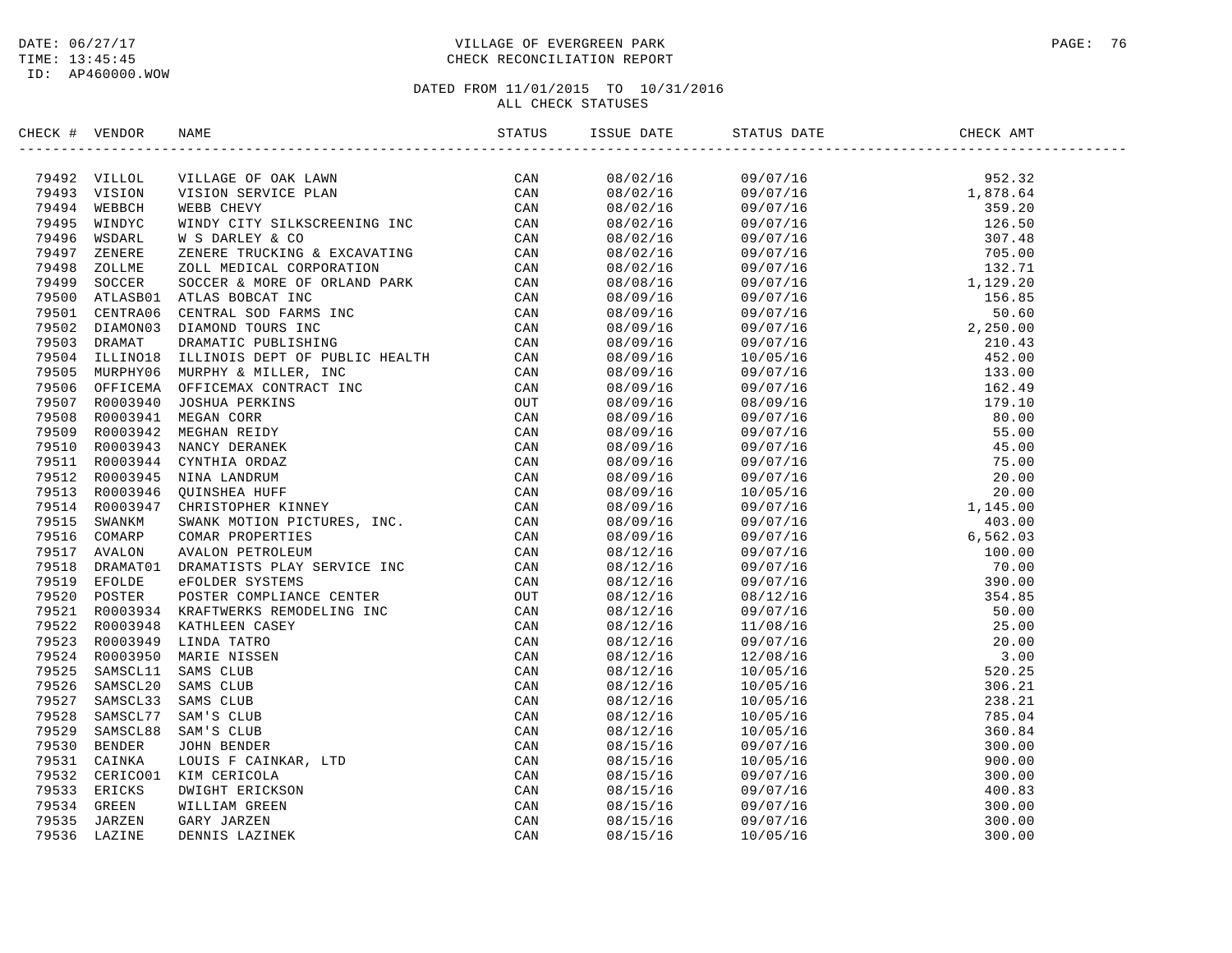### DATE:  $06/27/17$  PAGE: 77 TIME: 13:45:45 CHECK RECONCILIATION REPORT

| CHECK # VENDOR | NAME                                                                                                                                                                                                                                                                                                                                                                       | ISSUE DATE | STATUS DATE                                                                                                                                                                                                                                                             | CHECK AMT |  |
|----------------|----------------------------------------------------------------------------------------------------------------------------------------------------------------------------------------------------------------------------------------------------------------------------------------------------------------------------------------------------------------------------|------------|-------------------------------------------------------------------------------------------------------------------------------------------------------------------------------------------------------------------------------------------------------------------------|-----------|--|
|                | $\begin{tabular}{cccccccc} \textbf{78517} & \textbf{R151} & \textbf{CANDR 311} & \textbf{SINR 316} & \textbf{SOLR 321} & \textbf{SUSL 331} & \textbf{SUSL 34} & \textbf{SUSL 35} & \textbf{SUSL 35} & \textbf{SUSL 35} & \textbf{SUSL 35} & \textbf{SUSL 35} & \textbf{SUSL 35} & \textbf{SUSL 35} & \textbf{SUSL 35} & \textbf{SUSL 35} & \textbf{SUSL 35} & \textbf{SUS$ |            | $\begin{tabular}{cccccccc} 0.8715/16 & 0.9717/16 & 300.000 & 0.0000 & 0.0000 & 0.0000 & 0.0000 & 0.0000 & 0.0000 & 0.0000 & 0.0000 & 0.0000 & 0.0000 & 0.0000 & 0.0000 & 0.0000 & 0.0000 & 0.0000 & 0.0000 & 0.0000 & 0.0000 & 0.0000 & 0.0000 & 0.0000 & 0.0000 & 0.0$ |           |  |
|                |                                                                                                                                                                                                                                                                                                                                                                            |            |                                                                                                                                                                                                                                                                         |           |  |
|                |                                                                                                                                                                                                                                                                                                                                                                            |            |                                                                                                                                                                                                                                                                         |           |  |
|                |                                                                                                                                                                                                                                                                                                                                                                            |            |                                                                                                                                                                                                                                                                         |           |  |
|                |                                                                                                                                                                                                                                                                                                                                                                            |            |                                                                                                                                                                                                                                                                         |           |  |
|                |                                                                                                                                                                                                                                                                                                                                                                            |            |                                                                                                                                                                                                                                                                         |           |  |
|                |                                                                                                                                                                                                                                                                                                                                                                            |            |                                                                                                                                                                                                                                                                         |           |  |
|                |                                                                                                                                                                                                                                                                                                                                                                            |            |                                                                                                                                                                                                                                                                         |           |  |
|                |                                                                                                                                                                                                                                                                                                                                                                            |            |                                                                                                                                                                                                                                                                         |           |  |
|                |                                                                                                                                                                                                                                                                                                                                                                            |            |                                                                                                                                                                                                                                                                         |           |  |
|                |                                                                                                                                                                                                                                                                                                                                                                            |            |                                                                                                                                                                                                                                                                         |           |  |
|                |                                                                                                                                                                                                                                                                                                                                                                            |            |                                                                                                                                                                                                                                                                         |           |  |
|                |                                                                                                                                                                                                                                                                                                                                                                            |            |                                                                                                                                                                                                                                                                         |           |  |
|                |                                                                                                                                                                                                                                                                                                                                                                            |            |                                                                                                                                                                                                                                                                         |           |  |
|                |                                                                                                                                                                                                                                                                                                                                                                            |            |                                                                                                                                                                                                                                                                         |           |  |
|                |                                                                                                                                                                                                                                                                                                                                                                            |            |                                                                                                                                                                                                                                                                         |           |  |
|                |                                                                                                                                                                                                                                                                                                                                                                            |            |                                                                                                                                                                                                                                                                         |           |  |
|                |                                                                                                                                                                                                                                                                                                                                                                            |            |                                                                                                                                                                                                                                                                         |           |  |
|                |                                                                                                                                                                                                                                                                                                                                                                            |            |                                                                                                                                                                                                                                                                         |           |  |
|                |                                                                                                                                                                                                                                                                                                                                                                            |            |                                                                                                                                                                                                                                                                         |           |  |
|                |                                                                                                                                                                                                                                                                                                                                                                            |            |                                                                                                                                                                                                                                                                         |           |  |
|                |                                                                                                                                                                                                                                                                                                                                                                            |            |                                                                                                                                                                                                                                                                         |           |  |
|                |                                                                                                                                                                                                                                                                                                                                                                            |            |                                                                                                                                                                                                                                                                         |           |  |
|                |                                                                                                                                                                                                                                                                                                                                                                            |            |                                                                                                                                                                                                                                                                         |           |  |
|                |                                                                                                                                                                                                                                                                                                                                                                            |            |                                                                                                                                                                                                                                                                         |           |  |
|                |                                                                                                                                                                                                                                                                                                                                                                            |            |                                                                                                                                                                                                                                                                         |           |  |
|                |                                                                                                                                                                                                                                                                                                                                                                            |            |                                                                                                                                                                                                                                                                         |           |  |
|                |                                                                                                                                                                                                                                                                                                                                                                            |            |                                                                                                                                                                                                                                                                         |           |  |
|                |                                                                                                                                                                                                                                                                                                                                                                            |            |                                                                                                                                                                                                                                                                         |           |  |
|                |                                                                                                                                                                                                                                                                                                                                                                            |            |                                                                                                                                                                                                                                                                         |           |  |
|                |                                                                                                                                                                                                                                                                                                                                                                            |            |                                                                                                                                                                                                                                                                         |           |  |
|                |                                                                                                                                                                                                                                                                                                                                                                            |            |                                                                                                                                                                                                                                                                         |           |  |
|                |                                                                                                                                                                                                                                                                                                                                                                            |            |                                                                                                                                                                                                                                                                         |           |  |
|                |                                                                                                                                                                                                                                                                                                                                                                            |            |                                                                                                                                                                                                                                                                         |           |  |
|                |                                                                                                                                                                                                                                                                                                                                                                            |            |                                                                                                                                                                                                                                                                         |           |  |
|                |                                                                                                                                                                                                                                                                                                                                                                            |            |                                                                                                                                                                                                                                                                         |           |  |
|                |                                                                                                                                                                                                                                                                                                                                                                            |            |                                                                                                                                                                                                                                                                         |           |  |
|                |                                                                                                                                                                                                                                                                                                                                                                            |            |                                                                                                                                                                                                                                                                         |           |  |
|                |                                                                                                                                                                                                                                                                                                                                                                            | 08/16/16   |                                                                                                                                                                                                                                                                         |           |  |
|                |                                                                                                                                                                                                                                                                                                                                                                            | 08/16/16   |                                                                                                                                                                                                                                                                         |           |  |
|                |                                                                                                                                                                                                                                                                                                                                                                            | 08/16/16   |                                                                                                                                                                                                                                                                         |           |  |
|                |                                                                                                                                                                                                                                                                                                                                                                            | 08/16/16   |                                                                                                                                                                                                                                                                         |           |  |
|                |                                                                                                                                                                                                                                                                                                                                                                            | 08/16/16   | $\begin{array}{llllll} 08/15/16 \ 01/06/17 \ 09/07/16 \ 09/07/16 \ 09/07/16 \ 09/07/16 \ 09/07/16 \ 09/07/16 \ 09/07/16 \ 09/07/16 \ 09/07/16 \ 09/07/16 \ 09/07/16 \ 09/07/16 \ 09/07/16 \ 09/07/16 \ 09/07/16 \ 09/07/16 \ 09/07/16 \ 09/07/16 \ 09/07/16 \ $         |           |  |
|                |                                                                                                                                                                                                                                                                                                                                                                            | 08/16/16   |                                                                                                                                                                                                                                                                         |           |  |
|                |                                                                                                                                                                                                                                                                                                                                                                            | 08/16/16   |                                                                                                                                                                                                                                                                         |           |  |
|                |                                                                                                                                                                                                                                                                                                                                                                            | 08/16/16   |                                                                                                                                                                                                                                                                         |           |  |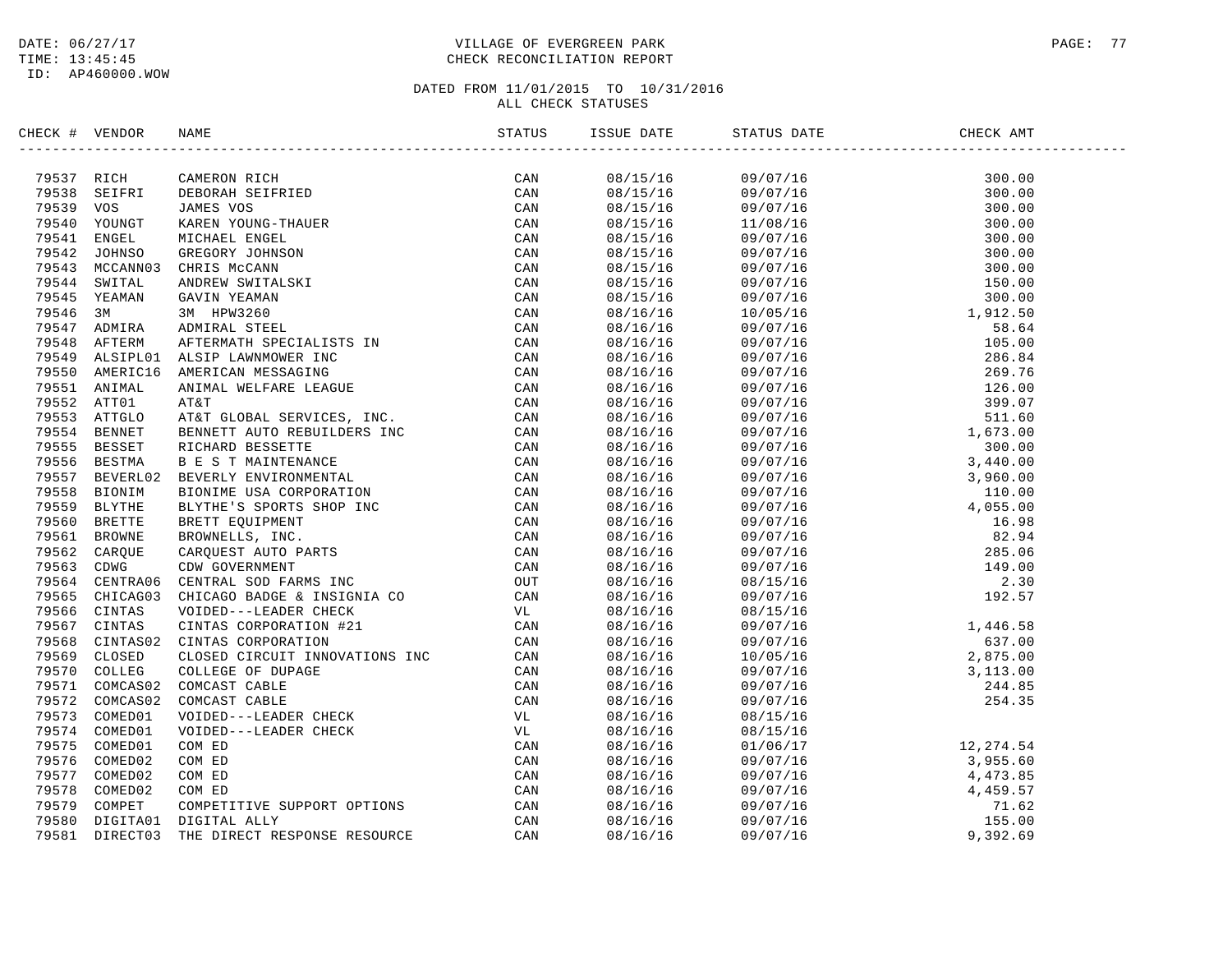### DATE:  $06/27/17$  PAGE: 78 TIME: 13:45:45 CHECK RECONCILIATION REPORT

| CHECK # VENDOR | NAME                                                                                                                                                                                                                                                                                            | ISSUE DATE | STATUS DATE                                                                                                                                                                            | CHECK AMT |  |
|----------------|-------------------------------------------------------------------------------------------------------------------------------------------------------------------------------------------------------------------------------------------------------------------------------------------------|------------|----------------------------------------------------------------------------------------------------------------------------------------------------------------------------------------|-----------|--|
|                | $\begin{tabular}{cccccccc} $4 & $400008$ & $400008$ & $400008$ & $400008$ & $400008$ & $400008$ & $400008$ & $400008$ & $400008$ & $400008$ & $400008$ & $400008$ & $400008$ & $400008$ & $400008$ & $400008$ & $400008$ & $400008$ & $400008$ & $400008$ & $400008$ & $400008$ & $400008$ & $$ |            |                                                                                                                                                                                        |           |  |
|                |                                                                                                                                                                                                                                                                                                 |            |                                                                                                                                                                                        |           |  |
|                |                                                                                                                                                                                                                                                                                                 |            |                                                                                                                                                                                        |           |  |
|                |                                                                                                                                                                                                                                                                                                 |            |                                                                                                                                                                                        |           |  |
|                |                                                                                                                                                                                                                                                                                                 |            |                                                                                                                                                                                        |           |  |
|                |                                                                                                                                                                                                                                                                                                 |            |                                                                                                                                                                                        |           |  |
|                |                                                                                                                                                                                                                                                                                                 |            |                                                                                                                                                                                        |           |  |
|                |                                                                                                                                                                                                                                                                                                 |            |                                                                                                                                                                                        |           |  |
|                |                                                                                                                                                                                                                                                                                                 |            |                                                                                                                                                                                        |           |  |
|                |                                                                                                                                                                                                                                                                                                 |            |                                                                                                                                                                                        |           |  |
|                |                                                                                                                                                                                                                                                                                                 |            |                                                                                                                                                                                        |           |  |
|                |                                                                                                                                                                                                                                                                                                 |            |                                                                                                                                                                                        |           |  |
|                |                                                                                                                                                                                                                                                                                                 |            |                                                                                                                                                                                        |           |  |
|                |                                                                                                                                                                                                                                                                                                 |            |                                                                                                                                                                                        |           |  |
|                |                                                                                                                                                                                                                                                                                                 |            |                                                                                                                                                                                        |           |  |
|                |                                                                                                                                                                                                                                                                                                 |            |                                                                                                                                                                                        |           |  |
|                |                                                                                                                                                                                                                                                                                                 |            |                                                                                                                                                                                        |           |  |
|                |                                                                                                                                                                                                                                                                                                 |            |                                                                                                                                                                                        |           |  |
|                |                                                                                                                                                                                                                                                                                                 |            |                                                                                                                                                                                        |           |  |
|                |                                                                                                                                                                                                                                                                                                 |            |                                                                                                                                                                                        |           |  |
|                |                                                                                                                                                                                                                                                                                                 |            |                                                                                                                                                                                        |           |  |
|                |                                                                                                                                                                                                                                                                                                 |            |                                                                                                                                                                                        |           |  |
|                |                                                                                                                                                                                                                                                                                                 |            |                                                                                                                                                                                        |           |  |
|                |                                                                                                                                                                                                                                                                                                 |            |                                                                                                                                                                                        |           |  |
|                |                                                                                                                                                                                                                                                                                                 |            |                                                                                                                                                                                        |           |  |
|                |                                                                                                                                                                                                                                                                                                 |            |                                                                                                                                                                                        |           |  |
|                |                                                                                                                                                                                                                                                                                                 |            |                                                                                                                                                                                        |           |  |
|                |                                                                                                                                                                                                                                                                                                 |            |                                                                                                                                                                                        |           |  |
|                |                                                                                                                                                                                                                                                                                                 |            |                                                                                                                                                                                        |           |  |
|                |                                                                                                                                                                                                                                                                                                 |            |                                                                                                                                                                                        |           |  |
|                |                                                                                                                                                                                                                                                                                                 |            |                                                                                                                                                                                        |           |  |
|                |                                                                                                                                                                                                                                                                                                 |            |                                                                                                                                                                                        |           |  |
|                |                                                                                                                                                                                                                                                                                                 |            |                                                                                                                                                                                        |           |  |
|                |                                                                                                                                                                                                                                                                                                 |            |                                                                                                                                                                                        |           |  |
|                |                                                                                                                                                                                                                                                                                                 |            |                                                                                                                                                                                        |           |  |
|                |                                                                                                                                                                                                                                                                                                 |            |                                                                                                                                                                                        |           |  |
|                |                                                                                                                                                                                                                                                                                                 |            |                                                                                                                                                                                        |           |  |
|                |                                                                                                                                                                                                                                                                                                 |            |                                                                                                                                                                                        |           |  |
|                |                                                                                                                                                                                                                                                                                                 |            |                                                                                                                                                                                        |           |  |
|                |                                                                                                                                                                                                                                                                                                 |            |                                                                                                                                                                                        |           |  |
|                |                                                                                                                                                                                                                                                                                                 |            |                                                                                                                                                                                        |           |  |
|                |                                                                                                                                                                                                                                                                                                 |            | $\begin{array}{cccc} 08/16/16 & 08/15/16 & 08/15/16 \\ 08/16/16 & 08/15/16 & 1 \\ 08/16/16 & 10/05/16 & 1 \\ 08/16/16 & 09/07/16 & 893.34 \\ 08/16/16 & 09/07/16 & 235.00 \end{array}$ |           |  |
|                |                                                                                                                                                                                                                                                                                                 |            |                                                                                                                                                                                        |           |  |
|                |                                                                                                                                                                                                                                                                                                 |            |                                                                                                                                                                                        |           |  |
|                |                                                                                                                                                                                                                                                                                                 |            |                                                                                                                                                                                        |           |  |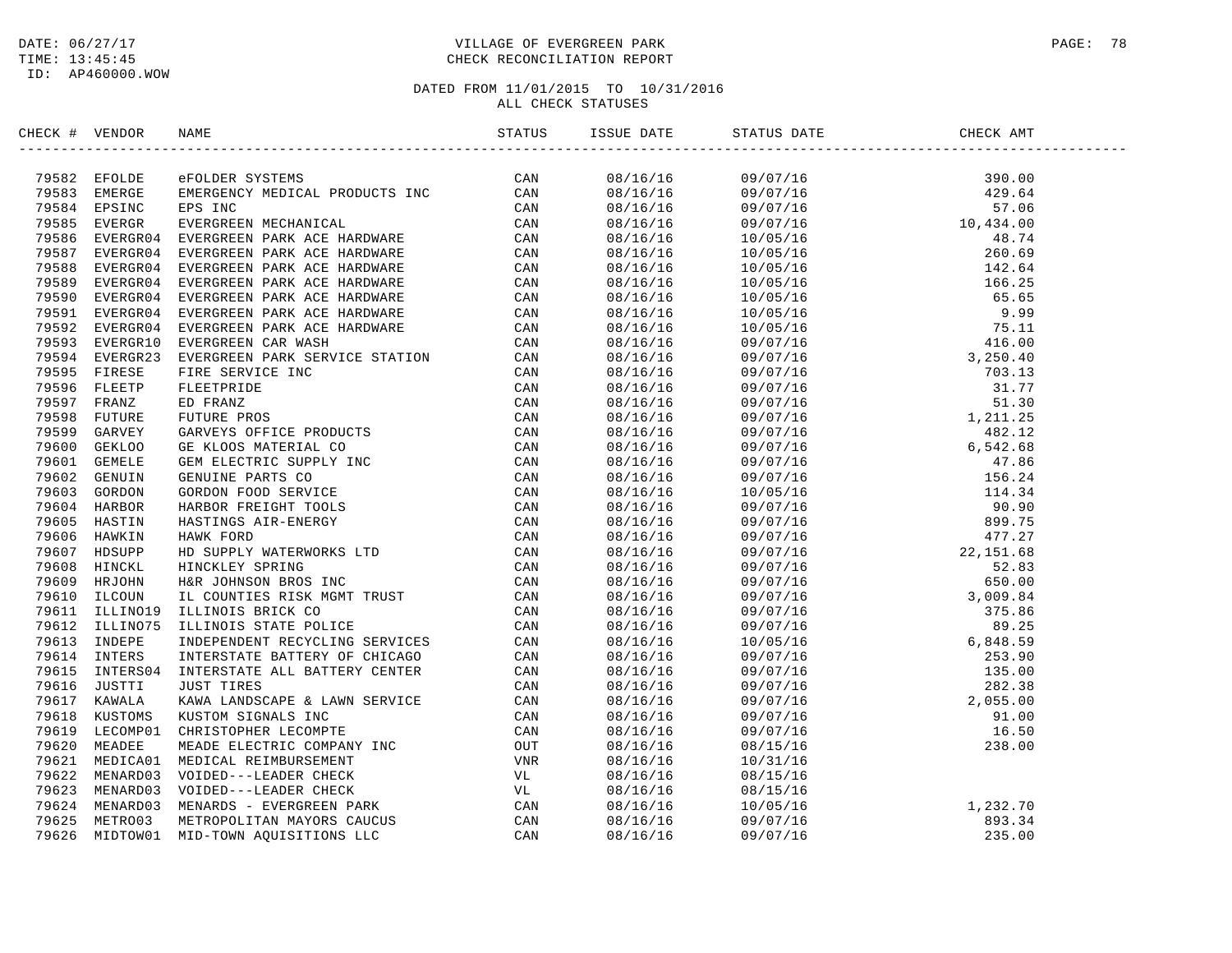### DATE:  $06/27/17$  PAGE: 79 TIME: 13:45:45 CHECK RECONCILIATION REPORT

| CHECK # VENDOR | NAME<br>CK F VEHICAR SAAR CONSIDERATIES & SECURITY CAN 19941 MOREMON CONSIDERATIES (AN 1995) MUNICIPAL CONSIDERATIES (AN 1995) MUNICIPAL CONSIDERATIES (AN 1995) MUNICIPAL CONSIDERATIES (AN 1995) MUNICIPAL CONSIDERATION (AN 1995) | ISSUE DATE | STATUS DATE | CHECK AMT                                                                                                                                    |
|----------------|--------------------------------------------------------------------------------------------------------------------------------------------------------------------------------------------------------------------------------------|------------|-------------|----------------------------------------------------------------------------------------------------------------------------------------------|
|                |                                                                                                                                                                                                                                      |            |             |                                                                                                                                              |
|                |                                                                                                                                                                                                                                      | 08/16/16   |             | $\begin{array}{llll} 09/07/16 & 25.00 \\ 10/05/16 & 133.33 \\ 10/05/16 & 2,122.81 \\ 09/07/16 & 4,510.08 \\ 09/07/16 & 4,021.50 \end{array}$ |
|                |                                                                                                                                                                                                                                      | 08/16/16   |             |                                                                                                                                              |
|                |                                                                                                                                                                                                                                      | 08/16/16   |             |                                                                                                                                              |
|                |                                                                                                                                                                                                                                      | 08/16/16   |             |                                                                                                                                              |
|                |                                                                                                                                                                                                                                      | 08/16/16   |             |                                                                                                                                              |
|                |                                                                                                                                                                                                                                      | 08/16/16   | 08/15/16    |                                                                                                                                              |
|                |                                                                                                                                                                                                                                      | 08/16/16   |             |                                                                                                                                              |
|                |                                                                                                                                                                                                                                      | 08/16/16   |             |                                                                                                                                              |
|                |                                                                                                                                                                                                                                      | 08/16/16   |             |                                                                                                                                              |
|                |                                                                                                                                                                                                                                      | 08/16/16   |             |                                                                                                                                              |
|                |                                                                                                                                                                                                                                      | 08/16/16   |             |                                                                                                                                              |
|                |                                                                                                                                                                                                                                      | 08/16/16   |             |                                                                                                                                              |
|                |                                                                                                                                                                                                                                      | 08/16/16   |             |                                                                                                                                              |
|                |                                                                                                                                                                                                                                      | 08/16/16   |             |                                                                                                                                              |
|                |                                                                                                                                                                                                                                      | 08/16/16   |             |                                                                                                                                              |
|                |                                                                                                                                                                                                                                      | 08/16/16   |             |                                                                                                                                              |
|                |                                                                                                                                                                                                                                      | 08/16/16   |             |                                                                                                                                              |
|                |                                                                                                                                                                                                                                      | 08/16/16   |             |                                                                                                                                              |
|                |                                                                                                                                                                                                                                      | 08/16/16   |             |                                                                                                                                              |
|                |                                                                                                                                                                                                                                      | 08/16/16   |             |                                                                                                                                              |
|                |                                                                                                                                                                                                                                      | 08/16/16   |             |                                                                                                                                              |
|                |                                                                                                                                                                                                                                      | 08/16/16   |             |                                                                                                                                              |
|                |                                                                                                                                                                                                                                      | 08/16/16   |             |                                                                                                                                              |
|                |                                                                                                                                                                                                                                      | 08/16/16   |             |                                                                                                                                              |
|                |                                                                                                                                                                                                                                      | 08/16/16   |             |                                                                                                                                              |
|                |                                                                                                                                                                                                                                      | 08/16/16   |             |                                                                                                                                              |
|                |                                                                                                                                                                                                                                      | 08/16/16   |             |                                                                                                                                              |
|                |                                                                                                                                                                                                                                      | 08/16/16   |             |                                                                                                                                              |
|                |                                                                                                                                                                                                                                      | 08/16/16   |             |                                                                                                                                              |
|                |                                                                                                                                                                                                                                      | 08/16/16   |             |                                                                                                                                              |
|                |                                                                                                                                                                                                                                      | 08/16/16   |             |                                                                                                                                              |
|                |                                                                                                                                                                                                                                      | 08/16/16   |             |                                                                                                                                              |
|                |                                                                                                                                                                                                                                      | 08/16/16   |             |                                                                                                                                              |
|                |                                                                                                                                                                                                                                      | 08/16/16   |             |                                                                                                                                              |
|                |                                                                                                                                                                                                                                      | 08/16/16   |             |                                                                                                                                              |
|                |                                                                                                                                                                                                                                      | 08/16/16   |             |                                                                                                                                              |
|                |                                                                                                                                                                                                                                      | 08/16/16   |             |                                                                                                                                              |
|                |                                                                                                                                                                                                                                      | 08/16/16   |             |                                                                                                                                              |
|                |                                                                                                                                                                                                                                      | 08/16/16   |             |                                                                                                                                              |
|                |                                                                                                                                                                                                                                      | 08/16/16   |             |                                                                                                                                              |
|                |                                                                                                                                                                                                                                      | 08/16/16   |             |                                                                                                                                              |
|                |                                                                                                                                                                                                                                      | 08/16/16   |             |                                                                                                                                              |
|                |                                                                                                                                                                                                                                      | 08/16/16   |             |                                                                                                                                              |
|                |                                                                                                                                                                                                                                      | 08/16/16   |             |                                                                                                                                              |
|                |                                                                                                                                                                                                                                      |            |             |                                                                                                                                              |
|                |                                                                                                                                                                                                                                      | 08/16/16   |             |                                                                                                                                              |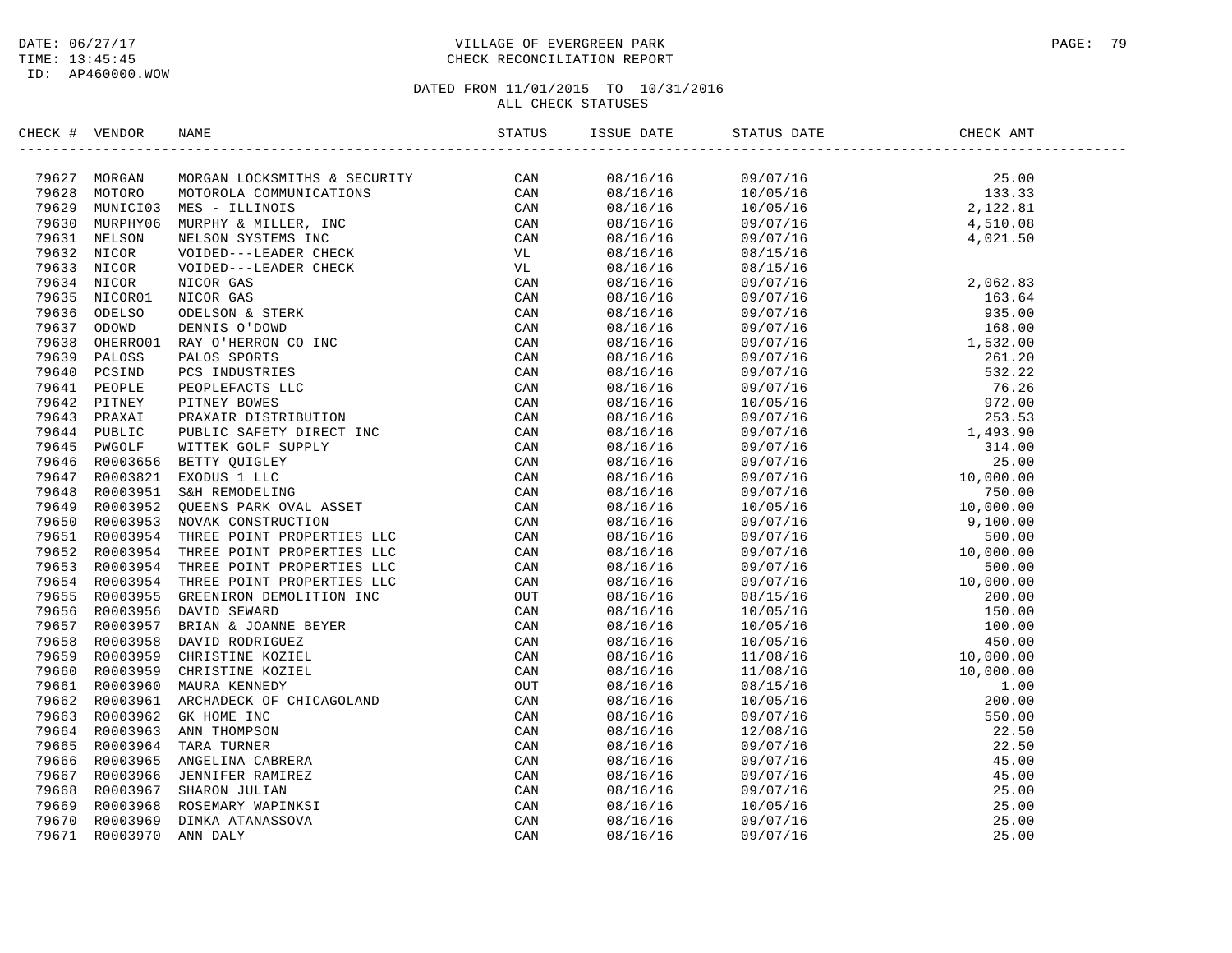### DATE:  $06/27/17$  PAGE: 80 TIME: 13:45:45 CHECK RECONCILIATION REPORT

| CHECK # VENDOR |  |     | ISSUE DATE | STATUS DATE | CHECK AMT |  |
|----------------|--|-----|------------|-------------|-----------|--|
|                |  |     |            |             |           |  |
|                |  | CAN |            |             |           |  |
|                |  |     |            |             |           |  |
|                |  |     |            |             |           |  |
|                |  |     |            |             |           |  |
|                |  |     |            |             |           |  |
|                |  |     |            |             |           |  |
|                |  |     |            |             |           |  |
|                |  |     |            |             |           |  |
|                |  |     |            |             |           |  |
|                |  |     |            |             |           |  |
|                |  |     |            |             |           |  |
|                |  |     |            |             |           |  |
|                |  |     |            |             |           |  |
|                |  |     |            |             |           |  |
|                |  |     |            |             |           |  |
|                |  |     |            |             |           |  |
|                |  |     |            |             |           |  |
|                |  |     |            |             |           |  |
|                |  |     |            |             |           |  |
|                |  |     |            |             |           |  |
|                |  |     |            |             |           |  |
|                |  |     |            |             |           |  |
|                |  |     |            |             |           |  |
|                |  |     |            |             |           |  |
|                |  |     |            |             |           |  |
|                |  |     |            |             |           |  |
|                |  |     |            |             |           |  |
|                |  |     |            |             |           |  |
|                |  |     |            |             |           |  |
|                |  |     |            |             |           |  |
|                |  |     |            |             |           |  |
|                |  |     |            |             |           |  |
|                |  |     |            |             |           |  |
|                |  |     |            |             |           |  |
|                |  |     |            |             |           |  |
|                |  |     |            |             |           |  |
|                |  |     |            |             |           |  |
|                |  |     |            |             |           |  |
|                |  |     |            |             |           |  |
|                |  |     |            |             |           |  |
|                |  |     |            |             |           |  |
|                |  |     |            |             |           |  |
|                |  |     |            |             |           |  |
|                |  |     |            |             |           |  |
|                |  |     |            |             |           |  |
|                |  |     |            |             |           |  |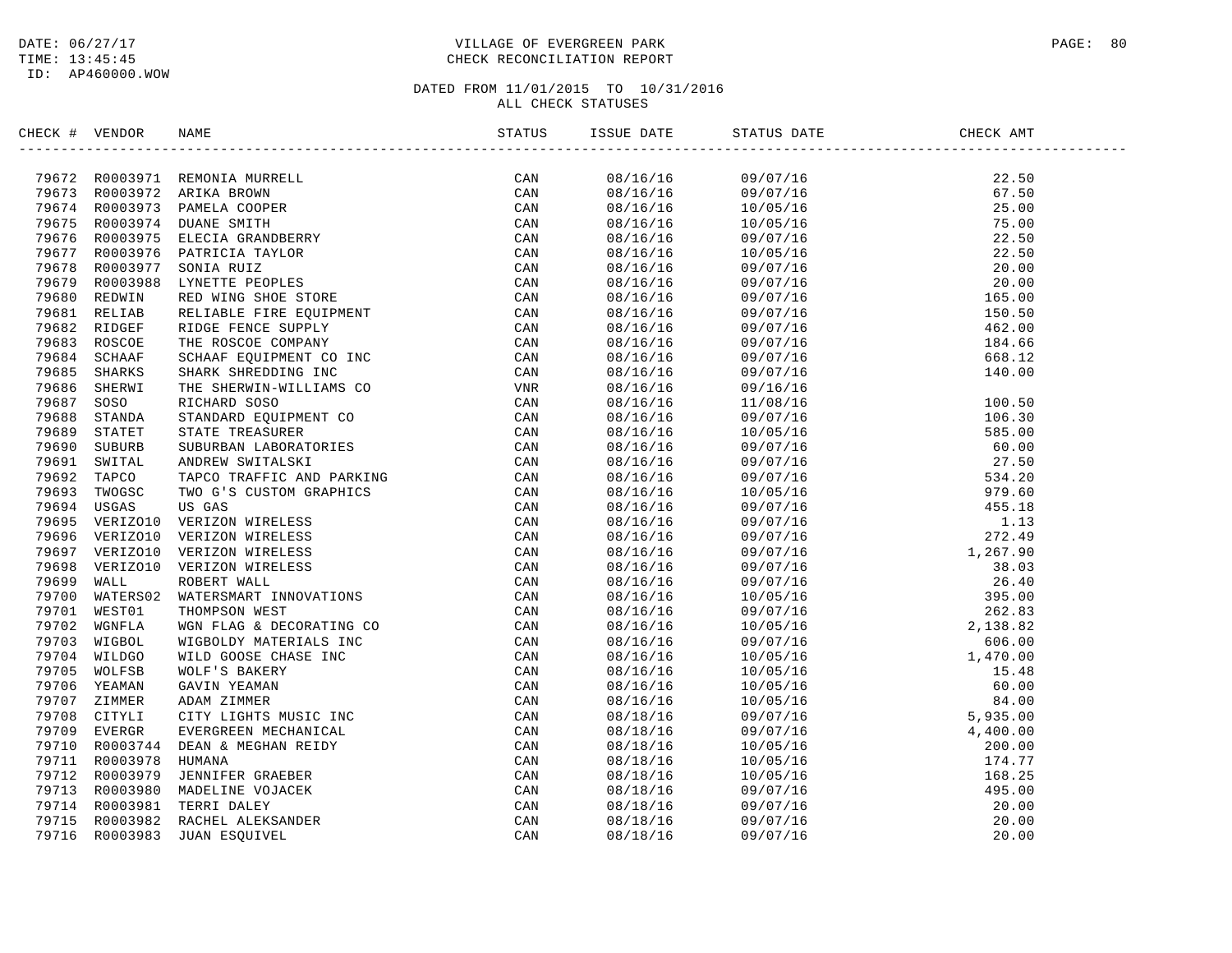### DATE:  $06/27/17$  PAGE: 81 TIME: 13:45:45 CHECK RECONCILIATION REPORT

| CHECK # VENDOR | NAME                                                                                                                                                                                                                         | ISSUE DATE | STATUS DATE | CHECK AMT                                                                                                                                                                                                                                                                    |  |
|----------------|------------------------------------------------------------------------------------------------------------------------------------------------------------------------------------------------------------------------------|------------|-------------|------------------------------------------------------------------------------------------------------------------------------------------------------------------------------------------------------------------------------------------------------------------------------|--|
|                | HEAT VERTICAL MARGINDS ARRESTS TRIVES AND MANUFACT CAN AN USE TRIVES ACTIVE AND SAME CHANGE LEADER THE CAN APPROXIMATE CHANGE THE CAN APPROXIMATELY CHANGE THE CAN APPROXIMATELY CHANGE THE CAN APPROXIMATELY CHANGE THE CAN | 08/18/16   |             | $\begin{array}{cccc} 08/18/16 & 20.00 \\ 10/05/16 & 35.00 \\ 10/05/16 & 1,161.07 \\ 08/18/16 & 500.00 \\ 09/07/16 & 18,300.00 \\ 09/07/16 & 3,657.21 \\ 10/05/16 & 39.73 \\ 10/05/16 & 105.16 \\ 10/05/16 & 105.00 \\ 10/05/16 & 101.00 \\ 09/07/16 & 458.64 \\ 08/23/16 & $ |  |
|                |                                                                                                                                                                                                                              | 08/18/16   |             |                                                                                                                                                                                                                                                                              |  |
|                |                                                                                                                                                                                                                              | 08/18/16   |             |                                                                                                                                                                                                                                                                              |  |
|                |                                                                                                                                                                                                                              | 08/18/16   |             |                                                                                                                                                                                                                                                                              |  |
|                |                                                                                                                                                                                                                              | 08/19/16   |             |                                                                                                                                                                                                                                                                              |  |
|                |                                                                                                                                                                                                                              | 08/19/16   |             |                                                                                                                                                                                                                                                                              |  |
|                |                                                                                                                                                                                                                              | 08/23/16   |             |                                                                                                                                                                                                                                                                              |  |
|                |                                                                                                                                                                                                                              | 08/23/16   |             |                                                                                                                                                                                                                                                                              |  |
|                |                                                                                                                                                                                                                              | 08/23/16   |             |                                                                                                                                                                                                                                                                              |  |
|                |                                                                                                                                                                                                                              | 08/23/16   |             |                                                                                                                                                                                                                                                                              |  |
|                |                                                                                                                                                                                                                              | 08/23/16   |             |                                                                                                                                                                                                                                                                              |  |
|                |                                                                                                                                                                                                                              | 08/23/16   |             |                                                                                                                                                                                                                                                                              |  |
|                |                                                                                                                                                                                                                              | 08/23/16   |             |                                                                                                                                                                                                                                                                              |  |
|                |                                                                                                                                                                                                                              | 08/29/16   |             | 09/07/16<br>08/23/16<br>09/07/16<br>10/05/16<br>10/05/16<br>10/05/16<br>10/05/16<br>10/05/16<br>10/05/16<br>10/05/16<br>10/05/16<br>10/05/16<br>10/05/16<br>10/05/16<br>10/05/16<br>10/05/16<br>10/05/16<br>10/05/16<br>10/05/16<br>10/05/16<br>10/05/16<br>10/05/16<br>10   |  |
|                |                                                                                                                                                                                                                              | 08/29/16   |             |                                                                                                                                                                                                                                                                              |  |
|                |                                                                                                                                                                                                                              | 08/29/16   |             |                                                                                                                                                                                                                                                                              |  |
|                |                                                                                                                                                                                                                              | 08/29/16   |             |                                                                                                                                                                                                                                                                              |  |
|                |                                                                                                                                                                                                                              | 08/29/16   |             |                                                                                                                                                                                                                                                                              |  |
|                |                                                                                                                                                                                                                              | 08/29/16   |             |                                                                                                                                                                                                                                                                              |  |
|                |                                                                                                                                                                                                                              | 08/29/16   |             |                                                                                                                                                                                                                                                                              |  |
|                |                                                                                                                                                                                                                              | 08/29/16   |             |                                                                                                                                                                                                                                                                              |  |
|                |                                                                                                                                                                                                                              | 08/29/16   |             |                                                                                                                                                                                                                                                                              |  |
|                |                                                                                                                                                                                                                              | 08/29/16   |             |                                                                                                                                                                                                                                                                              |  |
|                |                                                                                                                                                                                                                              | 08/29/16   |             |                                                                                                                                                                                                                                                                              |  |
|                |                                                                                                                                                                                                                              | 08/31/16   |             |                                                                                                                                                                                                                                                                              |  |
|                |                                                                                                                                                                                                                              | 08/31/16   |             |                                                                                                                                                                                                                                                                              |  |
|                |                                                                                                                                                                                                                              | 08/31/16   |             |                                                                                                                                                                                                                                                                              |  |
|                |                                                                                                                                                                                                                              | 08/31/16   |             |                                                                                                                                                                                                                                                                              |  |
|                |                                                                                                                                                                                                                              | 08/31/16   |             |                                                                                                                                                                                                                                                                              |  |
|                |                                                                                                                                                                                                                              | 08/31/16   |             |                                                                                                                                                                                                                                                                              |  |
|                |                                                                                                                                                                                                                              | 08/31/16   |             |                                                                                                                                                                                                                                                                              |  |
|                |                                                                                                                                                                                                                              | 08/31/16   |             |                                                                                                                                                                                                                                                                              |  |
|                |                                                                                                                                                                                                                              | 09/06/16   |             |                                                                                                                                                                                                                                                                              |  |
|                |                                                                                                                                                                                                                              | 08/31/16   |             |                                                                                                                                                                                                                                                                              |  |
|                |                                                                                                                                                                                                                              | 09/07/16   |             |                                                                                                                                                                                                                                                                              |  |
|                |                                                                                                                                                                                                                              | 09/07/16   |             |                                                                                                                                                                                                                                                                              |  |
|                |                                                                                                                                                                                                                              | 09/07/16   |             |                                                                                                                                                                                                                                                                              |  |
|                |                                                                                                                                                                                                                              | 09/07/16   |             |                                                                                                                                                                                                                                                                              |  |
|                |                                                                                                                                                                                                                              | 09/07/16   |             |                                                                                                                                                                                                                                                                              |  |
|                |                                                                                                                                                                                                                              | 09/07/16   |             |                                                                                                                                                                                                                                                                              |  |
|                |                                                                                                                                                                                                                              | 09/07/16   |             |                                                                                                                                                                                                                                                                              |  |
|                |                                                                                                                                                                                                                              | 09/07/16   |             | $\begin{array}{cccc} 09/06/16 & 26,954.36 \\ 10/05/16 & 1,103.00 \\ 10/05/16 & 1,103.00 \\ 10/05/16 & 734.60 \\ 10/05/16 & 734.60 \\ 10/05/16 & 177.95 \\ 10/05/16 & 15,540.00 \\ 10/05/16 & 52.00 \\ 10/05/16 & 52.00 \\ 10/05/16 & 1,722.66 \\ 10/05/16 & 1,722.66 \\ 10$  |  |
|                |                                                                                                                                                                                                                              | 09/07/16   |             |                                                                                                                                                                                                                                                                              |  |
|                |                                                                                                                                                                                                                              | 09/07/16   |             |                                                                                                                                                                                                                                                                              |  |
|                |                                                                                                                                                                                                                              | 09/07/16   |             |                                                                                                                                                                                                                                                                              |  |
|                |                                                                                                                                                                                                                              |            |             |                                                                                                                                                                                                                                                                              |  |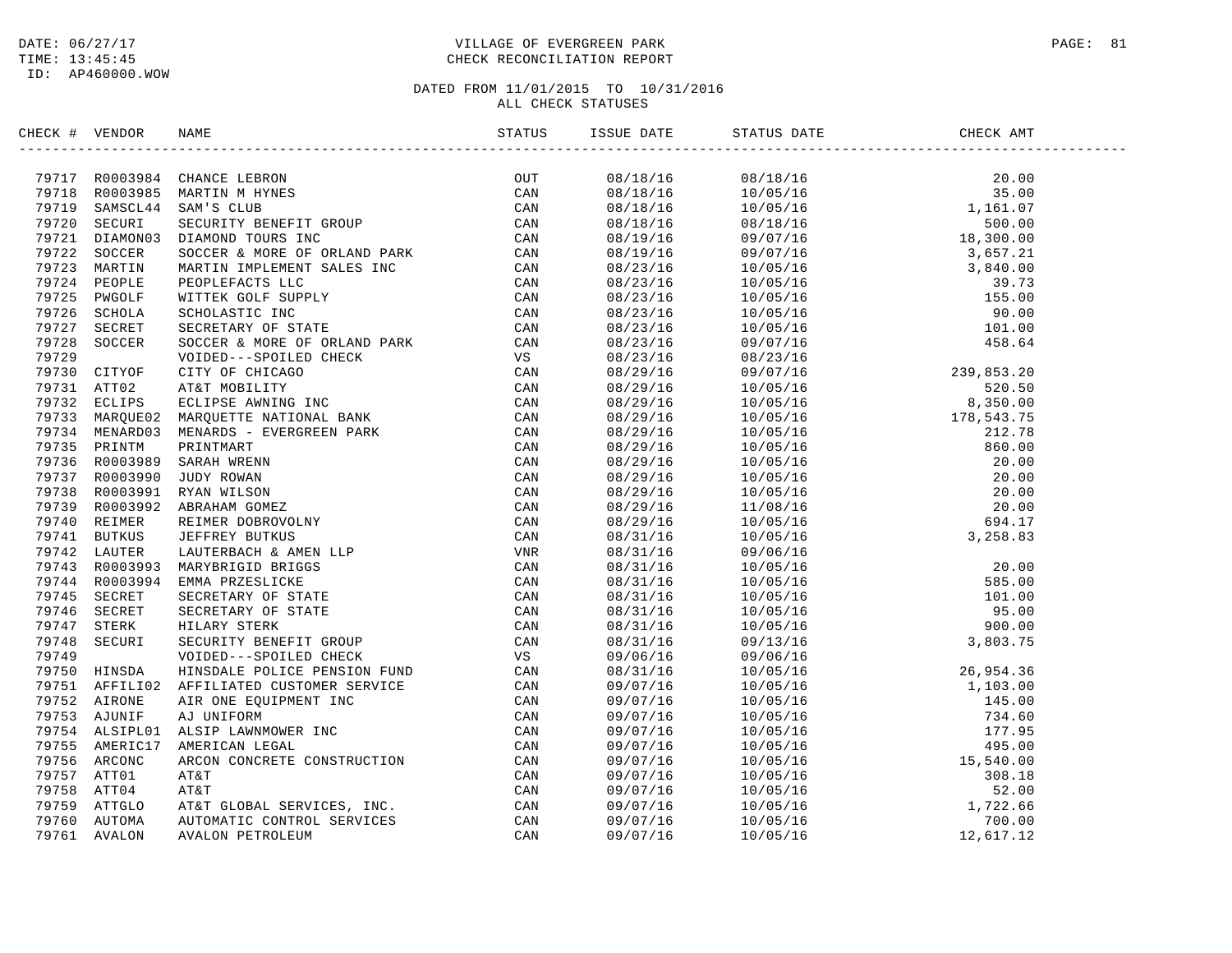### DATE:  $06/27/17$  PAGE: 82 TIME: 13:45:45 CHECK RECONCILIATION REPORT

| CHECK # VENDOR | NAME                                                                                                                                                                                                                                                                                                                                                                                | ISSUE DATE | STATUS DATE | CHECK AMT |  |
|----------------|-------------------------------------------------------------------------------------------------------------------------------------------------------------------------------------------------------------------------------------------------------------------------------------------------------------------------------------------------------------------------------------|------------|-------------|-----------|--|
|                | $\begin{tabular}{cccccccc} $\mathbf{0.0167} & $\mathbf{0.0267} & $\mathbf{0.037} & $\mathbf{0.047} & $\mathbf{0.047} & $\mathbf{0.047} & $\mathbf{0.047} & $\mathbf{0.047} & $\mathbf{0.047} & $\mathbf{0.047} & $\mathbf{0.047} & $\mathbf{0.047} & $\mathbf{0.047} & $\mathbf{0.047} & $\mathbf{0.047} & $\mathbf{0.047} & $\mathbf{0.047} & $\mathbf{0.047} & $\mathbf{0.047} &$ |            |             |           |  |
|                |                                                                                                                                                                                                                                                                                                                                                                                     |            |             |           |  |
|                |                                                                                                                                                                                                                                                                                                                                                                                     |            |             |           |  |
|                |                                                                                                                                                                                                                                                                                                                                                                                     |            |             |           |  |
|                |                                                                                                                                                                                                                                                                                                                                                                                     |            |             |           |  |
|                |                                                                                                                                                                                                                                                                                                                                                                                     |            |             |           |  |
|                |                                                                                                                                                                                                                                                                                                                                                                                     |            |             |           |  |
|                |                                                                                                                                                                                                                                                                                                                                                                                     |            |             |           |  |
|                |                                                                                                                                                                                                                                                                                                                                                                                     |            |             |           |  |
|                |                                                                                                                                                                                                                                                                                                                                                                                     |            |             |           |  |
|                |                                                                                                                                                                                                                                                                                                                                                                                     |            |             |           |  |
|                |                                                                                                                                                                                                                                                                                                                                                                                     |            |             |           |  |
|                |                                                                                                                                                                                                                                                                                                                                                                                     |            |             |           |  |
|                |                                                                                                                                                                                                                                                                                                                                                                                     |            |             |           |  |
|                |                                                                                                                                                                                                                                                                                                                                                                                     |            |             |           |  |
|                |                                                                                                                                                                                                                                                                                                                                                                                     |            |             |           |  |
|                |                                                                                                                                                                                                                                                                                                                                                                                     |            |             |           |  |
|                |                                                                                                                                                                                                                                                                                                                                                                                     |            |             |           |  |
|                |                                                                                                                                                                                                                                                                                                                                                                                     |            |             |           |  |
|                |                                                                                                                                                                                                                                                                                                                                                                                     |            |             |           |  |
|                |                                                                                                                                                                                                                                                                                                                                                                                     |            |             |           |  |
|                |                                                                                                                                                                                                                                                                                                                                                                                     |            |             |           |  |
|                |                                                                                                                                                                                                                                                                                                                                                                                     |            |             |           |  |
|                |                                                                                                                                                                                                                                                                                                                                                                                     |            |             |           |  |
|                |                                                                                                                                                                                                                                                                                                                                                                                     |            |             |           |  |
|                |                                                                                                                                                                                                                                                                                                                                                                                     |            |             |           |  |
|                |                                                                                                                                                                                                                                                                                                                                                                                     |            |             |           |  |
|                |                                                                                                                                                                                                                                                                                                                                                                                     |            |             |           |  |
|                |                                                                                                                                                                                                                                                                                                                                                                                     |            |             |           |  |
|                |                                                                                                                                                                                                                                                                                                                                                                                     |            |             |           |  |
|                |                                                                                                                                                                                                                                                                                                                                                                                     |            |             |           |  |
|                |                                                                                                                                                                                                                                                                                                                                                                                     |            |             |           |  |
|                |                                                                                                                                                                                                                                                                                                                                                                                     |            |             |           |  |
|                |                                                                                                                                                                                                                                                                                                                                                                                     |            |             |           |  |
|                |                                                                                                                                                                                                                                                                                                                                                                                     |            |             |           |  |
|                |                                                                                                                                                                                                                                                                                                                                                                                     |            |             |           |  |
|                |                                                                                                                                                                                                                                                                                                                                                                                     |            |             |           |  |
|                |                                                                                                                                                                                                                                                                                                                                                                                     |            |             |           |  |
|                |                                                                                                                                                                                                                                                                                                                                                                                     |            |             |           |  |
|                |                                                                                                                                                                                                                                                                                                                                                                                     |            |             |           |  |
|                |                                                                                                                                                                                                                                                                                                                                                                                     |            |             |           |  |
|                |                                                                                                                                                                                                                                                                                                                                                                                     |            |             |           |  |
|                |                                                                                                                                                                                                                                                                                                                                                                                     |            |             |           |  |
|                |                                                                                                                                                                                                                                                                                                                                                                                     |            |             |           |  |
|                |                                                                                                                                                                                                                                                                                                                                                                                     |            |             |           |  |
|                |                                                                                                                                                                                                                                                                                                                                                                                     |            |             |           |  |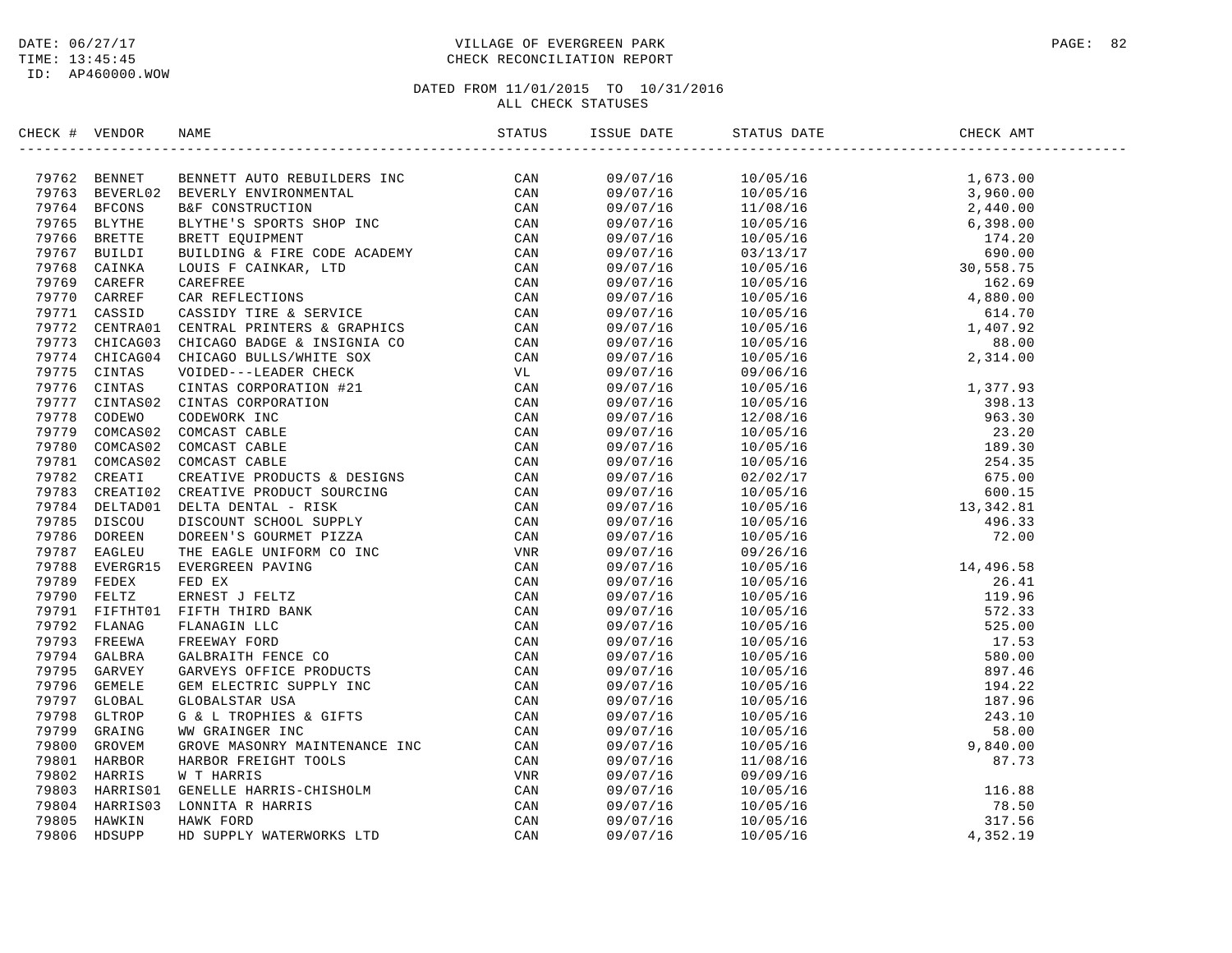ID: AP460000.WOW

### DATE:  $06/27/17$  PAGE: 83 TIME: 13:45:45 CHECK RECONCILIATION REPORT

| CHECK # VENDOR | NAME                                                                                                                                                                                                                                                                                                                                                                                                                                                         | STATUS | ISSUE DATE | STATUS DATE | CHECK AMT |  |
|----------------|--------------------------------------------------------------------------------------------------------------------------------------------------------------------------------------------------------------------------------------------------------------------------------------------------------------------------------------------------------------------------------------------------------------------------------------------------------------|--------|------------|-------------|-----------|--|
|                | $\begin{small} &\text{crs} & \text{tr} & \text{tr} & \text{tr} & \text{tr} & \text{tr} & \text{tr} & \text{tr} & \text{tr} & \text{tr} & \text{tr} & \text{tr} & \text{tr} & \text{tr} & \text{tr} & \text{tr} & \text{tr} & \text{tr} & \text{tr} & \text{tr} & \text{tr} & \text{tr} & \text{tr} & \text{tr} & \text{tr} & \text{tr} & \text{tr} & \text{tr} & \text{tr} & \text{tr} & \text{tr} & \text{tr} & \text{tr} & \text{tr} & \text{tr} & \text{$ |        |            |             |           |  |
|                |                                                                                                                                                                                                                                                                                                                                                                                                                                                              |        |            |             |           |  |
|                |                                                                                                                                                                                                                                                                                                                                                                                                                                                              |        |            |             |           |  |
|                |                                                                                                                                                                                                                                                                                                                                                                                                                                                              |        |            |             |           |  |
|                |                                                                                                                                                                                                                                                                                                                                                                                                                                                              |        |            |             |           |  |
|                |                                                                                                                                                                                                                                                                                                                                                                                                                                                              |        |            |             |           |  |
|                |                                                                                                                                                                                                                                                                                                                                                                                                                                                              |        |            |             |           |  |
|                |                                                                                                                                                                                                                                                                                                                                                                                                                                                              |        |            |             |           |  |
|                |                                                                                                                                                                                                                                                                                                                                                                                                                                                              |        |            |             |           |  |
|                |                                                                                                                                                                                                                                                                                                                                                                                                                                                              |        |            |             |           |  |
|                |                                                                                                                                                                                                                                                                                                                                                                                                                                                              |        |            |             |           |  |
|                |                                                                                                                                                                                                                                                                                                                                                                                                                                                              |        |            |             |           |  |
|                |                                                                                                                                                                                                                                                                                                                                                                                                                                                              |        |            |             |           |  |
|                |                                                                                                                                                                                                                                                                                                                                                                                                                                                              |        |            |             |           |  |
|                |                                                                                                                                                                                                                                                                                                                                                                                                                                                              |        |            |             |           |  |
|                |                                                                                                                                                                                                                                                                                                                                                                                                                                                              |        |            |             |           |  |
|                |                                                                                                                                                                                                                                                                                                                                                                                                                                                              |        |            |             |           |  |
|                |                                                                                                                                                                                                                                                                                                                                                                                                                                                              |        |            |             |           |  |
|                |                                                                                                                                                                                                                                                                                                                                                                                                                                                              |        |            |             |           |  |
|                |                                                                                                                                                                                                                                                                                                                                                                                                                                                              |        |            |             |           |  |
|                |                                                                                                                                                                                                                                                                                                                                                                                                                                                              |        |            |             |           |  |
|                |                                                                                                                                                                                                                                                                                                                                                                                                                                                              |        |            |             |           |  |
|                |                                                                                                                                                                                                                                                                                                                                                                                                                                                              |        |            |             |           |  |
|                |                                                                                                                                                                                                                                                                                                                                                                                                                                                              |        |            |             |           |  |
|                |                                                                                                                                                                                                                                                                                                                                                                                                                                                              |        |            |             |           |  |
|                |                                                                                                                                                                                                                                                                                                                                                                                                                                                              |        |            |             |           |  |
|                |                                                                                                                                                                                                                                                                                                                                                                                                                                                              |        |            |             |           |  |
|                |                                                                                                                                                                                                                                                                                                                                                                                                                                                              |        |            |             |           |  |
|                |                                                                                                                                                                                                                                                                                                                                                                                                                                                              |        |            |             |           |  |
|                |                                                                                                                                                                                                                                                                                                                                                                                                                                                              |        |            |             |           |  |
|                |                                                                                                                                                                                                                                                                                                                                                                                                                                                              |        |            |             |           |  |
|                |                                                                                                                                                                                                                                                                                                                                                                                                                                                              |        |            |             |           |  |
|                |                                                                                                                                                                                                                                                                                                                                                                                                                                                              |        |            |             |           |  |
|                |                                                                                                                                                                                                                                                                                                                                                                                                                                                              |        |            |             |           |  |
|                |                                                                                                                                                                                                                                                                                                                                                                                                                                                              |        |            |             |           |  |
|                |                                                                                                                                                                                                                                                                                                                                                                                                                                                              |        |            |             |           |  |
|                |                                                                                                                                                                                                                                                                                                                                                                                                                                                              |        |            |             |           |  |
|                |                                                                                                                                                                                                                                                                                                                                                                                                                                                              |        |            |             |           |  |
|                |                                                                                                                                                                                                                                                                                                                                                                                                                                                              |        |            |             |           |  |
|                |                                                                                                                                                                                                                                                                                                                                                                                                                                                              |        |            |             |           |  |
|                |                                                                                                                                                                                                                                                                                                                                                                                                                                                              |        |            |             |           |  |
|                |                                                                                                                                                                                                                                                                                                                                                                                                                                                              |        |            |             |           |  |
|                |                                                                                                                                                                                                                                                                                                                                                                                                                                                              |        |            |             |           |  |
|                |                                                                                                                                                                                                                                                                                                                                                                                                                                                              |        |            |             |           |  |
|                |                                                                                                                                                                                                                                                                                                                                                                                                                                                              |        |            |             |           |  |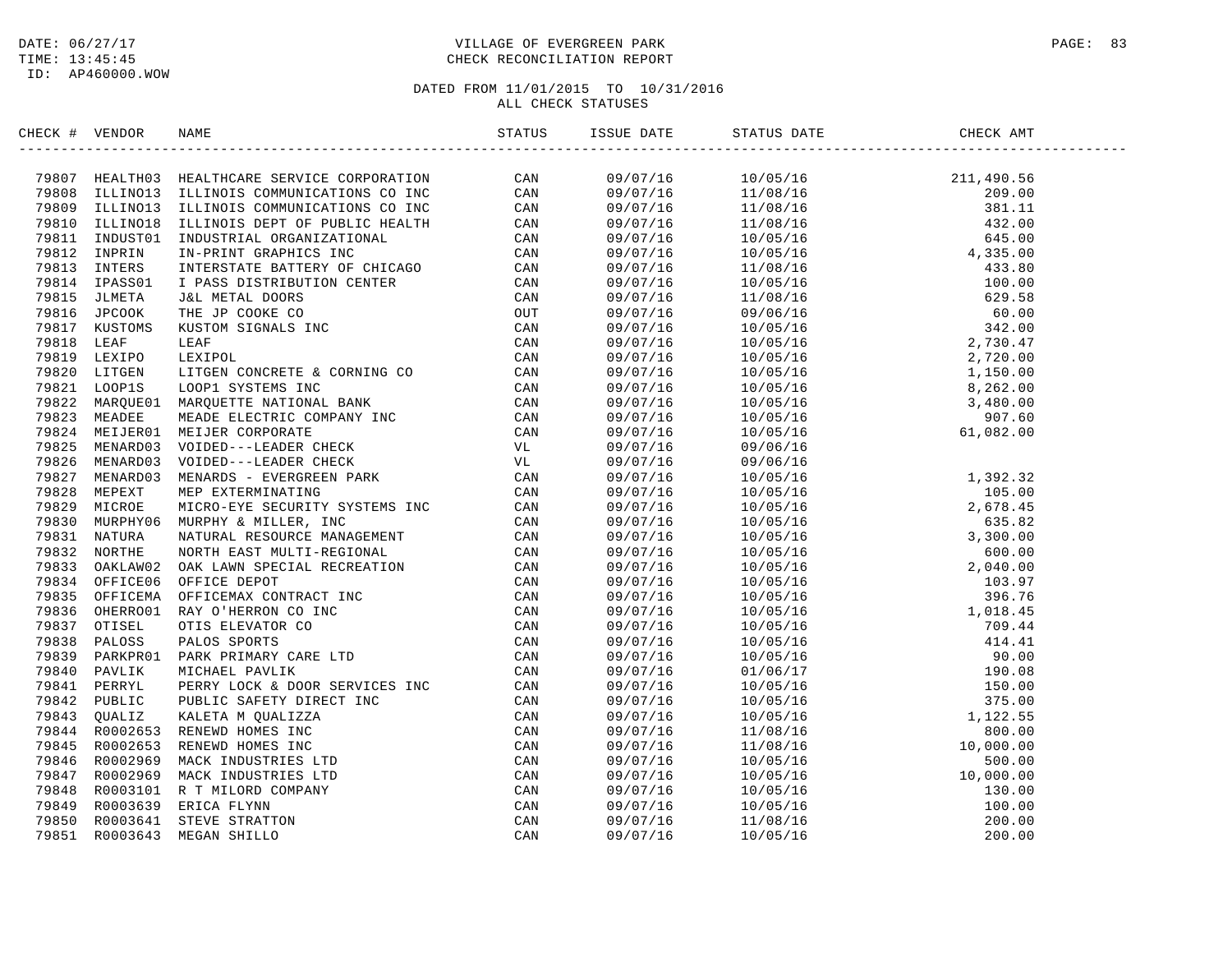### DATE:  $06/27/17$  PAGE: 84 TIME: 13:45:45 CHECK RECONCILIATION REPORT

| CHECK # VENDOR | NAME                                                                                                                                                                                                                          |          | ISSUE DATE STATUS DATE | CHECK AMT                                                                                                                                                                                                                                                                                                |
|----------------|-------------------------------------------------------------------------------------------------------------------------------------------------------------------------------------------------------------------------------|----------|------------------------|----------------------------------------------------------------------------------------------------------------------------------------------------------------------------------------------------------------------------------------------------------------------------------------------------------|
|                | INCRET WANDA NAME SOURCE INVESTIGATION TRINING CONSTRUER (CAN 1988) TRINING AND THE CAN TRINING CONSTRUCT CAN TRINING THE CAN CONSTRUCT CONSTRUER CONSTRUER (CAN 1985) 2017410 STATE CONSTRUER CONSTRUER (CAN 1985) 2017420 ( |          |                        | $\begin{tabular}{l c c c c} \hline & 10/05/16 & 11/08/16 & 200.00 \\ \hline 11/08/16 & 12/05/16 & 200.00 \\ \hline 11/08/16 & 10/05/16 & 50.00 \\ \hline 10/05/16 & 1462.30 \\ \hline 10/05/16 & 166.60 \\ \hline 10/05/16 & 306.15 \\ \hline 10/05/16 & 306.15 \\ \hline 10/05/16 & 306.15 \\ \hline 1$ |
|                |                                                                                                                                                                                                                               | 09/07/16 |                        |                                                                                                                                                                                                                                                                                                          |
|                |                                                                                                                                                                                                                               | 09/07/16 |                        |                                                                                                                                                                                                                                                                                                          |
|                |                                                                                                                                                                                                                               | 09/07/16 |                        |                                                                                                                                                                                                                                                                                                          |
|                |                                                                                                                                                                                                                               | 09/07/16 |                        |                                                                                                                                                                                                                                                                                                          |
|                |                                                                                                                                                                                                                               | 09/07/16 |                        |                                                                                                                                                                                                                                                                                                          |
|                |                                                                                                                                                                                                                               | 09/07/16 |                        |                                                                                                                                                                                                                                                                                                          |
|                |                                                                                                                                                                                                                               | 09/07/16 |                        |                                                                                                                                                                                                                                                                                                          |
|                |                                                                                                                                                                                                                               | 09/07/16 |                        |                                                                                                                                                                                                                                                                                                          |
|                |                                                                                                                                                                                                                               | 09/07/16 |                        |                                                                                                                                                                                                                                                                                                          |
|                |                                                                                                                                                                                                                               | 09/07/16 |                        |                                                                                                                                                                                                                                                                                                          |
|                |                                                                                                                                                                                                                               | 09/07/16 |                        |                                                                                                                                                                                                                                                                                                          |
|                |                                                                                                                                                                                                                               | 09/07/16 |                        |                                                                                                                                                                                                                                                                                                          |
|                |                                                                                                                                                                                                                               | 09/07/16 |                        |                                                                                                                                                                                                                                                                                                          |
|                |                                                                                                                                                                                                                               | 09/07/16 |                        |                                                                                                                                                                                                                                                                                                          |
|                |                                                                                                                                                                                                                               | 09/07/16 |                        |                                                                                                                                                                                                                                                                                                          |
|                |                                                                                                                                                                                                                               | 09/07/16 |                        |                                                                                                                                                                                                                                                                                                          |
|                |                                                                                                                                                                                                                               | 09/07/16 |                        |                                                                                                                                                                                                                                                                                                          |
|                |                                                                                                                                                                                                                               | 09/07/16 |                        |                                                                                                                                                                                                                                                                                                          |
|                |                                                                                                                                                                                                                               | 09/07/16 |                        |                                                                                                                                                                                                                                                                                                          |
|                |                                                                                                                                                                                                                               | 09/07/16 |                        |                                                                                                                                                                                                                                                                                                          |
|                |                                                                                                                                                                                                                               | 09/07/16 |                        |                                                                                                                                                                                                                                                                                                          |
|                |                                                                                                                                                                                                                               | 09/07/16 |                        |                                                                                                                                                                                                                                                                                                          |
|                |                                                                                                                                                                                                                               | 09/07/16 |                        |                                                                                                                                                                                                                                                                                                          |
|                |                                                                                                                                                                                                                               | 09/07/16 |                        |                                                                                                                                                                                                                                                                                                          |
|                |                                                                                                                                                                                                                               | 09/07/16 |                        |                                                                                                                                                                                                                                                                                                          |
|                |                                                                                                                                                                                                                               | 09/07/16 |                        |                                                                                                                                                                                                                                                                                                          |
|                |                                                                                                                                                                                                                               | 09/07/16 |                        |                                                                                                                                                                                                                                                                                                          |
|                |                                                                                                                                                                                                                               | 09/07/16 |                        |                                                                                                                                                                                                                                                                                                          |
|                |                                                                                                                                                                                                                               | 09/07/16 |                        |                                                                                                                                                                                                                                                                                                          |
|                |                                                                                                                                                                                                                               | 09/07/16 |                        |                                                                                                                                                                                                                                                                                                          |
|                |                                                                                                                                                                                                                               | 09/07/16 |                        |                                                                                                                                                                                                                                                                                                          |
|                |                                                                                                                                                                                                                               | 09/07/16 |                        |                                                                                                                                                                                                                                                                                                          |
|                |                                                                                                                                                                                                                               | 09/07/16 |                        |                                                                                                                                                                                                                                                                                                          |
|                |                                                                                                                                                                                                                               | 09/07/16 |                        |                                                                                                                                                                                                                                                                                                          |
|                |                                                                                                                                                                                                                               | 09/07/16 |                        |                                                                                                                                                                                                                                                                                                          |
|                |                                                                                                                                                                                                                               | 09/07/16 |                        |                                                                                                                                                                                                                                                                                                          |
|                |                                                                                                                                                                                                                               | 09/07/16 |                        |                                                                                                                                                                                                                                                                                                          |
|                |                                                                                                                                                                                                                               | 09/07/16 |                        |                                                                                                                                                                                                                                                                                                          |
|                |                                                                                                                                                                                                                               | 09/07/16 |                        |                                                                                                                                                                                                                                                                                                          |
|                |                                                                                                                                                                                                                               | 09/07/16 |                        |                                                                                                                                                                                                                                                                                                          |
|                |                                                                                                                                                                                                                               | 09/07/16 |                        |                                                                                                                                                                                                                                                                                                          |
|                |                                                                                                                                                                                                                               | 09/07/16 |                        |                                                                                                                                                                                                                                                                                                          |
|                |                                                                                                                                                                                                                               |          |                        |                                                                                                                                                                                                                                                                                                          |
|                |                                                                                                                                                                                                                               | 09/07/16 |                        |                                                                                                                                                                                                                                                                                                          |
|                |                                                                                                                                                                                                                               | 09/10/16 |                        |                                                                                                                                                                                                                                                                                                          |
|                |                                                                                                                                                                                                                               | 09/10/16 |                        |                                                                                                                                                                                                                                                                                                          |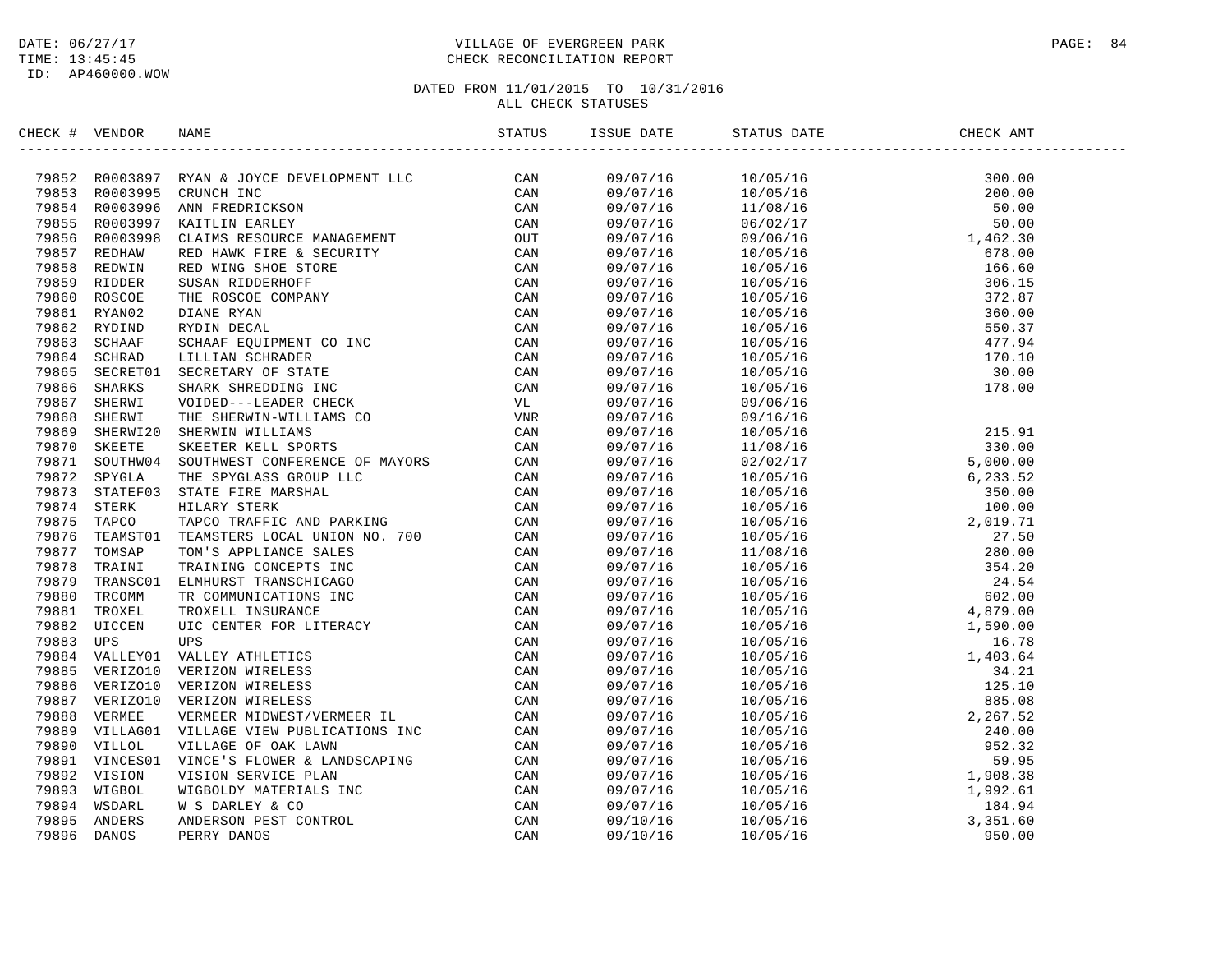### DATE:  $06/27/17$  PAGE: 85 TIME: 13:45:45 CHECK RECONCILIATION REPORT

| CHECK # VENDOR |                                                                                                                                                                                                                                                |  |  |  |
|----------------|------------------------------------------------------------------------------------------------------------------------------------------------------------------------------------------------------------------------------------------------|--|--|--|
|                | SERIES (* 1938)<br>1939 - PERIDOR MARE STATISTER (* 1811)<br>1949 - PREDICAN DE PRODUCES (* 1818)<br>1949 - RODING DONALD MALESARX (* 1818)<br>1959 - RODING DONALD MALES STATISTER (* 1818)<br>1959 - RODING CARRING CARRING (* 1818)<br>1959 |  |  |  |
|                |                                                                                                                                                                                                                                                |  |  |  |
|                |                                                                                                                                                                                                                                                |  |  |  |
|                |                                                                                                                                                                                                                                                |  |  |  |
|                |                                                                                                                                                                                                                                                |  |  |  |
|                |                                                                                                                                                                                                                                                |  |  |  |
|                |                                                                                                                                                                                                                                                |  |  |  |
|                |                                                                                                                                                                                                                                                |  |  |  |
|                |                                                                                                                                                                                                                                                |  |  |  |
|                |                                                                                                                                                                                                                                                |  |  |  |
|                |                                                                                                                                                                                                                                                |  |  |  |
|                |                                                                                                                                                                                                                                                |  |  |  |
|                |                                                                                                                                                                                                                                                |  |  |  |
|                |                                                                                                                                                                                                                                                |  |  |  |
|                |                                                                                                                                                                                                                                                |  |  |  |
|                |                                                                                                                                                                                                                                                |  |  |  |
|                |                                                                                                                                                                                                                                                |  |  |  |
|                |                                                                                                                                                                                                                                                |  |  |  |
|                |                                                                                                                                                                                                                                                |  |  |  |
|                |                                                                                                                                                                                                                                                |  |  |  |
|                |                                                                                                                                                                                                                                                |  |  |  |
|                |                                                                                                                                                                                                                                                |  |  |  |
|                |                                                                                                                                                                                                                                                |  |  |  |
|                |                                                                                                                                                                                                                                                |  |  |  |
|                |                                                                                                                                                                                                                                                |  |  |  |
|                |                                                                                                                                                                                                                                                |  |  |  |
|                |                                                                                                                                                                                                                                                |  |  |  |
|                |                                                                                                                                                                                                                                                |  |  |  |
|                |                                                                                                                                                                                                                                                |  |  |  |
|                |                                                                                                                                                                                                                                                |  |  |  |
|                |                                                                                                                                                                                                                                                |  |  |  |
|                |                                                                                                                                                                                                                                                |  |  |  |
|                |                                                                                                                                                                                                                                                |  |  |  |
|                |                                                                                                                                                                                                                                                |  |  |  |
|                |                                                                                                                                                                                                                                                |  |  |  |
|                |                                                                                                                                                                                                                                                |  |  |  |
|                |                                                                                                                                                                                                                                                |  |  |  |
|                |                                                                                                                                                                                                                                                |  |  |  |
|                |                                                                                                                                                                                                                                                |  |  |  |
|                |                                                                                                                                                                                                                                                |  |  |  |
|                |                                                                                                                                                                                                                                                |  |  |  |
|                |                                                                                                                                                                                                                                                |  |  |  |
|                |                                                                                                                                                                                                                                                |  |  |  |
|                |                                                                                                                                                                                                                                                |  |  |  |
|                |                                                                                                                                                                                                                                                |  |  |  |
|                |                                                                                                                                                                                                                                                |  |  |  |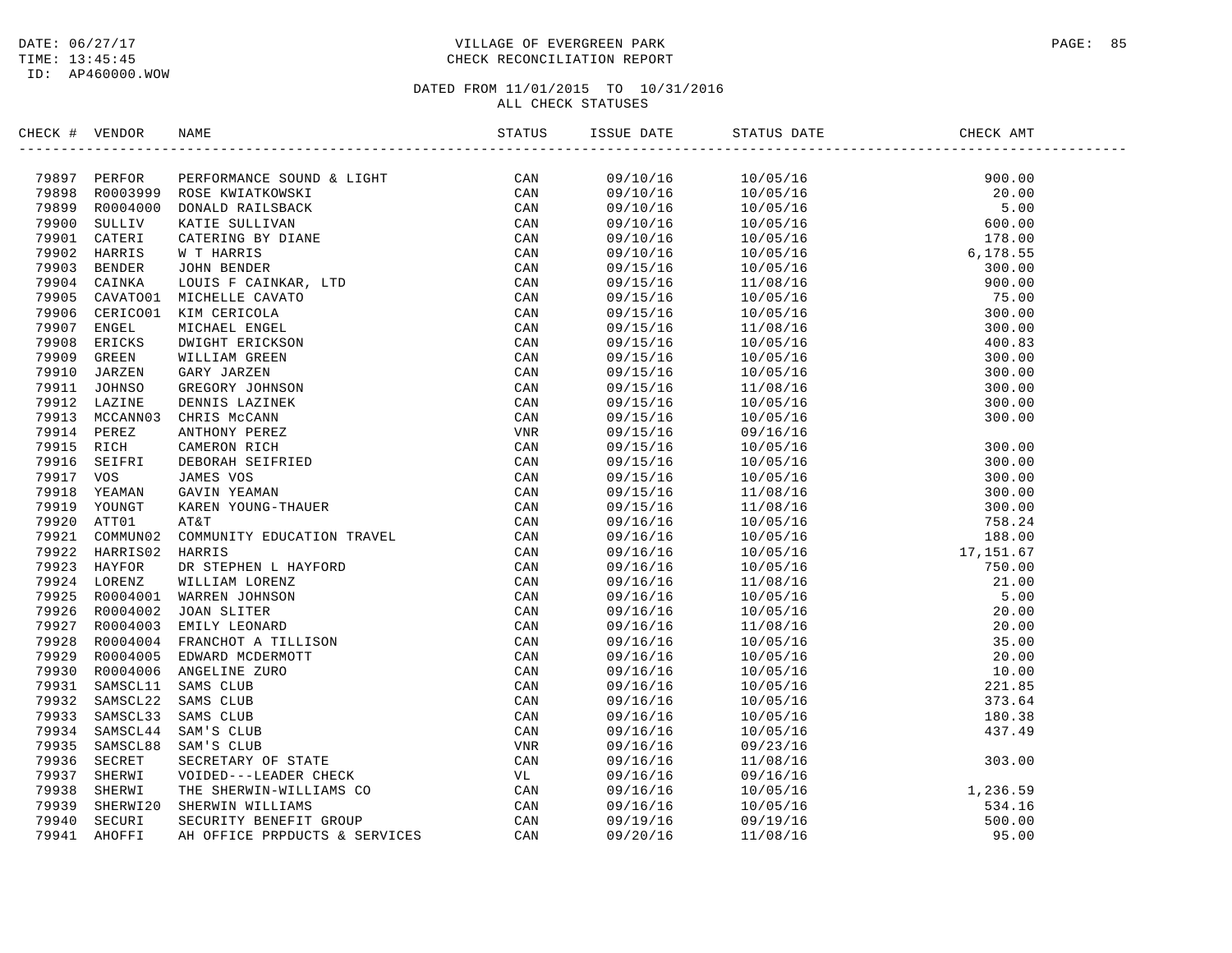### DATE:  $06/27/17$  PAGE: 86 TIME: 13:45:45 CHECK RECONCILIATION REPORT

| CHECK # VENDOR | NAME                                                                                                                                                                                                                                                                                                                                                                                                                                | STATUS | ISSUE DATE | STATUS DATE                                                                                                                                                                                                                                                                                                                                                                                                                                                                   | CHECK AMT |  |
|----------------|-------------------------------------------------------------------------------------------------------------------------------------------------------------------------------------------------------------------------------------------------------------------------------------------------------------------------------------------------------------------------------------------------------------------------------------|--------|------------|-------------------------------------------------------------------------------------------------------------------------------------------------------------------------------------------------------------------------------------------------------------------------------------------------------------------------------------------------------------------------------------------------------------------------------------------------------------------------------|-----------|--|
|                | $\begin{tabular}{cccccccc} \textbf{m} & \textbf{0} & \textbf{0} & \textbf{0} & \textbf{0} & \textbf{0} & \textbf{0} & \textbf{0} & \textbf{0} & \textbf{0} & \textbf{0} & \textbf{0} & \textbf{0} & \textbf{0} & \textbf{0} & \textbf{0} & \textbf{0} & \textbf{0} & \textbf{0} & \textbf{0} & \textbf{0} & \textbf{0} & \textbf{0} & \textbf{0} & \textbf{0} & \textbf{0} & \textbf{0} & \textbf{0} & \textbf{0} & \textbf{0} & \$ |        | 09/20/16   | $\begin{tabular}{l c c c c} \hline \multicolumn{1}{c}{\multicolumn{1}{c}{\multicolumn{1}{c}{\multicolumn{1}{c}{\multicolumn{1}{c}{\multicolumn{1}{c}{\multicolumn{1}{c}{\multicolumn{1}{c}{\multicolumn{1}{c}{\multicolumn{1}{c}{\multicolumn{1}{c}{\multicolumn{1}{c}{\multicolumn{1}{c}{\multicolumn{1}{c}{\multicolumn{1}{c}{\multicolumn{1}{c}{\multicolumn{1}{c}{\multicolumn{1}{c}{\multicolumn{1}{c}{\multicolumn{1}{c}{\multicolumn{1}{c}{\multicolumn{1}{c}{\multic$ |           |  |
|                |                                                                                                                                                                                                                                                                                                                                                                                                                                     |        | 09/20/16   |                                                                                                                                                                                                                                                                                                                                                                                                                                                                               |           |  |
|                |                                                                                                                                                                                                                                                                                                                                                                                                                                     |        | 09/20/16   |                                                                                                                                                                                                                                                                                                                                                                                                                                                                               |           |  |
|                |                                                                                                                                                                                                                                                                                                                                                                                                                                     |        | 09/20/16   |                                                                                                                                                                                                                                                                                                                                                                                                                                                                               |           |  |
|                |                                                                                                                                                                                                                                                                                                                                                                                                                                     |        | 09/20/16   |                                                                                                                                                                                                                                                                                                                                                                                                                                                                               |           |  |
|                |                                                                                                                                                                                                                                                                                                                                                                                                                                     |        | 09/20/16   |                                                                                                                                                                                                                                                                                                                                                                                                                                                                               |           |  |
|                |                                                                                                                                                                                                                                                                                                                                                                                                                                     |        | 09/20/16   |                                                                                                                                                                                                                                                                                                                                                                                                                                                                               |           |  |
|                |                                                                                                                                                                                                                                                                                                                                                                                                                                     |        | 09/20/16   |                                                                                                                                                                                                                                                                                                                                                                                                                                                                               |           |  |
|                |                                                                                                                                                                                                                                                                                                                                                                                                                                     |        | 09/20/16   |                                                                                                                                                                                                                                                                                                                                                                                                                                                                               |           |  |
|                |                                                                                                                                                                                                                                                                                                                                                                                                                                     |        | 09/20/16   |                                                                                                                                                                                                                                                                                                                                                                                                                                                                               |           |  |
|                |                                                                                                                                                                                                                                                                                                                                                                                                                                     |        | 09/20/16   |                                                                                                                                                                                                                                                                                                                                                                                                                                                                               |           |  |
|                |                                                                                                                                                                                                                                                                                                                                                                                                                                     |        | 09/20/16   |                                                                                                                                                                                                                                                                                                                                                                                                                                                                               |           |  |
|                |                                                                                                                                                                                                                                                                                                                                                                                                                                     |        | 09/20/16   |                                                                                                                                                                                                                                                                                                                                                                                                                                                                               |           |  |
|                |                                                                                                                                                                                                                                                                                                                                                                                                                                     |        | 09/20/16   |                                                                                                                                                                                                                                                                                                                                                                                                                                                                               |           |  |
|                |                                                                                                                                                                                                                                                                                                                                                                                                                                     |        | 09/20/16   |                                                                                                                                                                                                                                                                                                                                                                                                                                                                               |           |  |
|                |                                                                                                                                                                                                                                                                                                                                                                                                                                     |        | 09/20/16   |                                                                                                                                                                                                                                                                                                                                                                                                                                                                               |           |  |
|                |                                                                                                                                                                                                                                                                                                                                                                                                                                     |        |            |                                                                                                                                                                                                                                                                                                                                                                                                                                                                               |           |  |
|                |                                                                                                                                                                                                                                                                                                                                                                                                                                     |        | 09/20/16   |                                                                                                                                                                                                                                                                                                                                                                                                                                                                               |           |  |
|                |                                                                                                                                                                                                                                                                                                                                                                                                                                     |        | 09/20/16   |                                                                                                                                                                                                                                                                                                                                                                                                                                                                               |           |  |
|                |                                                                                                                                                                                                                                                                                                                                                                                                                                     |        | 09/20/16   |                                                                                                                                                                                                                                                                                                                                                                                                                                                                               |           |  |
|                |                                                                                                                                                                                                                                                                                                                                                                                                                                     |        | 09/20/16   |                                                                                                                                                                                                                                                                                                                                                                                                                                                                               |           |  |
|                |                                                                                                                                                                                                                                                                                                                                                                                                                                     |        | 09/20/16   |                                                                                                                                                                                                                                                                                                                                                                                                                                                                               |           |  |
|                |                                                                                                                                                                                                                                                                                                                                                                                                                                     |        | 09/20/16   |                                                                                                                                                                                                                                                                                                                                                                                                                                                                               |           |  |
|                |                                                                                                                                                                                                                                                                                                                                                                                                                                     |        | 09/20/16   |                                                                                                                                                                                                                                                                                                                                                                                                                                                                               |           |  |
|                |                                                                                                                                                                                                                                                                                                                                                                                                                                     |        | 09/20/16   |                                                                                                                                                                                                                                                                                                                                                                                                                                                                               |           |  |
|                |                                                                                                                                                                                                                                                                                                                                                                                                                                     |        | 09/20/16   |                                                                                                                                                                                                                                                                                                                                                                                                                                                                               |           |  |
|                |                                                                                                                                                                                                                                                                                                                                                                                                                                     |        | 09/20/16   |                                                                                                                                                                                                                                                                                                                                                                                                                                                                               |           |  |
|                |                                                                                                                                                                                                                                                                                                                                                                                                                                     |        | 09/20/16   |                                                                                                                                                                                                                                                                                                                                                                                                                                                                               |           |  |
|                |                                                                                                                                                                                                                                                                                                                                                                                                                                     |        | 09/20/16   |                                                                                                                                                                                                                                                                                                                                                                                                                                                                               |           |  |
|                |                                                                                                                                                                                                                                                                                                                                                                                                                                     |        | 09/20/16   |                                                                                                                                                                                                                                                                                                                                                                                                                                                                               |           |  |
|                |                                                                                                                                                                                                                                                                                                                                                                                                                                     |        | 09/20/16   |                                                                                                                                                                                                                                                                                                                                                                                                                                                                               |           |  |
|                |                                                                                                                                                                                                                                                                                                                                                                                                                                     |        | 09/20/16   |                                                                                                                                                                                                                                                                                                                                                                                                                                                                               |           |  |
|                |                                                                                                                                                                                                                                                                                                                                                                                                                                     |        | 09/20/16   |                                                                                                                                                                                                                                                                                                                                                                                                                                                                               |           |  |
|                |                                                                                                                                                                                                                                                                                                                                                                                                                                     |        | 09/20/16   |                                                                                                                                                                                                                                                                                                                                                                                                                                                                               |           |  |
|                |                                                                                                                                                                                                                                                                                                                                                                                                                                     |        | 09/20/16   |                                                                                                                                                                                                                                                                                                                                                                                                                                                                               |           |  |
|                |                                                                                                                                                                                                                                                                                                                                                                                                                                     |        | 09/20/16   |                                                                                                                                                                                                                                                                                                                                                                                                                                                                               |           |  |
|                |                                                                                                                                                                                                                                                                                                                                                                                                                                     |        | 09/20/16   |                                                                                                                                                                                                                                                                                                                                                                                                                                                                               |           |  |
|                |                                                                                                                                                                                                                                                                                                                                                                                                                                     |        | 09/20/16   |                                                                                                                                                                                                                                                                                                                                                                                                                                                                               |           |  |
|                |                                                                                                                                                                                                                                                                                                                                                                                                                                     |        | 09/20/16   |                                                                                                                                                                                                                                                                                                                                                                                                                                                                               |           |  |
|                |                                                                                                                                                                                                                                                                                                                                                                                                                                     |        | 09/20/16   |                                                                                                                                                                                                                                                                                                                                                                                                                                                                               |           |  |
|                |                                                                                                                                                                                                                                                                                                                                                                                                                                     |        | 09/20/16   |                                                                                                                                                                                                                                                                                                                                                                                                                                                                               |           |  |
|                |                                                                                                                                                                                                                                                                                                                                                                                                                                     |        | 09/20/16   |                                                                                                                                                                                                                                                                                                                                                                                                                                                                               |           |  |
|                |                                                                                                                                                                                                                                                                                                                                                                                                                                     |        | 09/20/16   |                                                                                                                                                                                                                                                                                                                                                                                                                                                                               |           |  |
|                |                                                                                                                                                                                                                                                                                                                                                                                                                                     |        | 09/20/16   |                                                                                                                                                                                                                                                                                                                                                                                                                                                                               |           |  |
|                |                                                                                                                                                                                                                                                                                                                                                                                                                                     |        | 09/20/16   |                                                                                                                                                                                                                                                                                                                                                                                                                                                                               |           |  |
|                |                                                                                                                                                                                                                                                                                                                                                                                                                                     |        | 09/20/16   |                                                                                                                                                                                                                                                                                                                                                                                                                                                                               |           |  |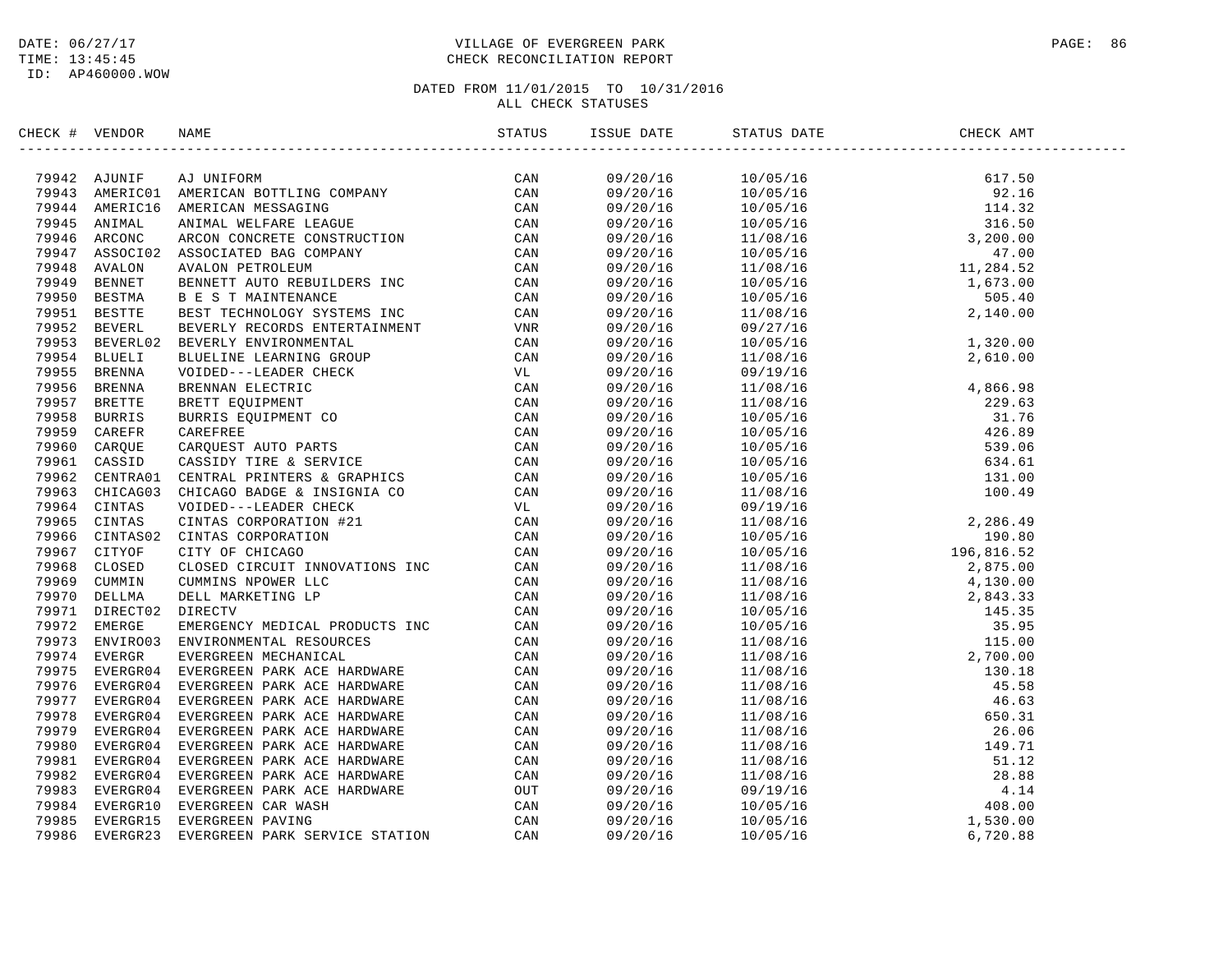### DATE:  $06/27/17$  PAGE: 87 TIME: 13:45:45 CHECK RECONCILIATION REPORT

| CHECK # VENDOR |                              | NAME                                                                                                                                                                                                                                                 |     | ISSUE DATE           | STATUS DATE                        | CHECK AMT |  |
|----------------|------------------------------|------------------------------------------------------------------------------------------------------------------------------------------------------------------------------------------------------------------------------------------------------|-----|----------------------|------------------------------------|-----------|--|
|                |                              | FIRE SERVICE INC<br>FLANAGIN LLC<br>FLEETPRIDE CAN<br>FREEWAY FORD CAN<br>GALLAGHER MATERIALS CORP CAN<br>GARVEYS OFFICE PRODUCTS CAN<br>GENUINE PARTS CO<br>GENUINE PARTS CO<br>GENUINE PARTS CO<br>HAWK FORD CAN<br>HAWK FORD CAN<br>HAWK FORD CAN |     |                      |                                    |           |  |
|                | 79987 FIRESE                 |                                                                                                                                                                                                                                                      | CAN |                      |                                    |           |  |
|                | 79988 FLANAG                 |                                                                                                                                                                                                                                                      |     |                      |                                    |           |  |
|                | 79989 FLEETP                 |                                                                                                                                                                                                                                                      |     |                      |                                    |           |  |
|                | 79990 FREEWA                 |                                                                                                                                                                                                                                                      |     |                      |                                    |           |  |
|                | 79991 GALLAG                 |                                                                                                                                                                                                                                                      |     |                      |                                    |           |  |
|                | 79992 GARVEY                 |                                                                                                                                                                                                                                                      |     |                      |                                    |           |  |
|                | 79993 GEMELE<br>79994 GENUIN |                                                                                                                                                                                                                                                      |     |                      |                                    |           |  |
|                | 79995 GEORGE                 |                                                                                                                                                                                                                                                      |     |                      |                                    |           |  |
|                | 79996 HAWKIN                 |                                                                                                                                                                                                                                                      |     |                      |                                    |           |  |
|                | 79997 HDSUPP                 |                                                                                                                                                                                                                                                      |     |                      |                                    |           |  |
|                |                              |                                                                                                                                                                                                                                                      |     |                      |                                    |           |  |
|                |                              |                                                                                                                                                                                                                                                      |     |                      |                                    |           |  |
|                |                              |                                                                                                                                                                                                                                                      |     |                      |                                    |           |  |
|                |                              |                                                                                                                                                                                                                                                      |     |                      |                                    |           |  |
|                |                              |                                                                                                                                                                                                                                                      |     |                      |                                    |           |  |
|                |                              |                                                                                                                                                                                                                                                      |     |                      |                                    |           |  |
|                |                              |                                                                                                                                                                                                                                                      |     |                      |                                    |           |  |
|                |                              |                                                                                                                                                                                                                                                      |     |                      |                                    |           |  |
|                |                              |                                                                                                                                                                                                                                                      |     | 09/20/16             | $11/08/16$<br>09/19/16<br>09/19/16 |           |  |
|                |                              |                                                                                                                                                                                                                                                      |     | 09/20/16             | 09/19/16                           |           |  |
|                |                              |                                                                                                                                                                                                                                                      |     |                      | 09/19/16                           |           |  |
|                |                              |                                                                                                                                                                                                                                                      |     | 09/20/16<br>09/20/16 |                                    |           |  |
|                |                              |                                                                                                                                                                                                                                                      |     |                      |                                    |           |  |
|                |                              |                                                                                                                                                                                                                                                      |     |                      |                                    |           |  |
|                |                              |                                                                                                                                                                                                                                                      |     |                      |                                    |           |  |
|                |                              |                                                                                                                                                                                                                                                      |     |                      |                                    |           |  |
|                |                              |                                                                                                                                                                                                                                                      |     |                      |                                    |           |  |
|                |                              |                                                                                                                                                                                                                                                      |     |                      |                                    |           |  |
|                |                              |                                                                                                                                                                                                                                                      |     |                      |                                    |           |  |
|                |                              |                                                                                                                                                                                                                                                      |     |                      |                                    |           |  |
|                |                              |                                                                                                                                                                                                                                                      |     |                      |                                    |           |  |
|                |                              |                                                                                                                                                                                                                                                      |     |                      |                                    |           |  |
|                |                              |                                                                                                                                                                                                                                                      |     |                      |                                    |           |  |
|                |                              |                                                                                                                                                                                                                                                      |     |                      |                                    |           |  |
|                |                              |                                                                                                                                                                                                                                                      |     |                      |                                    |           |  |
|                |                              |                                                                                                                                                                                                                                                      |     |                      |                                    |           |  |
|                |                              |                                                                                                                                                                                                                                                      |     |                      |                                    |           |  |
|                |                              |                                                                                                                                                                                                                                                      |     |                      |                                    |           |  |
|                |                              |                                                                                                                                                                                                                                                      |     |                      |                                    |           |  |
|                |                              | 7999 HAWKIN HAWK FORD COMMITCATIONS O TON CAN FIGHER CONTROLLING ON THE RESULTING ON THE SUPER THE SCONE CAN SUPER THE SCONE CONTROL CONTROLLING SO THE SUPER THE SUPER THE SCONE CONTROL CONTROLLING SO TO THE SUPER THE STAN                       |     |                      |                                    |           |  |
|                |                              |                                                                                                                                                                                                                                                      |     |                      |                                    |           |  |
|                |                              |                                                                                                                                                                                                                                                      |     |                      |                                    |           |  |
|                |                              |                                                                                                                                                                                                                                                      |     |                      |                                    |           |  |
|                |                              |                                                                                                                                                                                                                                                      |     |                      |                                    |           |  |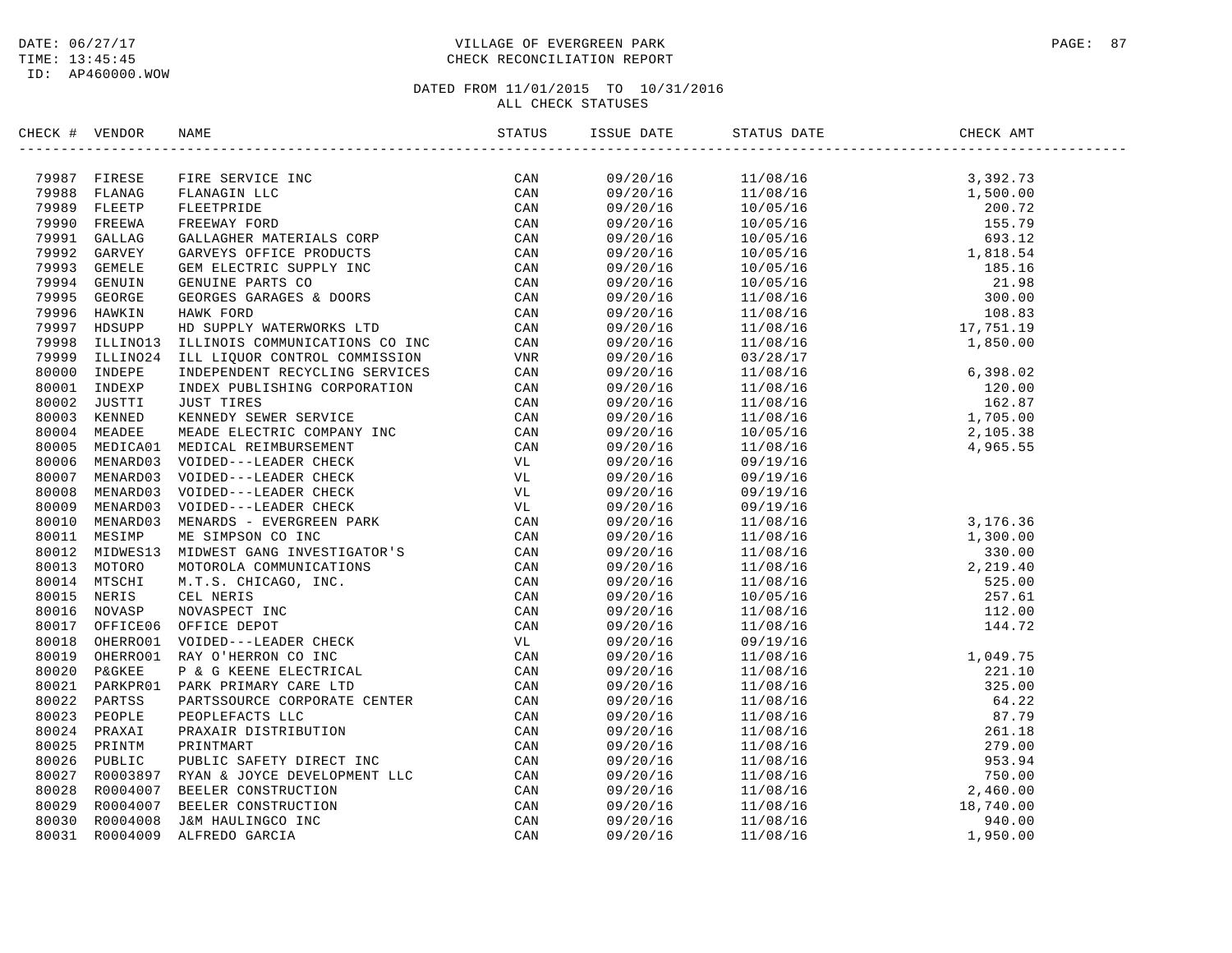### DATE:  $06/27/17$  PAGE: 88 TIME: 13:45:45 CHECK RECONCILIATION REPORT

| CHECK # VENDOR | NAME | ISSUE DATE | STATUS DATE | CHECK AMT |
|----------------|------|------------|-------------|-----------|
|                |      |            |             |           |
|                |      |            |             |           |
|                |      |            |             |           |
|                |      |            |             |           |
|                |      |            |             |           |
|                |      |            |             |           |
|                |      |            |             |           |
|                |      |            |             |           |
|                |      |            |             |           |
|                |      |            |             |           |
|                |      |            |             |           |
|                |      |            |             |           |
|                |      |            |             |           |
|                |      |            |             |           |
|                |      |            |             |           |
|                |      |            |             |           |
|                |      |            |             |           |
|                |      |            |             |           |
|                |      |            |             |           |
|                |      |            |             |           |
|                |      |            |             |           |
|                |      |            |             |           |
|                |      |            |             |           |
|                |      |            |             |           |
|                |      |            |             |           |
|                |      |            |             |           |
|                |      |            |             |           |
|                |      |            |             |           |
|                |      |            |             |           |
|                |      |            |             |           |
|                |      |            |             |           |
|                |      |            |             |           |
|                |      |            |             |           |
|                |      |            |             |           |
|                |      |            |             |           |
|                |      |            |             |           |
|                |      |            |             |           |
|                |      |            |             |           |
|                |      |            |             |           |
|                |      |            |             |           |
|                |      |            |             |           |
|                |      |            |             |           |
|                |      |            |             |           |
|                |      |            |             |           |
|                |      |            |             |           |
|                |      |            |             |           |
|                |      |            |             |           |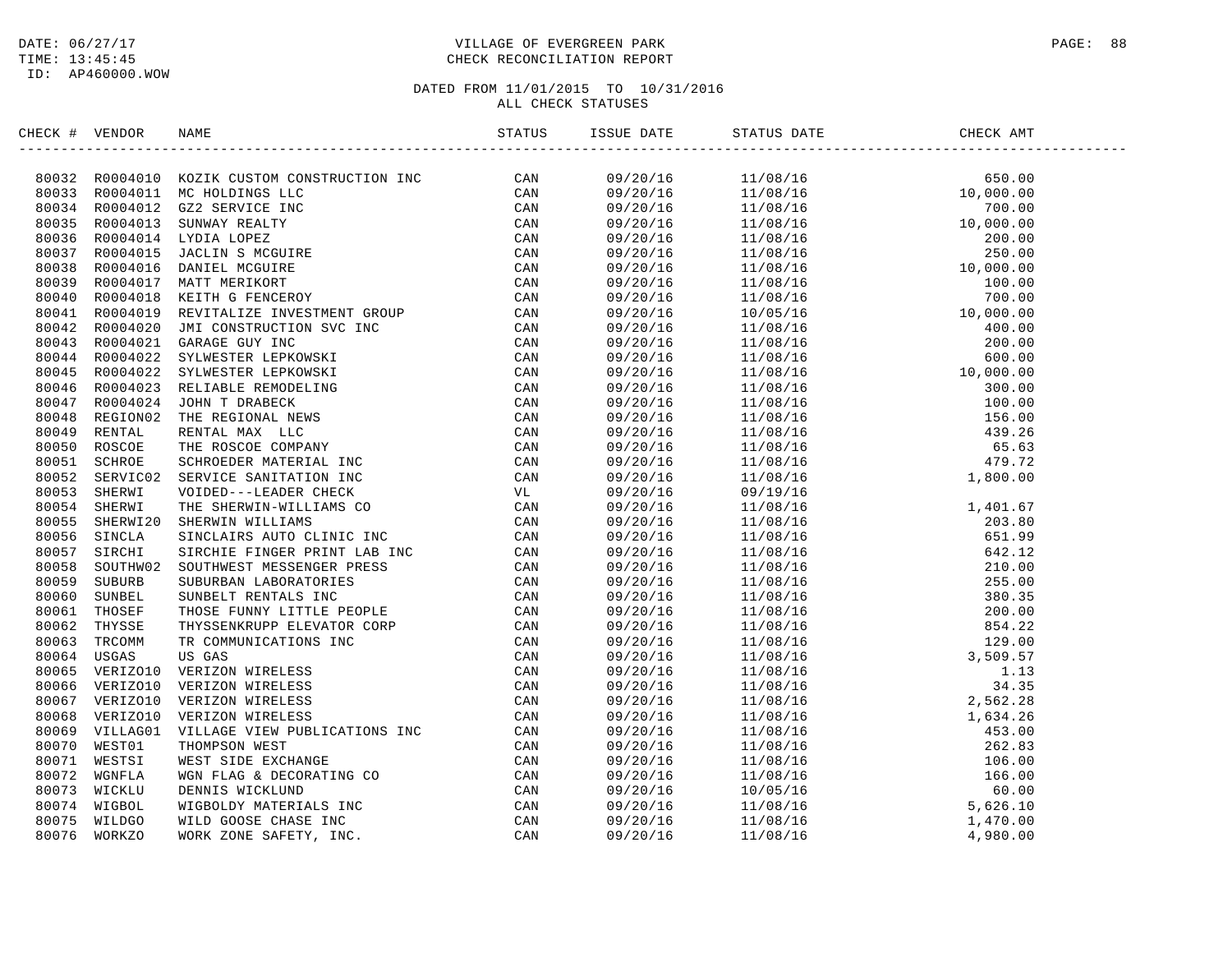### DATE:  $06/27/17$  PAGE: 89 TIME: 13:45:45 CHECK RECONCILIATION REPORT

| CHECK # VENDOR | NAME                                                                                                                                                                                                                                  | ISSUE DATE | STATUS DATE | CHECK AMT |  |
|----------------|---------------------------------------------------------------------------------------------------------------------------------------------------------------------------------------------------------------------------------------|------------|-------------|-----------|--|
|                | NECK + VENDOR<br>HERE AND TRANSIS IN DERIVATION CODES<br>SOUTH TRANSIS ILLINOIS ARROSTET ASSOCIATION CAN<br>SOUTH LINOIS ILLINOIS ARROSTET ASSOCIATION VAN AND CAN<br>SOUTH INCOLOR IN CONSUMING CORRESPONDING CAN ARROW OF THE CONSU |            |             |           |  |
|                |                                                                                                                                                                                                                                       |            |             |           |  |
|                |                                                                                                                                                                                                                                       |            |             |           |  |
|                |                                                                                                                                                                                                                                       |            |             |           |  |
|                |                                                                                                                                                                                                                                       |            |             |           |  |
|                |                                                                                                                                                                                                                                       |            |             |           |  |
|                |                                                                                                                                                                                                                                       |            |             |           |  |
|                |                                                                                                                                                                                                                                       |            |             |           |  |
|                |                                                                                                                                                                                                                                       |            |             |           |  |
|                |                                                                                                                                                                                                                                       |            |             |           |  |
|                |                                                                                                                                                                                                                                       |            |             |           |  |
|                |                                                                                                                                                                                                                                       |            |             |           |  |
|                |                                                                                                                                                                                                                                       |            |             |           |  |
|                |                                                                                                                                                                                                                                       |            |             |           |  |
|                |                                                                                                                                                                                                                                       |            |             |           |  |
|                |                                                                                                                                                                                                                                       |            |             |           |  |
|                |                                                                                                                                                                                                                                       |            |             |           |  |
|                |                                                                                                                                                                                                                                       |            |             |           |  |
|                |                                                                                                                                                                                                                                       |            |             |           |  |
|                |                                                                                                                                                                                                                                       |            |             |           |  |
|                |                                                                                                                                                                                                                                       |            |             |           |  |
|                |                                                                                                                                                                                                                                       |            |             |           |  |
|                |                                                                                                                                                                                                                                       |            |             |           |  |
|                |                                                                                                                                                                                                                                       |            |             |           |  |
|                |                                                                                                                                                                                                                                       |            |             |           |  |
|                |                                                                                                                                                                                                                                       |            |             |           |  |
|                |                                                                                                                                                                                                                                       |            |             |           |  |
|                |                                                                                                                                                                                                                                       |            |             |           |  |
|                |                                                                                                                                                                                                                                       |            |             |           |  |
|                |                                                                                                                                                                                                                                       |            |             |           |  |
|                |                                                                                                                                                                                                                                       |            |             |           |  |
|                |                                                                                                                                                                                                                                       |            |             |           |  |
|                |                                                                                                                                                                                                                                       |            |             |           |  |
|                |                                                                                                                                                                                                                                       |            |             |           |  |
|                |                                                                                                                                                                                                                                       |            |             |           |  |
|                |                                                                                                                                                                                                                                       |            |             |           |  |
|                |                                                                                                                                                                                                                                       |            |             |           |  |
|                |                                                                                                                                                                                                                                       |            |             |           |  |
|                |                                                                                                                                                                                                                                       |            |             |           |  |
|                |                                                                                                                                                                                                                                       |            |             |           |  |
|                |                                                                                                                                                                                                                                       |            |             |           |  |
|                |                                                                                                                                                                                                                                       |            |             |           |  |
|                |                                                                                                                                                                                                                                       |            |             |           |  |
|                |                                                                                                                                                                                                                                       |            |             |           |  |
|                |                                                                                                                                                                                                                                       |            |             |           |  |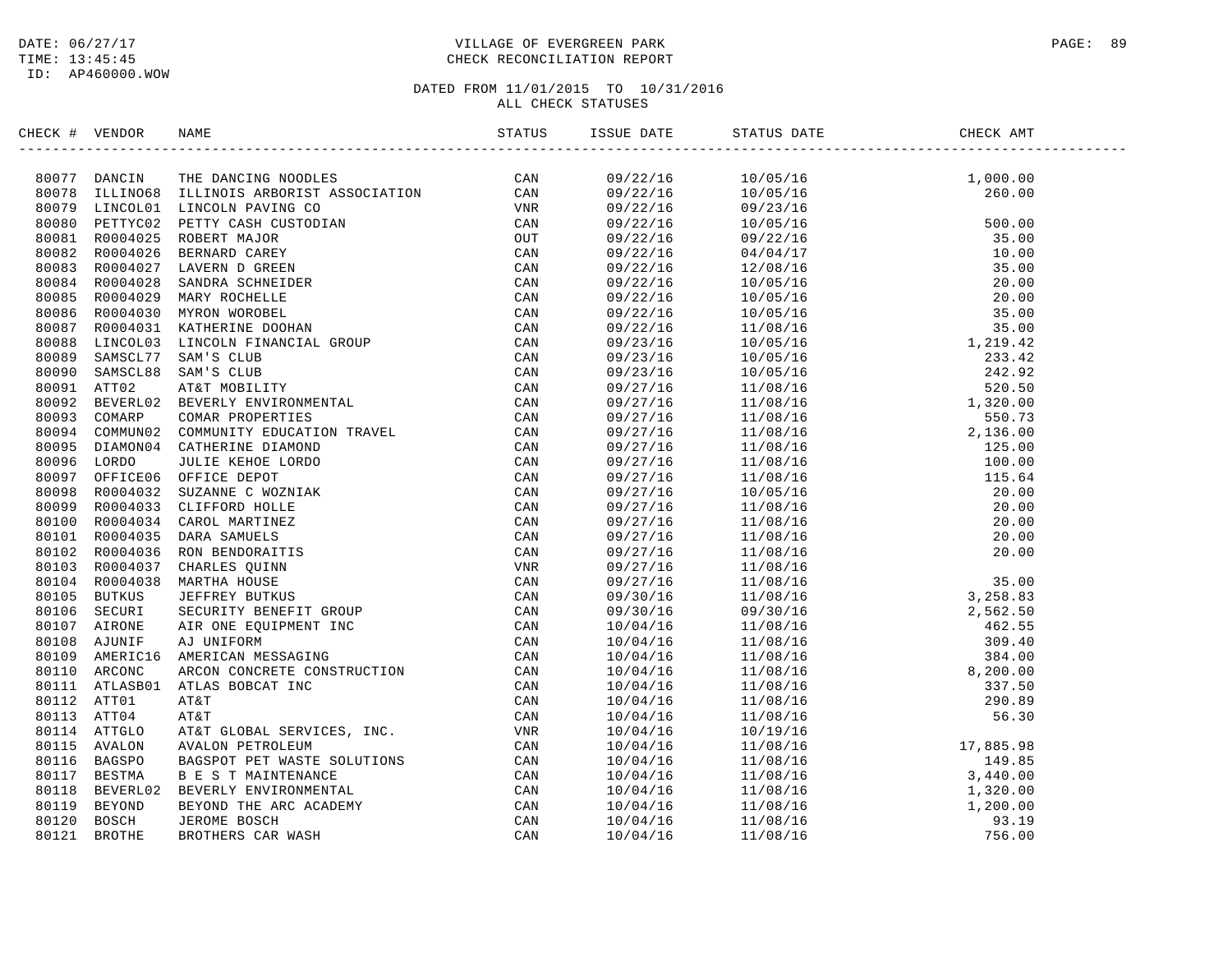### DATE:  $06/27/17$  PAGE: 90 TIME: 13:45:45 CHECK RECONCILIATION REPORT

| CHECK # VENDOR | NAME                                                                                                                                                                                                                                                                                                                                                                                                                                |     | ISSUE DATE | STATUS DATE                                                                                                                                                                                                                                                                                 | CHECK AMT |  |
|----------------|-------------------------------------------------------------------------------------------------------------------------------------------------------------------------------------------------------------------------------------------------------------------------------------------------------------------------------------------------------------------------------------------------------------------------------------|-----|------------|---------------------------------------------------------------------------------------------------------------------------------------------------------------------------------------------------------------------------------------------------------------------------------------------|-----------|--|
|                | $\begin{tabular}{cccccccc} \textbf{1} & \textbf{1} & \textbf{2} & \textbf{3} & \textbf{3} & \textbf{3} & \textbf{3} & \textbf{3} & \textbf{3} & \textbf{3} & \textbf{3} & \textbf{3} & \textbf{3} & \textbf{3} & \textbf{3} & \textbf{3} & \textbf{3} & \textbf{3} & \textbf{3} & \textbf{3} & \textbf{3} & \textbf{3} & \textbf{3} & \textbf{3} & \textbf{3} & \textbf{3} & \textbf{3} & \textbf{3} & \textbf{3} & \textbf{3} & \$ | CAN |            |                                                                                                                                                                                                                                                                                             |           |  |
|                |                                                                                                                                                                                                                                                                                                                                                                                                                                     |     |            | $\begin{array}{cccc} 10/04/16 & 11/08/16 & 997.20 \\ 10/04/16 & 11/08/16 & 600.00 \\ 10/04/16 & 11/08/16 & 1,580.50 \\ 10/04/16 & 11/08/16 & 8,550.00 \\ 10/04/16 & 11/08/16 & 599.00 \\ 10/04/16 & 11/08/16 & 599.00 \\ 10/04/16 & 11/01/16 & 292.15 \\ 10/04/16 & 10$                     |           |  |
|                |                                                                                                                                                                                                                                                                                                                                                                                                                                     |     |            |                                                                                                                                                                                                                                                                                             |           |  |
|                |                                                                                                                                                                                                                                                                                                                                                                                                                                     |     |            |                                                                                                                                                                                                                                                                                             |           |  |
|                |                                                                                                                                                                                                                                                                                                                                                                                                                                     |     |            |                                                                                                                                                                                                                                                                                             |           |  |
|                |                                                                                                                                                                                                                                                                                                                                                                                                                                     |     |            |                                                                                                                                                                                                                                                                                             |           |  |
|                |                                                                                                                                                                                                                                                                                                                                                                                                                                     |     |            |                                                                                                                                                                                                                                                                                             |           |  |
|                |                                                                                                                                                                                                                                                                                                                                                                                                                                     |     | 10/04/16   |                                                                                                                                                                                                                                                                                             |           |  |
|                |                                                                                                                                                                                                                                                                                                                                                                                                                                     |     |            | 10/03/16                                                                                                                                                                                                                                                                                    |           |  |
|                |                                                                                                                                                                                                                                                                                                                                                                                                                                     |     | 10/04/16   |                                                                                                                                                                                                                                                                                             |           |  |
|                |                                                                                                                                                                                                                                                                                                                                                                                                                                     |     | 10/04/16   |                                                                                                                                                                                                                                                                                             |           |  |
|                |                                                                                                                                                                                                                                                                                                                                                                                                                                     |     | 10/04/16   |                                                                                                                                                                                                                                                                                             |           |  |
|                |                                                                                                                                                                                                                                                                                                                                                                                                                                     |     | 10/04/16   |                                                                                                                                                                                                                                                                                             |           |  |
|                |                                                                                                                                                                                                                                                                                                                                                                                                                                     |     | 10/04/16   |                                                                                                                                                                                                                                                                                             |           |  |
|                |                                                                                                                                                                                                                                                                                                                                                                                                                                     |     | 10/04/16   |                                                                                                                                                                                                                                                                                             |           |  |
|                |                                                                                                                                                                                                                                                                                                                                                                                                                                     |     | 10/04/16   |                                                                                                                                                                                                                                                                                             |           |  |
|                |                                                                                                                                                                                                                                                                                                                                                                                                                                     |     | 10/04/16   |                                                                                                                                                                                                                                                                                             |           |  |
|                |                                                                                                                                                                                                                                                                                                                                                                                                                                     |     | 10/04/16   |                                                                                                                                                                                                                                                                                             |           |  |
|                |                                                                                                                                                                                                                                                                                                                                                                                                                                     |     | 10/04/16   |                                                                                                                                                                                                                                                                                             |           |  |
|                |                                                                                                                                                                                                                                                                                                                                                                                                                                     |     | 10/04/16   |                                                                                                                                                                                                                                                                                             |           |  |
|                |                                                                                                                                                                                                                                                                                                                                                                                                                                     |     | 10/04/16   |                                                                                                                                                                                                                                                                                             |           |  |
|                |                                                                                                                                                                                                                                                                                                                                                                                                                                     |     | 10/04/16   |                                                                                                                                                                                                                                                                                             |           |  |
|                |                                                                                                                                                                                                                                                                                                                                                                                                                                     |     | 10/04/16   |                                                                                                                                                                                                                                                                                             |           |  |
|                |                                                                                                                                                                                                                                                                                                                                                                                                                                     |     | 10/04/16   |                                                                                                                                                                                                                                                                                             |           |  |
|                |                                                                                                                                                                                                                                                                                                                                                                                                                                     |     | 10/04/16   |                                                                                                                                                                                                                                                                                             |           |  |
|                |                                                                                                                                                                                                                                                                                                                                                                                                                                     |     | 10/04/16   |                                                                                                                                                                                                                                                                                             |           |  |
|                |                                                                                                                                                                                                                                                                                                                                                                                                                                     |     | 10/04/16   |                                                                                                                                                                                                                                                                                             |           |  |
|                |                                                                                                                                                                                                                                                                                                                                                                                                                                     |     | 10/04/16   |                                                                                                                                                                                                                                                                                             |           |  |
|                |                                                                                                                                                                                                                                                                                                                                                                                                                                     |     | 10/04/16   |                                                                                                                                                                                                                                                                                             |           |  |
|                |                                                                                                                                                                                                                                                                                                                                                                                                                                     |     | 10/04/16   |                                                                                                                                                                                                                                                                                             |           |  |
|                |                                                                                                                                                                                                                                                                                                                                                                                                                                     |     | 10/04/16   |                                                                                                                                                                                                                                                                                             |           |  |
|                |                                                                                                                                                                                                                                                                                                                                                                                                                                     |     | 10/04/16   |                                                                                                                                                                                                                                                                                             |           |  |
|                |                                                                                                                                                                                                                                                                                                                                                                                                                                     |     | 10/04/16   |                                                                                                                                                                                                                                                                                             |           |  |
|                |                                                                                                                                                                                                                                                                                                                                                                                                                                     |     | 10/04/16   |                                                                                                                                                                                                                                                                                             |           |  |
|                |                                                                                                                                                                                                                                                                                                                                                                                                                                     |     | 10/04/16   |                                                                                                                                                                                                                                                                                             |           |  |
|                |                                                                                                                                                                                                                                                                                                                                                                                                                                     |     | 10/04/16   |                                                                                                                                                                                                                                                                                             |           |  |
|                |                                                                                                                                                                                                                                                                                                                                                                                                                                     |     | 10/04/16   |                                                                                                                                                                                                                                                                                             |           |  |
|                |                                                                                                                                                                                                                                                                                                                                                                                                                                     |     | 10/04/16   |                                                                                                                                                                                                                                                                                             |           |  |
|                |                                                                                                                                                                                                                                                                                                                                                                                                                                     |     | 10/04/16   |                                                                                                                                                                                                                                                                                             |           |  |
|                |                                                                                                                                                                                                                                                                                                                                                                                                                                     |     | 10/04/16   |                                                                                                                                                                                                                                                                                             |           |  |
|                |                                                                                                                                                                                                                                                                                                                                                                                                                                     |     | 10/04/16   |                                                                                                                                                                                                                                                                                             |           |  |
|                |                                                                                                                                                                                                                                                                                                                                                                                                                                     |     | 10/04/16   | $\begin{tabular}{l c c c} $11/01/16$ & $17/01/16$ \\ $11/03/16$ & $17/08/16$ \\ $11/08/16$ & $779.04$ \\ $11/08/16$ & $78.010$ \\ $11/08/16$ & $78.010$ \\ $11/08/16$ & $88.83$ \\ $11/08/16$ & $43.20$ \\ $11/08/16$ & $43.20$ \\ $11/08/16$ & $43.20$ \\ $11/08/16$ & $14.85$ \\ $11/08/$ |           |  |
|                |                                                                                                                                                                                                                                                                                                                                                                                                                                     |     | 10/04/16   |                                                                                                                                                                                                                                                                                             |           |  |
|                |                                                                                                                                                                                                                                                                                                                                                                                                                                     |     | 10/04/16   |                                                                                                                                                                                                                                                                                             |           |  |
|                |                                                                                                                                                                                                                                                                                                                                                                                                                                     |     | 10/04/16   |                                                                                                                                                                                                                                                                                             |           |  |
|                |                                                                                                                                                                                                                                                                                                                                                                                                                                     |     | 10/04/16   |                                                                                                                                                                                                                                                                                             |           |  |
|                |                                                                                                                                                                                                                                                                                                                                                                                                                                     |     |            |                                                                                                                                                                                                                                                                                             |           |  |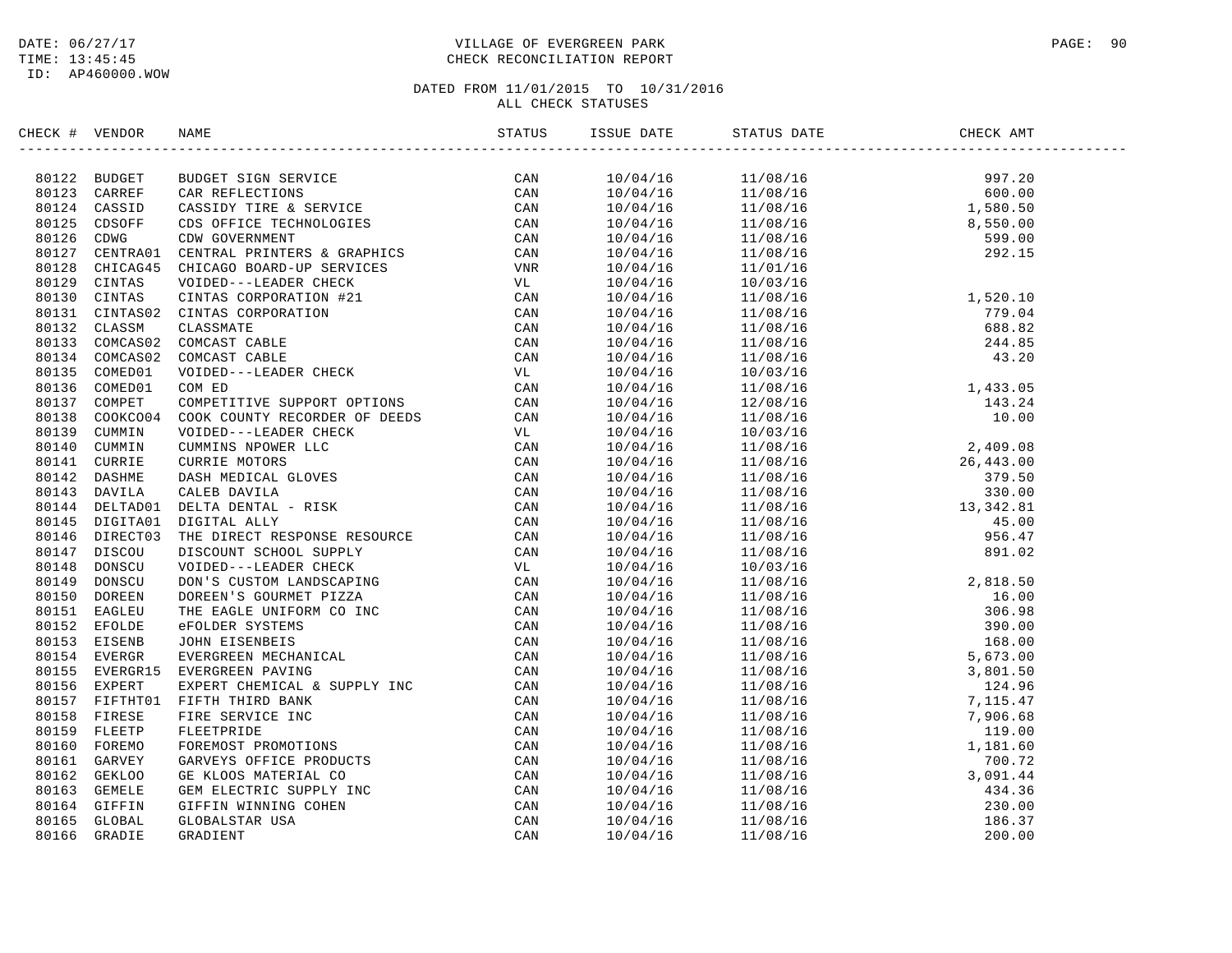### DATE:  $06/27/17$  PAGE: 91 TIME: 13:45:45 CHECK RECONCILIATION REPORT

| CHECK # VENDOR | NAME                                                                                                                                                                                                                            | ISSUE DATE | STATUS DATE                                                                                                                                                                                                                                                                                    | CHECK AMT |  |
|----------------|---------------------------------------------------------------------------------------------------------------------------------------------------------------------------------------------------------------------------------|------------|------------------------------------------------------------------------------------------------------------------------------------------------------------------------------------------------------------------------------------------------------------------------------------------------|-----------|--|
|                | SERCE 4 VERIDOR NAME<br>STATUS - SIZENING ANALY MORE CHEMICAL CONSUMERING CAN SINGLE AND A CONSUMER AND CONSUMER SERVICE CHEMICAL CONSUMERING CAN SALE AND SIZEN CAN SALE IN THE CAN SALE IN THE CAN SALE IN THE CAN SALE IN TH |            | $\begin{tabular}{l c c c c} \hline & 10/04/16 & 01/06/17 & 16.50 \\ \hline 10/04/16 & 11/08/16 & 7,492.10 \\ \hline 10/04/16 & 11/08/16 & 7,492.10 \\ \hline 10/04/16 & 11/08/16 & 62.80 \\ \hline 10/04/16 & 11/08/16 & 62.80 \\ \hline 10/04/16 & 11/08/16 & 764.00 \\ \hline 10/04/16 & 11$ |           |  |
|                |                                                                                                                                                                                                                                 |            |                                                                                                                                                                                                                                                                                                |           |  |
|                |                                                                                                                                                                                                                                 |            |                                                                                                                                                                                                                                                                                                |           |  |
|                |                                                                                                                                                                                                                                 |            |                                                                                                                                                                                                                                                                                                |           |  |
|                |                                                                                                                                                                                                                                 |            |                                                                                                                                                                                                                                                                                                |           |  |
|                |                                                                                                                                                                                                                                 |            |                                                                                                                                                                                                                                                                                                |           |  |
|                |                                                                                                                                                                                                                                 |            |                                                                                                                                                                                                                                                                                                |           |  |
|                |                                                                                                                                                                                                                                 |            |                                                                                                                                                                                                                                                                                                |           |  |
|                |                                                                                                                                                                                                                                 |            |                                                                                                                                                                                                                                                                                                |           |  |
|                |                                                                                                                                                                                                                                 |            |                                                                                                                                                                                                                                                                                                |           |  |
|                |                                                                                                                                                                                                                                 |            |                                                                                                                                                                                                                                                                                                |           |  |
|                |                                                                                                                                                                                                                                 |            |                                                                                                                                                                                                                                                                                                |           |  |
|                |                                                                                                                                                                                                                                 |            |                                                                                                                                                                                                                                                                                                |           |  |
|                |                                                                                                                                                                                                                                 |            |                                                                                                                                                                                                                                                                                                |           |  |
|                |                                                                                                                                                                                                                                 |            |                                                                                                                                                                                                                                                                                                |           |  |
|                |                                                                                                                                                                                                                                 |            |                                                                                                                                                                                                                                                                                                |           |  |
|                |                                                                                                                                                                                                                                 |            |                                                                                                                                                                                                                                                                                                |           |  |
|                |                                                                                                                                                                                                                                 |            |                                                                                                                                                                                                                                                                                                |           |  |
|                |                                                                                                                                                                                                                                 |            |                                                                                                                                                                                                                                                                                                |           |  |
|                |                                                                                                                                                                                                                                 |            |                                                                                                                                                                                                                                                                                                |           |  |
|                |                                                                                                                                                                                                                                 |            |                                                                                                                                                                                                                                                                                                |           |  |
|                |                                                                                                                                                                                                                                 |            |                                                                                                                                                                                                                                                                                                |           |  |
|                |                                                                                                                                                                                                                                 |            |                                                                                                                                                                                                                                                                                                |           |  |
|                |                                                                                                                                                                                                                                 |            |                                                                                                                                                                                                                                                                                                |           |  |
|                |                                                                                                                                                                                                                                 |            |                                                                                                                                                                                                                                                                                                |           |  |
|                |                                                                                                                                                                                                                                 |            |                                                                                                                                                                                                                                                                                                |           |  |
|                |                                                                                                                                                                                                                                 |            |                                                                                                                                                                                                                                                                                                |           |  |
|                |                                                                                                                                                                                                                                 |            |                                                                                                                                                                                                                                                                                                |           |  |
|                |                                                                                                                                                                                                                                 |            |                                                                                                                                                                                                                                                                                                |           |  |
|                |                                                                                                                                                                                                                                 |            |                                                                                                                                                                                                                                                                                                |           |  |
|                |                                                                                                                                                                                                                                 |            |                                                                                                                                                                                                                                                                                                |           |  |
|                |                                                                                                                                                                                                                                 |            | $\begin{array}{cc} 10/04/16 \qquad & 10/03/16 \\ 10/04/16 \qquad & 10/03/16 \end{array}$                                                                                                                                                                                                       |           |  |
|                |                                                                                                                                                                                                                                 |            |                                                                                                                                                                                                                                                                                                |           |  |
|                |                                                                                                                                                                                                                                 |            |                                                                                                                                                                                                                                                                                                |           |  |
|                |                                                                                                                                                                                                                                 |            |                                                                                                                                                                                                                                                                                                |           |  |
|                |                                                                                                                                                                                                                                 |            |                                                                                                                                                                                                                                                                                                |           |  |
|                |                                                                                                                                                                                                                                 |            |                                                                                                                                                                                                                                                                                                |           |  |
|                |                                                                                                                                                                                                                                 |            |                                                                                                                                                                                                                                                                                                |           |  |
|                |                                                                                                                                                                                                                                 |            |                                                                                                                                                                                                                                                                                                |           |  |
|                |                                                                                                                                                                                                                                 |            |                                                                                                                                                                                                                                                                                                |           |  |
|                |                                                                                                                                                                                                                                 |            |                                                                                                                                                                                                                                                                                                |           |  |
|                |                                                                                                                                                                                                                                 |            |                                                                                                                                                                                                                                                                                                |           |  |
|                |                                                                                                                                                                                                                                 |            |                                                                                                                                                                                                                                                                                                |           |  |
|                |                                                                                                                                                                                                                                 |            |                                                                                                                                                                                                                                                                                                |           |  |
|                |                                                                                                                                                                                                                                 |            |                                                                                                                                                                                                                                                                                                |           |  |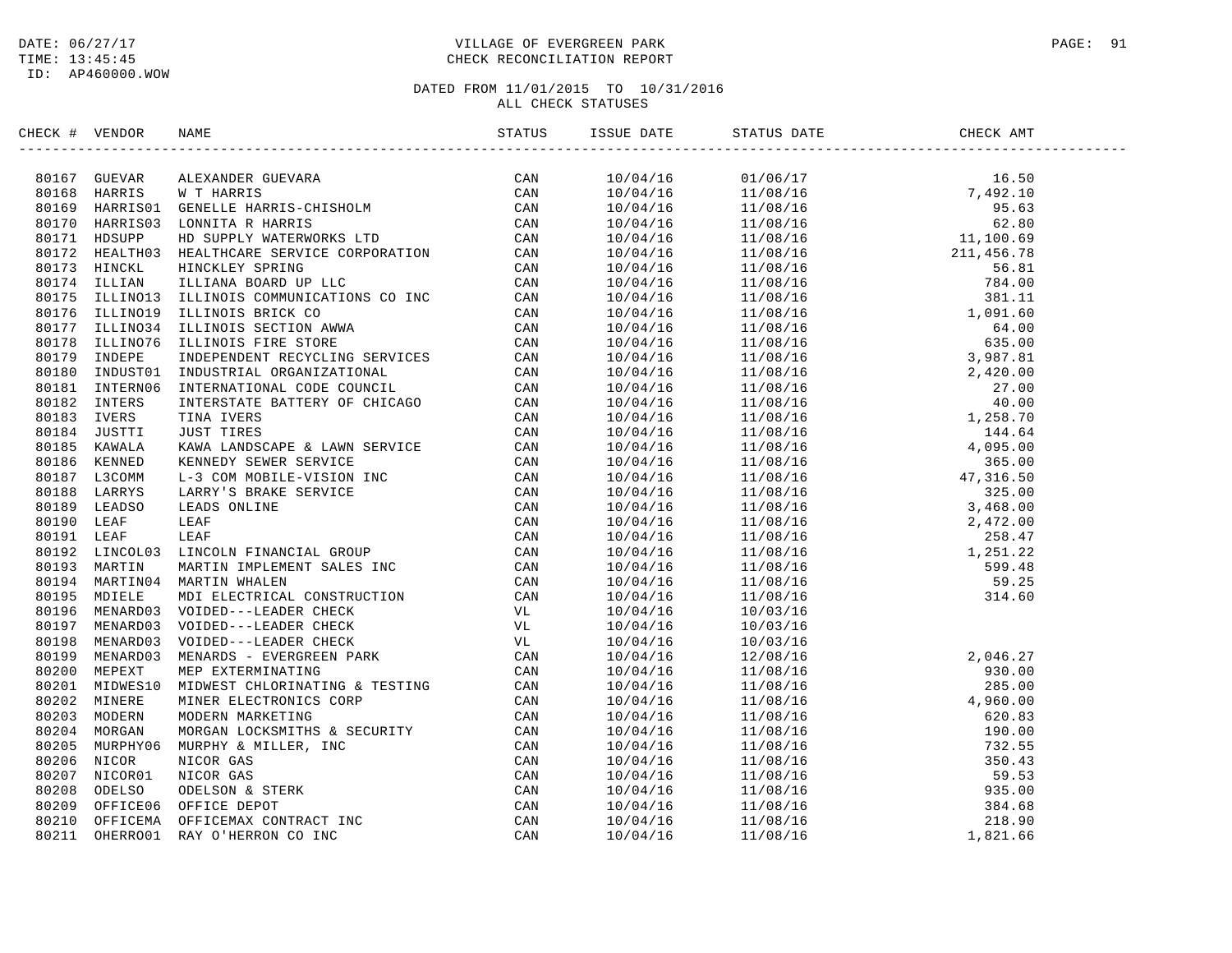### DATE:  $06/27/17$  PAGE: 92 TIME: 13:45:45 CHECK RECONCILIATION REPORT

| CHECK # VENDOR |                                                                                                                                                                                                                               |  |                                                                                                                                                                                                                                                                                                                                      |  |
|----------------|-------------------------------------------------------------------------------------------------------------------------------------------------------------------------------------------------------------------------------|--|--------------------------------------------------------------------------------------------------------------------------------------------------------------------------------------------------------------------------------------------------------------------------------------------------------------------------------------|--|
|                | THE VALUE AND MANUS TRANSPORT IN THE CAN BE AN ANOTHONOUS PROPERTY ON A 2012 PARTICLE THEORY IN THE SECOND CAN BE A 1990 AND 1990 AND 1990 AND 1990 AND 1990 AND 1990 AND 1990 AND 1990 AND 1990 AND 1990 AND 1990 AND 1990 A |  | $\begin{tabular}{l c c c} \hline \textbf{18.6 01} & \textbf{514.08 0818}\\ \hline \textbf{19.094/16} & 0.106610\\ \hline \textbf{10.094/16} & 0.106710\\ \hline \textbf{10.094/16} & 0.106710\\ \hline \textbf{10.094/16} & 0.106710\\ \hline \textbf{10.094/16} & 0.108916\\ \hline \textbf{10.094/16} & 0.108916\\ \hline \textbf$ |  |
|                |                                                                                                                                                                                                                               |  |                                                                                                                                                                                                                                                                                                                                      |  |
|                |                                                                                                                                                                                                                               |  |                                                                                                                                                                                                                                                                                                                                      |  |
|                |                                                                                                                                                                                                                               |  |                                                                                                                                                                                                                                                                                                                                      |  |
|                |                                                                                                                                                                                                                               |  |                                                                                                                                                                                                                                                                                                                                      |  |
|                |                                                                                                                                                                                                                               |  |                                                                                                                                                                                                                                                                                                                                      |  |
|                |                                                                                                                                                                                                                               |  |                                                                                                                                                                                                                                                                                                                                      |  |
|                |                                                                                                                                                                                                                               |  |                                                                                                                                                                                                                                                                                                                                      |  |
|                |                                                                                                                                                                                                                               |  |                                                                                                                                                                                                                                                                                                                                      |  |
|                |                                                                                                                                                                                                                               |  |                                                                                                                                                                                                                                                                                                                                      |  |
|                |                                                                                                                                                                                                                               |  |                                                                                                                                                                                                                                                                                                                                      |  |
|                |                                                                                                                                                                                                                               |  |                                                                                                                                                                                                                                                                                                                                      |  |
|                |                                                                                                                                                                                                                               |  |                                                                                                                                                                                                                                                                                                                                      |  |
|                |                                                                                                                                                                                                                               |  |                                                                                                                                                                                                                                                                                                                                      |  |
|                |                                                                                                                                                                                                                               |  |                                                                                                                                                                                                                                                                                                                                      |  |
|                |                                                                                                                                                                                                                               |  |                                                                                                                                                                                                                                                                                                                                      |  |
|                |                                                                                                                                                                                                                               |  |                                                                                                                                                                                                                                                                                                                                      |  |
|                |                                                                                                                                                                                                                               |  |                                                                                                                                                                                                                                                                                                                                      |  |
|                |                                                                                                                                                                                                                               |  |                                                                                                                                                                                                                                                                                                                                      |  |
|                |                                                                                                                                                                                                                               |  |                                                                                                                                                                                                                                                                                                                                      |  |
|                |                                                                                                                                                                                                                               |  |                                                                                                                                                                                                                                                                                                                                      |  |
|                |                                                                                                                                                                                                                               |  |                                                                                                                                                                                                                                                                                                                                      |  |
|                |                                                                                                                                                                                                                               |  |                                                                                                                                                                                                                                                                                                                                      |  |
|                |                                                                                                                                                                                                                               |  |                                                                                                                                                                                                                                                                                                                                      |  |
|                |                                                                                                                                                                                                                               |  |                                                                                                                                                                                                                                                                                                                                      |  |
|                |                                                                                                                                                                                                                               |  |                                                                                                                                                                                                                                                                                                                                      |  |
|                |                                                                                                                                                                                                                               |  |                                                                                                                                                                                                                                                                                                                                      |  |
|                |                                                                                                                                                                                                                               |  |                                                                                                                                                                                                                                                                                                                                      |  |
|                |                                                                                                                                                                                                                               |  |                                                                                                                                                                                                                                                                                                                                      |  |
|                |                                                                                                                                                                                                                               |  |                                                                                                                                                                                                                                                                                                                                      |  |
|                |                                                                                                                                                                                                                               |  |                                                                                                                                                                                                                                                                                                                                      |  |
|                |                                                                                                                                                                                                                               |  |                                                                                                                                                                                                                                                                                                                                      |  |
|                |                                                                                                                                                                                                                               |  |                                                                                                                                                                                                                                                                                                                                      |  |
|                |                                                                                                                                                                                                                               |  |                                                                                                                                                                                                                                                                                                                                      |  |
|                |                                                                                                                                                                                                                               |  |                                                                                                                                                                                                                                                                                                                                      |  |
|                |                                                                                                                                                                                                                               |  |                                                                                                                                                                                                                                                                                                                                      |  |
|                |                                                                                                                                                                                                                               |  |                                                                                                                                                                                                                                                                                                                                      |  |
|                |                                                                                                                                                                                                                               |  |                                                                                                                                                                                                                                                                                                                                      |  |
|                |                                                                                                                                                                                                                               |  |                                                                                                                                                                                                                                                                                                                                      |  |
|                |                                                                                                                                                                                                                               |  |                                                                                                                                                                                                                                                                                                                                      |  |
|                |                                                                                                                                                                                                                               |  |                                                                                                                                                                                                                                                                                                                                      |  |
|                |                                                                                                                                                                                                                               |  |                                                                                                                                                                                                                                                                                                                                      |  |
|                |                                                                                                                                                                                                                               |  |                                                                                                                                                                                                                                                                                                                                      |  |
|                |                                                                                                                                                                                                                               |  |                                                                                                                                                                                                                                                                                                                                      |  |
|                |                                                                                                                                                                                                                               |  |                                                                                                                                                                                                                                                                                                                                      |  |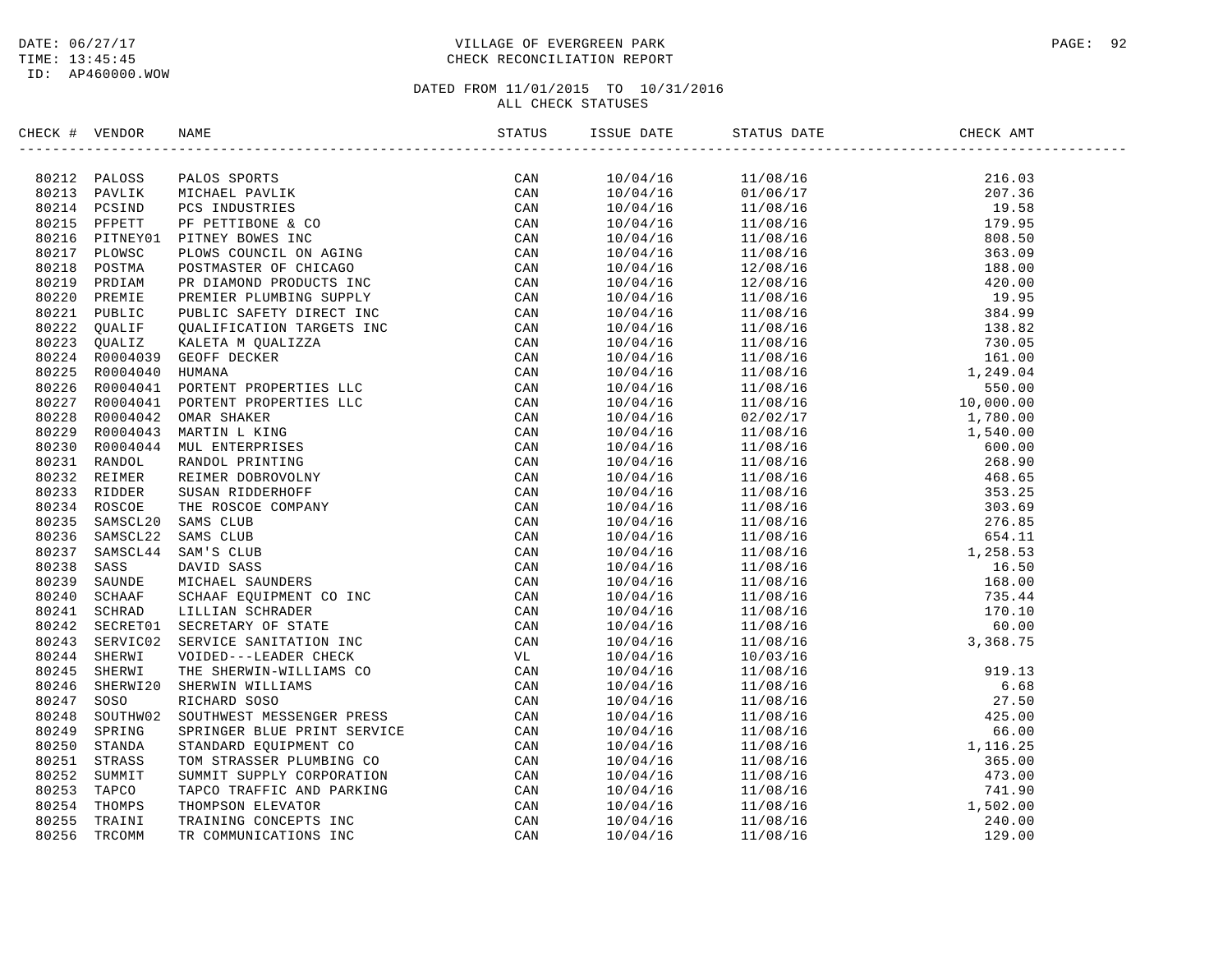### DATE:  $06/27/17$  PAGE: 93 TIME: 13:45:45 CHECK RECONCILIATION REPORT

| CHECK # VENDOR |                                  |                                                                                                                                                                                                                                                                |  |  |  |
|----------------|----------------------------------|----------------------------------------------------------------------------------------------------------------------------------------------------------------------------------------------------------------------------------------------------------------|--|--|--|
|                |                                  | TREMCO<br>TREMCO<br>TRI-COUNTY BOARD-UP & GLASS<br>TRI-TECH INC<br>US GAS<br>TRI TECH INC<br>US GAS<br>VERIZON WIRELESS<br>VERIZON WIRELESS<br>VERIZON WIRELESS<br>VERIZON WIRELESS<br>CAN<br>VERIZON WIRELESS<br>CAN<br>VERIZON WIRELESS<br>CAN<br>VERIZON MI |  |  |  |
|                | 80257 TREMCO                     |                                                                                                                                                                                                                                                                |  |  |  |
|                | 80258 TRICOU                     |                                                                                                                                                                                                                                                                |  |  |  |
| 80259          | TRITEC                           |                                                                                                                                                                                                                                                                |  |  |  |
|                | 80260 USGAS                      |                                                                                                                                                                                                                                                                |  |  |  |
|                | 80261 VERIZO10<br>80262 VERIZO10 |                                                                                                                                                                                                                                                                |  |  |  |
| 80263          | VERIZO10                         |                                                                                                                                                                                                                                                                |  |  |  |
|                | 80264 VILLOL                     |                                                                                                                                                                                                                                                                |  |  |  |
| 80265          | VISION                           |                                                                                                                                                                                                                                                                |  |  |  |
| 80266          | VOS01                            |                                                                                                                                                                                                                                                                |  |  |  |
| 80267          | WALL                             |                                                                                                                                                                                                                                                                |  |  |  |
| 80268          | WANTRO                           |                                                                                                                                                                                                                                                                |  |  |  |
| 80269          | WEBBCH                           |                                                                                                                                                                                                                                                                |  |  |  |
| 80270          | WIGBOL                           |                                                                                                                                                                                                                                                                |  |  |  |
| 80271          | WINDYC                           |                                                                                                                                                                                                                                                                |  |  |  |
| 80272          |                                  | ECONOL01 E-CONOLIGHT                                                                                                                                                                                                                                           |  |  |  |
| 80273          |                                  |                                                                                                                                                                                                                                                                |  |  |  |
|                | 80274 JPCOOK                     |                                                                                                                                                                                                                                                                |  |  |  |
| 80275          |                                  |                                                                                                                                                                                                                                                                |  |  |  |
|                | 80276 R0004045                   |                                                                                                                                                                                                                                                                |  |  |  |
| 80277          |                                  |                                                                                                                                                                                                                                                                |  |  |  |
| 80278          |                                  |                                                                                                                                                                                                                                                                |  |  |  |
| 80279          |                                  |                                                                                                                                                                                                                                                                |  |  |  |
| 80280          |                                  |                                                                                                                                                                                                                                                                |  |  |  |
| 80281          |                                  |                                                                                                                                                                                                                                                                |  |  |  |
| 80282          |                                  |                                                                                                                                                                                                                                                                |  |  |  |
|                | 80283 CITYOF                     |                                                                                                                                                                                                                                                                |  |  |  |
| 80284          |                                  |                                                                                                                                                                                                                                                                |  |  |  |
| 80285          |                                  |                                                                                                                                                                                                                                                                |  |  |  |
| 80286          |                                  |                                                                                                                                                                                                                                                                |  |  |  |
| 80287          |                                  |                                                                                                                                                                                                                                                                |  |  |  |
| 80288          |                                  |                                                                                                                                                                                                                                                                |  |  |  |
| 80289          |                                  |                                                                                                                                                                                                                                                                |  |  |  |
| 80290          |                                  |                                                                                                                                                                                                                                                                |  |  |  |
| 80291          |                                  |                                                                                                                                                                                                                                                                |  |  |  |
| 80292          |                                  |                                                                                                                                                                                                                                                                |  |  |  |
| 80293          |                                  |                                                                                                                                                                                                                                                                |  |  |  |
| 80294          |                                  |                                                                                                                                                                                                                                                                |  |  |  |
| 80295          |                                  |                                                                                                                                                                                                                                                                |  |  |  |
| 80296          |                                  |                                                                                                                                                                                                                                                                |  |  |  |
| 80297          |                                  |                                                                                                                                                                                                                                                                |  |  |  |
| 80298          |                                  |                                                                                                                                                                                                                                                                |  |  |  |
| 80299          |                                  |                                                                                                                                                                                                                                                                |  |  |  |
| 80300          |                                  |                                                                                                                                                                                                                                                                |  |  |  |
| 80301          |                                  | WINDYC WINDY CITY SILKSCREENING INC<br>2 REONOLD B-CONOLIGHT<br>2 REONOLD B-CONOLIGHT<br>3 ILLINOIS DEPT OF PUBLIC HEALTH<br>3 TLLINOIS ILLINOIS DEPT OF PUBLIC HEALTH<br>2 AN RO004044 OMAR SHAKER<br>7 RO004044 MICHAEL BIRKS<br>7 RO00404                   |  |  |  |
|                |                                  |                                                                                                                                                                                                                                                                |  |  |  |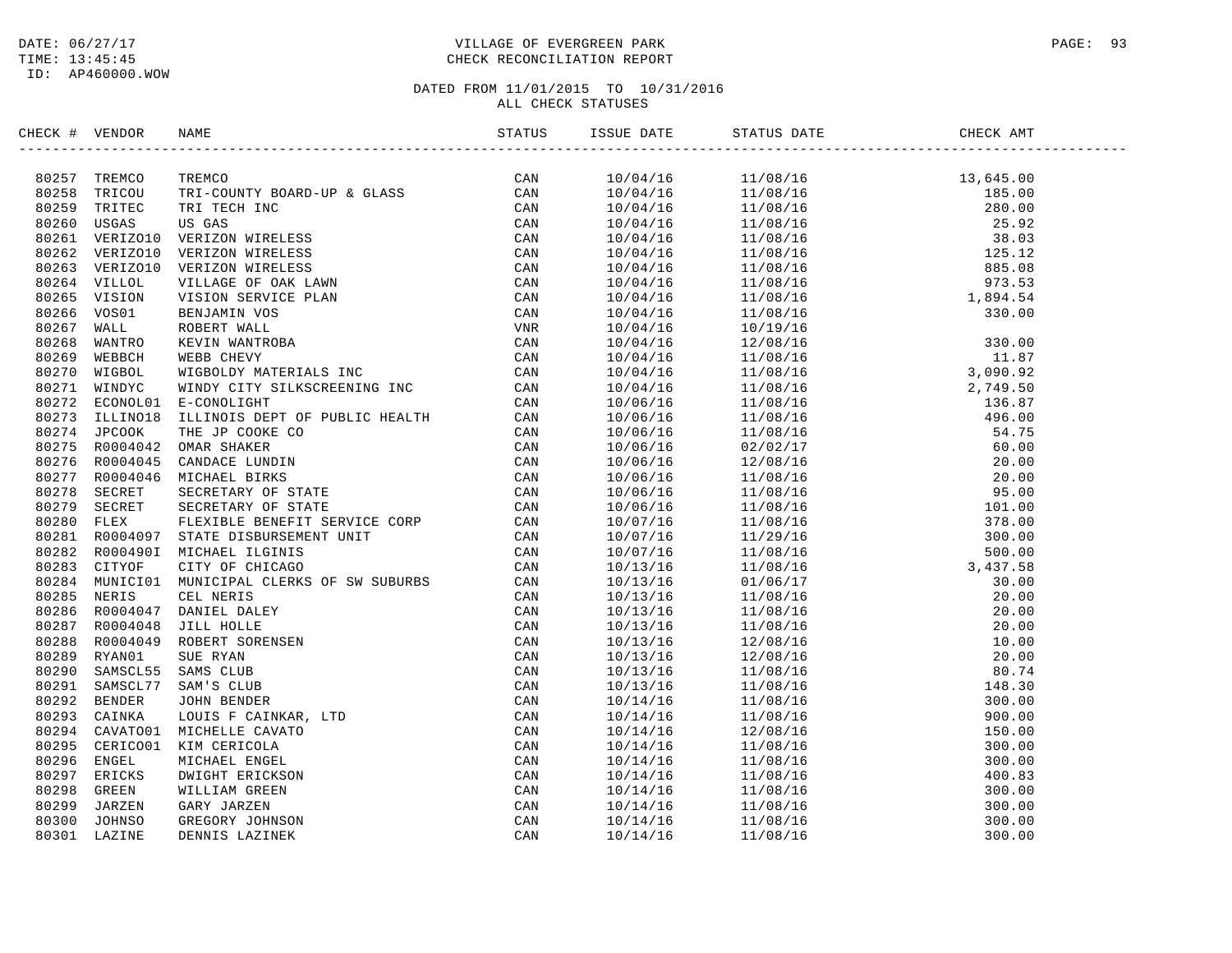### DATE:  $06/27/17$  PAGE: 94 TIME: 13:45:45 CHECK RECONCILIATION REPORT

| CHECK # VENDOR | NAME STATUS ISSI |     |          | ISSUE DATE STATUS DATE                                                                                                                                                                                                                                                         |                                    |
|----------------|------------------|-----|----------|--------------------------------------------------------------------------------------------------------------------------------------------------------------------------------------------------------------------------------------------------------------------------------|------------------------------------|
|                |                  | CAN |          | $\begin{tabular}{cccccccc} \hline & 11/14/18 & 11/108/18 & 13/108/16 & 130.00 \\ 10/14/18 & 11/108/16 & 150.00 \\ 10/14/16 & 11/108/16 & 150.00 \\ 10/14/16 & 11/108/16 & 300.00 \\ 10/14/16 & 12/08/16 & 300.00 \\ 10/14/16 & 12/08/16 & 300.00 \\ 10/14/16 & 12/08/16 & 500$ |                                    |
|                |                  |     |          |                                                                                                                                                                                                                                                                                |                                    |
|                |                  |     |          |                                                                                                                                                                                                                                                                                |                                    |
|                |                  |     |          |                                                                                                                                                                                                                                                                                |                                    |
|                |                  |     |          |                                                                                                                                                                                                                                                                                |                                    |
|                |                  |     |          |                                                                                                                                                                                                                                                                                |                                    |
|                |                  |     |          |                                                                                                                                                                                                                                                                                |                                    |
|                |                  |     |          |                                                                                                                                                                                                                                                                                |                                    |
|                |                  |     |          |                                                                                                                                                                                                                                                                                |                                    |
|                |                  |     |          |                                                                                                                                                                                                                                                                                |                                    |
|                |                  |     |          |                                                                                                                                                                                                                                                                                |                                    |
|                |                  |     |          |                                                                                                                                                                                                                                                                                |                                    |
|                |                  |     |          |                                                                                                                                                                                                                                                                                |                                    |
|                |                  |     |          |                                                                                                                                                                                                                                                                                |                                    |
|                |                  |     |          |                                                                                                                                                                                                                                                                                |                                    |
|                |                  |     |          |                                                                                                                                                                                                                                                                                |                                    |
|                |                  |     |          |                                                                                                                                                                                                                                                                                |                                    |
|                |                  |     |          |                                                                                                                                                                                                                                                                                |                                    |
|                |                  |     |          |                                                                                                                                                                                                                                                                                |                                    |
|                |                  |     |          |                                                                                                                                                                                                                                                                                |                                    |
|                |                  |     |          |                                                                                                                                                                                                                                                                                |                                    |
|                |                  |     |          |                                                                                                                                                                                                                                                                                |                                    |
|                |                  |     |          |                                                                                                                                                                                                                                                                                |                                    |
|                |                  |     |          |                                                                                                                                                                                                                                                                                |                                    |
|                |                  |     |          |                                                                                                                                                                                                                                                                                |                                    |
|                |                  |     |          |                                                                                                                                                                                                                                                                                |                                    |
|                |                  |     |          |                                                                                                                                                                                                                                                                                |                                    |
|                |                  |     |          |                                                                                                                                                                                                                                                                                |                                    |
|                |                  |     |          |                                                                                                                                                                                                                                                                                |                                    |
|                |                  |     |          |                                                                                                                                                                                                                                                                                |                                    |
|                |                  |     |          |                                                                                                                                                                                                                                                                                |                                    |
|                |                  |     |          |                                                                                                                                                                                                                                                                                |                                    |
|                |                  |     |          |                                                                                                                                                                                                                                                                                |                                    |
|                |                  |     |          |                                                                                                                                                                                                                                                                                |                                    |
|                |                  |     |          |                                                                                                                                                                                                                                                                                |                                    |
|                |                  |     |          |                                                                                                                                                                                                                                                                                |                                    |
|                |                  |     |          |                                                                                                                                                                                                                                                                                |                                    |
|                |                  |     |          |                                                                                                                                                                                                                                                                                |                                    |
|                |                  |     |          |                                                                                                                                                                                                                                                                                |                                    |
|                |                  |     |          |                                                                                                                                                                                                                                                                                |                                    |
|                |                  |     | 10/18/16 | 10/17/16                                                                                                                                                                                                                                                                       |                                    |
|                |                  |     | 10/18/16 | 10/24/16                                                                                                                                                                                                                                                                       |                                    |
|                |                  |     | 10/18/16 | 11/08/16                                                                                                                                                                                                                                                                       |                                    |
|                |                  |     | 10/18/16 | 12/08/16                                                                                                                                                                                                                                                                       |                                    |
|                |                  |     | 10/18/16 | 11/08/16                                                                                                                                                                                                                                                                       | $4,960.61$<br>$130.00$<br>$441.00$ |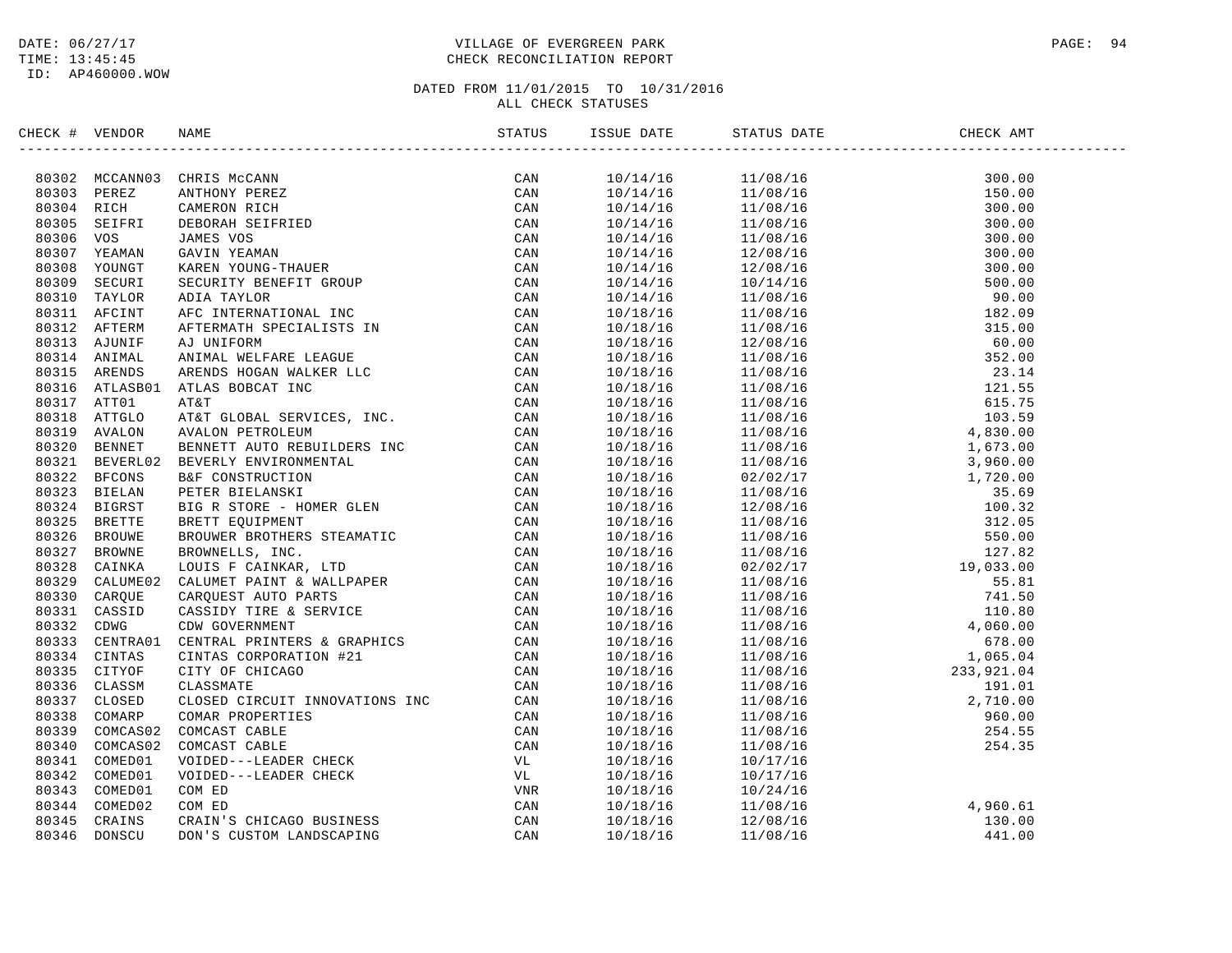### DATE:  $06/27/17$  PAGE: 95 TIME: 13:45:45 CHECK RECONCILIATION REPORT

| CHECK # VENDOR |                                                                                                                                                                                                                              | ISSUE DATE STATUS DATE | ------------------                                                                                                                                                                                                                                                                    |  |
|----------------|------------------------------------------------------------------------------------------------------------------------------------------------------------------------------------------------------------------------------|------------------------|---------------------------------------------------------------------------------------------------------------------------------------------------------------------------------------------------------------------------------------------------------------------------------------|--|
|                | INCRET (FROM MARINE THE SECURE MARINEMENT) CAN ARREST AND A STRUCK IN THE SACRIFIC CAN BOOTH THE SECURE THE SACRO MARINEMENT CONTROLL IN THE SACRO CAN BUT THE SACRO CONTROLL IN THE SACRO CAN BUT THE SACRO CONTROLL IN THE |                        | $\begin{tabular}{cccccccc} $2502$ & $M18/18$ & $12/08/18$ & $12/08/18$ & $19/18/18$ & $19/18/18$ & $19/18/18$ & $19/18/18$ & $19/18/18$ & $19/18/18$ & $19/18/18$ & $19/18/18$ & $19/18/18$ & $19/18/18$ & $19/18/18$ & $19/18/18$ & $19/18/18$ & $19/18/18$ & $19/18/18$ & $19/18/1$ |  |
|                |                                                                                                                                                                                                                              |                        |                                                                                                                                                                                                                                                                                       |  |
|                |                                                                                                                                                                                                                              |                        |                                                                                                                                                                                                                                                                                       |  |
|                |                                                                                                                                                                                                                              |                        |                                                                                                                                                                                                                                                                                       |  |
|                |                                                                                                                                                                                                                              |                        |                                                                                                                                                                                                                                                                                       |  |
|                |                                                                                                                                                                                                                              |                        |                                                                                                                                                                                                                                                                                       |  |
|                |                                                                                                                                                                                                                              |                        |                                                                                                                                                                                                                                                                                       |  |
|                |                                                                                                                                                                                                                              |                        |                                                                                                                                                                                                                                                                                       |  |
|                |                                                                                                                                                                                                                              |                        |                                                                                                                                                                                                                                                                                       |  |
|                |                                                                                                                                                                                                                              |                        |                                                                                                                                                                                                                                                                                       |  |
|                |                                                                                                                                                                                                                              |                        |                                                                                                                                                                                                                                                                                       |  |
|                |                                                                                                                                                                                                                              |                        |                                                                                                                                                                                                                                                                                       |  |
|                |                                                                                                                                                                                                                              |                        |                                                                                                                                                                                                                                                                                       |  |
|                |                                                                                                                                                                                                                              |                        |                                                                                                                                                                                                                                                                                       |  |
|                |                                                                                                                                                                                                                              |                        |                                                                                                                                                                                                                                                                                       |  |
|                |                                                                                                                                                                                                                              |                        |                                                                                                                                                                                                                                                                                       |  |
|                |                                                                                                                                                                                                                              |                        |                                                                                                                                                                                                                                                                                       |  |
|                |                                                                                                                                                                                                                              |                        |                                                                                                                                                                                                                                                                                       |  |
|                |                                                                                                                                                                                                                              |                        |                                                                                                                                                                                                                                                                                       |  |
|                |                                                                                                                                                                                                                              |                        |                                                                                                                                                                                                                                                                                       |  |
|                |                                                                                                                                                                                                                              |                        |                                                                                                                                                                                                                                                                                       |  |
|                |                                                                                                                                                                                                                              |                        |                                                                                                                                                                                                                                                                                       |  |
|                |                                                                                                                                                                                                                              |                        |                                                                                                                                                                                                                                                                                       |  |
|                |                                                                                                                                                                                                                              |                        |                                                                                                                                                                                                                                                                                       |  |
|                |                                                                                                                                                                                                                              |                        |                                                                                                                                                                                                                                                                                       |  |
|                |                                                                                                                                                                                                                              |                        |                                                                                                                                                                                                                                                                                       |  |
|                |                                                                                                                                                                                                                              |                        |                                                                                                                                                                                                                                                                                       |  |
|                |                                                                                                                                                                                                                              |                        |                                                                                                                                                                                                                                                                                       |  |
|                |                                                                                                                                                                                                                              |                        |                                                                                                                                                                                                                                                                                       |  |
|                |                                                                                                                                                                                                                              |                        |                                                                                                                                                                                                                                                                                       |  |
|                |                                                                                                                                                                                                                              |                        |                                                                                                                                                                                                                                                                                       |  |
|                |                                                                                                                                                                                                                              |                        |                                                                                                                                                                                                                                                                                       |  |
|                |                                                                                                                                                                                                                              |                        |                                                                                                                                                                                                                                                                                       |  |
|                |                                                                                                                                                                                                                              |                        |                                                                                                                                                                                                                                                                                       |  |
|                |                                                                                                                                                                                                                              |                        |                                                                                                                                                                                                                                                                                       |  |
|                |                                                                                                                                                                                                                              |                        |                                                                                                                                                                                                                                                                                       |  |
|                |                                                                                                                                                                                                                              |                        |                                                                                                                                                                                                                                                                                       |  |
|                |                                                                                                                                                                                                                              |                        |                                                                                                                                                                                                                                                                                       |  |
|                |                                                                                                                                                                                                                              |                        |                                                                                                                                                                                                                                                                                       |  |
|                |                                                                                                                                                                                                                              |                        |                                                                                                                                                                                                                                                                                       |  |
|                |                                                                                                                                                                                                                              |                        |                                                                                                                                                                                                                                                                                       |  |
|                |                                                                                                                                                                                                                              |                        |                                                                                                                                                                                                                                                                                       |  |
|                |                                                                                                                                                                                                                              |                        |                                                                                                                                                                                                                                                                                       |  |
|                |                                                                                                                                                                                                                              |                        |                                                                                                                                                                                                                                                                                       |  |
|                |                                                                                                                                                                                                                              |                        |                                                                                                                                                                                                                                                                                       |  |
|                |                                                                                                                                                                                                                              |                        |                                                                                                                                                                                                                                                                                       |  |
|                |                                                                                                                                                                                                                              |                        |                                                                                                                                                                                                                                                                                       |  |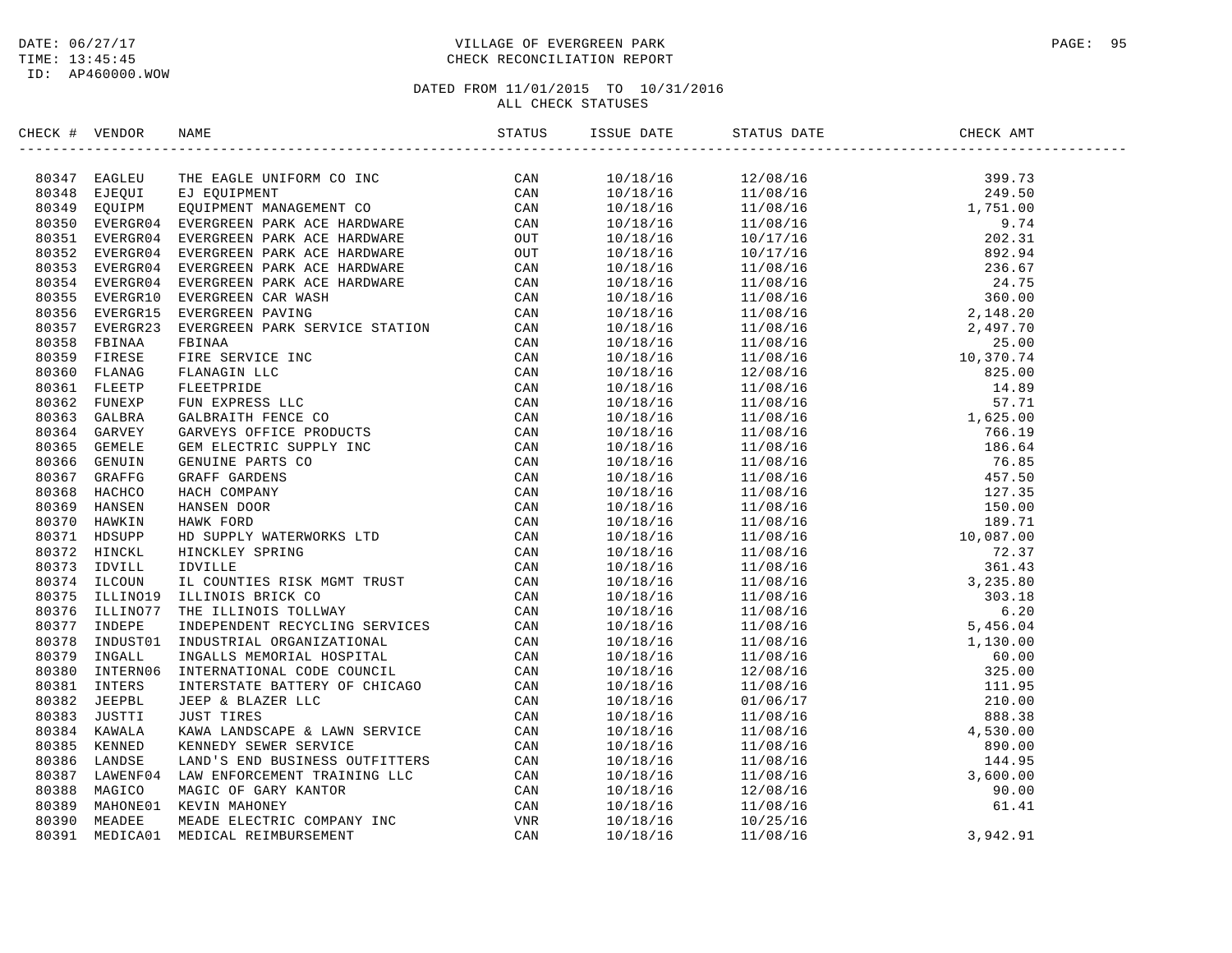ID: AP460000.WOW

### DATE:  $06/27/17$  PAGE: 96 TIME: 13:45:45 CHECK RECONCILIATION REPORT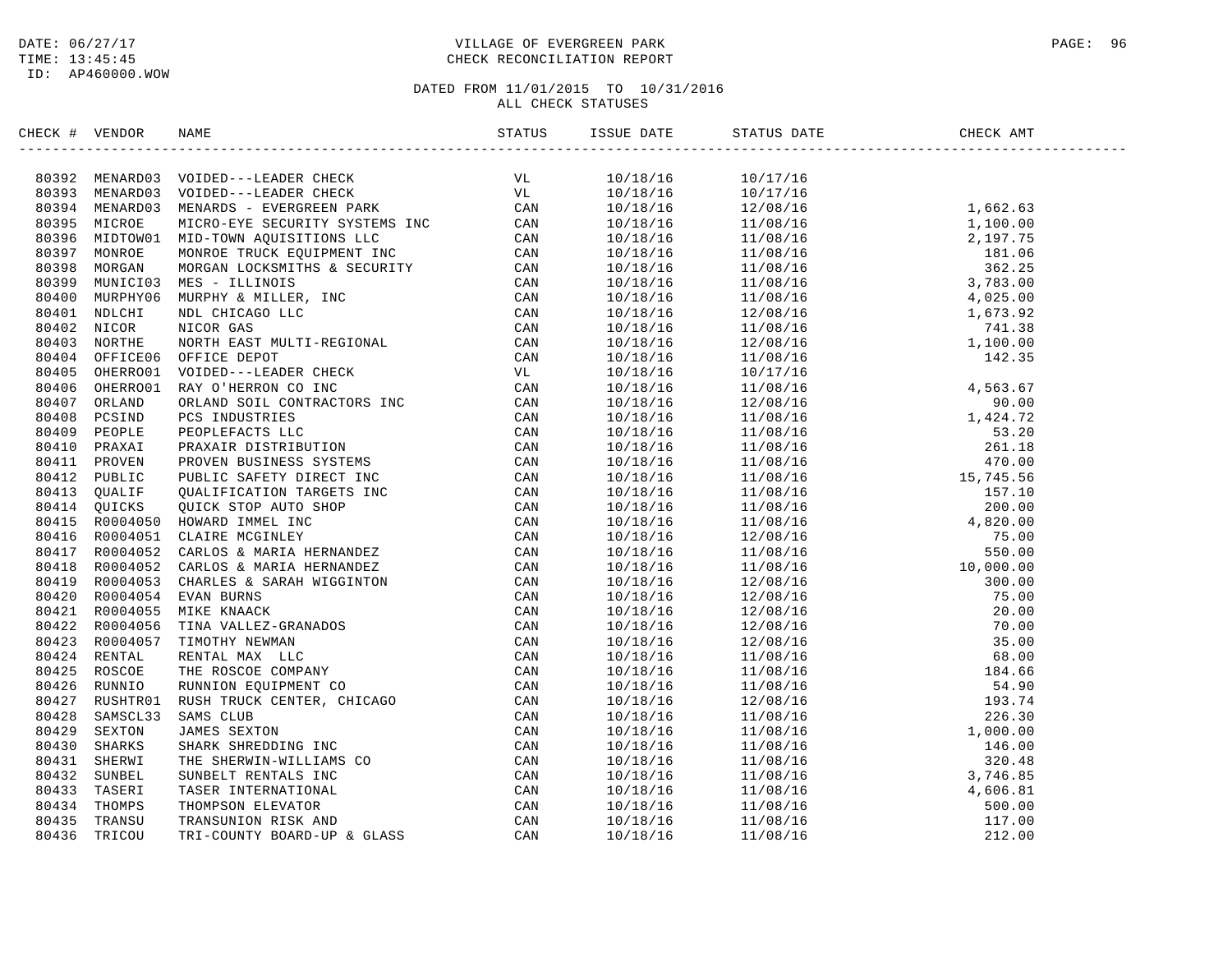### DATE:  $06/27/17$  PAGE: 97 TIME: 13:45:45 CHECK RECONCILIATION REPORT

|  | IRECC # VERIDOS NAME INCREASES CON CONTRESS CAN ASSASS THE SERVICE CAN BE AN ANNEX AND VALUE VALUE AND VALUE AND VALUE OF A MANUS CONTRESS CAN A SERVICE CONTRESS CAN A SERVICE CONTRESS CAN A SERVICE CONTRESS CONTRESS CONT |     | $\begin{tabular}{l c c c c} \hline \textbf{18.846} & \textbf{58.847} & \textbf{68.857} \\ \hline 110/18/16 & 11/08/16 & 19.84 \\ \hline 10/18/16 & 11/08/16 & 19.84 \\ \hline 10/18/16 & 11/08/16 & 14.93.64 \\ \hline 10/18/16 & 11/08/16 & 14.93.64 \\ \hline 10/18/16 & 11/08/16 & 12.93.81 \\ \hline 1$ |  |
|--|-------------------------------------------------------------------------------------------------------------------------------------------------------------------------------------------------------------------------------|-----|-------------------------------------------------------------------------------------------------------------------------------------------------------------------------------------------------------------------------------------------------------------------------------------------------------------|--|
|  |                                                                                                                                                                                                                               | CAN |                                                                                                                                                                                                                                                                                                             |  |
|  |                                                                                                                                                                                                                               |     |                                                                                                                                                                                                                                                                                                             |  |
|  |                                                                                                                                                                                                                               |     |                                                                                                                                                                                                                                                                                                             |  |
|  |                                                                                                                                                                                                                               |     |                                                                                                                                                                                                                                                                                                             |  |
|  |                                                                                                                                                                                                                               |     |                                                                                                                                                                                                                                                                                                             |  |
|  |                                                                                                                                                                                                                               |     |                                                                                                                                                                                                                                                                                                             |  |
|  |                                                                                                                                                                                                                               |     |                                                                                                                                                                                                                                                                                                             |  |
|  |                                                                                                                                                                                                                               |     |                                                                                                                                                                                                                                                                                                             |  |
|  |                                                                                                                                                                                                                               |     |                                                                                                                                                                                                                                                                                                             |  |
|  |                                                                                                                                                                                                                               |     |                                                                                                                                                                                                                                                                                                             |  |
|  |                                                                                                                                                                                                                               |     |                                                                                                                                                                                                                                                                                                             |  |
|  |                                                                                                                                                                                                                               |     |                                                                                                                                                                                                                                                                                                             |  |
|  |                                                                                                                                                                                                                               |     |                                                                                                                                                                                                                                                                                                             |  |
|  |                                                                                                                                                                                                                               |     |                                                                                                                                                                                                                                                                                                             |  |
|  |                                                                                                                                                                                                                               |     |                                                                                                                                                                                                                                                                                                             |  |
|  |                                                                                                                                                                                                                               |     |                                                                                                                                                                                                                                                                                                             |  |
|  |                                                                                                                                                                                                                               |     |                                                                                                                                                                                                                                                                                                             |  |
|  |                                                                                                                                                                                                                               |     |                                                                                                                                                                                                                                                                                                             |  |
|  |                                                                                                                                                                                                                               |     |                                                                                                                                                                                                                                                                                                             |  |
|  |                                                                                                                                                                                                                               |     |                                                                                                                                                                                                                                                                                                             |  |
|  |                                                                                                                                                                                                                               |     |                                                                                                                                                                                                                                                                                                             |  |
|  |                                                                                                                                                                                                                               |     |                                                                                                                                                                                                                                                                                                             |  |
|  |                                                                                                                                                                                                                               |     |                                                                                                                                                                                                                                                                                                             |  |
|  |                                                                                                                                                                                                                               |     |                                                                                                                                                                                                                                                                                                             |  |
|  |                                                                                                                                                                                                                               |     |                                                                                                                                                                                                                                                                                                             |  |
|  |                                                                                                                                                                                                                               |     |                                                                                                                                                                                                                                                                                                             |  |
|  |                                                                                                                                                                                                                               |     |                                                                                                                                                                                                                                                                                                             |  |
|  |                                                                                                                                                                                                                               |     |                                                                                                                                                                                                                                                                                                             |  |
|  |                                                                                                                                                                                                                               |     |                                                                                                                                                                                                                                                                                                             |  |
|  |                                                                                                                                                                                                                               |     |                                                                                                                                                                                                                                                                                                             |  |
|  |                                                                                                                                                                                                                               |     |                                                                                                                                                                                                                                                                                                             |  |
|  |                                                                                                                                                                                                                               |     |                                                                                                                                                                                                                                                                                                             |  |
|  |                                                                                                                                                                                                                               |     |                                                                                                                                                                                                                                                                                                             |  |
|  |                                                                                                                                                                                                                               |     |                                                                                                                                                                                                                                                                                                             |  |
|  |                                                                                                                                                                                                                               |     |                                                                                                                                                                                                                                                                                                             |  |
|  |                                                                                                                                                                                                                               |     |                                                                                                                                                                                                                                                                                                             |  |
|  |                                                                                                                                                                                                                               |     |                                                                                                                                                                                                                                                                                                             |  |
|  |                                                                                                                                                                                                                               |     |                                                                                                                                                                                                                                                                                                             |  |
|  |                                                                                                                                                                                                                               |     |                                                                                                                                                                                                                                                                                                             |  |
|  |                                                                                                                                                                                                                               |     |                                                                                                                                                                                                                                                                                                             |  |
|  |                                                                                                                                                                                                                               |     |                                                                                                                                                                                                                                                                                                             |  |
|  |                                                                                                                                                                                                                               |     |                                                                                                                                                                                                                                                                                                             |  |
|  |                                                                                                                                                                                                                               |     |                                                                                                                                                                                                                                                                                                             |  |
|  |                                                                                                                                                                                                                               |     |                                                                                                                                                                                                                                                                                                             |  |
|  |                                                                                                                                                                                                                               |     |                                                                                                                                                                                                                                                                                                             |  |
|  |                                                                                                                                                                                                                               |     |                                                                                                                                                                                                                                                                                                             |  |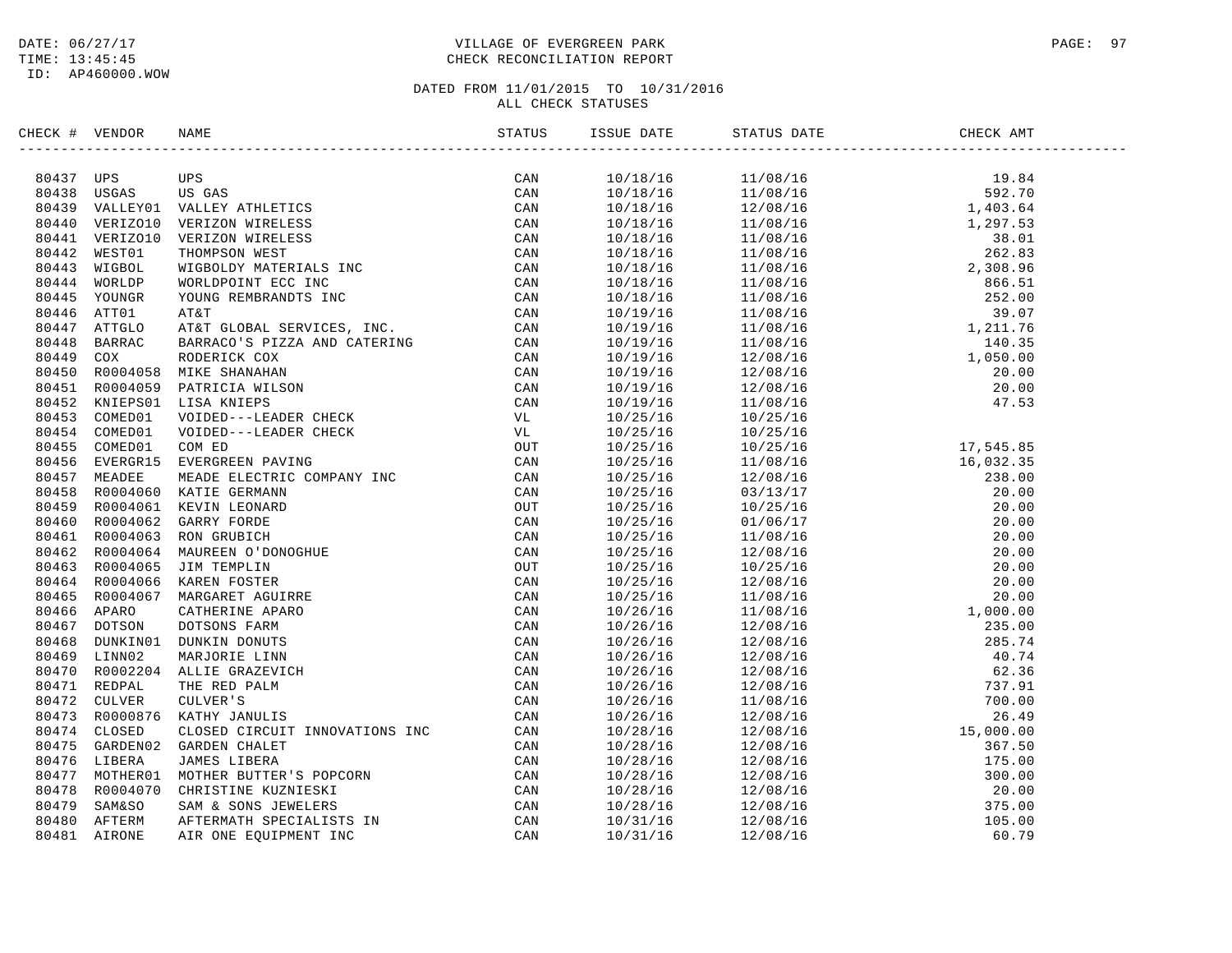### DATE:  $06/27/17$  PAGE: 98 TIME: 13:45:45 CHECK RECONCILIATION REPORT

| CHECK # VENDOR | NAME                                                                                                                                                                                                                          | STATUS | ISSUE DATE STATUS DATE                                                                                                                                                                                                                                                            | CHECK AMT<br>----------------------- |  |
|----------------|-------------------------------------------------------------------------------------------------------------------------------------------------------------------------------------------------------------------------------|--------|-----------------------------------------------------------------------------------------------------------------------------------------------------------------------------------------------------------------------------------------------------------------------------------|--------------------------------------|--|
|                | SEAL IS VEHICLE RABLE TO CONTROL IN THE CAN SERVE AND CONTROL CONTROL CONTROL CONTROL CONTROL CONTROL CONTROL CONTROL CONTROL CONTROL CONTROL CONTROL CONTROL CONTROL CONTROL CONTROL CONTROL CONTROL CONTROL CONTROL CONTROL |        | $\begin{tabular}{cccccccc} 1.13 & 1.14 & 1.14 & 1.14 & 1.14 & 1.14 & 1.14 & 1.14 & 1.14 & 1.14 & 1.14 & 1.14 & 1.14 & 1.14 & 1.14 & 1.14 & 1.14 & 1.14 & 1.14 & 1.14 & 1.14 & 1.14 & 1.14 & 1.14 & 1.14 & 1.14 & 1.14 & 1.14 & 1.14 & 1.14 & 1.14 & 1.14 & 1.14 & 1.14 & 1.14 & $ |                                      |  |
|                |                                                                                                                                                                                                                               |        |                                                                                                                                                                                                                                                                                   |                                      |  |
|                |                                                                                                                                                                                                                               |        |                                                                                                                                                                                                                                                                                   |                                      |  |
|                |                                                                                                                                                                                                                               |        |                                                                                                                                                                                                                                                                                   |                                      |  |
|                |                                                                                                                                                                                                                               |        |                                                                                                                                                                                                                                                                                   |                                      |  |
|                |                                                                                                                                                                                                                               |        |                                                                                                                                                                                                                                                                                   |                                      |  |
|                |                                                                                                                                                                                                                               |        |                                                                                                                                                                                                                                                                                   |                                      |  |
|                |                                                                                                                                                                                                                               |        |                                                                                                                                                                                                                                                                                   |                                      |  |
|                |                                                                                                                                                                                                                               |        |                                                                                                                                                                                                                                                                                   |                                      |  |
|                |                                                                                                                                                                                                                               |        |                                                                                                                                                                                                                                                                                   |                                      |  |
|                |                                                                                                                                                                                                                               |        |                                                                                                                                                                                                                                                                                   |                                      |  |
|                |                                                                                                                                                                                                                               |        |                                                                                                                                                                                                                                                                                   |                                      |  |
|                |                                                                                                                                                                                                                               |        |                                                                                                                                                                                                                                                                                   |                                      |  |
|                |                                                                                                                                                                                                                               |        |                                                                                                                                                                                                                                                                                   |                                      |  |
|                |                                                                                                                                                                                                                               |        |                                                                                                                                                                                                                                                                                   |                                      |  |
|                |                                                                                                                                                                                                                               |        |                                                                                                                                                                                                                                                                                   |                                      |  |
|                |                                                                                                                                                                                                                               |        |                                                                                                                                                                                                                                                                                   |                                      |  |
|                |                                                                                                                                                                                                                               |        |                                                                                                                                                                                                                                                                                   |                                      |  |
|                |                                                                                                                                                                                                                               |        |                                                                                                                                                                                                                                                                                   |                                      |  |
|                |                                                                                                                                                                                                                               |        |                                                                                                                                                                                                                                                                                   |                                      |  |
|                |                                                                                                                                                                                                                               |        |                                                                                                                                                                                                                                                                                   |                                      |  |
|                |                                                                                                                                                                                                                               |        |                                                                                                                                                                                                                                                                                   |                                      |  |
|                |                                                                                                                                                                                                                               |        |                                                                                                                                                                                                                                                                                   |                                      |  |
|                |                                                                                                                                                                                                                               |        |                                                                                                                                                                                                                                                                                   |                                      |  |
|                |                                                                                                                                                                                                                               |        |                                                                                                                                                                                                                                                                                   |                                      |  |
|                |                                                                                                                                                                                                                               |        |                                                                                                                                                                                                                                                                                   |                                      |  |
|                |                                                                                                                                                                                                                               |        |                                                                                                                                                                                                                                                                                   |                                      |  |
|                |                                                                                                                                                                                                                               |        |                                                                                                                                                                                                                                                                                   |                                      |  |
|                |                                                                                                                                                                                                                               |        |                                                                                                                                                                                                                                                                                   |                                      |  |
|                |                                                                                                                                                                                                                               |        |                                                                                                                                                                                                                                                                                   |                                      |  |
|                |                                                                                                                                                                                                                               |        |                                                                                                                                                                                                                                                                                   |                                      |  |
|                |                                                                                                                                                                                                                               |        |                                                                                                                                                                                                                                                                                   |                                      |  |
|                |                                                                                                                                                                                                                               |        |                                                                                                                                                                                                                                                                                   |                                      |  |
|                |                                                                                                                                                                                                                               |        |                                                                                                                                                                                                                                                                                   |                                      |  |
|                |                                                                                                                                                                                                                               |        |                                                                                                                                                                                                                                                                                   |                                      |  |
|                |                                                                                                                                                                                                                               |        |                                                                                                                                                                                                                                                                                   |                                      |  |
|                |                                                                                                                                                                                                                               |        |                                                                                                                                                                                                                                                                                   |                                      |  |
|                |                                                                                                                                                                                                                               |        |                                                                                                                                                                                                                                                                                   |                                      |  |
|                |                                                                                                                                                                                                                               |        |                                                                                                                                                                                                                                                                                   |                                      |  |
|                |                                                                                                                                                                                                                               |        |                                                                                                                                                                                                                                                                                   |                                      |  |
|                |                                                                                                                                                                                                                               |        |                                                                                                                                                                                                                                                                                   |                                      |  |
|                |                                                                                                                                                                                                                               |        |                                                                                                                                                                                                                                                                                   |                                      |  |
|                |                                                                                                                                                                                                                               |        |                                                                                                                                                                                                                                                                                   |                                      |  |
|                |                                                                                                                                                                                                                               |        |                                                                                                                                                                                                                                                                                   |                                      |  |
|                |                                                                                                                                                                                                                               |        |                                                                                                                                                                                                                                                                                   |                                      |  |
|                |                                                                                                                                                                                                                               |        |                                                                                                                                                                                                                                                                                   |                                      |  |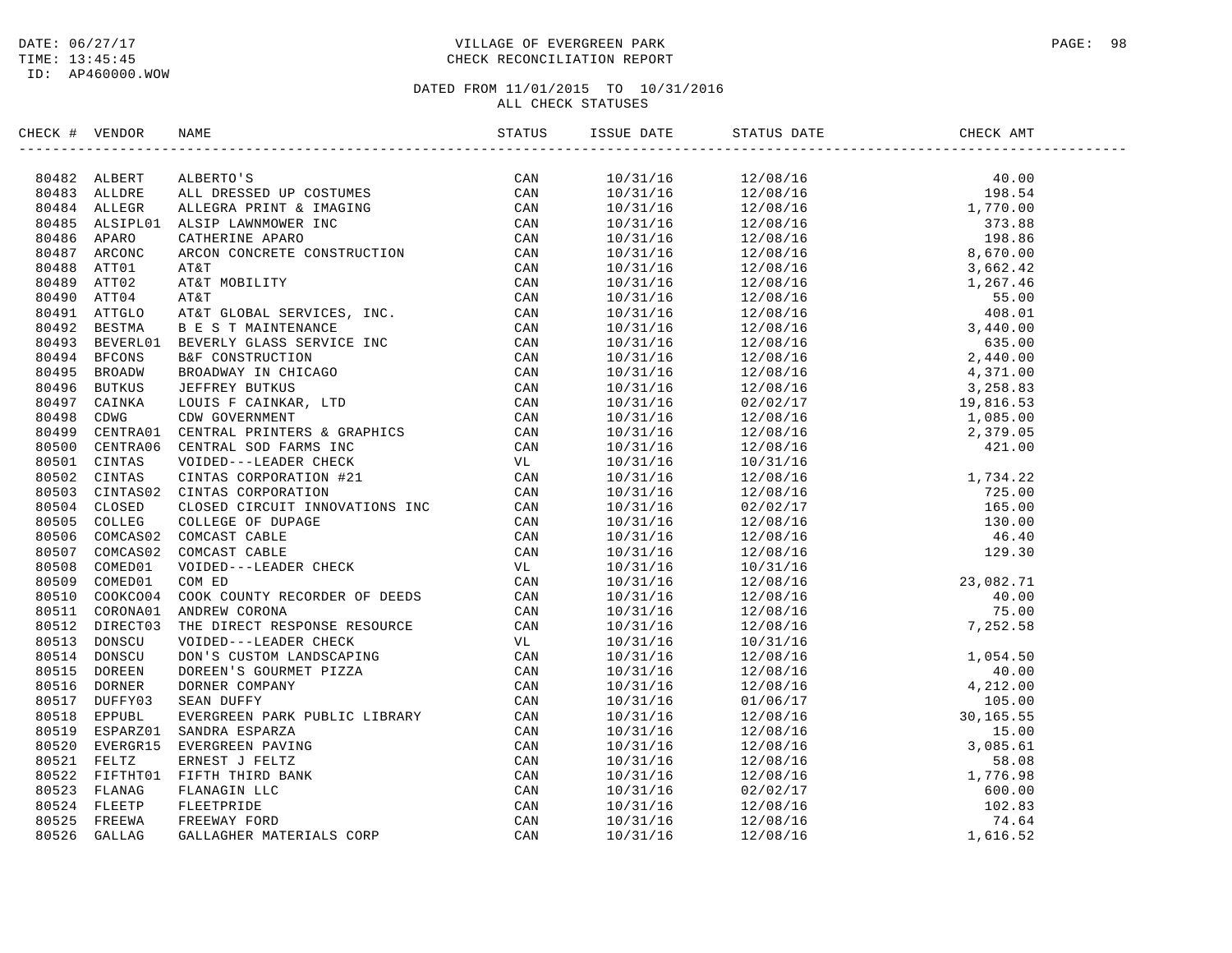ID: AP460000.WOW

### DATE:  $06/27/17$  PAGE: 99 TIME: 13:45:45 CHECK RECONCILIATION REPORT

| CHECK # VENDOR |                                                                                                                                                                                                                                                                                                                                                                                                                                             |  |  |  |
|----------------|---------------------------------------------------------------------------------------------------------------------------------------------------------------------------------------------------------------------------------------------------------------------------------------------------------------------------------------------------------------------------------------------------------------------------------------------|--|--|--|
|                | $\begin{tabular}{cccccccc} \textbf{C} & \textbf{F} & \textbf{V} & \textbf{W} & \textbf{GAVIS} & \textbf{GAVIS} & \textbf{GAVIS} & \textbf{GAVIS} & \textbf{GAVIS} & \textbf{GAVIS} & \textbf{GAVIS} & \textbf{GAVIS} & \textbf{GAVIS} & \textbf{GAVIS} & \textbf{GAVIS} & \textbf{GAVIS} & \textbf{GAVIS} & \textbf{GAVIS} & \textbf{GAVIS} & \textbf{GAVIS} & \textbf{GAVIS} & \textbf{GAVIS} & \textbf{GAVIS} & \textbf{GAVIS} & \textbf$ |  |  |  |
|                |                                                                                                                                                                                                                                                                                                                                                                                                                                             |  |  |  |
|                |                                                                                                                                                                                                                                                                                                                                                                                                                                             |  |  |  |
|                |                                                                                                                                                                                                                                                                                                                                                                                                                                             |  |  |  |
|                |                                                                                                                                                                                                                                                                                                                                                                                                                                             |  |  |  |
|                |                                                                                                                                                                                                                                                                                                                                                                                                                                             |  |  |  |
|                |                                                                                                                                                                                                                                                                                                                                                                                                                                             |  |  |  |
|                |                                                                                                                                                                                                                                                                                                                                                                                                                                             |  |  |  |
|                |                                                                                                                                                                                                                                                                                                                                                                                                                                             |  |  |  |
|                |                                                                                                                                                                                                                                                                                                                                                                                                                                             |  |  |  |
|                |                                                                                                                                                                                                                                                                                                                                                                                                                                             |  |  |  |
|                |                                                                                                                                                                                                                                                                                                                                                                                                                                             |  |  |  |
|                |                                                                                                                                                                                                                                                                                                                                                                                                                                             |  |  |  |
|                |                                                                                                                                                                                                                                                                                                                                                                                                                                             |  |  |  |
|                |                                                                                                                                                                                                                                                                                                                                                                                                                                             |  |  |  |
|                |                                                                                                                                                                                                                                                                                                                                                                                                                                             |  |  |  |
|                |                                                                                                                                                                                                                                                                                                                                                                                                                                             |  |  |  |
|                |                                                                                                                                                                                                                                                                                                                                                                                                                                             |  |  |  |
|                |                                                                                                                                                                                                                                                                                                                                                                                                                                             |  |  |  |
|                |                                                                                                                                                                                                                                                                                                                                                                                                                                             |  |  |  |
|                |                                                                                                                                                                                                                                                                                                                                                                                                                                             |  |  |  |
|                |                                                                                                                                                                                                                                                                                                                                                                                                                                             |  |  |  |
|                |                                                                                                                                                                                                                                                                                                                                                                                                                                             |  |  |  |
|                |                                                                                                                                                                                                                                                                                                                                                                                                                                             |  |  |  |
|                |                                                                                                                                                                                                                                                                                                                                                                                                                                             |  |  |  |
|                |                                                                                                                                                                                                                                                                                                                                                                                                                                             |  |  |  |
|                |                                                                                                                                                                                                                                                                                                                                                                                                                                             |  |  |  |
|                |                                                                                                                                                                                                                                                                                                                                                                                                                                             |  |  |  |
|                |                                                                                                                                                                                                                                                                                                                                                                                                                                             |  |  |  |
|                |                                                                                                                                                                                                                                                                                                                                                                                                                                             |  |  |  |
|                |                                                                                                                                                                                                                                                                                                                                                                                                                                             |  |  |  |
|                |                                                                                                                                                                                                                                                                                                                                                                                                                                             |  |  |  |
|                |                                                                                                                                                                                                                                                                                                                                                                                                                                             |  |  |  |
|                |                                                                                                                                                                                                                                                                                                                                                                                                                                             |  |  |  |
|                |                                                                                                                                                                                                                                                                                                                                                                                                                                             |  |  |  |
|                |                                                                                                                                                                                                                                                                                                                                                                                                                                             |  |  |  |
|                |                                                                                                                                                                                                                                                                                                                                                                                                                                             |  |  |  |
|                |                                                                                                                                                                                                                                                                                                                                                                                                                                             |  |  |  |
|                |                                                                                                                                                                                                                                                                                                                                                                                                                                             |  |  |  |
|                |                                                                                                                                                                                                                                                                                                                                                                                                                                             |  |  |  |
|                |                                                                                                                                                                                                                                                                                                                                                                                                                                             |  |  |  |
|                |                                                                                                                                                                                                                                                                                                                                                                                                                                             |  |  |  |
|                |                                                                                                                                                                                                                                                                                                                                                                                                                                             |  |  |  |
|                |                                                                                                                                                                                                                                                                                                                                                                                                                                             |  |  |  |
|                |                                                                                                                                                                                                                                                                                                                                                                                                                                             |  |  |  |
|                |                                                                                                                                                                                                                                                                                                                                                                                                                                             |  |  |  |
|                |                                                                                                                                                                                                                                                                                                                                                                                                                                             |  |  |  |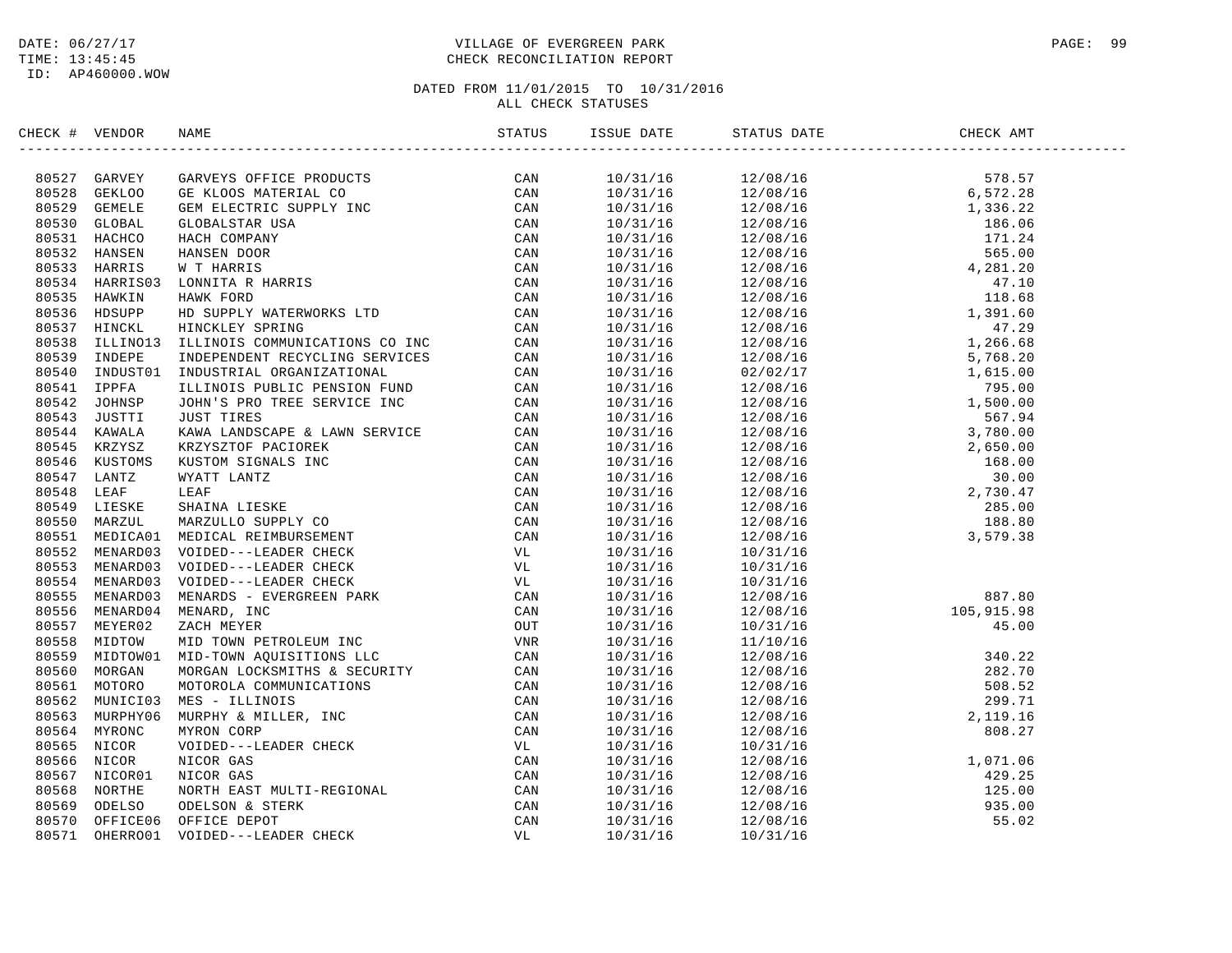### DATE:  $06/27/17$  PAGE: 100 TIME: 13:45:45 CHECK RECONCILIATION REPORT

| CHECK # VENDOR | NAME                                                                                                                                                                                                                           | ISSUE DATE | STATUS DATE                                                                                                                                                                                                                                                                                 | CHECK AMT |  |
|----------------|--------------------------------------------------------------------------------------------------------------------------------------------------------------------------------------------------------------------------------|------------|---------------------------------------------------------------------------------------------------------------------------------------------------------------------------------------------------------------------------------------------------------------------------------------------|-----------|--|
|                | XRCK + VERDOR NAME<br>SERVICES CONTRACTOR CONTENENT CONTRACTOR (CAN SOLUTION CONTRACTOR CONTRACTOR SERVICES SOLUTION OF THE STREET CAN SOLUTION AND SOLUTION CONTRACTOR CONTRACTOR CONTRACTOR CONTRACTOR CONTRACTOR CONTRACTOR |            | $\begin{tabular}{cccccccc} $M580$ FARTB-IRHS DARTB-IRHS DARTB-IRHS DASTL 11116 & 12/08/16 & 5,448.00 \\ 10/31/16 & 12/08/16 & 540.00 \\ 10/31/16 & 12/08/16 & 540.00 \\ 10/31/16 & 12/08/16 & 60.00 \\ 10/31/16 & 12/08/16 & 60.00 \\ 10/31/16 & 12/08/16 & 60.00 \\ 10/31/16 & 12/08/16 &$ |           |  |
|                |                                                                                                                                                                                                                                |            |                                                                                                                                                                                                                                                                                             |           |  |
|                |                                                                                                                                                                                                                                |            |                                                                                                                                                                                                                                                                                             |           |  |
|                |                                                                                                                                                                                                                                |            |                                                                                                                                                                                                                                                                                             |           |  |
|                |                                                                                                                                                                                                                                |            |                                                                                                                                                                                                                                                                                             |           |  |
|                |                                                                                                                                                                                                                                |            |                                                                                                                                                                                                                                                                                             |           |  |
|                |                                                                                                                                                                                                                                |            |                                                                                                                                                                                                                                                                                             |           |  |
|                |                                                                                                                                                                                                                                |            |                                                                                                                                                                                                                                                                                             |           |  |
|                |                                                                                                                                                                                                                                |            |                                                                                                                                                                                                                                                                                             |           |  |
|                |                                                                                                                                                                                                                                |            |                                                                                                                                                                                                                                                                                             |           |  |
|                |                                                                                                                                                                                                                                |            |                                                                                                                                                                                                                                                                                             |           |  |
|                |                                                                                                                                                                                                                                |            |                                                                                                                                                                                                                                                                                             |           |  |
|                |                                                                                                                                                                                                                                |            |                                                                                                                                                                                                                                                                                             |           |  |
|                |                                                                                                                                                                                                                                |            |                                                                                                                                                                                                                                                                                             |           |  |
|                |                                                                                                                                                                                                                                |            |                                                                                                                                                                                                                                                                                             |           |  |
|                |                                                                                                                                                                                                                                |            |                                                                                                                                                                                                                                                                                             |           |  |
|                |                                                                                                                                                                                                                                |            |                                                                                                                                                                                                                                                                                             |           |  |
|                |                                                                                                                                                                                                                                |            |                                                                                                                                                                                                                                                                                             |           |  |
|                |                                                                                                                                                                                                                                |            |                                                                                                                                                                                                                                                                                             |           |  |
|                |                                                                                                                                                                                                                                |            |                                                                                                                                                                                                                                                                                             |           |  |
|                |                                                                                                                                                                                                                                |            |                                                                                                                                                                                                                                                                                             |           |  |
|                |                                                                                                                                                                                                                                |            |                                                                                                                                                                                                                                                                                             |           |  |
|                |                                                                                                                                                                                                                                |            |                                                                                                                                                                                                                                                                                             |           |  |
|                |                                                                                                                                                                                                                                |            |                                                                                                                                                                                                                                                                                             |           |  |
|                |                                                                                                                                                                                                                                |            |                                                                                                                                                                                                                                                                                             |           |  |
|                |                                                                                                                                                                                                                                |            |                                                                                                                                                                                                                                                                                             |           |  |
|                |                                                                                                                                                                                                                                |            |                                                                                                                                                                                                                                                                                             |           |  |
|                |                                                                                                                                                                                                                                |            |                                                                                                                                                                                                                                                                                             |           |  |
|                |                                                                                                                                                                                                                                |            |                                                                                                                                                                                                                                                                                             |           |  |
|                |                                                                                                                                                                                                                                |            |                                                                                                                                                                                                                                                                                             |           |  |
|                |                                                                                                                                                                                                                                |            |                                                                                                                                                                                                                                                                                             |           |  |
|                |                                                                                                                                                                                                                                |            |                                                                                                                                                                                                                                                                                             |           |  |
|                |                                                                                                                                                                                                                                |            |                                                                                                                                                                                                                                                                                             |           |  |
|                |                                                                                                                                                                                                                                |            |                                                                                                                                                                                                                                                                                             |           |  |
|                |                                                                                                                                                                                                                                |            |                                                                                                                                                                                                                                                                                             |           |  |
|                |                                                                                                                                                                                                                                |            |                                                                                                                                                                                                                                                                                             |           |  |
|                |                                                                                                                                                                                                                                |            |                                                                                                                                                                                                                                                                                             |           |  |
|                |                                                                                                                                                                                                                                |            |                                                                                                                                                                                                                                                                                             |           |  |
|                |                                                                                                                                                                                                                                |            |                                                                                                                                                                                                                                                                                             |           |  |
|                |                                                                                                                                                                                                                                |            |                                                                                                                                                                                                                                                                                             |           |  |
|                |                                                                                                                                                                                                                                |            |                                                                                                                                                                                                                                                                                             |           |  |
|                |                                                                                                                                                                                                                                |            |                                                                                                                                                                                                                                                                                             |           |  |
|                |                                                                                                                                                                                                                                |            |                                                                                                                                                                                                                                                                                             |           |  |
|                |                                                                                                                                                                                                                                |            |                                                                                                                                                                                                                                                                                             |           |  |
|                |                                                                                                                                                                                                                                |            |                                                                                                                                                                                                                                                                                             |           |  |
|                |                                                                                                                                                                                                                                |            |                                                                                                                                                                                                                                                                                             |           |  |
|                |                                                                                                                                                                                                                                |            |                                                                                                                                                                                                                                                                                             |           |  |